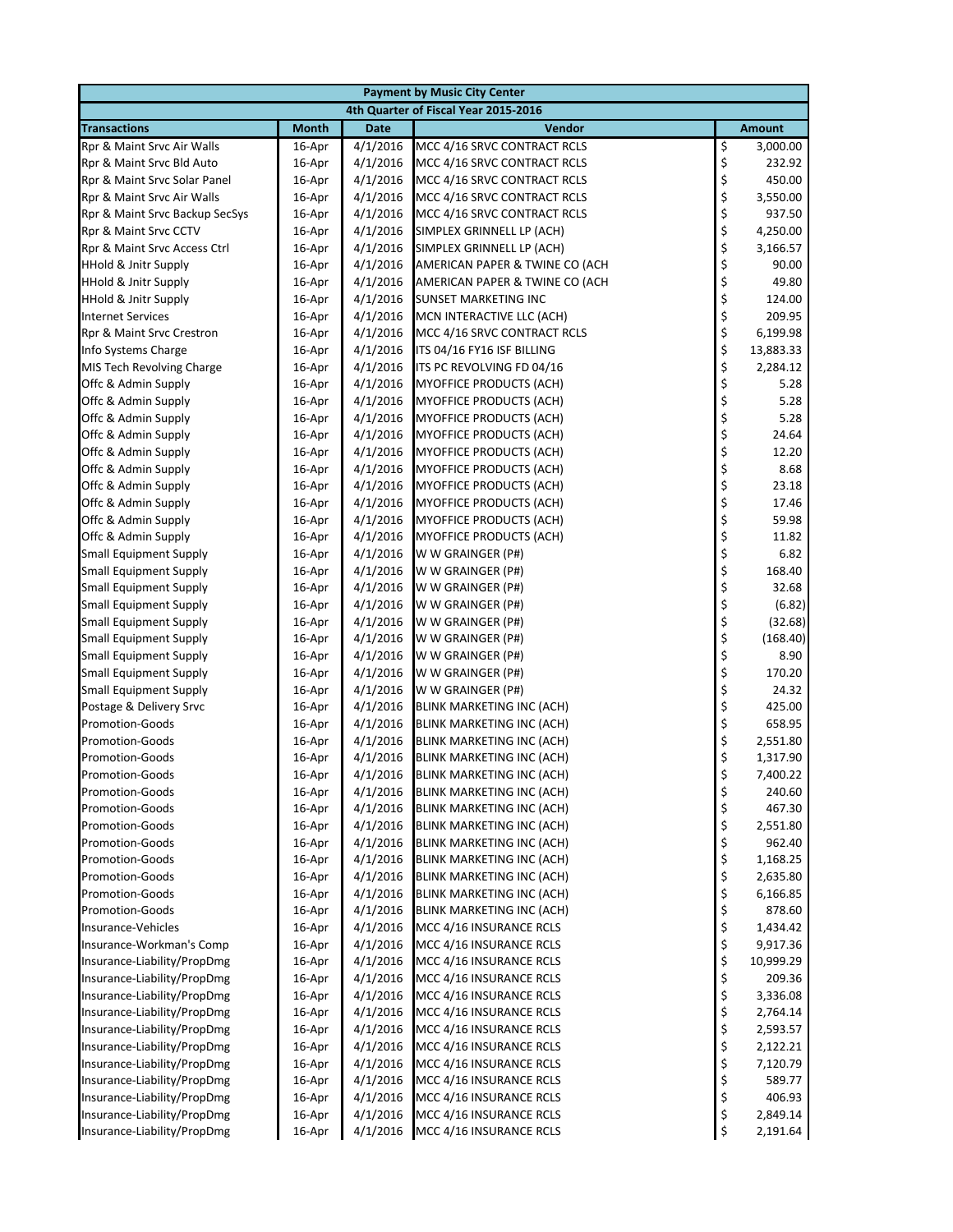|                                                            |                  |                      | <b>Payment by Music City Center</b>                                          |          |                 |
|------------------------------------------------------------|------------------|----------------------|------------------------------------------------------------------------------|----------|-----------------|
|                                                            |                  |                      | 4th Quarter of Fiscal Year 2015-2016                                         |          |                 |
| <b>Transactions</b>                                        | <b>Month</b>     | <b>Date</b>          | Vendor                                                                       |          | <b>Amount</b>   |
| Insurance-Liability/PropDmg                                | 16-Apr           | 4/1/2016             | MCC 4/16 INSURANCE RCLS                                                      | \$       | 701.71          |
| Insurance-Liability/PropDmg                                | 16-Apr           | 4/1/2016             | MCC 4/16 INSURANCE RCLS                                                      | \$       | 300.86          |
| Transfer LOCAP reimbursement                               | 16-Apr           | 4/1/2016             | ADM 04/16 FY16 LOCAP                                                         | \$       | 33,000.00       |
| <b>Membership Dues</b>                                     | 16-Apr           | 4/1/2016             | ROTARY CLUB OF NASHVILLE                                                     | \$       | 300.00          |
| <b>Laundry Services</b>                                    | 16-Apr           | 4/4/2016             | <b>ALSCO</b>                                                                 | \$       | 69.70           |
| <b>Merchant Fees</b>                                       | 16-Apr           | 4/4/2016             | 7100 MCC CC Cash Receipt                                                     | \$       | (201.25)        |
| <b>Merchant Fees</b>                                       | 16-Apr           | 4/4/2016             | 7100 MCC CC Cash Receipt                                                     | \$       | (310.50)        |
| <b>Small Equipment Supply</b>                              | 16-Apr           | 4/5/2016             | BATTERIES PLUS LLC (NASHVILLE)                                               | \$       | 356.50          |
| Offc & Admin Supply                                        | 16-Apr           | 4/5/2016             | <b>MYOFFICE PRODUCTS (ACH)</b>                                               | \$       | 17.46           |
| Offc & Admin Supply                                        | 16-Apr           | 4/5/2016             | <b>MYOFFICE PRODUCTS (ACH)</b>                                               | \$       | 10.60           |
| Offc & Admin Supply                                        | 16-Apr           | 4/5/2016             | <b>MYOFFICE PRODUCTS (ACH)</b>                                               | \$       | 6.52            |
| Offc & Admin Supply                                        | 16-Apr           | 4/5/2016             | <b>MYOFFICE PRODUCTS (ACH)</b>                                               | \$       | 11.60           |
| Offc & Admin Supply                                        | 16-Apr           | 4/5/2016             | <b>MYOFFICE PRODUCTS (ACH)</b>                                               | \$       | 33.30           |
| Offc & Admin Supply                                        | 16-Apr           | 4/5/2016             | MYOFFICE PRODUCTS (ACH)                                                      | \$       | 4.10            |
| Offc & Admin Supply                                        | 16-Apr           | 4/5/2016             | <b>MYOFFICE PRODUCTS (ACH)</b>                                               | \$       | 17.82           |
| Offc & Admin Supply                                        | 16-Apr           | 4/5/2016             | <b>MYOFFICE PRODUCTS (ACH)</b>                                               | \$       | 29.55           |
| Offc & Admin Supply                                        | 16-Apr           | 4/5/2016             | <b>MYOFFICE PRODUCTS (ACH)</b>                                               | \$       | 3.22            |
| Offc & Admin Supply                                        | 16-Apr           | 4/5/2016             | <b>MYOFFICE PRODUCTS (ACH)</b>                                               | \$<br>\$ | 3.22            |
| Offc & Admin Supply                                        | 16-Apr           | 4/5/2016             | <b>MYOFFICE PRODUCTS (ACH)</b>                                               |          | 10.88           |
| Postage & Delivery Srvc                                    | 16-Apr           | 4/5/2016             | TORERO SPECIALTY PRODUCTS LLC                                                | \$       | 14.95           |
| Advertising & Promot'n                                     | 16-Apr           | 4/5/2016             | TORERO SPECIALTY PRODUCTS LLC                                                | \$       | 534.00          |
| Postage & Delivery Srvc                                    | 16-Apr           | 4/6/2016             | <b>SUNSET MARKETING INC</b>                                                  | \$       | 13.76           |
| Computer Hardware <\$10K                                   | 16-Apr           | 4/6/2016             | <b>SUNSET MARKETING INC</b>                                                  | \$       | 128.00          |
| Computer Hardware <\$10K                                   | 16-Apr           | 4/6/2016             | <b>SUNSET MARKETING INC</b>                                                  | \$       | 154.00          |
| Computer Hardware <\$10K                                   | 16-Apr           | 4/6/2016             | <b>SUNSET MARKETING INC</b>                                                  | \$       | 64.00           |
| Computer Hardware <\$10K                                   | 16-Apr           | 4/6/2016             | <b>SUNSET MARKETING INC</b>                                                  | \$       | 40.60           |
| Computer Hardware <\$10K                                   | 16-Apr           | 4/6/2016             | <b>SUNSET MARKETING INC</b>                                                  | \$       | 156.60          |
| <b>Merchant Fees</b>                                       | 16-Apr           | 4/7/2016             | 7100 MCC CC Cash Receipt                                                     | \$       | (42.55)         |
| <b>Merchant Fees</b>                                       | 16-Apr           | 4/7/2016             | 7100 MCC CC Cash Receipt                                                     | \$       | (41.40)         |
| <b>Merchant Fees</b>                                       | 16-Apr           | 4/7/2016             | 7100 MCC CC Cash Receipt                                                     | \$       | (18.13)         |
| <b>Merchant Fees</b>                                       | 16-Apr           | 4/7/2016             | 7100 MCC CC Cash Receipt                                                     | \$       | (44.85)         |
| <b>Merchant Fees</b>                                       | 16-Apr           | 4/7/2016             | 7100 MCC CC Cash Receipt                                                     | \$       | (41.40)         |
| <b>Merchant Fees</b>                                       | 16-Apr           | 4/7/2016             | 7100 MCC CC Cash Receipt                                                     | \$       | (20.13)         |
| <b>Regular Pay</b>                                         | 16-Apr           | 4/8/2016             | <b>Payroll Labor Distribution</b>                                            | \$       | 21,989.88       |
| Overtime Pay                                               | 16-Apr           | 4/8/2016             | <b>Payroll Labor Distribution</b>                                            | \$       | 128.73          |
| <b>Employer OASDI</b>                                      | 16-Apr           | 4/8/2016             | Actual Burden Journal Entries                                                | \$       | 1,306.19        |
| <b>Employer SSN Medical</b>                                | 16-Apr           | 4/8/2016             | <b>Actual Burden Journal Entries</b>                                         | \$       | 305.45          |
| <b>Employer Group Health</b>                               | 16-Apr           | 4/8/2016             | <b>Actual Burden Journal Entries</b>                                         | \$       | 3,826.78        |
| <b>Employer Dental Group</b>                               | 16-Apr           | 4/8/2016             | <b>Actual Burden Journal Entries</b>                                         | \$       | 158.37          |
| Cafe Plan Pre-Tax Savings                                  | 16-Apr           | 4/8/2016             | <b>Actual Burden Journal Entries</b>                                         | \$       | 105.02          |
| CCA Employer 401K Plan                                     | 16-Apr           | 4/8/2016             | <b>Actual Burden Journal Entries</b>                                         | \$       | 609.78          |
| Allowance-Cell/Mobile Devices                              | 16-Apr           | 4/8/2016             | Payroll Labor Distribution                                                   | \$       | 322.00          |
| Regular Pay                                                | 16-Apr           | 4/8/2016             | Payroll Labor Distribution                                                   | \$       | 4,710.52        |
| Leave Pay                                                  | 16-Apr           | 4/8/2016             | Payroll Labor Distribution                                                   | \$       | 601.94<br>62.61 |
| Overtime Pay                                               | 16-Apr           | 4/8/2016             | Payroll Labor Distribution                                                   | \$       |                 |
| <b>Employer OASDI</b>                                      | 16-Apr           | 4/8/2016             | Actual Burden Journal Entries                                                | \$       | 304.56          |
| <b>Employer SSN Medical</b>                                | 16-Apr           | 4/8/2016             | <b>Actual Burden Journal Entries</b><br><b>Actual Burden Journal Entries</b> | \$       | 71.23           |
| <b>Employer Group Health</b>                               | 16-Apr           | 4/8/2016             | <b>Actual Burden Journal Entries</b>                                         | \$       | 1,225.88        |
| <b>Employer Dental Group</b>                               | 16-Apr           | 4/8/2016<br>4/8/2016 |                                                                              | \$<br>\$ | 35.35<br>833.67 |
| <b>Employer Pension</b><br><b>FSA Pre-Tax Savings</b>      | 16-Apr<br>16-Apr | 4/8/2016             | <b>Actual Burden Journal Entries</b><br>Actual Burden Journal Entries        | \$       | 5.78            |
|                                                            |                  |                      |                                                                              | \$       | 34.90           |
| Cafe Plan Pre-Tax Savings<br>Allowance-Cell/Mobile Devices | 16-Apr           | 4/8/2016<br>4/8/2016 | Actual Burden Journal Entries<br>Payroll Labor Distribution                  | \$       | 69.00           |
| Regular Pay                                                | 16-Apr<br>16-Apr | 4/8/2016             | Payroll Labor Distribution                                                   | \$       | 28,039.40       |
| Leave Pay                                                  | 16-Apr           | 4/8/2016             | Payroll Labor Distribution                                                   | \$       | 2,601.41        |
| <b>Holiday Pay</b>                                         | 16-Apr           | 4/8/2016             | Payroll Labor Distribution                                                   | \$       | 688.40          |
| Overtime Pay                                               | 16-Apr           | 4/8/2016             | Payroll Labor Distribution                                                   | \$       | 242.45          |
| <b>Employer OASDI</b>                                      | 16-Apr           | 4/8/2016             | <b>Actual Burden Journal Entries</b>                                         | \$       | 1,850.29        |
| <b>Employer SSN Medical</b>                                | 16-Apr           | 4/8/2016             | <b>Actual Burden Journal Entries</b>                                         | \$       | 432.71          |
|                                                            |                  |                      |                                                                              |          |                 |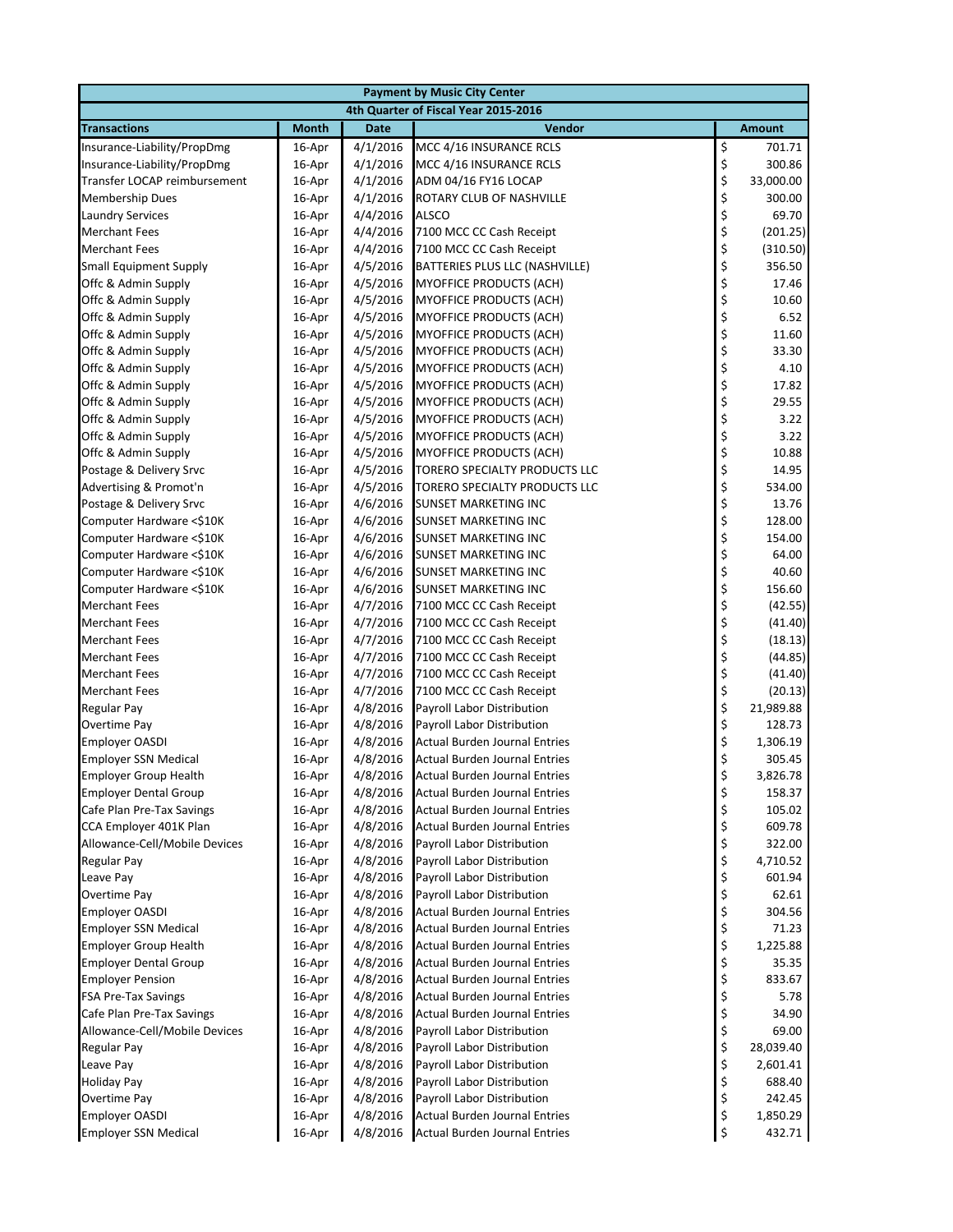|                                                         |                  |                      | <b>Payment by Music City Center</b>                         |          |                   |  |
|---------------------------------------------------------|------------------|----------------------|-------------------------------------------------------------|----------|-------------------|--|
| 4th Quarter of Fiscal Year 2015-2016                    |                  |                      |                                                             |          |                   |  |
| <b>Transactions</b>                                     | <b>Month</b>     | <b>Date</b>          | Vendor                                                      |          | <b>Amount</b>     |  |
| <b>Employer Group Health</b>                            | 16-Apr           | 4/8/2016             | <b>Actual Burden Journal Entries</b>                        | \$       | 5,096.51          |  |
| <b>Employer Dental Group</b>                            | 16-Apr           | 4/8/2016             | <b>Actual Burden Journal Entries</b>                        | \$       | 211.39            |  |
| Cafe Plan Pre-Tax Savings                               | 16-Apr           | 4/8/2016             | <b>Actual Burden Journal Entries</b>                        | \$       | 139.29            |  |
| CCA Employer 401K Plan                                  | 16-Apr           | 4/8/2016             | <b>Actual Burden Journal Entries</b>                        | \$       | 654.15            |  |
| Allowance-Cell/Mobile Devices                           | 16-Apr           | 4/8/2016             | Payroll Labor Distribution                                  | \$       | 92.00             |  |
| Offc & Admin Supply                                     | 16-Apr           | 4/8/2016             | <b>MYOFFICE PRODUCTS (ACH)</b>                              | \$       | 13.64             |  |
| Offc & Admin Supply                                     | 16-Apr           | 4/8/2016             | <b>MYOFFICE PRODUCTS (ACH)</b>                              | \$       | 69.08             |  |
| Offc & Admin Supply                                     | 16-Apr           | 4/8/2016             | <b>MYOFFICE PRODUCTS (ACH)</b>                              | \$       | 13.44             |  |
| Offc & Admin Supply                                     | 16-Apr           | 4/8/2016             | <b>MYOFFICE PRODUCTS (ACH)</b>                              | \$       | 20.00             |  |
| Offc & Admin Supply                                     | 16-Apr           | 4/8/2016             | <b>MYOFFICE PRODUCTS (ACH)</b>                              | \$       | 13.44             |  |
| Offc & Admin Supply                                     | 16-Apr           | 4/8/2016             | <b>MYOFFICE PRODUCTS (ACH)</b>                              | \$       | 11.60             |  |
| Offc & Admin Supply                                     | 16-Apr           | 4/8/2016             | <b>MYOFFICE PRODUCTS (ACH)</b>                              | \$       | 17.46             |  |
| Offc & Admin Supply                                     | 16-Apr           | 4/8/2016             | MYOFFICE PRODUCTS (ACH)                                     | \$       | 13.44             |  |
| <b>Regular Pay</b>                                      | 16-Apr           | 4/8/2016             | Payroll Labor Distribution                                  | \$       | 43,467.19         |  |
| Leave Pay                                               | 16-Apr           | 4/8/2016             | Payroll Labor Distribution                                  | \$       | 2,010.32          |  |
| <b>Holiday Pay</b>                                      | 16-Apr           | 4/8/2016             | Payroll Labor Distribution                                  | \$       | 92.40             |  |
| <b>Overtime Pay</b>                                     | 16-Apr           | 4/8/2016             | Payroll Labor Distribution                                  | \$       | 660.35            |  |
| <b>Employer OASDI</b>                                   | 16-Apr           | 4/8/2016             | Actual Burden Journal Entries                               | \$       | 2,617.27          |  |
| <b>Employer SSN Medical</b>                             | 16-Apr           | 4/8/2016             | Actual Burden Journal Entries                               | \$       | 612.04            |  |
| <b>Employer Group Health</b>                            | 16-Apr           | 4/8/2016             | <b>Actual Burden Journal Entries</b>                        | \$       | 11,720.53         |  |
| <b>Employer Dental Group</b>                            | 16-Apr           | 4/8/2016             | <b>Actual Burden Journal Entries</b>                        | \$       | 518.94            |  |
| Cafe Plan Pre-Tax Savings                               | 16-Apr           | 4/8/2016             | <b>Actual Burden Journal Entries</b>                        | \$       | 304.75            |  |
| CCA Employer 401K Plan                                  | 16-Apr           | 4/8/2016             | <b>Actual Burden Journal Entries</b>                        | \$       | 936.87            |  |
| <b>Laundry Services</b>                                 | 16-Apr           | 4/8/2016             | <b>ALSCO</b>                                                | \$       | 854.36            |  |
| Allowance-Cell/Mobile Devices                           | 16-Apr           | 4/8/2016             | Payroll Labor Distribution                                  | \$       | 138.00            |  |
| <b>Regular Pay</b>                                      | 16-Apr           | 4/8/2016             | Payroll Labor Distribution                                  | \$       | 1,378.80          |  |
| <b>Overtime Pay</b>                                     | 16-Apr           | 4/8/2016             | Payroll Labor Distribution                                  | \$       | 80.66             |  |
| <b>Employer OASDI</b>                                   | 16-Apr           | 4/8/2016             | <b>Actual Burden Journal Entries</b>                        | \$       | 80.42             |  |
| <b>Employer SSN Medical</b>                             | 16-Apr           | 4/8/2016             | Actual Burden Journal Entries                               | \$       | 18.81             |  |
| <b>Employer Group Health</b>                            | 16-Apr           | 4/8/2016             | Actual Burden Journal Entries                               | \$       | 444.37            |  |
| <b>Employer Dental Group</b>                            | 16-Apr           | 4/8/2016             | <b>Actual Burden Journal Entries</b>                        | \$       | 10.60             |  |
| <b>Employer Pension</b>                                 | 16-Apr           | 4/8/2016             | Actual Burden Journal Entries                               | \$       | 226.37            |  |
| Cafe Plan Pre-Tax Savings                               | 16-Apr           | 4/8/2016             | <b>Actual Burden Journal Entries</b>                        | \$       | 12.41             |  |
| <b>Regular Pay</b>                                      | 16-Apr           | 4/8/2016             | Payroll Labor Distribution                                  | \$       | 9,196.84          |  |
| Leave Pay                                               | 16-Apr           | 4/8/2016             | Payroll Labor Distribution                                  | \$       | 144.81            |  |
| <b>Holiday Pay</b>                                      | 16-Apr           | 4/8/2016             | Payroll Labor Distribution                                  | \$       | 144.81            |  |
| Overtime Pay                                            | 16-Apr           | 4/8/2016             | Payroll Labor Distribution                                  | \$       | 27.85             |  |
| <b>Employer OASDI</b>                                   | 16-Apr           | 4/8/2016             | <b>Actual Burden Journal Entries</b>                        | \$       | 559.71            |  |
| <b>Employer SSN Medical</b>                             | 16-Apr           | 4/8/2016             | <b>Actual Burden Journal Entries</b>                        | \$       | 130.90            |  |
| <b>Employer Group Health</b>                            | 16-Apr           | 4/8/2016<br>4/8/2016 | Actual Burden Journal Entries                               | \$       | 2,081.16<br>84.14 |  |
| <b>Employer Dental Group</b>                            | 16-Apr           |                      | <b>Actual Burden Journal Entries</b>                        | \$       | 39.87             |  |
| Cafe Plan Pre-Tax Savings                               | 16-Apr           | 4/8/2016             | <b>Actual Burden Journal Entries</b>                        | \$       |                   |  |
| CCA Employer 401K Plan<br>Allowance-Cell/Mobile Devices | 16-Apr<br>16-Apr | 4/8/2016<br>4/8/2016 | Actual Burden Journal Entries<br>Payroll Labor Distribution | \$<br>\$ | 298.35<br>34.50   |  |
| Regular Pay                                             | 16-Apr           | 4/8/2016             | Payroll Labor Distribution                                  | \$       | 6,105.23          |  |
| Leave Pay                                               | 16-Apr           | 4/8/2016             | Payroll Labor Distribution                                  | \$       | 250.00            |  |
| <b>Employer OASDI</b>                                   | 16-Apr           | 4/8/2016             | <b>Actual Burden Journal Entries</b>                        | \$       | 376.70            |  |
| <b>Employer SSN Medical</b>                             | 16-Apr           | 4/8/2016             | <b>Actual Burden Journal Entries</b>                        | \$       | 88.10             |  |
| <b>Employer Group Health</b>                            | 16-Apr           | 4/8/2016             | <b>Actual Burden Journal Entries</b>                        | \$       | 840.00            |  |
| <b>Employer Dental Group</b>                            | 16-Apr           | 4/8/2016             | <b>Actual Burden Journal Entries</b>                        | \$       | 28.28             |  |
| <b>Employer Pension</b>                                 | 16-Apr           | 4/8/2016             | Actual Burden Journal Entries                               | \$       | 985.70            |  |
| <b>FSA Pre-Tax Savings</b>                              | 16-Apr           | 4/8/2016             | Actual Burden Journal Entries                               | \$       | 4.78              |  |
| Cafe Plan Pre-Tax Savings                               | 16-Apr           | 4/8/2016             | Actual Burden Journal Entries                               | \$       | 23.63             |  |
| Allowance-Cell/Mobile Devices                           | 16-Apr           | 4/8/2016             | Payroll Labor Distribution                                  | \$       | 92.00             |  |
| Regular Pay                                             | 16-Apr           | 4/8/2016             | Payroll Labor Distribution                                  | \$       | 30,260.76         |  |
| Leave Pay                                               | 16-Apr           | 4/8/2016             | Payroll Labor Distribution                                  | \$       | 1,639.53          |  |
| <b>Holiday Pay</b>                                      | 16-Apr           | 4/8/2016             | Payroll Labor Distribution                                  | \$       | 270.48            |  |
| Overtime Pay                                            | 16-Apr           | 4/8/2016             | Payroll Labor Distribution                                  | \$       | 792.06            |  |
| <b>Employer OASDI</b>                                   | 16-Apr           | 4/8/2016             | <b>Actual Burden Journal Entries</b>                        | \$       | 1,912.62          |  |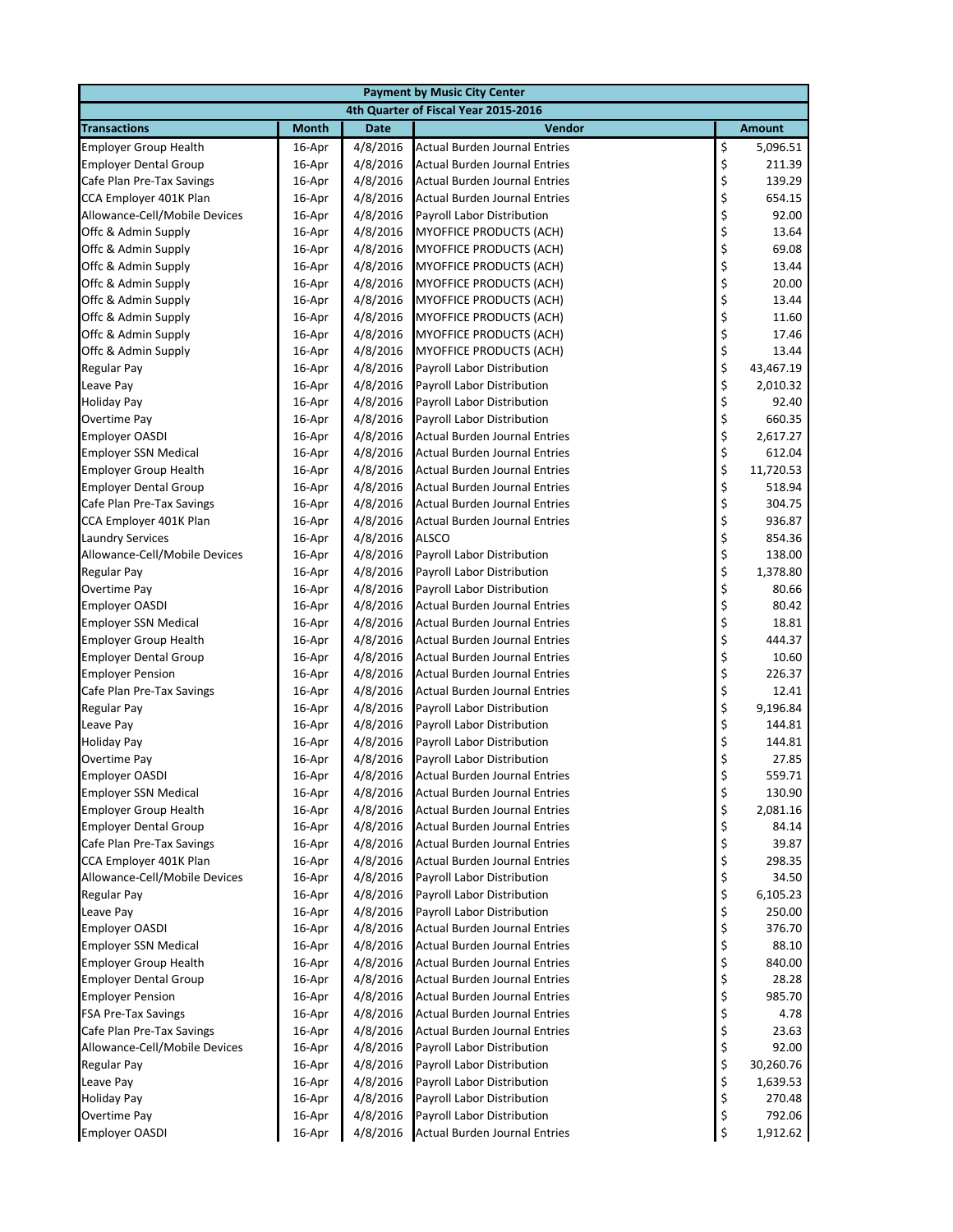| <b>Payment by Music City Center</b>  |              |             |                                           |                                                         |               |  |  |
|--------------------------------------|--------------|-------------|-------------------------------------------|---------------------------------------------------------|---------------|--|--|
| 4th Quarter of Fiscal Year 2015-2016 |              |             |                                           |                                                         |               |  |  |
| <b>Transactions</b>                  | <b>Month</b> | <b>Date</b> | Vendor                                    |                                                         | <b>Amount</b> |  |  |
| <b>Employer SSN Medical</b>          | 16-Apr       | 4/8/2016    | <b>Actual Burden Journal Entries</b>      | \$                                                      | 447.38        |  |  |
| <b>Employer Group Health</b>         | 16-Apr       | 4/8/2016    | <b>Actual Burden Journal Entries</b>      | \$                                                      | 7,780.88      |  |  |
| <b>Employer Dental Group</b>         | 16-Apr       | 4/8/2016    | Actual Burden Journal Entries             | \$                                                      | 285.62        |  |  |
| Cafe Plan Pre-Tax Savings            | 16-Apr       | 4/8/2016    | Actual Burden Journal Entries             | \$                                                      | 205.65        |  |  |
| CCA Employer 401K Plan               | 16-Apr       | 4/8/2016    | Actual Burden Journal Entries             | \$                                                      | 776.25        |  |  |
| Allowance-Cell/Mobile Devices        | 16-Apr       | 4/8/2016    | Payroll Labor Distribution                | \$                                                      | 230.00        |  |  |
| Postage & Delivery Srvc              | 16-Apr       | 4/8/2016    | <b>BASS SCR SVCS / GIRTMAN &amp; ASSO</b> | \$                                                      | 5.00          |  |  |
| Repair & Maint Supply                | 16-Apr       | 4/8/2016    | BASS SCR SVCS / GIRTMAN & ASSO            | \$                                                      | 28.46         |  |  |
| Signs                                | 16-Apr       | 4/8/2016    | JARVIS AWARD SIGN & FLAG CO (A            | \$                                                      | 159.00        |  |  |
| Regular Pay                          | 16-Apr       | 4/8/2016    | <b>Payroll Labor Distribution</b>         | \$<br>\$                                                | 4,247.53      |  |  |
| Leave Pay                            | 16-Apr       | 4/8/2016    | Payroll Labor Distribution                |                                                         | 180.36        |  |  |
| Overtime Pay                         | 16-Apr       | 4/8/2016    | Payroll Labor Distribution                | \$                                                      | 338.58        |  |  |
| <b>Employer OASDI</b>                | 16-Apr       | 4/8/2016    | Actual Burden Journal Entries             |                                                         | 262.53        |  |  |
| <b>Employer SSN Medical</b>          | 16-Apr       | 4/8/2016    | Actual Burden Journal Entries             | \$<br>\$                                                | 61.40         |  |  |
| <b>Employer Group Health</b>         | 16-Apr       | 4/8/2016    | <b>Actual Burden Journal Entries</b>      | \$                                                      | 1,438.50      |  |  |
| <b>Employer Dental Group</b>         | 16-Apr       | 4/8/2016    | <b>Actual Burden Journal Entries</b>      | \$                                                      | 42.42         |  |  |
| <b>Employer Pension</b>              | 16-Apr       | 4/8/2016    | <b>Actual Burden Journal Entries</b>      | \$                                                      | 739.27        |  |  |
| Cafe Plan Pre-Tax Savings            | 16-Apr       | 4/8/2016    | <b>Actual Burden Journal Entries</b>      | \$<br>\$                                                | 40.69         |  |  |
| <b>Regular Pay</b>                   | 16-Apr       | 4/8/2016    | <b>Payroll Labor Distribution</b>         |                                                         | 3,322.40      |  |  |
| <b>Employer OASDI</b>                | 16-Apr       | 4/8/2016    | <b>Actual Burden Journal Entries</b>      | \$                                                      | 195.04        |  |  |
| <b>Employer SSN Medical</b>          | 16-Apr       | 4/8/2016    | <b>Actual Burden Journal Entries</b>      | \$<br>\$                                                | 45.62         |  |  |
| <b>Employer Group Health</b>         | 16-Apr       | 4/8/2016    | <b>Actual Burden Journal Entries</b>      |                                                         | 597.00        |  |  |
| <b>Employer Dental Group</b>         | 16-Apr       | 4/8/2016    | <b>Actual Burden Journal Entries</b>      | \$                                                      | 14.14         |  |  |
| Cafe Plan Pre-Tax Savings            | 16-Apr       | 4/8/2016    | Actual Burden Journal Entries             | \$<br>\$                                                | 17.02         |  |  |
| Allowance-Cell/Mobile Devices        | 16-Apr       | 4/8/2016    | Payroll Labor Distribution                |                                                         | 46.00         |  |  |
| <b>Regular Pay</b>                   | 16-Apr       | 4/8/2016    | Payroll Labor Distribution                | \$                                                      | 6,984.32      |  |  |
| Leave Pay                            | 16-Apr       | 4/8/2016    | Payroll Labor Distribution                | \$                                                      | 366.64        |  |  |
| Overtime Pay                         | 16-Apr       | 4/8/2016    | Payroll Labor Distribution                | \$<br>\$                                                | 20.96         |  |  |
| <b>Employer OASDI</b>                | 16-Apr       | 4/8/2016    | Actual Burden Journal Entries             |                                                         | 445.25        |  |  |
| <b>Employer SSN Medical</b>          | 16-Apr       | 4/8/2016    | Actual Burden Journal Entries             | \$                                                      | 104.13        |  |  |
| <b>Employer Group Health</b>         | 16-Apr       | 4/8/2016    | <b>Actual Burden Journal Entries</b>      | \$                                                      | 840.00        |  |  |
| <b>Employer Dental Group</b>         | 16-Apr       | 4/8/2016    | Actual Burden Journal Entries             | \$                                                      | 28.28         |  |  |
| Cafe Plan Pre-Tax Savings            | 16-Apr       | 4/8/2016    | <b>Actual Burden Journal Entries</b>      | \$<br>\$                                                | 21.60         |  |  |
| CCA Employer 401K Plan               | 16-Apr       | 4/8/2016    | <b>Actual Burden Journal Entries</b>      |                                                         | 281.21        |  |  |
| Allowance-Cell/Mobile Devices        | 16-Apr       | 4/8/2016    | Payroll Labor Distribution                | \$<br>\$                                                | 92.00         |  |  |
| <b>Regular Pay</b>                   | 16-Apr       | 4/8/2016    | Payroll Labor Distribution                |                                                         | 16,592.51     |  |  |
| Leave Pay                            | 16-Apr       | 4/8/2016    | <b>Payroll Labor Distribution</b>         | \$                                                      | 1,118.08      |  |  |
| <b>Holiday Pay</b>                   | 16-Apr       | 4/8/2016    | Payroll Labor Distribution                | \$                                                      | 281.84        |  |  |
| <b>Employer OASDI</b>                | 16-Apr       | 4/8/2016    | <b>Actual Burden Journal Entries</b>      | \$                                                      | 1,090.94      |  |  |
| <b>Employer SSN Medical</b>          | 16-Apr       | 4/8/2016    | <b>Actual Burden Journal Entries</b>      | \$                                                      | 255.14        |  |  |
| <b>Employer Group Health</b>         | 16-Apr       | 4/8/2016    | <b>Actual Burden Journal Entries</b>      | \$                                                      | 1,341.00      |  |  |
| <b>Employer Dental Group</b>         | 16-Apr       | 4/8/2016    | <b>Actual Burden Journal Entries</b>      | \$                                                      | 70.70         |  |  |
| <b>Employer Pension</b>              | 16-Apr       | 4/8/2016    | Actual Burden Journal Entries             | \$                                                      | 2,790.63      |  |  |
| <b>FSA Pre-Tax Savings</b>           | 16-Apr       | 4/8/2016    | Actual Burden Journal Entries             | \$                                                      | 10.36         |  |  |
| Cafe Plan Pre-Tax Savings            | 16-Apr       | 4/8/2016    | <b>Actual Burden Journal Entries</b>      | \$                                                      | 37.57         |  |  |
| Allowance-Cell/Mobile Devices        | 16-Apr       | 4/8/2016    | Payroll Labor Distribution                | \$                                                      | 230.00        |  |  |
| <b>Regular Pay</b>                   | 16-Apr       | 4/8/2016    | Payroll Labor Distribution                | \$                                                      | 5,186.99      |  |  |
| <b>Employer OASDI</b>                | 16-Apr       | 4/8/2016    | Actual Burden Journal Entries             | \$                                                      | 306.06        |  |  |
| <b>Employer SSN Medical</b>          | 16-Apr       | 4/8/2016    | Actual Burden Journal Entries             | \$<br>\$                                                | 71.58         |  |  |
| <b>Employer Group Health</b>         | 16-Apr       | 4/8/2016    | <b>Actual Burden Journal Entries</b>      |                                                         | 1,090.50      |  |  |
| <b>Employer Dental Group</b>         | 16-Apr       | 4/8/2016    | Actual Burden Journal Entries             | \$                                                      | 42.42         |  |  |
| Cafe Plan Pre-Tax Savings            | 16-Apr       | 4/8/2016    | Actual Burden Journal Entries             | \$                                                      | 29.73         |  |  |
| CCA Employer 401K Plan               | 16-Apr       | 4/8/2016    | Actual Burden Journal Entries             | \$                                                      | 209.40        |  |  |
| Allowance-Cell/Mobile Devices        | 16-Apr       | 4/8/2016    | Payroll Labor Distribution                | $\begin{array}{c} \texttt{S} \\ \texttt{S} \end{array}$ | 138.00        |  |  |
| <b>Regular Pay</b>                   | 16-Apr       | 4/8/2016    | Payroll Labor Distribution                |                                                         | 14,412.04     |  |  |
| Leave Pay                            | 16-Apr       | 4/8/2016    | Payroll Labor Distribution                | \$                                                      | 865.93        |  |  |
| <b>Holiday Pay</b>                   | 16-Apr       | 4/8/2016    | Payroll Labor Distribution                | \$                                                      | 162.24        |  |  |
| Overtime Pay                         | 16-Apr       | 4/8/2016    | Payroll Labor Distribution                | \$                                                      | 237.94        |  |  |
| <b>Employer OASDI</b>                | 16-Apr       | 4/8/2016    | <b>Actual Burden Journal Entries</b>      | \$                                                      | 915.48        |  |  |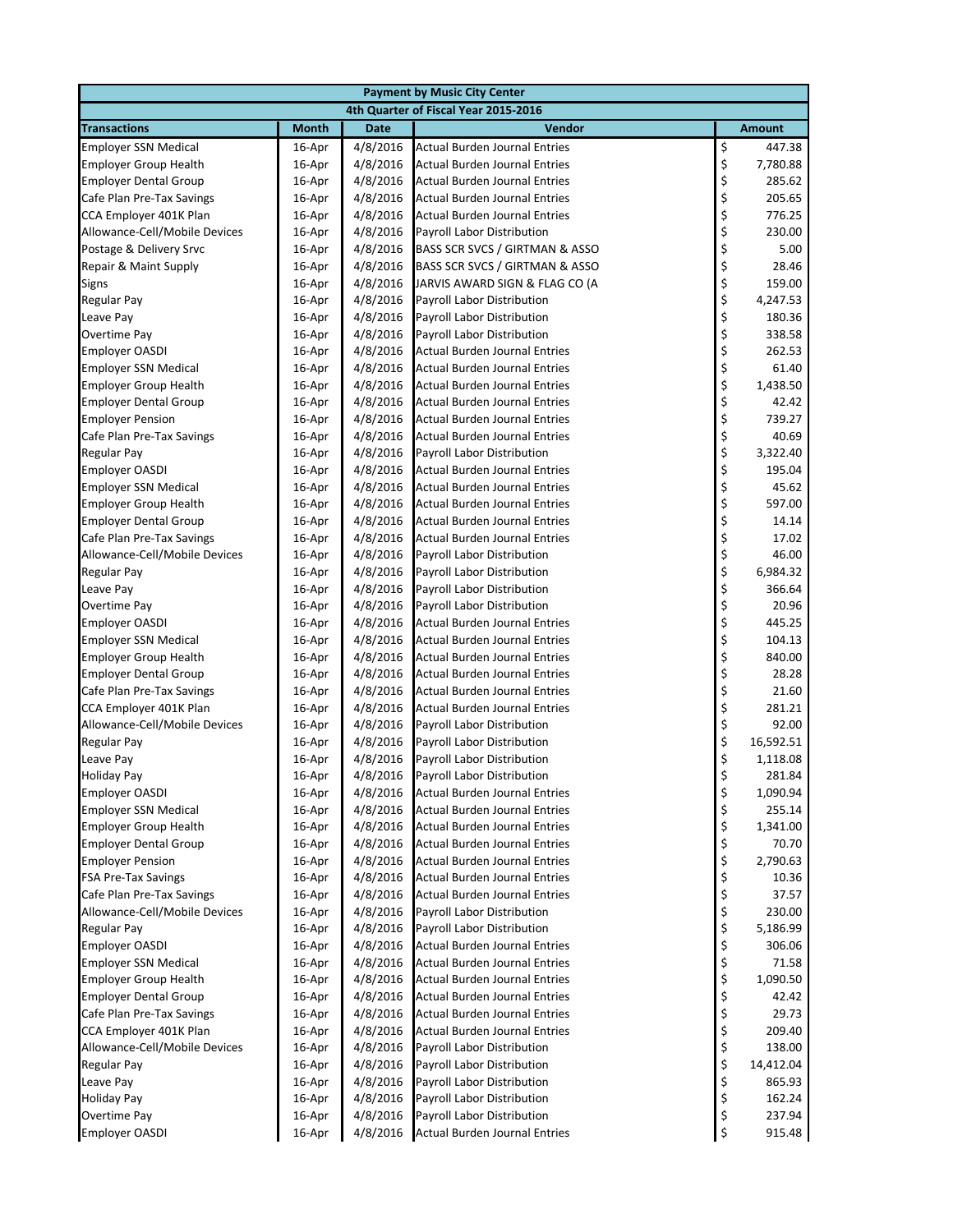| <b>Payment by Music City Center</b>                         |                  |                      |                                                                       |          |                  |  |  |
|-------------------------------------------------------------|------------------|----------------------|-----------------------------------------------------------------------|----------|------------------|--|--|
|                                                             |                  |                      | 4th Quarter of Fiscal Year 2015-2016                                  |          |                  |  |  |
| <b>Transactions</b>                                         | <b>Month</b>     | <b>Date</b>          | Vendor                                                                |          | <b>Amount</b>    |  |  |
| <b>Employer SSN Medical</b>                                 | 16-Apr           | 4/8/2016             | <b>Actual Burden Journal Entries</b>                                  | \$       | 214.11           |  |  |
| <b>Employer Group Health</b>                                | 16-Apr           | 4/8/2016             | Actual Burden Journal Entries                                         | \$       | 2,773.50         |  |  |
| <b>Employer Dental Group</b>                                | 16-Apr           | 4/8/2016             | Actual Burden Journal Entries                                         | \$       | 113.12           |  |  |
| Cafe Plan Pre-Tax Savings                                   | 16-Apr           | 4/8/2016             | Actual Burden Journal Entries                                         | \$       | 76.83            |  |  |
| CCA Employer 401K Plan                                      | 16-Apr           | 4/8/2016             | <b>Actual Burden Journal Entries</b>                                  | \$       | 437.64           |  |  |
| Allowance-Cell/Mobile Devices                               | 16-Apr           | 4/8/2016             | Payroll Labor Distribution                                            | \$       | 92.00            |  |  |
| Regular Pay                                                 | 16-Apr           | 4/8/2016             | Payroll Labor Distribution                                            | \$       | 6,508.83         |  |  |
| Leave Pay                                                   | 16-Apr           | 4/8/2016             | Payroll Labor Distribution                                            | \$       | 991.14           |  |  |
| Overtime Pay                                                | 16-Apr           | 4/8/2016             | Payroll Labor Distribution                                            | \$       | 51.13            |  |  |
| <b>Employer OASDI</b>                                       | 16-Apr           | 4/8/2016             | <b>Actual Burden Journal Entries</b>                                  | \$       | 436.60           |  |  |
| <b>Employer SSN Medical</b>                                 | 16-Apr           | 4/8/2016             | Actual Burden Journal Entries                                         | \$       | 102.11           |  |  |
| <b>Employer Group Health</b>                                | 16-Apr           | 4/8/2016             | Actual Burden Journal Entries                                         | \$       | 841.50           |  |  |
| <b>Employer Dental Group</b>                                | 16-Apr           | 4/8/2016             | Actual Burden Journal Entries                                         | \$<br>\$ | 28.28            |  |  |
| <b>Employer Pension</b>                                     | 16-Apr           | 4/8/2016             | Actual Burden Journal Entries                                         |          | 1,171.17         |  |  |
| <b>FSA Pre-Tax Savings</b>                                  | 16-Apr           | 4/8/2016             | <b>Actual Burden Journal Entries</b>                                  | \$       | 22.31            |  |  |
| Cafe Plan Pre-Tax Savings                                   | 16-Apr           | 4/8/2016             | <b>Actual Burden Journal Entries</b>                                  | \$       | 23.67            |  |  |
| Allowance-Cell/Mobile Devices                               | 16-Apr           | 4/8/2016             | Payroll Labor Distribution                                            | \$<br>\$ | 92.00            |  |  |
| <b>Regular Pay</b>                                          | 16-Apr           | 4/8/2016             | Payroll Labor Distribution                                            |          | 7,460.64         |  |  |
| Leave Pay                                                   | 16-Apr           | 4/8/2016             | Payroll Labor Distribution                                            | \$       | 1,948.16         |  |  |
| Overtime Pay                                                | 16-Apr           | 4/8/2016             | Payroll Labor Distribution                                            | \$       | 270.78           |  |  |
| <b>Employer OASDI</b>                                       | 16-Apr           | 4/8/2016             | Actual Burden Journal Entries                                         | \$       | 590.18           |  |  |
| <b>Employer SSN Medical</b>                                 | 16-Apr           | 4/8/2016             | Actual Burden Journal Entries                                         | \$       | 138.02           |  |  |
| <b>Employer Group Health</b>                                | 16-Apr           | 4/8/2016             | Actual Burden Journal Entries                                         | \$       | 744.00           |  |  |
| <b>Employer Dental Group</b>                                | 16-Apr           | 4/8/2016             | Actual Burden Journal Entries                                         | \$<br>\$ | 56.56            |  |  |
| Cafe Plan Pre-Tax Savings                                   | 16-Apr           | 4/8/2016             | <b>Actual Burden Journal Entries</b>                                  |          | 19.33            |  |  |
| CCA Employer 401K Plan                                      | 16-Apr           | 4/8/2016             | <b>Actual Burden Journal Entries</b>                                  | \$       | 311.26           |  |  |
| Allowance-Cell/Mobile Devices                               | 16-Apr           | 4/8/2016             | Payroll Labor Distribution                                            | \$\$\$   | 92.00            |  |  |
| <b>Regular Pay</b>                                          | 16-Apr           | 4/8/2016             | Payroll Labor Distribution                                            |          | 13,554.25        |  |  |
| Leave Pay                                                   | 16-Apr           | 4/8/2016             | Payroll Labor Distribution                                            |          | 1,738.46         |  |  |
| <b>Employer OASDI</b>                                       | 16-Apr           | 4/8/2016             | Actual Burden Journal Entries                                         | \$       | 928.73           |  |  |
| <b>Employer SSN Medical</b>                                 | 16-Apr           | 4/8/2016             | Actual Burden Journal Entries                                         | \$       | 217.21           |  |  |
| <b>Employer Group Health</b>                                | 16-Apr           | 4/8/2016             | Actual Burden Journal Entries                                         | \$       | 846.00           |  |  |
| <b>Employer Dental Group</b>                                | 16-Apr           | 4/8/2016             | <b>Actual Burden Journal Entries</b>                                  | \$       | 28.28            |  |  |
| <b>Employer Pension</b>                                     | 16-Apr           | 4/8/2016             | Actual Burden Journal Entries                                         | \$       | 2,371.90         |  |  |
| <b>FSA Pre-Tax Savings</b>                                  | 16-Apr           | 4/8/2016             | Actual Burden Journal Entries                                         | \$<br>\$ | 7.97             |  |  |
| Cafe Plan Pre-Tax Savings                                   | 16-Apr           | 4/8/2016             | <b>Actual Burden Journal Entries</b>                                  |          | 23.02            |  |  |
| Allowance-Cell/Mobile Devices                               | 16-Apr           | 4/8/2016             | Payroll Labor Distribution                                            | \$       | 92.00            |  |  |
| Regular Pay                                                 | 16-Apr           | 4/8/2016             | Payroll Labor Distribution                                            | \$       | 7,235.94         |  |  |
| <b>Overtime Pay</b>                                         | 16-Apr           | 4/8/2016             | Payroll Labor Distribution                                            | \$       | 19.72            |  |  |
| <b>Employer OASDI</b>                                       | 16-Apr           | 4/8/2016<br>4/8/2016 | <b>Actual Burden Journal Entries</b>                                  | \$       | 428.67<br>100.25 |  |  |
| <b>Employer SSN Medical</b><br><b>Employer Group Health</b> | 16-Apr<br>16-Apr | 4/8/2016             | Actual Burden Journal Entries<br><b>Actual Burden Journal Entries</b> | \$<br>\$ | 1,338.00         |  |  |
| <b>Employer Dental Group</b>                                | 16-Apr           | 4/8/2016             | Actual Burden Journal Entries                                         | \$       | 56.56            |  |  |
| Cafe Plan Pre-Tax Savings                                   | 16-Apr           | 4/8/2016             | Actual Burden Journal Entries                                         | \$       | 36.69            |  |  |
| CCA Employer 401K Plan                                      | 16-Apr           | 4/8/2016             | Actual Burden Journal Entries                                         | \$       | 130.24           |  |  |
| Allowance-Cell/Mobile Devices                               | 16-Apr           | 4/8/2016             | Payroll Labor Distribution                                            | \$       | 138.00           |  |  |
| Rpr & Maint Srvc HVAC                                       | 16-Apr           | 4/10/2016            | JOHNSON CONTROLS INC/CARDKEY (                                        | \$       | 3,313.25         |  |  |
| <b>Security Services</b>                                    | 16-Apr           | 4/10/2016            | UNIVERSAL PROTECTION SVCS LLC                                         | \$       | 21,436.01        |  |  |
| Repair & Maint Supply                                       | 16-Apr           | 4/10/2016            | BASS SCR SVCS / GIRTMAN & ASSO                                        | \$       | 93.90            |  |  |
| Repair & Maint Supply                                       | 16-Apr           | 4/10/2016            | BASS SCR SVCS / GIRTMAN & ASSO                                        | \$       | 28.46            |  |  |
| <b>Temporary Service</b>                                    | 16-Apr           | 4/10/2016            | UNIVERSAL PROTECTION SVCS LLC                                         | \$       | 5,333.07         |  |  |
| <b>Small Equipment Supply</b>                               | 16-Apr           | 4/11/2016            | W W GRAINGER (P#)                                                     | \$       | 734.00           |  |  |
| <b>Small Equipment Supply</b>                               | 16-Apr           | 4/11/2016            | W W GRAINGER (P#)                                                     | \$       | 96.20            |  |  |
| <b>Small Equipment Supply</b>                               | 16-Apr           | 4/11/2016            | W W GRAINGER (P#)                                                     | \$       | 770.00           |  |  |
| <b>Small Equipment Supply</b>                               | 16-Apr           | 4/11/2016            | W W GRAINGER (P#)                                                     | \$       | 44.80            |  |  |
| <b>Small Equipment Supply</b>                               | 16-Apr           | 4/11/2016            | W W GRAINGER (P#)                                                     | \$       | 672.75           |  |  |
| <b>Small Equipment Supply</b>                               | 16-Apr           | 4/11/2016            | W W GRAINGER (P#)                                                     | \$       | 238.00           |  |  |
| <b>Small Equipment Supply</b>                               | 16-Apr           | 4/11/2016            | W W GRAINGER (P#)                                                     | \$       | 171.00           |  |  |
| <b>Small Equipment Supply</b>                               | 16-Apr           | 4/11/2016            | W W GRAINGER (P#)                                                     | \$       | 171.00           |  |  |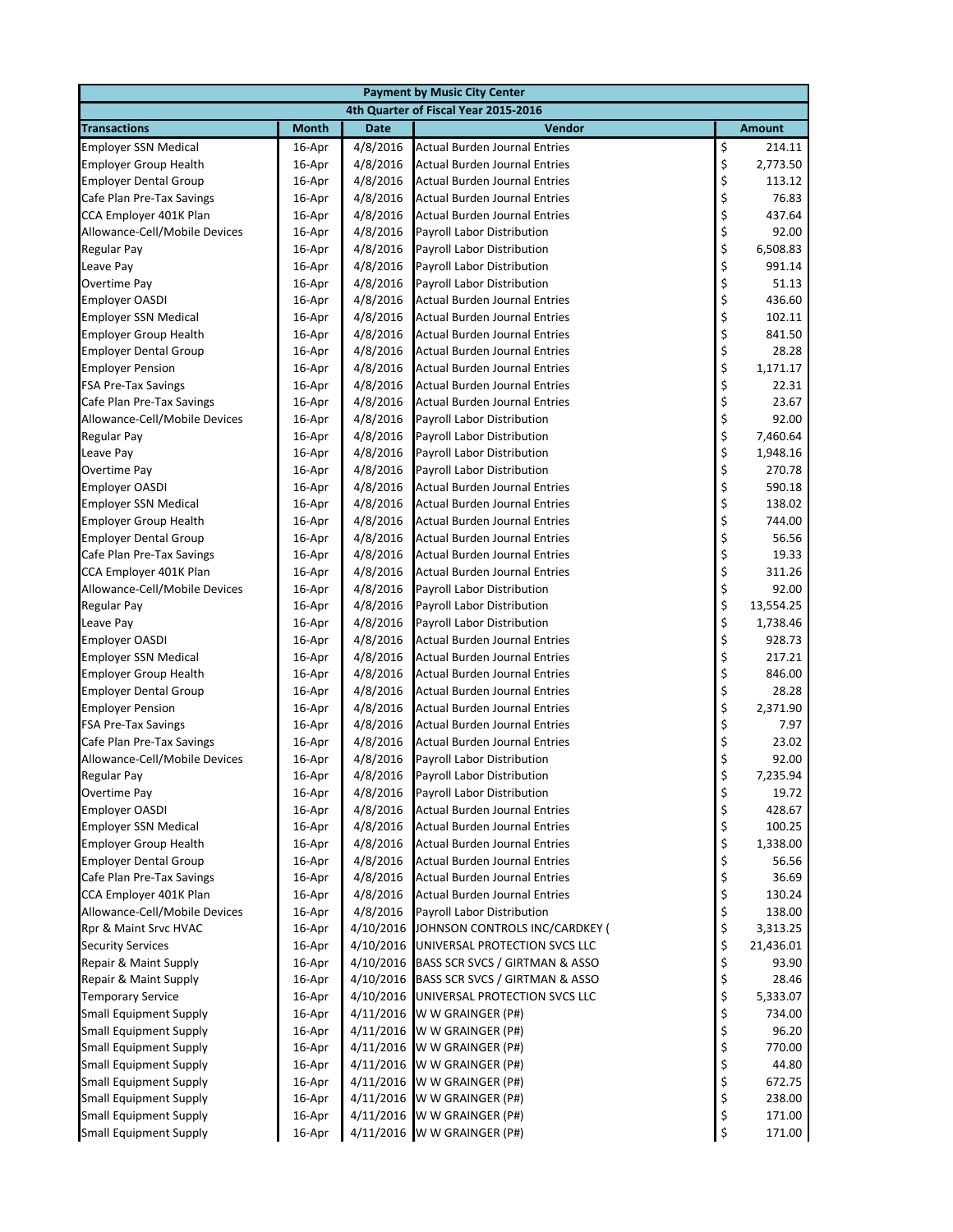|                                            | <b>Payment by Music City Center</b> |             |                                                                        |          |                 |  |  |  |
|--------------------------------------------|-------------------------------------|-------------|------------------------------------------------------------------------|----------|-----------------|--|--|--|
| 4th Quarter of Fiscal Year 2015-2016       |                                     |             |                                                                        |          |                 |  |  |  |
| <b>Transactions</b>                        | <b>Month</b>                        | <b>Date</b> | Vendor                                                                 |          | <b>Amount</b>   |  |  |  |
| <b>Small Equipment Supply</b>              | 16-Apr                              | 4/11/2016   | W W GRAINGER (P#)                                                      | \$       | 400.50          |  |  |  |
| <b>Small Equipment Supply</b>              | 16-Apr                              | 4/11/2016   | W W GRAINGER (P#)                                                      | \$       | 146.88          |  |  |  |
| <b>Small Equipment Supply</b>              | 16-Apr                              | 4/11/2016   | W W GRAINGER (P#)                                                      | \$       | 171.00          |  |  |  |
| <b>Small Equipment Supply</b>              | 16-Apr                              | 4/11/2016   | W W GRAINGER (P#)                                                      | \$       | (734.00)        |  |  |  |
| <b>Small Equipment Supply</b>              | 16-Apr                              | 4/11/2016   | W W GRAINGER (P#)                                                      | \$       | (96.20)         |  |  |  |
| <b>Small Equipment Supply</b>              | 16-Apr                              |             | 4/11/2016 W W GRAINGER (P#)                                            | \$       | (770.00)        |  |  |  |
| <b>Small Equipment Supply</b>              | 16-Apr                              |             | 4/11/2016 W W GRAINGER (P#)                                            | \$       | (44.80)         |  |  |  |
| <b>Small Equipment Supply</b>              | 16-Apr                              | 4/11/2016   | W W GRAINGER (P#)                                                      | \$       | (672.75)        |  |  |  |
| <b>Small Equipment Supply</b>              | 16-Apr                              | 4/11/2016   | W W GRAINGER (P#)                                                      | \$       | (171.00)        |  |  |  |
| <b>Small Equipment Supply</b>              | 16-Apr                              | 4/11/2016   | W W GRAINGER (P#)                                                      | \$       | (171.00)        |  |  |  |
| <b>Small Equipment Supply</b>              | 16-Apr                              |             | 4/11/2016 W W GRAINGER (P#)                                            | \$       | (400.50)        |  |  |  |
| <b>Small Equipment Supply</b>              | 16-Apr                              |             | 4/11/2016 W W GRAINGER (P#)                                            | \$       | (146.88)        |  |  |  |
| <b>Small Equipment Supply</b>              | 16-Apr                              | 4/11/2016   | W W GRAINGER (P#)                                                      | \$       | 352.40          |  |  |  |
| <b>Small Equipment Supply</b>              | 16-Apr                              | 4/11/2016   | W W GRAINGER (P#)                                                      | \$       | 84.70           |  |  |  |
| <b>Small Equipment Supply</b>              | 16-Apr                              | 4/11/2016   | W W GRAINGER (P#)                                                      | \$       | 577.50          |  |  |  |
| <b>Small Equipment Supply</b>              | 16-Apr                              |             | 4/11/2016 W W GRAINGER (P#)                                            | \$       | 33.60           |  |  |  |
| <b>Small Equipment Supply</b>              | 16-Apr                              |             | 4/11/2016 W W GRAINGER (P#)                                            | \$       | 520.75          |  |  |  |
| <b>Small Equipment Supply</b>              | 16-Apr                              |             | 4/11/2016 W W GRAINGER (P#)                                            | \$       | 178.50          |  |  |  |
| <b>Small Equipment Supply</b>              | 16-Apr                              | 4/11/2016   | W W GRAINGER (P#)                                                      | \$       | 124.80          |  |  |  |
| <b>Small Equipment Supply</b>              | 16-Apr                              | 4/11/2016   | W W GRAINGER (P#)                                                      | \$       | 124.80          |  |  |  |
| <b>Small Equipment Supply</b>              | 16-Apr                              | 4/11/2016   | W W GRAINGER (P#)                                                      | \$       | 300.30          |  |  |  |
| <b>Small Equipment Supply</b>              | 16-Apr                              |             | 4/11/2016 W W GRAINGER (P#)                                            | \$       | 110.16          |  |  |  |
| <b>Small Equipment Supply</b>              | 16-Apr                              |             | 4/11/2016 W W GRAINGER (P#)                                            | \$       | 124.80          |  |  |  |
| Offc & Admin Supply                        | 16-Apr                              | 4/11/2016   | <b>MYOFFICE PRODUCTS (ACH)</b>                                         | \$       | 833.28          |  |  |  |
| Offc & Admin Supply                        | 16-Apr                              | 4/11/2016   | <b>MYOFFICE PRODUCTS (ACH)</b>                                         | \$       | (833.28)        |  |  |  |
| Offc & Admin Supply                        | 16-Apr                              | 4/11/2016   | <b>MYOFFICE PRODUCTS (ACH)</b>                                         | \$       | (432.00)        |  |  |  |
| Rpr & Maint Srvc CCTV                      | 16-Apr                              |             | 4/12/2016 SIMPLEX GRINNELL LP (ACH)                                    | \$       | 4,250.00        |  |  |  |
| Rpr & Maint Srvc Access Ctrl               | 16-Apr                              |             | 4/12/2016 SIMPLEX GRINNELL LP (ACH)                                    | \$       | 3,166.57        |  |  |  |
| <b>Small Equipment Supply</b>              | 16-Apr                              | 4/12/2016   | AMERICAN PAPER & TWINE CO (ACH                                         | \$       | 1,389.53        |  |  |  |
| <b>HHold &amp; Jnitr Supply</b>            | 16-Apr                              | 4/12/2016   | AMERICAN PAPER & TWINE CO (ACH                                         | \$       | 583.90          |  |  |  |
| <b>HHold &amp; Jnitr Supply</b>            | 16-Apr                              | 4/12/2016   | AMERICAN PAPER & TWINE CO (ACH                                         | \$       | 843.60          |  |  |  |
| <b>HHold &amp; Jnitr Supply</b>            | 16-Apr                              | 4/12/2016   | AMERICAN PAPER & TWINE CO (ACH                                         | \$       | 3,085.00        |  |  |  |
| <b>HHold &amp; Jnitr Supply</b>            | 16-Apr                              |             | 4/12/2016 AMERICAN PAPER & TWINE CO (ACH                               | \$       | 1,550.00        |  |  |  |
| Computer Software                          | 16-Apr                              | 4/12/2016   | NET TANGO INC (ACH)                                                    | \$       | 7,500.00        |  |  |  |
| <b>Medical Services</b>                    | 16-Apr                              | 4/12/2016   | MED STAR MEDICAL STAFFING INC                                          | \$       | 2,002.00        |  |  |  |
| Offc & Admin Supply                        | 16-Apr                              | 4/12/2016   | <b>MYOFFICE PRODUCTS (ACH)</b>                                         | \$       | 833.28          |  |  |  |
| <b>Merchant Fees</b>                       | 16-Apr                              | 4/12/2016   | 7100 MCC CC Cash Receipt                                               | \$       | (37.95)         |  |  |  |
| <b>Legal Services</b>                      | 16-Apr                              |             | 4/12/2016 BONE MCALLESTER NORTON PLLC                                  | \$       | 10,000.00       |  |  |  |
| Offc & Admin Supply<br>Offc & Admin Supply | 16-Apr                              | 4/12/2016   | <b>MYOFFICE PRODUCTS (ACH)</b><br><b>MYOFFICE PRODUCTS (ACH)</b>       | \$       | 11.16           |  |  |  |
| Offc & Admin Supply                        | 16-Apr                              | 4/12/2016   |                                                                        | \$       | 60.15<br>232.38 |  |  |  |
|                                            | 16-Apr                              |             | 4/12/2016 MYOFFICE PRODUCTS (ACH)<br><b>MYOFFICE PRODUCTS (ACH)</b>    | \$<br>\$ | 93.42           |  |  |  |
| Offc & Admin Supply                        | 16-Apr                              | 4/12/2016   |                                                                        | \$       |                 |  |  |  |
| Offc & Admin Supply<br>Offc & Admin Supply | 16-Apr<br>16-Apr                    |             | 4/12/2016 MYOFFICE PRODUCTS (ACH)<br>4/12/2016 MYOFFICE PRODUCTS (ACH) | \$       | 13.46<br>59.38  |  |  |  |
| Offc & Admin Supply                        | 16-Apr                              |             | 4/12/2016 MYOFFICE PRODUCTS (ACH)                                      | \$       | 30.84           |  |  |  |
| Offc & Admin Supply                        | 16-Apr                              |             | 4/12/2016 MYOFFICE PRODUCTS (ACH)                                      | \$       | 48.60           |  |  |  |
| Offc & Admin Supply                        | 16-Apr                              | 4/12/2016   | <b>MYOFFICE PRODUCTS (ACH)</b>                                         | \$       | 126.00          |  |  |  |
| Offc & Admin Supply                        | 16-Apr                              | 4/12/2016   | MYOFFICE PRODUCTS (ACH)                                                | \$       | 47.60           |  |  |  |
| Offc & Admin Supply                        | 16-Apr                              | 4/12/2016   | <b>MYOFFICE PRODUCTS (ACH)</b>                                         | \$       | 25.60           |  |  |  |
| Offc & Admin Supply                        | 16-Apr                              |             | 4/12/2016 MYOFFICE PRODUCTS (ACH)                                      | \$       | 15.42           |  |  |  |
| Offc & Admin Supply                        | 16-Apr                              | 4/12/2016   | MYOFFICE PRODUCTS (ACH)                                                | \$       | 5.82            |  |  |  |
| <b>Electrical Supply-Lamps</b>             | 16-Apr                              | 4/13/2016   | WILLIAMS WHOLESALE SUPPLY OF N                                         | \$       | 291.60          |  |  |  |
| <b>Electrical Supply-Lamps</b>             | 16-Apr                              | 4/13/2016   | WILLIAMS WHOLESALE SUPPLY OF N                                         | \$       | 260.00          |  |  |  |
| <b>Electrical Supply-Lamps</b>             | 16-Apr                              | 4/13/2016   | WILLIAMS WHOLESALE SUPPLY OF N                                         | \$       | 2,510.40        |  |  |  |
| Offc & Admin Supply                        | 16-Apr                              |             | 4/13/2016 MYOFFICE PRODUCTS (ACH)                                      | \$       | 5.14            |  |  |  |
| Offc & Admin Supply                        | 16-Apr                              |             | 4/13/2016 MYOFFICE PRODUCTS (ACH)                                      | \$       | 8.05            |  |  |  |
| Offc & Admin Supply                        | 16-Apr                              |             | 4/13/2016 MYOFFICE PRODUCTS (ACH)                                      | \$       | 10.28           |  |  |  |
| Offc & Admin Supply                        | 16-Apr                              |             | 4/13/2016 MYOFFICE PRODUCTS (ACH)                                      | \$       | 59.00           |  |  |  |
| Offc & Admin Supply                        | 16-Apr                              |             | 4/13/2016 MYOFFICE PRODUCTS (ACH)                                      | \$       | 33.38           |  |  |  |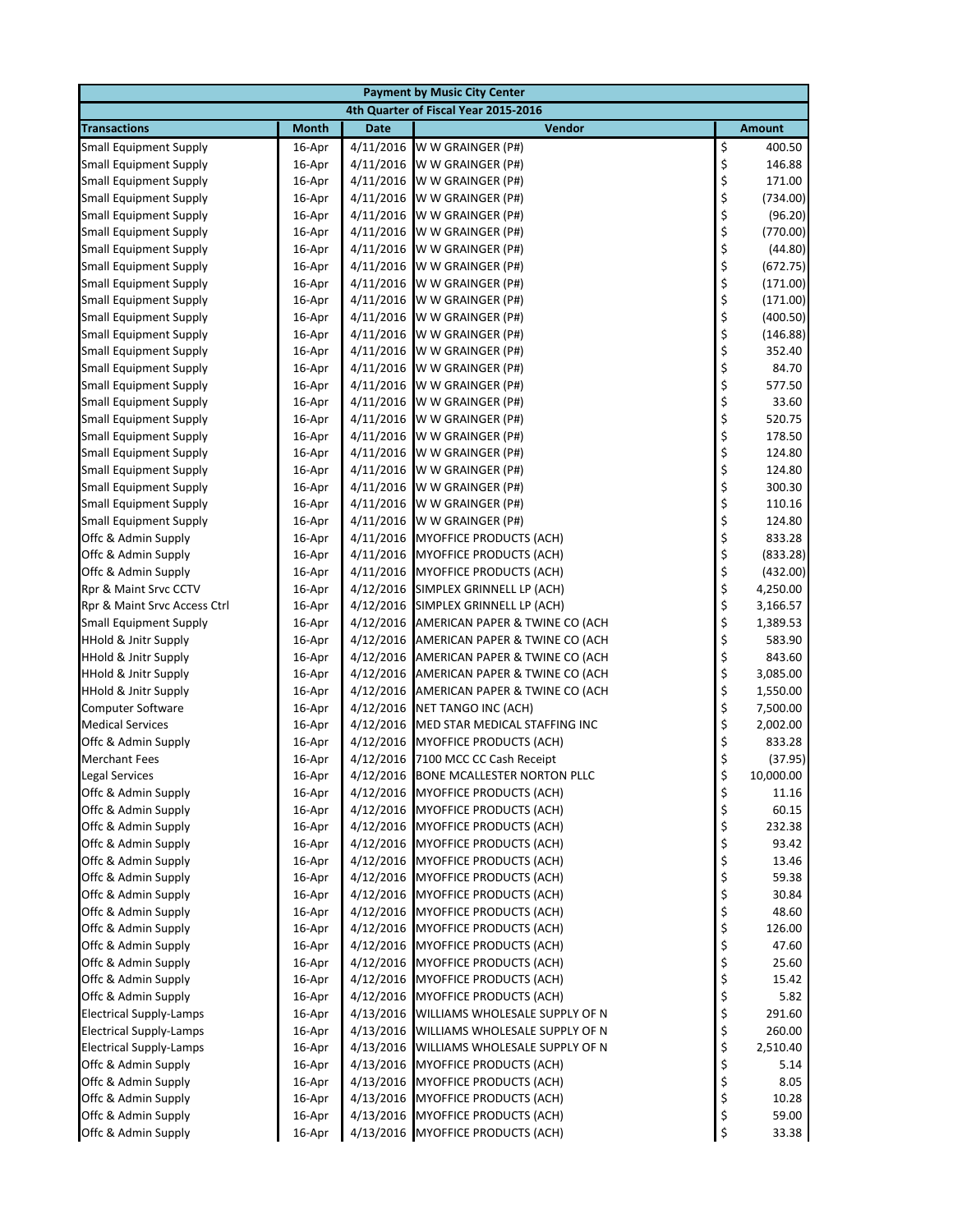| <b>Payment by Music City Center</b>        |                  |             |                                                                        |          |                    |  |  |  |
|--------------------------------------------|------------------|-------------|------------------------------------------------------------------------|----------|--------------------|--|--|--|
| 4th Quarter of Fiscal Year 2015-2016       |                  |             |                                                                        |          |                    |  |  |  |
| <b>Transactions</b>                        | <b>Month</b>     | <b>Date</b> | Vendor                                                                 |          | <b>Amount</b>      |  |  |  |
| Offc & Admin Supply                        | 16-Apr           | 4/13/2016   | <b>MYOFFICE PRODUCTS (ACH)</b>                                         | \$       | 28.78              |  |  |  |
| Offc & Admin Supply                        | 16-Apr           | 4/13/2016   | <b>MYOFFICE PRODUCTS (ACH)</b>                                         | \$       | 27.44              |  |  |  |
| Offc & Admin Supply                        | 16-Apr           | 4/13/2016   | <b>MYOFFICE PRODUCTS (ACH)</b>                                         | \$       | 114.68             |  |  |  |
| Offc & Admin Supply                        | 16-Apr           | 4/13/2016   | <b>MYOFFICE PRODUCTS (ACH)</b>                                         | \$       | 60.12              |  |  |  |
| Offc & Admin Supply                        | 16-Apr           | 4/13/2016   | <b>MYOFFICE PRODUCTS (ACH)</b>                                         | \$       | 31.40              |  |  |  |
| Offc & Admin Supply                        | 16-Apr           | 4/13/2016   | MYOFFICE PRODUCTS (ACH)                                                | \$       | 9.96               |  |  |  |
| Offc & Admin Supply                        | 16-Apr           | 4/13/2016   | <b>MYOFFICE PRODUCTS (ACH)</b>                                         | \$       | 16.89              |  |  |  |
| Offc & Admin Supply                        | 16-Apr           | 4/13/2016   | <b>MYOFFICE PRODUCTS (ACH)</b>                                         | \$       | 75.06              |  |  |  |
| Offc & Admin Supply                        | 16-Apr           | 4/13/2016   | MYOFFICE PRODUCTS (ACH)                                                | \$       | 115.20             |  |  |  |
| Offc & Admin Supply                        | 16-Apr           | 4/13/2016   | <b>MYOFFICE PRODUCTS (ACH)</b>                                         | \$       | 9.90               |  |  |  |
| Offc & Admin Supply                        | 16-Apr           | 4/13/2016   | <b>MYOFFICE PRODUCTS (ACH)</b>                                         | \$       | 2.70               |  |  |  |
| Offc & Admin Supply                        | 16-Apr           | 4/13/2016   | <b>MYOFFICE PRODUCTS (ACH)</b>                                         | \$       | 15.42              |  |  |  |
| Offc & Admin Supply                        | 16-Apr           |             | 4/13/2016 MYOFFICE PRODUCTS (ACH)                                      | \$<br>\$ | (5.14)             |  |  |  |
| Offc & Admin Supply                        | 16-Apr           | 4/13/2016   | <b>MYOFFICE PRODUCTS (ACH)</b>                                         | \$       | (15.42)            |  |  |  |
| Offc & Admin Supply<br>Offc & Admin Supply | 16-Apr<br>16-Apr | 4/13/2016   | <b>MYOFFICE PRODUCTS (ACH)</b><br>4/13/2016 MYOFFICE PRODUCTS (ACH)    | \$       | (10.28)<br>(59.00) |  |  |  |
| Offc & Admin Supply                        | 16-Apr           | 4/13/2016   | <b>MYOFFICE PRODUCTS (ACH)</b>                                         | \$       | (33.38)            |  |  |  |
| Offc & Admin Supply                        | 16-Apr           |             | 4/13/2016 MYOFFICE PRODUCTS (ACH)                                      | \$       | (28.78)            |  |  |  |
| Offc & Admin Supply                        | 16-Apr           | 4/13/2016   | <b>MYOFFICE PRODUCTS (ACH)</b>                                         | \$       | (27.44)            |  |  |  |
| Offc & Admin Supply                        | 16-Apr           | 4/13/2016   | <b>MYOFFICE PRODUCTS (ACH)</b>                                         | \$       | (114.68)           |  |  |  |
| Offc & Admin Supply                        | 16-Apr           | 4/13/2016   | <b>MYOFFICE PRODUCTS (ACH)</b>                                         | \$       | (60.12)            |  |  |  |
| Offc & Admin Supply                        | 16-Apr           | 4/13/2016   | <b>MYOFFICE PRODUCTS (ACH)</b>                                         | \$       | (31.40)            |  |  |  |
| Offc & Admin Supply                        | 16-Apr           | 4/13/2016   | <b>MYOFFICE PRODUCTS (ACH)</b>                                         | \$       | (9.96)             |  |  |  |
| Offc & Admin Supply                        | 16-Apr           | 4/13/2016   | <b>MYOFFICE PRODUCTS (ACH)</b>                                         | \$       | (16.89)            |  |  |  |
| Offc & Admin Supply                        | 16-Apr           | 4/13/2016   | <b>MYOFFICE PRODUCTS (ACH)</b>                                         | \$       | (75.06)            |  |  |  |
| Offc & Admin Supply                        | 16-Apr           | 4/13/2016   | <b>MYOFFICE PRODUCTS (ACH)</b>                                         | \$       | (115.20)           |  |  |  |
| Offc & Admin Supply                        | 16-Apr           |             | 4/13/2016 MYOFFICE PRODUCTS (ACH)                                      | \$       | (9.90)             |  |  |  |
| Offc & Admin Supply                        | 16-Apr           |             | 4/13/2016 MYOFFICE PRODUCTS (ACH)                                      | \$       | (2.70)             |  |  |  |
| Offc & Admin Supply                        | 16-Apr           |             | 4/13/2016 MYOFFICE PRODUCTS (ACH)                                      | \$       | (8.05)             |  |  |  |
| Offc & Admin Supply                        | 16-Apr           | 4/13/2016   | <b>SUNSET MARKETING INC</b>                                            | \$       | 110.00             |  |  |  |
| Offc & Admin Supply                        | 16-Apr           | 4/13/2016   | <b>SUNSET MARKETING INC</b>                                            | \$       | 110.00             |  |  |  |
| Offc & Admin Supply                        | 16-Apr           | 4/13/2016   | <b>SUNSET MARKETING INC</b>                                            | \$       | 110.00             |  |  |  |
| Offc & Admin Supply                        | 16-Apr           | 4/13/2016   | <b>MYOFFICE PRODUCTS (ACH)</b>                                         | \$       | 34.02              |  |  |  |
| Offc & Admin Supply                        | 16-Apr           | 4/13/2016   | <b>MYOFFICE PRODUCTS (ACH)</b>                                         | \$       | 45.60              |  |  |  |
| Offc & Admin Supply                        | 16-Apr           | 4/13/2016   | MYOFFICE PRODUCTS (ACH)                                                | \$       | 38.75              |  |  |  |
| Offc & Admin Supply                        | 16-Apr           | 4/13/2016   | <b>MYOFFICE PRODUCTS (ACH)</b>                                         | \$       | 5.88               |  |  |  |
| Offc & Admin Supply                        | 16-Apr           | 4/13/2016   | <b>MYOFFICE PRODUCTS (ACH)</b>                                         | \$       | 2.68               |  |  |  |
| Offc & Admin Supply                        | 16-Apr           |             | 4/13/2016 MYOFFICE PRODUCTS (ACH)                                      | \$       | 29.88              |  |  |  |
| Offc & Admin Supply                        | 16-Apr           | 4/13/2016   | <b>MYOFFICE PRODUCTS (ACH)</b>                                         | \$       | 5.76               |  |  |  |
| Offc & Admin Supply                        | 16-Apr           | 4/13/2016   | <b>MYOFFICE PRODUCTS (ACH)</b>                                         | \$       | 2.02               |  |  |  |
| Offc & Admin Supply                        | 16-Apr           |             | 4/13/2016 MYOFFICE PRODUCTS (ACH)                                      | \$       | 15.93              |  |  |  |
| Offc & Admin Supply                        | 16-Apr           | 4/13/2016   | <b>MYOFFICE PRODUCTS (ACH)</b>                                         | \$       | 21.88              |  |  |  |
| Offc & Admin Supply                        | 16-Apr           | 4/13/2016   | <b>MYOFFICE PRODUCTS (ACH)</b>                                         | \$       | 14.32              |  |  |  |
| Offc & Admin Supply                        | 16-Apr           |             | 4/13/2016 MYOFFICE PRODUCTS (ACH)                                      | \$       | 2.41               |  |  |  |
| Offc & Admin Supply                        | 16-Apr           | 4/13/2016   | <b>MYOFFICE PRODUCTS (ACH)</b>                                         | \$       | 22.24              |  |  |  |
| Offc & Admin Supply                        | 16-Apr           | 4/13/2016   | <b>MYOFFICE PRODUCTS (ACH)</b>                                         | \$       | 5.76               |  |  |  |
| Offc & Admin Supply                        | 16-Apr           | 4/13/2016   | MYOFFICE PRODUCTS (ACH)                                                | \$       | 22.08              |  |  |  |
| Offc & Admin Supply                        | 16-Apr           | 4/13/2016   | MYOFFICE PRODUCTS (ACH)                                                | \$       | 21.27              |  |  |  |
| Offc & Admin Supply                        | 16-Apr           | 4/14/2016   | MYOFFICE PRODUCTS (ACH)                                                | \$       | 5.14               |  |  |  |
| Offc & Admin Supply                        | 16-Apr           |             | 4/14/2016 MYOFFICE PRODUCTS (ACH)                                      | \$       | 164.50             |  |  |  |
| Offc & Admin Supply                        | 16-Apr           | 4/14/2016   | <b>MYOFFICE PRODUCTS (ACH)</b>                                         | \$       | 10.28              |  |  |  |
| Offc & Admin Supply                        | 16-Apr           |             | 4/14/2016 MYOFFICE PRODUCTS (ACH)                                      | \$       | 59.00              |  |  |  |
| Offc & Admin Supply                        | 16-Apr           | 4/14/2016   | MYOFFICE PRODUCTS (ACH)                                                | \$       | 33.38              |  |  |  |
| Offc & Admin Supply                        | 16-Apr           | 4/14/2016   | <b>MYOFFICE PRODUCTS (ACH)</b>                                         | \$       | 28.78              |  |  |  |
| Offc & Admin Supply<br>Offc & Admin Supply | 16-Apr<br>16-Apr |             | 4/14/2016 MYOFFICE PRODUCTS (ACH)<br>4/14/2016 MYOFFICE PRODUCTS (ACH) | \$<br>\$ | 27.44<br>114.68    |  |  |  |
|                                            |                  |             |                                                                        |          |                    |  |  |  |
| Offc & Admin Supply<br>Offc & Admin Supply | 16-Apr<br>16-Apr |             | 4/14/2016 MYOFFICE PRODUCTS (ACH)<br>4/14/2016 MYOFFICE PRODUCTS (ACH) | \$<br>\$ | 60.12<br>31.40     |  |  |  |
| Offc & Admin Supply                        | 16-Apr           |             | 4/14/2016 MYOFFICE PRODUCTS (ACH)                                      | \$       | 9.96               |  |  |  |
|                                            |                  |             |                                                                        |          |                    |  |  |  |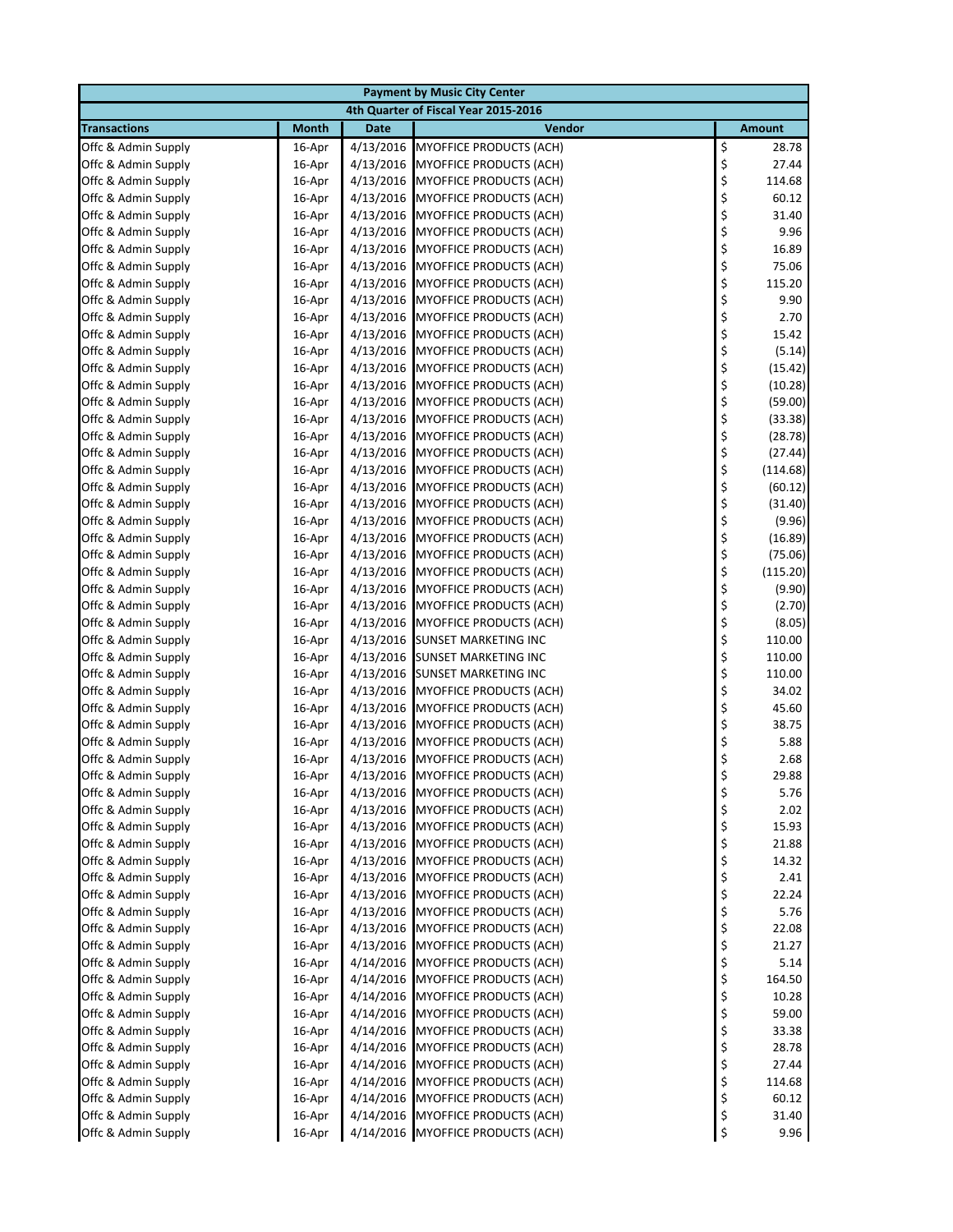| <b>Payment by Music City Center</b>        |                  |           |                                                                        |          |               |  |  |
|--------------------------------------------|------------------|-----------|------------------------------------------------------------------------|----------|---------------|--|--|
| 4th Quarter of Fiscal Year 2015-2016       |                  |           |                                                                        |          |               |  |  |
| <b>Transactions</b>                        | <b>Month</b>     | Date      | Vendor                                                                 |          | <b>Amount</b> |  |  |
| Offc & Admin Supply                        | 16-Apr           | 4/14/2016 | <b>MYOFFICE PRODUCTS (ACH)</b>                                         | \$       | 16.89         |  |  |
| Offc & Admin Supply                        | 16-Apr           | 4/14/2016 | MYOFFICE PRODUCTS (ACH)                                                | \$       | 75.06         |  |  |
| Offc & Admin Supply                        | 16-Apr           | 4/14/2016 | <b>MYOFFICE PRODUCTS (ACH)</b>                                         | \$       | 115.20        |  |  |
| Offc & Admin Supply                        | 16-Apr           | 4/14/2016 | <b>MYOFFICE PRODUCTS (ACH)</b>                                         | \$       | 9.90          |  |  |
| Offc & Admin Supply                        | 16-Apr           |           | 4/14/2016 MYOFFICE PRODUCTS (ACH)                                      | \$       | 2.70          |  |  |
| Offc & Admin Supply                        | 16-Apr           | 4/14/2016 | <b>MYOFFICE PRODUCTS (ACH)</b>                                         | \$       | 8.05          |  |  |
| Offc & Admin Supply                        | 16-Apr           | 4/14/2016 | <b>MYOFFICE PRODUCTS (ACH)</b>                                         | \$       | 15.42         |  |  |
| Offc & Admin Supply                        | 16-Apr           | 4/14/2016 | <b>MYOFFICE PRODUCTS (ACH)</b>                                         | \$       | 152.70        |  |  |
| Offc & Admin Supply                        | 16-Apr           | 4/14/2016 | <b>MYOFFICE PRODUCTS (ACH)</b>                                         | \$       | 56.28         |  |  |
| Offc & Admin Supply                        | 16-Apr           | 4/14/2016 | <b>MYOFFICE PRODUCTS (ACH)</b>                                         | \$       | 134.20        |  |  |
| Offc & Admin Supply                        | 16-Apr           |           | 4/14/2016 MYOFFICE PRODUCTS (ACH)                                      | \$       | 11.21         |  |  |
| Offc & Admin Supply                        | 16-Apr           |           | 4/14/2016 MYOFFICE PRODUCTS (ACH)                                      | \$       | 11.98         |  |  |
| Offc & Admin Supply                        | 16-Apr           | 4/14/2016 | MYOFFICE PRODUCTS (ACH)                                                | \$       | 9.06          |  |  |
| Offc & Admin Supply                        | 16-Apr           | 4/14/2016 | MYOFFICE PRODUCTS (ACH)                                                | \$       | 9.06          |  |  |
| Offc & Admin Supply                        | 16-Apr           | 4/14/2016 | <b>MYOFFICE PRODUCTS (ACH)</b>                                         | \$       | 9.06          |  |  |
| Offc & Admin Supply<br>Offc & Admin Supply | 16-Apr<br>16-Apr |           | 4/14/2016 MYOFFICE PRODUCTS (ACH)<br>4/14/2016 MYOFFICE PRODUCTS (ACH) | \$<br>\$ | 9.06<br>17.52 |  |  |
| Offc & Admin Supply                        | 16-Apr           |           | 4/14/2016 MYOFFICE PRODUCTS (ACH)                                      | \$       | 36.88         |  |  |
| Offc & Admin Supply                        | 16-Apr           | 4/14/2016 | <b>MYOFFICE PRODUCTS (ACH)</b>                                         | \$       | 7.40          |  |  |
| Offc & Admin Supply                        | 16-Apr           | 4/14/2016 | <b>MYOFFICE PRODUCTS (ACH)</b>                                         | \$       | 8.73          |  |  |
| Offc & Admin Supply                        | 16-Apr           | 4/14/2016 | <b>MYOFFICE PRODUCTS (ACH)</b>                                         | \$       | 8.56          |  |  |
| Offc & Admin Supply                        | 16-Apr           |           | 4/14/2016 MYOFFICE PRODUCTS (ACH)                                      | \$       | 16.10         |  |  |
| Offc & Admin Supply                        | 16-Apr           | 4/14/2016 | MYOFFICE PRODUCTS (ACH)                                                | \$       | 6.54          |  |  |
| Offc & Admin Supply                        | 16-Apr           |           | 4/14/2016 MYOFFICE PRODUCTS (ACH)                                      | \$       | 38.75         |  |  |
| Offc & Admin Supply                        | 16-Apr           | 4/14/2016 | <b>MYOFFICE PRODUCTS (ACH)</b>                                         | \$       | 10.72         |  |  |
| Offc & Admin Supply                        | 16-Apr           | 4/14/2016 | <b>MYOFFICE PRODUCTS (ACH)</b>                                         | \$       | 8.31          |  |  |
| Offc & Admin Supply                        | 16-Apr           |           | 4/14/2016 MYOFFICE PRODUCTS (ACH)                                      | \$       | 3.03          |  |  |
| Offc & Admin Supply                        | 16-Apr           |           | 4/14/2016 MYOFFICE PRODUCTS (ACH)                                      | \$       | 23.18         |  |  |
| Offc & Admin Supply                        | 16-Apr           |           | 4/14/2016 MYOFFICE PRODUCTS (ACH)                                      | \$       | 34.25         |  |  |
| Offc & Admin Supply                        | 16-Apr           | 4/14/2016 | <b>MYOFFICE PRODUCTS (ACH)</b>                                         | \$       | 97.35         |  |  |
| Offc & Admin Supply                        | 16-Apr           | 4/14/2016 | <b>MYOFFICE PRODUCTS (ACH)</b>                                         | \$       | 25.35         |  |  |
| Offc & Admin Supply                        | 16-Apr           | 4/14/2016 | <b>MYOFFICE PRODUCTS (ACH)</b>                                         | \$       | 16.90         |  |  |
| Offc & Admin Supply                        | 16-Apr           | 4/14/2016 | MYOFFICE PRODUCTS (ACH)                                                | \$       | 4.31          |  |  |
| Offc & Admin Supply                        | 16-Apr           | 4/14/2016 | <b>MYOFFICE PRODUCTS (ACH)</b>                                         | \$       | 5.23          |  |  |
| Offc & Admin Supply                        | 16-Apr           |           | 4/14/2016 MYOFFICE PRODUCTS (ACH)                                      | \$       | 50.40         |  |  |
| Offc & Admin Supply                        | 16-Apr           | 4/14/2016 | <b>MYOFFICE PRODUCTS (ACH)</b>                                         | \$       | 14.91         |  |  |
| Offc & Admin Supply                        | 16-Apr           | 4/14/2016 | <b>MYOFFICE PRODUCTS (ACH)</b>                                         | \$       | 70.02         |  |  |
| Offc & Admin Supply                        | 16-Apr           |           | 4/14/2016 MYOFFICE PRODUCTS (ACH)                                      | \$       | 4.56          |  |  |
| Offc & Admin Supply                        | 16-Apr           |           | 4/14/2016 MYOFFICE PRODUCTS (ACH)                                      | \$       | 23.06         |  |  |
| Offc & Admin Supply                        | 16-Apr           | 4/14/2016 | MYOFFICE PRODUCTS (ACH)                                                | \$       | 3.74          |  |  |
| Offc & Admin Supply                        | 16-Apr           |           | 4/14/2016 MYOFFICE PRODUCTS (ACH)                                      | \$       | 20.70         |  |  |
| Offc & Admin Supply                        | 16-Apr           |           | 4/14/2016 MYOFFICE PRODUCTS (ACH)                                      | \$       | 12.74         |  |  |
| Offc & Admin Supply                        | 16-Apr           |           | 4/14/2016 MYOFFICE PRODUCTS (ACH)                                      | \$       | 58.48         |  |  |
| Offc & Admin Supply                        | 16-Apr           |           | 4/14/2016 MYOFFICE PRODUCTS (ACH)                                      | \$       | 5.32          |  |  |
| Offc & Admin Supply                        | 16-Apr           |           | 4/14/2016 MYOFFICE PRODUCTS (ACH)                                      | \$       | 12.26         |  |  |
| Offc & Admin Supply                        | 16-Apr           |           | 4/14/2016 MYOFFICE PRODUCTS (ACH)                                      | \$       | 51.19         |  |  |
| Offc & Admin Supply                        | 16-Apr           | 4/14/2016 | <b>MYOFFICE PRODUCTS (ACH)</b>                                         | \$       | 3.54          |  |  |
| Offc & Admin Supply                        | 16-Apr           | 4/14/2016 | <b>MYOFFICE PRODUCTS (ACH)</b>                                         | \$       | 5.72          |  |  |
| Offc & Admin Supply                        | 16-Apr           | 4/14/2016 | MYOFFICE PRODUCTS (ACH)                                                | \$       | 11.64         |  |  |
| Offc & Admin Supply                        | 16-Apr           |           | 4/14/2016 MYOFFICE PRODUCTS (ACH)                                      | \$       | 19.92         |  |  |
| Offc & Admin Supply                        | 16-Apr           |           | 4/14/2016 MYOFFICE PRODUCTS (ACH)                                      | \$       | 2.08          |  |  |
| Offc & Admin Supply                        | 16-Apr           |           | 4/14/2016 MYOFFICE PRODUCTS (ACH)                                      | \$       | 15.87         |  |  |
| Offc & Admin Supply                        | 16-Apr           |           | 4/14/2016 MYOFFICE PRODUCTS (ACH)                                      | \$<br>\$ | 14.40         |  |  |
| Offc & Admin Supply<br>Offc & Admin Supply | 16-Apr           |           | 4/14/2016 MYOFFICE PRODUCTS (ACH)<br>4/14/2016 MYOFFICE PRODUCTS (ACH) | \$       | 9.84<br>4.96  |  |  |
| Offc & Admin Supply                        | 16-Apr<br>16-Apr |           | 4/14/2016 MYOFFICE PRODUCTS (ACH)                                      | \$       | 18.78         |  |  |
| Offc & Admin Supply                        | 16-Apr           |           | 4/14/2016 MYOFFICE PRODUCTS (ACH)                                      | \$       | 28.66         |  |  |
| Offc & Admin Supply                        | 16-Apr           |           | 4/14/2016 MYOFFICE PRODUCTS (ACH)                                      | \$       | 14.66         |  |  |
| Offc & Admin Supply                        | $16$ -Apr        |           | 4/14/2016 MYOFFICE PRODUCTS (ACH)                                      | \$       | 13.32         |  |  |
|                                            |                  |           |                                                                        |          |               |  |  |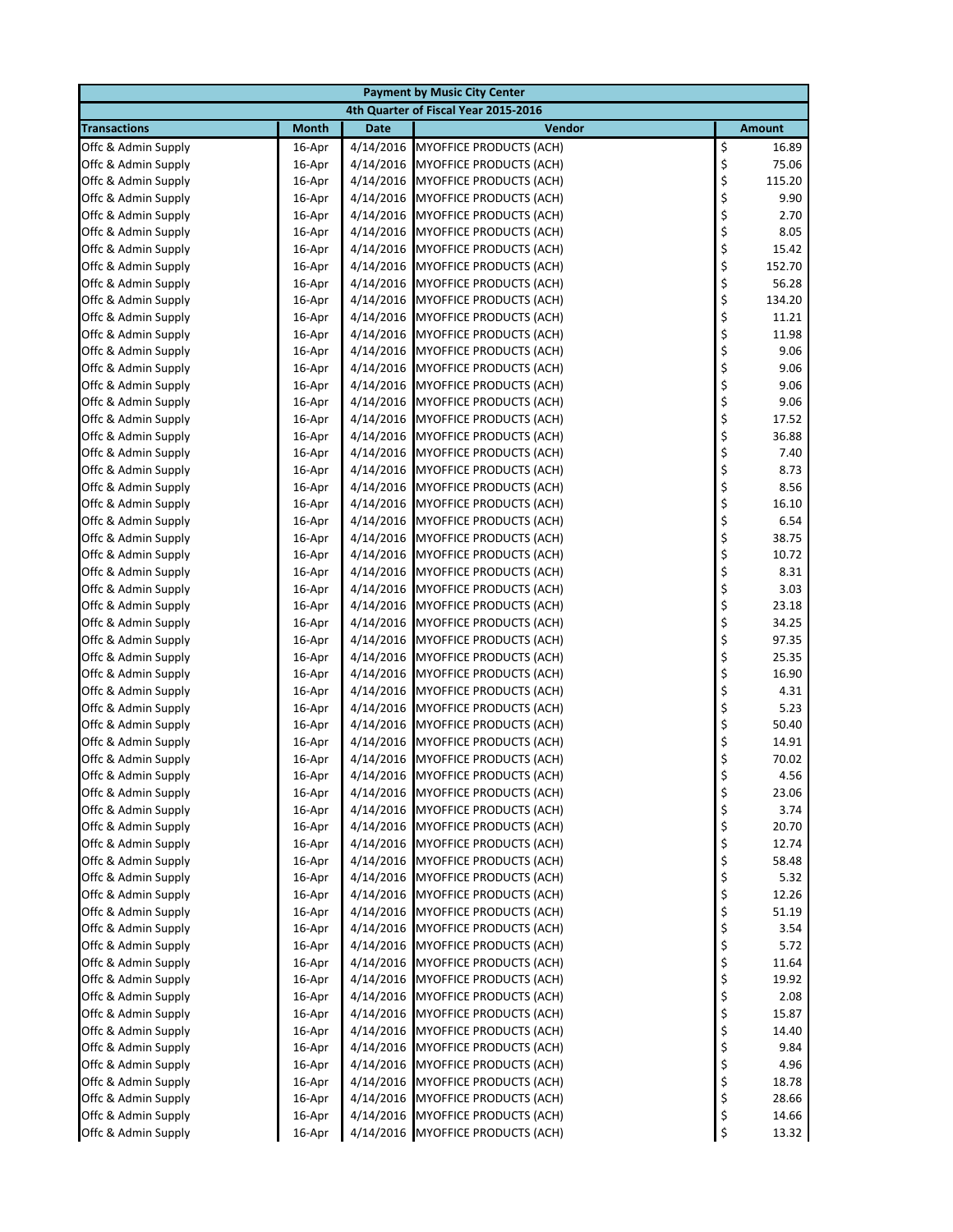|                                                  | <b>Payment by Music City Center</b> |             |                                                                              |          |                  |  |  |  |
|--------------------------------------------------|-------------------------------------|-------------|------------------------------------------------------------------------------|----------|------------------|--|--|--|
| 4th Quarter of Fiscal Year 2015-2016             |                                     |             |                                                                              |          |                  |  |  |  |
| <b>Transactions</b>                              | <b>Month</b>                        | <b>Date</b> | Vendor                                                                       |          | <b>Amount</b>    |  |  |  |
| Offc & Admin Supply                              | 16-Apr                              | 4/14/2016   | MYOFFICE PRODUCTS (ACH)                                                      | \$       | 24.96            |  |  |  |
| Offc & Admin Supply                              | 16-Apr                              | 4/14/2016   | <b>MYOFFICE PRODUCTS (ACH)</b>                                               | \$       | 3.02             |  |  |  |
| Offc & Admin Supply                              | 16-Apr                              | 4/14/2016   | <b>MYOFFICE PRODUCTS (ACH)</b>                                               | \$       | 10.64            |  |  |  |
| Offc & Admin Supply                              | 16-Apr                              | 4/14/2016   | <b>MYOFFICE PRODUCTS (ACH)</b>                                               | \$       | 6.14             |  |  |  |
| Offc & Admin Supply                              | 16-Apr                              | 4/14/2016   | FIRST TN BANK (ACH) / ATTN DRE                                               | \$       | 40.65            |  |  |  |
| <b>Merchant Fees</b>                             | 16-Apr                              | 4/14/2016   | 7100 MCC CC Cash Receipt                                                     | \$       | (345.00)         |  |  |  |
| <b>Merchant Fees</b>                             | 16-Apr                              | 4/14/2016   | 7100 MCC CC Cash Receipt                                                     | \$       | (6.29)           |  |  |  |
| <b>Electrical Supply-Lamps</b>                   | 16-Apr                              | 4/15/2016   | <b>ENERGY &amp; LIGHTING SOL / ATTIC</b>                                     | \$       | 1,568.00         |  |  |  |
| <b>HVAC Supply</b>                               | 16-Apr                              | 4/15/2016   | JOHNSON CNTRLS INC(TN/NC)(P#)(                                               | \$       | 3,109.90         |  |  |  |
| <b>HVAC Supply</b>                               | 16-Apr                              | 4/15/2016   | JOHNSON CNTRLS INC(TN/NC)(P#)(                                               | \$       | 2,347.90         |  |  |  |
| <b>HVAC Supply</b>                               | 16-Apr                              | 4/15/2016   | JOHNSON CNTRLS INC(TN/NC)(P#)(                                               | \$       | 3,242.40         |  |  |  |
| <b>HVAC Supply</b>                               | 16-Apr                              | 4/15/2016   | JOHNSON CNTRLS INC(TN/NC)(P#)(                                               | \$       | 2,643.40         |  |  |  |
| <b>Small Equipment Supply</b>                    | 16-Apr                              | 4/15/2016   | W W GRAINGER (P#)                                                            | \$       | 127.50           |  |  |  |
| <b>HHold &amp; Jnitr Supply</b>                  | 16-Apr                              | 4/15/2016   | AMERICAN PAPER & TWINE CO (ACH                                               | \$       | 1,795.50         |  |  |  |
| Furniture/Fixtures<\$10K                         | 16-Apr                              | 4/15/2016   | W W GRAINGER (P#)                                                            | \$       | 6,422.00         |  |  |  |
| Furniture/Fixtures<\$10K                         | 16-Apr                              | 4/15/2016   | W W GRAINGER (P#)                                                            | \$       | (6,422.00)       |  |  |  |
| Offc & Admin Supply                              | 16-Apr                              | 4/15/2016   | <b>MYOFFICE PRODUCTS (ACH)</b>                                               | \$       | 42.36            |  |  |  |
| Offc & Admin Supply                              | 16-Apr                              | 4/15/2016   | <b>MYOFFICE PRODUCTS (ACH)</b>                                               | \$       | 73.60            |  |  |  |
| Offc & Admin Supply                              | 16-Apr                              | 4/15/2016   | <b>MYOFFICE PRODUCTS (ACH)</b>                                               | \$       | 28.48            |  |  |  |
| Offc & Admin Supply                              | 16-Apr                              | 4/15/2016   | <b>MYOFFICE PRODUCTS (ACH)</b>                                               | \$       | 14.98            |  |  |  |
| Offc & Admin Supply                              | 16-Apr                              | 4/15/2016   | <b>MYOFFICE PRODUCTS (ACH)</b>                                               | \$       | 81.78            |  |  |  |
| Offc & Admin Supply                              | 16-Apr                              | 4/15/2016   | <b>MYOFFICE PRODUCTS (ACH)</b>                                               | \$       | 17.20            |  |  |  |
| Offc & Admin Supply                              | 16-Apr                              |             | 4/15/2016 MYOFFICE PRODUCTS (ACH)                                            | \$       | 26.32            |  |  |  |
| Offc & Admin Supply                              | 16-Apr                              | 4/15/2016   | MYOFFICE PRODUCTS (ACH)                                                      | \$       | 57.65            |  |  |  |
| Offc & Admin Supply                              | 16-Apr                              | 4/15/2016   | <b>MYOFFICE PRODUCTS (ACH)</b>                                               | \$       | 66.70            |  |  |  |
| Offc & Admin Supply                              | 16-Apr                              | 4/15/2016   | <b>MYOFFICE PRODUCTS (ACH)</b>                                               | \$       | 26.70            |  |  |  |
| Offc & Admin Supply                              | 16-Apr                              | 4/15/2016   | <b>MYOFFICE PRODUCTS (ACH)</b>                                               | \$       | 12.65            |  |  |  |
| Offc & Admin Supply                              | 16-Apr                              | 4/15/2016   | <b>MYOFFICE PRODUCTS (ACH)</b>                                               | \$       | 94.32            |  |  |  |
| Offc & Admin Supply                              | 16-Apr                              | 4/15/2016   | <b>MYOFFICE PRODUCTS (ACH)</b>                                               | \$       | 9.38             |  |  |  |
| Offc & Admin Supply                              | 16-Apr                              | 4/15/2016   | <b>MYOFFICE PRODUCTS (ACH)</b>                                               | \$       | 35.55            |  |  |  |
| Offc & Admin Supply                              | 16-Apr                              | 4/15/2016   | <b>MYOFFICE PRODUCTS (ACH)</b>                                               | \$       | 22.41            |  |  |  |
| Offc & Admin Supply                              | 16-Apr                              | 4/15/2016   | <b>MYOFFICE PRODUCTS (ACH)</b>                                               | \$       | 22.41            |  |  |  |
| Offc & Admin Supply                              | 16-Apr                              | 4/15/2016   | <b>MYOFFICE PRODUCTS (ACH)</b>                                               | \$       | 21.99            |  |  |  |
| Offc & Admin Supply                              | 16-Apr                              | 4/15/2016   | <b>MYOFFICE PRODUCTS (ACH)</b>                                               | \$       | 21.20            |  |  |  |
| Offc & Admin Supply                              | 16-Apr                              | 4/15/2016   | MYOFFICE PRODUCTS (ACH)                                                      | \$       | 127.60           |  |  |  |
| Offc & Admin Supply                              | 16-Apr                              | 4/15/2016   | <b>MYOFFICE PRODUCTS (ACH)</b>                                               | \$       | 87.35            |  |  |  |
| Offc & Admin Supply                              | 16-Apr                              | 4/15/2016   | MYOFFICE PRODUCTS (ACH)                                                      | \$       | 72.66            |  |  |  |
| Offc & Admin Supply                              | 16-Apr                              |             | 4/15/2016 MYOFFICE PRODUCTS (ACH)                                            | \$       | 30.72            |  |  |  |
| Offc & Admin Supply                              | 16-Apr                              |             | 4/15/2016 MYOFFICE PRODUCTS (ACH)                                            | \$       | (8.31)           |  |  |  |
| Electric                                         | 16-Apr                              |             | 4/18/2016 NASHVILLE ELECTRIC SERVICE CO                                      | \$       | 119,155.80       |  |  |  |
| Gas                                              | 16-Apr                              |             | 4/18/2016 PIEDMONT NATURAL GAS CO (METRO                                     | \$       | 6,492.86         |  |  |  |
| Pest Control Srvc                                | 16-Apr                              | 4/18/2016   | COOKS PEST CONTROL INC COMMERC                                               | \$       | 1,207.50         |  |  |  |
| Other Rpr & Maint Srvc<br>Other Rpr & Maint Srvc | 16-Apr                              |             | 4/18/2016 FORKLIFT SYSTEMS INC (ACH)<br>4/18/2016 FORKLIFT SYSTEMS INC (ACH) | \$<br>\$ | 696.50           |  |  |  |
| Safety Supply                                    | 16-Apr<br>16-Apr                    |             | 4/18/2016 CENTERPLATE MCC (ACH)                                              | \$       | 208.25<br>550.90 |  |  |  |
| Lumber/Wood Products                             | 16-Apr                              | 4/18/2016   | <b>CENTERPLATE MCC (ACH)</b>                                                 | \$       | 5,432.00         |  |  |  |
| <b>Laundry Services</b>                          | 16-Apr                              | 4/18/2016   | <b>ALSCO</b>                                                                 | \$       | 69.70            |  |  |  |
| <b>Mngt Cnsltnt Srvc</b>                         | 16-Apr                              | 4/18/2016   | <b>RESOURCE INFORMATION &amp; CONTROL</b>                                    | \$       | 2,322.76         |  |  |  |
| Telephone & Telegraph                            | 16-Apr                              | 4/18/2016   | AT&T COMMUNICATION SYSTEMS SOU                                               | \$       | 1,312.33         |  |  |  |
| <b>Medical Services</b>                          | 16-Apr                              | 4/18/2016   | MED STAR MEDICAL STAFFING INC                                                | \$       | 429.00           |  |  |  |
| <b>Medical Services</b>                          | 16-Apr                              |             | 4/18/2016 MED STAR MEDICAL STAFFING INC                                      | \$       | 1,441.00         |  |  |  |
| <b>Security Services</b>                         | 16-Apr                              | 4/18/2016   | UNIVERSAL PROTECTION SVCS LLC                                                | \$       | 362.60           |  |  |  |
| <b>Security Services</b>                         | 16-Apr                              | 4/18/2016   | UNIVERSAL PROTECTION SVCS LLC                                                | \$       | 251.60           |  |  |  |
| <b>Uniform Cleaning Service</b>                  | 16-Apr                              | 4/18/2016   | CINTAS CORP #051 MATS & RUGS(A                                               | \$       | 535.20           |  |  |  |
| Postage & Delivery Srvc                          | 16-Apr                              |             | 4/18/2016 SUNSET MARKETING INC                                               | \$       | 55.00            |  |  |  |
| Postage & Delivery Srvc                          | 16-Apr                              |             | 4/18/2016 SUNSET MARKETING INC                                               | \$       | (55.00)          |  |  |  |
| Furniture/Fixtures<\$10K                         | 16-Apr                              |             | 4/18/2016 SUNSET MARKETING INC                                               | \$       | 347.60           |  |  |  |
| Furniture/Fixtures<\$10K                         | 16-Apr                              |             | 4/19/2016 RITE QUALITY OFFICE SUPPLIES I                                     | \$       | 963.00           |  |  |  |
| Furniture/Fixtures<\$10K                         | 16-Apr                              |             | 4/19/2016 RITE QUALITY OFFICE SUPPLIES I                                     | \$       | 2,080.00         |  |  |  |
|                                                  |                                     |             |                                                                              |          |                  |  |  |  |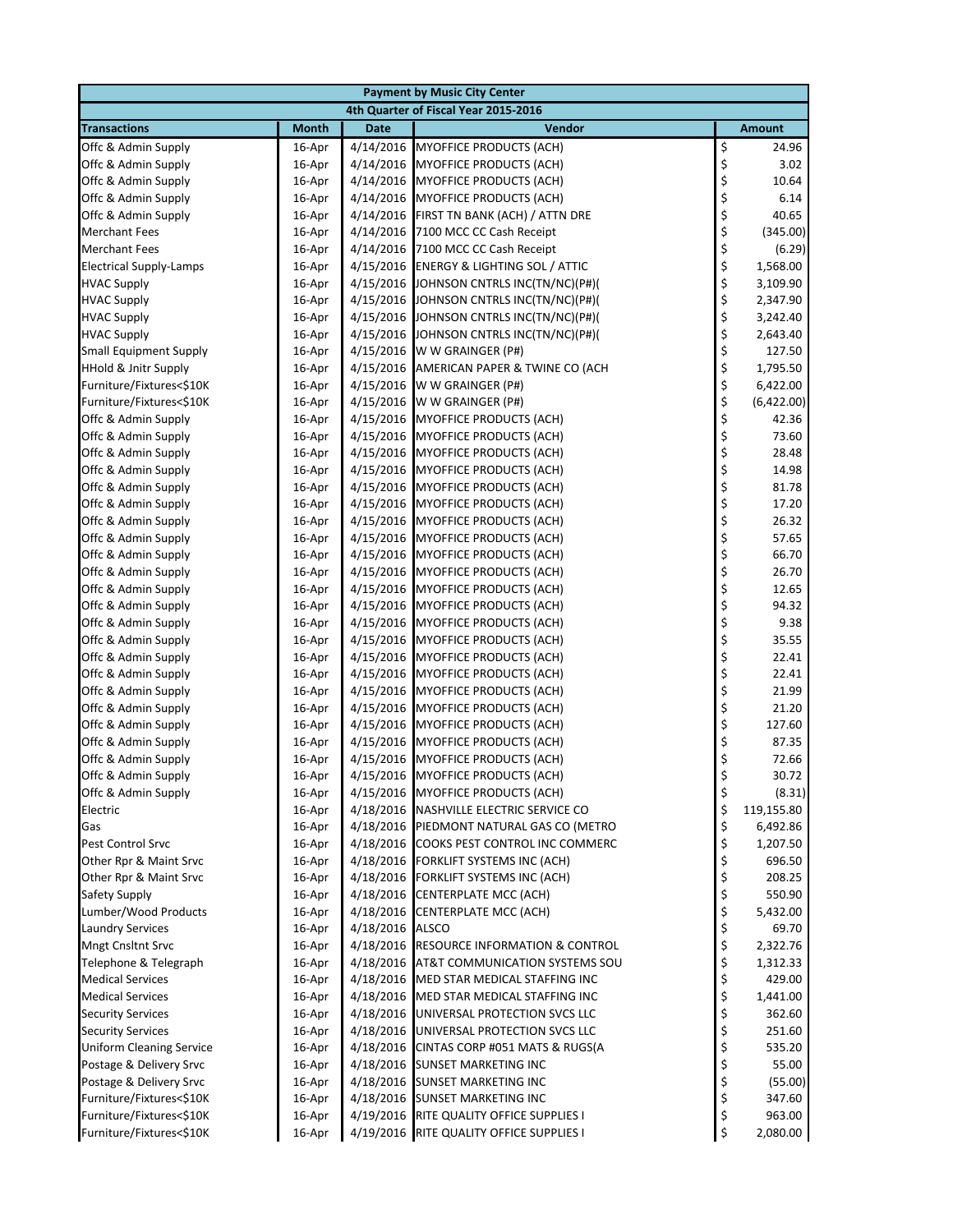| <b>Payment by Music City Center</b>         |                  |                        |                                                     |          |                 |  |  |
|---------------------------------------------|------------------|------------------------|-----------------------------------------------------|----------|-----------------|--|--|
| 4th Quarter of Fiscal Year 2015-2016        |                  |                        |                                                     |          |                 |  |  |
| <b>Transactions</b>                         | <b>Month</b>     | <b>Date</b>            | <b>Vendor</b>                                       |          | <b>Amount</b>   |  |  |
| Furniture/Fixtures<\$10K                    | 16-Apr           | 4/19/2016              | RITE QUALITY OFFICE SUPPLIES I                      | \$       | 535.00          |  |  |
| Furniture/Fixtures<\$10K                    | 16-Apr           | 4/19/2016              | RITE QUALITY OFFICE SUPPLIES I                      | \$       | 402.00          |  |  |
| <b>Medical Supply</b>                       | 16-Apr           | 4/19/2016              | W W GRAINGER (P#)                                   | \$       | 44.75           |  |  |
| <b>Medical Supply</b>                       | 16-Apr           | 4/19/2016              | W W GRAINGER (P#)                                   | \$       | 111.90          |  |  |
| <b>Medical Supply</b>                       | 16-Apr           | 4/19/2016              | W W GRAINGER (P#)                                   | \$       | 77.30           |  |  |
| <b>Medical Supply</b>                       | 16-Apr           | 4/19/2016              | W W GRAINGER (P#)                                   | \$       | 121.90          |  |  |
| <b>Medical Supply</b>                       | 16-Apr           | 4/19/2016              | W W GRAINGER (P#)                                   | \$       | 27.80           |  |  |
| <b>Medical Supply</b>                       | 16-Apr           | 4/19/2016              | W W GRAINGER (P#)                                   | \$       | 62.20           |  |  |
| <b>Medical Supply</b>                       | 16-Apr           | 4/19/2016              | W W GRAINGER (P#)                                   | \$       | 111.20          |  |  |
| <b>Medical Supply</b>                       | 16-Apr           | 4/19/2016              | W W GRAINGER (P#)                                   | \$       | 27.80           |  |  |
| <b>Medical Supply</b>                       | 16-Apr           | 4/19/2016              | W W GRAINGER (P#)                                   | \$       | 52.00           |  |  |
| <b>Medical Supply</b>                       | 16-Apr           | 4/19/2016              | W W GRAINGER (P#)                                   | \$       | 27.48           |  |  |
| <b>Medical Supply</b>                       | 16-Apr           | 4/19/2016              | W W GRAINGER (P#)                                   | \$       | 64.80           |  |  |
| <b>Medical Supply</b>                       | 16-Apr           | 4/19/2016              | W W GRAINGER (P#)                                   | \$       | 258.00          |  |  |
| <b>Medical Supply</b>                       | 16-Apr           | 4/19/2016              | W W GRAINGER (P#)                                   | \$       | 77.76           |  |  |
| <b>Medical Supply</b>                       | 16-Apr           | 4/19/2016              | W W GRAINGER (P#)                                   | \$       | 328.40          |  |  |
| <b>Medical Supply</b>                       | 16-Apr           | 4/19/2016              | W W GRAINGER (P#)                                   | \$       | 75.64           |  |  |
| <b>Medical Supply</b>                       | 16-Apr           | 4/19/2016              | W W GRAINGER (P#)                                   | \$       | 203.20          |  |  |
| <b>Medical Supply</b>                       | 16-Apr           | 4/19/2016              | W W GRAINGER (P#)                                   | \$       | 111.70          |  |  |
| <b>Medical Supply</b>                       | 16-Apr           | 4/19/2016              | W W GRAINGER (P#)                                   | \$       | 46.80           |  |  |
| <b>Medical Supply</b>                       | 16-Apr           | 4/19/2016              | W W GRAINGER (P#)                                   | \$       | 56.80           |  |  |
| <b>Medical Supply</b>                       | 16-Apr           | 4/19/2016              | W W GRAINGER (P#)                                   | \$       | 81.00           |  |  |
| <b>Medical Supply</b>                       | 16-Apr           | 4/19/2016              | W W GRAINGER (P#)                                   | \$       | 48.80           |  |  |
| <b>Medical Supply</b>                       | 16-Apr           | 4/19/2016              | W W GRAINGER (P#)                                   | \$       | 90.20           |  |  |
| <b>Medical Supply</b>                       | 16-Apr           | 4/19/2016              | W W GRAINGER (P#)                                   | \$       | 134.80          |  |  |
| <b>Medical Supply</b>                       | 16-Apr           | 4/19/2016              | W W GRAINGER (P#)                                   | \$       | 59.00           |  |  |
| <b>Medical Supply</b>                       | 16-Apr           | 4/19/2016              | W W GRAINGER (P#)                                   | \$       | 58.72           |  |  |
| <b>Medical Supply</b>                       | 16-Apr           | 4/19/2016              | W W GRAINGER (P#)                                   | \$       | 91.30           |  |  |
| <b>Medical Supply</b>                       | 16-Apr           | 4/19/2016              | W W GRAINGER (P#)                                   | \$       | 304.00          |  |  |
| <b>Medical Supply</b>                       | 16-Apr           | 4/19/2016              | W W GRAINGER (P#)                                   | \$       | 55.35           |  |  |
| <b>Medical Supply</b>                       | 16-Apr           | 4/19/2016              | W W GRAINGER (P#)                                   | \$       | 55.35           |  |  |
| <b>Medical Supply</b>                       | 16-Apr           | 4/19/2016              | W W GRAINGER (P#)                                   | \$       | 29.50           |  |  |
| <b>Medical Supply</b>                       | 16-Apr           | 4/19/2016              | W W GRAINGER (P#)                                   | \$       | 84.30           |  |  |
| <b>Medical Supply</b>                       | 16-Apr           | 4/19/2016              | W W GRAINGER (P#)                                   | \$       | 63.00           |  |  |
| <b>Medical Supply</b>                       | 16-Apr           | 4/19/2016              | W W GRAINGER (P#)                                   | \$       | 38.06           |  |  |
| <b>Medical Supply</b>                       | 16-Apr           | 4/19/2016              | W W GRAINGER (P#)                                   | \$       | 102.00          |  |  |
| <b>Medical Supply</b>                       | 16-Apr           | 4/19/2016              | W W GRAINGER (P#)                                   | \$       | 188.50          |  |  |
| <b>Medical Supply</b>                       | 16-Apr           | 4/19/2016              | W W GRAINGER (P#)                                   | \$       | 14.88           |  |  |
| Postage & Delivery Srvc                     | 16-Apr           |                        | 4/19/2016 MYOFFICE PRODUCTS (ACH)                   | \$       | 43.20           |  |  |
| Offc & Admin Supply                         | 16-Apr           |                        | 4/19/2016 MYOFFICE PRODUCTS (ACH)                   | \$       | 432.00          |  |  |
| Offc & Admin Supply                         | 16-Apr           |                        | 4/19/2016 MYOFFICE PRODUCTS (ACH)                   | \$       | 432.00          |  |  |
| Computer Hardware <\$10K                    | 16-Apr           | 4/19/2016              | <b>MYOFFICE PRODUCTS (ACH)</b>                      | \$       | 395.16          |  |  |
| <b>Merchant Fees</b>                        | 16-Apr           | 4/19/2016              | 7100 MCC CC Cash Receipt                            | \$<br>\$ | (53.22)         |  |  |
| <b>Merchant Fees</b><br>Offc & Admin Supply | 16-Apr<br>16-Apr | 4/19/2016<br>4/19/2016 | 7100 MCC CC Cash Receipt<br>MYOFFICE PRODUCTS (ACH) | \$       | (3.63)<br>21.24 |  |  |
| Offc & Admin Supply                         | 16-Apr           | 4/20/2016              | <b>MYOFFICE PRODUCTS (ACH)</b>                      | \$       | 7.89            |  |  |
| Offc & Admin Supply                         | 16-Apr           | 4/20/2016              | <b>MYOFFICE PRODUCTS (ACH)</b>                      | \$       | 84.48           |  |  |
| Offc & Admin Supply                         | 16-Apr           | 4/20/2016              | <b>MYOFFICE PRODUCTS (ACH)</b>                      | \$       | 1.75            |  |  |
| Offc & Admin Supply                         | 16-Apr           | 4/20/2016              | <b>MYOFFICE PRODUCTS (ACH)</b>                      | \$       | 6.49            |  |  |
| Offc & Admin Supply                         | 16-Apr           | 4/20/2016              | <b>MYOFFICE PRODUCTS (ACH)</b>                      | \$       | 4.53            |  |  |
| Offc & Admin Supply                         | 16-Apr           |                        | 4/20/2016 MYOFFICE PRODUCTS (ACH)                   | \$       | 4.53            |  |  |
| Offc & Admin Supply                         | 16-Apr           | 4/20/2016              | <b>MYOFFICE PRODUCTS (ACH)</b>                      | \$       | 4.96            |  |  |
| Offc & Admin Supply                         | 16-Apr           | 4/20/2016              | <b>MYOFFICE PRODUCTS (ACH)</b>                      | \$       | 8.26            |  |  |
| Offc & Admin Supply                         | 16-Apr           | 4/20/2016              | <b>MYOFFICE PRODUCTS (ACH)</b>                      | \$       | 1.56            |  |  |
| Offc & Admin Supply                         | 16-Apr           | 4/20/2016              | <b>MYOFFICE PRODUCTS (ACH)</b>                      | \$       | 5.43            |  |  |
| Offc & Admin Supply                         | 16-Apr           |                        | 4/20/2016 MYOFFICE PRODUCTS (ACH)                   | \$       | 2.96            |  |  |
| Offc & Admin Supply                         | 16-Apr           |                        | 4/20/2016 MYOFFICE PRODUCTS (ACH)                   | \$       | 1.33            |  |  |
| Offc & Admin Supply                         | 16-Apr           | 4/20/2016              | MYOFFICE PRODUCTS (ACH)                             | \$       | 1.86            |  |  |
| Offc & Admin Supply                         | 16-Apr           |                        | 4/20/2016 MYOFFICE PRODUCTS (ACH)                   | \$       | 5.03            |  |  |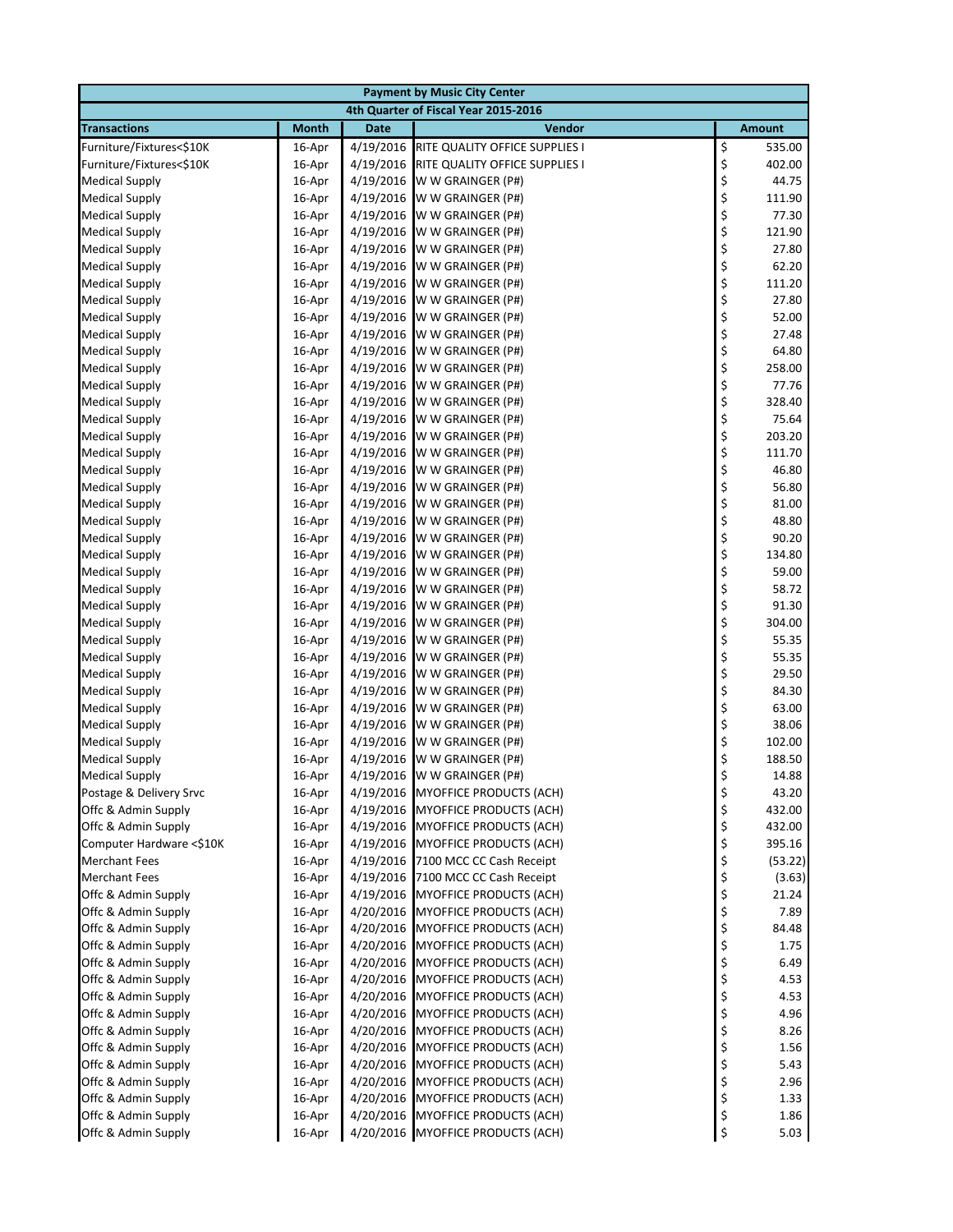| <b>Payment by Music City Center</b>        |                  |                        |                                                                     |          |                 |  |  |  |
|--------------------------------------------|------------------|------------------------|---------------------------------------------------------------------|----------|-----------------|--|--|--|
| 4th Quarter of Fiscal Year 2015-2016       |                  |                        |                                                                     |          |                 |  |  |  |
| <b>Transactions</b>                        | <b>Month</b>     | <b>Date</b>            | Vendor                                                              |          | <b>Amount</b>   |  |  |  |
| Offc & Admin Supply                        | 16-Apr           | 4/20/2016              | <b>MYOFFICE PRODUCTS (ACH)</b>                                      | \$       | 15.81           |  |  |  |
| Offc & Admin Supply                        | 16-Apr           | 4/20/2016              | <b>MYOFFICE PRODUCTS (ACH)</b>                                      | \$       | 9.78            |  |  |  |
| Offc & Admin Supply                        | 16-Apr           | 4/20/2016              | <b>MYOFFICE PRODUCTS (ACH)</b>                                      | \$       | 29.70           |  |  |  |
| Offc & Admin Supply                        | 16-Apr           | 4/20/2016              | <b>MYOFFICE PRODUCTS (ACH)</b>                                      | \$       | 8.05            |  |  |  |
| Offc & Admin Supply                        | 16-Apr           | 4/20/2016              | <b>MYOFFICE PRODUCTS (ACH)</b>                                      | \$       | 8.00            |  |  |  |
| Offc & Admin Supply                        | 16-Apr           |                        | 4/20/2016 MYOFFICE PRODUCTS (ACH)                                   | \$       | 6.38            |  |  |  |
| Offc & Admin Supply                        | 16-Apr           | 4/20/2016              | <b>MYOFFICE PRODUCTS (ACH)</b>                                      | \$       | 4.58            |  |  |  |
| Offc & Admin Supply                        | 16-Apr           | 4/20/2016              | <b>MYOFFICE PRODUCTS (ACH)</b>                                      | \$       | 14.00           |  |  |  |
| Offc & Admin Supply                        | 16-Apr           | 4/20/2016              | <b>MYOFFICE PRODUCTS (ACH)</b>                                      | \$       | 2.85            |  |  |  |
| Offc & Admin Supply                        | 16-Apr           | 4/20/2016              | <b>MYOFFICE PRODUCTS (ACH)</b>                                      | \$       | 1.93            |  |  |  |
| Offc & Admin Supply                        | 16-Apr           | 4/20/2016              | <b>MYOFFICE PRODUCTS (ACH)</b>                                      | \$       | 6.20            |  |  |  |
| Offc & Admin Supply                        | 16-Apr           |                        | 4/20/2016 MYOFFICE PRODUCTS (ACH)                                   | \$       | 5.22            |  |  |  |
| Offc & Admin Supply                        | 16-Apr           | 4/20/2016              | <b>MYOFFICE PRODUCTS (ACH)</b>                                      | \$<br>\$ | 5.22<br>10.00   |  |  |  |
| Offc & Admin Supply                        | 16-Apr           | 4/20/2016              | <b>MYOFFICE PRODUCTS (ACH)</b>                                      | \$       | 9.45            |  |  |  |
| Offc & Admin Supply                        | 16-Apr           | 4/20/2016              | <b>MYOFFICE PRODUCTS (ACH)</b><br>4/20/2016 MYOFFICE PRODUCTS (ACH) | \$       | 4.23            |  |  |  |
| Offc & Admin Supply<br>Offc & Admin Supply | 16-Apr<br>16-Apr | 4/20/2016              | <b>MYOFFICE PRODUCTS (ACH)</b>                                      | \$       | 8.45            |  |  |  |
| Offc & Admin Supply                        | 16-Apr           | 4/20/2016              | <b>MYOFFICE PRODUCTS (ACH)</b>                                      | \$       | 2.28            |  |  |  |
| Offc & Admin Supply                        | 16-Apr           | 4/20/2016              | <b>MYOFFICE PRODUCTS (ACH)</b>                                      | \$       | 14.03           |  |  |  |
| Offc & Admin Supply                        | 16-Apr           | 4/20/2016              | <b>MYOFFICE PRODUCTS (ACH)</b>                                      | \$       | 24.84           |  |  |  |
| Offc & Admin Supply                        | 16-Apr           | 4/20/2016              | <b>MYOFFICE PRODUCTS (ACH)</b>                                      | \$       | 52.56           |  |  |  |
| Offc & Admin Supply                        | 16-Apr           |                        | 4/20/2016 MYOFFICE PRODUCTS (ACH)                                   | \$       | 24.12           |  |  |  |
| Offc & Admin Supply                        | 16-Apr           |                        | 4/20/2016 MYOFFICE PRODUCTS (ACH)                                   | \$       | 4.82            |  |  |  |
| Offc & Admin Supply                        | 16-Apr           | 4/20/2016              | <b>MYOFFICE PRODUCTS (ACH)</b>                                      | \$       | 7.42            |  |  |  |
| Offc & Admin Supply                        | 16-Apr           | 4/20/2016              | <b>MYOFFICE PRODUCTS (ACH)</b>                                      | \$       | 7.00            |  |  |  |
| Offc & Admin Supply                        | 16-Apr           | 4/20/2016              | <b>MYOFFICE PRODUCTS (ACH)</b>                                      | \$       | 8.64            |  |  |  |
| Offc & Admin Supply                        | 16-Apr           |                        | 4/20/2016 MYOFFICE PRODUCTS (ACH)                                   | \$       | 28.32           |  |  |  |
| Offc & Admin Supply                        | 16-Apr           | 4/20/2016              | <b>MYOFFICE PRODUCTS (ACH)</b>                                      | \$       | 11.28           |  |  |  |
| Offc & Admin Supply                        | 16-Apr           | 4/20/2016              | <b>MYOFFICE PRODUCTS (ACH)</b>                                      | \$       | 11.28           |  |  |  |
| Offc & Admin Supply                        | 16-Apr           | 4/20/2016              | <b>MYOFFICE PRODUCTS (ACH)</b>                                      | \$       | 5.94            |  |  |  |
| Offc & Admin Supply                        | 16-Apr           | 4/20/2016              | <b>MYOFFICE PRODUCTS (ACH)</b>                                      | \$       | 8.45            |  |  |  |
| Offc & Admin Supply                        | 16-Apr           | 4/20/2016              | <b>MYOFFICE PRODUCTS (ACH)</b>                                      | \$       | 8.45            |  |  |  |
| Offc & Admin Supply                        | 16-Apr           | 4/20/2016              | <b>MYOFFICE PRODUCTS (ACH)</b>                                      | \$       | 5.92            |  |  |  |
| Offc & Admin Supply                        | 16-Apr           | 4/20/2016              | <b>MYOFFICE PRODUCTS (ACH)</b>                                      | \$       | 12.73           |  |  |  |
| Offc & Admin Supply                        | 16-Apr           | 4/20/2016              | <b>MYOFFICE PRODUCTS (ACH)</b>                                      | \$       | 12.73           |  |  |  |
| Offc & Admin Supply                        | 16-Apr           | 4/20/2016              | <b>MYOFFICE PRODUCTS (ACH)</b>                                      | \$       | 10.65           |  |  |  |
| Offc & Admin Supply                        | 16-Apr           | 4/20/2016              | <b>MYOFFICE PRODUCTS (ACH)</b>                                      | \$       | 10.18           |  |  |  |
| Offc & Admin Supply                        | 16-Apr           |                        | 4/20/2016 MYOFFICE PRODUCTS (ACH)                                   | \$       | 7.11            |  |  |  |
| Offc & Admin Supply                        | 16-Apr           | 4/20/2016              | <b>MYOFFICE PRODUCTS (ACH)</b>                                      | \$       | 4.82            |  |  |  |
| Offc & Admin Supply                        | 16-Apr           | 4/20/2016              | <b>MYOFFICE PRODUCTS (ACH)</b>                                      | \$       | 71.22           |  |  |  |
| Offc & Admin Supply                        | 16-Apr           |                        | 4/20/2016 MYOFFICE PRODUCTS (ACH)                                   | \$       | 7.90            |  |  |  |
| Offc & Admin Supply                        | 16-Apr           | 4/20/2016              | <b>MYOFFICE PRODUCTS (ACH)</b>                                      | \$       | 8.06            |  |  |  |
| Offc & Admin Supply                        | 16-Apr           | 4/20/2016              | <b>MYOFFICE PRODUCTS (ACH)</b>                                      | \$       | 0.96            |  |  |  |
| Offc & Admin Supply                        | 16-Apr           | 4/20/2016              | <b>MYOFFICE PRODUCTS (ACH)</b>                                      | \$       | 7.58            |  |  |  |
| Offc & Admin Supply                        | 16-Apr           | 4/20/2016              | <b>MYOFFICE PRODUCTS (ACH)</b>                                      | \$       | 15.42           |  |  |  |
| Offc & Admin Supply                        | 16-Apr           | 4/20/2016              | <b>MYOFFICE PRODUCTS (ACH)</b>                                      | \$       | 42.15           |  |  |  |
| Offc & Admin Supply                        | 16-Apr           | 4/20/2016<br>4/20/2016 | <b>MYOFFICE PRODUCTS (ACH)</b>                                      | \$<br>\$ | 3.69            |  |  |  |
| Offc & Admin Supply                        | 16-Apr           |                        | MYOFFICE PRODUCTS (ACH)<br>MYOFFICE PRODUCTS (ACH)                  |          | 12.44           |  |  |  |
| Offc & Admin Supply<br>Offc & Admin Supply | 16-Apr           | 4/20/2016              | <b>MYOFFICE PRODUCTS (ACH)</b>                                      | \$       | 12.44           |  |  |  |
| Offc & Admin Supply                        | 16-Apr<br>16-Apr | 4/20/2016<br>4/20/2016 | <b>MYOFFICE PRODUCTS (ACH)</b>                                      | \$<br>\$ | 12.44<br>(7.89) |  |  |  |
| Offc & Admin Supply                        | 16-Apr           | 4/20/2016              | <b>MYOFFICE PRODUCTS (ACH)</b>                                      | \$       | (84.48)         |  |  |  |
| Offc & Admin Supply                        | 16-Apr           | 4/20/2016              | MYOFFICE PRODUCTS (ACH)                                             | \$       | (1.75)          |  |  |  |
| Offc & Admin Supply                        | 16-Apr           | 4/20/2016              | <b>MYOFFICE PRODUCTS (ACH)</b>                                      | \$       | (6.49)          |  |  |  |
| Offc & Admin Supply                        | 16-Apr           | 4/20/2016              | <b>MYOFFICE PRODUCTS (ACH)</b>                                      | \$       | (4.53)          |  |  |  |
| Offc & Admin Supply                        | 16-Apr           |                        | 4/20/2016 MYOFFICE PRODUCTS (ACH)                                   | \$       | (4.53)          |  |  |  |
| Offc & Admin Supply                        | 16-Apr           | 4/20/2016              | <b>MYOFFICE PRODUCTS (ACH)</b>                                      | \$       | (4.96)          |  |  |  |
| Offc & Admin Supply                        | 16-Apr           | 4/20/2016              | <b>MYOFFICE PRODUCTS (ACH)</b>                                      | \$       | (8.26)          |  |  |  |
| Offc & Admin Supply                        | 16-Apr           |                        | 4/20/2016 MYOFFICE PRODUCTS (ACH)                                   | \$       | (1.56)          |  |  |  |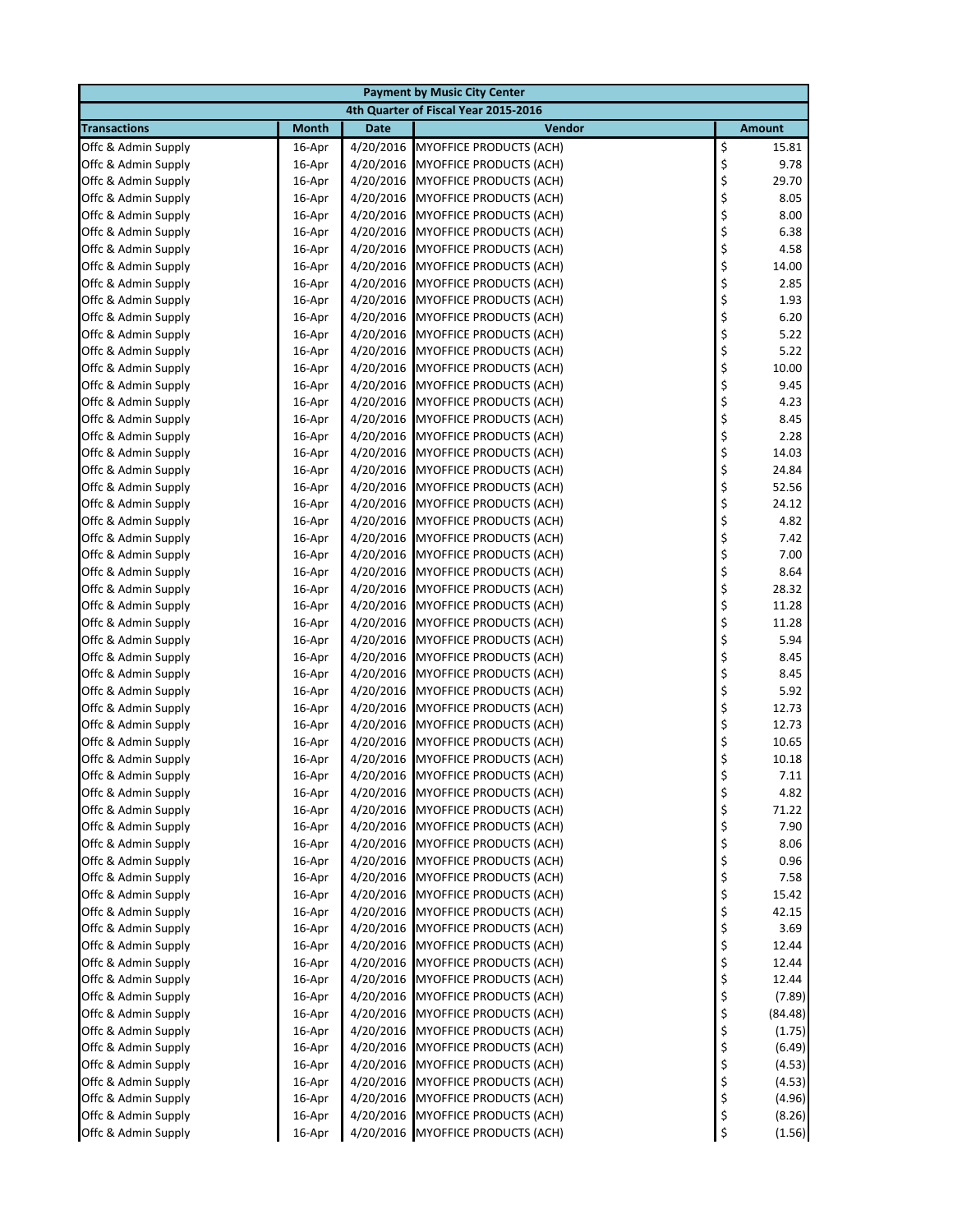| <b>Payment by Music City Center</b>               |                  |                        |                                                                  |          |                    |  |  |  |
|---------------------------------------------------|------------------|------------------------|------------------------------------------------------------------|----------|--------------------|--|--|--|
| 4th Quarter of Fiscal Year 2015-2016              |                  |                        |                                                                  |          |                    |  |  |  |
| <b>Transactions</b>                               | <b>Month</b>     | <b>Date</b>            | Vendor                                                           |          | <b>Amount</b>      |  |  |  |
| Offc & Admin Supply                               | 16-Apr           | 4/20/2016              | <b>MYOFFICE PRODUCTS (ACH)</b>                                   | \$       | (5.43)             |  |  |  |
| Offc & Admin Supply                               | 16-Apr           | 4/20/2016              | <b>MYOFFICE PRODUCTS (ACH)</b>                                   | \$       | (2.96)             |  |  |  |
| Offc & Admin Supply                               | 16-Apr           | 4/20/2016              | <b>MYOFFICE PRODUCTS (ACH)</b>                                   | \$       | (1.33)             |  |  |  |
| Offc & Admin Supply                               | 16-Apr           | 4/20/2016              | <b>MYOFFICE PRODUCTS (ACH)</b>                                   | \$       | (1.86)             |  |  |  |
| Offc & Admin Supply                               | 16-Apr           | 4/20/2016              | <b>MYOFFICE PRODUCTS (ACH)</b>                                   | \$       | (5.03)             |  |  |  |
| Offc & Admin Supply                               | 16-Apr           | 4/20/2016              | MYOFFICE PRODUCTS (ACH)                                          | \$       | (15.81)            |  |  |  |
| Offc & Admin Supply                               | 16-Apr           | 4/20/2016              | <b>MYOFFICE PRODUCTS (ACH)</b>                                   | \$       | (9.78)             |  |  |  |
| Offc & Admin Supply                               | 16-Apr           | 4/20/2016              | <b>MYOFFICE PRODUCTS (ACH)</b>                                   | \$       | (29.70)            |  |  |  |
| Offc & Admin Supply                               | 16-Apr           | 4/20/2016              | <b>MYOFFICE PRODUCTS (ACH)</b>                                   | \$       | (8.05)             |  |  |  |
| Offc & Admin Supply                               | 16-Apr           | 4/20/2016              | <b>MYOFFICE PRODUCTS (ACH)</b>                                   | \$       | (8.00)             |  |  |  |
| Offc & Admin Supply                               | 16-Apr           | 4/20/2016              | <b>MYOFFICE PRODUCTS (ACH)</b>                                   | \$       | (6.38)             |  |  |  |
| Offc & Admin Supply                               | 16-Apr           | 4/20/2016              | <b>MYOFFICE PRODUCTS (ACH)</b>                                   | \$       | (4.58)             |  |  |  |
| Offc & Admin Supply                               | 16-Apr           | 4/20/2016              | <b>MYOFFICE PRODUCTS (ACH)</b>                                   | \$       | (14.00)            |  |  |  |
| Offc & Admin Supply                               | 16-Apr           | 4/20/2016              | MYOFFICE PRODUCTS (ACH)                                          | \$       | (2.85)             |  |  |  |
| Offc & Admin Supply                               | 16-Apr           | 4/20/2016              | <b>MYOFFICE PRODUCTS (ACH)</b>                                   | \$       | (1.93)             |  |  |  |
| Offc & Admin Supply                               | 16-Apr           | 4/20/2016              | <b>MYOFFICE PRODUCTS (ACH)</b>                                   | \$       | (6.20)             |  |  |  |
| Offc & Admin Supply                               | 16-Apr<br>16-Apr | 4/20/2016              | <b>MYOFFICE PRODUCTS (ACH)</b><br><b>MYOFFICE PRODUCTS (ACH)</b> | \$       | (5.22)<br>(5.22)   |  |  |  |
| Offc & Admin Supply<br>Offc & Admin Supply        | 16-Apr           | 4/20/2016<br>4/20/2016 | <b>MYOFFICE PRODUCTS (ACH)</b>                                   | \$<br>\$ | (10.00)            |  |  |  |
| Offc & Admin Supply                               | 16-Apr           | 4/20/2016              | <b>MYOFFICE PRODUCTS (ACH)</b>                                   | \$       | (9.45)             |  |  |  |
| Offc & Admin Supply                               | 16-Apr           | 4/20/2016              | <b>MYOFFICE PRODUCTS (ACH)</b>                                   | \$       | (4.23)             |  |  |  |
| Offc & Admin Supply                               | 16-Apr           | 4/20/2016              | <b>MYOFFICE PRODUCTS (ACH)</b>                                   | \$       | (8.45)             |  |  |  |
| Offc & Admin Supply                               | 16-Apr           | 4/20/2016              | <b>MYOFFICE PRODUCTS (ACH)</b>                                   | \$       | (2.28)             |  |  |  |
| Offc & Admin Supply                               | 16-Apr           | 4/20/2016              | MYOFFICE PRODUCTS (ACH)                                          | \$       | (14.03)            |  |  |  |
| Offc & Admin Supply                               | 16-Apr           | 4/20/2016              | <b>MYOFFICE PRODUCTS (ACH)</b>                                   | \$       | (24.84)            |  |  |  |
| Offc & Admin Supply                               | 16-Apr           | 4/20/2016              | <b>MYOFFICE PRODUCTS (ACH)</b>                                   | \$       | (52.56)            |  |  |  |
| Offc & Admin Supply                               | 16-Apr           | 4/20/2016              | <b>MYOFFICE PRODUCTS (ACH)</b>                                   | \$       | (24.12)            |  |  |  |
| Offc & Admin Supply                               | 16-Apr           | 4/20/2016              | <b>MYOFFICE PRODUCTS (ACH)</b>                                   | \$       | (4.82)             |  |  |  |
| Offc & Admin Supply                               | 16-Apr           | 4/20/2016              | <b>MYOFFICE PRODUCTS (ACH)</b>                                   | \$       | (7.42)             |  |  |  |
| Offc & Admin Supply                               | 16-Apr           | 4/20/2016              | <b>MYOFFICE PRODUCTS (ACH)</b>                                   | \$       | (7.00)             |  |  |  |
| Offc & Admin Supply                               | 16-Apr           | 4/20/2016              | MYOFFICE PRODUCTS (ACH)                                          | \$       | (8.64)             |  |  |  |
| Offc & Admin Supply                               | 16-Apr           | 4/20/2016              | <b>MYOFFICE PRODUCTS (ACH)</b>                                   | \$       | (28.32)            |  |  |  |
| Offc & Admin Supply                               | 16-Apr           | 4/20/2016              | <b>MYOFFICE PRODUCTS (ACH)</b>                                   | \$       | (11.28)            |  |  |  |
| Offc & Admin Supply                               | 16-Apr           | 4/20/2016              | <b>MYOFFICE PRODUCTS (ACH)</b>                                   | \$       | (11.28)            |  |  |  |
| Offc & Admin Supply                               | 16-Apr           | 4/20/2016              | MYOFFICE PRODUCTS (ACH)                                          | \$       | (5.94)             |  |  |  |
| Offc & Admin Supply                               | 16-Apr           | 4/20/2016              | <b>MYOFFICE PRODUCTS (ACH)</b>                                   | \$       | (8.45)             |  |  |  |
| Offc & Admin Supply                               | 16-Apr           | 4/20/2016              | <b>MYOFFICE PRODUCTS (ACH)</b>                                   | \$       | (8.45)             |  |  |  |
| Offc & Admin Supply                               | 16-Apr           |                        | 4/20/2016 MYOFFICE PRODUCTS (ACH)                                | \$       | (5.92)             |  |  |  |
| Offc & Admin Supply                               | 16-Apr           | 4/20/2016              | <b>MYOFFICE PRODUCTS (ACH)</b>                                   | \$       | (12.73)            |  |  |  |
| Offc & Admin Supply                               | 16-Apr           | 4/20/2016              | MYOFFICE PRODUCTS (ACH)                                          | \$       | (12.73)            |  |  |  |
| Offc & Admin Supply                               | 16-Apr           |                        | 4/20/2016 MYOFFICE PRODUCTS (ACH)                                | \$       | (10.65)            |  |  |  |
| Offc & Admin Supply                               | 16-Apr           | 4/20/2016              | <b>MYOFFICE PRODUCTS (ACH)</b>                                   | \$       | (10.18)            |  |  |  |
| Offc & Admin Supply                               | 16-Apr           |                        | 4/20/2016 MYOFFICE PRODUCTS (ACH)                                | \$       | (7.11)             |  |  |  |
| Offc & Admin Supply                               | 16-Apr           |                        | 4/20/2016 MYOFFICE PRODUCTS (ACH)                                | \$       | (4.82)             |  |  |  |
| Offc & Admin Supply                               | 16-Apr           | 4/20/2016              | <b>MYOFFICE PRODUCTS (ACH)</b>                                   | \$       | (71.22)            |  |  |  |
| Offc & Admin Supply                               | 16-Apr           |                        | 4/20/2016 MYOFFICE PRODUCTS (ACH)                                | \$       | (7.90)             |  |  |  |
| Offc & Admin Supply                               | 16-Apr           | 4/20/2016              | MYOFFICE PRODUCTS (ACH)                                          | \$       | (8.06)             |  |  |  |
| Offc & Admin Supply                               | 16-Apr           | 4/20/2016              | MYOFFICE PRODUCTS (ACH)                                          | \$       | (0.96)             |  |  |  |
| Offc & Admin Supply                               | 16-Apr           | 4/20/2016              | MYOFFICE PRODUCTS (ACH)                                          | \$       | (7.58)             |  |  |  |
| Offc & Admin Supply                               | 16-Apr           |                        | 4/20/2016 MYOFFICE PRODUCTS (ACH)                                | \$       | (15.42)            |  |  |  |
| Offc & Admin Supply                               | 16-Apr           | 4/20/2016              | <b>MYOFFICE PRODUCTS (ACH)</b>                                   | \$       | (42.15)            |  |  |  |
| Offc & Admin Supply                               | 16-Apr           | 4/20/2016              | <b>MYOFFICE PRODUCTS (ACH)</b>                                   | \$       | (3.69)             |  |  |  |
| Offc & Admin Supply                               | 16-Apr           | 4/20/2016              | MYOFFICE PRODUCTS (ACH)                                          | \$       | (12.44)            |  |  |  |
| Offc & Admin Supply                               | 16-Apr           | 4/20/2016              | MYOFFICE PRODUCTS (ACH)                                          | \$       | (12.44)            |  |  |  |
| Offc & Admin Supply                               | 16-Apr           |                        | 4/20/2016 MYOFFICE PRODUCTS (ACH)                                | \$       | (12.44)            |  |  |  |
| <b>District Energy System</b>                     | 16-Apr           | 4/20/2016              | DES GENERAL / US BANK (ACH)                                      | \$       | 179,091.89         |  |  |  |
| Refuse Disposal-Reimb<br><b>Temporary Service</b> | 16-Apr<br>16-Apr | 4/20/2016<br>4/20/2016 | REPUBLIC SVCS NASH / ALLIED WAS<br>UNIVERSAL PROTECTION SVCS LLC | \$<br>\$ | 7,618.62<br>369.48 |  |  |  |
| <b>Medical Supply</b>                             | 16-Apr           |                        | 4/21/2016 W W GRAINGER (P#)                                      | \$       | 28.20              |  |  |  |
|                                                   |                  |                        |                                                                  |          |                    |  |  |  |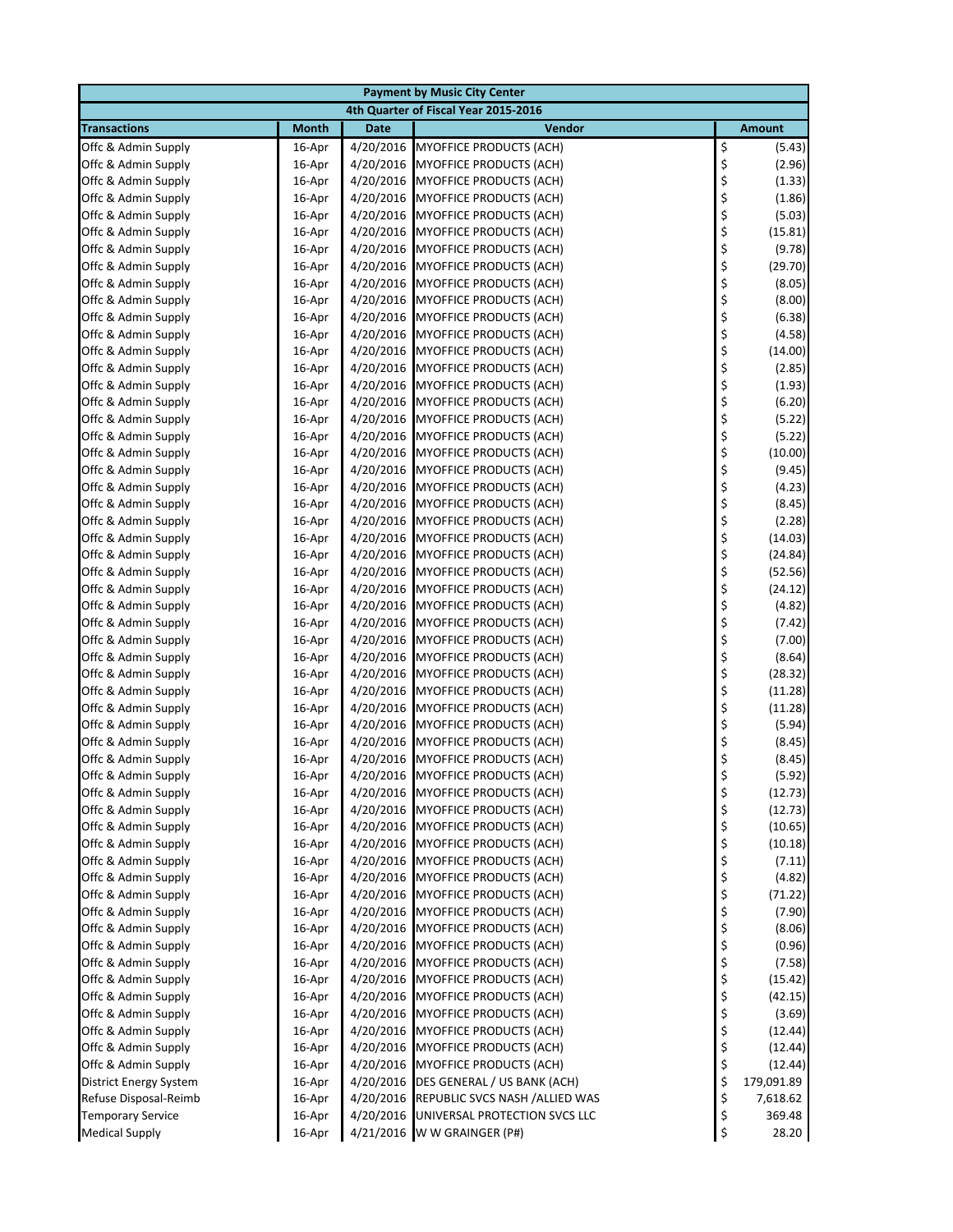| <b>Payment by Music City Center</b>            |                  |                        |                                         |          |                    |  |  |
|------------------------------------------------|------------------|------------------------|-----------------------------------------|----------|--------------------|--|--|
|                                                |                  |                        | 4th Quarter of Fiscal Year 2015-2016    |          |                    |  |  |
| <b>Transactions</b>                            | <b>Month</b>     | Date                   | Vendor                                  |          | <b>Amount</b>      |  |  |
| <b>Medical Supply</b>                          | 16-Apr           | 4/21/2016              | W W GRAINGER (P#)                       | \$       | 81.70              |  |  |
| <b>Medical Supply</b>                          | 16-Apr           | 4/21/2016              | W W GRAINGER (P#)                       | \$       | 56.45              |  |  |
| <b>Medical Supply</b>                          | 16-Apr           | 4/21/2016              | W W GRAINGER (P#)                       | \$       | 121.90             |  |  |
| <b>Medical Supply</b>                          | 16-Apr           | 4/21/2016              | W W GRAINGER (P#)                       | \$       | 20.28              |  |  |
| <b>Medical Supply</b>                          | 16-Apr           | 4/21/2016              | W W GRAINGER (P#)                       | \$       | 47.80              |  |  |
| <b>Medical Supply</b>                          | 16-Apr           | 4/21/2016              | W W GRAINGER (P#)                       | \$       | 81.20              |  |  |
| <b>Medical Supply</b>                          | 16-Apr           | 4/21/2016              | W W GRAINGER (P#)                       | \$       | 20.20              |  |  |
| <b>Medical Supply</b>                          | 16-Apr           | 4/21/2016              | W W GRAINGER (P#)                       | \$       | 43.20              |  |  |
| <b>Medical Supply</b>                          | 16-Apr           | 4/21/2016              | W W GRAINGER (P#)                       | \$       | 20.04              |  |  |
| <b>Medical Supply</b>                          | 16-Apr           | 4/21/2016              | W W GRAINGER (P#)                       | \$       | 64.80              |  |  |
| <b>Medical Supply</b>                          | 16-Apr           | 4/21/2016              | W W GRAINGER (P#)                       | \$       | 188.30             |  |  |
| <b>Medical Supply</b>                          | 16-Apr           | 4/21/2016              | W W GRAINGER (P#)                       | \$       | 77.76              |  |  |
| <b>Medical Supply</b>                          | 16-Apr           | 4/21/2016              | W W GRAINGER (P#)                       | \$       | 328.40             |  |  |
| <b>Medical Supply</b>                          | 16-Apr           | 4/21/2016              | W W GRAINGER (P#)                       | \$       | 75.64              |  |  |
| <b>Medical Supply</b>                          | 16-Apr           | 4/21/2016              | W W GRAINGER (P#)                       | \$       | 148.40             |  |  |
| <b>Medical Supply</b>                          | 16-Apr           | 4/21/2016              | W W GRAINGER (P#)                       | \$       | 111.70             |  |  |
| <b>Medical Supply</b>                          | 16-Apr           | 4/21/2016              | W W GRAINGER (P#)                       | \$       | 46.80              |  |  |
| <b>Medical Supply</b>                          | 16-Apr           | 4/21/2016              | W W GRAINGER (P#)                       | \$       | 43.70              |  |  |
| <b>Medical Supply</b>                          | 16-Apr           | 4/21/2016              | W W GRAINGER (P#)                       | \$       | 59.10              |  |  |
| <b>Medical Supply</b>                          | 16-Apr           | 4/21/2016              | W W GRAINGER (P#)                       | \$       | 48.80              |  |  |
| <b>Medical Supply</b>                          | 16-Apr           | 4/21/2016              | W W GRAINGER (P#)                       | \$       | 90.20              |  |  |
| <b>Medical Supply</b>                          | 16-Apr           | 4/21/2016              | W W GRAINGER (P#)                       | \$       | 134.80             |  |  |
| <b>Medical Supply</b>                          | 16-Apr           | 4/21/2016              | W W GRAINGER (P#)                       | \$       | 59.00              |  |  |
| <b>Medical Supply</b>                          | 16-Apr           | 4/21/2016              | W W GRAINGER (P#)                       | \$       | 58.72              |  |  |
| <b>Medical Supply</b>                          | 16-Apr           | 4/21/2016              | W W GRAINGER (P#)                       | \$       | 66.60              |  |  |
| <b>Medical Supply</b>                          | 16-Apr           | 4/21/2016              | W W GRAINGER (P#)                       | \$       | 304.00             |  |  |
| <b>Medical Supply</b>                          | 16-Apr           | 4/21/2016              | W W GRAINGER (P#)                       | \$       | 55.35              |  |  |
| <b>Medical Supply</b>                          | 16-Apr           | 4/21/2016              | W W GRAINGER (P#)                       | \$       | 55.35              |  |  |
| <b>Medical Supply</b>                          | 16-Apr           | 4/21/2016              | W W GRAINGER (P#)                       | \$       | 29.50              |  |  |
| <b>Medical Supply</b>                          | 16-Apr           | 4/21/2016              | W W GRAINGER (P#)                       | \$       | 61.50              |  |  |
| <b>Medical Supply</b>                          | 16-Apr           | 4/21/2016              | W W GRAINGER (P#)                       | \$       | 63.00              |  |  |
| <b>Medical Supply</b>                          | 16-Apr           | 4/21/2016              | W W GRAINGER (P#)                       | \$       | 38.06              |  |  |
| <b>Medical Supply</b>                          | 16-Apr           | 4/21/2016              | W W GRAINGER (P#)                       | \$       | 74.40              |  |  |
| <b>Medical Supply</b>                          | 16-Apr           | 4/21/2016              | W W GRAINGER (P#)                       | \$       | 188.50             |  |  |
| <b>Medical Supply</b>                          | 16-Apr           | 4/21/2016              | W W GRAINGER (P#)                       | \$       | 10.86              |  |  |
| <b>Medical Supply</b>                          | 16-Apr           | 4/21/2016              | W W GRAINGER (P#)                       | \$       | (121.90)           |  |  |
| <b>Medical Supply</b>                          | 16-Apr           | 4/21/2016              | W W GRAINGER (P#)                       | \$       | (64.80)            |  |  |
| <b>Medical Supply</b>                          | 16-Apr           | 4/21/2016              | W W GRAINGER (P#)                       | \$       | (77.76)            |  |  |
| <b>Medical Supply</b>                          | 16-Apr           | 4/21/2016              | W W GRAINGER (P#)                       | \$       | (75.64)            |  |  |
| <b>Medical Supply</b>                          | 16-Apr           | 4/21/2016              | W W GRAINGER (P#)                       | \$       | (111.70)           |  |  |
| <b>Medical Supply</b>                          | 16-Apr           | 4/21/2016              | W W GRAINGER (P#)                       | \$       | (46.80)            |  |  |
| <b>Medical Supply</b>                          | 16-Apr           | 4/21/2016              | W W GRAINGER (P#)                       | \$       | (48.80)            |  |  |
| <b>Medical Supply</b><br><b>Medical Supply</b> | 16-Apr           | 4/21/2016<br>4/21/2016 | W W GRAINGER (P#)                       | \$       | (90.20)<br>(58.72) |  |  |
| <b>Medical Supply</b>                          | 16-Apr<br>16-Apr | 4/21/2016              | W W GRAINGER (P#)<br>W W GRAINGER (P#)  | \$<br>\$ | (304.00)           |  |  |
| <b>Medical Supply</b>                          | 16-Apr           | 4/21/2016              | W W GRAINGER (P#)                       | \$       | (55.35)            |  |  |
| <b>Medical Supply</b>                          | 16-Apr           | 4/21/2016              | W W GRAINGER (P#)                       | \$       | (29.50)            |  |  |
| <b>Medical Supply</b>                          | 16-Apr           | 4/21/2016              | W W GRAINGER (P#)                       | \$       | (63.00)            |  |  |
| <b>Medical Supply</b>                          | 16-Apr           | 4/21/2016              | W W GRAINGER (P#)                       |          | (38.06)            |  |  |
| <b>Medical Supply</b>                          | 16-Apr           | 4/21/2016              | W W GRAINGER (P#)                       | \$<br>\$ | (188.50)           |  |  |
| <b>Medical Supply</b>                          | 16-Apr           | 4/21/2016              | W W GRAINGER (P#)                       | \$       | (328.40)           |  |  |
| <b>Medical Supply</b>                          | 16-Apr           | 4/21/2016              | W W GRAINGER (P#)                       | \$       | (134.80)           |  |  |
| <b>Medical Supply</b>                          | 16-Apr           | 4/21/2016              | W W GRAINGER (P#)                       | \$       | (55.35)            |  |  |
| <b>Merchant Fees</b>                           | 16-Apr           | 4/21/2016              | 7100 MCC CC Cash Receipt                |          | (4.53)             |  |  |
| Regular Pay                                    | 16-Apr           | 4/22/2016              | Payroll Labor Distribution              | \$<br>\$ | 22,884.47          |  |  |
| Leave Pay                                      | 16-Apr           | 4/22/2016              | Payroll Labor Distribution              | \$       | 502.97             |  |  |
| <b>Overtime Pay</b>                            | 16-Apr           | 4/22/2016              | Payroll Labor Distribution              | \$       | 223.51             |  |  |
| <b>Employer OASDI</b>                          | 16-Apr           | 4/22/2016              | <b>Actual Burden Journal Entries</b>    | \$       | 1,463.90           |  |  |
| <b>Employer SSN Medical</b>                    | 16-Apr           |                        | 4/22/2016 Actual Burden Journal Entries | \$       | 342.37             |  |  |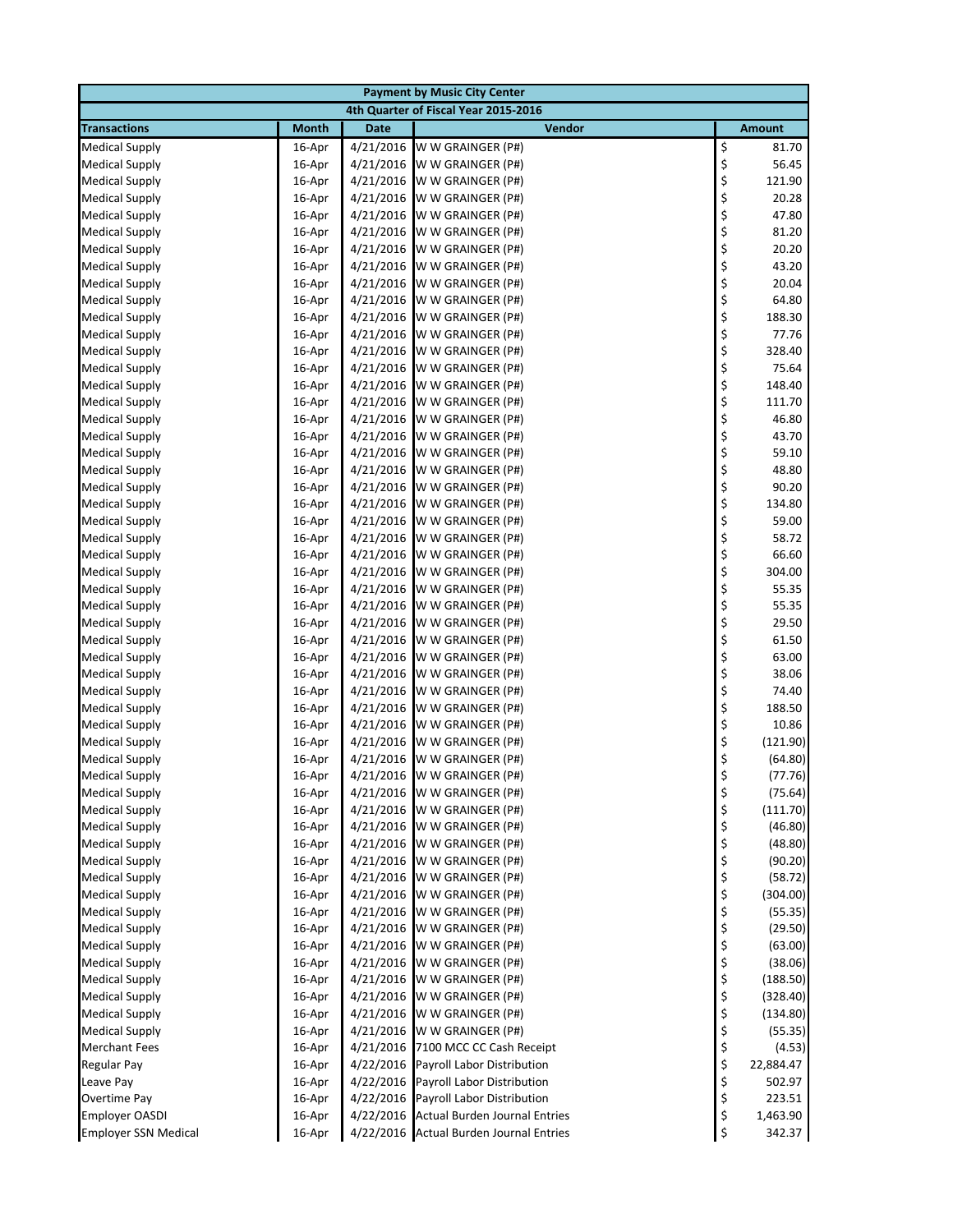|                                            | <b>Payment by Music City Center</b> |                        |                                                                     |          |                  |  |  |  |
|--------------------------------------------|-------------------------------------|------------------------|---------------------------------------------------------------------|----------|------------------|--|--|--|
|                                            |                                     |                        | 4th Quarter of Fiscal Year 2015-2016                                |          |                  |  |  |  |
| <b>Transactions</b>                        | <b>Month</b>                        | <b>Date</b>            | Vendor                                                              |          | <b>Amount</b>    |  |  |  |
| CCA Employer 401K Plan                     | 16-Apr                              | 4/22/2016              | <b>Actual Burden Journal Entries</b>                                | \$       | 637.23           |  |  |  |
| Offc & Admin Supply                        | 16-Apr                              | 4/22/2016              | <b>MYOFFICE PRODUCTS (ACH)</b>                                      | \$       | 7.62             |  |  |  |
| Offc & Admin Supply                        | 16-Apr                              | 4/22/2016              | MYOFFICE PRODUCTS (ACH)                                             | \$       | 4.23             |  |  |  |
| Offc & Admin Supply                        | 16-Apr                              | 4/22/2016              | <b>MYOFFICE PRODUCTS (ACH)</b>                                      | \$       | 4.23             |  |  |  |
| Offc & Admin Supply                        | 16-Apr                              | 4/22/2016              | <b>MYOFFICE PRODUCTS (ACH)</b>                                      | \$       | 197.58           |  |  |  |
| Offc & Admin Supply                        | 16-Apr                              | 4/22/2016              | MYOFFICE PRODUCTS (ACH)                                             | \$       | 33.28            |  |  |  |
| Offc & Admin Supply                        | 16-Apr                              | 4/22/2016              | <b>MYOFFICE PRODUCTS (ACH)</b>                                      | \$       | 24.18            |  |  |  |
| Offc & Admin Supply                        | 16-Apr                              | 4/22/2016              | <b>MYOFFICE PRODUCTS (ACH)</b>                                      | \$       | 34.72            |  |  |  |
| Offc & Admin Supply                        | 16-Apr                              | 4/22/2016              | <b>MYOFFICE PRODUCTS (ACH)</b>                                      | \$       | 10.50            |  |  |  |
| Offc & Admin Supply                        | 16-Apr                              | 4/22/2016              | <b>MYOFFICE PRODUCTS (ACH)</b>                                      | \$       | 106.20           |  |  |  |
| Offc & Admin Supply                        | 16-Apr                              | 4/22/2016              | <b>MYOFFICE PRODUCTS (ACH)</b>                                      | \$       | 17.82            |  |  |  |
| Offc & Admin Supply                        | 16-Apr                              | 4/22/2016              | <b>MYOFFICE PRODUCTS (ACH)</b>                                      | \$       | 3.22             |  |  |  |
| Offc & Admin Supply                        | 16-Apr                              | 4/22/2016              | <b>MYOFFICE PRODUCTS (ACH)</b>                                      | \$<br>\$ | 3.22<br>21.46    |  |  |  |
| Offc & Admin Supply                        | 16-Apr                              | 4/22/2016              | MYOFFICE PRODUCTS (ACH)                                             | \$       | 11.60            |  |  |  |
| Offc & Admin Supply<br>Offc & Admin Supply | 16-Apr<br>16-Apr                    | 4/22/2016              | <b>MYOFFICE PRODUCTS (ACH)</b><br>4/22/2016 MYOFFICE PRODUCTS (ACH) | \$       | 29.55            |  |  |  |
| Offc & Admin Supply                        | 16-Apr                              | 4/22/2016              | <b>MYOFFICE PRODUCTS (ACH)</b>                                      | \$       | 9.54             |  |  |  |
| Offc & Admin Supply                        | 16-Apr                              |                        | 4/22/2016 MYOFFICE PRODUCTS (ACH)                                   | \$       | 37.20            |  |  |  |
| Offc & Admin Supply                        | 16-Apr                              | 4/22/2016              | <b>MYOFFICE PRODUCTS (ACH)</b>                                      | \$       | 5.08             |  |  |  |
| Offc & Admin Supply                        | 16-Apr                              | 4/22/2016              | <b>MYOFFICE PRODUCTS (ACH)</b>                                      | \$       | 0.60             |  |  |  |
| Offc & Admin Supply                        | 16-Apr                              | 4/22/2016              | <b>MYOFFICE PRODUCTS (ACH)</b>                                      | \$       | 10.88            |  |  |  |
| Offc & Admin Supply                        | 16-Apr                              | 4/22/2016              | <b>MYOFFICE PRODUCTS (ACH)</b>                                      | \$       | 23.94            |  |  |  |
| Offc & Admin Supply                        | 16-Apr                              | 4/22/2016              | <b>MYOFFICE PRODUCTS (ACH)</b>                                      | \$       | 102.38           |  |  |  |
| Offc & Admin Supply                        | 16-Apr                              | 4/22/2016              | MYOFFICE PRODUCTS (ACH)                                             | \$       | 17.46            |  |  |  |
| Offc & Admin Supply                        | 16-Apr                              | 4/22/2016              | <b>MYOFFICE PRODUCTS (ACH)</b>                                      | \$       | 6.52             |  |  |  |
| Offc & Admin Supply                        | 16-Apr                              | 4/22/2016              | <b>MYOFFICE PRODUCTS (ACH)</b>                                      | \$       | 34.02            |  |  |  |
| Offc & Admin Supply                        | 16-Apr                              |                        | 4/22/2016 MYOFFICE PRODUCTS (ACH)                                   | \$       | (34.72)          |  |  |  |
| Offc & Admin Supply                        | 16-Apr                              | 4/22/2016              | <b>MYOFFICE PRODUCTS (ACH)</b>                                      | \$       | (34.02)          |  |  |  |
| Offc & Admin Supply                        | 16-Apr                              | 4/22/2016              | <b>MYOFFICE PRODUCTS (ACH)</b>                                      | \$       | (106.20)         |  |  |  |
| Offc & Admin Supply                        | 16-Apr                              | 4/22/2016              | <b>MYOFFICE PRODUCTS (ACH)</b>                                      | \$       | (17.82)          |  |  |  |
| Offc & Admin Supply                        | 16-Apr                              | 4/22/2016              | MYOFFICE PRODUCTS (ACH)                                             | \$       | (3.22)           |  |  |  |
| Offc & Admin Supply                        | 16-Apr                              | 4/22/2016              | <b>MYOFFICE PRODUCTS (ACH)</b>                                      | \$       | (3.22)           |  |  |  |
| Offc & Admin Supply                        | 16-Apr                              | 4/22/2016              | <b>MYOFFICE PRODUCTS (ACH)</b>                                      | \$       | (21.46)          |  |  |  |
| Offc & Admin Supply                        | 16-Apr                              | 4/22/2016              | <b>MYOFFICE PRODUCTS (ACH)</b>                                      | \$       | (11.60)          |  |  |  |
| Offc & Admin Supply                        | 16-Apr                              | 4/22/2016              | MYOFFICE PRODUCTS (ACH)                                             | \$       | (29.55)          |  |  |  |
| Offc & Admin Supply                        | 16-Apr                              | 4/22/2016              | <b>MYOFFICE PRODUCTS (ACH)</b>                                      | \$       | (9.54)           |  |  |  |
| Offc & Admin Supply                        | 16-Apr                              | 4/22/2016              | <b>MYOFFICE PRODUCTS (ACH)</b>                                      | \$       | (37.20)          |  |  |  |
| Offc & Admin Supply                        | 16-Apr                              |                        | 4/22/2016 MYOFFICE PRODUCTS (ACH)                                   | \$       | (5.08)           |  |  |  |
| Offc & Admin Supply                        | 16-Apr                              | 4/22/2016              | MYOFFICE PRODUCTS (ACH)                                             | \$       | (0.60)           |  |  |  |
| Offc & Admin Supply                        | 16-Apr                              | 4/22/2016              | <b>MYOFFICE PRODUCTS (ACH)</b>                                      | \$       | (10.88)          |  |  |  |
| Offc & Admin Supply                        | 16-Apr                              |                        | 4/22/2016 MYOFFICE PRODUCTS (ACH)                                   | \$       | (23.94)          |  |  |  |
| Offc & Admin Supply                        | 16-Apr                              | 4/22/2016              | <b>MYOFFICE PRODUCTS (ACH)</b>                                      | \$       | (102.38)         |  |  |  |
| Offc & Admin Supply                        | 16-Apr                              | 4/22/2016              | <b>MYOFFICE PRODUCTS (ACH)</b>                                      | \$       | (17.46)          |  |  |  |
| Offc & Admin Supply                        | 16-Apr                              |                        | 4/22/2016 MYOFFICE PRODUCTS (ACH)                                   | \$       | (6.52)           |  |  |  |
| Offc & Admin Supply                        | 16-Apr                              | 4/22/2016              | <b>MYOFFICE PRODUCTS (ACH)</b>                                      | \$       | (10.50)          |  |  |  |
| Offc & Admin Supply                        | 16-Apr                              | 4/22/2016              | <b>MYOFFICE PRODUCTS (ACH)</b>                                      | \$       | (7.62)           |  |  |  |
| Offc & Admin Supply                        | 16-Apr                              | 4/22/2016              | MYOFFICE PRODUCTS (ACH)                                             | \$       | (4.23)           |  |  |  |
| Offc & Admin Supply                        | 16-Apr                              | 4/22/2016              | MYOFFICE PRODUCTS (ACH)                                             | \$       | (4.23)           |  |  |  |
| Offc & Admin Supply                        | 16-Apr                              | 4/22/2016              | MYOFFICE PRODUCTS (ACH)                                             | \$       | (24.18)          |  |  |  |
| Offc & Admin Supply                        | 16-Apr                              |                        | 4/22/2016 MYOFFICE PRODUCTS (ACH)                                   | \$       | (197.58)         |  |  |  |
| Offc & Admin Supply<br>Offc & Admin Supply | 16-Apr<br>16-Apr                    | 4/22/2016<br>4/22/2016 | <b>MYOFFICE PRODUCTS (ACH)</b><br><b>MYOFFICE PRODUCTS (ACH)</b>    | \$<br>\$ | (33.28)<br>34.72 |  |  |  |
| Offc & Admin Supply                        | 16-Apr                              | 4/22/2016              | MYOFFICE PRODUCTS (ACH)                                             | \$       | 10.50            |  |  |  |
| Offc & Admin Supply                        | 16-Apr                              | 4/22/2016              | <b>MYOFFICE PRODUCTS (ACH)</b>                                      | \$       | 106.20           |  |  |  |
| Offc & Admin Supply                        | 16-Apr                              |                        | 4/22/2016 MYOFFICE PRODUCTS (ACH)                                   | \$       | 17.82            |  |  |  |
| Offc & Admin Supply                        | 16-Apr                              |                        | 4/22/2016 MYOFFICE PRODUCTS (ACH)                                   | \$       | 3.22             |  |  |  |
| Offc & Admin Supply                        | 16-Apr                              |                        | 4/22/2016 MYOFFICE PRODUCTS (ACH)                                   | \$       | 3.22             |  |  |  |
| Offc & Admin Supply                        | 16-Apr                              | 4/22/2016              | MYOFFICE PRODUCTS (ACH)                                             | \$       | 21.46            |  |  |  |
| Offc & Admin Supply                        | 16-Apr                              |                        | 4/22/2016 MYOFFICE PRODUCTS (ACH)                                   | \$       | 11.60            |  |  |  |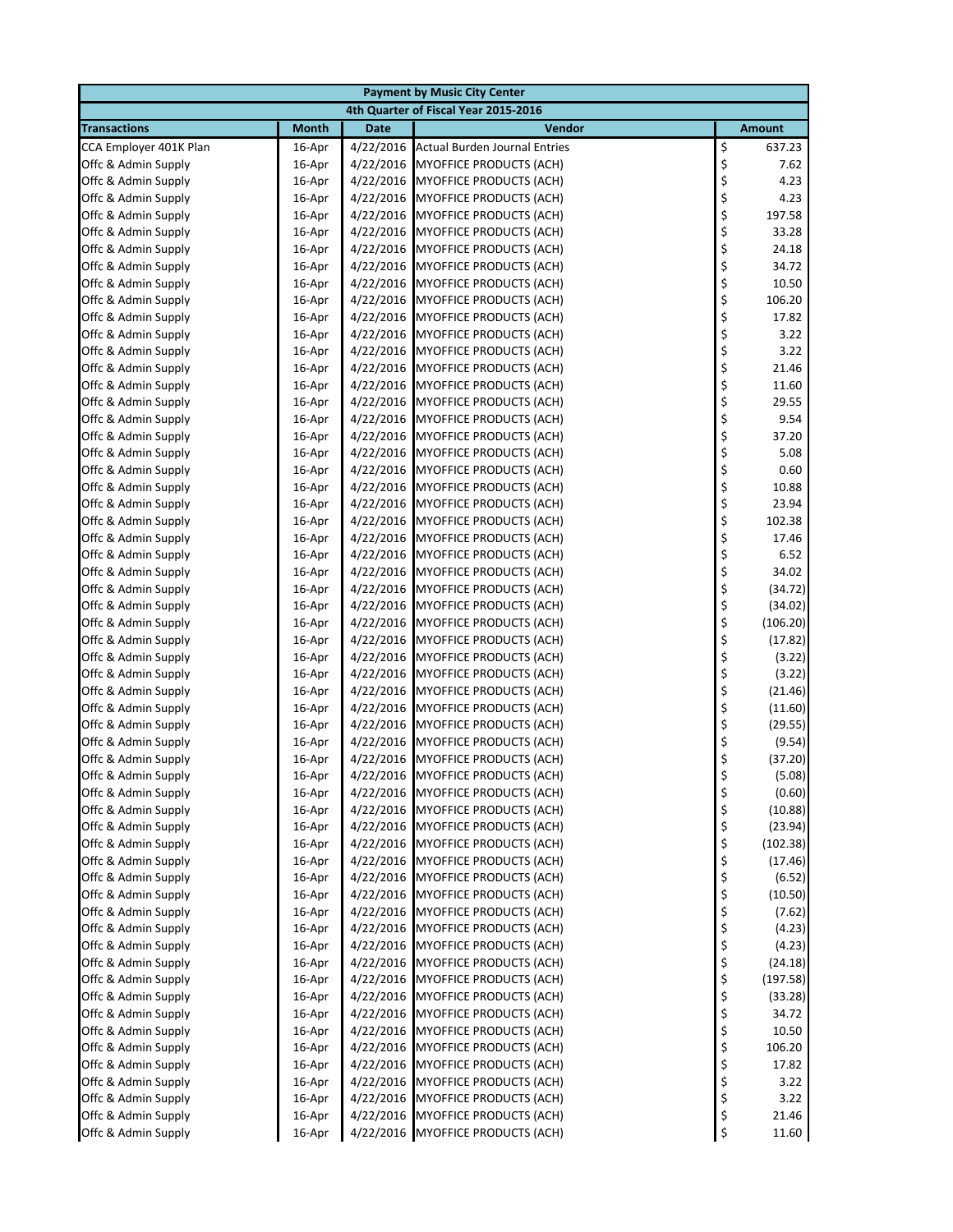| <b>Payment by Music City Center</b>        |                  |                        |                                                                  |          |                |  |  |
|--------------------------------------------|------------------|------------------------|------------------------------------------------------------------|----------|----------------|--|--|
|                                            |                  |                        | 4th Quarter of Fiscal Year 2015-2016                             |          |                |  |  |
| <b>Transactions</b>                        | <b>Month</b>     | <b>Date</b>            | Vendor                                                           |          | <b>Amount</b>  |  |  |
| Offc & Admin Supply                        | 16-Apr           | 4/22/2016              | <b>MYOFFICE PRODUCTS (ACH)</b>                                   | \$       | 29.55          |  |  |
| Offc & Admin Supply                        | 16-Apr           | 4/22/2016              | <b>MYOFFICE PRODUCTS (ACH)</b>                                   | \$       | 9.54           |  |  |
| Offc & Admin Supply                        | 16-Apr           | 4/22/2016              | <b>MYOFFICE PRODUCTS (ACH)</b>                                   | \$       | 37.20          |  |  |
| Offc & Admin Supply                        | 16-Apr           | 4/22/2016              | <b>MYOFFICE PRODUCTS (ACH)</b>                                   | \$       | 5.08           |  |  |
| Offc & Admin Supply                        | 16-Apr           | 4/22/2016              | <b>MYOFFICE PRODUCTS (ACH)</b>                                   | \$       | 2.40           |  |  |
| Offc & Admin Supply                        | 16-Apr           | 4/22/2016              | <b>MYOFFICE PRODUCTS (ACH)</b>                                   | \$       | 10.88          |  |  |
| Offc & Admin Supply                        | 16-Apr           | 4/22/2016              | <b>MYOFFICE PRODUCTS (ACH)</b>                                   | \$       | 23.94          |  |  |
| Offc & Admin Supply                        | 16-Apr           | 4/22/2016              | <b>MYOFFICE PRODUCTS (ACH)</b>                                   | \$       | 102.38         |  |  |
| Offc & Admin Supply                        | 16-Apr           | 4/22/2016              | MYOFFICE PRODUCTS (ACH)                                          | \$       | 17.46          |  |  |
| Offc & Admin Supply                        | 16-Apr           | 4/22/2016              | <b>MYOFFICE PRODUCTS (ACH)</b>                                   | \$       | 6.52           |  |  |
| Offc & Admin Supply                        | 16-Apr           | 4/22/2016              | <b>MYOFFICE PRODUCTS (ACH)</b>                                   | \$       | 34.02          |  |  |
| Offc & Admin Supply                        | 16-Apr           | 4/22/2016              | <b>MYOFFICE PRODUCTS (ACH)</b>                                   | \$       | 7.89           |  |  |
| Offc & Admin Supply                        | 16-Apr           | 4/22/2016              | <b>MYOFFICE PRODUCTS (ACH)</b>                                   | \$       | 84.48          |  |  |
| Offc & Admin Supply                        | 16-Apr           | 4/22/2016              | <b>MYOFFICE PRODUCTS (ACH)</b>                                   | \$       | 1.75           |  |  |
| Offc & Admin Supply                        | 16-Apr           | 4/22/2016              | <b>MYOFFICE PRODUCTS (ACH)</b>                                   | \$       | 6.49           |  |  |
| Offc & Admin Supply<br>Offc & Admin Supply | 16-Apr<br>16-Apr | 4/22/2016<br>4/22/2016 | <b>MYOFFICE PRODUCTS (ACH)</b><br><b>MYOFFICE PRODUCTS (ACH)</b> | \$<br>\$ | 4.53<br>4.53   |  |  |
| Offc & Admin Supply                        | 16-Apr           | 4/22/2016              | <b>MYOFFICE PRODUCTS (ACH)</b>                                   | \$       | 4.96           |  |  |
| Offc & Admin Supply                        | 16-Apr           | 4/22/2016              | <b>MYOFFICE PRODUCTS (ACH)</b>                                   | \$       | 8.26           |  |  |
| Offc & Admin Supply                        | 16-Apr           | 4/22/2016              | <b>MYOFFICE PRODUCTS (ACH)</b>                                   | \$       | 1.56           |  |  |
| Offc & Admin Supply                        | 16-Apr           | 4/22/2016              | <b>MYOFFICE PRODUCTS (ACH)</b>                                   | \$       | 5.43           |  |  |
| Offc & Admin Supply                        | 16-Apr           | 4/22/2016              | <b>MYOFFICE PRODUCTS (ACH)</b>                                   | \$       | 2.96           |  |  |
| Offc & Admin Supply                        | 16-Apr           | 4/22/2016              | <b>MYOFFICE PRODUCTS (ACH)</b>                                   | \$       | 1.33           |  |  |
| Offc & Admin Supply                        | 16-Apr           | 4/22/2016              | MYOFFICE PRODUCTS (ACH)                                          | \$       | 7.62           |  |  |
| Offc & Admin Supply                        | 16-Apr           | 4/22/2016              | <b>MYOFFICE PRODUCTS (ACH)</b>                                   | \$       | 1.86           |  |  |
| Offc & Admin Supply                        | 16-Apr           | 4/22/2016              | <b>MYOFFICE PRODUCTS (ACH)</b>                                   | \$       | 5.03           |  |  |
| Offc & Admin Supply                        | 16-Apr           | 4/22/2016              | <b>MYOFFICE PRODUCTS (ACH)</b>                                   | \$       | 15.81          |  |  |
| Offc & Admin Supply                        | 16-Apr           | 4/22/2016              | <b>MYOFFICE PRODUCTS (ACH)</b>                                   | \$       | 9.78           |  |  |
| Offc & Admin Supply                        | 16-Apr           | 4/22/2016              | <b>MYOFFICE PRODUCTS (ACH)</b>                                   | \$       | 24.04          |  |  |
| Offc & Admin Supply                        | 16-Apr           | 4/22/2016              | <b>MYOFFICE PRODUCTS (ACH)</b>                                   | \$       | 29.70          |  |  |
| Offc & Admin Supply                        | 16-Apr           | 4/22/2016              | MYOFFICE PRODUCTS (ACH)                                          | \$       | 8.05           |  |  |
| Offc & Admin Supply                        | 16-Apr           | 4/22/2016              | <b>MYOFFICE PRODUCTS (ACH)</b>                                   | \$       | 8.00           |  |  |
| Offc & Admin Supply                        | 16-Apr           | 4/22/2016              | <b>MYOFFICE PRODUCTS (ACH)</b>                                   | \$       | 6.38           |  |  |
| Offc & Admin Supply                        | 16-Apr           | 4/22/2016              | <b>MYOFFICE PRODUCTS (ACH)</b>                                   | \$       | 4.58           |  |  |
| Offc & Admin Supply                        | 16-Apr           | 4/22/2016              | <b>MYOFFICE PRODUCTS (ACH)</b>                                   | \$       | 14.00          |  |  |
| Offc & Admin Supply                        | 16-Apr           | 4/22/2016              | <b>MYOFFICE PRODUCTS (ACH)</b>                                   | \$       | 2.85           |  |  |
| Offc & Admin Supply                        | 16-Apr           | 4/22/2016              | <b>MYOFFICE PRODUCTS (ACH)</b>                                   | \$       | 1.93           |  |  |
| Offc & Admin Supply                        | 16-Apr           |                        | 4/22/2016 MYOFFICE PRODUCTS (ACH)                                | \$       | 6.20           |  |  |
| Offc & Admin Supply                        | 16-Apr           | 4/22/2016              | <b>MYOFFICE PRODUCTS (ACH)</b>                                   | \$       | 5.22           |  |  |
| Offc & Admin Supply                        | 16-Apr           | 4/22/2016              | <b>MYOFFICE PRODUCTS (ACH)</b>                                   | \$       | 5.22           |  |  |
| Offc & Admin Supply                        | 16-Apr           | 4/22/2016              | <b>MYOFFICE PRODUCTS (ACH)</b>                                   | \$       | 10.00          |  |  |
| Offc & Admin Supply                        | 16-Apr           | 4/22/2016              | MYOFFICE PRODUCTS (ACH)                                          | \$       | 9.45           |  |  |
| Offc & Admin Supply                        | 16-Apr           | 4/22/2016              | <b>MYOFFICE PRODUCTS (ACH)</b>                                   | \$       | 4.23           |  |  |
| Offc & Admin Supply                        | 16-Apr           | 4/22/2016              | MYOFFICE PRODUCTS (ACH)                                          | \$       | 4.23           |  |  |
| Offc & Admin Supply                        | 16-Apr           | 4/22/2016              | MYOFFICE PRODUCTS (ACH)                                          | \$       | 4.23           |  |  |
| Offc & Admin Supply                        | 16-Apr           | 4/22/2016              | MYOFFICE PRODUCTS (ACH)                                          | \$       | 11.28          |  |  |
| Offc & Admin Supply                        | 16-Apr           | 4/22/2016              | MYOFFICE PRODUCTS (ACH)                                          | \$       | 8.45           |  |  |
| Offc & Admin Supply                        | 16-Apr           | 4/22/2016              | MYOFFICE PRODUCTS (ACH)                                          | \$       | 18.82          |  |  |
| Offc & Admin Supply                        | 16-Apr           | 4/22/2016              | MYOFFICE PRODUCTS (ACH)                                          | \$       | 2.28           |  |  |
| Offc & Admin Supply                        | 16-Apr           | 4/22/2016              | <b>MYOFFICE PRODUCTS (ACH)</b>                                   | \$       | 14.03          |  |  |
| Offc & Admin Supply                        | 16-Apr           | 4/22/2016              | <b>MYOFFICE PRODUCTS (ACH)</b>                                   | \$       | 24.84          |  |  |
| Offc & Admin Supply                        | 16-Apr           | 4/22/2016              | <b>MYOFFICE PRODUCTS (ACH)</b>                                   | \$       | 24.18          |  |  |
| Offc & Admin Supply                        | 16-Apr           | 4/22/2016              | MYOFFICE PRODUCTS (ACH)                                          | \$       | 52.56          |  |  |
| Offc & Admin Supply<br>Offc & Admin Supply | 16-Apr           | 4/22/2016<br>4/22/2016 | <b>MYOFFICE PRODUCTS (ACH)</b><br><b>MYOFFICE PRODUCTS (ACH)</b> | \$<br>\$ | 24.12<br>29.52 |  |  |
| Offc & Admin Supply                        | 16-Apr<br>16-Apr |                        | 4/22/2016 MYOFFICE PRODUCTS (ACH)                                | \$       | 197.58         |  |  |
| Offc & Admin Supply                        | 16-Apr           | 4/22/2016              | <b>MYOFFICE PRODUCTS (ACH)</b>                                   | \$       | 33.28          |  |  |
| Offc & Admin Supply                        | 16-Apr           | 4/22/2016              | <b>MYOFFICE PRODUCTS (ACH)</b>                                   | \$       | 4.82           |  |  |
| Offc & Admin Supply                        | 16-Apr           |                        | 4/22/2016 MYOFFICE PRODUCTS (ACH)                                | \$       | 7.42           |  |  |
|                                            |                  |                        |                                                                  |          |                |  |  |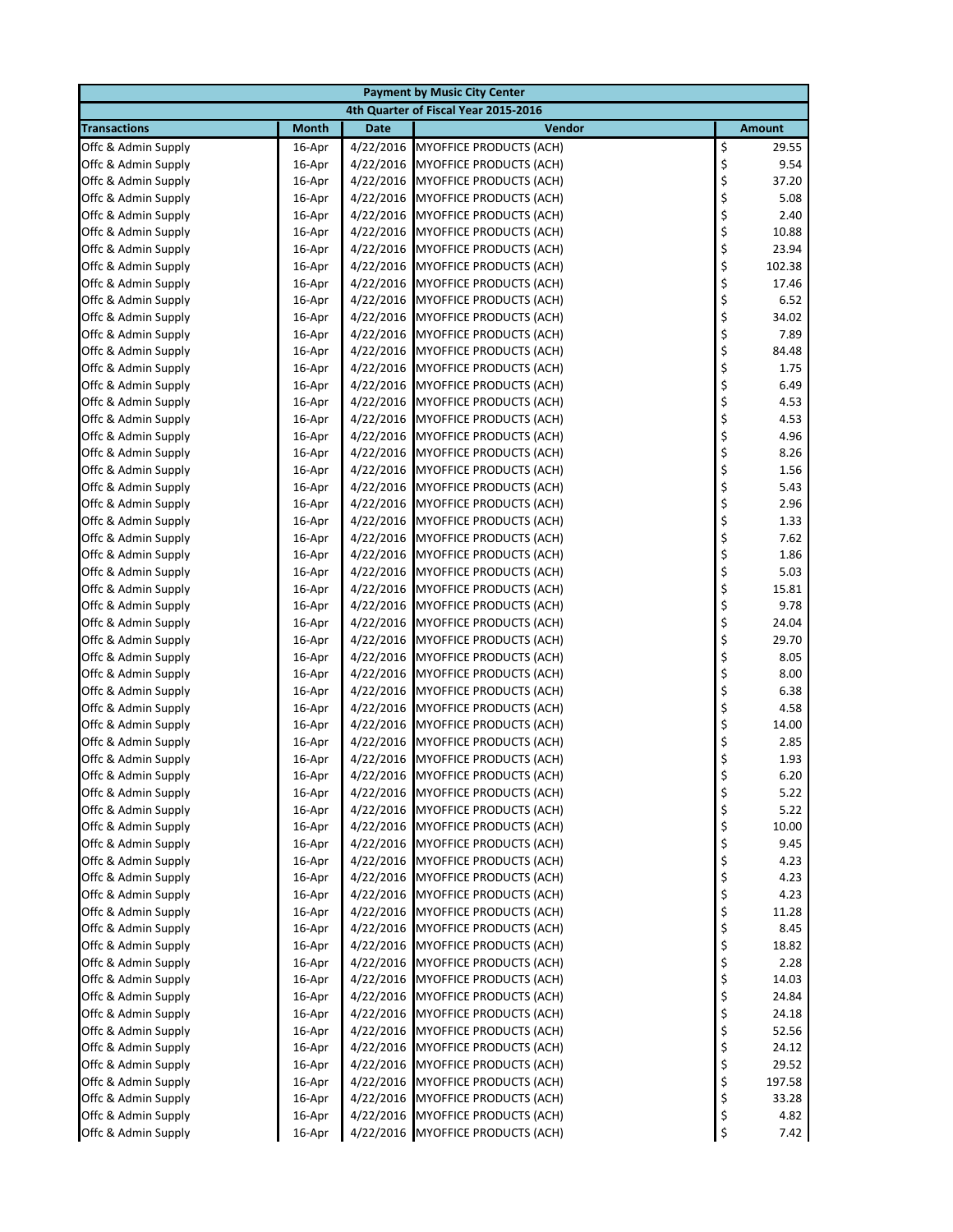| <b>Payment by Music City Center</b>                   |                  |                        |                                                          |          |                  |  |  |
|-------------------------------------------------------|------------------|------------------------|----------------------------------------------------------|----------|------------------|--|--|
|                                                       |                  |                        | 4th Quarter of Fiscal Year 2015-2016                     |          |                  |  |  |
| <b>Transactions</b>                                   | <b>Month</b>     | <b>Date</b>            | Vendor                                                   |          | <b>Amount</b>    |  |  |
| Offc & Admin Supply                                   | 16-Apr           | 4/22/2016              | <b>MYOFFICE PRODUCTS (ACH)</b>                           | \$       | 74.62            |  |  |
| Offc & Admin Supply                                   | 16-Apr           | 4/22/2016              | MYOFFICE PRODUCTS (ACH)                                  | \$       | 7.00             |  |  |
| Offc & Admin Supply                                   | 16-Apr           | 4/22/2016              | <b>MYOFFICE PRODUCTS (ACH)</b>                           | \$       | 8.64             |  |  |
| Offc & Admin Supply                                   | 16-Apr           | 4/22/2016              | <b>MYOFFICE PRODUCTS (ACH)</b>                           | \$       | 28.32            |  |  |
| Offc & Admin Supply                                   | 16-Apr           | 4/22/2016              | <b>MYOFFICE PRODUCTS (ACH)</b>                           | \$       | 11.28            |  |  |
| Offc & Admin Supply                                   | 16-Apr           | 4/22/2016              | <b>MYOFFICE PRODUCTS (ACH)</b>                           | \$       | 11.28            |  |  |
| Offc & Admin Supply                                   | 16-Apr           | 4/22/2016              | <b>MYOFFICE PRODUCTS (ACH)</b>                           | \$       | 5.94             |  |  |
| Offc & Admin Supply                                   | 16-Apr           | 4/22/2016              | MYOFFICE PRODUCTS (ACH)                                  | \$       | 8.45             |  |  |
| Offc & Admin Supply                                   | 16-Apr           | 4/22/2016              | <b>MYOFFICE PRODUCTS (ACH)</b>                           | \$       | 8.45             |  |  |
| Offc & Admin Supply                                   | 16-Apr           | 4/22/2016              | MYOFFICE PRODUCTS (ACH)                                  | \$       | 5.92             |  |  |
| Offc & Admin Supply                                   | 16-Apr           | 4/22/2016              | <b>MYOFFICE PRODUCTS (ACH)</b>                           | \$       | 1.79             |  |  |
| Offc & Admin Supply                                   | 16-Apr           | 4/22/2016              | <b>MYOFFICE PRODUCTS (ACH)</b>                           | \$       | 12.06            |  |  |
| Offc & Admin Supply                                   | 16-Apr           | 4/22/2016              | <b>MYOFFICE PRODUCTS (ACH)</b>                           | \$       | 12.73            |  |  |
| Offc & Admin Supply                                   | 16-Apr           | 4/22/2016              | <b>MYOFFICE PRODUCTS (ACH)</b>                           | \$       | 12.73            |  |  |
| Offc & Admin Supply                                   | 16-Apr           | 4/22/2016              | <b>MYOFFICE PRODUCTS (ACH)</b>                           | \$       | 10.65            |  |  |
| Offc & Admin Supply                                   | 16-Apr           | 4/22/2016              | <b>MYOFFICE PRODUCTS (ACH)</b>                           | \$       | 10.18            |  |  |
| Offc & Admin Supply                                   | 16-Apr           | 4/22/2016              | <b>MYOFFICE PRODUCTS (ACH)</b>                           | \$       | 7.11             |  |  |
| Offc & Admin Supply                                   | 16-Apr           | 4/22/2016              | <b>MYOFFICE PRODUCTS (ACH)</b>                           | \$       | 4.82             |  |  |
| Offc & Admin Supply                                   | 16-Apr           | 4/22/2016              | <b>MYOFFICE PRODUCTS (ACH)</b>                           | \$       | 71.22            |  |  |
| Offc & Admin Supply                                   | 16-Apr           | 4/22/2016              | <b>MYOFFICE PRODUCTS (ACH)</b>                           | \$       | 7.90             |  |  |
| Offc & Admin Supply                                   | 16-Apr           | 4/22/2016              | <b>MYOFFICE PRODUCTS (ACH)</b>                           | \$       | 8.06             |  |  |
| Offc & Admin Supply                                   | 16-Apr           | 4/22/2016              | MYOFFICE PRODUCTS (ACH)                                  | \$       | 0.96             |  |  |
| Offc & Admin Supply                                   | 16-Apr           | 4/22/2016              | MYOFFICE PRODUCTS (ACH)                                  | \$       | 7.58             |  |  |
| Offc & Admin Supply                                   | 16-Apr           | 4/22/2016              | <b>MYOFFICE PRODUCTS (ACH)</b>                           | \$       | 15.42            |  |  |
| Offc & Admin Supply                                   | 16-Apr           | 4/22/2016              | <b>MYOFFICE PRODUCTS (ACH)</b>                           | \$       | 42.15            |  |  |
| Offc & Admin Supply                                   | 16-Apr           | 4/22/2016              | <b>MYOFFICE PRODUCTS (ACH)</b>                           | \$       | 3.69             |  |  |
| Offc & Admin Supply                                   | 16-Apr           | 4/22/2016              | <b>MYOFFICE PRODUCTS (ACH)</b>                           | \$       | 12.44            |  |  |
| Offc & Admin Supply                                   | 16-Apr           | 4/22/2016              | <b>MYOFFICE PRODUCTS (ACH)</b>                           | \$       | 12.44            |  |  |
| Offc & Admin Supply                                   | 16-Apr           | 4/22/2016              | <b>MYOFFICE PRODUCTS (ACH)</b>                           | \$       | 12.44            |  |  |
| <b>Regular Pay</b>                                    | 16-Apr           | 4/22/2016              | Payroll Labor Distribution                               | \$       | 5,130.65         |  |  |
| Leave Pay                                             | 16-Apr           | 4/22/2016              | Payroll Labor Distribution                               | \$       | 189.12           |  |  |
| Overtime Pay                                          | 16-Apr           | 4/22/2016              | Payroll Labor Distribution                               | \$       | 28.17            |  |  |
| <b>Employer OASDI</b>                                 | 16-Apr           | 4/22/2016              | <b>Actual Burden Journal Entries</b>                     | \$       | 331.58           |  |  |
| <b>Employer SSN Medical</b>                           | 16-Apr           | 4/22/2016              | <b>Actual Burden Journal Entries</b>                     | \$       | 77.55            |  |  |
| <b>Employer Pension</b>                               | 16-Apr           | 4/22/2016              | <b>Actual Burden Journal Entries</b>                     | \$       | 829.46           |  |  |
| <b>Regular Pay</b>                                    | 16-Apr           | 4/22/2016              | Payroll Labor Distribution                               | \$       | 27,857.13        |  |  |
| Leave Pay                                             | 16-Apr           | 4/22/2016              | Payroll Labor Distribution                               | \$       | 2,112.86         |  |  |
| <b>Holiday Pay</b>                                    | 16-Apr           |                        | 4/22/2016 Payroll Labor Distribution                     | \$       | 212.72           |  |  |
| Overtime Pay                                          | 16-Apr           | 4/22/2016              | 4/22/2016 Payroll Labor Distribution                     | \$       | 332.20           |  |  |
| <b>Employer OASDI</b>                                 | 16-Apr           |                        | <b>Actual Burden Journal Entries</b>                     | \$       | 1,891.94         |  |  |
| <b>Employer SSN Medical</b><br>CCA Employer 401K Plan | 16-Apr<br>16-Apr | 4/22/2016<br>4/22/2016 | <b>Actual Burden Journal Entries</b>                     | \$<br>\$ | 442.46<br>669.93 |  |  |
|                                                       |                  |                        | <b>Actual Burden Journal Entries</b>                     | \$       | 42,127.16        |  |  |
| Regular Pay<br>Leave Pay                              | 16-Apr<br>16-Apr | 4/22/2016<br>4/22/2016 | Payroll Labor Distribution<br>Payroll Labor Distribution | \$       | 2,557.76         |  |  |
| Overtime Pay                                          | 16-Apr           | 4/22/2016              | Payroll Labor Distribution                               | \$       | 641.56           |  |  |
| <b>Employer OASDI</b>                                 | 16-Apr           | 4/22/2016              | <b>Actual Burden Journal Entries</b>                     | \$       | 2,810.25         |  |  |
| <b>Employer SSN Medical</b>                           | 16-Apr           | 4/22/2016              | <b>Actual Burden Journal Entries</b>                     | \$       | 657.29           |  |  |
| CCA Employer 401K Plan                                | 16-Apr           | 4/22/2016              | <b>Actual Burden Journal Entries</b>                     | \$       | 900.96           |  |  |
| Regular Pay                                           | 16-Apr           | 4/22/2016              | Payroll Labor Distribution                               | \$       | 2,322.40         |  |  |
| Overtime Pay                                          | 16-Apr           | 4/22/2016              | Payroll Labor Distribution                               | \$       | 322.05           |  |  |
| <b>Employer OASDI</b>                                 | 16-Apr           | 4/22/2016              | <b>Actual Burden Journal Entries</b>                     | \$       | 163.95           |  |  |
| <b>Employer SSN Medical</b>                           | 16-Apr           | 4/22/2016              | <b>Actual Burden Journal Entries</b>                     | \$       | 38.34            |  |  |
| <b>Employer Pension</b>                               | 16-Apr           | 4/22/2016              | <b>Actual Burden Journal Entries</b>                     | \$       | 253.37           |  |  |
| CCA Employer 401K Plan                                | 16-Apr           | 4/22/2016              | <b>Actual Burden Journal Entries</b>                     | \$       | 40.44            |  |  |
| Regular Pay                                           | 16-Apr           | 4/22/2016              | Payroll Labor Distribution                               | \$       | 8,934.26         |  |  |
| Leave Pay                                             | 16-Apr           | 4/22/2016              | Payroll Labor Distribution                               | \$       | 608.51           |  |  |
| Overtime Pay                                          | 16-Apr           | 4/22/2016              | Payroll Labor Distribution                               | \$       | 7.21             |  |  |
| <b>Employer OASDI</b>                                 | 16-Apr           | 4/22/2016              | <b>Actual Burden Journal Entries</b>                     | \$       | 592.12           |  |  |
| <b>Employer SSN Medical</b>                           | 16-Apr           |                        | 4/22/2016 Actual Burden Journal Entries                  | \$       | 138.48           |  |  |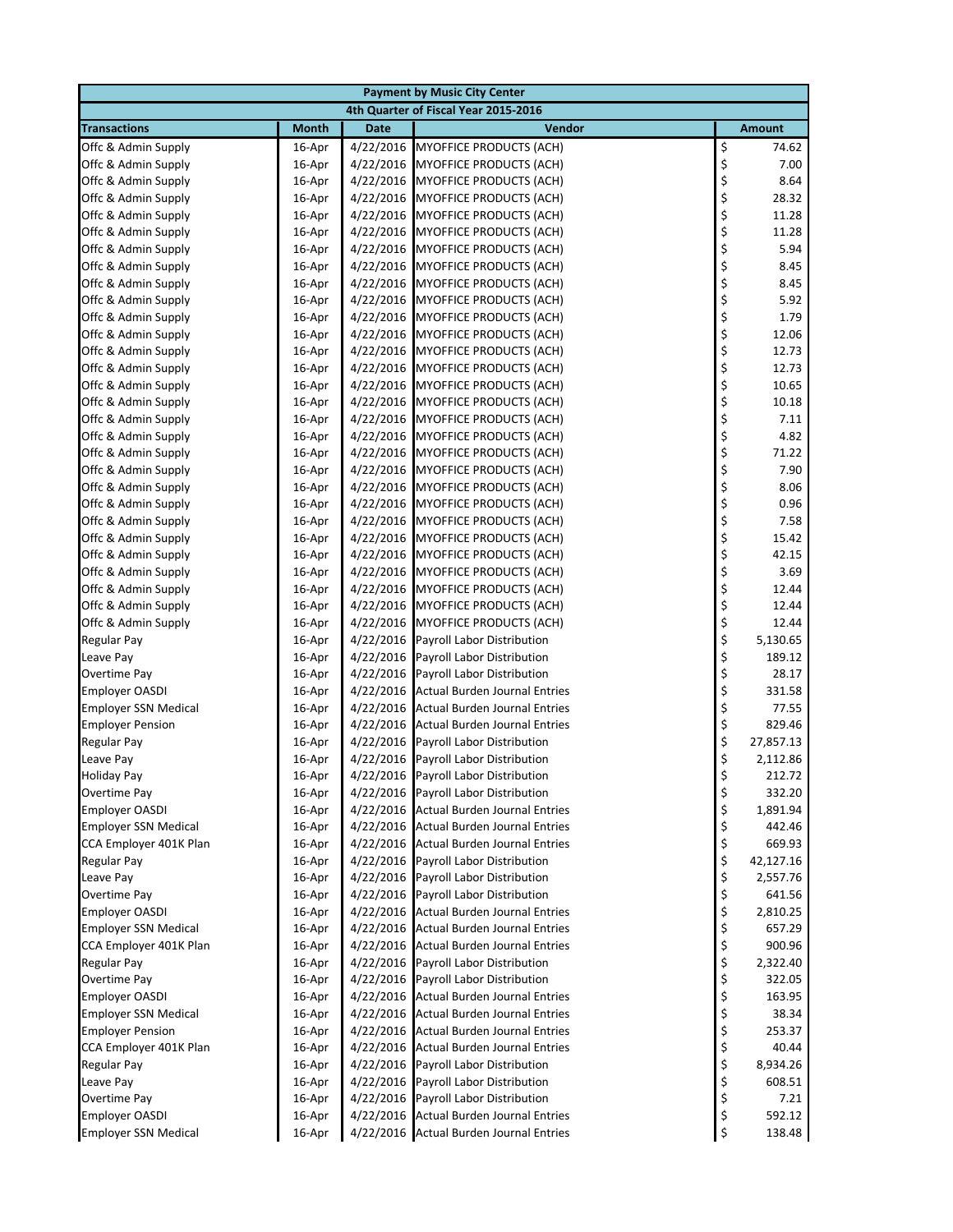| <b>Payment by Music City Center</b>  |              |             |                                         |                                                         |               |  |  |
|--------------------------------------|--------------|-------------|-----------------------------------------|---------------------------------------------------------|---------------|--|--|
| 4th Quarter of Fiscal Year 2015-2016 |              |             |                                         |                                                         |               |  |  |
| <b>Transactions</b>                  | <b>Month</b> | <b>Date</b> | Vendor                                  |                                                         | <b>Amount</b> |  |  |
| CCA Employer 401K Plan               | 16-Apr       | 4/22/2016   | <b>Actual Burden Journal Entries</b>    | \$                                                      | 297.48        |  |  |
| <b>Regular Pay</b>                   | 16-Apr       | 4/22/2016   | Payroll Labor Distribution              | \$                                                      | 6,105.23      |  |  |
| Leave Pay                            | 16-Apr       | 4/22/2016   | Payroll Labor Distribution              | \$                                                      | 250.00        |  |  |
| <b>Employer OASDI</b>                | 16-Apr       | 4/22/2016   | Actual Burden Journal Entries           | \$                                                      | 394.03        |  |  |
| <b>Employer SSN Medical</b>          | 16-Apr       | 4/22/2016   | <b>Actual Burden Journal Entries</b>    | \$<br>\$                                                | 92.15         |  |  |
| <b>Employer Pension</b>              | 16-Apr       | 4/22/2016   | <b>Actual Burden Journal Entries</b>    |                                                         | 985.70        |  |  |
| Regular Pay                          | 16-Apr       | 4/22/2016   | Payroll Labor Distribution              | \$<br>\$                                                | 29,119.02     |  |  |
| Leave Pay                            | 16-Apr       | 4/22/2016   | Payroll Labor Distribution              |                                                         | 3,420.90      |  |  |
| <b>Holiday Pay</b>                   | 16-Apr       | 4/22/2016   | Payroll Labor Distribution              | \$                                                      | 325.04        |  |  |
| Overtime Pay                         | 16-Apr       | 4/22/2016   | Payroll Labor Distribution              |                                                         | 1,378.39      |  |  |
| <b>Employer OASDI</b>                | 16-Apr       | 4/22/2016   | <b>Actual Burden Journal Entries</b>    | \$\$\$\$\$                                              | 2,123.03      |  |  |
| <b>Employer SSN Medical</b>          | 16-Apr       | 4/22/2016   | <b>Actual Burden Journal Entries</b>    |                                                         | 496.50        |  |  |
| CCA Employer 401K Plan               | 16-Apr       | 4/22/2016   | Actual Burden Journal Entries           |                                                         | 791.60        |  |  |
| <b>Regular Pay</b>                   | 16-Apr       | 4/22/2016   | Payroll Labor Distribution              |                                                         | 3,882.00      |  |  |
| Leave Pay                            | 16-Apr       | 4/22/2016   | Payroll Labor Distribution              | \$                                                      | 567.60        |  |  |
| Overtime Pay                         | 16-Apr       | 4/22/2016   | Payroll Labor Distribution              | \$                                                      | 856.10        |  |  |
| <b>Employer OASDI</b>                | 16-Apr       | 4/22/2016   | <b>Actual Burden Journal Entries</b>    | \$                                                      | 328.97        |  |  |
| <b>Employer SSN Medical</b>          | 16-Apr       | 4/22/2016   | <b>Actual Burden Journal Entries</b>    | \$<br>\$                                                | 76.93         |  |  |
| <b>Employer Pension</b>              | 16-Apr       | 4/22/2016   | <b>Actual Burden Journal Entries</b>    |                                                         | 822.91        |  |  |
| <b>Regular Pay</b>                   | 16-Apr       | 4/22/2016   | Payroll Labor Distribution              | \$                                                      | 3,322.40      |  |  |
| <b>Employer OASDI</b>                | 16-Apr       | 4/22/2016   | <b>Actual Burden Journal Entries</b>    |                                                         | 205.99        |  |  |
| <b>Employer SSN Medical</b>          | 16-Apr       | 4/22/2016   | <b>Actual Burden Journal Entries</b>    | \$\$\$                                                  | 48.17         |  |  |
| <b>Regular Pay</b>                   | 16-Apr       | 4/22/2016   | Payroll Labor Distribution              |                                                         | 7,251.08      |  |  |
| Leave Pay                            | 16-Apr       | 4/22/2016   | Payroll Labor Distribution              | \$<br>\$                                                | 116.92        |  |  |
| Overtime Pay                         | 16-Apr       | 4/22/2016   | Payroll Labor Distribution              |                                                         | 5.88          |  |  |
| <b>Employer OASDI</b>                | 16-Apr       | 4/22/2016   | Actual Burden Journal Entries           | \$                                                      | 457.19        |  |  |
| <b>Employer SSN Medical</b>          | 16-Apr       | 4/22/2016   | <b>Actual Burden Journal Entries</b>    | \$<br>\$                                                | 106.92        |  |  |
| CCA Employer 401K Plan               | 16-Apr       | 4/22/2016   | <b>Actual Burden Journal Entries</b>    |                                                         | 281.27        |  |  |
| Regular Pay                          | 16-Apr       | 4/22/2016   | Payroll Labor Distribution              | \$<br>\$                                                | 15,900.11     |  |  |
| Leave Pay                            | 16-Apr       | 4/22/2016   | Payroll Labor Distribution              |                                                         | 2,107.70      |  |  |
| <b>Employer OASDI</b>                | 16-Apr       | 4/22/2016   | <b>Actual Burden Journal Entries</b>    | \$                                                      | 1,116.49      |  |  |
| <b>Employer SSN Medical</b>          | 16-Apr       | 4/22/2016   | Actual Burden Journal Entries           | $\begin{array}{c} \texttt{S} \\ \texttt{S} \end{array}$ | 261.11        |  |  |
| <b>Employer Pension</b>              | 16-Apr       | 4/22/2016   | <b>Actual Burden Journal Entries</b>    |                                                         | 2,793.01      |  |  |
| <b>Regular Pay</b>                   | 16-Apr       | 4/22/2016   | Payroll Labor Distribution              | \$                                                      | 4,940.58      |  |  |
| Leave Pay                            | 16-Apr       | 4/22/2016   | Payroll Labor Distribution              | \$                                                      | 246.41        |  |  |
| <b>Employer OASDI</b>                | 16-Apr       | 4/22/2016   | <b>Actual Burden Journal Entries</b>    | \$                                                      | 321.60        |  |  |
| <b>Employer SSN Medical</b>          | 16-Apr       | 4/22/2016   | <b>Actual Burden Journal Entries</b>    | \$                                                      | 75.21         |  |  |
| CCA Employer 401K Plan               | 16-Apr       |             | 4/22/2016 Actual Burden Journal Entries | \$                                                      | 209.40        |  |  |
| <b>Regular Pay</b>                   | 16-Apr       | 4/22/2016   | Payroll Labor Distribution              | \$                                                      | 14,397.23     |  |  |
| Leave Pay                            | 16-Apr       | 4/22/2016   | Payroll Labor Distribution              | \$                                                      | 925.44        |  |  |
| <b>Holiday Pay</b>                   | 16-Apr       | 4/22/2016   | Payroll Labor Distribution              | \$                                                      | 134.64        |  |  |
| Overtime Pay                         | 16-Apr       | 4/22/2016   | Payroll Labor Distribution              | \$                                                      | 400.94        |  |  |
| <b>Employer OASDI</b>                | 16-Apr       | 4/22/2016   | Actual Burden Journal Entries           | \$                                                      | 983.20        |  |  |
| <b>Employer SSN Medical</b>          | 16-Apr       | 4/22/2016   | <b>Actual Burden Journal Entries</b>    | \$                                                      | 229.95        |  |  |
| CCA Employer 401K Plan               | 16-Apr       | 4/22/2016   | <b>Actual Burden Journal Entries</b>    | \$                                                      | 419.95        |  |  |
| Offc & Admin Supply                  | 16-Apr       | 4/22/2016   | <b>MYOFFICE PRODUCTS (ACH)</b>          | \$                                                      | 72.66         |  |  |
| Offc & Admin Supply                  | 16-Apr       | 4/22/2016   | MYOFFICE PRODUCTS (ACH)                 | \$                                                      | (72.66)       |  |  |
| Offc & Admin Supply                  | 16-Apr       | 4/22/2016   | MYOFFICE PRODUCTS (ACH)                 | \$                                                      | 72.66         |  |  |
| Computer Hardware <\$10K             | 16-Apr       | 4/22/2016   | MYOFFICE PRODUCTS (ACH)                 | \$                                                      | 395.16        |  |  |
| Computer Hardware <\$10K             | 16-Apr       | 4/22/2016   | MYOFFICE PRODUCTS (ACH)                 | \$                                                      | (395.16)      |  |  |
| Computer Hardware <\$10K             | 16-Apr       | 4/22/2016   | MYOFFICE PRODUCTS (ACH)                 | \$                                                      | 395.16        |  |  |
| <b>Regular Pay</b>                   | 16-Apr       | 4/22/2016   | Payroll Labor Distribution              | \$                                                      | 7,416.82      |  |  |
| Leave Pay                            | 16-Apr       | 4/22/2016   | Payroll Labor Distribution              | \$                                                      | 56.78         |  |  |
| Overtime Pay                         | 16-Apr       | 4/22/2016   | Payroll Labor Distribution              | \$                                                      | 44.40         |  |  |
| <b>Employer OASDI</b>                | 16-Apr       | 4/22/2016   | <b>Actual Burden Journal Entries</b>    | \$                                                      | 466.11        |  |  |
| <b>Employer SSN Medical</b>          | 16-Apr       | 4/22/2016   | <b>Actual Burden Journal Entries</b>    | \$                                                      | 109.00        |  |  |
| <b>Employer Pension</b>              | 16-Apr       | 4/22/2016   | Actual Burden Journal Entries           | \$                                                      | 1,166.04      |  |  |
| Regular Pay                          | 16-Apr       | 4/22/2016   | Payroll Labor Distribution              | \$                                                      | 9,313.88      |  |  |
| Leave Pay                            | 16-Apr       | 4/22/2016   | Payroll Labor Distribution              | \$                                                      | 94.92         |  |  |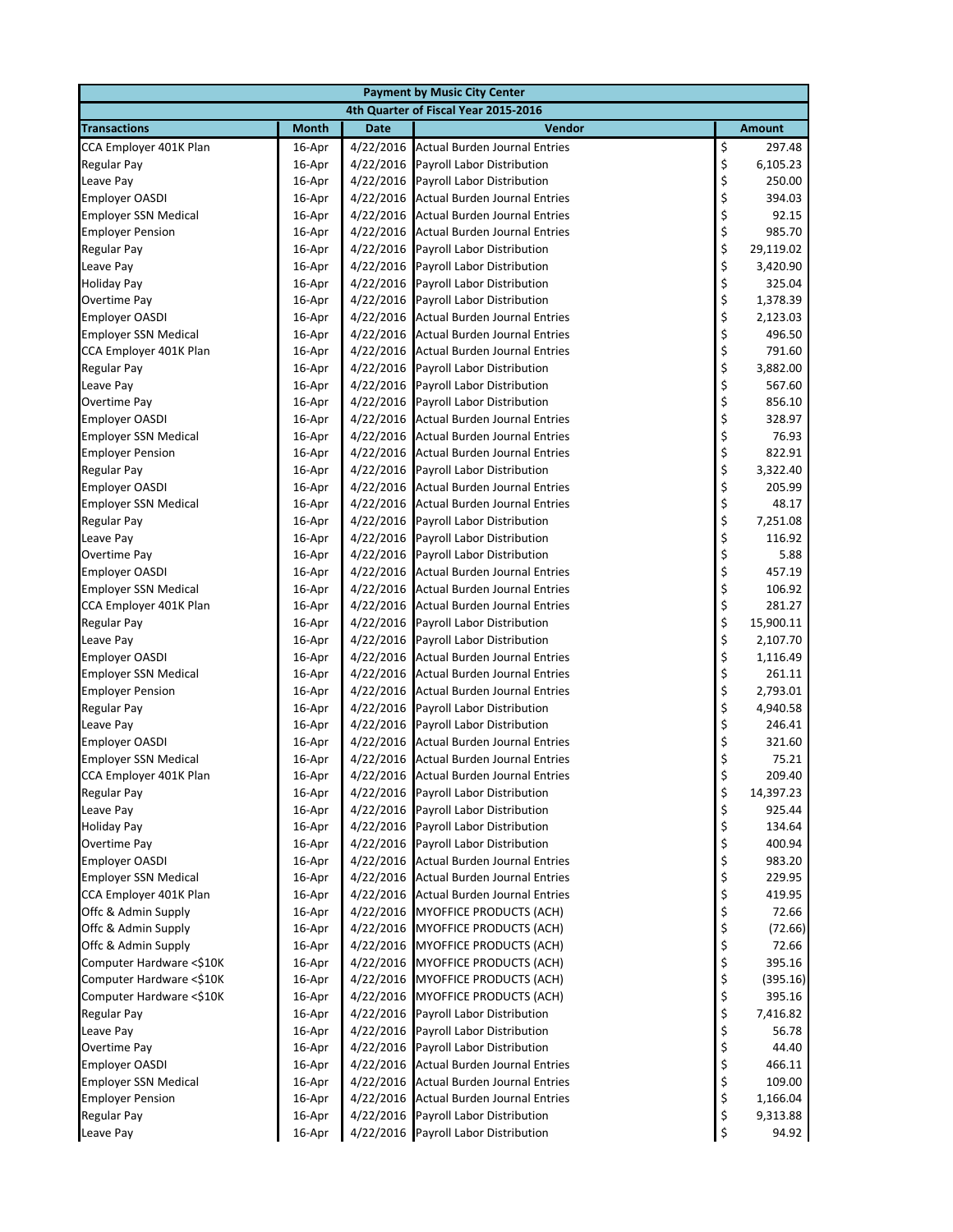| <b>Payment by Music City Center</b>                        |                  |                        |                                                                  |          |                      |  |  |
|------------------------------------------------------------|------------------|------------------------|------------------------------------------------------------------|----------|----------------------|--|--|
| 4th Quarter of Fiscal Year 2015-2016                       |                  |                        |                                                                  |          |                      |  |  |
| <b>Transactions</b>                                        | <b>Month</b>     | <b>Date</b>            | Vendor                                                           |          | <b>Amount</b>        |  |  |
| Overtime Pay                                               | 16-Apr           | 4/22/2016              | Payroll Labor Distribution                                       | \$       | 143.64               |  |  |
| <b>Employer OASDI</b>                                      | 16-Apr           | 4/22/2016              | <b>Actual Burden Journal Entries</b>                             | \$       | 592.24               |  |  |
| <b>Employer SSN Medical</b>                                | 16-Apr           | 4/22/2016              | <b>Actual Burden Journal Entries</b>                             | \$       | 138.51               |  |  |
| CCA Employer 401K Plan                                     | 16-Apr           | 4/22/2016              | <b>Actual Burden Journal Entries</b>                             | \$       | 306.17               |  |  |
| Offc & Admin Supply                                        | 16-Apr           |                        | 4/22/2016 REEVES CO INC                                          | \$       | 700.00               |  |  |
| Offc & Admin Supply                                        | 16-Apr           |                        | 4/22/2016 REEVES CO INC                                          | \$       | 400.00               |  |  |
| Offc & Admin Supply                                        | 16-Apr           |                        | 4/22/2016 MYOFFICE PRODUCTS (ACH)                                | \$       | 35.92                |  |  |
| Offc & Admin Supply                                        | 16-Apr           | 4/22/2016              | <b>REEVES CO INC</b>                                             | \$       | (400.00)             |  |  |
| Offc & Admin Supply                                        | 16-Apr           | 4/22/2016              | REEVES CO INC                                                    | \$       | (700.00)             |  |  |
| Offc & Admin Supply                                        | 16-Apr           |                        | 4/22/2016 MYOFFICE PRODUCTS (ACH)                                | \$       | (35.92)              |  |  |
| Offc & Admin Supply                                        | 16-Apr           |                        | 4/22/2016 MYOFFICE PRODUCTS (ACH)                                | \$       | 35.92                |  |  |
| Offc & Admin Supply                                        | 16-Apr           |                        | 4/22/2016 REEVES CO INC                                          | \$       | 700.00               |  |  |
| Offc & Admin Supply                                        | 16-Apr           | 4/22/2016              | REEVES CO INC                                                    | \$       | 400.00               |  |  |
| Offc & Admin Supply                                        | 16-Apr           | 4/22/2016              | REEVES CO INC                                                    | \$       | (400.00)             |  |  |
| Offc & Admin Supply                                        | 16-Apr           | 4/22/2016              | <b>REEVES CO INC</b>                                             | \$       | (700.00)             |  |  |
| <b>Regular Pay</b>                                         | 16-Apr           | 4/22/2016              | Payroll Labor Distribution                                       | \$       | 14,942.71            |  |  |
| <b>Employer OASDI</b>                                      | 16-Apr           | 4/22/2016              | <b>Actual Burden Journal Entries</b>                             | \$       | 926.45               |  |  |
| <b>Employer SSN Medical</b>                                | 16-Apr           | 4/22/2016              | <b>Actual Burden Journal Entries</b>                             | \$       | 216.67               |  |  |
| <b>Employer Pension</b>                                    | 16-Apr           | 4/22/2016              | <b>Actual Burden Journal Entries</b>                             | \$       | 2,317.62             |  |  |
| <b>Regular Pay</b>                                         | 16-Apr           | 4/22/2016              | Payroll Labor Distribution                                       | \$       | 6,329.00             |  |  |
| Leave Pay                                                  | 16-Apr           | 4/22/2016              | Payroll Labor Distribution                                       | \$       | 929.66               |  |  |
| <b>Employer OASDI</b>                                      | 16-Apr           | 4/22/2016              | <b>Actual Burden Journal Entries</b>                             | \$       | 450.03               |  |  |
| <b>Employer SSN Medical</b>                                | 16-Apr           | 4/22/2016              | <b>Actual Burden Journal Entries</b>                             | \$       | 105.25               |  |  |
| CCA Employer 401K Plan                                     | 16-Apr           | 4/22/2016              | <b>Actual Burden Journal Entries</b>                             | \$       | 130.82               |  |  |
| Furniture/Fixtures<\$10K                                   | 16-Apr           | 4/25/2016              | W W GRAINGER (P#)                                                | \$       | 177.90               |  |  |
| Furniture/Fixtures<\$10K                                   | 16-Apr           | 4/25/2016              | W W GRAINGER (P#)                                                | \$       | 218.70               |  |  |
| Furniture/Fixtures<\$10K                                   | 16-Apr           | 4/25/2016              | W W GRAINGER (P#)                                                | \$       | (177.90)             |  |  |
| Furniture/Fixtures<\$10K                                   | 16-Apr           | 4/25/2016              | W W GRAINGER (P#)                                                | \$       | (218.70)             |  |  |
| Furniture/Fixtures<\$10K                                   | 16-Apr           | 4/25/2016              | W W GRAINGER (P#)                                                | \$       | 177.90               |  |  |
| Furniture/Fixtures<\$10K                                   | 16-Apr           | 4/25/2016              | W W GRAINGER (P#)                                                | \$       | 218.70               |  |  |
| Furniture/Fixtures<\$10K                                   | 16-Apr           | 4/25/2016              | W W GRAINGER (P#)                                                | \$       | (177.90)             |  |  |
| Furniture/Fixtures<\$10K                                   | 16-Apr           | 4/25/2016              | W W GRAINGER (P#)                                                | \$       | (218.70)             |  |  |
| Plumbing/HVAC Maintain Srvc                                | 16-Apr           | 4/25/2016              | SM LAWRENCE / DILLINGHAM & SMI                                   | \$       | 968.51               |  |  |
| Rpr & Maint Srvc Elev/Escel                                | 16-Apr           | 4/25/2016              | NMC INC (ACH)                                                    | \$       | 13,865.25            |  |  |
| Other Rpr & Maint Srvc                                     | 16-Apr           | 4/25/2016              | <b>ATECH INC</b>                                                 | \$       | 152.39               |  |  |
| Furniture/Fixtures<\$10K                                   | 16-Apr           | 4/25/2016              | W W GRAINGER (P#)                                                | \$       | 177.90               |  |  |
| Furniture/Fixtures<\$10K                                   | 16-Apr           | 4/25/2016              | W W GRAINGER (P#)                                                | \$       | 218.70               |  |  |
| Furniture/Fixtures<\$10K                                   | 16-Apr           |                        | 4/25/2016 W W GRAINGER (P#)                                      | \$       | (177.90)             |  |  |
| Furniture/Fixtures<\$10K                                   | 16-Apr           | 4/25/2016              | W W GRAINGER (P#)                                                | \$       | (218.70)             |  |  |
| Furniture/Fixtures<\$10K                                   | 16-Apr           | 4/25/2016              | W W GRAINGER (P#)                                                | \$       | 177.90               |  |  |
| Furniture/Fixtures<\$10K                                   | 16-Apr           | 4/25/2016              | W W GRAINGER (P#)                                                | \$       | 218.70               |  |  |
| Furniture/Fixtures<\$10K                                   | 16-Apr           | 4/25/2016              | W W GRAINGER (P#)                                                | \$       | (177.90)             |  |  |
| Furniture/Fixtures<\$10K                                   | 16-Apr           | 4/25/2016              | W W GRAINGER (P#)                                                | \$       | (218.70)             |  |  |
| <b>Electrical Supply-Lamps</b>                             | 16-Apr           | 4/25/2016              | WILLIAMS WHOLESALE SUPPLY OF N                                   | \$       | 2,353.50             |  |  |
| <b>Electrical Supply</b>                                   | 16-Apr           | 4/25/2016              | WILLIAMS WHOLESALE SUPPLY OF N                                   | \$       | 862.50               |  |  |
| <b>Electrical Supply</b>                                   | 16-Apr           | 4/25/2016              | WILLIAMS WHOLESALE SUPPLY OF N                                   | \$       | 1,480.00             |  |  |
| <b>Electrical Supply</b>                                   | 16-Apr           | 4/25/2016              | WILLIAMS WHOLESALE SUPPLY OF N                                   | \$<br>\$ | 2,857.00             |  |  |
| <b>Electrical Supply</b>                                   | 16-Apr           | 4/25/2016              | WILLIAMS WHOLESALE SUPPLY OF N                                   |          | 979.50               |  |  |
| <b>Electrical Supply</b>                                   | 16-Apr           | 4/25/2016              | WILLIAMS WHOLESALE SUPPLY OF N                                   | \$       | 979.50               |  |  |
| <b>Electrical Supply-Lamps</b><br><b>Electrical Supply</b> | 16-Apr<br>16-Apr | 4/25/2016<br>4/25/2016 | WILLIAMS WHOLESALE SUPPLY OF N<br>WILLIAMS WHOLESALE SUPPLY OF N | \$       | 4,075.50<br>1,395.00 |  |  |
| <b>Electrical Supply</b>                                   | 16-Apr           | 4/25/2016              | WILLIAMS WHOLESALE SUPPLY OF N                                   | \$<br>\$ | 1,650.00             |  |  |
| <b>Electrical Supply</b>                                   | 16-Apr           | 4/25/2016              | WILLIAMS WHOLESALE SUPPLY OF N                                   | \$       | 142.50               |  |  |
| <b>Electrical Supply</b>                                   | 16-Apr           | 4/25/2016              | WILLIAMS WHOLESALE SUPPLY OF N                                   | \$       | 25.00                |  |  |
| <b>Electrical Supply</b>                                   | 16-Apr           | 4/25/2016              | WILLIAMS WHOLESALE SUPPLY OF N                                   | \$       | 75.00                |  |  |
| <b>Electrical Supply</b>                                   | 16-Apr           | 4/25/2016              | WILLIAMS WHOLESALE SUPPLY OF N                                   | \$       | 195.00               |  |  |
| <b>Electrical Supply</b>                                   | 16-Apr           | 4/25/2016              | WILLIAMS WHOLESALE SUPPLY OF N                                   | \$       | 195.00               |  |  |
| <b>Electrical Supply</b>                                   | 16-Apr           | 4/25/2016              | WILLIAMS WHOLESALE SUPPLY OF N                                   | \$       | 75.00                |  |  |
| <b>Electrical Supply</b>                                   | 16-Apr           | 4/25/2016              | WILLIAMS WHOLESALE SUPPLY OF N                                   | \$       | 195.00               |  |  |
|                                                            |                  |                        |                                                                  |          |                      |  |  |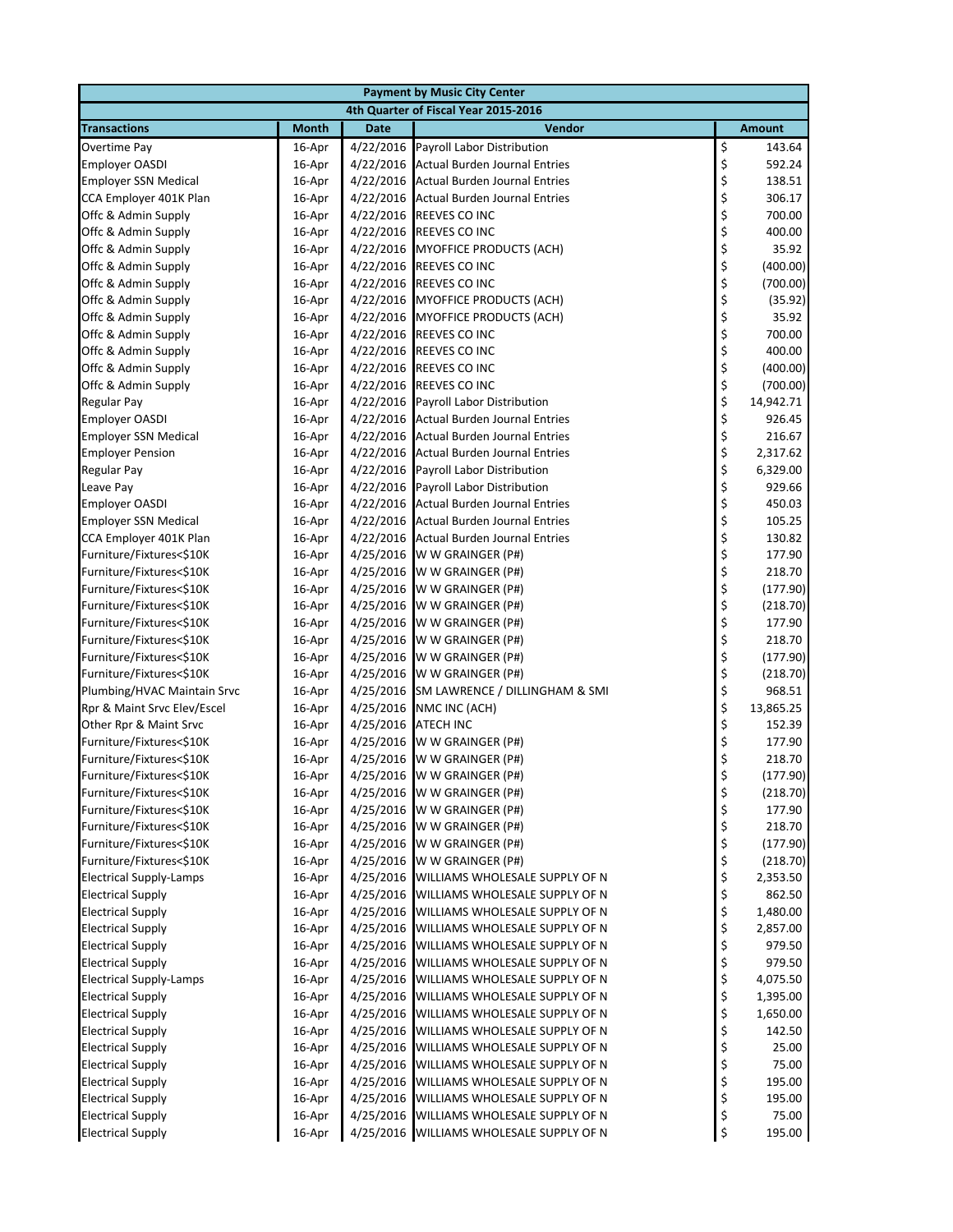| <b>Payment by Music City Center</b>                            |                  |                 |                                                  |          |                      |  |  |
|----------------------------------------------------------------|------------------|-----------------|--------------------------------------------------|----------|----------------------|--|--|
|                                                                |                  |                 | 4th Quarter of Fiscal Year 2015-2016             |          |                      |  |  |
| <b>Transactions</b>                                            | <b>Month</b>     | <b>Date</b>     | Vendor                                           |          | <b>Amount</b>        |  |  |
| <b>Electrical Supply</b>                                       | 16-Apr           | 4/25/2016       | WILLIAMS WHOLESALE SUPPLY OF N                   | \$       | 195.00               |  |  |
| <b>Electrical Supply</b>                                       | 16-Apr           | 4/25/2016       | WILLIAMS WHOLESALE SUPPLY OF N                   | \$       | 195.00               |  |  |
| <b>Electrical Supply</b>                                       | 16-Apr           | 4/25/2016       | WILLIAMS WHOLESALE SUPPLY OF N                   | \$       | 195.00               |  |  |
| <b>Electrical Supply</b>                                       | 16-Apr           | 4/25/2016       | WILLIAMS WHOLESALE SUPPLY OF N                   | \$       | 195.00               |  |  |
| <b>Electrical Supply</b>                                       | 16-Apr           | 4/25/2016       | WILLIAMS WHOLESALE SUPPLY OF N                   | \$       | 195.00               |  |  |
| <b>Electrical Supply</b>                                       | 16-Apr           | 4/25/2016       | WILLIAMS WHOLESALE SUPPLY OF N                   | \$       | (1,650.00)           |  |  |
| <b>Electrical Supply</b>                                       | 16-Apr           |                 | 4/25/2016 WILLIAMS WHOLESALE SUPPLY OF N         | \$       | (142.50)             |  |  |
| <b>Electrical Supply</b>                                       | 16-Apr           | 4/25/2016       | WILLIAMS WHOLESALE SUPPLY OF N                   | \$       | (25.00)              |  |  |
| <b>Electrical Supply</b>                                       | 16-Apr           | 4/25/2016       | WILLIAMS WHOLESALE SUPPLY OF N                   | \$       | (75.00)              |  |  |
| <b>Electrical Supply</b>                                       | 16-Apr           | 4/25/2016       | WILLIAMS WHOLESALE SUPPLY OF N                   | \$       | (195.00)             |  |  |
| <b>Electrical Supply</b>                                       | 16-Apr           | 4/25/2016       | WILLIAMS WHOLESALE SUPPLY OF N                   | \$       | (195.00)             |  |  |
| <b>Electrical Supply</b>                                       | 16-Apr           | 4/25/2016       | WILLIAMS WHOLESALE SUPPLY OF N                   | \$       | (195.00)             |  |  |
| <b>Electrical Supply</b>                                       | 16-Apr           | 4/25/2016       | WILLIAMS WHOLESALE SUPPLY OF N                   | \$       | (195.00)             |  |  |
| <b>Electrical Supply</b>                                       | 16-Apr           | 4/25/2016       | WILLIAMS WHOLESALE SUPPLY OF N                   | \$       | (195.00)             |  |  |
| <b>Electrical Supply</b>                                       | 16-Apr           | 4/25/2016       | WILLIAMS WHOLESALE SUPPLY OF N                   | \$       | (195.00)             |  |  |
| <b>Electrical Supply</b>                                       | 16-Apr           | 4/25/2016       | WILLIAMS WHOLESALE SUPPLY OF N                   | \$       | (195.00)             |  |  |
| <b>Electrical Supply</b>                                       | 16-Apr           | 4/25/2016       | WILLIAMS WHOLESALE SUPPLY OF N                   | \$       | (195.00)             |  |  |
| <b>Electrical Supply</b>                                       | 16-Apr           |                 | 4/25/2016 WILLIAMS WHOLESALE SUPPLY OF N         | \$       | (75.00)              |  |  |
| <b>Electrical Supply-Lamps</b>                                 | 16-Apr           | 4/25/2016       | WILLIAMS WHOLESALE SUPPLY OF N                   | \$       | (2,353.50)           |  |  |
| <b>Electrical Supply</b>                                       | 16-Apr           | 4/25/2016       | WILLIAMS WHOLESALE SUPPLY OF N                   | \$       | (862.50)             |  |  |
| <b>Electrical Supply</b>                                       | 16-Apr           | 4/25/2016       | WILLIAMS WHOLESALE SUPPLY OF N                   | \$       | (1,480.00)           |  |  |
| <b>Electrical Supply</b>                                       | 16-Apr           | 4/25/2016       | WILLIAMS WHOLESALE SUPPLY OF N                   | \$       | (979.50)             |  |  |
| <b>Electrical Supply</b>                                       | 16-Apr           | 4/25/2016       | WILLIAMS WHOLESALE SUPPLY OF N                   | \$       | (979.50)             |  |  |
| <b>Electrical Supply-Lamps</b>                                 | 16-Apr           | 4/25/2016       | WILLIAMS WHOLESALE SUPPLY OF N                   | \$       | (4,075.50)           |  |  |
| <b>Electrical Supply</b>                                       | 16-Apr           | 4/25/2016       | WILLIAMS WHOLESALE SUPPLY OF N                   | \$       | (1,395.00)           |  |  |
| <b>Electrical Supply</b>                                       | 16-Apr           | 4/25/2016       | WILLIAMS WHOLESALE SUPPLY OF N                   | \$       | (2,857.00)           |  |  |
| <b>Electrical Supply-Lamps</b>                                 | 16-Apr           | 4/25/2016       | WILLIAMS WHOLESALE SUPPLY OF N                   | \$       | 2,353.50             |  |  |
| <b>Electrical Supply</b>                                       | 16-Apr           | 4/25/2016       | WILLIAMS WHOLESALE SUPPLY OF N                   | \$       | 862.50               |  |  |
| <b>Electrical Supply</b>                                       | 16-Apr           |                 | 4/25/2016 WILLIAMS WHOLESALE SUPPLY OF N         | \$       | 1,480.00             |  |  |
| <b>Electrical Supply</b>                                       | 16-Apr           | 4/25/2016       | WILLIAMS WHOLESALE SUPPLY OF N                   | \$       | 2,857.00             |  |  |
| <b>Electrical Supply</b>                                       | 16-Apr           | 4/25/2016       | WILLIAMS WHOLESALE SUPPLY OF N                   | \$       | 979.50               |  |  |
| <b>Electrical Supply</b>                                       | 16-Apr           | 4/25/2016       | WILLIAMS WHOLESALE SUPPLY OF N                   | \$       | 979.50               |  |  |
| <b>Electrical Supply-Lamps</b>                                 | 16-Apr           | 4/25/2016       | WILLIAMS WHOLESALE SUPPLY OF N                   | \$       | 4,075.50             |  |  |
| <b>Electrical Supply</b>                                       | 16-Apr           | 4/25/2016       | WILLIAMS WHOLESALE SUPPLY OF N                   | \$       | 1,395.00             |  |  |
| <b>Electrical Supply</b>                                       | 16-Apr           | 4/25/2016       | WILLIAMS WHOLESALE SUPPLY OF N                   | \$       | 2,916.00             |  |  |
| <b>Electrical Supply-Lamps</b>                                 | 16-Apr           | 4/25/2016       | WILLIAMS WHOLESALE SUPPLY OF N                   | \$       | 819.00               |  |  |
| <b>Small Equipment Supply</b>                                  | 16-Apr           | 4/25/2016       | W W GRAINGER (P#)                                | \$       | 127.50               |  |  |
| <b>Small Equipment Supply</b>                                  | 16-Apr           |                 | 4/25/2016 W W GRAINGER (P#)                      | Ś        | (127.50)             |  |  |
| <b>Laundry Services</b>                                        | 16-Apr           | 4/25/2016 ALSCO |                                                  | \$       | 854.36               |  |  |
| <b>Laundry Services</b>                                        | 16-Apr           | 4/25/2016       | <b>ALSCO</b>                                     | \$       | 69.70                |  |  |
| Furniture/Fixtures<\$10K                                       | 16-Apr           | 4/25/2016       | W W GRAINGER (P#)                                | \$       | 177.90               |  |  |
| Furniture/Fixtures<\$10K                                       | 16-Apr           | 4/25/2016       | W W GRAINGER (P#)                                | \$       | 218.70               |  |  |
| Furniture/Fixtures<\$10K                                       | 16-Apr           | 4/25/2016       | W W GRAINGER (P#)                                | \$       | (177.90)             |  |  |
| Furniture/Fixtures<\$10K                                       | 16-Apr           | 4/25/2016       | W W GRAINGER (P#)                                | \$       | (218.70)             |  |  |
| Furniture/Fixtures<\$10K                                       | 16-Apr           | 4/25/2016       | W W GRAINGER (P#)                                | \$       | 177.90               |  |  |
| Furniture/Fixtures<\$10K                                       | 16-Apr           | 4/25/2016       | W W GRAINGER (P#)                                | \$       | 218.70               |  |  |
| Furniture/Fixtures<\$10K                                       | 16-Apr           | 4/25/2016       | W W GRAINGER (P#)                                | \$       | (177.90)             |  |  |
| Furniture/Fixtures<\$10K                                       | 16-Apr           | 4/25/2016       | W W GRAINGER (P#)                                | \$       | (218.70)             |  |  |
| <b>Small Equipment Supply</b>                                  | 16-Apr           | 4/25/2016       | W W GRAINGER (P#)                                | \$       | 51.80                |  |  |
| <b>Small Equipment Supply</b>                                  | 16-Apr           | 4/25/2016       | W W GRAINGER (P#)                                | \$       | 351.40               |  |  |
| <b>Small Equipment Supply</b>                                  | 16-Apr           | 4/25/2016       | W W GRAINGER (P#)                                | \$       | 82.60                |  |  |
| <b>Small Equipment Supply</b>                                  | 16-Apr           | 4/25/2016       | W W GRAINGER (P#)                                | \$<br>\$ | 170.05               |  |  |
| <b>Small Equipment Supply</b>                                  | 16-Apr           | 4/25/2016       | W W GRAINGER (P#)                                |          | 96.60                |  |  |
| <b>Small Equipment Supply</b>                                  | 16-Apr           | 4/25/2016       | W W GRAINGER (P#)                                | \$<br>\$ | (51.80)              |  |  |
| <b>Small Equipment Supply</b>                                  | 16-Apr           | 4/25/2016       | W W GRAINGER (P#)                                |          | (96.60)              |  |  |
| <b>Small Equipment Supply</b><br><b>Small Equipment Supply</b> | 16-Apr           | 4/25/2016       | W W GRAINGER (P#)                                | \$       | (82.60)              |  |  |
| <b>Small Equipment Supply</b>                                  | 16-Apr<br>16-Apr | 4/25/2016       | 4/25/2016 W W GRAINGER (P#)<br>W W GRAINGER (P#) | \$       | (170.05)<br>(351.40) |  |  |
| Computer Hardware <\$10K                                       | 16-Apr           |                 | 4/25/2016 GRAYBAR ELECTRIC CO INC (ACH)          | \$<br>\$ | 494.16               |  |  |
|                                                                |                  |                 |                                                  |          |                      |  |  |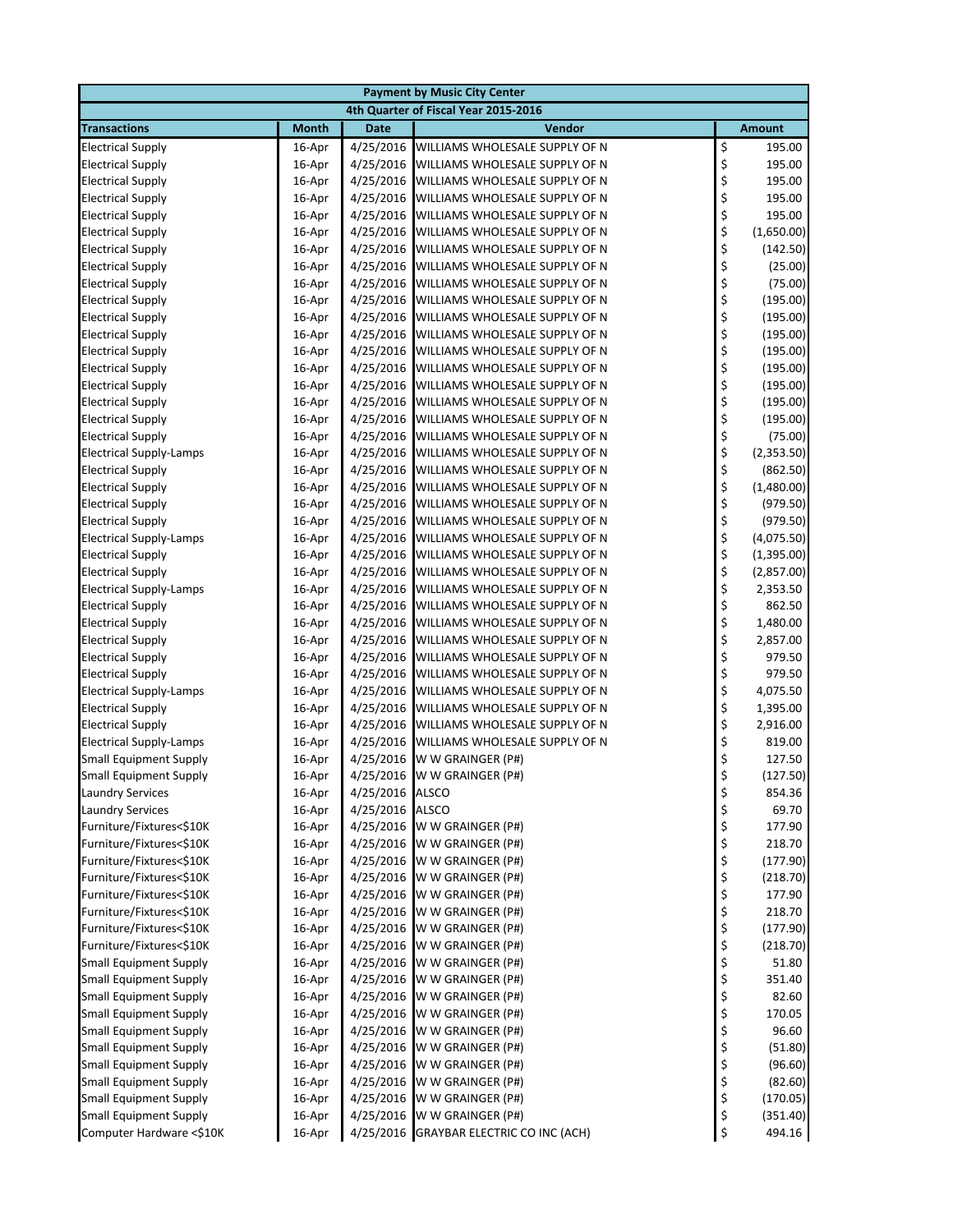| <b>Payment by Music City Center</b>        |                  |             |                                                        |                |               |  |  |
|--------------------------------------------|------------------|-------------|--------------------------------------------------------|----------------|---------------|--|--|
| 4th Quarter of Fiscal Year 2015-2016       |                  |             |                                                        |                |               |  |  |
| <b>Transactions</b>                        | <b>Month</b>     | <b>Date</b> | <b>Vendor</b>                                          |                | <b>Amount</b> |  |  |
| Furniture/Fixtures<\$10K                   | 16-Apr           | 4/25/2016   | W W GRAINGER (P#)                                      | \$             | 177.90        |  |  |
| Furniture/Fixtures<\$10K                   | 16-Apr           | 4/25/2016   | W W GRAINGER (P#)                                      |                | 218.70        |  |  |
| Furniture/Fixtures<\$10K                   | 16-Apr           | 4/25/2016   | W W GRAINGER (P#)                                      | \$\$\$\$\$     | (177.90)      |  |  |
| Furniture/Fixtures<\$10K                   | 16-Apr           | 4/25/2016   | W W GRAINGER (P#)                                      |                | (218.70)      |  |  |
| Furniture/Fixtures<\$10K                   | 16-Apr           | 4/25/2016   | W W GRAINGER (P#)                                      |                | 177.90        |  |  |
| Furniture/Fixtures<\$10K                   | 16-Apr           | 4/25/2016   | W W GRAINGER (P#)                                      |                | 218.70        |  |  |
| Furniture/Fixtures<\$10K                   | 16-Apr           | 4/25/2016   | W W GRAINGER (P#)                                      | \$<br>\$       | (177.90)      |  |  |
| Furniture/Fixtures<\$10K                   | 16-Apr           | 4/25/2016   | W W GRAINGER (P#)                                      |                | (218.70)      |  |  |
| <b>Medical Services</b>                    | 16-Apr           | 4/25/2016   | MED STAR MEDICAL STAFFING INC                          | \$             | 1,760.00      |  |  |
| Postage & Delivery Srvc                    | 16-Apr           | 4/25/2016   | <b>ISENHOUR DOOR PRODUCTS INC (AC</b>                  | \$             | 10.00         |  |  |
| Postage & Delivery Srvc                    | 16-Apr           |             | 4/25/2016 ISENHOUR DOOR PRODUCTS INC (AC               | \$<br>\$       | (10.00)       |  |  |
| <b>Building Maintenance Srvc</b>           | 16-Apr           | 4/25/2016   | <b>ISENHOUR DOOR PRODUCTS INC (AC</b>                  |                | 131.85        |  |  |
| <b>Building Maintenance Srvc</b>           | 16-Apr           | 4/25/2016   | <b>ISENHOUR DOOR PRODUCTS INC (AC</b>                  | \$<br>\$       | 87.90         |  |  |
| <b>Building Maintenance Srvc</b>           | 16-Apr           | 4/25/2016   | ISENHOUR DOOR PRODUCTS INC (AC                         |                | (87.90)       |  |  |
| <b>Building Maintenance Srvc</b>           | 16-Apr           | 4/25/2016   | ISENHOUR DOOR PRODUCTS INC (AC                         | \$<br>\$<br>\$ | (131.85)      |  |  |
| Furniture/Fixtures<\$10K                   | 16-Apr           | 4/25/2016   | W W GRAINGER (P#)                                      |                | 177.90        |  |  |
| Furniture/Fixtures<\$10K                   | 16-Apr           | 4/25/2016   | W W GRAINGER (P#)                                      |                | 218.70        |  |  |
| Furniture/Fixtures<\$10K                   | 16-Apr           | 4/25/2016   | W W GRAINGER (P#)                                      | \$<br>\$       | (177.90)      |  |  |
| Furniture/Fixtures<\$10K                   | 16-Apr           | 4/25/2016   | W W GRAINGER (P#)                                      |                | (218.70)      |  |  |
| Furniture/Fixtures<\$10K                   | 16-Apr           | 4/25/2016   | W W GRAINGER (P#)                                      |                | 177.90        |  |  |
| Furniture/Fixtures<\$10K                   | 16-Apr           | 4/25/2016   | W W GRAINGER (P#)                                      | \$\$\$\$       | 218.70        |  |  |
| Furniture/Fixtures<\$10K                   | 16-Apr           |             | 4/25/2016 W W GRAINGER (P#)                            |                | (177.90)      |  |  |
| Furniture/Fixtures<\$10K                   | 16-Apr           | 4/25/2016   | W W GRAINGER (P#)                                      |                | (218.70)      |  |  |
| <b>Temporary Service</b>                   | 16-Apr           | 4/25/2016   | UNIVERSAL PROTECTION SVCS LLC                          |                | 1,017.79      |  |  |
| <b>Temporary Service</b>                   | 16-Apr           | 4/25/2016   | UNIVERSAL PROTECTION SVCS LLC                          |                | 1,017.79      |  |  |
| <b>Temporary Service</b>                   | 16-Apr           | 4/25/2016   | UNIVERSAL PROTECTION SVCS LLC                          | \$\$\$\$       | 3,771.35      |  |  |
| <b>Temporary Service</b>                   | 16-Apr           | 4/25/2016   | UNIVERSAL PROTECTION SVCS LLC                          |                | 1,029.78      |  |  |
| Postage & Delivery Srvc                    | 16-Apr           | 4/25/2016   | <b>BLINK MARKETING INC (ACH)</b>                       | \$             | 53.00         |  |  |
| Postage & Delivery Srvc                    | 16-Apr           | 4/25/2016   | <b>BLINK MARKETING INC (ACH)</b>                       | \$\$\$         | (53.00)       |  |  |
| Promotion                                  | 16-Apr           | 4/25/2016   | <b>BLINK MARKETING INC (ACH)</b>                       |                | 300.00        |  |  |
| Promotion                                  | 16-Apr           | 4/25/2016   | <b>BLINK MARKETING INC (ACH)</b>                       |                | 15.00         |  |  |
| Promotion                                  | 16-Apr           | 4/25/2016   | <b>BLINK MARKETING INC (ACH)</b>                       |                | (15.00)       |  |  |
| Promotion                                  | 16-Apr           |             | 4/25/2016 BLINK MARKETING INC (ACH)                    |                | (300.00)      |  |  |
| Promotion                                  | 16-Apr           |             | 4/25/2016 BLINK MARKETING INC (ACH)                    | \$\$\$\$\$     | 300.00        |  |  |
| Promotion                                  | 16-Apr           | 4/25/2016   | <b>BLINK MARKETING INC (ACH)</b>                       |                | 15.00         |  |  |
| Offc & Admin Supply                        | 16-Apr           | 4/25/2016   | <b>MYOFFICE PRODUCTS (ACH)</b>                         |                | 6.82          |  |  |
| Offc & Admin Supply                        | 16-Apr           | 4/25/2016   | <b>MYOFFICE PRODUCTS (ACH)</b>                         | \$             | 5.80          |  |  |
| Offc & Admin Supply                        | 16-Apr           |             | 4/25/2016 MYOFFICE PRODUCTS (ACH)                      | \$             | 5.00          |  |  |
| Offc & Admin Supply                        | 16-Apr           |             | 4/25/2016 MYOFFICE PRODUCTS (ACH)                      | \$             | 6.82          |  |  |
| Offc & Admin Supply<br>Offc & Admin Supply | 16-Apr           |             | 4/25/2016 MYOFFICE PRODUCTS (ACH)                      | \$             | 5.80<br>5.00  |  |  |
| Furniture/Fixtures<\$10K                   | 16-Apr           |             | 4/25/2016 MYOFFICE PRODUCTS (ACH)<br>W W GRAINGER (P#) | \$<br>\$       | 240.75        |  |  |
| Furniture/Fixtures<\$10K                   | 16-Apr<br>16-Apr | 4/25/2016   | 4/25/2016 W W GRAINGER (P#)                            |                | (240.75)      |  |  |
| Furniture/Fixtures<\$10K                   | 16-Apr           | 4/25/2016   | W W GRAINGER (P#)                                      | $\frac{1}{2}$  | 240.75        |  |  |
| Furniture/Fixtures<\$10K                   | 16-Apr           | 4/25/2016   | W W GRAINGER (P#)                                      |                | (240.75)      |  |  |
| <b>Merchant Fees</b>                       | 16-Apr           | 4/25/2016   | FIS                                                    | \$\$\$         | 27,449.46     |  |  |
| <b>Merchant Fees</b>                       | 16-Apr           |             | 4/25/2016 7100 MCC CC Cash Receipt                     |                | (28.75)       |  |  |
| Auto Oil/Lubricants                        | 16-Apr           |             | 4/25/2016 STARKS, CHARLES L                            | \$             | 195.50        |  |  |
| <b>Employee Award/Gift</b>                 | 16-Apr           |             | 4/25/2016 SUNSET MARKETING INC                         |                | 625.00        |  |  |
| <b>Employee Award/Gift</b>                 | 16-Apr           |             | 4/25/2016 SUNSET MARKETING INC                         | \$<br>\$       | 75.00         |  |  |
| Employee Award/Gift                        | 16-Apr           |             | 4/25/2016 SUNSET MARKETING INC                         | \$             | (75.00)       |  |  |
| Employee Award/Gift                        | 16-Apr           |             | 4/25/2016 SUNSET MARKETING INC                         | \$             | (625.00)      |  |  |
| Employee Award/Gift                        | 16-Apr           |             | 4/25/2016 SUNSET MARKETING INC                         | \$             | 625.00        |  |  |
| <b>Employee Award/Gift</b>                 | 16-Apr           |             | 4/25/2016 SUNSET MARKETING INC                         |                | 75.00         |  |  |
| Computer Hardware <\$10K                   | 16-Apr           |             | 4/25/2016 MYOFFICE PRODUCTS (ACH)                      | $\frac{1}{2}$  | 240.00        |  |  |
| Computer Hardware <\$10K                   | 16-Apr           |             | 4/25/2016 MYOFFICE PRODUCTS (ACH)                      | \$             | (240.00)      |  |  |
| Computer Hardware <\$10K                   | 16-Apr           |             | 4/25/2016 MYOFFICE PRODUCTS (ACH)                      | \$             | 240.00        |  |  |
| Food & Ice                                 | 16-Apr           | 4/26/2016   | CENTERPLATE MCC (ACH)                                  | \$             | 67.41         |  |  |
| Food & Ice                                 | 16-Apr           |             | 4/26/2016 CENTERPLATE MCC (ACH)                        | \$             | 42.40         |  |  |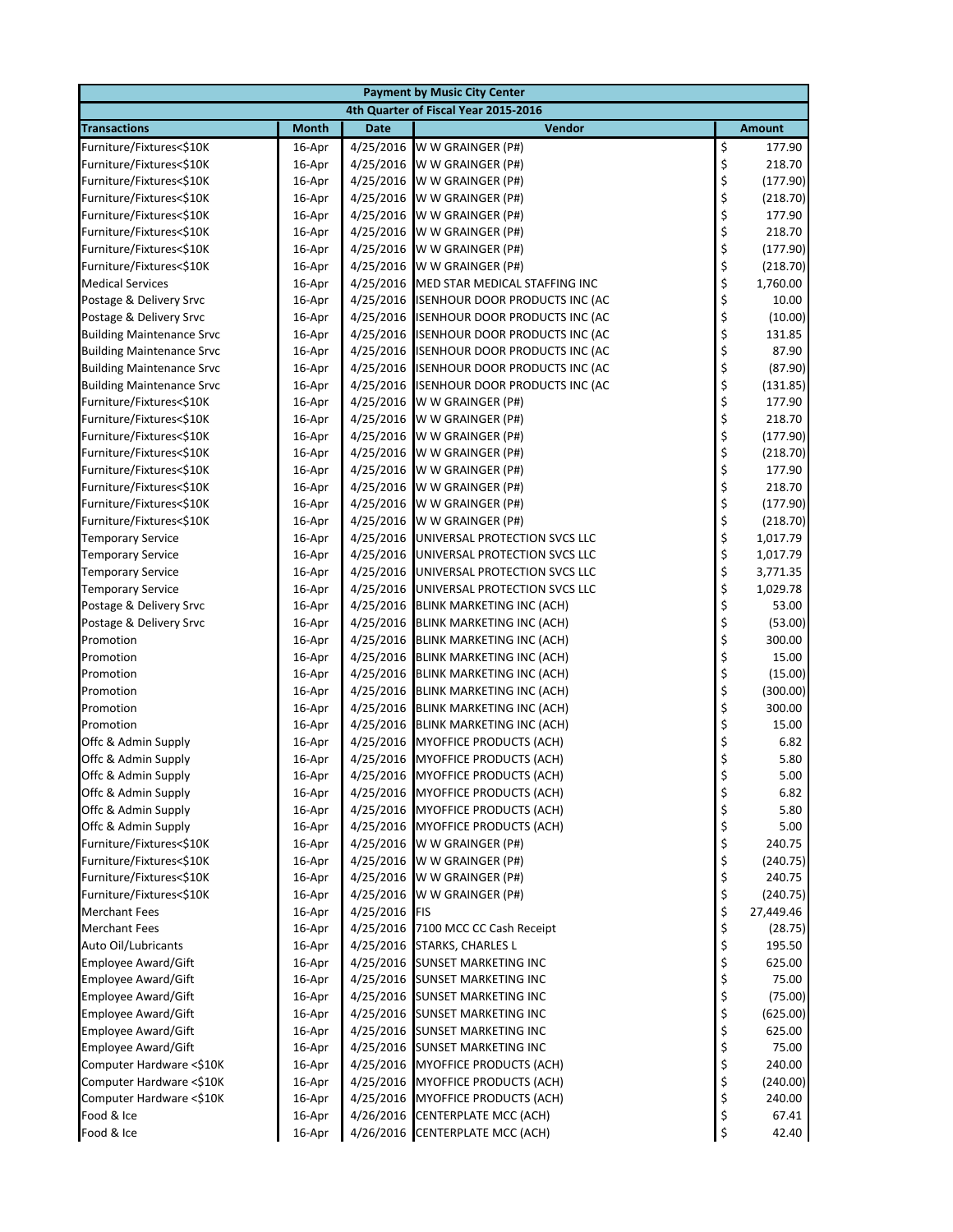|                                 | <b>Payment by Music City Center</b> |             |                                          |          |               |  |  |  |
|---------------------------------|-------------------------------------|-------------|------------------------------------------|----------|---------------|--|--|--|
|                                 |                                     |             | 4th Quarter of Fiscal Year 2015-2016     |          |               |  |  |  |
| <b>Transactions</b>             | <b>Month</b>                        | <b>Date</b> | Vendor                                   |          | <b>Amount</b> |  |  |  |
| Other Rpr & Maint Srvc          | 16-Apr                              | 4/26/2016   | <b>ATECH INC</b>                         | \$       | 861.13        |  |  |  |
| Other Rpr & Maint Srvc          | 16-Apr                              | 4/26/2016   | <b>ATECH INC</b>                         | \$       | 454.01        |  |  |  |
| <b>Floor Covering</b>           | 16-Apr                              | 4/26/2016   | <b>REHORN &amp; KELLY INC</b>            | \$       | 4,350.00      |  |  |  |
| <b>HHold &amp; Jnitr Supply</b> | 16-Apr                              | 4/26/2016   | AMERICAN PAPER & TWINE CO (ACH           | \$       | 226.20        |  |  |  |
| <b>HHold &amp; Jnitr Supply</b> | 16-Apr                              | 4/26/2016   | AMERICAN PAPER & TWINE CO (ACH           | \$       | 1,542.50      |  |  |  |
| <b>HHold &amp; Jnitr Supply</b> | 16-Apr                              | 4/26/2016   | AMERICAN PAPER & TWINE CO (ACH           | \$       | 583.90        |  |  |  |
| <b>HHold &amp; Jnitr Supply</b> | 16-Apr                              | 4/26/2016   | AMERICAN PAPER & TWINE CO (ACH           | \$       | 1,125.00      |  |  |  |
| <b>HHold &amp; Jnitr Supply</b> | 16-Apr                              | 4/26/2016   | AMERICAN PAPER & TWINE CO (ACH           | \$       | 1,162.50      |  |  |  |
| <b>HHold &amp; Jnitr Supply</b> | 16-Apr                              | 4/26/2016   | AMERICAN PAPER & TWINE CO (ACH           | \$       | 2,132.00      |  |  |  |
| <b>HHold &amp; Jnitr Supply</b> | 16-Apr                              | 4/26/2016   | AMERICAN PAPER & TWINE CO (ACH           | \$       | 3,198.00      |  |  |  |
| <b>HHold &amp; Jnitr Supply</b> | 16-Apr                              | 4/26/2016   | AMERICAN PAPER & TWINE CO (ACH           | \$       | 3,192.00      |  |  |  |
| <b>HHold &amp; Jnitr Supply</b> | 16-Apr                              | 4/26/2016   | AMERICAN PAPER & TWINE CO (ACH           | \$       | 246.40        |  |  |  |
| <b>HHold &amp; Jnitr Supply</b> | 16-Apr                              | 4/26/2016   | AMERICAN PAPER & TWINE CO (ACH           | \$       | 175.20        |  |  |  |
| <b>HHold &amp; Jnitr Supply</b> | 16-Apr                              | 4/26/2016   | AMERICAN PAPER & TWINE CO (ACH           | \$       | 412.70        |  |  |  |
| <b>HHold &amp; Jnitr Supply</b> | 16-Apr                              | 4/26/2016   | AMERICAN PAPER & TWINE CO (ACH           | \$       | 202.40        |  |  |  |
| <b>HHold &amp; Jnitr Supply</b> | 16-Apr                              | 4/26/2016   | AMERICAN PAPER & TWINE CO (ACH           | \$       | 97.20         |  |  |  |
| <b>HHold &amp; Jnitr Supply</b> | 16-Apr                              | 4/26/2016   | AMERICAN PAPER & TWINE CO (ACH           | \$       | 696.70        |  |  |  |
| <b>HHold &amp; Jnitr Supply</b> | 16-Apr                              | 4/26/2016   | AMERICAN PAPER & TWINE CO (ACH           | \$       | 265.35        |  |  |  |
| <b>HHold &amp; Jnitr Supply</b> | 16-Apr                              | 4/26/2016   | AMERICAN PAPER & TWINE CO (ACH           | \$       | (246.40)      |  |  |  |
| <b>HHold &amp; Jnitr Supply</b> | 16-Apr                              | 4/26/2016   | AMERICAN PAPER & TWINE CO (ACH           | \$       | (175.20)      |  |  |  |
| <b>HHold &amp; Jnitr Supply</b> | 16-Apr                              | 4/26/2016   | AMERICAN PAPER & TWINE CO (ACH           | \$       | (412.70)      |  |  |  |
| <b>HHold &amp; Jnitr Supply</b> | 16-Apr                              | 4/26/2016   | AMERICAN PAPER & TWINE CO (ACH           | \$       | (202.40)      |  |  |  |
| <b>HHold &amp; Jnitr Supply</b> | 16-Apr                              | 4/26/2016   | AMERICAN PAPER & TWINE CO (ACH           | \$       | (97.20)       |  |  |  |
| <b>HHold &amp; Jnitr Supply</b> | 16-Apr                              | 4/26/2016   | AMERICAN PAPER & TWINE CO (ACH           | \$       | (696.70)      |  |  |  |
| <b>HHold &amp; Jnitr Supply</b> | 16-Apr                              | 4/26/2016   | AMERICAN PAPER & TWINE CO (ACH           | \$       | (265.35)      |  |  |  |
| <b>HHold &amp; Jnitr Supply</b> | 16-Apr                              | 4/26/2016   | AMERICAN PAPER & TWINE CO (ACH           | \$       | (3, 192.00)   |  |  |  |
| <b>HHold &amp; Jnitr Supply</b> | 16-Apr                              | 4/26/2016   | AMERICAN PAPER & TWINE CO (ACH           | \$       | (3, 198.00)   |  |  |  |
| <b>HHold &amp; Jnitr Supply</b> | 16-Apr                              | 4/26/2016   | AMERICAN PAPER & TWINE CO (ACH           | \$       | (2, 132.00)   |  |  |  |
| <b>HHold &amp; Jnitr Supply</b> | 16-Apr                              | 4/26/2016   | AMERICAN PAPER & TWINE CO (ACH           | \$<br>\$ | (1,542.50)    |  |  |  |
| <b>HHold &amp; Jnitr Supply</b> | 16-Apr                              | 4/26/2016   | AMERICAN PAPER & TWINE CO (ACH           |          | (1, 162.50)   |  |  |  |
| <b>HHold &amp; Jnitr Supply</b> | 16-Apr                              | 4/26/2016   | AMERICAN PAPER & TWINE CO (ACH           | \$       | (1, 125.00)   |  |  |  |
| <b>HHold &amp; Jnitr Supply</b> | 16-Apr                              | 4/26/2016   | AMERICAN PAPER & TWINE CO (ACH           | \$       | (583.90)      |  |  |  |
| <b>HHold &amp; Jnitr Supply</b> | 16-Apr                              | 4/26/2016   | AMERICAN PAPER & TWINE CO (ACH           | \$       | (226.20)      |  |  |  |
| <b>HHold &amp; Jnitr Supply</b> | 16-Apr                              | 4/26/2016   | AMERICAN PAPER & TWINE CO (ACH           | \$       | 2,132.00      |  |  |  |
| <b>HHold &amp; Jnitr Supply</b> | 16-Apr                              | 4/26/2016   | AMERICAN PAPER & TWINE CO (ACH           | \$       | 226.20        |  |  |  |
| <b>HHold &amp; Jnitr Supply</b> | 16-Apr                              | 4/26/2016   | AMERICAN PAPER & TWINE CO (ACH           | \$       | 1,542.50      |  |  |  |
| <b>HHold &amp; Jnitr Supply</b> | 16-Apr                              | 4/26/2016   | AMERICAN PAPER & TWINE CO (ACH           | \$       | 583.90        |  |  |  |
| <b>HHold &amp; Jnitr Supply</b> | 16-Apr                              | 4/26/2016   | AMERICAN PAPER & TWINE CO (ACH           | \$       | 1,125.00      |  |  |  |
| <b>HHold &amp; Jnitr Supply</b> | 16-Apr                              | 4/26/2016   | AMERICAN PAPER & TWINE CO (ACH           | \$       | 1,162.50      |  |  |  |
| <b>HHold &amp; Jnitr Supply</b> | 16-Apr                              | 4/26/2016   | AMERICAN PAPER & TWINE CO (ACH           | \$       | 246.40        |  |  |  |
| <b>HHold &amp; Jnitr Supply</b> | 16-Apr                              | 4/26/2016   | AMERICAN PAPER & TWINE CO (ACH           | \$       | 175.20        |  |  |  |
| <b>HHold &amp; Jnitr Supply</b> | 16-Apr                              | 4/26/2016   | AMERICAN PAPER & TWINE CO (ACH           | \$       | 412.70        |  |  |  |
| <b>HHold &amp; Jnitr Supply</b> | 16-Apr                              | 4/26/2016   | AMERICAN PAPER & TWINE CO (ACH           | \$       | 202.40        |  |  |  |
| HHold & Jnitr Supply            | 16-Apr                              | 4/26/2016   | AMERICAN PAPER & TWINE CO (ACH           | \$       | 97.20         |  |  |  |
| <b>HHold &amp; Jnitr Supply</b> | 16-Apr                              | 4/26/2016   | AMERICAN PAPER & TWINE CO (ACH           | \$       | 696.70        |  |  |  |
| <b>HHold &amp; Jnitr Supply</b> | 16-Apr                              | 4/26/2016   | AMERICAN PAPER & TWINE CO (ACH           | \$       | 265.35        |  |  |  |
| <b>HHold &amp; Jnitr Supply</b> | 16-Apr                              | 4/26/2016   | AMERICAN PAPER & TWINE CO (ACH           | \$       | (1, 125.00)   |  |  |  |
| <b>HHold &amp; Jnitr Supply</b> | 16-Apr                              | 4/26/2016   | AMERICAN PAPER & TWINE CO (ACH           | \$       | (696.70)      |  |  |  |
| Cable Television                | 16-Apr                              | 4/26/2016   | AT&T COMMUNICATION SYSTEMS SOU           | \$       | 173.31        |  |  |  |
| Cable Television                | 16-Apr                              | 4/26/2016   | <b>COMCAST (ACH)</b>                     | \$       | 408.29        |  |  |  |
| <b>Internet Services</b>        | 16-Apr                              | 4/26/2016   | COMCAST (ACH)                            | \$       | 254.85        |  |  |  |
| Telephone & Telegraph           | 16-Apr                              | 4/26/2016   | AT&T                                     | \$       | 425.03        |  |  |  |
| Rent Equipment                  | 16-Apr                              | 4/26/2016   | <b>AT&amp;T MOBILITY</b>                 | \$       | 2,000.00      |  |  |  |
| <b>Medical Services</b>         | 16-Apr                              | 4/26/2016   | MED STAR MEDICAL STAFFING INC            | \$       | 979.00        |  |  |  |
| <b>Medical Services</b>         | 16-Apr                              | 4/26/2016   | MED STAR MEDICAL STAFFING INC            | \$       | 1,775.00      |  |  |  |
| <b>Medical Services</b>         | 16-Apr                              | 4/26/2016   | MED STAR MEDICAL STAFFING INC            | \$       | 2,442.00      |  |  |  |
| <b>Security Services</b>        | 16-Apr                              | 4/26/2016   | UNIVERSAL PROTECTION SVCS LLC            | \$       | 14,502.26     |  |  |  |
| <b>Signs</b>                    | 16-Apr                              | 4/26/2016   | JARVIS AWARD SIGN & FLAG CO (A           | \$       | 680.00        |  |  |  |
| Signs                           | 16-Apr                              |             | 4/26/2016 JARVIS AWARD SIGN & FLAG CO (A | \$       | 296.00        |  |  |  |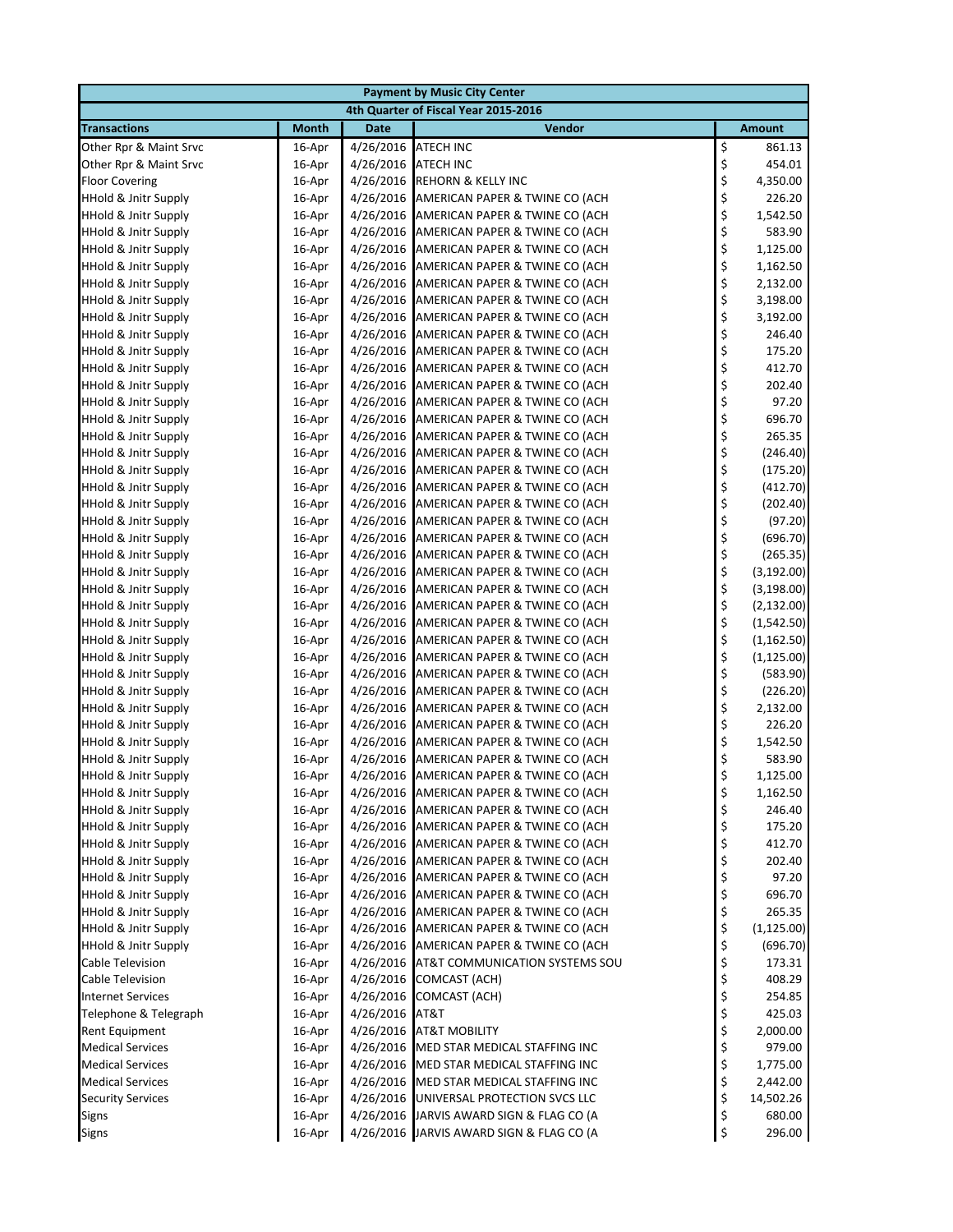| <b>Payment by Music City Center</b>        |                  |             |                                                                        |          |                  |  |  |  |
|--------------------------------------------|------------------|-------------|------------------------------------------------------------------------|----------|------------------|--|--|--|
| 4th Quarter of Fiscal Year 2015-2016       |                  |             |                                                                        |          |                  |  |  |  |
| <b>Transactions</b>                        | <b>Month</b>     | <b>Date</b> | <b>Vendor</b>                                                          |          | <b>Amount</b>    |  |  |  |
| Signs                                      | 16-Apr           | 4/26/2016   | JARVIS AWARD SIGN & FLAG CO (A                                         | \$       | 450.00           |  |  |  |
| Signs                                      | 16-Apr           | 4/26/2016   | JARVIS AWARD SIGN & FLAG CO (A                                         | \$       | (680.00)         |  |  |  |
| <b>Signs</b>                               | 16-Apr           | 4/26/2016   | JARVIS AWARD SIGN & FLAG CO (A                                         | \$       | (450.00)         |  |  |  |
| <b>Signs</b>                               | 16-Apr           | 4/26/2016   | JARVIS AWARD SIGN & FLAG CO (A                                         | \$       | (296.00)         |  |  |  |
| <b>Uniform Cleaning Service</b>            | 16-Apr           | 4/26/2016   | CINTAS CORP #051 MATS & RUGS(A                                         | \$       | 524.55           |  |  |  |
| <b>Mngt Cnsltnt Srvc</b>                   | 16-Apr           | 4/26/2016   | EMPL & ASSESSMENT SOL INC (E&A                                         | \$       | 55.35            |  |  |  |
| <b>Temporary Service</b>                   | 16-Apr           | 4/26/2016   | LMG INC (ACH)                                                          | \$       | 1,250.00         |  |  |  |
| <b>Membership Dues</b>                     | 16-Apr           | 4/26/2016   | SKAL INTERNATIONAL NASHVILLE                                           | \$       | 120.00           |  |  |  |
| <b>Rent Equipment</b>                      | 16-Apr           | 4/26/2016   | LMG INC (ACH)                                                          | \$       | 1,355.00         |  |  |  |
| Offc & Admin Supply                        | 16-Apr           | 4/27/2016   | <b>MYOFFICE PRODUCTS (ACH)</b>                                         | \$       | 1.86             |  |  |  |
| Offc & Admin Supply                        | 16-Apr           |             | 4/27/2016 MYOFFICE PRODUCTS (ACH)                                      | \$       | 134.56           |  |  |  |
| Offc & Admin Supply                        | 16-Apr           |             | 4/27/2016 MYOFFICE PRODUCTS (ACH)                                      | \$       | 13.65            |  |  |  |
| Offc & Admin Supply                        | 16-Apr           |             | 4/27/2016 MYOFFICE PRODUCTS (ACH)                                      | \$       | 2.91             |  |  |  |
| Offc & Admin Supply                        | 16-Apr           | 4/27/2016   | <b>MYOFFICE PRODUCTS (ACH)</b>                                         | \$       | 23.23            |  |  |  |
| Offc & Admin Supply                        | 16-Apr           | 4/27/2016   | <b>MYOFFICE PRODUCTS (ACH)</b>                                         | \$       | 8.00             |  |  |  |
| Offc & Admin Supply                        | 16-Apr           |             | 4/27/2016 MYOFFICE PRODUCTS (ACH)                                      | \$       | 4.06             |  |  |  |
| Offc & Admin Supply                        | 16-Apr           | 4/27/2016   | <b>MYOFFICE PRODUCTS (ACH)</b>                                         | \$       | 0.64             |  |  |  |
| Offc & Admin Supply                        | 16-Apr           |             | 4/27/2016 MYOFFICE PRODUCTS (ACH)                                      | \$       | 4.68             |  |  |  |
| Offc & Admin Supply                        | 16-Apr           | 4/27/2016   | <b>MYOFFICE PRODUCTS (ACH)</b>                                         | \$       | 3.13             |  |  |  |
| Offc & Admin Supply                        | 16-Apr           | 4/27/2016   | <b>MYOFFICE PRODUCTS (ACH)</b>                                         | \$       | 16.20            |  |  |  |
| Offc & Admin Supply                        | 16-Apr           |             | 4/27/2016 MYOFFICE PRODUCTS (ACH)                                      | \$       | 8.40             |  |  |  |
| Offc & Admin Supply                        | 16-Apr           |             | 4/27/2016 MYOFFICE PRODUCTS (ACH)                                      | \$       | 2.67             |  |  |  |
| Offc & Admin Supply                        | 16-Apr           |             | 4/27/2016 MYOFFICE PRODUCTS (ACH)                                      | \$       | 24.00            |  |  |  |
| Offc & Admin Supply                        | 16-Apr           |             | 4/27/2016 MYOFFICE PRODUCTS (ACH)                                      | \$       | 4.20             |  |  |  |
| Offc & Admin Supply                        | 16-Apr           | 4/27/2016   | <b>MYOFFICE PRODUCTS (ACH)</b>                                         | \$       | 2.10             |  |  |  |
| Offc & Admin Supply                        | 16-Apr           | 4/27/2016   | <b>MYOFFICE PRODUCTS (ACH)</b>                                         | \$       | 10.20            |  |  |  |
| Offc & Admin Supply                        | 16-Apr           |             | 4/27/2016 MYOFFICE PRODUCTS (ACH)                                      | \$       | 6.20             |  |  |  |
| Offc & Admin Supply                        | 16-Apr           |             | 4/27/2016 MYOFFICE PRODUCTS (ACH)                                      | \$       | 15.96            |  |  |  |
| Offc & Admin Supply                        | 16-Apr           |             | 4/27/2016 MYOFFICE PRODUCTS (ACH)                                      | \$       | 6.72             |  |  |  |
| Offc & Admin Supply                        | 16-Apr           | 4/27/2016   | <b>MYOFFICE PRODUCTS (ACH)</b>                                         | \$       | 11.82            |  |  |  |
| Offc & Admin Supply                        | 16-Apr           | 4/27/2016   | <b>MYOFFICE PRODUCTS (ACH)</b>                                         | \$       | (11.82)          |  |  |  |
| Offc & Admin Supply                        | 16-Apr           | 4/27/2016   | <b>MYOFFICE PRODUCTS (ACH)</b>                                         | \$       | (6.72)           |  |  |  |
| Offc & Admin Supply                        | 16-Apr           | 4/27/2016   | <b>MYOFFICE PRODUCTS (ACH)</b>                                         | \$       | (1.86)           |  |  |  |
| Offc & Admin Supply                        | 16-Apr           | 4/27/2016   | <b>MYOFFICE PRODUCTS (ACH)</b>                                         | \$       | (15.96)          |  |  |  |
| Offc & Admin Supply                        | 16-Apr           |             | 4/27/2016 MYOFFICE PRODUCTS (ACH)                                      | \$       | (13.65)          |  |  |  |
| Offc & Admin Supply                        | 16-Apr           | 4/27/2016   | <b>MYOFFICE PRODUCTS (ACH)</b>                                         | \$       | (2.91)           |  |  |  |
| Offc & Admin Supply                        | 16-Apr           | 4/27/2016   | <b>MYOFFICE PRODUCTS (ACH)</b>                                         | \$       | (23.23)          |  |  |  |
| Offc & Admin Supply                        | 16-Apr           |             | 4/27/2016 MYOFFICE PRODUCTS (ACH)<br>4/27/2016 MYOFFICE PRODUCTS (ACH) | \$       | (8.00)           |  |  |  |
| Offc & Admin Supply                        | 16-Apr           |             |                                                                        | \$       | (4.06)<br>(0.64) |  |  |  |
| Offc & Admin Supply<br>Offc & Admin Supply | 16-Apr           |             | 4/27/2016 MYOFFICE PRODUCTS (ACH)                                      | \$       |                  |  |  |  |
| Offc & Admin Supply                        | 16-Apr<br>16-Apr |             | 4/27/2016 MYOFFICE PRODUCTS (ACH)<br>4/27/2016 MYOFFICE PRODUCTS (ACH) | \$<br>\$ | (4.68)<br>(3.13) |  |  |  |
| Offc & Admin Supply                        | 16-Apr           |             | 4/27/2016 MYOFFICE PRODUCTS (ACH)                                      | \$       | (16.20)          |  |  |  |
| Offc & Admin Supply                        | 16-Apr           |             | 4/27/2016 MYOFFICE PRODUCTS (ACH)                                      | \$       | (8.40)           |  |  |  |
| Offc & Admin Supply                        | 16-Apr           |             | 4/27/2016 MYOFFICE PRODUCTS (ACH)                                      | \$       | (2.67)           |  |  |  |
| Offc & Admin Supply                        | 16-Apr           |             | 4/27/2016 MYOFFICE PRODUCTS (ACH)                                      | \$       | (24.00)          |  |  |  |
| Offc & Admin Supply                        | 16-Apr           | 4/27/2016   | MYOFFICE PRODUCTS (ACH)                                                | \$       | (4.20)           |  |  |  |
| Offc & Admin Supply                        | 16-Apr           | 4/27/2016   | MYOFFICE PRODUCTS (ACH)                                                | \$       | (2.10)           |  |  |  |
| Offc & Admin Supply                        | 16-Apr           | 4/27/2016   | MYOFFICE PRODUCTS (ACH)                                                | \$       | (10.20)          |  |  |  |
| Offc & Admin Supply                        | 16-Apr           |             | 4/27/2016 MYOFFICE PRODUCTS (ACH)                                      | \$       | (6.20)           |  |  |  |
| Offc & Admin Supply                        | 16-Apr           |             | 4/27/2016 MYOFFICE PRODUCTS (ACH)                                      | \$       | (134.56)         |  |  |  |
| Furniture/Fixtures<\$10K                   | 16-Apr           | 4/27/2016   | W W GRAINGER (P#)                                                      | \$       | 142.32           |  |  |  |
| Furniture/Fixtures<\$10K                   | 16-Apr           | 4/27/2016   | W W GRAINGER (P#)                                                      | \$       | 174.96           |  |  |  |
| <b>Temporary Service</b>                   | 16-Apr           | 4/27/2016   | CONVENTION PROD RIGGING INC (A                                         | \$       | 1,275.00         |  |  |  |
| <b>Building Maintenance Srvc</b>           | 16-Apr           |             | 4/27/2016 ISENHOUR DOOR PRODUCTS INC (AC                               | \$       | 1,873.97         |  |  |  |
| <b>Building Maintenance Srvc</b>           | 16-Apr           | 4/27/2016   | ISENHOUR DOOR PRODUCTS INC (AC                                         | \$       | 701.28           |  |  |  |
| Other Rpr & Maint Srvc                     | 16-Apr           |             | 4/27/2016 HAMILTON MACHINE CO INC (ACH)                                | \$       | 310.00           |  |  |  |
| Other Rpr & Maint Srvc                     | 16-Apr           | 4/27/2016   | FIRE PRO LLC (ACH)                                                     | \$       | 1,003.00         |  |  |  |
| Furniture/Fixtures<\$10K                   | 16-Apr           |             | 4/27/2016 MYOFFICE PRODUCTS (ACH)                                      | \$       | 516.06           |  |  |  |
|                                            |                  |             |                                                                        |          |                  |  |  |  |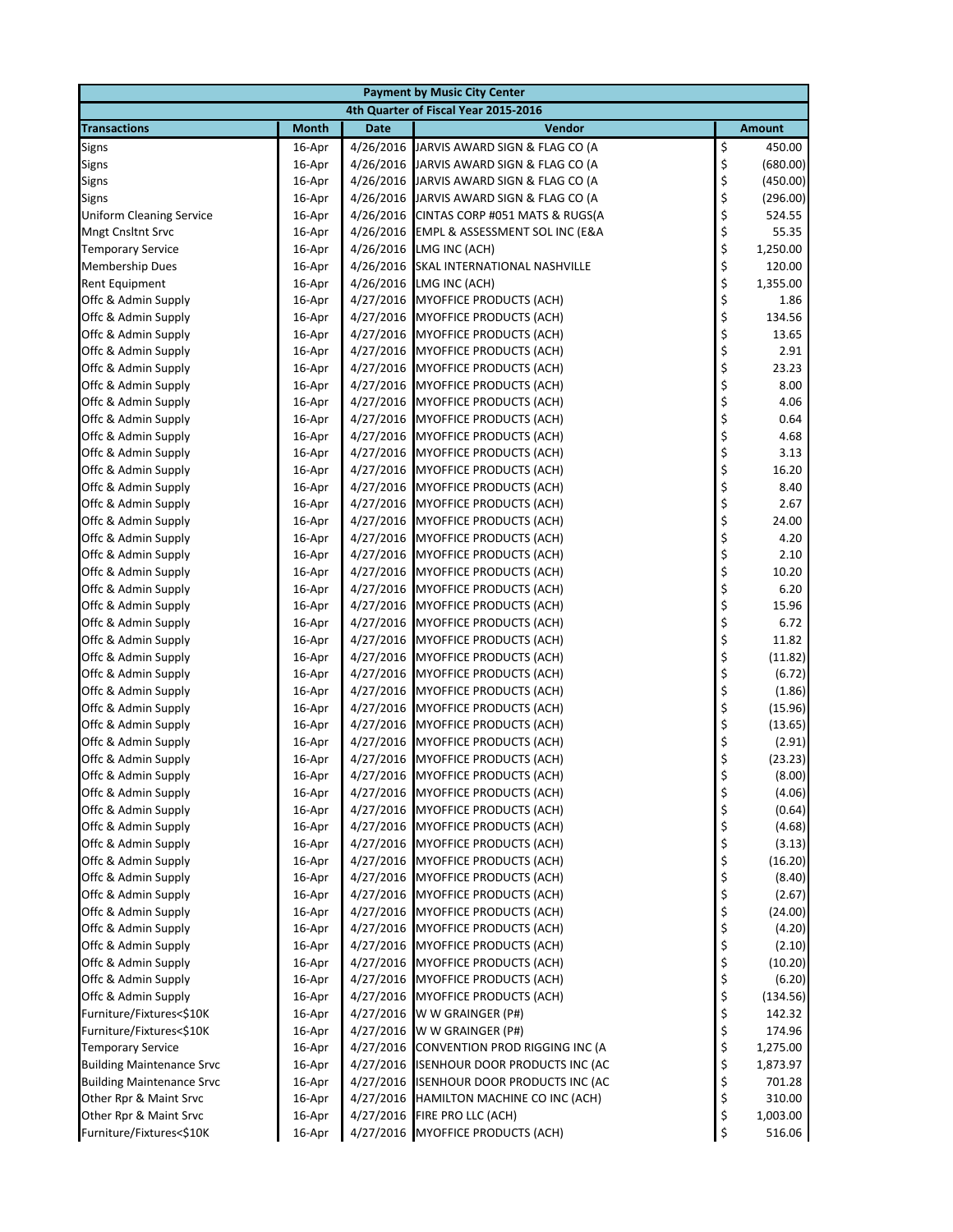| <b>Payment by Music City Center</b>                            |                  |                        |                                          |          |                 |  |  |
|----------------------------------------------------------------|------------------|------------------------|------------------------------------------|----------|-----------------|--|--|
| 4th Quarter of Fiscal Year 2015-2016                           |                  |                        |                                          |          |                 |  |  |
| <b>Transactions</b>                                            | <b>Month</b>     | <b>Date</b>            | <b>Vendor</b>                            |          | <b>Amount</b>   |  |  |
| Furniture/Fixtures<\$10K                                       | 16-Apr           | 4/27/2016              | W W GRAINGER (P#)                        | \$       | 142.32          |  |  |
| Furniture/Fixtures<\$10K                                       | 16-Apr           | 4/27/2016              | W W GRAINGER (P#)                        | \$       | 174.96          |  |  |
| Signs                                                          | 16-Apr           | 4/27/2016              | JARVIS AWARD SIGN & FLAG CO (A           | \$       | 23,450.00       |  |  |
| Signs                                                          | 16-Apr           | 4/27/2016              | JARVIS AWARD SIGN & FLAG CO (A           | \$       | 2,100.00        |  |  |
| Signs                                                          | 16-Apr           | 4/27/2016              | JARVIS AWARD SIGN & FLAG CO (A           | \$       | 2,850.00        |  |  |
| Signs                                                          | 16-Apr           |                        | 4/27/2016 JARVIS AWARD SIGN & FLAG CO (A | \$       | 5,850.00        |  |  |
| Signs                                                          | 16-Apr           | 4/27/2016              | JARVIS AWARD SIGN & FLAG CO (A           | \$       | 4,455.00        |  |  |
| <b>Signs</b>                                                   | 16-Apr           | 4/27/2016              | JARVIS AWARD SIGN & FLAG CO (A           | \$       | 3,625.00        |  |  |
| <b>Signs</b>                                                   | 16-Apr           | 4/27/2016              | JARVIS AWARD SIGN & FLAG CO (A           | \$       | 10,400.00       |  |  |
| Signs                                                          | 16-Apr           | 4/27/2016              | JARVIS AWARD SIGN & FLAG CO (A           | \$       | 7,950.00        |  |  |
| <b>Signs</b>                                                   | 16-Apr           | 4/27/2016              | JARVIS AWARD SIGN & FLAG CO (A           | \$       | 675.00          |  |  |
| <b>Small Equipment Supply</b>                                  | 16-Apr           | 4/27/2016              | W W GRAINGER (P#)                        | \$       | 235.60          |  |  |
| <b>Small Equipment Supply</b>                                  | 16-Apr           | 4/27/2016              | W W GRAINGER (P#)                        | \$       | (235.60)        |  |  |
| <b>Small Equipment Supply</b>                                  | 16-Apr           | 4/27/2016              | W W GRAINGER (P#)                        | \$       | 162.40          |  |  |
| <b>Small Equipment Supply</b>                                  | 16-Apr           | 4/27/2016              | W W GRAINGER (P#)                        | \$       | 235.60          |  |  |
| <b>Small Equipment Supply</b>                                  | 16-Apr           | 4/27/2016              | W W GRAINGER (P#)                        | \$       | (235.60)        |  |  |
| <b>Small Equipment Supply</b>                                  | 16-Apr           | 4/27/2016              | W W GRAINGER (P#)                        | \$       | (162.40)        |  |  |
| <b>Small Equipment Supply</b>                                  | 16-Apr           | 4/27/2016              | W W GRAINGER (P#)                        | \$       | 143.00          |  |  |
| <b>Small Equipment Supply</b>                                  | 16-Apr           | 4/27/2016              | W W GRAINGER (P#)                        | \$       | 207.40          |  |  |
| <b>Rent Storage/Safety Box</b>                                 | 16-Apr           | 4/27/2016              | CONTRACT CARPETS SALES CO                | \$       | 523.60          |  |  |
| <b>Temporary Service</b>                                       | 16-Apr           | 4/27/2016              | INDUSTRIAL STAFFING OF TN (ACH           | \$       | 2,889.10        |  |  |
| <b>Temporary Service</b>                                       | 16-Apr           | 4/27/2016              | INDUSTRIAL STAFFING OF TN (ACH           | \$       | 5,239.40        |  |  |
| <b>Temporary Service</b>                                       | 16-Apr           | 4/27/2016              | INDUSTRIAL STAFFING OF TN (ACH           | \$       | 449.91          |  |  |
| <b>Temporary Service</b>                                       | 16-Apr           | 4/27/2016              | INDUSTRIAL STAFFING OF TN (ACH           | \$       | 2,630.19        |  |  |
| <b>Temporary Service</b>                                       | 16-Apr           | 4/27/2016              | INDUSTRIAL STAFFING OF TN (ACH           | \$       | 1,788.23        |  |  |
| <b>Laundry Services</b>                                        | 16-Apr           | 4/27/2016              | <b>ALSCO</b>                             | \$       | 69.70           |  |  |
| <b>Laundry Services</b>                                        | 16-Apr           | 4/27/2016              | <b>ALSCO</b>                             | \$       | 968.30          |  |  |
| <b>Laundry Services</b>                                        | 16-Apr           | 4/27/2016              | <b>ALSCO</b>                             | \$       | 1,110.69        |  |  |
| Furniture/Fixtures<\$10K                                       | 16-Apr           | 4/27/2016              | W W GRAINGER (P#)                        | \$       | 142.32          |  |  |
| Furniture/Fixtures<\$10K                                       | 16-Apr           | 4/27/2016              | W W GRAINGER (P#)                        | \$       | 174.96          |  |  |
| HHold & Jnitr Supply                                           | 16-Apr           | 4/27/2016              | AMERICAN PAPER & TWINE CO (ACH           | \$       | 352.14          |  |  |
| <b>HHold &amp; Jnitr Supply</b>                                | 16-Apr           | 4/27/2016              | AMERICAN PAPER & TWINE CO (ACH           | \$       | 55.16           |  |  |
| <b>HHold &amp; Jnitr Supply</b>                                | 16-Apr           | 4/27/2016              | AMERICAN PAPER & TWINE CO (ACH           | \$       | (55.16)         |  |  |
| <b>HHold &amp; Jnitr Supply</b>                                | 16-Apr           | 4/27/2016              | AMERICAN PAPER & TWINE CO (ACH           | \$       | (352.14)        |  |  |
| <b>HHold &amp; Jnitr Supply</b>                                | 16-Apr           | 4/27/2016              | AMERICAN PAPER & TWINE CO (ACH           | \$       | 352.14          |  |  |
| <b>HHold &amp; Jnitr Supply</b>                                | 16-Apr           | 4/27/2016              | AMERICAN PAPER & TWINE CO (ACH           | \$       | 696.70          |  |  |
| <b>HHold &amp; Jnitr Supply</b>                                | 16-Apr           | 4/27/2016              | AMERICAN PAPER & TWINE CO (ACH           | \$       | (696.70)        |  |  |
| <b>Small Equipment Supply</b>                                  | 16-Apr           |                        | 4/27/2016 W W GRAINGER (P#)              | \$       | 51.80           |  |  |
| <b>Small Equipment Supply</b><br><b>Small Equipment Supply</b> | 16-Apr           | 4/27/2016              | W W GRAINGER (P#)                        | \$       | 153.90          |  |  |
|                                                                | 16-Apr           | 4/27/2016              | W W GRAINGER (P#)                        | \$       | 351.40          |  |  |
| <b>Small Equipment Supply</b>                                  | 16-Apr           | 4/27/2016<br>4/27/2016 | W W GRAINGER (P#)<br>W W GRAINGER (P#)   | \$<br>\$ | 82.60<br>170.05 |  |  |
| <b>Small Equipment Supply</b>                                  | 16-Apr           | 4/27/2016              | W W GRAINGER (P#)                        |          |                 |  |  |
| <b>Small Equipment Supply</b><br>Computer Hardware <\$10K      | 16-Apr<br>16-Apr | 4/27/2016              | W W GRAINGER (P#)                        | \$<br>\$ | 96.60<br>350.00 |  |  |
| Computer Hardware <\$10K                                       | 16-Apr           | 4/27/2016              | W W GRAINGER (P#)                        | \$       | 2,105.80        |  |  |
| Computer Hardware <\$10K                                       | 16-Apr           | 4/27/2016              | W W GRAINGER (P#)                        | \$       | 295.49          |  |  |
| Computer Hardware <\$10K                                       | 16-Apr           | 4/27/2016              | W W GRAINGER (P#)                        | \$       | 118.00          |  |  |
| Furniture/Fixtures<\$10K                                       | 16-Apr           | 4/27/2016              | W W GRAINGER (P#)                        | \$       | 142.32          |  |  |
| Furniture/Fixtures<\$10K                                       | 16-Apr           | 4/27/2016              | W W GRAINGER (P#)                        | \$       | 174.96          |  |  |
| <b>Medical Services</b>                                        | 16-Apr           | 4/27/2016              | MED STAR MEDICAL STAFFING INC            | \$       | 297.00          |  |  |
| <b>Security Services</b>                                       | 16-Apr           | 4/27/2016              | UNIVERSAL PROTECTION SVCS LLC            | \$       | 4,087.31        |  |  |
| <b>Security Services</b>                                       | 16-Apr           | 4/27/2016              | UNIVERSAL PROTECTION SVCS LLC            | \$       | 170.20          |  |  |
| <b>Security Services</b>                                       | 16-Apr           | 4/27/2016              | UNIVERSAL PROTECTION SVCS LLC            | \$       | 148.00          |  |  |
| <b>Security Services</b>                                       | 16-Apr           | 4/27/2016              | UNIVERSAL PROTECTION SVCS LLC            | \$       | 4,665.54        |  |  |
| <b>Security Services</b>                                       | 16-Apr           | 4/27/2016              | UNIVERSAL PROTECTION SVCS LLC            | \$       | 331.70          |  |  |
| <b>Security Services</b>                                       | 16-Apr           | 4/27/2016              | UNIVERSAL PROTECTION SVCS LLC            | \$       | 2,794.60        |  |  |
| <b>Security Services</b>                                       | 16-Apr           | 4/27/2016              | UNIVERSAL PROTECTION SVCS LLC            | \$       | 985.47          |  |  |
| Furniture/Fixtures<\$10K                                       | 16-Apr           | 4/27/2016              | W W GRAINGER (P#)                        | \$       | 4,688.06        |  |  |
| Furniture/Fixtures<\$10K                                       | 16-Apr           |                        | 4/27/2016 MYOFFICE PRODUCTS (ACH)        | \$       | 623.22          |  |  |
|                                                                |                  |                        |                                          |          |                 |  |  |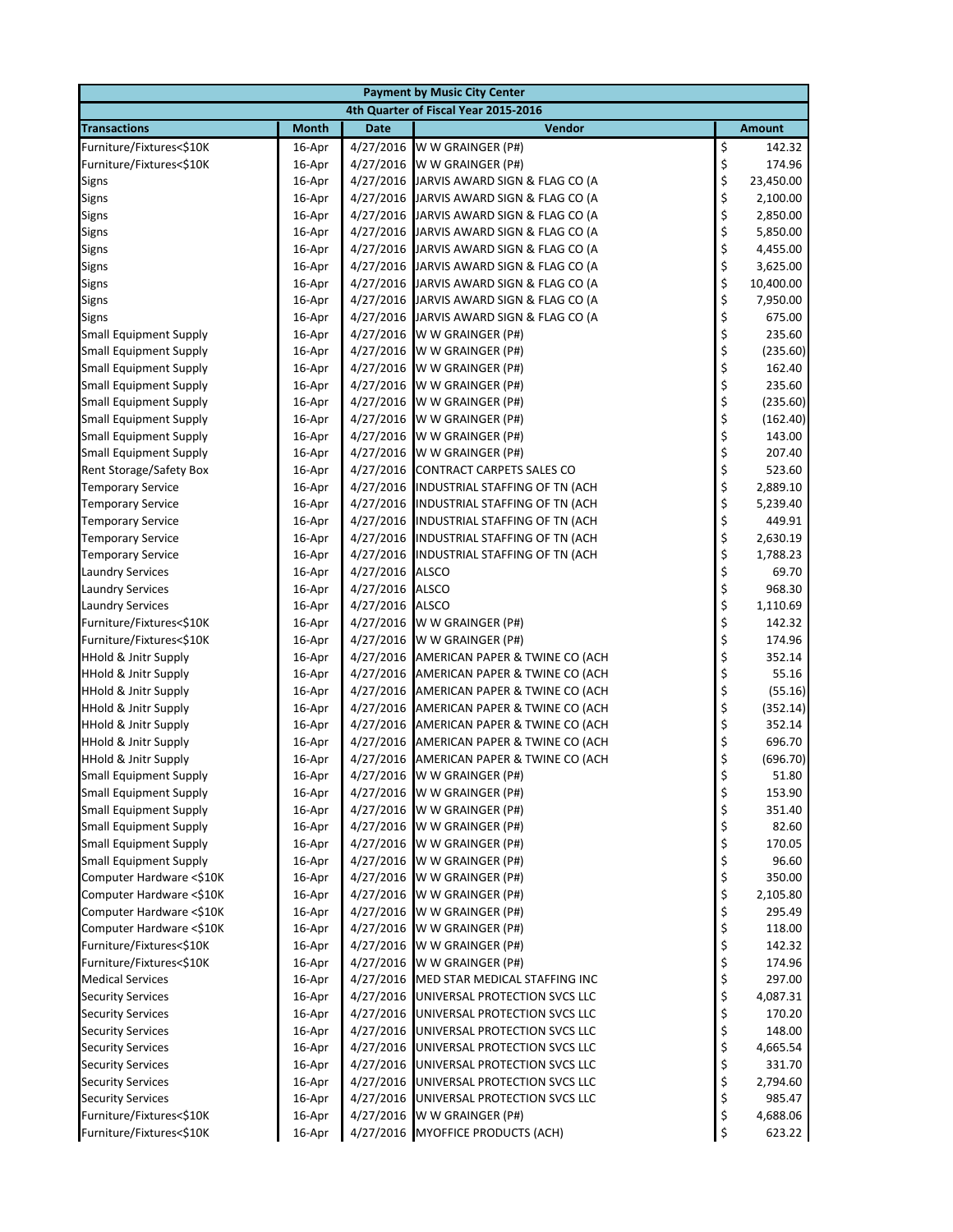|                                                  | <b>Payment by Music City Center</b> |                        |                                            |          |                  |  |  |  |
|--------------------------------------------------|-------------------------------------|------------------------|--------------------------------------------|----------|------------------|--|--|--|
| 4th Quarter of Fiscal Year 2015-2016             |                                     |                        |                                            |          |                  |  |  |  |
| <b>Transactions</b>                              | <b>Month</b>                        | <b>Date</b>            | <b>Vendor</b>                              |          | <b>Amount</b>    |  |  |  |
| Furniture/Fixtures<\$10K                         | 16-Apr                              | 4/27/2016              | W W GRAINGER (P#)                          | \$       | 142.32           |  |  |  |
| Furniture/Fixtures<\$10K                         | 16-Apr                              | 4/27/2016              | W W GRAINGER (P#)                          | \$       | 174.96           |  |  |  |
| Signs                                            | 16-Apr                              | 4/27/2016              | JARVIS AWARD SIGN & FLAG CO (A             | \$       | 680.00           |  |  |  |
| Signs                                            | 16-Apr                              | 4/27/2016              | JARVIS AWARD SIGN & FLAG CO (A             | \$       | 296.00           |  |  |  |
| Signs                                            | 16-Apr                              | 4/27/2016              | JARVIS AWARD SIGN & FLAG CO (A             | \$       | 450.00           |  |  |  |
| <b>Temporary Service</b>                         | 16-Apr                              | 4/27/2016              | UNIVERSAL PROTECTION SVCS LLC              | \$       | 2,840.54         |  |  |  |
| <b>Temporary Service</b>                         | 16-Apr                              | 4/27/2016              | UNIVERSAL PROTECTION SVCS LLC              | \$       | 1,369.86         |  |  |  |
| <b>Uniform Cleaning Service</b>                  | 16-Apr                              | 4/27/2016              | CINTAS CORP #051 MATS & RUGS(A             | \$       | 506.79           |  |  |  |
| Postage & Delivery Srvc                          | 16-Apr                              | 4/27/2016              | SAFE HOUSE, THE                            | \$       | 375.00           |  |  |  |
| Signs                                            | 16-Apr                              | 4/27/2016              | JARVIS AWARD SIGN & FLAG CO (A             | \$       | 159.00           |  |  |  |
| Signs                                            | 16-Apr                              | 4/27/2016              | JARVIS AWARD SIGN & FLAG CO (A             | \$       | (159.00)         |  |  |  |
| Signs                                            | 16-Apr                              | 4/27/2016              | JARVIS AWARD SIGN & FLAG CO (A             | \$       | 159.00           |  |  |  |
| Offc & Admin Supply                              | 16-Apr                              | 4/27/2016              | <b>MYOFFICE PRODUCTS (ACH)</b>             | \$       | 15.32            |  |  |  |
| Postage & Delivery Srvc                          | 16-Apr                              | 4/27/2016              | <b>SUNSET MARKETING INC</b>                | \$       | 56.00            |  |  |  |
| Postage & Delivery Srvc                          | 16-Apr                              | 4/27/2016              | <b>SAFE HOUSE, THE</b>                     | \$       | 375.00           |  |  |  |
| Postage & Delivery Srvc                          | 16-Apr                              | 4/27/2016              | SAFE HOUSE, THE                            | \$       | 150.00           |  |  |  |
| Furniture/Fixtures<\$10K                         | 16-Apr                              | 4/27/2016              | MYOFFICE PRODUCTS (ACH)                    | \$       | 120.40           |  |  |  |
| Furniture/Fixtures<\$10K                         | 16-Apr                              | 4/27/2016              | <b>SAFE HOUSE, THE</b>                     | \$       | 1,499.00         |  |  |  |
| Furniture/Fixtures<\$10K                         | 16-Apr                              | 4/27/2016              | W W GRAINGER (P#)                          | \$       | 192.60           |  |  |  |
| Postage & Delivery Srvc                          | 16-Apr                              | 4/27/2016              | REEVES CO INC                              | \$       | 24.43            |  |  |  |
| Offc & Admin Supply                              | 16-Apr                              | 4/27/2016              | REEVES CO INC                              | \$       | 254.50           |  |  |  |
| Offc & Admin Supply                              | 16-Apr                              | 4/27/2016              | <b>REEVES CO INC</b>                       | \$       | 666.00           |  |  |  |
| Furniture/Fixtures<\$10K                         | 16-Apr                              | 4/27/2016              | MYOFFICE PRODUCTS (ACH)                    | \$       | 516.06           |  |  |  |
| Food & Bev-Inhouse                               | 16-Apr                              | 4/27/2016              | <b>CENTERPLATE MCC (ACH)</b>               | \$       | 93.52            |  |  |  |
| Food & Bev-Inhouse                               | 16-Apr                              | 4/27/2016              | <b>CENTERPLATE MCC (ACH)</b>               | \$       | 457.24           |  |  |  |
| Food & Bev-Inhouse                               | 16-Apr                              | 4/27/2016              | CENTERPLATE MCC (ACH)                      | \$       | 124.20           |  |  |  |
| Food & Bev-Inhouse                               | 16-Apr                              | 4/27/2016              | <b>CENTERPLATE MCC (ACH)</b>               | \$       | 265.90           |  |  |  |
| Food & Bev-Inhouse                               | 16-Apr                              | 4/27/2016              | CENTERPLATE MCC (ACH)                      | \$       | 336.12           |  |  |  |
| Food & Bev-Inhouse                               | 16-Apr                              | 4/27/2016              | <b>CENTERPLATE MCC (ACH)</b>               | \$       | 986.75           |  |  |  |
| Other Rpr & Maint Srvc                           | 16-Apr                              | 4/27/2016              | WAREHOUSE EQUIPMENT & SUPPLY C             | \$       | 650.00           |  |  |  |
| Other Rpr & Maint Srvc                           | 16-Apr                              | 4/28/2016              | RICOH USA INC (ACH)                        | \$       | 635.02           |  |  |  |
| Other Rpr & Maint Srvc                           | 16-Apr                              | 4/28/2016              | RICOH USA INC (ACH)                        | \$       | 86.83            |  |  |  |
| <b>Small Equipment Supply</b>                    | 16-Apr                              | 4/28/2016              | W W GRAINGER (P#)                          | \$       | 295.80           |  |  |  |
| <b>Small Equipment Supply</b>                    | 16-Apr                              | 4/28/2016              | W W GRAINGER (P#)                          | \$       | (295.80)         |  |  |  |
| <b>Small Equipment Supply</b>                    | 16-Apr                              | 4/28/2016              | W W GRAINGER (P#)                          | \$       | (236.60)         |  |  |  |
| Other Rpr & Maint Srvc                           | 16-Apr                              | 4/28/2016              | RICOH USA INC (ACH)                        | \$       | 184.88           |  |  |  |
| Other Rpr & Maint Srvc                           | 16-Apr                              | 4/28/2016              | RICOH USA INC (ACH)                        | \$       | 184.88           |  |  |  |
| <b>Valet Services</b>                            | 16-Apr                              | 4/28/2016              | <b>TOWNE PARK LLC (ACH)</b>                | \$       | 451.33           |  |  |  |
| Other Rpr & Maint Srvc                           | 16-Apr                              | 4/28/2016              | RICOH USA INC (ACH)                        | \$       | 1,149.93         |  |  |  |
| Other Rpr & Maint Srvc                           | 16-Apr                              | 4/28/2016              | RICOH USA INC (ACH)<br>RICOH USA INC (ACH) | \$       | 434.17<br>48.97  |  |  |  |
| Other Rpr & Maint Srvc                           | 16-Apr                              | 4/28/2016<br>4/28/2016 |                                            | \$       |                  |  |  |  |
| Other Rpr & Maint Srvc<br>Other Rpr & Maint Srvc | 16-Apr                              | 4/28/2016              | RICOH USA INC (ACH)<br>RICOH USA INC (ACH) | \$<br>\$ | 440.74<br>145.34 |  |  |  |
| Offc & Admin Supply                              | 16-Apr<br>16-Apr                    | 4/28/2016              | <b>MYOFFICE PRODUCTS (ACH)</b>             | \$       | (6.82)           |  |  |  |
| Offc & Admin Supply                              | 16-Apr                              | 4/28/2016              | <b>MYOFFICE PRODUCTS (ACH)</b>             | \$       | (5.00)           |  |  |  |
| Offc & Admin Supply                              | 16-Apr                              | 4/28/2016              | <b>MYOFFICE PRODUCTS (ACH)</b>             | \$       | (5.80)           |  |  |  |
| <b>Merchant Fees</b>                             | 16-Apr                              | 4/28/2016              | 7100 MCC CC Cash Receipt                   | \$       | (18.83)          |  |  |  |
| <b>Merchant Fees</b>                             | 16-Apr                              | 4/28/2016              | 7100 MCC CC Cash Receipt                   | \$       | (10.22)          |  |  |  |
| <b>Merchant Fees</b>                             | 16-Apr                              | 4/28/2016              | 7100 MCC CC Cash Receipt                   | \$       | (26.91)          |  |  |  |
| <b>Merchant Fees</b>                             | 16-Apr                              | 4/28/2016              | 7100 MCC CC Cash Receipt                   | \$       | (27.20)          |  |  |  |
| Other Rpr & Maint Srvc                           | 16-Apr                              | 4/28/2016              | RICOH USA INC (ACH)                        | \$       | 582.38           |  |  |  |
| Offc & Admin Supply                              | 16-Apr                              | 4/28/2016              | RICOH USA INC (ACH)                        | \$       | 75.00            |  |  |  |
| Employee Award/Gift                              | 16-Apr                              | 4/28/2016              | <b>TERRYBERRY CO LLC</b>                   | \$       | 67.28            |  |  |  |
| <b>Employee Award/Gift</b>                       | 16-Apr                              | 4/28/2016              | <b>TERRYBERRY CO LLC</b>                   | \$       | 124.86           |  |  |  |
| <b>Employee Award/Gift</b>                       | 16-Apr                              | 4/28/2016              | <b>TERRYBERRY CO LLC</b>                   | \$       | 217.80           |  |  |  |
| Other Rpr & Maint Srvc                           | 16-Apr                              | 4/28/2016              | RICOH USA INC (ACH)                        | \$       | 445.15           |  |  |  |
| Food & Ice                                       | 16-Apr                              | 4/29/2016              | <b>CENTERPLATE MCC (ACH)</b>               | \$       | 49.84            |  |  |  |
| Repair & Maint Supply                            | 16-Apr                              | 4/29/2016              | FORKLIFT SYSTEMS INC (ACH)                 | \$       | 1,886.33         |  |  |  |
| <b>Electrical Supply-Lamps</b>                   | 16-Apr                              |                        | 4/29/2016 ENERGY & LIGHTING SOL / ATTIC    | \$       | 32.00            |  |  |  |
|                                                  |                                     |                        |                                            |          |                  |  |  |  |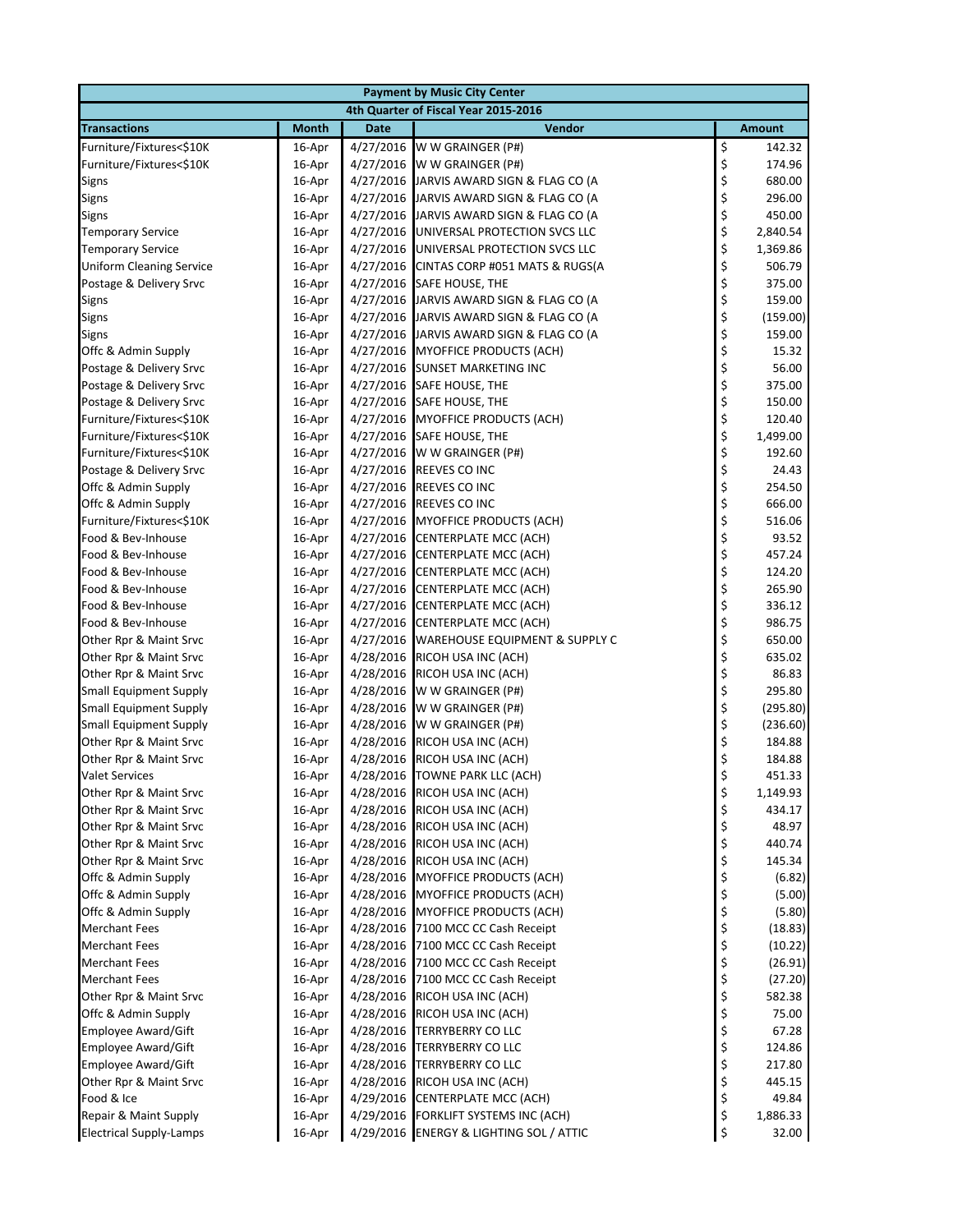| <b>Payment by Music City Center</b> |                  |             |                                                                    |          |                        |  |
|-------------------------------------|------------------|-------------|--------------------------------------------------------------------|----------|------------------------|--|
|                                     |                  |             | 4th Quarter of Fiscal Year 2015-2016                               |          |                        |  |
| <b>Transactions</b>                 | <b>Month</b>     | <b>Date</b> | Vendor                                                             |          | <b>Amount</b>          |  |
| <b>Electrical Supply</b>            | 16-Apr           | 4/29/2016   | WILLIAMS WHOLESALE SUPPLY OF N                                     | \$       | 1,955.00               |  |
| <b>Electrical Supply</b>            | 16-Apr           | 4/29/2016   | WILLIAMS WHOLESALE SUPPLY OF N                                     | \$       | 7,130.00               |  |
| <b>Electrical Supply</b>            | 16-Apr           | 4/29/2016   | WILLIAMS WHOLESALE SUPPLY OF N                                     | \$       | 980.00                 |  |
| <b>HVAC Supply</b>                  | 16-Apr           | 4/29/2016   | JOHNSON CNTRLS INC(TN/NC)(P#)(                                     | \$       | 1,366.70               |  |
| Postage & Delivery Srvc             | 16-Apr           | 4/29/2016   | DRAPES 4 SHOW INC (ACH)                                            |          | 44.77                  |  |
| <b>Small Equipment Supply</b>       | 16-Apr           |             | 4/29/2016 DRAPES 4 SHOW INC (ACH)                                  |          | 2,360.00               |  |
| <b>Security Services</b>            | 16-Apr           | 4/29/2016   | UNIVERSAL PROTECTION SVCS LLC                                      |          | 35,642.06              |  |
| <b>Medical Supply</b>               | 16-Apr           | 4/29/2016   | W W GRAINGER (P#)                                                  |          | (44.75)                |  |
| <b>Medical Supply</b>               | 16-Apr           | 4/29/2016   | W W GRAINGER (P#)                                                  |          | (14.88)                |  |
| <b>Medical Supply</b>               | 16-Apr           | 4/29/2016   | W W GRAINGER (P#)                                                  |          | (77.30)                |  |
| <b>Medical Supply</b>               | 16-Apr           |             | 4/29/2016 W W GRAINGER (P#)                                        |          | (121.90)               |  |
| <b>Medical Supply</b>               | 16-Apr           |             | 4/29/2016 W W GRAINGER (P#)                                        |          | (27.80)                |  |
| <b>Medical Supply</b>               | 16-Apr           | 4/29/2016   | W W GRAINGER (P#)                                                  |          | (62.20)                |  |
| <b>Medical Supply</b>               | 16-Apr           | 4/29/2016   | W W GRAINGER (P#)                                                  |          | (111.20)               |  |
| <b>Medical Supply</b>               | 16-Apr           | 4/29/2016   | W W GRAINGER (P#)                                                  |          | (27.80)                |  |
| <b>Medical Supply</b>               | 16-Apr           | 4/29/2016   | W W GRAINGER (P#)                                                  |          | (52.00)                |  |
| <b>Medical Supply</b>               | 16-Apr           |             | 4/29/2016 W W GRAINGER (P#)                                        |          | (27.48)                |  |
| <b>Medical Supply</b>               | 16-Apr           |             | 4/29/2016 W W GRAINGER (P#)                                        |          | (64.80)                |  |
| <b>Medical Supply</b>               | 16-Apr           | 4/29/2016   | W W GRAINGER (P#)                                                  |          | (258.00)               |  |
| <b>Medical Supply</b>               | 16-Apr           | 4/29/2016   | W W GRAINGER (P#)                                                  |          | (77.76)                |  |
| <b>Medical Supply</b>               | 16-Apr           | 4/29/2016   | W W GRAINGER (P#)                                                  |          | (328.40)               |  |
| <b>Medical Supply</b>               | 16-Apr           |             | 4/29/2016 W W GRAINGER (P#)                                        |          | (75.64)                |  |
| <b>Medical Supply</b>               | 16-Apr           |             | 4/29/2016 W W GRAINGER (P#)                                        |          | (203.20)               |  |
| <b>Medical Supply</b>               | 16-Apr           | 4/29/2016   | W W GRAINGER (P#)                                                  |          | (111.70)               |  |
| <b>Medical Supply</b>               | 16-Apr           | 4/29/2016   | W W GRAINGER (P#)                                                  |          | (46.80)                |  |
| <b>Medical Supply</b>               | 16-Apr           | 4/29/2016   | W W GRAINGER (P#)                                                  |          | (56.80)                |  |
| <b>Medical Supply</b>               | 16-Apr           |             | 4/29/2016 W W GRAINGER (P#)                                        |          | (81.00)                |  |
| <b>Medical Supply</b>               | 16-Apr           |             | 4/29/2016 W W GRAINGER (P#)                                        |          | (48.80)                |  |
| <b>Medical Supply</b>               | 16-Apr           |             | 4/29/2016 W W GRAINGER (P#)                                        |          | (90.20)                |  |
| <b>Medical Supply</b>               | 16-Apr           | 4/29/2016   | W W GRAINGER (P#)                                                  |          | (134.80)               |  |
| <b>Medical Supply</b>               | 16-Apr           | 4/29/2016   | W W GRAINGER (P#)                                                  |          | (59.00)                |  |
| <b>Medical Supply</b>               | 16-Apr           | 4/29/2016   | W W GRAINGER (P#)                                                  |          | (58.72)                |  |
| <b>Medical Supply</b>               | 16-Apr           | 4/29/2016   | W W GRAINGER (P#)                                                  |          | (91.30)                |  |
| <b>Medical Supply</b>               | 16-Apr           |             | 4/29/2016 W W GRAINGER (P#)                                        | \$\$\$\$ | (304.00)               |  |
| <b>Medical Supply</b>               | 16-Apr           | 4/29/2016   | W W GRAINGER (P#)                                                  |          | (55.35)                |  |
| <b>Medical Supply</b>               | 16-Apr           | 4/29/2016   | W W GRAINGER (P#)                                                  | \$       | (55.35)                |  |
| <b>Medical Supply</b>               | 16-Apr           | 4/29/2016   | W W GRAINGER (P#)                                                  | \$       | (29.50)                |  |
| <b>Medical Supply</b>               | 16-Apr           |             | 4/29/2016 W W GRAINGER (P#)                                        | \$       | (84.30)                |  |
| <b>Medical Supply</b>               | 16-Apr           |             | 4/29/2016 W W GRAINGER (P#)                                        | \$       | (63.00)                |  |
| <b>Medical Supply</b>               | 16-Apr           |             | 4/29/2016 W W GRAINGER (P#)                                        | \$       | (38.06)                |  |
| <b>Medical Supply</b>               | 16-Apr           |             | 4/29/2016 W W GRAINGER (P#)                                        | \$<br>\$ | (102.00)               |  |
| <b>Medical Supply</b>               | 16-Apr           |             | 4/29/2016 W W GRAINGER (P#)                                        |          | (188.50)               |  |
| <b>Medical Supply</b>               | 16-Apr           |             | 4/29/2016 W W GRAINGER (P#)                                        | \$\$\$   | (111.90)               |  |
| Auto Oil/Lubricants                 | 16-Apr           |             | 4/29/2016 PARMAN ENERGY (ACH)                                      |          | 85.09                  |  |
| Computer Hardware <\$10K            | 16-Apr           |             | 4/29/2016 MYOFFICE PRODUCTS (ACH)                                  |          | 395.16                 |  |
| <b>Imprest Shortages</b>            | 16-Apr           |             | 4/29/2016 MCC 04/16 AR Entries                                     | \$       | 0.67                   |  |
| <b>Membership Dues</b>              | 16-Apr           | 4/29/2016   | CABLE                                                              | \$       | 635.00                 |  |
| <b>Temporary Service</b>            | 16-Apr           | 4/30/2016   | CONVENTION PROD RIGGING INC (A                                     | \$       | 400.00                 |  |
| Food & Ice                          | 16-Apr           | 4/30/2016   | <b>CENTERPLATE MCC (ACH)</b>                                       | \$       | 21.24                  |  |
| Rent Equipment                      | 16-Apr           |             | 4/30/2016 LMG INC (ACH)                                            | \$<br>\$ | 492.75                 |  |
| Rent Equipment                      | 16-Apr           |             | 4/30/2016 LMG INC (ACH)<br>4/30/2016 NASHVILLE ELECTRIC SERVICE CO |          | 650.00                 |  |
| Electric<br>Water                   | 16-Apr<br>16-Apr |             | 4/30/2016 WS/ APRIL 2016/ WATER IDB                                | \$<br>\$ | 113,080.53<br>1,179.30 |  |
| Water                               | 16-Apr           |             | 4/30/2016 WS/ APRIL 2016/ SEWER IDB                                | \$       | 5,016.67               |  |
|                                     | 16-Apr           |             | 4/30/2016 PIEDMONT NATURAL GAS CO (METRO                           | \$       | 4,165.69               |  |
| Gas<br>Stormwater                   | 16-Apr           |             | 4/30/2016 WS/ APRIL 2016/ STORM IDB                                | \$       | 630.00                 |  |
| Landscaping Srvc                    | 16-Apr           |             | 4/30/2016 REED LANDSCAPING INC (ACH)                               | \$       | 2,262.00               |  |
| Landscaping Srvc-Indoor             | 16-Apr           |             | 4/30/2016 PLANTS ALIVE (ACH)                                       | \$       | 510.00                 |  |
| Other Rpr & Maint Srvc              | 16-Apr           |             | 4/30/2016 SOUTHEAST ELECTRIC INC (ACH)                             | \$       | 3,268.86               |  |
|                                     |                  |             |                                                                    |          |                        |  |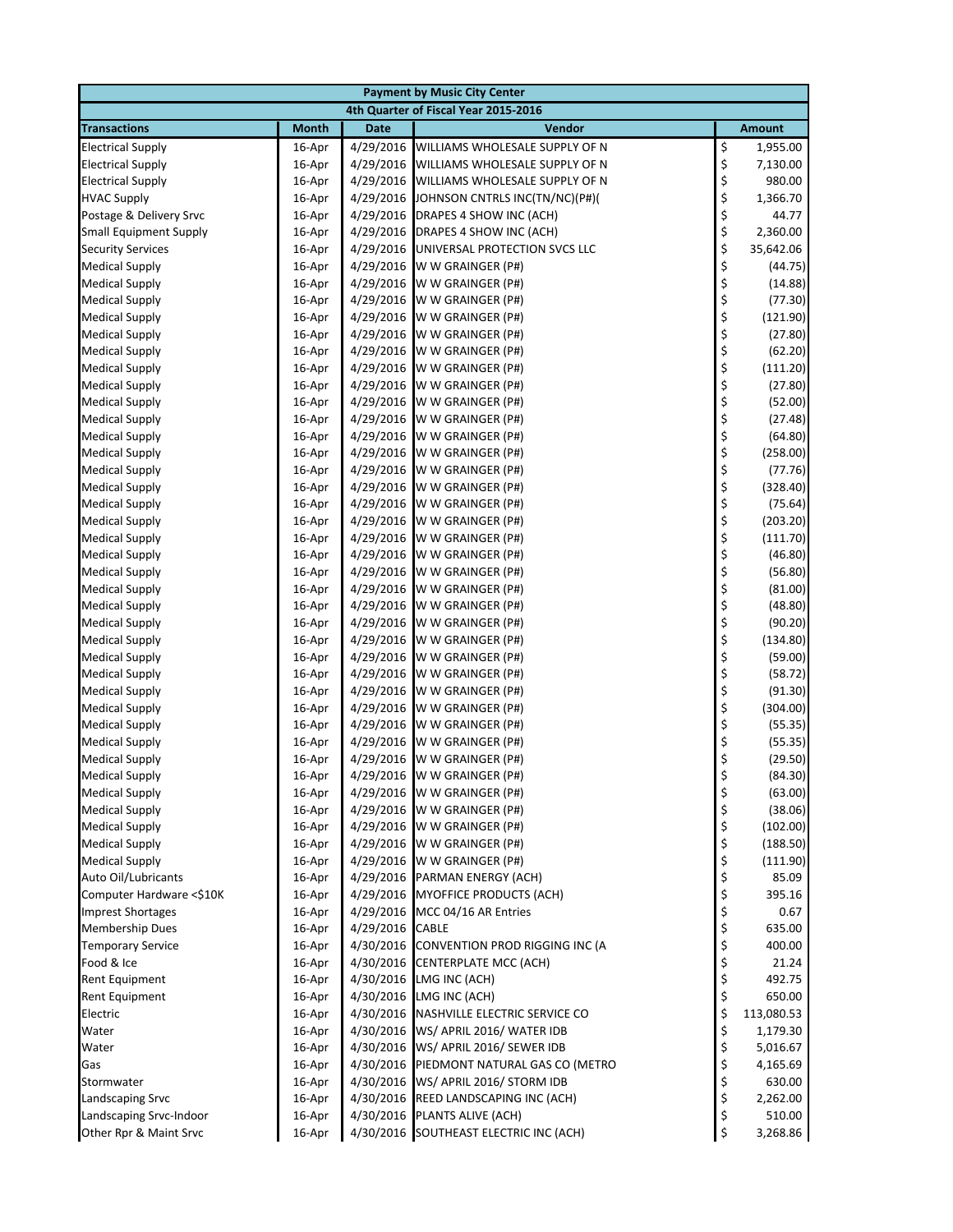| <b>Payment by Music City Center</b>                |                  |                        |                                                     |          |                  |  |  |
|----------------------------------------------------|------------------|------------------------|-----------------------------------------------------|----------|------------------|--|--|
|                                                    |                  |                        | 4th Quarter of Fiscal Year 2015-2016                |          |                  |  |  |
| <b>Transactions</b>                                | <b>Month</b>     | <b>Date</b>            | <b>Vendor</b>                                       |          | <b>Amount</b>    |  |  |
| Other Rpr & Maint Srvc                             | 16-Apr           |                        | 4/30/2016 FLAG WORLD LLC (ACH)                      | \$       | 219.34           |  |  |
| Other Rpr & Maint Srvc                             | 16-Apr           | 4/30/2016              | FLAG WORLD LLC (ACH)                                | \$       | 52.30            |  |  |
| Other Rpr & Maint Srvc                             | 16-Apr           | 4/30/2016              | SOUTHEAST ELECTRIC INC (ACH)                        | \$       | 1,621.86         |  |  |
| Other Rpr & Maint Srvc                             | 16-Apr           | 4/30/2016              | <b>ISENHOUR DOOR PRODUCTS INC (AC</b>               | \$       | 1,135.13         |  |  |
| Other Rpr & Maint Srvc                             | 16-Apr           | 4/30/2016              | <b>ISENHOUR DOOR PRODUCTS INC (AC</b>               | \$       | 1,733.86         |  |  |
| Refuse Disposal-Reimb                              | 16-Apr           | 4/30/2016              | REPUBLIC SVCS NASH / ALLIED WAS                     | \$       | 8,130.65         |  |  |
| <b>Temporary Service</b>                           | 16-Apr           | 4/30/2016              | April 2016 Temp Labor RCLS                          | \$       | (6,806.62)       |  |  |
| <b>Laundry Services</b>                            | 16-Apr           | 4/30/2016              | <b>ALSCO</b>                                        | \$       | 69.70            |  |  |
| <b>Laundry Services</b>                            | 16-Apr           | 4/30/2016              | <b>ALSCO</b>                                        | \$       | 501.26           |  |  |
| <b>Laundry Services</b>                            | 16-Apr           | 4/30/2016              | <b>ALSCO</b>                                        | \$       | 853.01           |  |  |
| Temporary Service-Reimb                            | 16-Apr           |                        | 4/30/2016 April 2016 Temp Labor RCLS                | \$       | 6,806.62         |  |  |
| Other Rpr & Maint Srvc                             | 16-Apr           |                        | 4/30/2016 FORKLIFT SYSTEMS INC (ACH)                | \$       | 182.00           |  |  |
| <b>HHold &amp; Jnitr Supply</b>                    | 16-Apr           |                        | 4/30/2016 MCC PCC MUSIC CITY CENTER                 | \$       | 38.94            |  |  |
| Cable Television                                   | 16-Apr           | 4/30/2016              | <b>AT&amp;T CIRCUITS</b>                            | \$       | 128.78           |  |  |
| <b>Mngt Cnsltnt Srvc</b>                           | 16-Apr           | 4/30/2016              | Fifth Third April 2016 CCard                        | \$       | (4.16)           |  |  |
| <b>Mngt Cnsltnt Srvc</b>                           | 16-Apr           | 4/30/2016              | Fifth Third April 2016 CCard                        | \$       | (4.16)           |  |  |
| <b>Mngt Cnsltnt Srvc</b>                           | 16-Apr           | 4/30/2016              | Fifth Third April 2016 CCard                        | \$       | 45.00            |  |  |
| <b>Internet Services</b>                           | 16-Apr           | 4/30/2016              | AT&T DATACOMM                                       | \$       | 4,891.00         |  |  |
| <b>Employee Air Travel</b>                         | 16-Apr           | 4/30/2016              | Fifth Third April 2016 CCard                        | \$       | 411.96           |  |  |
| Telephone & Telegraph                              | 16-Apr           | 4/30/2016              | <b>BELLSOUTH (85 ANNEX)</b>                         | \$       | 337.50           |  |  |
| Telephone & Telegraph                              | 16-Apr           | 4/30/2016              | AT&T (GA)                                           | \$       | 1,312.33         |  |  |
| Telephone & Telegraph                              | 16-Apr           | 4/30/2016              | <b>AT&amp;T DATACOMM</b>                            | \$       | 1,957.03         |  |  |
| Computer Hardware <\$10K                           | 16-Apr           |                        | 4/30/2016 ITS 04/16 Mis Revol Fd Reimb              | \$       | 7,862.80         |  |  |
| Rent Equipment                                     | 16-Apr           | 4/30/2016              | AT&T MOBILITY II LLC                                | \$       | 2,000.00         |  |  |
| <b>Medical Services</b>                            | 16-Apr           | 4/30/2016              | MED STAR MEDICAL STAFFING INC                       | \$       | 1,177.00         |  |  |
| <b>Medical Services</b>                            | 16-Apr           | 4/30/2016              | MED STAR MEDICAL STAFFING INC                       | \$       | 3,212.00         |  |  |
| <b>Security Services</b>                           | 16-Apr           | 4/30/2016              | UNIVERSAL PROTECTION SVCS LLC                       | \$       | 11,118.32        |  |  |
| <b>Security Services</b>                           | 16-Apr           | 4/30/2016              | UNIVERSAL PROTECTION SVCS LLC                       | \$       | 6,411.25         |  |  |
| <b>Security Services</b>                           | 16-Apr           | 4/30/2016              | UNIVERSAL PROTECTION SVCS LLC                       | \$       | 74.00            |  |  |
| <b>Security Services</b>                           | 16-Apr           | 4/30/2016              | UNIVERSAL PROTECTION SVCS LLC                       | \$       | 370.24           |  |  |
| <b>Vehicle Washing</b>                             | 16-Apr           | 4/30/2016              | MCC PCC MUSIC CITY CENTER                           | \$       | 8.00             |  |  |
| Employee Out-of-town Travel                        | 16-Apr           | 4/30/2016              | JACKSON, MICHAEL W                                  | \$       | 110.60           |  |  |
| Employee Out-of-town Travel                        | 16-Apr           |                        | 4/30/2016 DUKE, MICAH RICHARD                       | \$       | 62.21            |  |  |
| <b>Employee Local Travel/Park</b>                  | 16-Apr           |                        | 4/30/2016 MCC PCC MUSIC CITY CENTER                 | \$       | 10.93            |  |  |
| <b>Electrical Supply</b>                           | 16-Apr           | 4/30/2016              | MCC PCC MUSIC CITY CENTER                           | \$       | 21.00            |  |  |
| <b>Small Equipment Supply</b>                      | 16-Apr           | 4/30/2016              | Fifth Third April 2016 CCard                        | \$       | 13.90            |  |  |
| <b>Temporary Service</b>                           | 16-Apr           | 4/30/2016              | UNIVERSAL PROTECTION SVCS LLC                       | \$       | 1,104.22         |  |  |
| <b>Temporary Service</b>                           | 16-Apr           |                        | 4/30/2016 UNIVERSAL PROTECTION SVCS LLC             | \$       | 905.00           |  |  |
| <b>Temporary Service</b>                           | 16-Apr           | 4/30/2016              | UNIVERSAL PROTECTION SVCS LLC                       | \$       | 2,773.65         |  |  |
| <b>Temporary Service</b>                           | 16-Apr           | 4/30/2016              | UNIVERSAL PROTECTION SVCS LLC                       | \$       | 1,250.31         |  |  |
| <b>Uniform Cleaning Service</b>                    | 16-Apr           | 4/30/2016              | CINTAS CORP #051 MATS & RUGS(A                      | \$       | 584.88           |  |  |
| <b>Uniform Cleaning Service</b>                    | 16-Apr           | 4/30/2016              | CINTAS CORP #051 MATS & RUGS(A                      | \$       | 524.57           |  |  |
| Other Rpr & Maint Srvc<br>Other Rpr & Maint Srvc   | 16-Apr           | 4/30/2016<br>4/30/2016 | MCC 4/16 Misc AR JE                                 | \$       | (290.10)         |  |  |
|                                                    | 16-Apr           | 4/30/2016              | MCC 4/16 Misc AR JE                                 | \$<br>\$ | (1, 149.93)      |  |  |
| Offc & Admin Supply<br>Employee Out-of-town Travel | 16-Apr<br>16-Apr | 4/30/2016              | MCC 4/16 Misc AR JE<br>Fifth Third April 2016 CCard |          | (506.00)<br>7.79 |  |  |
| Employee Out-of-town Travel                        | 16-Apr           | 4/30/2016              | Fifth Third April 2016 CCard                        | \$<br>\$ | 3.36             |  |  |
| Employee Out-of-town Travel                        | 16-Apr           | 4/30/2016              | Fifth Third April 2016 CCard                        | \$       | 32.95            |  |  |
| Employee Out-of-town Travel                        | 16-Apr           | 4/30/2016              | Fifth Third April 2016 CCard                        | \$       | 34.00            |  |  |
| Employee Out-of-town Travel                        | 16-Apr           | 4/30/2016              | Fifth Third April 2016 CCard                        | \$       | 26.90            |  |  |
| Employee Out-of-town Travel                        | 16-Apr           | 4/30/2016              | Fifth Third April 2016 CCard                        | \$       | 22.92            |  |  |
| Employee Out-of-town Travel                        | 16-Apr           | 4/30/2016              | Fifth Third April 2016 CCard                        | \$       | 25.58            |  |  |
| Employee Out-of-town Travel                        | 16-Apr           | 4/30/2016              | Fifth Third April 2016 CCard                        | \$       | 15.26            |  |  |
| Employee Out-of-town Travel                        | 16-Apr           | 4/30/2016              | Fifth Third April 2016 CCard                        | \$       | 11.63            |  |  |
| Employee Out-of-town Travel                        | 16-Apr           | 4/30/2016              | Fifth Third April 2016 CCard                        | \$       | 15.44            |  |  |
| Employee Out-of-town Travel                        | 16-Apr           | 4/30/2016              | Fifth Third April 2016 CCard                        | \$       | 24.73            |  |  |
| Employee Out-of-town Travel                        | 16-Apr           | 4/30/2016              | Fifth Third April 2016 CCard                        | \$       | 30.98            |  |  |
| Employee Out-of-town Travel                        | 16-Apr           | 4/30/2016              | Fifth Third April 2016 CCard                        | \$       | 5.00             |  |  |
| Employee Out-of-town Travel                        | 16-Apr           | 4/30/2016              | Fifth Third April 2016 CCard                        | \$       | 21.41            |  |  |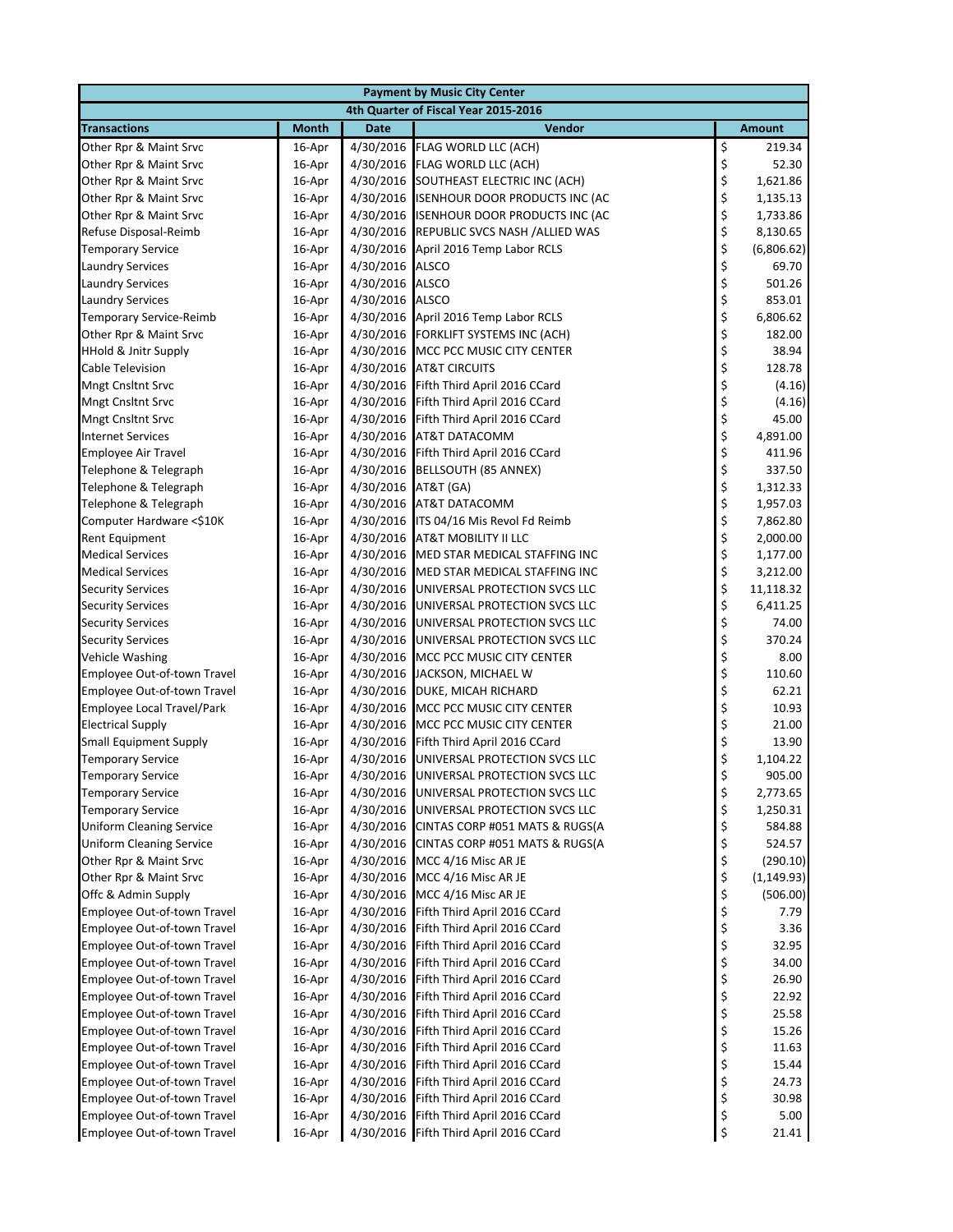| <b>Payment by Music City Center</b>                        |                  |                      |                                                              |                |                 |  |
|------------------------------------------------------------|------------------|----------------------|--------------------------------------------------------------|----------------|-----------------|--|
|                                                            |                  |                      | 4th Quarter of Fiscal Year 2015-2016                         |                |                 |  |
| <b>Transactions</b>                                        | <b>Month</b>     | <b>Date</b>          | Vendor                                                       |                | <b>Amount</b>   |  |
| Employee Out-of-town Travel                                | 16-Apr           |                      | 4/30/2016 Fifth Third April 2016 CCard                       | \$             | 53.76           |  |
| Employee Out-of-town Travel                                | 16-Apr           | 4/30/2016            | Fifth Third April 2016 CCard                                 |                | (43.00)         |  |
| Employee Out-of-town Travel                                | 16-Apr           | 4/30/2016            | Fifth Third April 2016 CCard                                 | \$<br>\$       | 43.00           |  |
| Employee Out-of-town Travel                                | 16-Apr           | 4/30/2016            | Fifth Third April 2016 CCard                                 | \$             | 36.00           |  |
| Employee Out-of-town Travel                                | 16-Apr           |                      | 4/30/2016 Fifth Third April 2016 CCard                       |                | 246.59          |  |
| Employee Air Travel                                        | 16-Apr           |                      | 4/30/2016 Fifth Third April 2016 CCard                       | \$\$\$         | 333.96          |  |
| <b>Employee Air Travel</b>                                 | 16-Apr           | 4/30/2016            | Fifth Third April 2016 CCard                                 |                | 223.96          |  |
| <b>Employee Air Travel</b>                                 | 16-Apr           | 4/30/2016            | Fifth Third April 2016 CCard                                 |                | 309.96          |  |
| Registration                                               | 16-Apr           | 4/30/2016            | Fifth Third April 2016 CCard                                 | \$<br>\$<br>\$ | 755.00          |  |
| Registration                                               | 16-Apr           | 4/30/2016            | Fifth Third April 2016 CCard                                 |                | 755.00          |  |
| Registration                                               | 16-Apr           |                      | 4/30/2016 Fifth Third April 2016 CCard                       | \$<br>\$       | 105.00          |  |
| Registration                                               | 16-Apr           |                      | 4/30/2016 Fifth Third April 2016 CCard                       |                | 250.00          |  |
| <b>Membership Dues</b>                                     | 16-Apr           | 4/30/2016            | Fifth Third April 2016 CCard                                 | \$<br>\$       | 435.00          |  |
| <b>Membership Dues</b>                                     | 16-Apr           | 4/30/2016            | Fifth Third April 2016 CCard                                 |                | 485.00          |  |
| <b>Membership Dues</b>                                     | 16-Apr           | 4/30/2016            | Fifth Third April 2016 CCard                                 | \$             | 205.00          |  |
| Host & Hostess                                             | 16-Apr           | 4/30/2016            | Fifth Third April 2016 CCard                                 | \$<br>\$       | 49.28           |  |
| <b>Host &amp; Hostess</b>                                  | 16-Apr           |                      | 4/30/2016 Fifth Third April 2016 CCard                       |                | 16.09           |  |
| Rent Tradeshow Booth Expenses                              | 16-Apr           |                      | 4/30/2016 Fifth Third April 2016 CCard                       | \$             | 350.00          |  |
| <b>Rent Tradeshow Booth Expenses</b>                       | 16-Apr           | 4/30/2016            | Fifth Third April 2016 CCard                                 | \$<br>\$       | 167.09          |  |
| Insurance-Unemployment Comp                                | 16-Apr           | 4/30/2016            | TN DEPT OF LABOR/WORKFORCE DEV                               |                | 15,755.77       |  |
| <b>Mngt Cnsltnt Srvc</b>                                   | 16-Apr           | 4/30/2016            | <b>CUSHION EMPLOYER SER (ACH)</b>                            | \$             | 875.00          |  |
| <b>Internet Services</b>                                   | 16-Apr           |                      | 4/30/2016 Fifth Third April 2016 CCard                       | \$             | 30.00           |  |
| Employee Local Travel/Park                                 | 16-Apr           |                      | 4/30/2016 Fifth Third April 2016 CCard                       | \$             | 13.00           |  |
| Promotion                                                  | 16-Apr           |                      | 4/30/2016 NASHVILLE HOTEL-MOTEL ASSOC                        | \$             | 2,500.00        |  |
| Registration                                               | 16-Apr           | 4/30/2016            | Fifth Third April 2016 CCard                                 | \$<br>\$       | 2,243.68        |  |
| Registration                                               | 16-Apr           | 4/30/2016            | Fifth Third April 2016 CCard                                 |                | 795.00          |  |
| Registration                                               | 16-Apr           | 4/30/2016            | Fifth Third April 2016 CCard                                 | \$<br>\$       | 128.58          |  |
| Registration                                               | 16-Apr           |                      | 4/30/2016 Fifth Third April 2016 CCard                       |                | 795.00          |  |
| Registration                                               | 16-Apr           | 4/30/2016            | Fifth Third April 2016 CCard                                 | \$             | 849.00          |  |
| Host & Hostess                                             | 16-Apr           | 4/30/2016            | Fifth Third April 2016 CCard                                 | \$             | 33.31           |  |
| Food & Bev-Inhouse                                         | 16-Apr           | 4/30/2016            | <b>CENTERPLATE MCC (ACH)</b>                                 | \$             | 581.65          |  |
| Employee Award/Gift                                        | 16-Apr           | 4/30/2016            | MCC 4/16 IMPREST CHECKING RCLS                               | \$             | 500.00          |  |
| <b>Employee Award/Gift</b>                                 | 16-Apr           | 4/30/2016            | MCC PCC MUSIC CITY CENTER                                    | \$             | 25.00           |  |
| <b>Total</b>                                               |                  | 16-Apr               |                                                              |                | \$1,705,414.93  |  |
| Rpr & Maint Srvc Bld Auto                                  | $16$ -May        | 5/1/2016             | MCC 5/16 SRVC CONTRACT RCLS                                  | \$             | 232.92          |  |
| Rpr & Maint Srvc Air Walls                                 | $16$ -May        | 5/1/2016             | MCC 5/16 SRVC CONTRACT RCLS                                  | \$             | 3,550.00        |  |
| Rpr & Maint Srvc Backup SecSys                             | 16-May           | 5/1/2016             | MCC 5/16 SRVC CONTRACT RCLS                                  | \$<br>\$       | 937.50          |  |
| Rpr & Maint Srvc Air Walls                                 | $16$ -May        | 5/1/2016             | MCC 5/16 SRVC CONTRACT RCLS                                  |                | 3,000.00        |  |
| Postage & Delivery Srvc                                    | 16-May           | 5/1/2016             | THE CLEANERS DEPOT INC (ACH)                                 | \$             | 50.00           |  |
| Postage & Delivery Srvc<br><b>HHold &amp; Jnitr Supply</b> | 16-May           | 5/1/2016             | THE CLEANERS DEPOT INC (ACH)                                 | \$             | (50.00)         |  |
| HHold & Jnitr Supply                                       | 16-May<br>16-May | 5/1/2016<br>5/1/2016 | THE CLEANERS DEPOT INC (ACH)<br>THE CLEANERS DEPOT INC (ACH) | \$<br>\$       | 320.00<br>75.00 |  |
| <b>HHold &amp; Jnitr Supply</b>                            | 16-May           | 5/1/2016             | THE CLEANERS DEPOT INC (ACH)                                 |                | 230.00          |  |
| <b>HHold &amp; Jnitr Supply</b>                            | 16-May           | 5/1/2016             | THE CLEANERS DEPOT INC (ACH)                                 | \$<br>\$       | (230.00)        |  |
| HHold & Jnitr Supply                                       | 16-May           | 5/1/2016             | THE CLEANERS DEPOT INC (ACH)                                 | \$             | (75.00)         |  |
| <b>HHold &amp; Jnitr Supply</b>                            | 16-May           | 5/1/2016             | THE CLEANERS DEPOT INC (ACH)                                 | \$             | (320.00)        |  |
| Rpr & Maint Srvc Crestron                                  | $16$ -May        | 5/1/2016             | MCC 5/16 SRVC CONTRACT RCLS                                  | \$             | 2,066.66        |  |
| Info Systems Charge                                        | 16-May           | 5/1/2016             | ITS 05/16 FY16 ISF BILLING                                   | \$             | 13,883.33       |  |
| MIS Tech Revolving Charge                                  | 16-May           | 5/1/2016             | ITS PC REVOLVING FD 05/16                                    | \$             | 2,284.12        |  |
| <b>Medical Supply</b>                                      | 16-May           | 5/1/2016             | W W GRAINGER (P#)                                            | \$             | 89.00           |  |
| <b>Medical Supply</b>                                      | 16-May           | 5/1/2016             | W W GRAINGER (P#)                                            | \$             | 137.60          |  |
| <b>Medical Supply</b>                                      | 16-May           | 5/1/2016             | W W GRAINGER (P#)                                            | \$             | 56.76           |  |
| <b>Medical Supply</b>                                      | 16-May           | 5/1/2016             | W W GRAINGER (P#)                                            | \$             | 55.20           |  |
| <b>Medical Supply</b>                                      | 16-May           | 5/1/2016             | W W GRAINGER (P#)                                            | \$             | 81.50           |  |
| <b>Medical Supply</b>                                      | 16-May           | 5/1/2016             | W W GRAINGER (P#)                                            | \$             | 34.20           |  |
| <b>Medical Supply</b>                                      | 16-May           | 5/1/2016             | W W GRAINGER (P#)                                            | \$             | 35.60           |  |
| <b>Medical Supply</b>                                      | 16-May           | 5/1/2016             | W W GRAINGER (P#)                                            | \$             | 65.85           |  |
| <b>Medical Supply</b>                                      | 16-May           | 5/1/2016             | W W GRAINGER (P#)                                            | \$             | 98.40           |  |
| <b>Medical Supply</b>                                      | 16-May           | 5/1/2016             | W W GRAINGER (P#)                                            | \$             | 43.00           |  |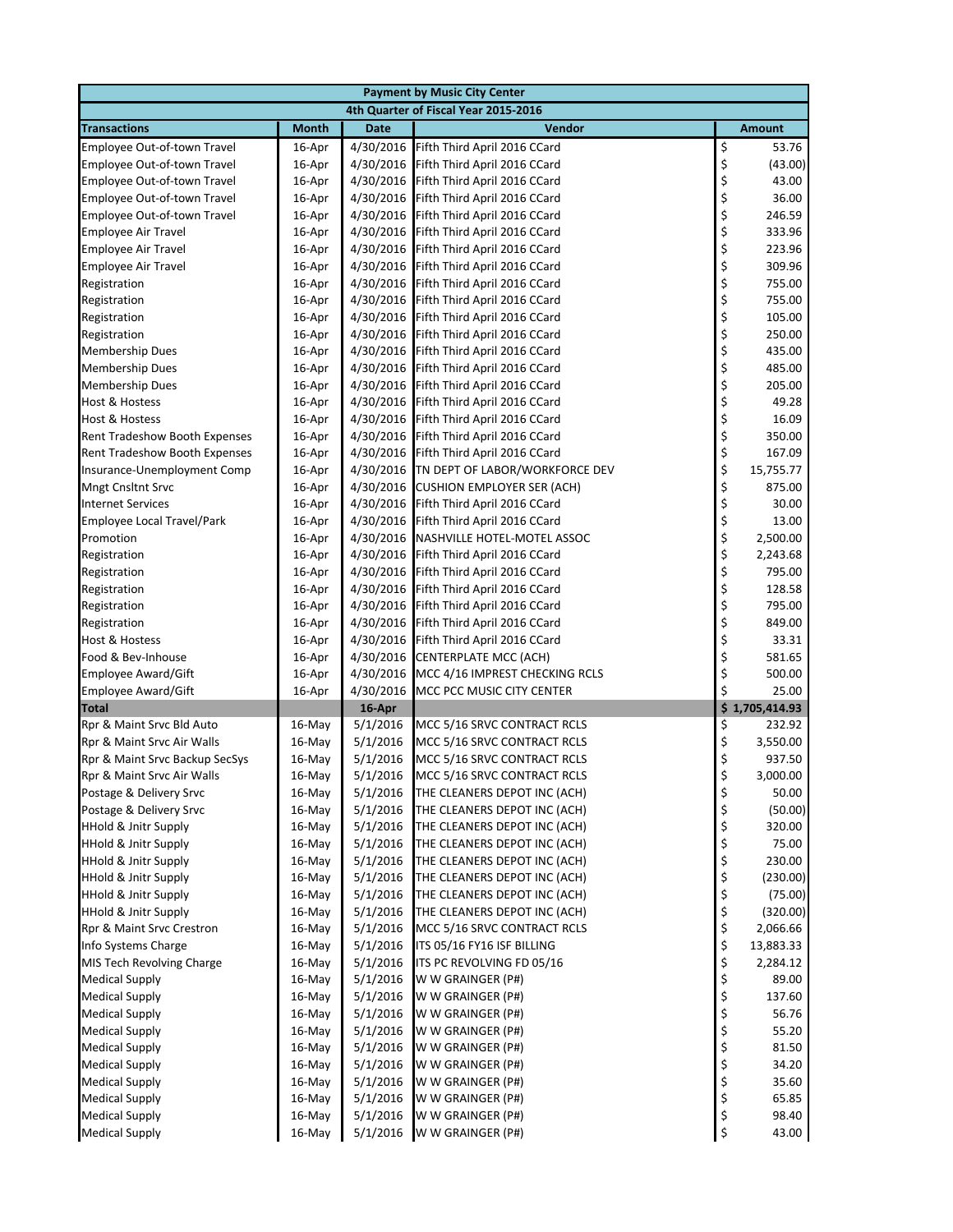| <b>Payment by Music City Center</b>                                |                  |                      |                                        |            |                 |  |
|--------------------------------------------------------------------|------------------|----------------------|----------------------------------------|------------|-----------------|--|
|                                                                    |                  |                      | 4th Quarter of Fiscal Year 2015-2016   |            |                 |  |
| <b>Transactions</b>                                                | <b>Month</b>     | <b>Date</b>          | Vendor                                 |            | <b>Amount</b>   |  |
| <b>Medical Supply</b>                                              | $16$ -May        | 5/1/2016             | W W GRAINGER (P#)                      | \$         | 42.88           |  |
| <b>Medical Supply</b>                                              | 16-May           | 5/1/2016             | W W GRAINGER (P#)                      | \$         | 222.00          |  |
| <b>Medical Supply</b>                                              | $16$ -May        | 5/1/2016             | W W GRAINGER (P#)                      | \$         | 40.40           |  |
| <b>Medical Supply</b>                                              | $16$ -May        | 5/1/2016             | W W GRAINGER (P#)                      | \$         | 40.40           |  |
| <b>Medical Supply</b>                                              | 16-May           | 5/1/2016             | W W GRAINGER (P#)                      | \$         | 16.30           |  |
| <b>Medical Supply</b>                                              | 16-May           | 5/1/2016             | W W GRAINGER (P#)                      | \$         | 46.00           |  |
| <b>Medical Supply</b>                                              | $16$ -May        | 5/1/2016             | W W GRAINGER (P#)                      | \$         | 27.78           |  |
| <b>Medical Supply</b>                                              | $16$ -May        | 5/1/2016             | W W GRAINGER (P#)                      | \$         | 47.40           |  |
| Insurance-Vehicles                                                 | 16-May           | 5/1/2016             | MCC 5/16 INSURANCE RCLS                |            | 1,434.42        |  |
| Insurance-Workman's Comp                                           | $16$ -May        | 5/1/2016             | MCC 5/16 INSURANCE RCLS                | \$\$\$\$   | 9,917.36        |  |
| Insurance-Liability/PropDmg                                        | 16-May           | 5/1/2016             | MCC 5/16 INSURANCE RCLS                |            | 10,999.29       |  |
| Insurance-Liability/PropDmg                                        | 16-May           | 5/1/2016             | MCC 5/16 INSURANCE RCLS                |            | 209.36          |  |
| Insurance-Liability/PropDmg                                        | 16-May           | 5/1/2016             | MCC 5/16 INSURANCE RCLS                |            | 3,336.08        |  |
| Insurance-Liability/PropDmg                                        | 16-May           | 5/1/2016             | MCC 5/16 INSURANCE RCLS                |            | 2,764.14        |  |
| Insurance-Liability/PropDmg                                        | $16$ -May        | 5/1/2016             | MCC 5/16 INSURANCE RCLS                | \$\$\$\$\$ | 2,593.57        |  |
| Insurance-Liability/PropDmg                                        | 16-May           | 5/1/2016             | MCC 5/16 INSURANCE RCLS                |            | 2,122.21        |  |
| Insurance-Liability/PropDmg                                        | 16-May           | 5/1/2016             | MCC 5/16 INSURANCE RCLS                |            | 7,120.79        |  |
| Insurance-Liability/PropDmg                                        | $16$ -May        | 5/1/2016             | MCC 5/16 INSURANCE RCLS                | \$         | 589.77          |  |
| Insurance-Liability/PropDmg                                        | 16-May           | 5/1/2016             | MCC 5/16 INSURANCE RCLS                |            | 406.93          |  |
| Insurance-Liability/PropDmg                                        | 16-May           | 5/1/2016             | MCC 5/16 INSURANCE RCLS                |            | 2,849.14        |  |
| Insurance-Liability/PropDmg                                        | 16-May           | 5/1/2016             | MCC 5/16 INSURANCE RCLS                | \$\$\$\$   | 2,191.64        |  |
| Insurance-Liability/PropDmg                                        | 16-May           | 5/1/2016             | MCC 5/16 INSURANCE RCLS                |            | 701.71          |  |
| Insurance-Liability/PropDmg                                        | 16-May           | 5/1/2016             | MCC 5/16 INSURANCE RCLS                | \$\$\$     | 300.86          |  |
| Transfer LOCAP reimbursement                                       | $16$ -May        | 5/1/2016             | ADM 05/16 FY16 LOCAP                   |            | 33,000.00       |  |
| <b>Electrical Supply</b>                                           | $16$ -May        | 5/2/2016             | WILLIAMS WHOLESALE SUPPLY OF N         |            | 11.30           |  |
| <b>Electrical Supply</b>                                           | $16$ -May        | 5/2/2016             | WILLIAMS WHOLESALE SUPPLY OF N         | \$         | 25.00           |  |
| <b>Electrical Supply</b>                                           | 16-May           | 5/2/2016             | WILLIAMS WHOLESALE SUPPLY OF N         | \$<br>\$   | 2.60            |  |
| <b>Electrical Supply</b>                                           | 16-May           | 5/2/2016             | WILLIAMS WHOLESALE SUPPLY OF N         |            | 9.20            |  |
| <b>Electrical Supply</b>                                           | $16$ -May        | 5/2/2016             | WILLIAMS WHOLESALE SUPPLY OF N         | \$         | 79.70           |  |
| <b>Electrical Supply</b>                                           | 16-May           | 5/2/2016             | WILLIAMS WHOLESALE SUPPLY OF N         | \$         | 11.60           |  |
| <b>Electrical Supply</b>                                           | 16-May           | 5/2/2016             | WILLIAMS WHOLESALE SUPPLY OF N         | \$         | 10.50           |  |
| <b>Electrical Supply</b>                                           | $16$ -May        | 5/2/2016             | WILLIAMS WHOLESALE SUPPLY OF N         | \$         | 7.25            |  |
| <b>Electrical Supply</b>                                           | 16-May           | 5/2/2016             | WILLIAMS WHOLESALE SUPPLY OF N         | \$         | 22.00           |  |
| Postage & Delivery Srvc                                            | 16-May           | 5/2/2016             | ECOLAB FOOD SAFETY SPECIALTIES         | \$         | 66.25           |  |
| Postage & Delivery Srvc                                            | $16$ -May        | 5/2/2016             | ECOLAB FOOD SAFETY SPECIALTIES         | \$         | (66.25)         |  |
| <b>HHold &amp; Jnitr Supply</b>                                    | 16-May           | 5/2/2016             | W W GRAINGER (P#)                      | \$         | 34.69           |  |
| <b>HHold &amp; Jnitr Supply</b>                                    | 16-May           | 5/2/2016             | W W GRAINGER (P#)                      | \$         | 34.69           |  |
| <b>HHold &amp; Jnitr Supply</b>                                    | 16-May           | 5/2/2016             | W W GRAINGER (P#)                      | \$         | 87.66           |  |
| <b>HHold &amp; Jnitr Supply</b>                                    | 16-May           | 5/2/2016             | W W GRAINGER (P#)                      | \$         | 128.00          |  |
| <b>HHold &amp; Jnitr Supply</b>                                    | 16-May           | 5/2/2016             | W W GRAINGER (P#)                      | \$         | 27.84           |  |
| HHold & Jnitr Supply                                               | 16-May           | 5/2/2016             | W W GRAINGER (P#)                      | \$<br>\$   | 683.50          |  |
| <b>HHold &amp; Jnitr Supply</b><br><b>HHold &amp; Jnitr Supply</b> | 16-May           | 5/2/2016<br>5/2/2016 | W W GRAINGER (P#)                      |            | 189.45          |  |
| <b>HHold &amp; Jnitr Supply</b>                                    | 16-May           | 5/2/2016             | W W GRAINGER (P#)<br>W W GRAINGER (P#) | \$<br>\$   | 348.40<br>21.37 |  |
| <b>HHold &amp; Jnitr Supply</b>                                    | 16-May<br>16-May | 5/2/2016             | W W GRAINGER (P#)                      | \$         | 19.17           |  |
| <b>HHold &amp; Jnitr Supply</b>                                    | 16-May           | 5/2/2016             | W W GRAINGER (P#)                      | \$         | 696.70          |  |
| <b>HHold &amp; Jnitr Supply</b>                                    | 16-May           | 5/2/2016             | W W GRAINGER (P#)                      | \$         | 46.20           |  |
| <b>HHold &amp; Jnitr Supply</b>                                    | 16-May           | 5/2/2016             | ECOLAB FOOD SAFETY SPECIALTIES         | \$         | 660.96          |  |
| <b>HHold &amp; Jnitr Supply</b>                                    | 16-May           | 5/2/2016             | W W GRAINGER (P#)                      |            | (696.70)        |  |
| <b>HHold &amp; Jnitr Supply</b>                                    | 16-May           | 5/2/2016             | W W GRAINGER (P#)                      | \$<br>\$   | (683.50)        |  |
| Computer Hardware <\$10K                                           | 16-May           | 5/2/2016             | DELL MARKETING LP(ROUNDROCK TX         | \$         | 94.50           |  |
| Computer Hardware <\$10K                                           | 16-May           | 5/2/2016             | DELL MARKETING LP(ROUNDROCK TX         | \$         | 374.90          |  |
| <b>Medical Services</b>                                            | 16-May           | 5/2/2016             | MED STAR MEDICAL STAFFING INC          | \$         | 1,650.00        |  |
| Offc & Admin Supply                                                | 16-May           | 5/2/2016             | MYOFFICE PRODUCTS (ACH)                | \$         | 15.32           |  |
| Offc & Admin Supply                                                | 16-May           | 5/2/2016             | MYOFFICE PRODUCTS (ACH)                | \$         | (15.32)         |  |
| <b>Small Equipment Supply</b>                                      | 16-May           | 5/3/2016             | W W GRAINGER (P#)                      | \$         | (171.00)        |  |
| <b>Small Equipment Supply</b>                                      | 16-May           | 5/3/2016             | W W GRAINGER (P#)                      | \$         | (238.00)        |  |
| Postage & Delivery Srvc                                            | 16-May           | 5/3/2016             | BLINK MARKETING INC (ACH)              | \$         | 147.95          |  |
| <b>Medical Supply</b>                                              | 16-May           | 5/3/2016             | W W GRAINGER (P#)                      | \$         | 239.80          |  |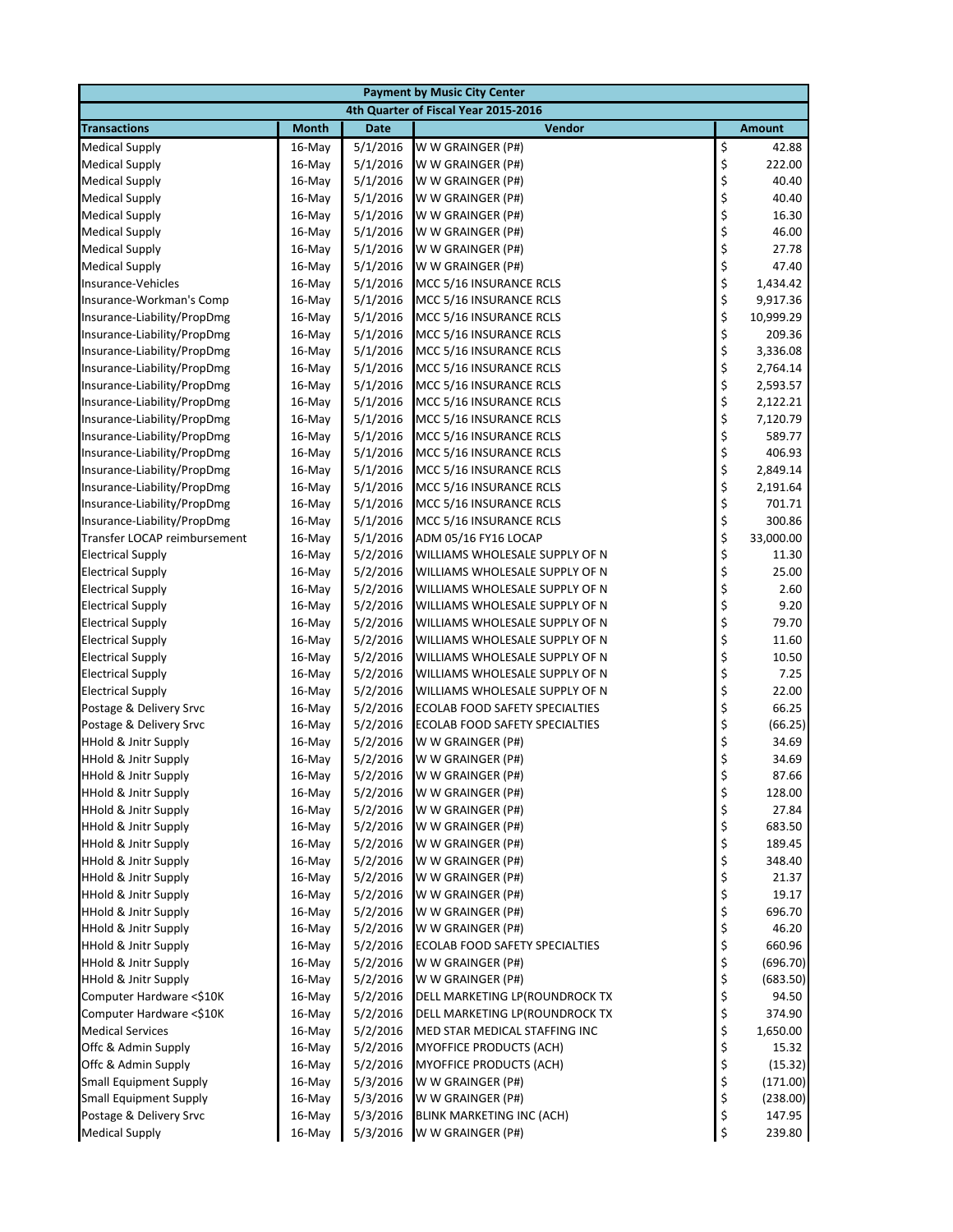| <b>Payment by Music City Center</b>          |                  |                      |                                                            |            |                 |  |  |
|----------------------------------------------|------------------|----------------------|------------------------------------------------------------|------------|-----------------|--|--|
|                                              |                  |                      | 4th Quarter of Fiscal Year 2015-2016                       |            |                 |  |  |
| <b>Transactions</b>                          | <b>Month</b>     | <b>Date</b>          | Vendor                                                     |            | <b>Amount</b>   |  |  |
| Offc & Admin Supply                          | $16$ -May        | 5/3/2016             | MCGANN, AMANO (ACH)                                        | \$         | 360.00          |  |  |
| Offc & Admin Supply                          | 16-May           | 5/3/2016             | MCGANN, AMANO (ACH)                                        | \$         | 975.00          |  |  |
| Offc & Admin Supply                          | 16-May           | 5/3/2016             | MCGANN, AMANO (ACH)                                        | \$         | 1,575.00        |  |  |
| Offc & Admin Supply                          | 16-May           | 5/3/2016             | MCGANN, AMANO (ACH)                                        | \$         | 500.00          |  |  |
| Offc & Admin Supply                          | 16-May           | 5/3/2016             | MCGANN, AMANO (ACH)                                        | \$         | (360.00)        |  |  |
| Offc & Admin Supply                          | 16-May           | 5/3/2016             | MCGANN, AMANO (ACH)                                        | \$         | (1,575.00)      |  |  |
| Offc & Admin Supply                          | 16-May           | 5/3/2016             | MCGANN, AMANO (ACH)                                        | \$         | (975.00)        |  |  |
| Repair & Maint Supply                        | 16-May           | 5/3/2016             | MCGANN, AMANO (ACH)                                        | \$\$\$\$\$ | 3,000.00        |  |  |
| Food & Bev-Inhouse                           | 16-May           | 5/3/2016             | <b>CENTERPLATE MCC (ACH)</b>                               |            | 18,693.12       |  |  |
| Offc & Admin Supply                          | $16$ -May        | 5/4/2016             | ATHENS PAPER CO (ACH)                                      |            | 179.00          |  |  |
| Offc & Admin Supply                          | 16-May           | 5/4/2016             | ATHENS PAPER CO (ACH)                                      |            | 21.00           |  |  |
| Offc & Admin Supply                          | 16-May           | 5/4/2016             | ATHENS PAPER CO (ACH)                                      |            | 36.00           |  |  |
| Offc & Admin Supply                          | 16-May           | 5/4/2016             | ATHENS PAPER CO (ACH)                                      | \$<br>\$   | 21.00           |  |  |
| Postage & Delivery Srvc                      | 16-May           | 5/4/2016             | SHERWIN WILLIAMS CO INDUSTRIAL                             |            | 200.00          |  |  |
| Offc & Admin Supply                          | 16-May           | 5/4/2016             | ATHENS PAPER CO (ACH)                                      | \$         | 44.00           |  |  |
| HHold & Jnitr Supply                         | 16-May           | 5/4/2016             | W W GRAINGER (P#)                                          | \$<br>\$   | 683.50          |  |  |
| <b>HHold &amp; Jnitr Supply</b>              | 16-May           | 5/4/2016             | W W GRAINGER (P#)                                          |            | 699.70          |  |  |
| Paint Supply                                 | 16-May           | 5/4/2016             | SHERWIN WILLIAMS CO INDUSTRIAL                             | \$         | 1,635.60        |  |  |
| Offc & Admin Supply                          | $16$ -May        | 5/4/2016             | ATHENS PAPER CO (ACH)                                      | \$         | 45.00           |  |  |
| Offc & Admin Supply                          | 16-May           | 5/4/2016             | ATHENS PAPER CO (ACH)                                      | \$         | 36.00           |  |  |
| Offc & Admin Supply                          | $16$ -May        | 5/4/2016             | ATHENS PAPER CO (ACH)                                      | \$<br>\$   | 214.00          |  |  |
| Offc & Admin Supply                          | 16-May           | 5/4/2016             | ATHENS PAPER CO (ACH)                                      |            | 179.00          |  |  |
| Offc & Admin Supply                          | 16-May           | 5/4/2016             | ATHENS PAPER CO (ACH)                                      | \$         | 64.00           |  |  |
| Offc & Admin Supply                          | 16-May           | 5/4/2016             | ATHENS PAPER CO (ACH)                                      | \$\$\$     | 45.00           |  |  |
| Offc & Admin Supply                          | 16-May           | 5/4/2016             | ATHENS PAPER CO (ACH)                                      |            | 97.00           |  |  |
| Offc & Admin Supply                          | 16-May           | 5/4/2016             | ATHENS PAPER CO (ACH)                                      |            | 11.00           |  |  |
| Offc & Admin Supply                          | 16-May           | 5/4/2016             | ATHENS PAPER CO (ACH)                                      | \$         | 48.00           |  |  |
| <b>Merchant Fees</b>                         | 16-May           | 5/4/2016             | 7100 MCC CC Cash Receipt                                   | \$         | 7.56            |  |  |
| <b>Merchant Fees</b>                         | 16-May           | 5/4/2016             | 7100 MCC CC Cash Receipt                                   | \$         | (27.20)         |  |  |
| <b>Merchant Fees</b>                         | 16-May           | 5/4/2016             | 7100 MCC CC Cash Receipt                                   | \$         | (250.19)        |  |  |
| <b>Merchant Fees</b>                         | 16-May           | 5/4/2016             | 7100 MCC CC Cash Receipt                                   | \$         | (22.52)         |  |  |
| Offc & Admin Supply                          | 16-May           | 5/4/2016             | ATHENS PAPER CO (ACH)                                      | \$         | 38.00           |  |  |
| Offc & Admin Supply                          | 16-May           | 5/4/2016             | ATHENS PAPER CO (ACH)                                      | \$         | 21.00           |  |  |
| Offc & Admin Supply                          | 16-May           | 5/4/2016             | ATHENS PAPER CO (ACH)                                      | \$         | 45.00           |  |  |
| <b>Electrical Supply-Lamps</b>               | 16-May           | 5/5/2016             | W W GRAINGER (P#)                                          | \$         | 734.00          |  |  |
| <b>Electrical Supply</b>                     | 16-May           | 5/5/2016             | W W GRAINGER (P#)                                          | \$         | 157.60          |  |  |
| <b>Electrical Supply</b>                     | 16-May           | 5/5/2016             | W W GRAINGER (P#)                                          | \$         | (157.60)        |  |  |
| <b>Electrical Supply-Lamps</b>               | 16-May           | 5/5/2016             | W W GRAINGER (P#)                                          | \$         | (734.00)        |  |  |
| <b>Electrical Supply-Lamps</b>               | 16-May           | 5/5/2016             | WILLIAMS WHOLESALE SUPPLY OF N                             | \$         | 3,139.50        |  |  |
| <b>Electrical Supply-Lamps</b>               | 16-May           | 5/5/2016             | WILLIAMS WHOLESALE SUPPLY OF N                             | \$         | 3,139.50        |  |  |
| <b>Electrical Supply-Lamps</b>               | 16-May           | 5/5/2016             | W W GRAINGER (P#)                                          | \$         | 535.80          |  |  |
| <b>Electrical Supply</b>                     | 16-May           | 5/5/2016             | W W GRAINGER (P#)                                          | \$         | 115.04          |  |  |
| Lumber/Wood Products                         | 16-May           | 5/5/2016             | LOWES OF MADISON #413 (ACH)                                | \$         | 8.05            |  |  |
| Lumber/Wood Products<br>Lumber/Wood Products | 16-May<br>16-May | 5/5/2016<br>5/5/2016 | LOWES OF MADISON #413 (ACH)<br>LOWES OF MADISON #413 (ACH) | \$<br>\$   | 218.30<br>20.00 |  |  |
| Lumber/Wood Products                         |                  | 5/5/2016             | LOWES OF MADISON #413 (ACH)                                | \$         | 39.60           |  |  |
| Lumber/Wood Products                         | 16-May<br>16-May | 5/5/2016             | LOWES OF MADISON #413 (ACH)                                | \$         | 158.20          |  |  |
| Lumber/Wood Products                         | 16-May           | 5/5/2016             | LOWES OF MADISON #413 (ACH)                                | \$         | (20.00)         |  |  |
| <b>Small Equipment Supply</b>                |                  | 5/5/2016             | W W GRAINGER (P#)                                          |            | 236.60          |  |  |
| <b>Small Equipment Supply</b>                | 16-May<br>16-May | 5/5/2016             | W W GRAINGER (P#)                                          |            | (236.60)        |  |  |
| <b>HHold &amp; Jnitr Supply</b>              | 16-May           | 5/5/2016             | W W GRAINGER (P#)                                          | \$\$\$     | 119.06          |  |  |
| Safety Supply                                | 16-May           | 5/5/2016             | W W GRAINGER (P#)                                          |            | 1,380.00        |  |  |
| Safety Supply                                | 16-May           | 5/5/2016             | W W GRAINGER (P#)                                          | \$\$\$     | (1,380.00)      |  |  |
| Safety Supply                                | $16$ -May        | 5/5/2016             | W W GRAINGER (P#)                                          |            | 1,007.40        |  |  |
| Printing/Binding                             | 16-May           | 5/5/2016             | RICOH USA INC (ACH)                                        |            | 46.00           |  |  |
| Regular Pay                                  | 16-May           | 5/6/2016             | Payroll Labor Distribution                                 | \$<br>\$   | 22,173.83       |  |  |
| Leave Pay                                    | 16-May           | 5/6/2016             | Payroll Labor Distribution                                 | \$         | 431.68          |  |  |
| <b>Holiday Pay</b>                           | 16-May           | 5/6/2016             | Payroll Labor Distribution                                 | \$         | 326.92          |  |  |
| Overtime Pay                                 | 16-May           | 5/6/2016             | Payroll Labor Distribution                                 | \$         | 224.22          |  |  |
|                                              |                  |                      |                                                            |            |                 |  |  |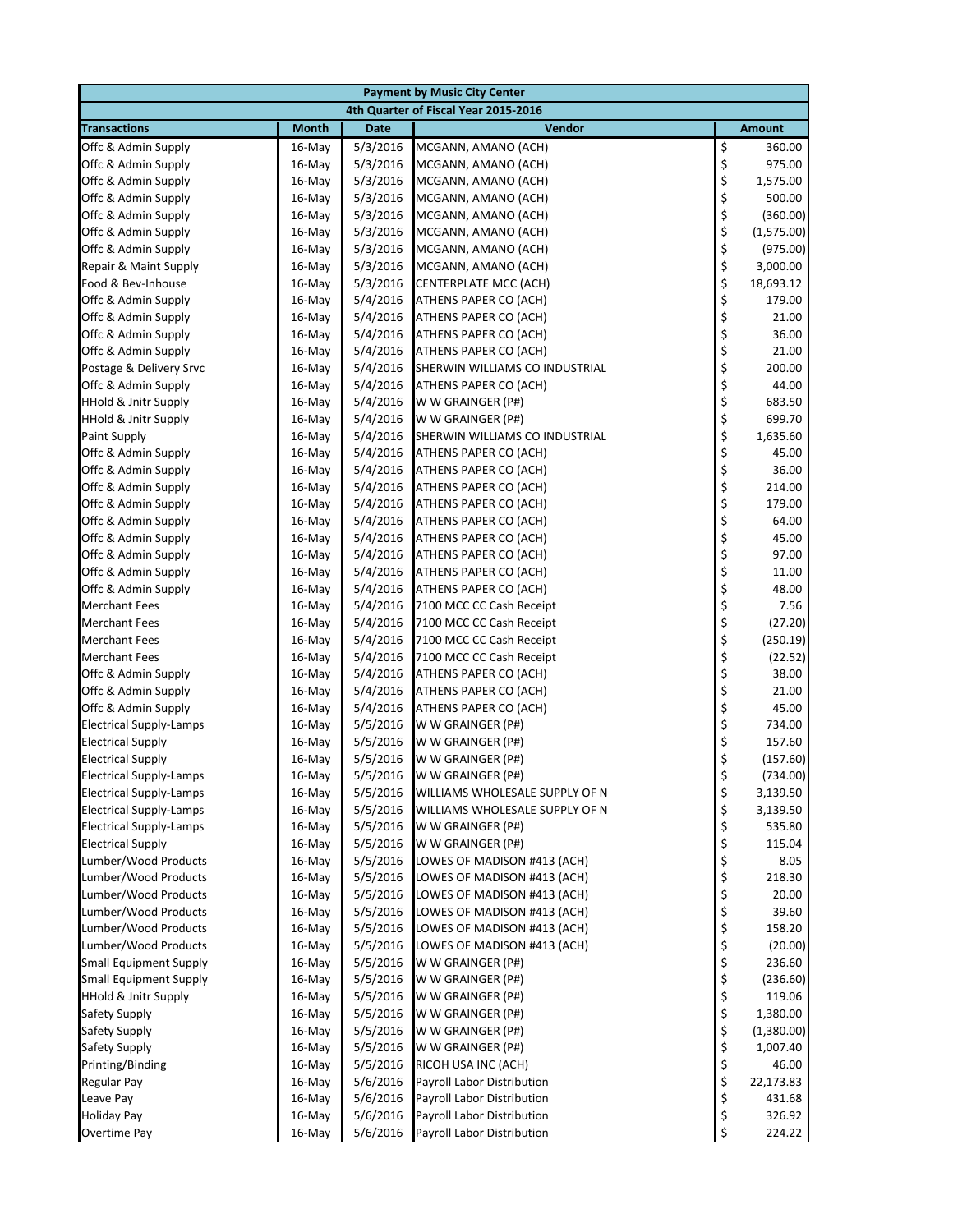| <b>Payment by Music City Center</b>                 |                  |                      |                                                                       |          |                 |  |
|-----------------------------------------------------|------------------|----------------------|-----------------------------------------------------------------------|----------|-----------------|--|
|                                                     |                  |                      | 4th Quarter of Fiscal Year 2015-2016                                  |          |                 |  |
| <b>Transactions</b>                                 | <b>Month</b>     | <b>Date</b>          | Vendor                                                                |          | <b>Amount</b>   |  |
| <b>Employer OASDI</b>                               | 16-May           | 5/6/2016             | <b>Actual Burden Journal Entries</b>                                  | \$       | 1,370.54        |  |
| <b>Employer SSN Medical</b>                         | 16-May           | 5/6/2016             | <b>Actual Burden Journal Entries</b>                                  | \$       | 320.53          |  |
| <b>Employer Group Health</b>                        | 16-May           | 5/6/2016             | <b>Actual Burden Journal Entries</b>                                  | \$       | 3,826.84        |  |
| <b>Employer Dental Group</b>                        | $16$ -May        | 5/6/2016             | Actual Burden Journal Entries                                         | \$       | 158.36          |  |
| <b>Employer Group Life</b>                          | 16-May           | 5/6/2016             | <b>Actual Burden Journal Entries</b>                                  | \$       | 176.09          |  |
| Cafe Plan Pre-Tax Savings                           | 16-May           | 5/6/2016             | <b>Actual Burden Journal Entries</b>                                  | \$       | 105.02          |  |
| CCA Employer 401K Plan                              | $16$ -May        | 5/6/2016             | Actual Burden Journal Entries                                         | \$       | 613.42          |  |
| Allowance-Cell/Mobile Devices                       | $16$ -May        | 5/6/2016             | <b>Payroll Labor Distribution</b>                                     | \$       | 322.00          |  |
| <b>Regular Pay</b>                                  | 16-May           | 5/6/2016             | Payroll Labor Distribution                                            | \$       | 5,154.89        |  |
| Leave Pay                                           | $16$ -May        | 5/6/2016             | <b>Payroll Labor Distribution</b>                                     | \$       | 166.96          |  |
| Overtime Pay                                        | 16-May           | 5/6/2016             | Payroll Labor Distribution                                            | \$       | 24.87           |  |
| <b>Employer OASDI</b>                               | $16$ -May        | 5/6/2016             | Actual Burden Journal Entries                                         | \$       | 302.80          |  |
| <b>Employer SSN Medical</b>                         | $16$ -May        | 5/6/2016             | <b>Actual Burden Journal Entries</b>                                  |          | 70.82           |  |
| <b>Employer Group Health</b>                        | 16-May           | 5/6/2016             | Actual Burden Journal Entries                                         | \$<br>\$ | 1,225.87        |  |
| <b>Employer Dental Group</b>                        | $16$ -May        | 5/6/2016             | <b>Actual Burden Journal Entries</b>                                  | \$       | 35.34           |  |
| <b>Employer Group Life</b>                          | 16-May           | 5/6/2016             | <b>Actual Burden Journal Entries</b>                                  | \$<br>\$ | 35.50           |  |
| <b>Employer Pension</b>                             | 16-May           | 5/6/2016             | <b>Actual Burden Journal Entries</b>                                  |          | 829.28          |  |
| <b>FSA Pre-Tax Savings</b>                          | $16$ -May        | 5/6/2016             | <b>Actual Burden Journal Entries</b>                                  |          | 5.78            |  |
| Cafe Plan Pre-Tax Savings                           | $16$ -May        | 5/6/2016             | Actual Burden Journal Entries                                         | \$\$\$   | 34.90           |  |
| Allowance-Cell/Mobile Devices                       | 16-May           | 5/6/2016             | <b>Payroll Labor Distribution</b>                                     |          | 69.00           |  |
| Regular Pay                                         | 16-May           | 5/6/2016             | Payroll Labor Distribution                                            | \$<br>\$ | 29,856.32       |  |
| Leave Pay                                           | 16-May           | 5/6/2016             | Payroll Labor Distribution                                            |          | 3,218.17        |  |
| Overtime Pay                                        | 16-May           | 5/6/2016             | Payroll Labor Distribution                                            | \$       | 573.25          |  |
| <b>Employer OASDI</b>                               | 16-May           | 5/6/2016             | Actual Burden Journal Entries                                         | \$<br>\$ | 1,978.92        |  |
| <b>Employer SSN Medical</b>                         | $16$ -May        | 5/6/2016             | Actual Burden Journal Entries                                         |          | 462.82          |  |
| <b>Employer Group Health</b>                        | $16$ -May        | 5/6/2016             | <b>Actual Burden Journal Entries</b>                                  | \$       | 5,097.23        |  |
| <b>Employer Dental Group</b>                        | 16-May           | 5/6/2016             | <b>Actual Burden Journal Entries</b>                                  | \$       | 211.44          |  |
| <b>Employer Group Life</b>                          | 16-May           | 5/6/2016             | <b>Actual Burden Journal Entries</b>                                  | \$       | 243.57          |  |
| Cafe Plan Pre-Tax Savings                           | $16$ -May        | 5/6/2016             | Actual Burden Journal Entries                                         | \$       | 139.31          |  |
| CCA Employer 401K Plan                              | $16$ -May        | 5/6/2016             | Actual Burden Journal Entries                                         | \$       | 641.08          |  |
| Allowance-Cell/Mobile Devices                       | 16-May           | 5/6/2016             | Payroll Labor Distribution                                            | \$       | 92.00           |  |
| <b>HVAC Supply</b>                                  | $16$ -May        | 5/6/2016             | JOHNSON CNTRLS INC(TN/NC)(P#)(                                        | \$       | 1,082.94        |  |
| <b>Regular Pay</b>                                  | $16$ -May        | 5/6/2016             | Payroll Labor Distribution                                            | \$       | 38,564.88       |  |
| Leave Pay                                           | 16-May           | 5/6/2016             | Payroll Labor Distribution                                            | \$       | 4,988.10        |  |
| <b>Holiday Pay</b>                                  | 16-May           | 5/6/2016             | Payroll Labor Distribution                                            | \$<br>\$ | 418.88          |  |
| Overtime Pay                                        | $16$ -May        | 5/6/2016             | <b>Payroll Labor Distribution</b>                                     |          | 822.47          |  |
| <b>Employer OASDI</b>                               | 16-May           | 5/6/2016             | <b>Actual Burden Journal Entries</b>                                  | \$       | 2,533.11        |  |
| <b>Employer SSN Medical</b>                         | $16$ -May        | 5/6/2016             | <b>Actual Burden Journal Entries</b>                                  | \$       | 592.38          |  |
| <b>Employer Group Health</b>                        | 16-May           | 5/6/2016             | <b>Actual Burden Journal Entries</b>                                  | \$<br>\$ | 11,330.61       |  |
| <b>Employer Dental Group</b>                        | 16-May           | 5/6/2016             | <b>Actual Burden Journal Entries</b>                                  |          | 490.84          |  |
| <b>Employer Group Life</b>                          | 16-May           | 5/6/2016             | <b>Actual Burden Journal Entries</b>                                  | \$       | 524.18          |  |
| Cafe Plan Pre-Tax Savings                           | 16-May           | 5/6/2016             | <b>Actual Burden Journal Entries</b>                                  | \$       | 298.67          |  |
| CCA Employer 401K Plan                              | 16-May           | 5/6/2016             | Actual Burden Journal Entries                                         | \$       | 895.62          |  |
| Allowance-Cell/Mobile Devices                       | 16-May           | 5/6/2016             | Payroll Labor Distribution                                            | \$       | 138.00          |  |
| <b>Regular Pay</b>                                  | 16-May           | 5/6/2016             | Payroll Labor Distribution                                            | \$       | 2,592.15        |  |
| <b>Holiday Pay</b>                                  | 16-May           | 5/6/2016             | Payroll Labor Distribution                                            | \$       | 137.88          |  |
| Overtime Pay                                        | 16-May           | 5/6/2016             | Payroll Labor Distribution                                            | \$       | 476.16          |  |
| <b>Employer OASDI</b>                               | 16-May           | 5/6/2016             | Actual Burden Journal Entries                                         | \$       | 170.31          |  |
| <b>Employer SSN Medical</b>                         | 16-May           | 5/6/2016             | Actual Burden Journal Entries                                         | \$       | 39.83           |  |
| <b>Employer Group Health</b>                        | 16-May           | 5/6/2016             | <b>Actual Burden Journal Entries</b>                                  | \$       | 892.60          |  |
| <b>Employer Dental Group</b>                        | 16-May           | 5/6/2016             | <b>Actual Burden Journal Entries</b>                                  | \$       | 21.24           |  |
| <b>Employer Group Life</b>                          | 16-May           | 5/6/2016             | <b>Actual Burden Journal Entries</b>                                  | \$       | 21.31<br>244.28 |  |
| <b>Employer Pension</b>                             | 16-May           | 5/6/2016             | <b>Actual Burden Journal Entries</b>                                  | \$<br>\$ |                 |  |
| Cafe Plan Pre-Tax Savings<br>CCA Employer 401K Plan | 16-May           | 5/6/2016<br>5/6/2016 | Actual Burden Journal Entries<br><b>Actual Burden Journal Entries</b> |          | 35.13<br>65.24  |  |
| <b>Regular Pay</b>                                  | 16-May<br>16-May | 5/6/2016             | Payroll Labor Distribution                                            | \$<br>\$ | 9,108.66        |  |
|                                                     |                  |                      |                                                                       | \$       | 447.52          |  |
| Leave Pay<br>Overtime Pay                           | 16-May<br>16-May | 5/6/2016<br>5/6/2016 | Payroll Labor Distribution<br>Payroll Labor Distribution              | \$       | 69.24           |  |
| <b>Employer OASDI</b>                               | 16-May           | 5/6/2016             | <b>Actual Burden Journal Entries</b>                                  | \$       | 566.59          |  |
|                                                     |                  |                      |                                                                       |          |                 |  |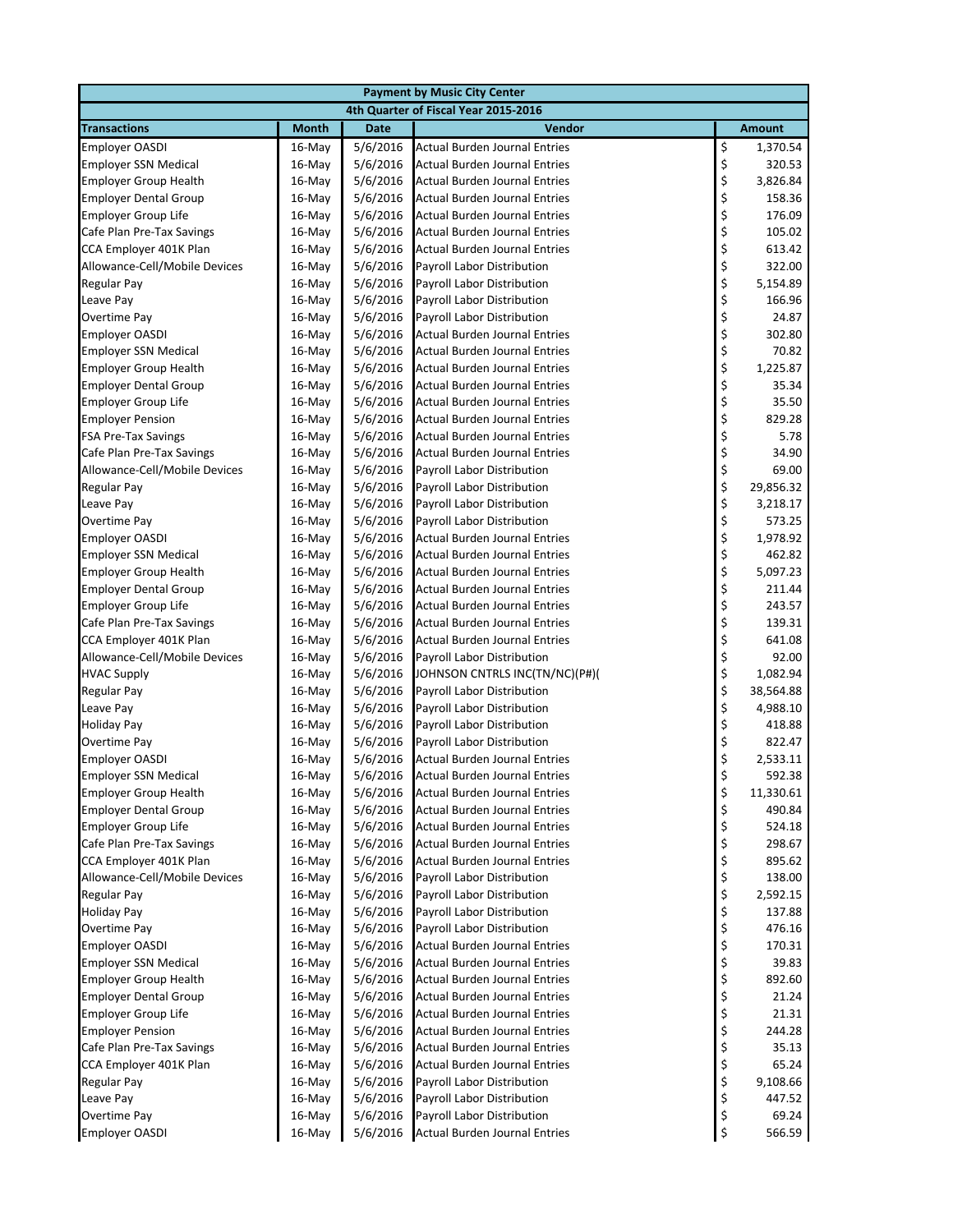| 4th Quarter of Fiscal Year 2015-2016<br><b>Transactions</b><br><b>Month</b><br><b>Date</b><br>Vendor<br><b>Amount</b><br>\$<br>5/6/2016<br><b>Actual Burden Journal Entries</b><br><b>Employer SSN Medical</b><br>$16$ -May<br>132.50<br>\$<br>5/6/2016<br>2,081.89<br><b>Employer Group Health</b><br>$16$ -May<br>Actual Burden Journal Entries<br>\$<br>5/6/2016<br>84.15<br><b>Employer Dental Group</b><br>16-May<br>Actual Burden Journal Entries<br>\$<br>87.35<br><b>Employer Group Life</b><br>5/6/2016<br>Actual Burden Journal Entries<br>$16$ -May<br>\$<br>5/6/2016<br>Cafe Plan Pre-Tax Savings<br>16-May<br>Actual Burden Journal Entries<br>39.88<br>\$<br>5/6/2016<br>299.75<br>CCA Employer 401K Plan<br>16-May<br>Actual Burden Journal Entries<br>\$<br>5/6/2016<br>Payroll Labor Distribution<br>34.50<br>Allowance-Cell/Mobile Devices<br>$16$ -May<br>\$<br>5/6/2016<br>6,230.23<br>Regular Pay<br>$16$ -May<br>Payroll Labor Distribution<br>\$<br>Leave Pay<br>16-May<br>5/6/2016<br>Payroll Labor Distribution<br>125.00<br>\$<br>\$<br>5/6/2016<br>376.69<br><b>Actual Burden Journal Entries</b><br>16-May<br>5/6/2016<br>88.10<br><b>Employer SSN Medical</b><br>16-May<br>Actual Burden Journal Entries<br>\$<br>5/6/2016<br>840.00<br><b>Employer Group Health</b><br>$16$ -May<br>Actual Burden Journal Entries<br>\$<br>\$<br>5/6/2016<br>28.28<br><b>Employer Dental Group</b><br>$16$ -May<br>Actual Burden Journal Entries<br>5/6/2016<br>28.40<br><b>Employer Group Life</b><br>16-May<br>Actual Burden Journal Entries<br>\$<br>5/6/2016<br>985.70<br><b>Employer Pension</b><br>$16$ -May<br>Actual Burden Journal Entries<br>\$<br>5/6/2016<br><b>FSA Pre-Tax Savings</b><br>$16$ -May<br>Actual Burden Journal Entries<br>4.78<br>\$<br>5/6/2016<br>Cafe Plan Pre-Tax Savings<br>16-May<br><b>Actual Burden Journal Entries</b><br>23.63<br>\$<br>\$<br>5/6/2016<br>Payroll Labor Distribution<br>92.00<br>Allowance-Cell/Mobile Devices<br>16-May<br>5/6/2016<br>30,775.48<br><b>Regular Pay</b><br>$16$ -May<br>Payroll Labor Distribution<br>\$<br>5/6/2016<br>Leave Pay<br>$16$ -May<br>Payroll Labor Distribution<br>873.19<br>\$<br>\$<br>226.24<br>5/6/2016<br>Payroll Labor Distribution<br>$16$ -May<br>Overtime Pay<br>5/6/2016<br>1,662.30<br>16-May<br>Payroll Labor Distribution<br>\$<br><b>Employer OASDI</b><br>$16$ -May<br>5/6/2016<br>Actual Burden Journal Entries<br>1,953.52<br>\$<br>\$<br>5/6/2016<br><b>Actual Burden Journal Entries</b><br>456.88<br><b>Employer SSN Medical</b><br>$16$ -May<br>5/6/2016<br>7,531.79<br><b>Employer Group Health</b><br>16-May<br>Actual Burden Journal Entries<br>\$<br>271.49<br><b>Employer Dental Group</b><br>$16$ -May<br>5/6/2016<br>Actual Burden Journal Entries<br>\$<br>5/6/2016<br>298.90<br><b>Employer Group Life</b><br>16-May<br>Actual Burden Journal Entries<br>\$<br>5/6/2016<br>199.18<br>Cafe Plan Pre-Tax Savings<br>16-May<br>Actual Burden Journal Entries<br>\$<br>5/6/2016<br>809.06<br>CCA Employer 401K Plan<br>Actual Burden Journal Entries<br>$16$ -May<br>\$<br>5/6/2016<br>230.00<br>Allowance-Cell/Mobile Devices<br>Payroll Labor Distribution<br>16-May<br>\$<br>45.66<br>Postage & Delivery Srvc<br>16-May<br>5/6/2016<br>TOLEDO TICKET CO (ACH)<br>\$<br>\$<br><b>Small Equipment Supply</b><br>$16$ -May<br>5/6/2016<br>TOLEDO TICKET CO (ACH)<br>320.00<br>5/6/2016<br>4,449.60<br>Regular Pay<br>16-May<br>Payroll Labor Distribution<br>\$<br>5/6/2016<br>1,006.71<br>Overtime Pay<br>16-May<br>Payroll Labor Distribution<br>\$<br>\$<br>5/6/2016<br>305.31<br><b>Employer OASDI</b><br>Actual Burden Journal Entries<br>$16$ -May<br>5/6/2016<br>71.41<br><b>Employer SSN Medical</b><br>$16$ -May<br>Actual Burden Journal Entries<br>\$<br><b>Actual Burden Journal Entries</b><br><b>Employer Group Health</b><br>16-May<br>5/6/2016<br>1,438.50<br>\$<br>5/6/2016<br><b>Employer Dental Group</b><br>16-May<br>Actual Burden Journal Entries<br>42.42<br>\$<br><b>Employer Group Life</b><br>16-May<br>5/6/2016<br>Actual Burden Journal Entries<br>42.60<br>\$<br>5/6/2016<br>846.27<br><b>Employer Pension</b><br>16-May<br>Actual Burden Journal Entries<br>\$<br>5/6/2016<br>40.69<br>Cafe Plan Pre-Tax Savings<br>16-May<br>Actual Burden Journal Entries<br>\$<br>5/6/2016<br>3,322.40<br><b>Regular Pay</b><br>16-May<br>Payroll Labor Distribution<br>\$<br><b>Employer OASDI</b><br>5/6/2016<br>Actual Burden Journal Entries<br>195.05<br>16-May<br>\$<br>5/6/2016<br><b>Employer SSN Medical</b><br>16-May<br>Actual Burden Journal Entries<br>45.62<br>\$<br>5/6/2016<br><b>Employer Group Health</b><br>16-May<br><b>Actual Burden Journal Entries</b><br>597.00<br>\$<br>5/6/2016<br>14.14<br><b>Employer Dental Group</b><br>Actual Burden Journal Entries<br>16-May<br>\$<br><b>Employer Group Life</b><br>5/6/2016<br><b>Actual Burden Journal Entries</b><br>14.20<br>$16$ -May<br>\$<br>Cafe Plan Pre-Tax Savings<br>5/6/2016<br>Actual Burden Journal Entries<br>17.02<br>16-May<br>\$<br>\$<br>5/6/2016<br>Payroll Labor Distribution<br>Allowance-Cell/Mobile Devices<br>16-May<br>46.00<br>5/6/2016<br><b>Regular Pay</b><br>16-May<br>Payroll Labor Distribution<br>7,235.78<br>\$<br>Leave Pay<br>16-May<br>5/6/2016<br>Payroll Labor Distribution<br>134.26<br>\$<br>5/6/2016<br>Overtime Pay<br>16-May<br>Payroll Labor Distribution<br>0.39<br>\$<br>5/6/2016<br>445.16<br><b>Employer OASDI</b><br>16-May<br>Actual Burden Journal Entries<br>\$<br><b>Employer SSN Medical</b><br>5/6/2016<br>Actual Burden Journal Entries<br>104.11<br>16-May<br>\$<br><b>Employer Group Health</b><br>16-May<br>5/6/2016<br>Actual Burden Journal Entries<br>840.00<br>\$<br>28.28<br><b>Employer Dental Group</b><br>16-May<br>5/6/2016<br>Actual Burden Journal Entries<br>\$<br><b>Employer Group Life</b><br>5/6/2016<br>Actual Burden Journal Entries<br>42.60<br>16-May<br>\$<br>Cafe Plan Pre-Tax Savings<br>16-May<br>5/6/2016<br>Actual Burden Journal Entries<br>21.60<br>\$<br>CCA Employer 401K Plan<br><b>Actual Burden Journal Entries</b><br>16-May<br>5/6/2016<br>281.16 | <b>Payment by Music City Center</b> |  |  |  |  |  |  |  |
|----------------------------------------------------------------------------------------------------------------------------------------------------------------------------------------------------------------------------------------------------------------------------------------------------------------------------------------------------------------------------------------------------------------------------------------------------------------------------------------------------------------------------------------------------------------------------------------------------------------------------------------------------------------------------------------------------------------------------------------------------------------------------------------------------------------------------------------------------------------------------------------------------------------------------------------------------------------------------------------------------------------------------------------------------------------------------------------------------------------------------------------------------------------------------------------------------------------------------------------------------------------------------------------------------------------------------------------------------------------------------------------------------------------------------------------------------------------------------------------------------------------------------------------------------------------------------------------------------------------------------------------------------------------------------------------------------------------------------------------------------------------------------------------------------------------------------------------------------------------------------------------------------------------------------------------------------------------------------------------------------------------------------------------------------------------------------------------------------------------------------------------------------------------------------------------------------------------------------------------------------------------------------------------------------------------------------------------------------------------------------------------------------------------------------------------------------------------------------------------------------------------------------------------------------------------------------------------------------------------------------------------------------------------------------------------------------------------------------------------------------------------------------------------------------------------------------------------------------------------------------------------------------------------------------------------------------------------------------------------------------------------------------------------------------------------------------------------------------------------------------------------------------------------------------------------------------------------------------------------------------------------------------------------------------------------------------------------------------------------------------------------------------------------------------------------------------------------------------------------------------------------------------------------------------------------------------------------------------------------------------------------------------------------------------------------------------------------------------------------------------------------------------------------------------------------------------------------------------------------------------------------------------------------------------------------------------------------------------------------------------------------------------------------------------------------------------------------------------------------------------------------------------------------------------------------------------------------------------------------------------------------------------------------------------------------------------------------------------------------------------------------------------------------------------------------------------------------------------------------------------------------------------------------------------------------------------------------------------------------------------------------------------------------------------------------------------------------------------------------------------------------------------------------------------------------------------------------------------------------------------------------------------------------------------------------------------------------------------------------------------------------------------------------------------------------------------------------------------------------------------------------------------------------------------------------------------------------------------------------------------------------------------------------------------------------------------------------------------------------------------------------------------------------------------------------------------------------------------------------------------------------------------------------------------------------------------------------------------------------------------------------------------------------------------------------------------------------------------------------------------------------------------------------------------------------------------------------------------------------------------------------------------------------------------------------------------------------------------------------------------------------------------------------------------------------------------------------------------------------------------------------------------------------|-------------------------------------|--|--|--|--|--|--|--|
|                                                                                                                                                                                                                                                                                                                                                                                                                                                                                                                                                                                                                                                                                                                                                                                                                                                                                                                                                                                                                                                                                                                                                                                                                                                                                                                                                                                                                                                                                                                                                                                                                                                                                                                                                                                                                                                                                                                                                                                                                                                                                                                                                                                                                                                                                                                                                                                                                                                                                                                                                                                                                                                                                                                                                                                                                                                                                                                                                                                                                                                                                                                                                                                                                                                                                                                                                                                                                                                                                                                                                                                                                                                                                                                                                                                                                                                                                                                                                                                                                                                                                                                                                                                                                                                                                                                                                                                                                                                                                                                                                                                                                                                                                                                                                                                                                                                                                                                                                                                                                                                                                                                                                                                                                                                                                                                                                                                                                                                                                                                                                                                                                                                                                                                                                                                                                                                                                                                                                                                                                                                                                                                                                                |                                     |  |  |  |  |  |  |  |
|                                                                                                                                                                                                                                                                                                                                                                                                                                                                                                                                                                                                                                                                                                                                                                                                                                                                                                                                                                                                                                                                                                                                                                                                                                                                                                                                                                                                                                                                                                                                                                                                                                                                                                                                                                                                                                                                                                                                                                                                                                                                                                                                                                                                                                                                                                                                                                                                                                                                                                                                                                                                                                                                                                                                                                                                                                                                                                                                                                                                                                                                                                                                                                                                                                                                                                                                                                                                                                                                                                                                                                                                                                                                                                                                                                                                                                                                                                                                                                                                                                                                                                                                                                                                                                                                                                                                                                                                                                                                                                                                                                                                                                                                                                                                                                                                                                                                                                                                                                                                                                                                                                                                                                                                                                                                                                                                                                                                                                                                                                                                                                                                                                                                                                                                                                                                                                                                                                                                                                                                                                                                                                                                                                |                                     |  |  |  |  |  |  |  |
|                                                                                                                                                                                                                                                                                                                                                                                                                                                                                                                                                                                                                                                                                                                                                                                                                                                                                                                                                                                                                                                                                                                                                                                                                                                                                                                                                                                                                                                                                                                                                                                                                                                                                                                                                                                                                                                                                                                                                                                                                                                                                                                                                                                                                                                                                                                                                                                                                                                                                                                                                                                                                                                                                                                                                                                                                                                                                                                                                                                                                                                                                                                                                                                                                                                                                                                                                                                                                                                                                                                                                                                                                                                                                                                                                                                                                                                                                                                                                                                                                                                                                                                                                                                                                                                                                                                                                                                                                                                                                                                                                                                                                                                                                                                                                                                                                                                                                                                                                                                                                                                                                                                                                                                                                                                                                                                                                                                                                                                                                                                                                                                                                                                                                                                                                                                                                                                                                                                                                                                                                                                                                                                                                                |                                     |  |  |  |  |  |  |  |
|                                                                                                                                                                                                                                                                                                                                                                                                                                                                                                                                                                                                                                                                                                                                                                                                                                                                                                                                                                                                                                                                                                                                                                                                                                                                                                                                                                                                                                                                                                                                                                                                                                                                                                                                                                                                                                                                                                                                                                                                                                                                                                                                                                                                                                                                                                                                                                                                                                                                                                                                                                                                                                                                                                                                                                                                                                                                                                                                                                                                                                                                                                                                                                                                                                                                                                                                                                                                                                                                                                                                                                                                                                                                                                                                                                                                                                                                                                                                                                                                                                                                                                                                                                                                                                                                                                                                                                                                                                                                                                                                                                                                                                                                                                                                                                                                                                                                                                                                                                                                                                                                                                                                                                                                                                                                                                                                                                                                                                                                                                                                                                                                                                                                                                                                                                                                                                                                                                                                                                                                                                                                                                                                                                |                                     |  |  |  |  |  |  |  |
|                                                                                                                                                                                                                                                                                                                                                                                                                                                                                                                                                                                                                                                                                                                                                                                                                                                                                                                                                                                                                                                                                                                                                                                                                                                                                                                                                                                                                                                                                                                                                                                                                                                                                                                                                                                                                                                                                                                                                                                                                                                                                                                                                                                                                                                                                                                                                                                                                                                                                                                                                                                                                                                                                                                                                                                                                                                                                                                                                                                                                                                                                                                                                                                                                                                                                                                                                                                                                                                                                                                                                                                                                                                                                                                                                                                                                                                                                                                                                                                                                                                                                                                                                                                                                                                                                                                                                                                                                                                                                                                                                                                                                                                                                                                                                                                                                                                                                                                                                                                                                                                                                                                                                                                                                                                                                                                                                                                                                                                                                                                                                                                                                                                                                                                                                                                                                                                                                                                                                                                                                                                                                                                                                                |                                     |  |  |  |  |  |  |  |
|                                                                                                                                                                                                                                                                                                                                                                                                                                                                                                                                                                                                                                                                                                                                                                                                                                                                                                                                                                                                                                                                                                                                                                                                                                                                                                                                                                                                                                                                                                                                                                                                                                                                                                                                                                                                                                                                                                                                                                                                                                                                                                                                                                                                                                                                                                                                                                                                                                                                                                                                                                                                                                                                                                                                                                                                                                                                                                                                                                                                                                                                                                                                                                                                                                                                                                                                                                                                                                                                                                                                                                                                                                                                                                                                                                                                                                                                                                                                                                                                                                                                                                                                                                                                                                                                                                                                                                                                                                                                                                                                                                                                                                                                                                                                                                                                                                                                                                                                                                                                                                                                                                                                                                                                                                                                                                                                                                                                                                                                                                                                                                                                                                                                                                                                                                                                                                                                                                                                                                                                                                                                                                                                                                |                                     |  |  |  |  |  |  |  |
|                                                                                                                                                                                                                                                                                                                                                                                                                                                                                                                                                                                                                                                                                                                                                                                                                                                                                                                                                                                                                                                                                                                                                                                                                                                                                                                                                                                                                                                                                                                                                                                                                                                                                                                                                                                                                                                                                                                                                                                                                                                                                                                                                                                                                                                                                                                                                                                                                                                                                                                                                                                                                                                                                                                                                                                                                                                                                                                                                                                                                                                                                                                                                                                                                                                                                                                                                                                                                                                                                                                                                                                                                                                                                                                                                                                                                                                                                                                                                                                                                                                                                                                                                                                                                                                                                                                                                                                                                                                                                                                                                                                                                                                                                                                                                                                                                                                                                                                                                                                                                                                                                                                                                                                                                                                                                                                                                                                                                                                                                                                                                                                                                                                                                                                                                                                                                                                                                                                                                                                                                                                                                                                                                                |                                     |  |  |  |  |  |  |  |
|                                                                                                                                                                                                                                                                                                                                                                                                                                                                                                                                                                                                                                                                                                                                                                                                                                                                                                                                                                                                                                                                                                                                                                                                                                                                                                                                                                                                                                                                                                                                                                                                                                                                                                                                                                                                                                                                                                                                                                                                                                                                                                                                                                                                                                                                                                                                                                                                                                                                                                                                                                                                                                                                                                                                                                                                                                                                                                                                                                                                                                                                                                                                                                                                                                                                                                                                                                                                                                                                                                                                                                                                                                                                                                                                                                                                                                                                                                                                                                                                                                                                                                                                                                                                                                                                                                                                                                                                                                                                                                                                                                                                                                                                                                                                                                                                                                                                                                                                                                                                                                                                                                                                                                                                                                                                                                                                                                                                                                                                                                                                                                                                                                                                                                                                                                                                                                                                                                                                                                                                                                                                                                                                                                |                                     |  |  |  |  |  |  |  |
|                                                                                                                                                                                                                                                                                                                                                                                                                                                                                                                                                                                                                                                                                                                                                                                                                                                                                                                                                                                                                                                                                                                                                                                                                                                                                                                                                                                                                                                                                                                                                                                                                                                                                                                                                                                                                                                                                                                                                                                                                                                                                                                                                                                                                                                                                                                                                                                                                                                                                                                                                                                                                                                                                                                                                                                                                                                                                                                                                                                                                                                                                                                                                                                                                                                                                                                                                                                                                                                                                                                                                                                                                                                                                                                                                                                                                                                                                                                                                                                                                                                                                                                                                                                                                                                                                                                                                                                                                                                                                                                                                                                                                                                                                                                                                                                                                                                                                                                                                                                                                                                                                                                                                                                                                                                                                                                                                                                                                                                                                                                                                                                                                                                                                                                                                                                                                                                                                                                                                                                                                                                                                                                                                                |                                     |  |  |  |  |  |  |  |
|                                                                                                                                                                                                                                                                                                                                                                                                                                                                                                                                                                                                                                                                                                                                                                                                                                                                                                                                                                                                                                                                                                                                                                                                                                                                                                                                                                                                                                                                                                                                                                                                                                                                                                                                                                                                                                                                                                                                                                                                                                                                                                                                                                                                                                                                                                                                                                                                                                                                                                                                                                                                                                                                                                                                                                                                                                                                                                                                                                                                                                                                                                                                                                                                                                                                                                                                                                                                                                                                                                                                                                                                                                                                                                                                                                                                                                                                                                                                                                                                                                                                                                                                                                                                                                                                                                                                                                                                                                                                                                                                                                                                                                                                                                                                                                                                                                                                                                                                                                                                                                                                                                                                                                                                                                                                                                                                                                                                                                                                                                                                                                                                                                                                                                                                                                                                                                                                                                                                                                                                                                                                                                                                                                |                                     |  |  |  |  |  |  |  |
|                                                                                                                                                                                                                                                                                                                                                                                                                                                                                                                                                                                                                                                                                                                                                                                                                                                                                                                                                                                                                                                                                                                                                                                                                                                                                                                                                                                                                                                                                                                                                                                                                                                                                                                                                                                                                                                                                                                                                                                                                                                                                                                                                                                                                                                                                                                                                                                                                                                                                                                                                                                                                                                                                                                                                                                                                                                                                                                                                                                                                                                                                                                                                                                                                                                                                                                                                                                                                                                                                                                                                                                                                                                                                                                                                                                                                                                                                                                                                                                                                                                                                                                                                                                                                                                                                                                                                                                                                                                                                                                                                                                                                                                                                                                                                                                                                                                                                                                                                                                                                                                                                                                                                                                                                                                                                                                                                                                                                                                                                                                                                                                                                                                                                                                                                                                                                                                                                                                                                                                                                                                                                                                                                                |                                     |  |  |  |  |  |  |  |
|                                                                                                                                                                                                                                                                                                                                                                                                                                                                                                                                                                                                                                                                                                                                                                                                                                                                                                                                                                                                                                                                                                                                                                                                                                                                                                                                                                                                                                                                                                                                                                                                                                                                                                                                                                                                                                                                                                                                                                                                                                                                                                                                                                                                                                                                                                                                                                                                                                                                                                                                                                                                                                                                                                                                                                                                                                                                                                                                                                                                                                                                                                                                                                                                                                                                                                                                                                                                                                                                                                                                                                                                                                                                                                                                                                                                                                                                                                                                                                                                                                                                                                                                                                                                                                                                                                                                                                                                                                                                                                                                                                                                                                                                                                                                                                                                                                                                                                                                                                                                                                                                                                                                                                                                                                                                                                                                                                                                                                                                                                                                                                                                                                                                                                                                                                                                                                                                                                                                                                                                                                                                                                                                                                | <b>Employer OASDI</b>               |  |  |  |  |  |  |  |
|                                                                                                                                                                                                                                                                                                                                                                                                                                                                                                                                                                                                                                                                                                                                                                                                                                                                                                                                                                                                                                                                                                                                                                                                                                                                                                                                                                                                                                                                                                                                                                                                                                                                                                                                                                                                                                                                                                                                                                                                                                                                                                                                                                                                                                                                                                                                                                                                                                                                                                                                                                                                                                                                                                                                                                                                                                                                                                                                                                                                                                                                                                                                                                                                                                                                                                                                                                                                                                                                                                                                                                                                                                                                                                                                                                                                                                                                                                                                                                                                                                                                                                                                                                                                                                                                                                                                                                                                                                                                                                                                                                                                                                                                                                                                                                                                                                                                                                                                                                                                                                                                                                                                                                                                                                                                                                                                                                                                                                                                                                                                                                                                                                                                                                                                                                                                                                                                                                                                                                                                                                                                                                                                                                |                                     |  |  |  |  |  |  |  |
|                                                                                                                                                                                                                                                                                                                                                                                                                                                                                                                                                                                                                                                                                                                                                                                                                                                                                                                                                                                                                                                                                                                                                                                                                                                                                                                                                                                                                                                                                                                                                                                                                                                                                                                                                                                                                                                                                                                                                                                                                                                                                                                                                                                                                                                                                                                                                                                                                                                                                                                                                                                                                                                                                                                                                                                                                                                                                                                                                                                                                                                                                                                                                                                                                                                                                                                                                                                                                                                                                                                                                                                                                                                                                                                                                                                                                                                                                                                                                                                                                                                                                                                                                                                                                                                                                                                                                                                                                                                                                                                                                                                                                                                                                                                                                                                                                                                                                                                                                                                                                                                                                                                                                                                                                                                                                                                                                                                                                                                                                                                                                                                                                                                                                                                                                                                                                                                                                                                                                                                                                                                                                                                                                                |                                     |  |  |  |  |  |  |  |
|                                                                                                                                                                                                                                                                                                                                                                                                                                                                                                                                                                                                                                                                                                                                                                                                                                                                                                                                                                                                                                                                                                                                                                                                                                                                                                                                                                                                                                                                                                                                                                                                                                                                                                                                                                                                                                                                                                                                                                                                                                                                                                                                                                                                                                                                                                                                                                                                                                                                                                                                                                                                                                                                                                                                                                                                                                                                                                                                                                                                                                                                                                                                                                                                                                                                                                                                                                                                                                                                                                                                                                                                                                                                                                                                                                                                                                                                                                                                                                                                                                                                                                                                                                                                                                                                                                                                                                                                                                                                                                                                                                                                                                                                                                                                                                                                                                                                                                                                                                                                                                                                                                                                                                                                                                                                                                                                                                                                                                                                                                                                                                                                                                                                                                                                                                                                                                                                                                                                                                                                                                                                                                                                                                |                                     |  |  |  |  |  |  |  |
|                                                                                                                                                                                                                                                                                                                                                                                                                                                                                                                                                                                                                                                                                                                                                                                                                                                                                                                                                                                                                                                                                                                                                                                                                                                                                                                                                                                                                                                                                                                                                                                                                                                                                                                                                                                                                                                                                                                                                                                                                                                                                                                                                                                                                                                                                                                                                                                                                                                                                                                                                                                                                                                                                                                                                                                                                                                                                                                                                                                                                                                                                                                                                                                                                                                                                                                                                                                                                                                                                                                                                                                                                                                                                                                                                                                                                                                                                                                                                                                                                                                                                                                                                                                                                                                                                                                                                                                                                                                                                                                                                                                                                                                                                                                                                                                                                                                                                                                                                                                                                                                                                                                                                                                                                                                                                                                                                                                                                                                                                                                                                                                                                                                                                                                                                                                                                                                                                                                                                                                                                                                                                                                                                                |                                     |  |  |  |  |  |  |  |
|                                                                                                                                                                                                                                                                                                                                                                                                                                                                                                                                                                                                                                                                                                                                                                                                                                                                                                                                                                                                                                                                                                                                                                                                                                                                                                                                                                                                                                                                                                                                                                                                                                                                                                                                                                                                                                                                                                                                                                                                                                                                                                                                                                                                                                                                                                                                                                                                                                                                                                                                                                                                                                                                                                                                                                                                                                                                                                                                                                                                                                                                                                                                                                                                                                                                                                                                                                                                                                                                                                                                                                                                                                                                                                                                                                                                                                                                                                                                                                                                                                                                                                                                                                                                                                                                                                                                                                                                                                                                                                                                                                                                                                                                                                                                                                                                                                                                                                                                                                                                                                                                                                                                                                                                                                                                                                                                                                                                                                                                                                                                                                                                                                                                                                                                                                                                                                                                                                                                                                                                                                                                                                                                                                |                                     |  |  |  |  |  |  |  |
|                                                                                                                                                                                                                                                                                                                                                                                                                                                                                                                                                                                                                                                                                                                                                                                                                                                                                                                                                                                                                                                                                                                                                                                                                                                                                                                                                                                                                                                                                                                                                                                                                                                                                                                                                                                                                                                                                                                                                                                                                                                                                                                                                                                                                                                                                                                                                                                                                                                                                                                                                                                                                                                                                                                                                                                                                                                                                                                                                                                                                                                                                                                                                                                                                                                                                                                                                                                                                                                                                                                                                                                                                                                                                                                                                                                                                                                                                                                                                                                                                                                                                                                                                                                                                                                                                                                                                                                                                                                                                                                                                                                                                                                                                                                                                                                                                                                                                                                                                                                                                                                                                                                                                                                                                                                                                                                                                                                                                                                                                                                                                                                                                                                                                                                                                                                                                                                                                                                                                                                                                                                                                                                                                                |                                     |  |  |  |  |  |  |  |
|                                                                                                                                                                                                                                                                                                                                                                                                                                                                                                                                                                                                                                                                                                                                                                                                                                                                                                                                                                                                                                                                                                                                                                                                                                                                                                                                                                                                                                                                                                                                                                                                                                                                                                                                                                                                                                                                                                                                                                                                                                                                                                                                                                                                                                                                                                                                                                                                                                                                                                                                                                                                                                                                                                                                                                                                                                                                                                                                                                                                                                                                                                                                                                                                                                                                                                                                                                                                                                                                                                                                                                                                                                                                                                                                                                                                                                                                                                                                                                                                                                                                                                                                                                                                                                                                                                                                                                                                                                                                                                                                                                                                                                                                                                                                                                                                                                                                                                                                                                                                                                                                                                                                                                                                                                                                                                                                                                                                                                                                                                                                                                                                                                                                                                                                                                                                                                                                                                                                                                                                                                                                                                                                                                |                                     |  |  |  |  |  |  |  |
|                                                                                                                                                                                                                                                                                                                                                                                                                                                                                                                                                                                                                                                                                                                                                                                                                                                                                                                                                                                                                                                                                                                                                                                                                                                                                                                                                                                                                                                                                                                                                                                                                                                                                                                                                                                                                                                                                                                                                                                                                                                                                                                                                                                                                                                                                                                                                                                                                                                                                                                                                                                                                                                                                                                                                                                                                                                                                                                                                                                                                                                                                                                                                                                                                                                                                                                                                                                                                                                                                                                                                                                                                                                                                                                                                                                                                                                                                                                                                                                                                                                                                                                                                                                                                                                                                                                                                                                                                                                                                                                                                                                                                                                                                                                                                                                                                                                                                                                                                                                                                                                                                                                                                                                                                                                                                                                                                                                                                                                                                                                                                                                                                                                                                                                                                                                                                                                                                                                                                                                                                                                                                                                                                                |                                     |  |  |  |  |  |  |  |
|                                                                                                                                                                                                                                                                                                                                                                                                                                                                                                                                                                                                                                                                                                                                                                                                                                                                                                                                                                                                                                                                                                                                                                                                                                                                                                                                                                                                                                                                                                                                                                                                                                                                                                                                                                                                                                                                                                                                                                                                                                                                                                                                                                                                                                                                                                                                                                                                                                                                                                                                                                                                                                                                                                                                                                                                                                                                                                                                                                                                                                                                                                                                                                                                                                                                                                                                                                                                                                                                                                                                                                                                                                                                                                                                                                                                                                                                                                                                                                                                                                                                                                                                                                                                                                                                                                                                                                                                                                                                                                                                                                                                                                                                                                                                                                                                                                                                                                                                                                                                                                                                                                                                                                                                                                                                                                                                                                                                                                                                                                                                                                                                                                                                                                                                                                                                                                                                                                                                                                                                                                                                                                                                                                |                                     |  |  |  |  |  |  |  |
|                                                                                                                                                                                                                                                                                                                                                                                                                                                                                                                                                                                                                                                                                                                                                                                                                                                                                                                                                                                                                                                                                                                                                                                                                                                                                                                                                                                                                                                                                                                                                                                                                                                                                                                                                                                                                                                                                                                                                                                                                                                                                                                                                                                                                                                                                                                                                                                                                                                                                                                                                                                                                                                                                                                                                                                                                                                                                                                                                                                                                                                                                                                                                                                                                                                                                                                                                                                                                                                                                                                                                                                                                                                                                                                                                                                                                                                                                                                                                                                                                                                                                                                                                                                                                                                                                                                                                                                                                                                                                                                                                                                                                                                                                                                                                                                                                                                                                                                                                                                                                                                                                                                                                                                                                                                                                                                                                                                                                                                                                                                                                                                                                                                                                                                                                                                                                                                                                                                                                                                                                                                                                                                                                                |                                     |  |  |  |  |  |  |  |
|                                                                                                                                                                                                                                                                                                                                                                                                                                                                                                                                                                                                                                                                                                                                                                                                                                                                                                                                                                                                                                                                                                                                                                                                                                                                                                                                                                                                                                                                                                                                                                                                                                                                                                                                                                                                                                                                                                                                                                                                                                                                                                                                                                                                                                                                                                                                                                                                                                                                                                                                                                                                                                                                                                                                                                                                                                                                                                                                                                                                                                                                                                                                                                                                                                                                                                                                                                                                                                                                                                                                                                                                                                                                                                                                                                                                                                                                                                                                                                                                                                                                                                                                                                                                                                                                                                                                                                                                                                                                                                                                                                                                                                                                                                                                                                                                                                                                                                                                                                                                                                                                                                                                                                                                                                                                                                                                                                                                                                                                                                                                                                                                                                                                                                                                                                                                                                                                                                                                                                                                                                                                                                                                                                | <b>Holiday Pay</b>                  |  |  |  |  |  |  |  |
|                                                                                                                                                                                                                                                                                                                                                                                                                                                                                                                                                                                                                                                                                                                                                                                                                                                                                                                                                                                                                                                                                                                                                                                                                                                                                                                                                                                                                                                                                                                                                                                                                                                                                                                                                                                                                                                                                                                                                                                                                                                                                                                                                                                                                                                                                                                                                                                                                                                                                                                                                                                                                                                                                                                                                                                                                                                                                                                                                                                                                                                                                                                                                                                                                                                                                                                                                                                                                                                                                                                                                                                                                                                                                                                                                                                                                                                                                                                                                                                                                                                                                                                                                                                                                                                                                                                                                                                                                                                                                                                                                                                                                                                                                                                                                                                                                                                                                                                                                                                                                                                                                                                                                                                                                                                                                                                                                                                                                                                                                                                                                                                                                                                                                                                                                                                                                                                                                                                                                                                                                                                                                                                                                                |                                     |  |  |  |  |  |  |  |
|                                                                                                                                                                                                                                                                                                                                                                                                                                                                                                                                                                                                                                                                                                                                                                                                                                                                                                                                                                                                                                                                                                                                                                                                                                                                                                                                                                                                                                                                                                                                                                                                                                                                                                                                                                                                                                                                                                                                                                                                                                                                                                                                                                                                                                                                                                                                                                                                                                                                                                                                                                                                                                                                                                                                                                                                                                                                                                                                                                                                                                                                                                                                                                                                                                                                                                                                                                                                                                                                                                                                                                                                                                                                                                                                                                                                                                                                                                                                                                                                                                                                                                                                                                                                                                                                                                                                                                                                                                                                                                                                                                                                                                                                                                                                                                                                                                                                                                                                                                                                                                                                                                                                                                                                                                                                                                                                                                                                                                                                                                                                                                                                                                                                                                                                                                                                                                                                                                                                                                                                                                                                                                                                                                |                                     |  |  |  |  |  |  |  |
|                                                                                                                                                                                                                                                                                                                                                                                                                                                                                                                                                                                                                                                                                                                                                                                                                                                                                                                                                                                                                                                                                                                                                                                                                                                                                                                                                                                                                                                                                                                                                                                                                                                                                                                                                                                                                                                                                                                                                                                                                                                                                                                                                                                                                                                                                                                                                                                                                                                                                                                                                                                                                                                                                                                                                                                                                                                                                                                                                                                                                                                                                                                                                                                                                                                                                                                                                                                                                                                                                                                                                                                                                                                                                                                                                                                                                                                                                                                                                                                                                                                                                                                                                                                                                                                                                                                                                                                                                                                                                                                                                                                                                                                                                                                                                                                                                                                                                                                                                                                                                                                                                                                                                                                                                                                                                                                                                                                                                                                                                                                                                                                                                                                                                                                                                                                                                                                                                                                                                                                                                                                                                                                                                                |                                     |  |  |  |  |  |  |  |
|                                                                                                                                                                                                                                                                                                                                                                                                                                                                                                                                                                                                                                                                                                                                                                                                                                                                                                                                                                                                                                                                                                                                                                                                                                                                                                                                                                                                                                                                                                                                                                                                                                                                                                                                                                                                                                                                                                                                                                                                                                                                                                                                                                                                                                                                                                                                                                                                                                                                                                                                                                                                                                                                                                                                                                                                                                                                                                                                                                                                                                                                                                                                                                                                                                                                                                                                                                                                                                                                                                                                                                                                                                                                                                                                                                                                                                                                                                                                                                                                                                                                                                                                                                                                                                                                                                                                                                                                                                                                                                                                                                                                                                                                                                                                                                                                                                                                                                                                                                                                                                                                                                                                                                                                                                                                                                                                                                                                                                                                                                                                                                                                                                                                                                                                                                                                                                                                                                                                                                                                                                                                                                                                                                |                                     |  |  |  |  |  |  |  |
|                                                                                                                                                                                                                                                                                                                                                                                                                                                                                                                                                                                                                                                                                                                                                                                                                                                                                                                                                                                                                                                                                                                                                                                                                                                                                                                                                                                                                                                                                                                                                                                                                                                                                                                                                                                                                                                                                                                                                                                                                                                                                                                                                                                                                                                                                                                                                                                                                                                                                                                                                                                                                                                                                                                                                                                                                                                                                                                                                                                                                                                                                                                                                                                                                                                                                                                                                                                                                                                                                                                                                                                                                                                                                                                                                                                                                                                                                                                                                                                                                                                                                                                                                                                                                                                                                                                                                                                                                                                                                                                                                                                                                                                                                                                                                                                                                                                                                                                                                                                                                                                                                                                                                                                                                                                                                                                                                                                                                                                                                                                                                                                                                                                                                                                                                                                                                                                                                                                                                                                                                                                                                                                                                                |                                     |  |  |  |  |  |  |  |
|                                                                                                                                                                                                                                                                                                                                                                                                                                                                                                                                                                                                                                                                                                                                                                                                                                                                                                                                                                                                                                                                                                                                                                                                                                                                                                                                                                                                                                                                                                                                                                                                                                                                                                                                                                                                                                                                                                                                                                                                                                                                                                                                                                                                                                                                                                                                                                                                                                                                                                                                                                                                                                                                                                                                                                                                                                                                                                                                                                                                                                                                                                                                                                                                                                                                                                                                                                                                                                                                                                                                                                                                                                                                                                                                                                                                                                                                                                                                                                                                                                                                                                                                                                                                                                                                                                                                                                                                                                                                                                                                                                                                                                                                                                                                                                                                                                                                                                                                                                                                                                                                                                                                                                                                                                                                                                                                                                                                                                                                                                                                                                                                                                                                                                                                                                                                                                                                                                                                                                                                                                                                                                                                                                |                                     |  |  |  |  |  |  |  |
|                                                                                                                                                                                                                                                                                                                                                                                                                                                                                                                                                                                                                                                                                                                                                                                                                                                                                                                                                                                                                                                                                                                                                                                                                                                                                                                                                                                                                                                                                                                                                                                                                                                                                                                                                                                                                                                                                                                                                                                                                                                                                                                                                                                                                                                                                                                                                                                                                                                                                                                                                                                                                                                                                                                                                                                                                                                                                                                                                                                                                                                                                                                                                                                                                                                                                                                                                                                                                                                                                                                                                                                                                                                                                                                                                                                                                                                                                                                                                                                                                                                                                                                                                                                                                                                                                                                                                                                                                                                                                                                                                                                                                                                                                                                                                                                                                                                                                                                                                                                                                                                                                                                                                                                                                                                                                                                                                                                                                                                                                                                                                                                                                                                                                                                                                                                                                                                                                                                                                                                                                                                                                                                                                                |                                     |  |  |  |  |  |  |  |
|                                                                                                                                                                                                                                                                                                                                                                                                                                                                                                                                                                                                                                                                                                                                                                                                                                                                                                                                                                                                                                                                                                                                                                                                                                                                                                                                                                                                                                                                                                                                                                                                                                                                                                                                                                                                                                                                                                                                                                                                                                                                                                                                                                                                                                                                                                                                                                                                                                                                                                                                                                                                                                                                                                                                                                                                                                                                                                                                                                                                                                                                                                                                                                                                                                                                                                                                                                                                                                                                                                                                                                                                                                                                                                                                                                                                                                                                                                                                                                                                                                                                                                                                                                                                                                                                                                                                                                                                                                                                                                                                                                                                                                                                                                                                                                                                                                                                                                                                                                                                                                                                                                                                                                                                                                                                                                                                                                                                                                                                                                                                                                                                                                                                                                                                                                                                                                                                                                                                                                                                                                                                                                                                                                |                                     |  |  |  |  |  |  |  |
|                                                                                                                                                                                                                                                                                                                                                                                                                                                                                                                                                                                                                                                                                                                                                                                                                                                                                                                                                                                                                                                                                                                                                                                                                                                                                                                                                                                                                                                                                                                                                                                                                                                                                                                                                                                                                                                                                                                                                                                                                                                                                                                                                                                                                                                                                                                                                                                                                                                                                                                                                                                                                                                                                                                                                                                                                                                                                                                                                                                                                                                                                                                                                                                                                                                                                                                                                                                                                                                                                                                                                                                                                                                                                                                                                                                                                                                                                                                                                                                                                                                                                                                                                                                                                                                                                                                                                                                                                                                                                                                                                                                                                                                                                                                                                                                                                                                                                                                                                                                                                                                                                                                                                                                                                                                                                                                                                                                                                                                                                                                                                                                                                                                                                                                                                                                                                                                                                                                                                                                                                                                                                                                                                                |                                     |  |  |  |  |  |  |  |
|                                                                                                                                                                                                                                                                                                                                                                                                                                                                                                                                                                                                                                                                                                                                                                                                                                                                                                                                                                                                                                                                                                                                                                                                                                                                                                                                                                                                                                                                                                                                                                                                                                                                                                                                                                                                                                                                                                                                                                                                                                                                                                                                                                                                                                                                                                                                                                                                                                                                                                                                                                                                                                                                                                                                                                                                                                                                                                                                                                                                                                                                                                                                                                                                                                                                                                                                                                                                                                                                                                                                                                                                                                                                                                                                                                                                                                                                                                                                                                                                                                                                                                                                                                                                                                                                                                                                                                                                                                                                                                                                                                                                                                                                                                                                                                                                                                                                                                                                                                                                                                                                                                                                                                                                                                                                                                                                                                                                                                                                                                                                                                                                                                                                                                                                                                                                                                                                                                                                                                                                                                                                                                                                                                |                                     |  |  |  |  |  |  |  |
|                                                                                                                                                                                                                                                                                                                                                                                                                                                                                                                                                                                                                                                                                                                                                                                                                                                                                                                                                                                                                                                                                                                                                                                                                                                                                                                                                                                                                                                                                                                                                                                                                                                                                                                                                                                                                                                                                                                                                                                                                                                                                                                                                                                                                                                                                                                                                                                                                                                                                                                                                                                                                                                                                                                                                                                                                                                                                                                                                                                                                                                                                                                                                                                                                                                                                                                                                                                                                                                                                                                                                                                                                                                                                                                                                                                                                                                                                                                                                                                                                                                                                                                                                                                                                                                                                                                                                                                                                                                                                                                                                                                                                                                                                                                                                                                                                                                                                                                                                                                                                                                                                                                                                                                                                                                                                                                                                                                                                                                                                                                                                                                                                                                                                                                                                                                                                                                                                                                                                                                                                                                                                                                                                                |                                     |  |  |  |  |  |  |  |
|                                                                                                                                                                                                                                                                                                                                                                                                                                                                                                                                                                                                                                                                                                                                                                                                                                                                                                                                                                                                                                                                                                                                                                                                                                                                                                                                                                                                                                                                                                                                                                                                                                                                                                                                                                                                                                                                                                                                                                                                                                                                                                                                                                                                                                                                                                                                                                                                                                                                                                                                                                                                                                                                                                                                                                                                                                                                                                                                                                                                                                                                                                                                                                                                                                                                                                                                                                                                                                                                                                                                                                                                                                                                                                                                                                                                                                                                                                                                                                                                                                                                                                                                                                                                                                                                                                                                                                                                                                                                                                                                                                                                                                                                                                                                                                                                                                                                                                                                                                                                                                                                                                                                                                                                                                                                                                                                                                                                                                                                                                                                                                                                                                                                                                                                                                                                                                                                                                                                                                                                                                                                                                                                                                |                                     |  |  |  |  |  |  |  |
|                                                                                                                                                                                                                                                                                                                                                                                                                                                                                                                                                                                                                                                                                                                                                                                                                                                                                                                                                                                                                                                                                                                                                                                                                                                                                                                                                                                                                                                                                                                                                                                                                                                                                                                                                                                                                                                                                                                                                                                                                                                                                                                                                                                                                                                                                                                                                                                                                                                                                                                                                                                                                                                                                                                                                                                                                                                                                                                                                                                                                                                                                                                                                                                                                                                                                                                                                                                                                                                                                                                                                                                                                                                                                                                                                                                                                                                                                                                                                                                                                                                                                                                                                                                                                                                                                                                                                                                                                                                                                                                                                                                                                                                                                                                                                                                                                                                                                                                                                                                                                                                                                                                                                                                                                                                                                                                                                                                                                                                                                                                                                                                                                                                                                                                                                                                                                                                                                                                                                                                                                                                                                                                                                                |                                     |  |  |  |  |  |  |  |
|                                                                                                                                                                                                                                                                                                                                                                                                                                                                                                                                                                                                                                                                                                                                                                                                                                                                                                                                                                                                                                                                                                                                                                                                                                                                                                                                                                                                                                                                                                                                                                                                                                                                                                                                                                                                                                                                                                                                                                                                                                                                                                                                                                                                                                                                                                                                                                                                                                                                                                                                                                                                                                                                                                                                                                                                                                                                                                                                                                                                                                                                                                                                                                                                                                                                                                                                                                                                                                                                                                                                                                                                                                                                                                                                                                                                                                                                                                                                                                                                                                                                                                                                                                                                                                                                                                                                                                                                                                                                                                                                                                                                                                                                                                                                                                                                                                                                                                                                                                                                                                                                                                                                                                                                                                                                                                                                                                                                                                                                                                                                                                                                                                                                                                                                                                                                                                                                                                                                                                                                                                                                                                                                                                |                                     |  |  |  |  |  |  |  |
|                                                                                                                                                                                                                                                                                                                                                                                                                                                                                                                                                                                                                                                                                                                                                                                                                                                                                                                                                                                                                                                                                                                                                                                                                                                                                                                                                                                                                                                                                                                                                                                                                                                                                                                                                                                                                                                                                                                                                                                                                                                                                                                                                                                                                                                                                                                                                                                                                                                                                                                                                                                                                                                                                                                                                                                                                                                                                                                                                                                                                                                                                                                                                                                                                                                                                                                                                                                                                                                                                                                                                                                                                                                                                                                                                                                                                                                                                                                                                                                                                                                                                                                                                                                                                                                                                                                                                                                                                                                                                                                                                                                                                                                                                                                                                                                                                                                                                                                                                                                                                                                                                                                                                                                                                                                                                                                                                                                                                                                                                                                                                                                                                                                                                                                                                                                                                                                                                                                                                                                                                                                                                                                                                                |                                     |  |  |  |  |  |  |  |
|                                                                                                                                                                                                                                                                                                                                                                                                                                                                                                                                                                                                                                                                                                                                                                                                                                                                                                                                                                                                                                                                                                                                                                                                                                                                                                                                                                                                                                                                                                                                                                                                                                                                                                                                                                                                                                                                                                                                                                                                                                                                                                                                                                                                                                                                                                                                                                                                                                                                                                                                                                                                                                                                                                                                                                                                                                                                                                                                                                                                                                                                                                                                                                                                                                                                                                                                                                                                                                                                                                                                                                                                                                                                                                                                                                                                                                                                                                                                                                                                                                                                                                                                                                                                                                                                                                                                                                                                                                                                                                                                                                                                                                                                                                                                                                                                                                                                                                                                                                                                                                                                                                                                                                                                                                                                                                                                                                                                                                                                                                                                                                                                                                                                                                                                                                                                                                                                                                                                                                                                                                                                                                                                                                |                                     |  |  |  |  |  |  |  |
|                                                                                                                                                                                                                                                                                                                                                                                                                                                                                                                                                                                                                                                                                                                                                                                                                                                                                                                                                                                                                                                                                                                                                                                                                                                                                                                                                                                                                                                                                                                                                                                                                                                                                                                                                                                                                                                                                                                                                                                                                                                                                                                                                                                                                                                                                                                                                                                                                                                                                                                                                                                                                                                                                                                                                                                                                                                                                                                                                                                                                                                                                                                                                                                                                                                                                                                                                                                                                                                                                                                                                                                                                                                                                                                                                                                                                                                                                                                                                                                                                                                                                                                                                                                                                                                                                                                                                                                                                                                                                                                                                                                                                                                                                                                                                                                                                                                                                                                                                                                                                                                                                                                                                                                                                                                                                                                                                                                                                                                                                                                                                                                                                                                                                                                                                                                                                                                                                                                                                                                                                                                                                                                                                                |                                     |  |  |  |  |  |  |  |
|                                                                                                                                                                                                                                                                                                                                                                                                                                                                                                                                                                                                                                                                                                                                                                                                                                                                                                                                                                                                                                                                                                                                                                                                                                                                                                                                                                                                                                                                                                                                                                                                                                                                                                                                                                                                                                                                                                                                                                                                                                                                                                                                                                                                                                                                                                                                                                                                                                                                                                                                                                                                                                                                                                                                                                                                                                                                                                                                                                                                                                                                                                                                                                                                                                                                                                                                                                                                                                                                                                                                                                                                                                                                                                                                                                                                                                                                                                                                                                                                                                                                                                                                                                                                                                                                                                                                                                                                                                                                                                                                                                                                                                                                                                                                                                                                                                                                                                                                                                                                                                                                                                                                                                                                                                                                                                                                                                                                                                                                                                                                                                                                                                                                                                                                                                                                                                                                                                                                                                                                                                                                                                                                                                |                                     |  |  |  |  |  |  |  |
|                                                                                                                                                                                                                                                                                                                                                                                                                                                                                                                                                                                                                                                                                                                                                                                                                                                                                                                                                                                                                                                                                                                                                                                                                                                                                                                                                                                                                                                                                                                                                                                                                                                                                                                                                                                                                                                                                                                                                                                                                                                                                                                                                                                                                                                                                                                                                                                                                                                                                                                                                                                                                                                                                                                                                                                                                                                                                                                                                                                                                                                                                                                                                                                                                                                                                                                                                                                                                                                                                                                                                                                                                                                                                                                                                                                                                                                                                                                                                                                                                                                                                                                                                                                                                                                                                                                                                                                                                                                                                                                                                                                                                                                                                                                                                                                                                                                                                                                                                                                                                                                                                                                                                                                                                                                                                                                                                                                                                                                                                                                                                                                                                                                                                                                                                                                                                                                                                                                                                                                                                                                                                                                                                                |                                     |  |  |  |  |  |  |  |
|                                                                                                                                                                                                                                                                                                                                                                                                                                                                                                                                                                                                                                                                                                                                                                                                                                                                                                                                                                                                                                                                                                                                                                                                                                                                                                                                                                                                                                                                                                                                                                                                                                                                                                                                                                                                                                                                                                                                                                                                                                                                                                                                                                                                                                                                                                                                                                                                                                                                                                                                                                                                                                                                                                                                                                                                                                                                                                                                                                                                                                                                                                                                                                                                                                                                                                                                                                                                                                                                                                                                                                                                                                                                                                                                                                                                                                                                                                                                                                                                                                                                                                                                                                                                                                                                                                                                                                                                                                                                                                                                                                                                                                                                                                                                                                                                                                                                                                                                                                                                                                                                                                                                                                                                                                                                                                                                                                                                                                                                                                                                                                                                                                                                                                                                                                                                                                                                                                                                                                                                                                                                                                                                                                |                                     |  |  |  |  |  |  |  |
|                                                                                                                                                                                                                                                                                                                                                                                                                                                                                                                                                                                                                                                                                                                                                                                                                                                                                                                                                                                                                                                                                                                                                                                                                                                                                                                                                                                                                                                                                                                                                                                                                                                                                                                                                                                                                                                                                                                                                                                                                                                                                                                                                                                                                                                                                                                                                                                                                                                                                                                                                                                                                                                                                                                                                                                                                                                                                                                                                                                                                                                                                                                                                                                                                                                                                                                                                                                                                                                                                                                                                                                                                                                                                                                                                                                                                                                                                                                                                                                                                                                                                                                                                                                                                                                                                                                                                                                                                                                                                                                                                                                                                                                                                                                                                                                                                                                                                                                                                                                                                                                                                                                                                                                                                                                                                                                                                                                                                                                                                                                                                                                                                                                                                                                                                                                                                                                                                                                                                                                                                                                                                                                                                                |                                     |  |  |  |  |  |  |  |
|                                                                                                                                                                                                                                                                                                                                                                                                                                                                                                                                                                                                                                                                                                                                                                                                                                                                                                                                                                                                                                                                                                                                                                                                                                                                                                                                                                                                                                                                                                                                                                                                                                                                                                                                                                                                                                                                                                                                                                                                                                                                                                                                                                                                                                                                                                                                                                                                                                                                                                                                                                                                                                                                                                                                                                                                                                                                                                                                                                                                                                                                                                                                                                                                                                                                                                                                                                                                                                                                                                                                                                                                                                                                                                                                                                                                                                                                                                                                                                                                                                                                                                                                                                                                                                                                                                                                                                                                                                                                                                                                                                                                                                                                                                                                                                                                                                                                                                                                                                                                                                                                                                                                                                                                                                                                                                                                                                                                                                                                                                                                                                                                                                                                                                                                                                                                                                                                                                                                                                                                                                                                                                                                                                |                                     |  |  |  |  |  |  |  |
|                                                                                                                                                                                                                                                                                                                                                                                                                                                                                                                                                                                                                                                                                                                                                                                                                                                                                                                                                                                                                                                                                                                                                                                                                                                                                                                                                                                                                                                                                                                                                                                                                                                                                                                                                                                                                                                                                                                                                                                                                                                                                                                                                                                                                                                                                                                                                                                                                                                                                                                                                                                                                                                                                                                                                                                                                                                                                                                                                                                                                                                                                                                                                                                                                                                                                                                                                                                                                                                                                                                                                                                                                                                                                                                                                                                                                                                                                                                                                                                                                                                                                                                                                                                                                                                                                                                                                                                                                                                                                                                                                                                                                                                                                                                                                                                                                                                                                                                                                                                                                                                                                                                                                                                                                                                                                                                                                                                                                                                                                                                                                                                                                                                                                                                                                                                                                                                                                                                                                                                                                                                                                                                                                                |                                     |  |  |  |  |  |  |  |
|                                                                                                                                                                                                                                                                                                                                                                                                                                                                                                                                                                                                                                                                                                                                                                                                                                                                                                                                                                                                                                                                                                                                                                                                                                                                                                                                                                                                                                                                                                                                                                                                                                                                                                                                                                                                                                                                                                                                                                                                                                                                                                                                                                                                                                                                                                                                                                                                                                                                                                                                                                                                                                                                                                                                                                                                                                                                                                                                                                                                                                                                                                                                                                                                                                                                                                                                                                                                                                                                                                                                                                                                                                                                                                                                                                                                                                                                                                                                                                                                                                                                                                                                                                                                                                                                                                                                                                                                                                                                                                                                                                                                                                                                                                                                                                                                                                                                                                                                                                                                                                                                                                                                                                                                                                                                                                                                                                                                                                                                                                                                                                                                                                                                                                                                                                                                                                                                                                                                                                                                                                                                                                                                                                |                                     |  |  |  |  |  |  |  |
|                                                                                                                                                                                                                                                                                                                                                                                                                                                                                                                                                                                                                                                                                                                                                                                                                                                                                                                                                                                                                                                                                                                                                                                                                                                                                                                                                                                                                                                                                                                                                                                                                                                                                                                                                                                                                                                                                                                                                                                                                                                                                                                                                                                                                                                                                                                                                                                                                                                                                                                                                                                                                                                                                                                                                                                                                                                                                                                                                                                                                                                                                                                                                                                                                                                                                                                                                                                                                                                                                                                                                                                                                                                                                                                                                                                                                                                                                                                                                                                                                                                                                                                                                                                                                                                                                                                                                                                                                                                                                                                                                                                                                                                                                                                                                                                                                                                                                                                                                                                                                                                                                                                                                                                                                                                                                                                                                                                                                                                                                                                                                                                                                                                                                                                                                                                                                                                                                                                                                                                                                                                                                                                                                                |                                     |  |  |  |  |  |  |  |
|                                                                                                                                                                                                                                                                                                                                                                                                                                                                                                                                                                                                                                                                                                                                                                                                                                                                                                                                                                                                                                                                                                                                                                                                                                                                                                                                                                                                                                                                                                                                                                                                                                                                                                                                                                                                                                                                                                                                                                                                                                                                                                                                                                                                                                                                                                                                                                                                                                                                                                                                                                                                                                                                                                                                                                                                                                                                                                                                                                                                                                                                                                                                                                                                                                                                                                                                                                                                                                                                                                                                                                                                                                                                                                                                                                                                                                                                                                                                                                                                                                                                                                                                                                                                                                                                                                                                                                                                                                                                                                                                                                                                                                                                                                                                                                                                                                                                                                                                                                                                                                                                                                                                                                                                                                                                                                                                                                                                                                                                                                                                                                                                                                                                                                                                                                                                                                                                                                                                                                                                                                                                                                                                                                |                                     |  |  |  |  |  |  |  |
|                                                                                                                                                                                                                                                                                                                                                                                                                                                                                                                                                                                                                                                                                                                                                                                                                                                                                                                                                                                                                                                                                                                                                                                                                                                                                                                                                                                                                                                                                                                                                                                                                                                                                                                                                                                                                                                                                                                                                                                                                                                                                                                                                                                                                                                                                                                                                                                                                                                                                                                                                                                                                                                                                                                                                                                                                                                                                                                                                                                                                                                                                                                                                                                                                                                                                                                                                                                                                                                                                                                                                                                                                                                                                                                                                                                                                                                                                                                                                                                                                                                                                                                                                                                                                                                                                                                                                                                                                                                                                                                                                                                                                                                                                                                                                                                                                                                                                                                                                                                                                                                                                                                                                                                                                                                                                                                                                                                                                                                                                                                                                                                                                                                                                                                                                                                                                                                                                                                                                                                                                                                                                                                                                                |                                     |  |  |  |  |  |  |  |
|                                                                                                                                                                                                                                                                                                                                                                                                                                                                                                                                                                                                                                                                                                                                                                                                                                                                                                                                                                                                                                                                                                                                                                                                                                                                                                                                                                                                                                                                                                                                                                                                                                                                                                                                                                                                                                                                                                                                                                                                                                                                                                                                                                                                                                                                                                                                                                                                                                                                                                                                                                                                                                                                                                                                                                                                                                                                                                                                                                                                                                                                                                                                                                                                                                                                                                                                                                                                                                                                                                                                                                                                                                                                                                                                                                                                                                                                                                                                                                                                                                                                                                                                                                                                                                                                                                                                                                                                                                                                                                                                                                                                                                                                                                                                                                                                                                                                                                                                                                                                                                                                                                                                                                                                                                                                                                                                                                                                                                                                                                                                                                                                                                                                                                                                                                                                                                                                                                                                                                                                                                                                                                                                                                |                                     |  |  |  |  |  |  |  |
|                                                                                                                                                                                                                                                                                                                                                                                                                                                                                                                                                                                                                                                                                                                                                                                                                                                                                                                                                                                                                                                                                                                                                                                                                                                                                                                                                                                                                                                                                                                                                                                                                                                                                                                                                                                                                                                                                                                                                                                                                                                                                                                                                                                                                                                                                                                                                                                                                                                                                                                                                                                                                                                                                                                                                                                                                                                                                                                                                                                                                                                                                                                                                                                                                                                                                                                                                                                                                                                                                                                                                                                                                                                                                                                                                                                                                                                                                                                                                                                                                                                                                                                                                                                                                                                                                                                                                                                                                                                                                                                                                                                                                                                                                                                                                                                                                                                                                                                                                                                                                                                                                                                                                                                                                                                                                                                                                                                                                                                                                                                                                                                                                                                                                                                                                                                                                                                                                                                                                                                                                                                                                                                                                                |                                     |  |  |  |  |  |  |  |
|                                                                                                                                                                                                                                                                                                                                                                                                                                                                                                                                                                                                                                                                                                                                                                                                                                                                                                                                                                                                                                                                                                                                                                                                                                                                                                                                                                                                                                                                                                                                                                                                                                                                                                                                                                                                                                                                                                                                                                                                                                                                                                                                                                                                                                                                                                                                                                                                                                                                                                                                                                                                                                                                                                                                                                                                                                                                                                                                                                                                                                                                                                                                                                                                                                                                                                                                                                                                                                                                                                                                                                                                                                                                                                                                                                                                                                                                                                                                                                                                                                                                                                                                                                                                                                                                                                                                                                                                                                                                                                                                                                                                                                                                                                                                                                                                                                                                                                                                                                                                                                                                                                                                                                                                                                                                                                                                                                                                                                                                                                                                                                                                                                                                                                                                                                                                                                                                                                                                                                                                                                                                                                                                                                |                                     |  |  |  |  |  |  |  |
|                                                                                                                                                                                                                                                                                                                                                                                                                                                                                                                                                                                                                                                                                                                                                                                                                                                                                                                                                                                                                                                                                                                                                                                                                                                                                                                                                                                                                                                                                                                                                                                                                                                                                                                                                                                                                                                                                                                                                                                                                                                                                                                                                                                                                                                                                                                                                                                                                                                                                                                                                                                                                                                                                                                                                                                                                                                                                                                                                                                                                                                                                                                                                                                                                                                                                                                                                                                                                                                                                                                                                                                                                                                                                                                                                                                                                                                                                                                                                                                                                                                                                                                                                                                                                                                                                                                                                                                                                                                                                                                                                                                                                                                                                                                                                                                                                                                                                                                                                                                                                                                                                                                                                                                                                                                                                                                                                                                                                                                                                                                                                                                                                                                                                                                                                                                                                                                                                                                                                                                                                                                                                                                                                                |                                     |  |  |  |  |  |  |  |
|                                                                                                                                                                                                                                                                                                                                                                                                                                                                                                                                                                                                                                                                                                                                                                                                                                                                                                                                                                                                                                                                                                                                                                                                                                                                                                                                                                                                                                                                                                                                                                                                                                                                                                                                                                                                                                                                                                                                                                                                                                                                                                                                                                                                                                                                                                                                                                                                                                                                                                                                                                                                                                                                                                                                                                                                                                                                                                                                                                                                                                                                                                                                                                                                                                                                                                                                                                                                                                                                                                                                                                                                                                                                                                                                                                                                                                                                                                                                                                                                                                                                                                                                                                                                                                                                                                                                                                                                                                                                                                                                                                                                                                                                                                                                                                                                                                                                                                                                                                                                                                                                                                                                                                                                                                                                                                                                                                                                                                                                                                                                                                                                                                                                                                                                                                                                                                                                                                                                                                                                                                                                                                                                                                |                                     |  |  |  |  |  |  |  |
|                                                                                                                                                                                                                                                                                                                                                                                                                                                                                                                                                                                                                                                                                                                                                                                                                                                                                                                                                                                                                                                                                                                                                                                                                                                                                                                                                                                                                                                                                                                                                                                                                                                                                                                                                                                                                                                                                                                                                                                                                                                                                                                                                                                                                                                                                                                                                                                                                                                                                                                                                                                                                                                                                                                                                                                                                                                                                                                                                                                                                                                                                                                                                                                                                                                                                                                                                                                                                                                                                                                                                                                                                                                                                                                                                                                                                                                                                                                                                                                                                                                                                                                                                                                                                                                                                                                                                                                                                                                                                                                                                                                                                                                                                                                                                                                                                                                                                                                                                                                                                                                                                                                                                                                                                                                                                                                                                                                                                                                                                                                                                                                                                                                                                                                                                                                                                                                                                                                                                                                                                                                                                                                                                                |                                     |  |  |  |  |  |  |  |
|                                                                                                                                                                                                                                                                                                                                                                                                                                                                                                                                                                                                                                                                                                                                                                                                                                                                                                                                                                                                                                                                                                                                                                                                                                                                                                                                                                                                                                                                                                                                                                                                                                                                                                                                                                                                                                                                                                                                                                                                                                                                                                                                                                                                                                                                                                                                                                                                                                                                                                                                                                                                                                                                                                                                                                                                                                                                                                                                                                                                                                                                                                                                                                                                                                                                                                                                                                                                                                                                                                                                                                                                                                                                                                                                                                                                                                                                                                                                                                                                                                                                                                                                                                                                                                                                                                                                                                                                                                                                                                                                                                                                                                                                                                                                                                                                                                                                                                                                                                                                                                                                                                                                                                                                                                                                                                                                                                                                                                                                                                                                                                                                                                                                                                                                                                                                                                                                                                                                                                                                                                                                                                                                                                |                                     |  |  |  |  |  |  |  |
|                                                                                                                                                                                                                                                                                                                                                                                                                                                                                                                                                                                                                                                                                                                                                                                                                                                                                                                                                                                                                                                                                                                                                                                                                                                                                                                                                                                                                                                                                                                                                                                                                                                                                                                                                                                                                                                                                                                                                                                                                                                                                                                                                                                                                                                                                                                                                                                                                                                                                                                                                                                                                                                                                                                                                                                                                                                                                                                                                                                                                                                                                                                                                                                                                                                                                                                                                                                                                                                                                                                                                                                                                                                                                                                                                                                                                                                                                                                                                                                                                                                                                                                                                                                                                                                                                                                                                                                                                                                                                                                                                                                                                                                                                                                                                                                                                                                                                                                                                                                                                                                                                                                                                                                                                                                                                                                                                                                                                                                                                                                                                                                                                                                                                                                                                                                                                                                                                                                                                                                                                                                                                                                                                                |                                     |  |  |  |  |  |  |  |
|                                                                                                                                                                                                                                                                                                                                                                                                                                                                                                                                                                                                                                                                                                                                                                                                                                                                                                                                                                                                                                                                                                                                                                                                                                                                                                                                                                                                                                                                                                                                                                                                                                                                                                                                                                                                                                                                                                                                                                                                                                                                                                                                                                                                                                                                                                                                                                                                                                                                                                                                                                                                                                                                                                                                                                                                                                                                                                                                                                                                                                                                                                                                                                                                                                                                                                                                                                                                                                                                                                                                                                                                                                                                                                                                                                                                                                                                                                                                                                                                                                                                                                                                                                                                                                                                                                                                                                                                                                                                                                                                                                                                                                                                                                                                                                                                                                                                                                                                                                                                                                                                                                                                                                                                                                                                                                                                                                                                                                                                                                                                                                                                                                                                                                                                                                                                                                                                                                                                                                                                                                                                                                                                                                |                                     |  |  |  |  |  |  |  |
|                                                                                                                                                                                                                                                                                                                                                                                                                                                                                                                                                                                                                                                                                                                                                                                                                                                                                                                                                                                                                                                                                                                                                                                                                                                                                                                                                                                                                                                                                                                                                                                                                                                                                                                                                                                                                                                                                                                                                                                                                                                                                                                                                                                                                                                                                                                                                                                                                                                                                                                                                                                                                                                                                                                                                                                                                                                                                                                                                                                                                                                                                                                                                                                                                                                                                                                                                                                                                                                                                                                                                                                                                                                                                                                                                                                                                                                                                                                                                                                                                                                                                                                                                                                                                                                                                                                                                                                                                                                                                                                                                                                                                                                                                                                                                                                                                                                                                                                                                                                                                                                                                                                                                                                                                                                                                                                                                                                                                                                                                                                                                                                                                                                                                                                                                                                                                                                                                                                                                                                                                                                                                                                                                                |                                     |  |  |  |  |  |  |  |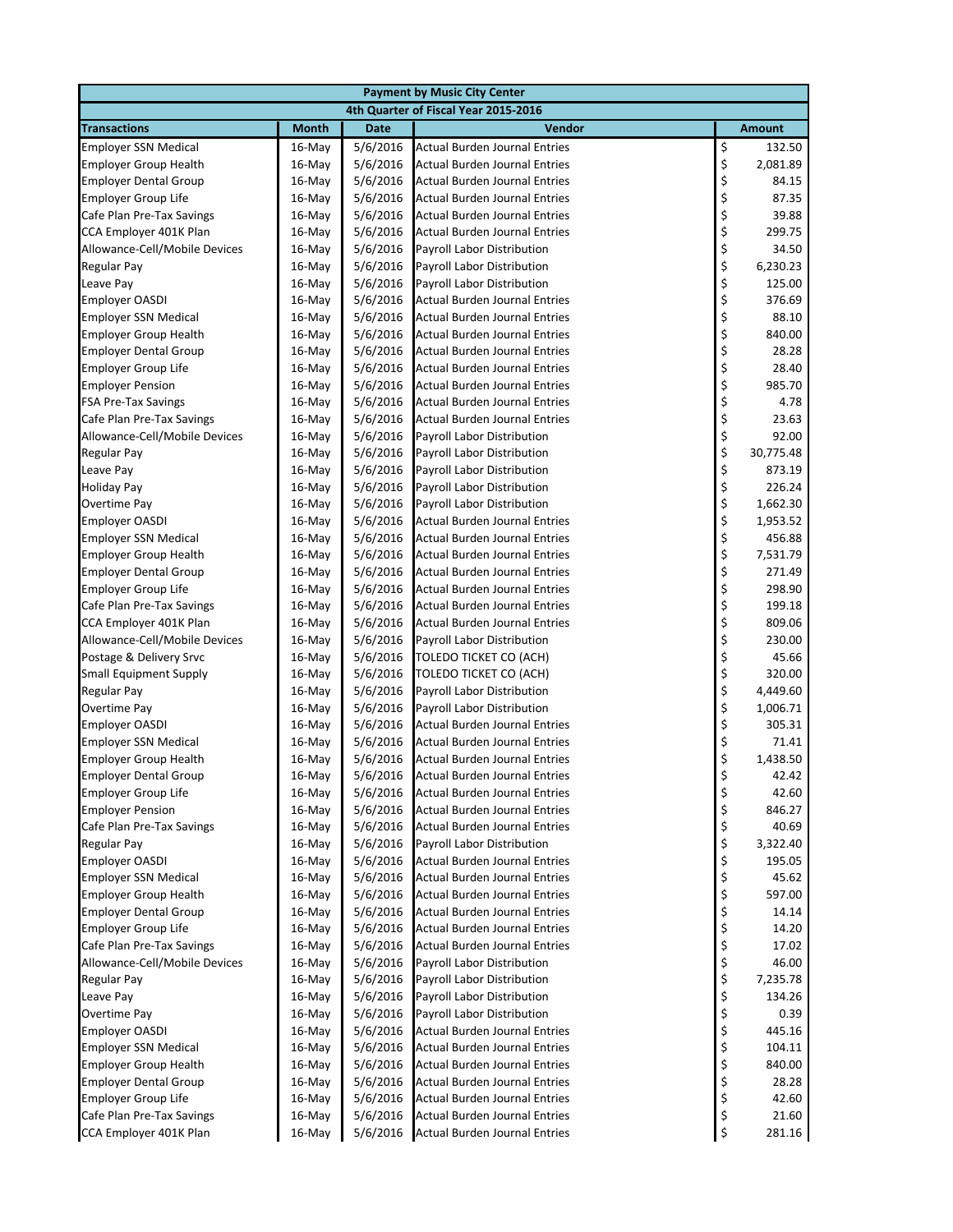| <b>Payment by Music City Center</b> |                                      |             |                                      |                                |               |  |  |
|-------------------------------------|--------------------------------------|-------------|--------------------------------------|--------------------------------|---------------|--|--|
|                                     | 4th Quarter of Fiscal Year 2015-2016 |             |                                      |                                |               |  |  |
| <b>Transactions</b>                 | <b>Month</b>                         | <b>Date</b> | Vendor                               |                                | <b>Amount</b> |  |  |
| Allowance-Cell/Mobile Devices       | $16$ -May                            | 5/6/2016    | Payroll Labor Distribution           | $\bar{\boldsymbol{\varsigma}}$ | 92.00         |  |  |
| Regular Pay                         | $16$ -May                            | 5/6/2016    | Payroll Labor Distribution           | \$                             | 17,024.00     |  |  |
| Leave Pay                           | 16-May                               | 5/6/2016    | Payroll Labor Distribution           | \$                             | 1,022.02      |  |  |
| Overtime Pay                        | $16$ -May                            | 5/6/2016    | Payroll Labor Distribution           | \$                             | 51.86         |  |  |
| <b>Employer OASDI</b>               | 16-May                               | 5/6/2016    | Actual Burden Journal Entries        | \$                             | 1,097.49      |  |  |
| <b>Employer SSN Medical</b>         | 16-May                               | 5/6/2016    | Actual Burden Journal Entries        | \$                             | 256.68        |  |  |
| <b>Employer Group Health</b>        | $16$ -May                            | 5/6/2016    | Actual Burden Journal Entries        | \$                             | 1,341.00      |  |  |
| <b>Employer Dental Group</b>        | 16-May                               | 5/6/2016    | Actual Burden Journal Entries        | \$                             | 70.70         |  |  |
| <b>Employer Group Life</b>          | 16-May                               | 5/6/2016    | Actual Burden Journal Entries        | \$                             | 85.20         |  |  |
| <b>Employer Pension</b>             | $16$ -May                            | 5/6/2016    | Actual Burden Journal Entries        | \$                             | 2,806.98      |  |  |
| <b>FSA Pre-Tax Savings</b>          | 16-May                               | 5/6/2016    | Actual Burden Journal Entries        | \$                             | 10.36         |  |  |
| Cafe Plan Pre-Tax Savings           | 16-May                               | 5/6/2016    | Actual Burden Journal Entries        | \$                             | 37.57         |  |  |
| Allowance-Cell/Mobile Devices       | 16-May                               | 5/6/2016    | Payroll Labor Distribution           | \$                             | 230.00        |  |  |
| Regular Pay                         | 16-May                               | 5/6/2016    | Payroll Labor Distribution           | \$                             | 4,170.53      |  |  |
| Leave Pay                           | 16-May                               | 5/6/2016    | Payroll Labor Distribution           | \$                             | 1,016.46      |  |  |
| Overtime Pay                        | $16$ -May                            | 5/6/2016    | Payroll Labor Distribution           | \$                             | 6.34          |  |  |
| <b>Employer OASDI</b>               | 16-May                               | 5/6/2016    | Actual Burden Journal Entries        | \$                             | 306.45        |  |  |
| <b>Employer SSN Medical</b>         | $16$ -May                            | 5/6/2016    | Actual Burden Journal Entries        | \$                             | 71.67         |  |  |
| <b>Employer Group Health</b>        | 16-May                               | 5/6/2016    | <b>Actual Burden Journal Entries</b> | \$                             | 1,090.50      |  |  |
| <b>Employer Dental Group</b>        | 16-May                               | 5/6/2016    | Actual Burden Journal Entries        | \$                             | 42.42         |  |  |
| <b>Employer Group Life</b>          | $16$ -May                            | 5/6/2016    | Actual Burden Journal Entries        | \$                             | 42.60         |  |  |
| Cafe Plan Pre-Tax Savings           | 16-May                               | 5/6/2016    | Actual Burden Journal Entries        | \$                             | 29.73         |  |  |
| CCA Employer 401K Plan              | 16-May                               | 5/6/2016    | <b>Actual Burden Journal Entries</b> | \$                             | 207.48        |  |  |
| Allowance-Cell/Mobile Devices       | 16-May                               | 5/6/2016    | Payroll Labor Distribution           |                                | 138.00        |  |  |
| Regular Pay                         | $16$ -May                            | 5/6/2016    | Payroll Labor Distribution           | \$<br>\$                       | 14,981.84     |  |  |
| Leave Pay                           | 16-May                               | 5/6/2016    | Payroll Labor Distribution           | \$                             | 363.64        |  |  |
| <b>Holiday Pay</b>                  | 16-May                               | 5/6/2016    | Payroll Labor Distribution           |                                | 151.76        |  |  |
| Overtime Pay                        | 16-May                               | 5/6/2016    | Payroll Labor Distribution           | \$<br>\$                       | 282.67        |  |  |
| <b>Employer OASDI</b>               | $16$ -May                            | 5/6/2016    | Actual Burden Journal Entries        | \$                             | 921.82        |  |  |
| <b>Employer SSN Medical</b>         | 16-May                               | 5/6/2016    | Actual Burden Journal Entries        | \$                             | 215.57        |  |  |
| <b>Employer Group Health</b>        | 16-May                               | 5/6/2016    | Actual Burden Journal Entries        | \$                             | 2,773.50      |  |  |
| <b>Employer Dental Group</b>        | $16$ -May                            | 5/6/2016    | Actual Burden Journal Entries        | \$                             | 113.12        |  |  |
| <b>Employer Group Life</b>          | 16-May                               | 5/6/2016    | Actual Burden Journal Entries        | \$                             | 113.60        |  |  |
| Cafe Plan Pre-Tax Savings           | 16-May                               | 5/6/2016    | Actual Burden Journal Entries        | \$                             | 76.83         |  |  |
| CCA Employer 401K Plan              | 16-May                               | 5/6/2016    | <b>Actual Burden Journal Entries</b> | \$                             | 417.23        |  |  |
| Allowance-Cell/Mobile Devices       | $16$ -May                            | 5/6/2016    | Payroll Labor Distribution           | \$                             | 92.00         |  |  |
| <b>Regular Pay</b>                  | $16$ -May                            | 5/6/2016    | Payroll Labor Distribution           | \$                             | 7,360.22      |  |  |
| Leave Pay                           | $16$ -May                            | 5/6/2016    | Payroll Labor Distribution           | \$                             | 125.58        |  |  |
| Overtime Pay                        | 16-May                               | 5/6/2016    | Payroll Labor Distribution           | \$                             | 38.62         |  |  |
| <b>Employer OASDI</b>               | 16-May                               | 5/6/2016    | <b>Actual Burden Journal Entries</b> | \$                             | 434.96        |  |  |
| <b>Employer SSN Medical</b>         | 16-May                               | 5/6/2016    | <b>Actual Burden Journal Entries</b> | \$                             | 101.72        |  |  |
| <b>Employer Group Health</b>        | 16-May                               | 5/6/2016    | <b>Actual Burden Journal Entries</b> | \$                             | 841.50        |  |  |
| <b>Employer Dental Group</b>        | 16-May                               | 5/6/2016    | <b>Actual Burden Journal Entries</b> | \$                             | 28.28         |  |  |
| <b>Employer Group Life</b>          | 16-May                               | 5/6/2016    | Actual Burden Journal Entries        | \$                             | 42.60         |  |  |
| <b>Employer Pension</b>             | 16-May                               | 5/6/2016    | Actual Burden Journal Entries        | \$                             | 1,167.03      |  |  |
| <b>FSA Pre-Tax Savings</b>          | 16-May                               | 5/6/2016    | Actual Burden Journal Entries        | \$                             | 22.31         |  |  |
| Cafe Plan Pre-Tax Savings           | 16-May                               | 5/6/2016    | Actual Burden Journal Entries        | \$                             | 23.67         |  |  |
| Allowance-Cell/Mobile Devices       | 16-May                               | 5/6/2016    | Payroll Labor Distribution           | \$                             | 92.00         |  |  |
| Regular Pay                         | 16-May                               | 5/6/2016    | Payroll Labor Distribution           | \$                             | 9,263.92      |  |  |
| Leave Pay                           | 16-May                               | 5/6/2016    | Payroll Labor Distribution           | \$                             | 146.16        |  |  |
| Overtime Pay                        | 16-May                               | 5/6/2016    | Payroll Labor Distribution           | \$                             | 378.68        |  |  |
| <b>Employer OASDI</b>               | 16-May                               | 5/6/2016    | Actual Burden Journal Entries        | \$                             | 596.94        |  |  |
| <b>Employer SSN Medical</b>         | 16-May                               | 5/6/2016    | Actual Burden Journal Entries        | \$                             | 139.60        |  |  |
| <b>Employer Group Health</b>        | 16-May                               | 5/6/2016    | Actual Burden Journal Entries        | \$                             | 744.00        |  |  |
| <b>Employer Dental Group</b>        | 16-May                               | 5/6/2016    | Actual Burden Journal Entries        | \$                             | 56.56         |  |  |
| <b>Employer Group Life</b>          | 16-May                               | 5/6/2016    | Actual Burden Journal Entries        | \$                             | 56.80         |  |  |
| Cafe Plan Pre-Tax Savings           | 16-May                               | 5/6/2016    | Actual Burden Journal Entries        | \$                             | 19.33         |  |  |
| CCA Employer 401K Plan              | 16-May                               | 5/6/2016    | <b>Actual Burden Journal Entries</b> | \$                             | 315.61        |  |  |
| Allowance-Cell/Mobile Devices       | 16-May                               | 5/6/2016    | Payroll Labor Distribution           | \$                             | 92.00         |  |  |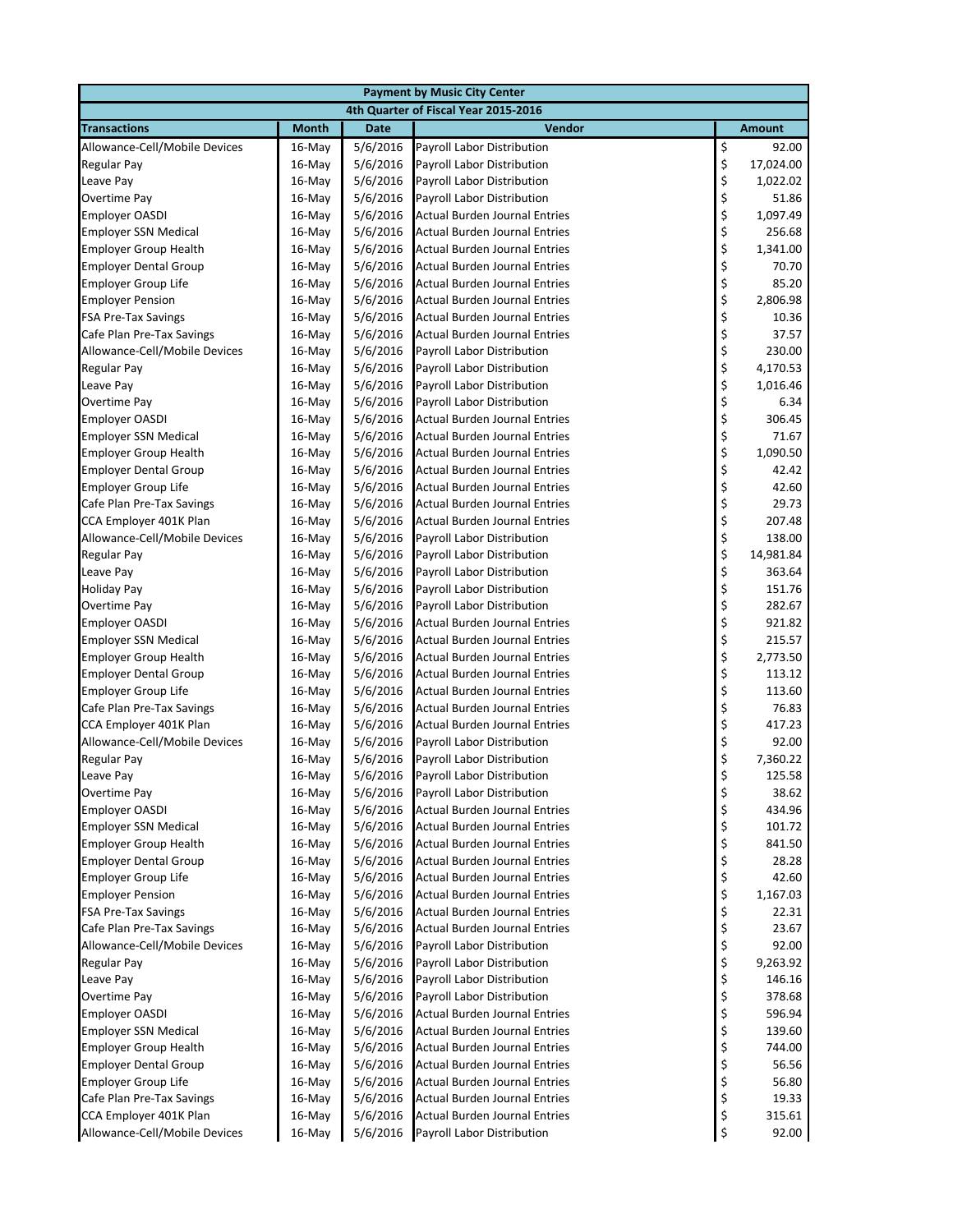| <b>Payment by Music City Center</b>                     |                  |                      |                                                                      |          |                  |  |  |
|---------------------------------------------------------|------------------|----------------------|----------------------------------------------------------------------|----------|------------------|--|--|
|                                                         |                  |                      | 4th Quarter of Fiscal Year 2015-2016                                 |          |                  |  |  |
| <b>Transactions</b>                                     | <b>Month</b>     | <b>Date</b>          | Vendor                                                               |          | <b>Amount</b>    |  |  |
| Regular Pay                                             | $16$ -May        | 5/6/2016             | Payroll Labor Distribution                                           | \$       | 15,292.71        |  |  |
| <b>Employer OASDI</b>                                   | 16-May           | 5/6/2016             | Actual Burden Journal Entries                                        | \$       | 928.74           |  |  |
| <b>Employer SSN Medical</b>                             | $16$ -May        | 5/6/2016             | Actual Burden Journal Entries                                        | \$       | 217.20           |  |  |
| <b>Employer Group Health</b>                            | $16$ -May        | 5/6/2016             | <b>Actual Burden Journal Entries</b>                                 | \$       | 846.00           |  |  |
| <b>Employer Dental Group</b>                            | 16-May           | 5/6/2016             | Actual Burden Journal Entries                                        | \$       | 28.28            |  |  |
| <b>Employer Group Life</b>                              | 16-May           | 5/6/2016             | <b>Actual Burden Journal Entries</b>                                 | \$       | 28.40            |  |  |
| <b>Employer Pension</b>                                 | $16$ -May        | 5/6/2016             | <b>Actual Burden Journal Entries</b>                                 | \$       | 2,371.90         |  |  |
| <b>FSA Pre-Tax Savings</b>                              | $16$ -May        | 5/6/2016             | Actual Burden Journal Entries                                        | \$       | 7.97             |  |  |
| Cafe Plan Pre-Tax Savings                               | 16-May           | 5/6/2016             | <b>Actual Burden Journal Entries</b>                                 | \$       | 23.02            |  |  |
| Allowance-Cell/Mobile Devices                           | $16$ -May        | 5/6/2016             | Payroll Labor Distribution                                           |          | 92.00            |  |  |
| <b>Regular Pay</b>                                      | 16-May           | 5/6/2016             | Payroll Labor Distribution                                           | \$\$\$   | 6,804.24         |  |  |
| Leave Pay                                               | $16$ -May        | 5/6/2016             | Payroll Labor Distribution                                           |          | 459.42           |  |  |
| Overtime Pay                                            | $16$ -May        | 5/6/2016             | Payroll Labor Distribution                                           | \$<br>\$ | 4.71             |  |  |
| <b>Employer OASDI</b>                                   | 16-May           | 5/6/2016             | Actual Burden Journal Entries                                        |          | 429.45           |  |  |
| <b>Employer SSN Medical</b>                             | $16$ -May        | 5/6/2016             | <b>Actual Burden Journal Entries</b>                                 | \$\$\$   | 100.43           |  |  |
| <b>Employer Group Health</b>                            | 16-May           | 5/6/2016             | Actual Burden Journal Entries                                        |          | 1,338.00         |  |  |
| <b>Employer Dental Group</b>                            | 16-May           | 5/6/2016             | <b>Actual Burden Journal Entries</b>                                 |          | 56.56            |  |  |
| <b>Employer Group Life</b>                              | $16$ -May        | 5/6/2016             | Actual Burden Journal Entries                                        | \$<br>\$ | 56.80            |  |  |
| Cafe Plan Pre-Tax Savings                               | $16$ -May        | 5/6/2016             | Actual Burden Journal Entries                                        |          | 36.69            |  |  |
| CCA Employer 401K Plan                                  | 16-May           | 5/6/2016             | <b>Actual Burden Journal Entries</b>                                 | \$       | 130.92           |  |  |
| Allowance-Cell/Mobile Devices                           | $16$ -May        | 5/6/2016             | Payroll Labor Distribution                                           | \$<br>\$ | 138.00           |  |  |
| Landscaping Srvc-Indoor                                 | 16-May           | 5/9/2016             | PLANTS ALIVE (ACH)                                                   |          | 510.00           |  |  |
| Rpr & Maint Srvc HVAC                                   | 16-May           | 5/9/2016             | JOHNSON CONTROLS INC/CARDKEY (                                       | \$       | 3,313.25         |  |  |
| <b>Electrical Supply-Lamps</b>                          | $16$ -May        | 5/9/2016             | WILLIAMS WHOLESALE SUPPLY OF N                                       | \$       | 253.00           |  |  |
| <b>Electrical Supply-Lamps</b>                          | $16$ -May        | 5/9/2016             | WILLIAMS WHOLESALE SUPPLY OF N                                       | \$       | 79.00            |  |  |
| <b>Electrical Supply-Lamps</b>                          | $16$ -May        | 5/9/2016             | WILLIAMS WHOLESALE SUPPLY OF N                                       | \$       | 610.20           |  |  |
| <b>Electrical Supply-Lamps</b>                          | 16-May           | 5/9/2016             | WILLIAMS WHOLESALE SUPPLY OF N                                       | \$       | 1,092.50         |  |  |
| <b>Electrical Supply-Lamps</b>                          | 16-May           | 5/9/2016             | WILLIAMS WHOLESALE SUPPLY OF N                                       | \$       | 260.00           |  |  |
| <b>Electrical Supply-Lamps</b>                          | $16$ -May        | 5/9/2016             | WILLIAMS WHOLESALE SUPPLY OF N                                       | \$       | 236.00           |  |  |
| HHold & Jnitr Supply                                    | 16-May           | 5/9/2016             | MYOFFICE PRODUCTS (ACH)                                              | \$       | 45.16            |  |  |
| <b>HHold &amp; Jnitr Supply</b>                         | 16-May           | 5/9/2016             | MYOFFICE PRODUCTS (ACH)                                              | \$       | 93.00            |  |  |
| <b>HHold &amp; Jnitr Supply</b>                         | $16$ -May        | 5/9/2016             | MYOFFICE PRODUCTS (ACH)                                              | \$       | 175.05           |  |  |
| <b>HHold &amp; Jnitr Supply</b>                         | 16-May           | 5/9/2016             | <b>MYOFFICE PRODUCTS (ACH)</b>                                       | \$       | 299.68           |  |  |
| <b>HHold &amp; Jnitr Supply</b>                         | 16-May           | 5/9/2016             | <b>MYOFFICE PRODUCTS (ACH)</b>                                       | \$       | 668.50           |  |  |
| HHold & Jnitr Supply                                    | $16$ -May        | 5/9/2016             | <b>MYOFFICE PRODUCTS (ACH)</b>                                       | \$       | 545.40           |  |  |
| <b>HHold &amp; Jnitr Supply</b>                         | $16$ -May        | 5/9/2016             | MYOFFICE PRODUCTS (ACH)                                              | \$       | 32.50            |  |  |
| <b>HHold &amp; Jnitr Supply</b>                         | 16-May           | 5/9/2016             | MYOFFICE PRODUCTS (ACH)                                              | \$       | 69.40            |  |  |
| <b>HHold &amp; Jnitr Supply</b>                         | $16$ -May        | 5/9/2016             | <b>MYOFFICE PRODUCTS (ACH)</b>                                       | \$       | 212.00           |  |  |
| <b>HHold &amp; Jnitr Supply</b>                         | 16-May           | 5/9/2016             | <b>MYOFFICE PRODUCTS (ACH)</b>                                       | \$       | 1,194.24         |  |  |
| <b>HHold &amp; Jnitr Supply</b>                         | 16-May           | 5/9/2016             | <b>MYOFFICE PRODUCTS (ACH)</b>                                       | \$       | 289.20           |  |  |
| <b>HHold &amp; Jnitr Supply</b>                         | 16-May           | 5/9/2016             | MYOFFICE PRODUCTS (ACH)                                              | \$<br>\$ | 103.08<br>27.00  |  |  |
| HHold & Jnitr Supply<br><b>HHold &amp; Jnitr Supply</b> | 16-May           | 5/9/2016             | MYOFFICE PRODUCTS (ACH)                                              |          |                  |  |  |
| Registration                                            | 16-May<br>16-May | 5/9/2016<br>5/9/2016 | MYOFFICE PRODUCTS (ACH)<br><b>RESOURCE INFORMATION &amp; CONTROL</b> | \$<br>\$ | 417.25<br>300.00 |  |  |
| <b>Printing Supply</b>                                  | 16-May           | 5/9/2016             | MYOFFICE PRODUCTS (ACH)                                              | \$       | 216.00           |  |  |
| <b>Printing Supply</b>                                  | 16-May           | 5/9/2016             | MYOFFICE PRODUCTS (ACH)                                              | \$       | 306.00           |  |  |
| <b>Printing Supply</b>                                  | 16-May           | 5/9/2016             | MYOFFICE PRODUCTS (ACH)                                              | \$       | 306.00           |  |  |
| <b>Printing Supply</b>                                  | 16-May           | 5/9/2016             | MYOFFICE PRODUCTS (ACH)                                              | \$       | 174.10           |  |  |
| <b>Printing Supply</b>                                  | 16-May           | 5/9/2016             | MYOFFICE PRODUCTS (ACH)                                              |          | 74.82            |  |  |
| <b>Printing Supply</b>                                  | 16-May           | 5/9/2016             | <b>MYOFFICE PRODUCTS (ACH)</b>                                       | \$<br>\$ | 58.47            |  |  |
| <b>Printing Supply</b>                                  | 16-May           | 5/9/2016             | MYOFFICE PRODUCTS (ACH)                                              | \$       | 58.47            |  |  |
| <b>Printing Supply</b>                                  | 16-May           | 5/9/2016             | MYOFFICE PRODUCTS (ACH)                                              | \$       | 58.47            |  |  |
| <b>Printing Supply</b>                                  | 16-May           | 5/9/2016             | MYOFFICE PRODUCTS (ACH)                                              | \$       | 104.00           |  |  |
| <b>Printing Supply</b>                                  | $16$ -May        | 5/9/2016             | MYOFFICE PRODUCTS (ACH)                                              | \$       | 96.00            |  |  |
| <b>Printing Supply</b>                                  | 16-May           | 5/9/2016             | MYOFFICE PRODUCTS (ACH)                                              | \$       | 192.00           |  |  |
| <b>Printing Supply</b>                                  | 16-May           | 5/9/2016             | MYOFFICE PRODUCTS (ACH)                                              | \$       | 96.00            |  |  |
| <b>Printing Supply</b>                                  | 16-May           | 5/9/2016             | <b>MYOFFICE PRODUCTS (ACH)</b>                                       | \$       | 195.92           |  |  |
| <b>Printing Supply</b>                                  | 16-May           | 5/9/2016             | MYOFFICE PRODUCTS (ACH)                                              | \$       | 1,144.80         |  |  |
| <b>Printing Supply</b>                                  | 16-May           | 5/9/2016             | MYOFFICE PRODUCTS (ACH)                                              | \$       | 858.90           |  |  |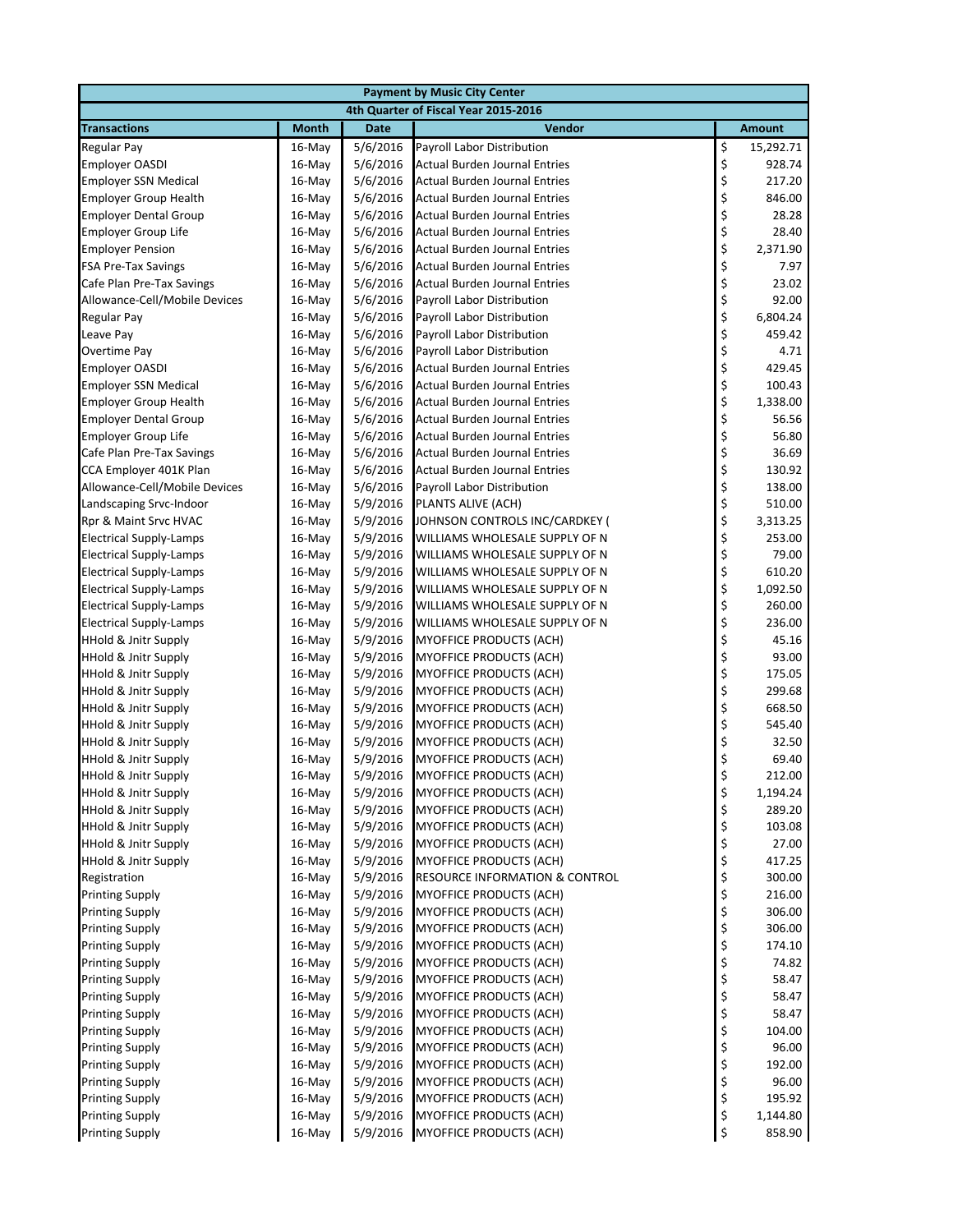| <b>Payment by Music City Center</b>                                |                  |                        |                                                                  |          |                      |  |  |
|--------------------------------------------------------------------|------------------|------------------------|------------------------------------------------------------------|----------|----------------------|--|--|
| 4th Quarter of Fiscal Year 2015-2016                               |                  |                        |                                                                  |          |                      |  |  |
| <b>Transactions</b>                                                | <b>Month</b>     | <b>Date</b>            | Vendor                                                           |          | <b>Amount</b>        |  |  |
| <b>Printing Supply</b>                                             | 16-May           | 5/9/2016               | <b>MYOFFICE PRODUCTS (ACH)</b>                                   | \$       | 306.00               |  |  |
| <b>Printing Supply</b>                                             | 16-May           | 5/9/2016               | <b>MYOFFICE PRODUCTS (ACH)</b>                                   | \$       | 340.00               |  |  |
| Offc & Admin Supply                                                | 16-May           | 5/9/2016               | MYOFFICE PRODUCTS (ACH)                                          | \$       | 6.86                 |  |  |
| Offc & Admin Supply                                                | $16$ -May        | 5/9/2016               | MYOFFICE PRODUCTS (ACH)                                          | \$       | 6.86                 |  |  |
| Offc & Admin Supply                                                | 16-May           | 5/9/2016               | <b>MYOFFICE PRODUCTS (ACH)</b>                                   | \$       | 6.86                 |  |  |
| <b>Promotion-Goods</b>                                             | 16-May           | 5/9/2016               | <b>BLINK MARKETING INC (ACH)</b>                                 | \$       | 600.00               |  |  |
| <b>Promotion-Goods</b>                                             | $16$ -May        | 5/9/2016               | BLINK MARKETING INC (ACH)                                        | \$       | 15.00                |  |  |
| Registration                                                       | 16-May           | 5/9/2016               | RESOURCE INFORMATION & CONTROL                                   | \$       | 300.00               |  |  |
| Furniture/Fixtures<\$10K                                           | 16-May           | 5/9/2016               | INTERIOR DESIGN SVCS INC (ACH)                                   | \$       | 315.37               |  |  |
| Food & Bev-Inhouse                                                 | 16-May           | 5/9/2016               | CENTERPLATE MCC (ACH)                                            | \$       | 332.92               |  |  |
| <b>Small Equipment Supply</b>                                      | 16-May           | 5/10/2016              | <b>MYOFFICE PRODUCTS (ACH)</b>                                   | \$       | 538.51<br>69.70      |  |  |
| <b>Laundry Services</b>                                            | 16-May           | 5/10/2016              | <b>ALSCO</b>                                                     | \$       |                      |  |  |
| Postage & Delivery Srvc                                            | 16-May           | 5/10/2016              | <b>SUNSET MARKETING INC</b>                                      | \$<br>\$ | 63.00                |  |  |
| <b>HHold &amp; Jnitr Supply</b>                                    | 16-May           | 5/10/2016              | AMERICAN PAPER & TWINE CO (ACH                                   | \$       | 1,162.50<br>1,795.50 |  |  |
| <b>HHold &amp; Jnitr Supply</b><br><b>HHold &amp; Jnitr Supply</b> | 16-May<br>16-May | 5/10/2016<br>5/10/2016 | AMERICAN PAPER & TWINE CO (ACH<br>AMERICAN PAPER & TWINE CO (ACH | \$       | 1,986.00             |  |  |
| <b>HHold &amp; Jnitr Supply</b>                                    | 16-May           | 5/10/2016              | <b>SUNSET MARKETING INC</b>                                      | \$       | 248.00               |  |  |
| <b>HHold &amp; Jnitr Supply</b>                                    | 16-May           | 5/10/2016              | <b>SUNSET MARKETING INC</b>                                      | \$       | 240.00               |  |  |
| <b>HHold &amp; Jnitr Supply</b>                                    | $16$ -May        | 5/10/2016              | <b>SUNSET MARKETING INC</b>                                      | \$       | 592.00               |  |  |
| <b>HHold &amp; Jnitr Supply</b>                                    | 16-May           | 5/10/2016              | <b>SUNSET MARKETING INC</b>                                      | \$       | 56.00                |  |  |
| <b>HHold &amp; Jnitr Supply</b>                                    | 16-May           | 5/10/2016              | <b>SUNSET MARKETING INC</b>                                      | \$       | 283.50               |  |  |
| <b>HHold &amp; Jnitr Supply</b>                                    | 16-May           | 5/10/2016              | AMERICAN PAPER & TWINE CO (ACH                                   | \$       | 7,712.50             |  |  |
| <b>HHold &amp; Jnitr Supply</b>                                    | 16-May           | 5/10/2016              | <b>SUNSET MARKETING INC</b>                                      | \$       | (56.00)              |  |  |
| <b>Internet Services</b>                                           | 16-May           | 5/10/2016              | MCN INTERACTIVE LLC (ACH)                                        | \$       | 209.95               |  |  |
| Postage & Delivery Srvc                                            | 16-May           | 5/10/2016              | <b>SUNSET MARKETING INC</b>                                      | \$       | 40.00                |  |  |
| Postage & Delivery Srvc                                            | 16-May           | 5/10/2016              | <b>SUNSET MARKETING INC</b>                                      | \$       | (40.00)              |  |  |
| <b>Small Equipment Supply</b>                                      | 16-May           | 5/10/2016              | <b>SUNSET MARKETING INC</b>                                      | \$       | 71.50                |  |  |
| <b>Small Equipment Supply</b>                                      | 16-May           | 5/10/2016              | <b>SUNSET MARKETING INC</b>                                      | \$       | 214.00               |  |  |
| Postage & Delivery Srvc                                            | $16$ -May        | 5/10/2016              | <b>SUNSET MARKETING INC</b>                                      | \$       | 30.00                |  |  |
| Postage & Delivery Srvc                                            | 16-May           | 5/10/2016              | <b>SUNSET MARKETING INC</b>                                      | \$       | (30.00)              |  |  |
| Furniture/Fixtures<\$10K                                           | 16-May           | 5/10/2016              | <b>SUNSET MARKETING INC</b>                                      | \$       | 202.65               |  |  |
| <b>Small Equipment Supply</b>                                      | 16-May           | 5/10/2016              | W W GRAINGER (P#)                                                | \$       | 34.86                |  |  |
| <b>Small Equipment Supply</b>                                      | 16-May           | 5/10/2016              | W W GRAINGER (P#)                                                | \$       | 31.95                |  |  |
| <b>Small Equipment Supply</b>                                      | 16-May           | 5/10/2016              | W W GRAINGER (P#)                                                | \$       | 23.45                |  |  |
| <b>Small Equipment Supply</b>                                      | 16-May           | 5/10/2016              | W W GRAINGER (P#)                                                | \$       | 27.49                |  |  |
| <b>Small Equipment Supply</b>                                      | 16-May           | 5/10/2016              | W W GRAINGER (P#)                                                | \$       | 14.28                |  |  |
| <b>Small Equipment Supply</b>                                      | $16$ -May        | 5/10/2016              | W W GRAINGER (P#)                                                | \$       | 147.94               |  |  |
| <b>Small Equipment Supply</b>                                      | 16-May           | 5/10/2016              | W W GRAINGER (P#)                                                | \$       | 34.13                |  |  |
| <b>Small Equipment Supply</b>                                      | 16-May           | 5/10/2016              | W W GRAINGER (P#)                                                | \$       | 19.10                |  |  |
| <b>Small Equipment Supply</b>                                      | 16-May           | 5/10/2016              | W W GRAINGER (P#)                                                | \$       | (34.86)              |  |  |
| <b>Small Equipment Supply</b>                                      | 16-May           | 5/10/2016              | W W GRAINGER (P#)                                                | \$       | (31.95)              |  |  |
| <b>Small Equipment Supply</b>                                      | 16-May           | 5/10/2016              | W W GRAINGER (P#)                                                | \$       | (23.45)              |  |  |
| <b>Small Equipment Supply</b>                                      | 16-May           | 5/10/2016              | W W GRAINGER (P#)                                                | \$       | (19.10)              |  |  |
| <b>Small Equipment Supply</b>                                      | 16-May           | 5/10/2016              | W W GRAINGER (P#)                                                | \$       | (14.28)              |  |  |
| <b>Small Equipment Supply</b>                                      | 16-May           | 5/10/2016              | W W GRAINGER (P#)                                                | \$       | (147.94)             |  |  |
| <b>Small Equipment Supply</b>                                      | 16-May           | 5/10/2016              | W W GRAINGER (P#)                                                | \$       | (34.13)              |  |  |
| <b>Small Equipment Supply</b>                                      | 16-May           | 5/10/2016              | W W GRAINGER (P#)                                                | \$       | (27.49)              |  |  |
| <b>HVAC Supply-Filter</b>                                          | 16-May           | 5/11/2016              | LLOVET FILTRATION CO                                             | \$       | 1,132.00             |  |  |
| <b>HVAC Supply-Filter</b><br><b>HVAC Supply-Filter</b>             | 16-May<br>16-May | 5/11/2016<br>5/11/2016 | LLOVET FILTRATION CO<br><b>LLOVET FILTRATION CO</b>              | \$<br>\$ | 2,348.00<br>1,134.00 |  |  |
| <b>HVAC Supply-Filter</b>                                          | 16-May           | 5/11/2016              | LLOVET FILTRATION CO                                             | \$       | 2,032.00             |  |  |
| <b>HVAC Supply-Filter</b>                                          | 16-May           | 5/11/2016              | LLOVET FILTRATION CO                                             | \$       | 1,089.00             |  |  |
| <b>HVAC Supply-Filter</b>                                          | 16-May           | 5/11/2016              | LLOVET FILTRATION CO                                             | \$       | 978.00               |  |  |
| <b>HVAC Supply-Filter</b>                                          | 16-May           | 5/11/2016              | LLOVET FILTRATION CO                                             | \$       | 1,029.00             |  |  |
| <b>HVAC Supply-Filter</b>                                          | 16-May           | 5/11/2016              | LLOVET FILTRATION CO                                             | \$       | 2,496.00             |  |  |
| <b>HVAC Supply-Filter</b>                                          | 16-May           | 5/11/2016              | LLOVET FILTRATION CO                                             | \$       | 1,227.00             |  |  |
| <b>HVAC Supply-Filter</b>                                          | 16-May           | 5/11/2016              | LLOVET FILTRATION CO                                             | \$       | 852.00               |  |  |
| <b>HHold &amp; Jnitr Supply</b>                                    | 16-May           | 5/11/2016              | AMERICAN PAPER & TWINE CO (ACH                                   | \$       | 1,937.50             |  |  |
| <b>HHold &amp; Jnitr Supply</b>                                    | 16-May           | 5/11/2016              | AMERICAN PAPER & TWINE CO (ACH                                   | \$       | 4,379.25             |  |  |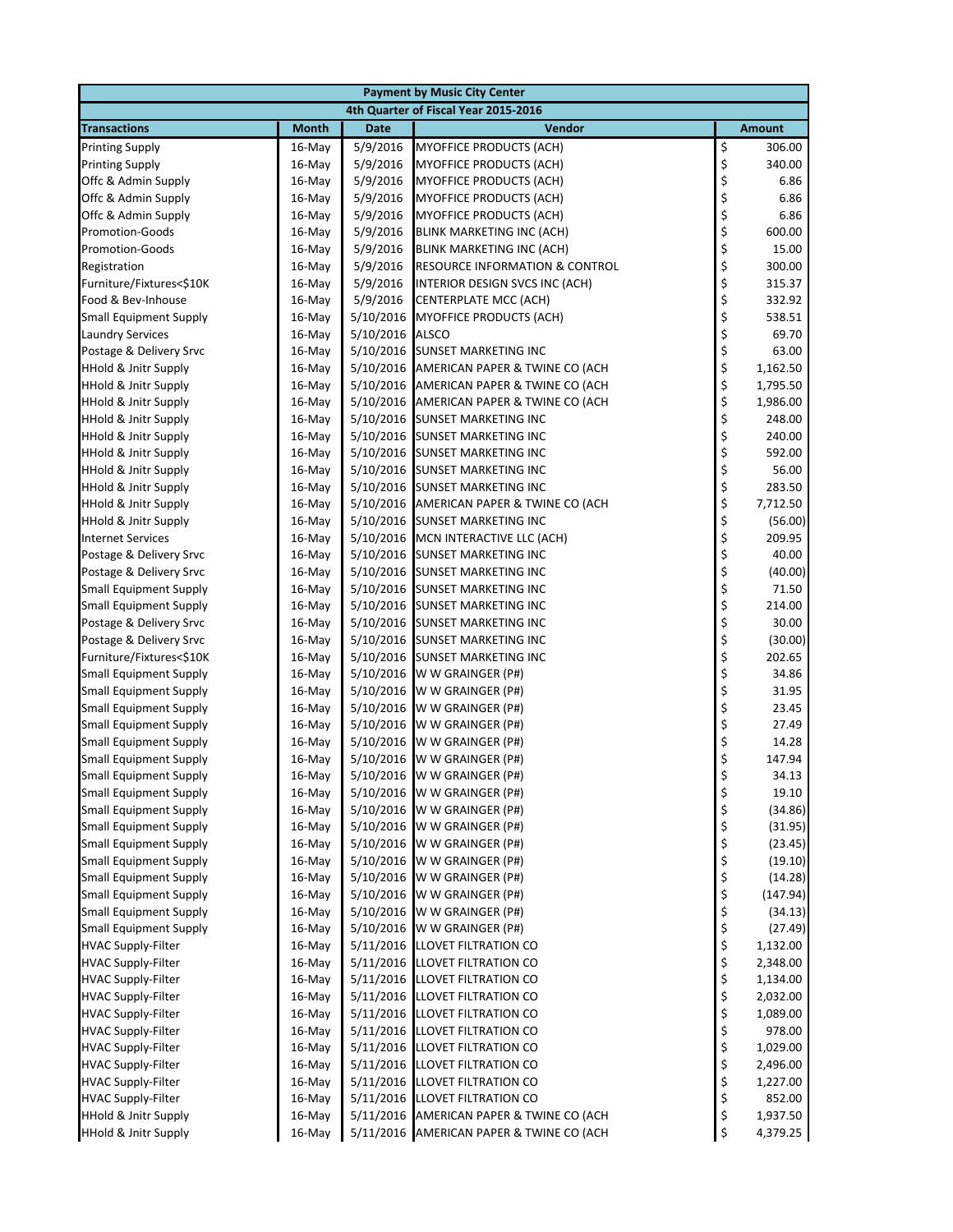|                                 | <b>Payment by Music City Center</b> |             |                                          |    |               |  |  |  |
|---------------------------------|-------------------------------------|-------------|------------------------------------------|----|---------------|--|--|--|
|                                 |                                     |             | 4th Quarter of Fiscal Year 2015-2016     |    |               |  |  |  |
| <b>Transactions</b>             | <b>Month</b>                        | <b>Date</b> | <b>Vendor</b>                            |    | <b>Amount</b> |  |  |  |
| <b>HHold &amp; Jnitr Supply</b> | $16$ -May                           | 5/11/2016   | AMERICAN PAPER & TWINE CO (ACH           | \$ | 4,788.00      |  |  |  |
| <b>HHold &amp; Jnitr Supply</b> | 16-May                              | 5/11/2016   | AMERICAN PAPER & TWINE CO (ACH           | \$ | 1,125.00      |  |  |  |
| <b>HHold &amp; Jnitr Supply</b> | $16$ -May                           | 5/11/2016   | AMERICAN PAPER & TWINE CO (ACH           | \$ | 158.55        |  |  |  |
| <b>HHold &amp; Jnitr Supply</b> | $16$ -May                           | 5/11/2016   | AMERICAN PAPER & TWINE CO (ACH           | \$ | 151.00        |  |  |  |
| <b>HHold &amp; Jnitr Supply</b> | $16$ -May                           | 5/11/2016   | AMERICAN PAPER & TWINE CO (ACH           | \$ | 50.10         |  |  |  |
| <b>HHold &amp; Jnitr Supply</b> | 16-May                              | 5/11/2016   | AMERICAN PAPER & TWINE CO (ACH           | \$ | 41.00         |  |  |  |
| <b>HHold &amp; Jnitr Supply</b> | $16$ -May                           | 5/11/2016   | AMERICAN PAPER & TWINE CO (ACH           | \$ | 475.65        |  |  |  |
| <b>HHold &amp; Jnitr Supply</b> | $16$ -May                           | 5/11/2016   | AMERICAN PAPER & TWINE CO (ACH           | \$ | 246.40        |  |  |  |
| <b>HHold &amp; Jnitr Supply</b> | 16-May                              | 5/11/2016   | AMERICAN PAPER & TWINE CO (ACH           | \$ | 175.20        |  |  |  |
| <b>HHold &amp; Jnitr Supply</b> | $16$ -May                           | 5/11/2016   | AMERICAN PAPER & TWINE CO (ACH           | \$ | 412.70        |  |  |  |
| <b>HHold &amp; Jnitr Supply</b> | 16-May                              | 5/11/2016   | AMERICAN PAPER & TWINE CO (ACH           | \$ | 202.40        |  |  |  |
| <b>HHold &amp; Jnitr Supply</b> | 16-May                              | 5/11/2016   | AMERICAN PAPER & TWINE CO (ACH           | \$ | 97.20         |  |  |  |
| <b>HHold &amp; Jnitr Supply</b> | $16$ -May                           | 5/11/2016   | AMERICAN PAPER & TWINE CO (ACH           | \$ | 530.70        |  |  |  |
| <b>HHold &amp; Jnitr Supply</b> | $16$ -May                           | 5/11/2016   | AMERICAN PAPER & TWINE CO (ACH           | \$ | 265.35        |  |  |  |
| <b>HHold &amp; Jnitr Supply</b> | $16$ -May                           | 5/11/2016   | AMERICAN PAPER & TWINE CO (ACH           | \$ | 1,542.50      |  |  |  |
| <b>HHold &amp; Jnitr Supply</b> | $16$ -May                           | 5/11/2016   | AMERICAN PAPER & TWINE CO (ACH           | \$ | 583.90        |  |  |  |
| <b>HHold &amp; Jnitr Supply</b> | 16-May                              |             | 5/11/2016 AMERICAN PAPER & TWINE CO (ACH | \$ | 1,124.80      |  |  |  |
| <b>HHold &amp; Jnitr Supply</b> | $16$ -May                           | 5/11/2016   | AMERICAN PAPER & TWINE CO (ACH           | \$ | 1,162.50      |  |  |  |
| <b>HHold &amp; Jnitr Supply</b> | $16$ -May                           | 5/11/2016   | AMERICAN PAPER & TWINE CO (ACH           | \$ | (246.40)      |  |  |  |
| <b>HHold &amp; Jnitr Supply</b> | 16-May                              | 5/11/2016   | AMERICAN PAPER & TWINE CO (ACH           | \$ | (175.20)      |  |  |  |
| <b>HHold &amp; Jnitr Supply</b> | $16$ -May                           | 5/11/2016   | AMERICAN PAPER & TWINE CO (ACH           | \$ | (412.70)      |  |  |  |
| <b>HHold &amp; Jnitr Supply</b> | 16-May                              | 5/11/2016   | AMERICAN PAPER & TWINE CO (ACH           | \$ | (202.40)      |  |  |  |
| <b>HHold &amp; Jnitr Supply</b> | 16-May                              | 5/11/2016   | AMERICAN PAPER & TWINE CO (ACH           | \$ | (530.70)      |  |  |  |
| <b>HHold &amp; Jnitr Supply</b> | $16$ -May                           | 5/11/2016   | AMERICAN PAPER & TWINE CO (ACH           | \$ | (265.35)      |  |  |  |
| <b>HHold &amp; Jnitr Supply</b> | $16$ -May                           | 5/11/2016   | AMERICAN PAPER & TWINE CO (ACH           | \$ | (97.20)       |  |  |  |
| <b>HHold &amp; Jnitr Supply</b> | $16$ -May                           | 5/11/2016   | <b>SUNSET MARKETING INC</b>              | \$ | 56.70         |  |  |  |
| Offc & Admin Supply             | $16$ -May                           |             | 5/11/2016 MYOFFICE PRODUCTS (ACH)        | \$ | 34.72         |  |  |  |
| Food & Ice                      | 16-May                              |             | 5/12/2016 CENTERPLATE MCC (ACH)          | \$ | 103.85        |  |  |  |
| <b>Pest Control Srvc</b>        | $16$ -May                           | 5/12/2016   | COOKS PEST CONTROL INC COMMERC           | \$ | 1,207.50      |  |  |  |
| <b>Small Equipment Supply</b>   | 16-May                              | 5/12/2016   | W W GRAINGER (P#)                        | \$ | 236.60        |  |  |  |
| <b>Printing Supply</b>          | 16-May                              | 5/12/2016   | <b>MYOFFICE PRODUCTS (ACH)</b>           | \$ | 96.00         |  |  |  |
| <b>Printing Supply</b>          | $16$ -May                           | 5/12/2016   | <b>MYOFFICE PRODUCTS (ACH)</b>           | \$ | 96.00         |  |  |  |
| <b>Security Services</b>        | $16$ -May                           | 5/12/2016   | UNIVERSAL PROTECTION SVCS LLC            | \$ | 1,144.29      |  |  |  |
| <b>Uniform Cleaning Service</b> | 16-May                              | 5/12/2016   | CINTAS CORP #051 MATS & RUGS(A           | \$ | 567.47        |  |  |  |
| Printing/Binding                | $16$ -May                           |             | 5/12/2016 RICOH USA INC (ACH)            | \$ | 46.00         |  |  |  |
| Printing/Binding                | $16$ -May                           |             | 5/12/2016 RICOH USA INC (ACH)            | \$ | 46.00         |  |  |  |
| Printing/Binding                | $16$ -May                           | 5/12/2016   | RICOH USA INC (ACH)                      | \$ | 46.00         |  |  |  |
| Printing/Binding                | $16$ -May                           |             | 5/12/2016 RICOH USA INC (ACH)            | \$ | 46.00         |  |  |  |
| Printing/Binding                | 16-May                              |             | 5/12/2016 RICOH USA INC (ACH)            | \$ | 46.00         |  |  |  |
| Host & Hostess                  | 16-May                              |             | 5/12/2016 MCC 05/16 AR Entries           | \$ | (18, 693.12)  |  |  |  |
| <b>Merchant Fees</b>            | 16-May                              |             | 5/12/2016 7100 MCC CC Cash Receipt       | \$ | (161.00)      |  |  |  |
| <b>Merchant Fees</b>            | $16$ -May                           | 5/12/2016   | 7100 MCC CC Cash Receipt                 | \$ | (25.12)       |  |  |  |
| <b>Merchant Fees</b>            | 16-May                              | 5/12/2016   | 7100 MCC CC Cash Receipt                 | \$ | (10.22)       |  |  |  |
| <b>Merchant Fees</b>            | 16-May                              | 5/12/2016   | 7100 MCC CC Cash Receipt                 | \$ | (19.28)       |  |  |  |
| <b>Merchant Fees</b>            | 16-May                              | 5/12/2016   | 7100 MCC CC Cash Receipt                 | \$ | (2.74)        |  |  |  |
| <b>Merchant Fees</b>            | $16$ -May                           | 5/12/2016   | 7100 MCC CC Cash Receipt                 | \$ | (49.63)       |  |  |  |
| Food & Bev-Inhouse              | 16-May                              | 5/12/2016   | CENTERPLATE MCC (ACH)                    | \$ | 206.88        |  |  |  |
| Food & Bev-Inhouse              | 16-May                              | 5/12/2016   | <b>CENTERPLATE MCC (ACH)</b>             | \$ | 270.63        |  |  |  |
| Printing/Binding                | $16$ -May                           | 5/12/2016   | RICOH USA INC (ACH)                      | \$ | 138.00        |  |  |  |
| <b>HHold &amp; Jnitr Supply</b> | 16-May                              |             | 5/13/2016 KELSAN INC (ACH)               | \$ | 503.16        |  |  |  |
| Postage & Delivery Srvc         | 16-May                              | 5/13/2016   | GRAYBAR ELECTRIC CO INC (ACH)            | \$ | 80.00         |  |  |  |
| Postage & Delivery Srvc         | 16-May                              |             | 5/13/2016 GRAYBAR ELECTRIC CO INC (ACH)  | \$ | (80.00)       |  |  |  |
| <b>Small Equipment Supply</b>   | $16$ -May                           | 5/13/2016   | GRAYBAR ELECTRIC CO INC (ACH)            | \$ | 426.86        |  |  |  |
| <b>Small Equipment Supply</b>   | $16$ -May                           | 5/13/2016   | GRAYBAR ELECTRIC CO INC (ACH)            | \$ | 79.30         |  |  |  |
| <b>Small Equipment Supply</b>   | 16-May                              |             | 5/13/2016 GRAYBAR ELECTRIC CO INC (ACH)  | \$ | 820.00        |  |  |  |
| <b>Small Equipment Supply</b>   | 16-May                              |             | 5/13/2016 GRAYBAR ELECTRIC CO INC (ACH)  | \$ | 290.16        |  |  |  |
| <b>Small Equipment Supply</b>   | 16-May                              |             | 5/13/2016 GRAYBAR ELECTRIC CO INC (ACH)  | \$ | 460.00        |  |  |  |
| Offc & Admin Supply             | 16-May                              |             | 5/13/2016 MYOFFICE PRODUCTS (ACH)        | \$ | 1.73          |  |  |  |
| Offc & Admin Supply             | 16-May                              |             | 5/13/2016 MYOFFICE PRODUCTS (ACH)        | \$ | 6.14          |  |  |  |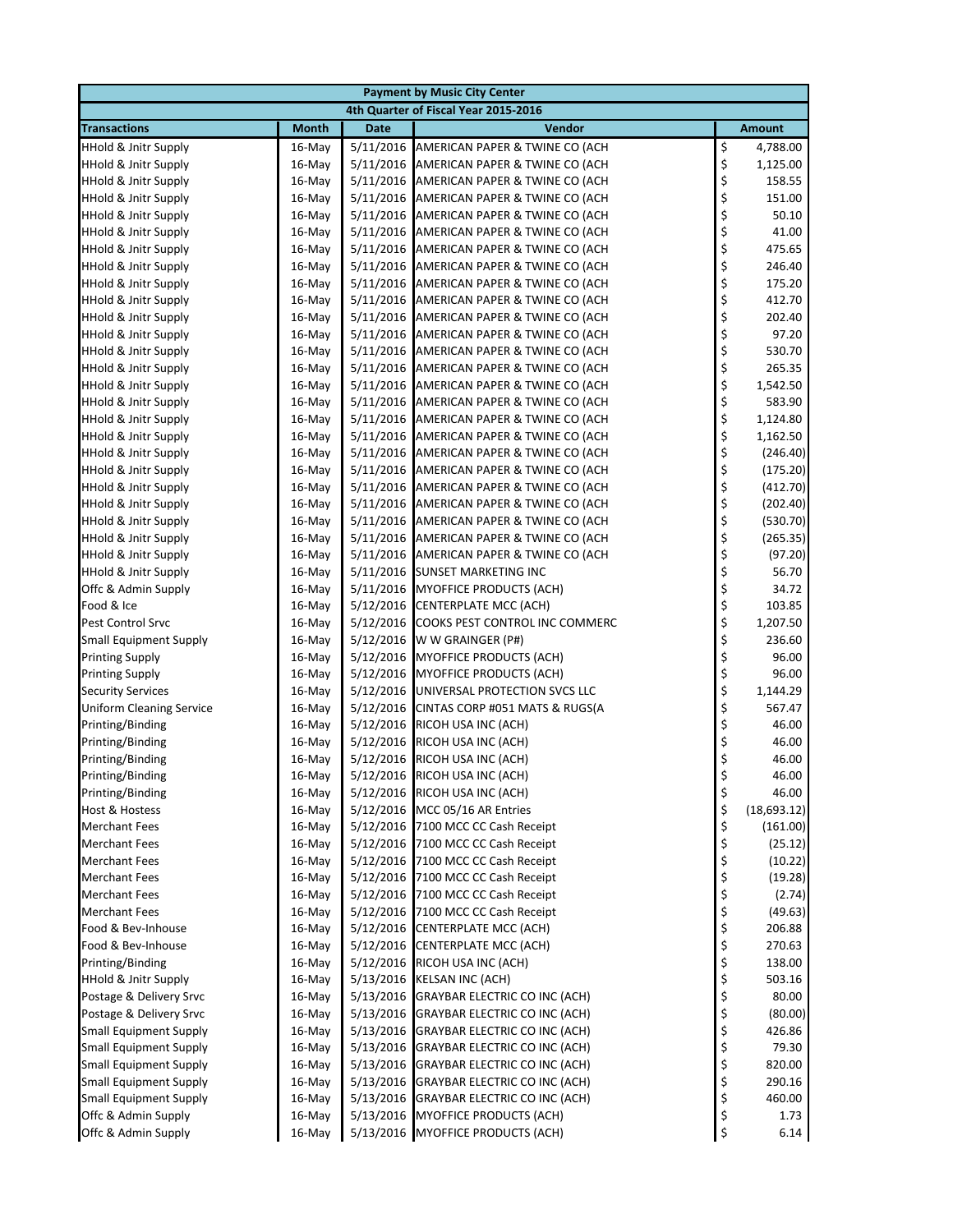| <b>Payment by Music City Center</b>                              |                  |                        |                                                                      |                |                      |  |
|------------------------------------------------------------------|------------------|------------------------|----------------------------------------------------------------------|----------------|----------------------|--|
|                                                                  |                  |                        | 4th Quarter of Fiscal Year 2015-2016                                 |                |                      |  |
| <b>Transactions</b>                                              | <b>Month</b>     | <b>Date</b>            | Vendor                                                               |                | <b>Amount</b>        |  |
| Offc & Admin Supply                                              | 16-May           |                        | 5/13/2016 MYOFFICE PRODUCTS (ACH)                                    |                | 5.07                 |  |
| Offc & Admin Supply                                              | 16-May           | 5/13/2016              | <b>MYOFFICE PRODUCTS (ACH)</b>                                       | \$<br>\$<br>\$ | 11.88                |  |
| Offc & Admin Supply                                              | 16-May           | 5/13/2016              | <b>MYOFFICE PRODUCTS (ACH)</b>                                       |                | 5.73                 |  |
| Offc & Admin Supply                                              | 16-May           |                        | 5/13/2016 MYOFFICE PRODUCTS (ACH)                                    | \$<br>\$       | 4.29                 |  |
| Offc & Admin Supply                                              | 16-May           |                        | 5/13/2016 MYOFFICE PRODUCTS (ACH)                                    |                | 16.97                |  |
| Offc & Admin Supply                                              | 16-May           |                        | 5/13/2016 MYOFFICE PRODUCTS (ACH)                                    | \$             | 3.82                 |  |
| Offc & Admin Supply                                              | $16$ -May        |                        | 5/13/2016 MYOFFICE PRODUCTS (ACH)                                    | \$<br>\$       | 13.40                |  |
| Offc & Admin Supply                                              | $16$ -May        | 5/13/2016              | MYOFFICE PRODUCTS (ACH)                                              |                | 2.69                 |  |
| Offc & Admin Supply                                              | 16-May           | 5/13/2016              | MYOFFICE PRODUCTS (ACH)                                              | \$<br>\$       | 6.72                 |  |
| Other Rpr & Maint Srvc                                           | 16-May           | 5/16/2016 ATECH INC    |                                                                      |                | 144.88               |  |
| Furniture/Fixtures<\$10K                                         | 16-May           | 5/16/2016              | CRACKER BARREL OLD COUNTRY STO                                       | \$\$\$\$       | 169.99               |  |
| <b>Electrical Supply</b>                                         | 16-May           | 5/16/2016              | WILLIAMS WHOLESALE SUPPLY OF N                                       |                | 346.50               |  |
| <b>Electrical Supply-Lamps</b><br><b>Electrical Supply</b>       | $16$ -May        | 5/16/2016<br>5/16/2016 | WILLIAMS WHOLESALE SUPPLY OF N<br>WILLIAMS WHOLESALE SUPPLY OF N     |                | 1,410.00<br>800.00   |  |
|                                                                  | 16-May           |                        |                                                                      | \$             |                      |  |
| <b>Electrical Supply-Lamps</b>                                   | 16-May<br>16-May | 5/16/2016<br>5/16/2016 | WILLIAMS WHOLESALE SUPPLY OF N<br>WILLIAMS WHOLESALE SUPPLY OF N     |                | 650.00<br>650.00     |  |
| <b>Electrical Supply-Lamps</b><br><b>Electrical Supply-Lamps</b> | 16-May           | 5/16/2016              | WILLIAMS WHOLESALE SUPPLY OF N                                       | \$<br>\$       | 780.00               |  |
| <b>Electrical Supply-Lamps</b>                                   | $16$ -May        | 5/16/2016              | WILLIAMS WHOLESALE SUPPLY OF N                                       |                | 1,185.00             |  |
| <b>Electrical Supply-Lamps</b>                                   | $16$ -May        | 5/16/2016              | WILLIAMS WHOLESALE SUPPLY OF N                                       | \$<br>\$       | 2,430.00             |  |
| <b>Electrical Supply-Lamps</b>                                   | $16$ -May        | 5/16/2016              | WILLIAMS WHOLESALE SUPPLY OF N                                       | \$             | 1,350.00             |  |
| <b>Electrical Supply-Lamps</b>                                   | 16-May           | 5/16/2016              | WILLIAMS WHOLESALE SUPPLY OF N                                       | \$             | 9,180.00             |  |
| <b>Electrical Supply-Lamps</b>                                   | 16-May           | 5/16/2016              | WILLIAMS WHOLESALE SUPPLY OF N                                       | \$             | 9,540.00             |  |
| <b>Electrical Supply-Lamps</b>                                   | $16$ -May        | 5/16/2016              | WILLIAMS WHOLESALE SUPPLY OF N                                       | \$             | 8,991.00             |  |
| <b>Electrical Supply-Lamps</b>                                   | $16$ -May        | 5/16/2016              | WILLIAMS WHOLESALE SUPPLY OF N                                       | \$             | 910.00               |  |
| <b>Electrical Supply-Lamps</b>                                   | 16-May           | 5/16/2016              | WILLIAMS WHOLESALE SUPPLY OF N                                       |                | 4,235.00             |  |
| <b>Electrical Supply-Lamps</b>                                   | $16$ -May        | 5/16/2016              | WILLIAMS WHOLESALE SUPPLY OF N                                       | \$<br>\$       | 2,430.00             |  |
| <b>Electrical Supply-Lamps</b>                                   | 16-May           | 5/16/2016              | WILLIAMS WHOLESALE SUPPLY OF N                                       | \$             | 9,180.00             |  |
| <b>Electrical Supply-Lamps</b>                                   | 16-May           | 5/16/2016              | WILLIAMS WHOLESALE SUPPLY OF N                                       | \$             | 9,540.00             |  |
| <b>Laundry Services</b>                                          | $16$ -May        | 5/16/2016              | <b>ALSCO</b>                                                         |                | 69.70                |  |
| Postage & Delivery Srvc                                          | $16$ -May        | 5/16/2016              | DIVISION X SPECIALTIES INC                                           | \$\$\$\$\$     | 35.00                |  |
| <b>HHold &amp; Jnitr Supply</b>                                  | 16-May           | 5/16/2016              | DIVISION X SPECIALTIES INC                                           |                | 520.00               |  |
| <b>HHold &amp; Jnitr Supply</b>                                  | 16-May           | 5/16/2016              | AMERICAN PAPER & TWINE CO (ACH                                       |                | (1, 125.00)          |  |
| <b>HHold &amp; Jnitr Supply</b>                                  | 16-May           |                        | 5/16/2016 KELSAN INC (ACH)                                           |                | 440.00               |  |
| <b>HHold &amp; Jnitr Supply</b>                                  | 16-May           |                        | 5/16/2016 KELSAN INC (ACH)                                           |                | 180.00               |  |
| <b>HHold &amp; Jnitr Supply</b>                                  | $16$ -May        | 5/16/2016              | <b>KELSAN INC (ACH)</b>                                              | \$\$\$         | 154.32               |  |
| Postage & Delivery Srvc                                          | 16-May           | 5/16/2016              | <b>GRAYBAR ELECTRIC CO INC (ACH)</b>                                 |                | 53.05                |  |
| <b>Small Equipment Supply</b>                                    | $16$ -May        | 5/16/2016              | PRESIDIO NETWORKED SOLUTIONS I                                       | \$             | 2,040.00             |  |
| <b>Small Equipment Supply</b>                                    | 16-May           |                        | 5/16/2016 PRESIDIO NETWORKED SOLUTIONS I                             | \$             | 1,280.00             |  |
| <b>Security Services</b>                                         | 16-May           | 5/16/2016              | UNIVERSAL PROTECTION SVCS LLC                                        | \$             | 458.80               |  |
| <b>HHold &amp; Jnitr Supply</b>                                  | 16-May           | 5/16/2016              | <b>BSN SPORTS / COLLEGIATE PACIFI</b>                                | \$             | 40.16                |  |
| <b>HHold &amp; Jnitr Supply</b>                                  | 16-May           |                        | 5/16/2016 BSN SPORTS / COLLEGIATE PACIFI                             | \$             | (40.16)              |  |
| Food & Bev-Inhouse                                               | 16-May           |                        | 5/16/2016 AMBROSIA CATERING TN (ACH)                                 | \$             | 9,950.00             |  |
| Food & Bev-Inhouse                                               | 16-May           |                        | 5/16/2016 CENTERPLATE MCC (ACH)                                      | \$             | 258.11               |  |
| Lumber/Wood Products                                             | 16-May           |                        | 5/17/2016 LOWES OF MADISON #413 (ACH)                                | \$             | 8.47                 |  |
| Lumber/Wood Products                                             | 16-May           |                        | 5/17/2016 LOWES OF MADISON #413 (ACH)                                | \$             | 47.70                |  |
| Lumber/Wood Products                                             | 16-May           |                        | 5/17/2016 LOWES OF MADISON #413 (ACH)                                | \$             | 166.50               |  |
| Lumber/Wood Products<br>Lumber/Wood Products                     | 16-May           | 5/17/2016              | LOWES OF MADISON #413 (ACH)                                          | \$             | 229.80               |  |
| Lumber/Wood Products                                             | 16-May           | 5/17/2016              | LOWES OF MADISON #413 (ACH)<br>5/17/2016 LOWES OF MADISON #413 (ACH) | \$             | (8.47)               |  |
| Lumber/Wood Products                                             | 16-May<br>16-May |                        | 5/17/2016 LOWES OF MADISON #413 (ACH)                                | \$<br>\$       | (229.80)<br>(166.50) |  |
| Lumber/Wood Products                                             | 16-May           |                        | 5/17/2016 LOWES OF MADISON #413 (ACH)                                | \$             | (47.70)              |  |
| Postage & Delivery Srvc                                          | 16-May           |                        | 5/17/2016 MYOFFICE PRODUCTS (ACH)                                    | \$             | 5.00                 |  |
| <b>HHold &amp; Jnitr Supply</b>                                  | 16-May           |                        | 5/17/2016 MYOFFICE PRODUCTS (ACH)                                    | \$             | 262.22               |  |
| <b>HHold &amp; Jnitr Supply</b>                                  | 16-May           |                        | 5/17/2016 MYOFFICE PRODUCTS (ACH)                                    | \$             | 46.16                |  |
| HHold & Jnitr Supply                                             | 16-May           |                        | 5/17/2016 AMERICAN PAPER & TWINE CO (ACH                             | \$             | 102.96               |  |
| <b>Signs</b>                                                     | 16-May           |                        | 5/17/2016 JARVIS AWARD SIGN & FLAG CO (A                             | \$             | 530.00               |  |
| <b>HHold &amp; Jnitr Supply</b>                                  | 16-May           |                        | 5/17/2016 BSN SPORTS / COLLEGIATE PACIFI                             | \$             | 40.16                |  |
| <b>Small Equipment Supply</b>                                    | 16-May           |                        | 5/17/2016 W W GRAINGER (P#)                                          | \$             | 12.69                |  |
| <b>HVAC Supply-Filter</b>                                        | 16-May           |                        | 5/18/2016 LLOVET FILTRATION CO                                       | \$             | 1,845.84             |  |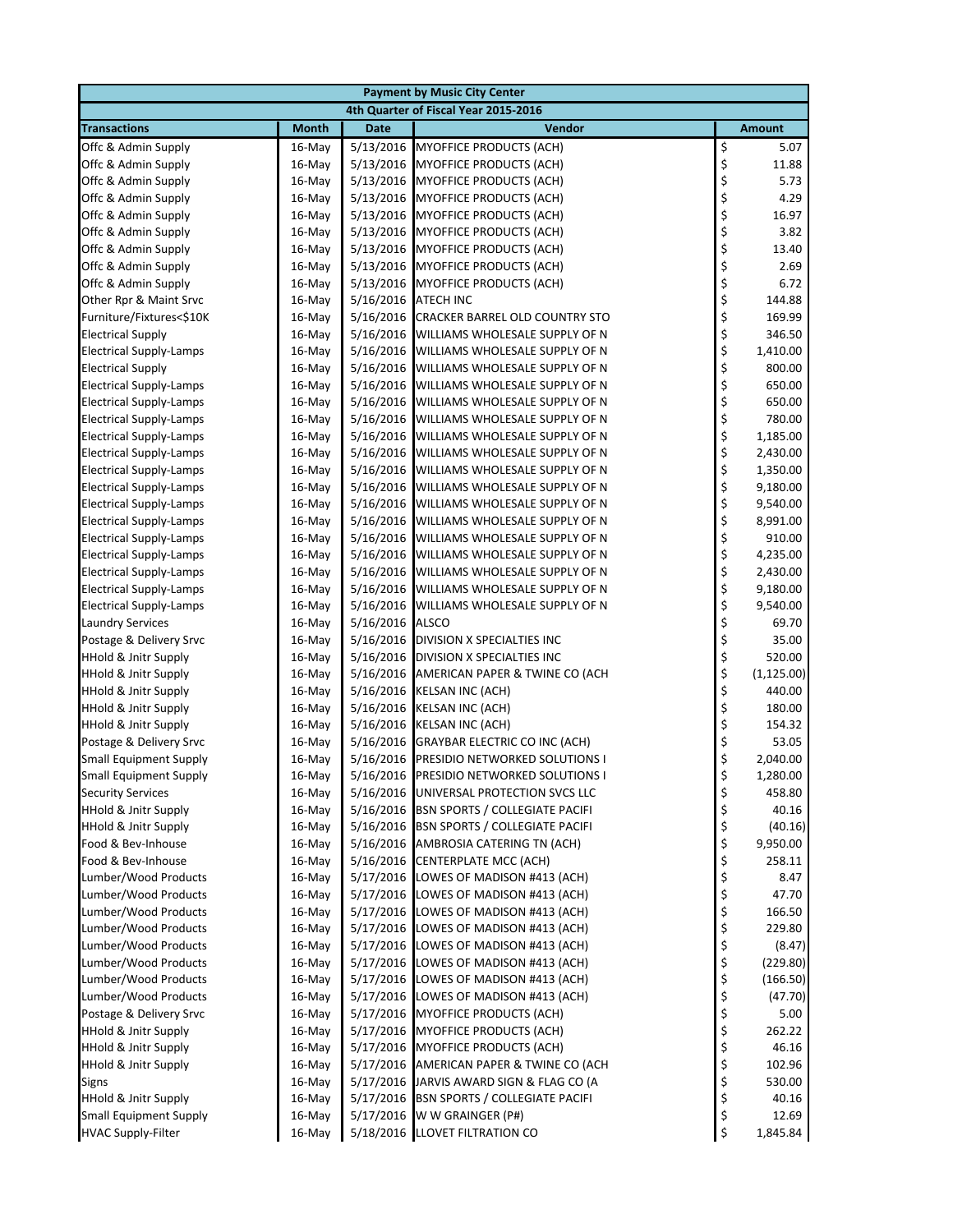| <b>Payment by Music City Center</b>                            |                  |                        |                                                                  |                  |                   |  |  |  |
|----------------------------------------------------------------|------------------|------------------------|------------------------------------------------------------------|------------------|-------------------|--|--|--|
| 4th Quarter of Fiscal Year 2015-2016                           |                  |                        |                                                                  |                  |                   |  |  |  |
| <b>Transactions</b>                                            | <b>Month</b>     | <b>Date</b>            | Vendor                                                           |                  | <b>Amount</b>     |  |  |  |
| Offc & Admin Supply                                            | 16-May           |                        | 5/18/2016 RICOH USA INC (ACH)                                    | \$               | 46.00             |  |  |  |
| Offc & Admin Supply                                            | 16-May           |                        | 5/18/2016 RICOH USA INC (ACH)                                    |                  | 46.00             |  |  |  |
| Offc & Admin Supply                                            | 16-May           | 5/18/2016              | RICOH USA INC (ACH)                                              | \$<br>\$         | (46.00)           |  |  |  |
| Offc & Admin Supply                                            | $16$ -May        | 5/18/2016              | RICOH USA INC (ACH)                                              | \$\$\$           | (46.00)           |  |  |  |
| <b>Medical Supply</b>                                          | 16-May           |                        | 5/18/2016 W W GRAINGER (P#)                                      |                  | (59.00)           |  |  |  |
| <b>Merchant Fees</b>                                           | 16-May           |                        | 5/18/2016 7100 MCC CC Cash Receipt                               |                  | (128.80)          |  |  |  |
| <b>Merchant Fees</b>                                           | $16$ -May        |                        | 5/18/2016 7100 MCC CC Cash Receipt                               | \$               | (4.53)            |  |  |  |
| <b>Merchant Fees</b>                                           | $16$ -May        |                        | 5/18/2016 7100 MCC CC Cash Receipt                               | \$               | (1.76)            |  |  |  |
| Offc & Admin Supply                                            | 16-May           |                        | 5/19/2016 ALFRED WILLIAMS & CO (ACH)                             | \$\$\$\$         | 1,661.24          |  |  |  |
| <b>HHold &amp; Jnitr Supply</b>                                | $16$ -May        |                        | 5/19/2016 AMERICAN PAPER & TWINE CO (ACH                         |                  | 4,218.00          |  |  |  |
| <b>Regular Pay</b>                                             | 16-May           |                        | 5/20/2016 Payroll Labor Distribution                             |                  | 23,885.04         |  |  |  |
| Leave Pay                                                      | $16$ -May        | 5/20/2016              | Payroll Labor Distribution                                       |                  | 311.44            |  |  |  |
| Overtime Pay                                                   | $16$ -May        | 5/20/2016              | Payroll Labor Distribution                                       |                  | 132.53            |  |  |  |
| <b>Employer OASDI</b>                                          | 16-May           |                        | 5/20/2016 Actual Burden Journal Entries                          |                  | 1,423.29          |  |  |  |
| <b>Employer SSN Medical</b>                                    | 16-May           |                        | 5/20/2016 Actual Burden Journal Entries                          |                  | 332.88            |  |  |  |
| <b>Employer Group Health</b>                                   | 16-May           |                        | 5/20/2016 Actual Burden Journal Entries                          |                  | 3,826.80          |  |  |  |
| <b>Employer Dental Group</b>                                   | 16-May           |                        | 5/20/2016 Actual Burden Journal Entries                          |                  | 158.37            |  |  |  |
| Cafe Plan Pre-Tax Savings                                      | $16$ -May        |                        | 5/20/2016 Actual Burden Journal Entries                          | \$\$\$\$\$\$     | 105.01            |  |  |  |
| CCA Employer 401K Plan                                         | $16$ -May        |                        | 5/20/2016 Actual Burden Journal Entries                          |                  | 637.16            |  |  |  |
| Furniture/Fixtures<\$10K                                       | 16-May           |                        | 5/20/2016 INTERIOR DESIGN SVCS INC (ACH)                         | \$               | 578.62            |  |  |  |
| Furniture/Fixtures<\$10K                                       | 16-May           |                        | 5/20/2016 INTERIOR DESIGN SVCS INC (ACH)                         | \$<br>\$         | 45.00             |  |  |  |
| <b>Regular Pay</b>                                             | 16-May           |                        | 5/20/2016 Payroll Labor Distribution                             |                  | 5,311.00          |  |  |  |
| Overtime Pay                                                   | 16-May           | 5/20/2016              | <b>Payroll Labor Distribution</b>                                | \$               | 57.29             |  |  |  |
| <b>Employer OASDI</b>                                          | $16$ -May        |                        | 5/20/2016 Actual Burden Journal Entries                          |                  | 299.86            |  |  |  |
| <b>Employer SSN Medical</b>                                    | $16$ -May        |                        | 5/20/2016 Actual Burden Journal Entries                          |                  | 70.11             |  |  |  |
| <b>Employer Group Health</b>                                   | 16-May           |                        | 5/20/2016 Actual Burden Journal Entries                          |                  | 1,225.87          |  |  |  |
| <b>Employer Dental Group</b>                                   | 16-May           |                        | 5/20/2016 Actual Burden Journal Entries                          |                  | 35.34             |  |  |  |
| <b>Employer Pension</b>                                        | 16-May           |                        | 5/20/2016 Actual Burden Journal Entries                          |                  | 832.62            |  |  |  |
| <b>FSA Pre-Tax Savings</b>                                     | $16$ -May        |                        | 5/20/2016 Actual Burden Journal Entries                          | \$\$\$\$\$\$\$\$ | 5.78              |  |  |  |
| Cafe Plan Pre-Tax Savings                                      | 16-May           |                        | 5/20/2016 Actual Burden Journal Entries                          |                  | 34.90             |  |  |  |
| Regular Pay                                                    | 16-May           | 5/20/2016              | Payroll Labor Distribution                                       |                  | 29,808.69         |  |  |  |
| Leave Pay                                                      | 16-May           | 5/20/2016              | Payroll Labor Distribution                                       | \$               | 1,695.45          |  |  |  |
| <b>Holiday Pay</b>                                             | 16-May           | 5/20/2016              | Payroll Labor Distribution                                       | \$               | 333.61            |  |  |  |
| Overtime Pay                                                   | 16-May           | 5/20/2016              | Payroll Labor Distribution                                       | \$               | 1,293.72          |  |  |  |
| <b>Employer OASDI</b>                                          | $16$ -May        |                        | 5/20/2016 Actual Burden Journal Entries                          | \$<br>\$         | 1,941.28          |  |  |  |
| <b>Employer SSN Medical</b>                                    | $16$ -May        |                        | 5/20/2016 Actual Burden Journal Entries                          |                  | 454.01            |  |  |  |
| <b>Employer Group Health</b>                                   | 16-May           |                        | 5/20/2016 Actual Burden Journal Entries                          | \$               | 5,096.54          |  |  |  |
| <b>Employer Dental Group</b>                                   | 16-May           |                        | 5/20/2016 Actual Burden Journal Entries                          | \$               | 211.39            |  |  |  |
| Cafe Plan Pre-Tax Savings                                      | 16-May           |                        | 5/20/2016 Actual Burden Journal Entries                          | \$<br>\$         | 139.30            |  |  |  |
| CCA Employer 401K Plan                                         | 16-May           | 5/20/2016              | <b>Actual Burden Journal Entries</b>                             |                  | 658.47            |  |  |  |
| <b>Small Equipment Supply</b>                                  | 16-May           |                        | 5/20/2016 BATTERIES PLUS LLC (NASHVILLE)                         | \$\$\$\$\$       | 105.84            |  |  |  |
| <b>Small Equipment Supply</b><br><b>Small Equipment Supply</b> | 16-May           | 5/20/2016              | BATTERIES PLUS LLC (NASHVILLE)                                   |                  | 34.56             |  |  |  |
|                                                                | 16-May           | 5/20/2016              | BATTERIES PLUS LLC (NASHVILLE)                                   |                  | 21.60<br>(105.84) |  |  |  |
| <b>Small Equipment Supply</b><br><b>Small Equipment Supply</b> | 16-May<br>16-May | 5/20/2016<br>5/20/2016 | BATTERIES PLUS LLC (NASHVILLE)<br>BATTERIES PLUS LLC (NASHVILLE) |                  | (34.56)           |  |  |  |
| <b>Small Equipment Supply</b>                                  | 16-May           | 5/20/2016              | BATTERIES PLUS LLC (NASHVILLE)                                   |                  | (21.60)           |  |  |  |
| <b>Small Equipment Supply</b>                                  | 16-May           | 5/20/2016              | BATTERIES PLUS LLC (NASHVILLE)                                   | \$<br>\$         | 104.76            |  |  |  |
| <b>Small Equipment Supply</b>                                  | 16-May           | 5/20/2016              | BATTERIES PLUS LLC (NASHVILLE)                                   |                  | 34.56             |  |  |  |
| <b>Small Equipment Supply</b>                                  | 16-May           | 5/20/2016              | BATTERIES PLUS LLC (NASHVILLE)                                   | \$\$\$\$         | 21.60             |  |  |  |
| <b>Regular Pay</b>                                             | 16-May           | 5/20/2016              | Payroll Labor Distribution                                       |                  | 39,512.00         |  |  |  |
| Leave Pay                                                      | 16-May           | 5/20/2016              | Payroll Labor Distribution                                       |                  | 1,089.77          |  |  |  |
| <b>Holiday Pay</b>                                             | 16-May           | 5/20/2016              | Payroll Labor Distribution                                       | \$               | 178.24            |  |  |  |
| Overtime Pay                                                   | 16-May           | 5/20/2016              | Payroll Labor Distribution                                       |                  | 430.40            |  |  |  |
| <b>Employer OASDI</b>                                          | 16-May           | 5/20/2016              | <b>Actual Burden Journal Entries</b>                             |                  | 2,323.14          |  |  |  |
| <b>Employer SSN Medical</b>                                    | 16-May           |                        | 5/20/2016 Actual Burden Journal Entries                          | \$\$\$\$         | 543.34            |  |  |  |
| <b>Employer Group Health</b>                                   | 16-May           |                        | 5/20/2016 Actual Burden Journal Entries                          |                  | 10,326.24         |  |  |  |
| <b>Employer Dental Group</b>                                   | 16-May           |                        | 5/20/2016 Actual Burden Journal Entries                          | \$               | 434.10            |  |  |  |
| Cafe Plan Pre-Tax Savings                                      | 16-May           |                        | 5/20/2016 Actual Burden Journal Entries                          | \$               | 270.66            |  |  |  |
| CCA Employer 401K Plan                                         | 16-May           |                        | 5/20/2016 Actual Burden Journal Entries                          | \$               | 753.61            |  |  |  |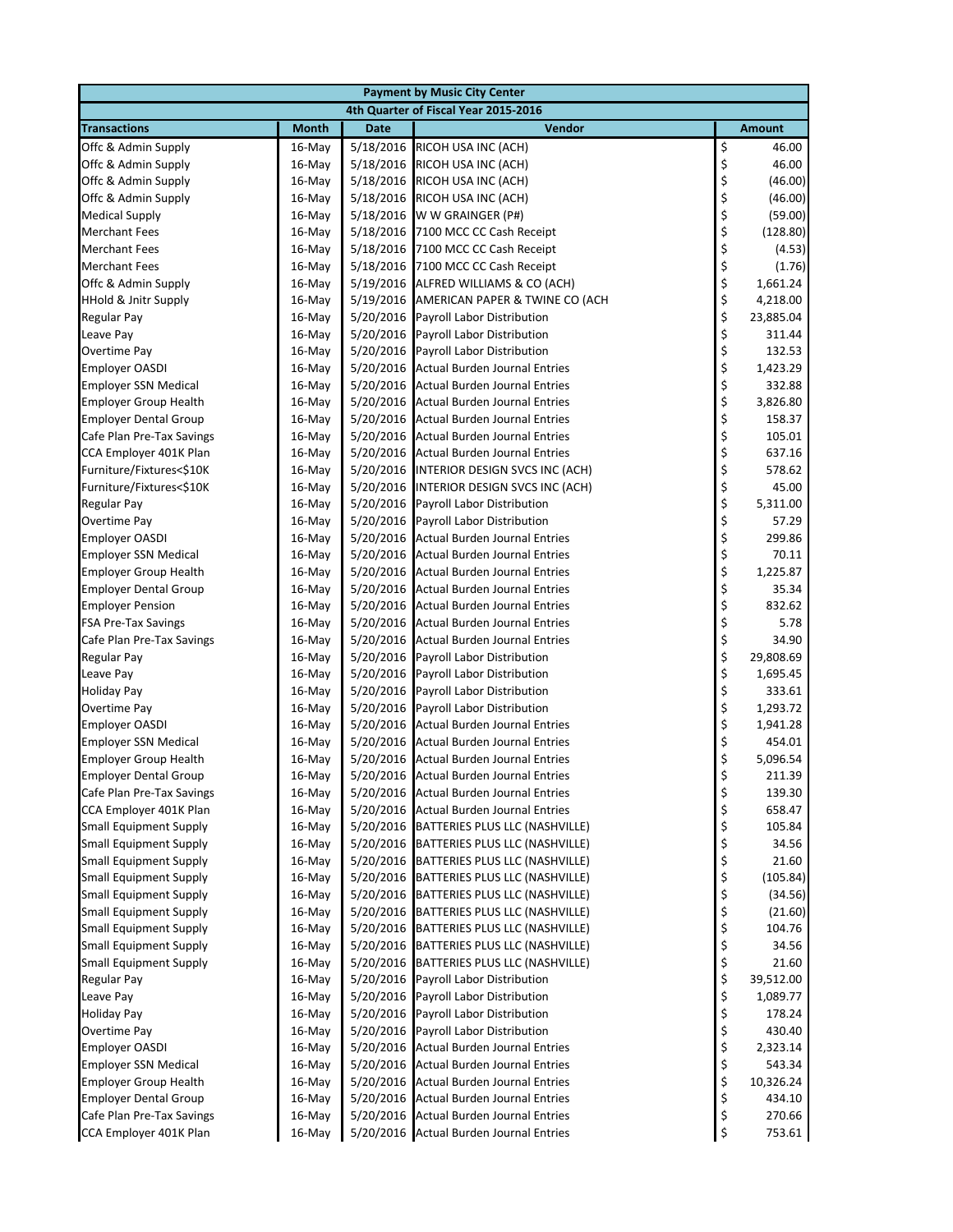| <b>Payment by Music City Center</b>                         |                     |                        |                                                                    |          |                      |  |  |
|-------------------------------------------------------------|---------------------|------------------------|--------------------------------------------------------------------|----------|----------------------|--|--|
| 4th Quarter of Fiscal Year 2015-2016                        |                     |                        |                                                                    |          |                      |  |  |
| <b>Transactions</b>                                         | <b>Month</b>        | <b>Date</b>            | <b>Vendor</b>                                                      |          | <b>Amount</b>        |  |  |
| <b>Small Equipment Supply</b>                               | $16$ -May           | 5/20/2016              | BATTERIES PLUS LLC (NASHVILLE)                                     | \$       | 264.60               |  |  |
| <b>Small Equipment Supply</b>                               | $16$ -May           | 5/20/2016              | BATTERIES PLUS LLC (NASHVILLE)                                     | \$       | 86.40                |  |  |
| <b>Small Equipment Supply</b>                               | $16$ -May           | 5/20/2016              | BATTERIES PLUS LLC (NASHVILLE)                                     | \$       | 54.00                |  |  |
| <b>Small Equipment Supply</b>                               | $16$ -May           | 5/20/2016              | BATTERIES PLUS LLC (NASHVILLE)                                     | \$       | (264.60)             |  |  |
| <b>Small Equipment Supply</b>                               | $16$ -May           | 5/20/2016              | BATTERIES PLUS LLC (NASHVILLE)                                     | \$       | (86.40)              |  |  |
| <b>Small Equipment Supply</b>                               | $16$ -May           | 5/20/2016              | BATTERIES PLUS LLC (NASHVILLE)                                     | \$       | (54.00)              |  |  |
| <b>Small Equipment Supply</b>                               | $16$ -May           | 5/20/2016              | BATTERIES PLUS LLC (NASHVILLE)                                     | \$       | 261.90               |  |  |
| <b>Small Equipment Supply</b>                               | $16$ -May           | 5/20/2016              | BATTERIES PLUS LLC (NASHVILLE)                                     | \$       | 86.40                |  |  |
| <b>Small Equipment Supply</b>                               | $16$ -May           | 5/20/2016              | BATTERIES PLUS LLC (NASHVILLE)                                     | \$       | 54.00                |  |  |
| Regular Pay                                                 | $16$ -May           | 5/20/2016              | Payroll Labor Distribution                                         | \$       | 2,725.20             |  |  |
| <b>Overtime Pay</b>                                         | $16$ -May           | 5/20/2016              | Payroll Labor Distribution                                         | \$       | 81.65                |  |  |
| <b>Employer OASDI</b>                                       | $16$ -May           | 5/20/2016              | <b>Actual Burden Journal Entries</b>                               | \$       | 154.71               |  |  |
| <b>Employer SSN Medical</b>                                 | $16$ -May           | 5/20/2016              | <b>Actual Burden Journal Entries</b>                               | \$       | 36.18                |  |  |
| <b>Employer Group Health</b>                                | $16$ -May           | 5/20/2016              | <b>Actual Burden Journal Entries</b>                               | \$       | 892.12               |  |  |
| <b>Employer Dental Group</b>                                | $16$ -May           | 5/20/2016              | <b>Actual Burden Journal Entries</b>                               | \$       | 21.21                |  |  |
| <b>Employer Pension</b>                                     | $16$ -May           |                        | 5/20/2016 Actual Burden Journal Entries                            | \$       | 226.20               |  |  |
| Cafe Plan Pre-Tax Savings                                   | $16$ -May           |                        | 5/20/2016 Actual Burden Journal Entries                            | \$       | 23.82                |  |  |
| CCA Employer 401K Plan                                      | $16$ -May           | 5/20/2016              | <b>Actual Burden Journal Entries</b>                               | \$       | 53.94                |  |  |
| <b>Regular Pay</b>                                          | $16$ -May           | 5/20/2016              | Payroll Labor Distribution                                         | \$       | 9,400.56             |  |  |
| Leave Pay                                                   | $16$ -May           | 5/20/2016              | Payroll Labor Distribution                                         | \$       | 191.44               |  |  |
| <b>Overtime Pay</b>                                         | $16$ -May           | 5/20/2016              | Payroll Labor Distribution                                         | \$       | 84.79                |  |  |
| <b>Employer OASDI</b>                                       | $16$ -May           | 5/20/2016              | Actual Burden Journal Entries                                      | \$       | 567.64               |  |  |
| <b>Employer SSN Medical</b>                                 | $16$ -May           | 5/20/2016              | <b>Actual Burden Journal Entries</b>                               | \$       | 132.76               |  |  |
| <b>Employer Group Health</b>                                | $16$ -May           | 5/20/2016              | Actual Burden Journal Entries                                      | \$       | 2,081.17             |  |  |
| <b>Employer Dental Group</b>                                | $16$ -May           | 5/20/2016              | <b>Actual Burden Journal Entries</b>                               | \$       | 84.13                |  |  |
| Cafe Plan Pre-Tax Savings                                   | $16$ -May           | 5/20/2016              | <b>Actual Burden Journal Entries</b>                               | \$       | 39.86                |  |  |
| CCA Employer 401K Plan                                      | $16$ -May           |                        | 5/20/2016 Actual Burden Journal Entries                            | \$       | 301.09               |  |  |
| <b>Small Equipment Supply</b>                               | $16$ -May           |                        | 5/20/2016 BATTERIES PLUS LLC (NASHVILLE)                           | \$       | 52.92                |  |  |
| <b>Small Equipment Supply</b>                               | $16$ -May           |                        | 5/20/2016 BATTERIES PLUS LLC (NASHVILLE)                           | \$       | 17.28                |  |  |
| <b>Small Equipment Supply</b>                               | $16$ -May           | 5/20/2016              | BATTERIES PLUS LLC (NASHVILLE)                                     | \$       | 10.80                |  |  |
| <b>Small Equipment Supply</b>                               | $16$ -May           | 5/20/2016              | BATTERIES PLUS LLC (NASHVILLE)                                     | \$       | (52.92)              |  |  |
| <b>Small Equipment Supply</b>                               | $16$ -May           | 5/20/2016              | BATTERIES PLUS LLC (NASHVILLE)                                     | \$       | (17.28)              |  |  |
| <b>Small Equipment Supply</b>                               | $16$ -May           | 5/20/2016              | BATTERIES PLUS LLC (NASHVILLE)                                     | \$       | (10.80)              |  |  |
| <b>Small Equipment Supply</b>                               | $16$ -May           | 5/20/2016              | BATTERIES PLUS LLC (NASHVILLE)                                     | \$       | 52.38                |  |  |
| <b>Small Equipment Supply</b>                               | $16$ -May           | 5/20/2016              | BATTERIES PLUS LLC (NASHVILLE)                                     | \$       | 17.28                |  |  |
| <b>Small Equipment Supply</b>                               | $16$ -May           | 5/20/2016              | BATTERIES PLUS LLC (NASHVILLE)                                     | \$       | 10.80                |  |  |
| Regular Pay                                                 | $16$ -May           | 5/20/2016              | Payroll Labor Distribution                                         | \$       | 6,355.23             |  |  |
| <b>Employer OASDI</b>                                       | $16$ -May           |                        | 5/20/2016 Actual Burden Journal Entries                            | \$       | 371.00               |  |  |
| <b>Employer SSN Medical</b>                                 | 16-May              | 5/20/2016              | <b>Actual Burden Journal Entries</b>                               | \$       | 86.76                |  |  |
| <b>Employer Group Health</b>                                | $16$ -May           | 5/20/2016              | <b>Actual Burden Journal Entries</b>                               | \$       | 840.00               |  |  |
| <b>Employer Dental Group</b>                                | 16-May              |                        | 5/20/2016 Actual Burden Journal Entries                            | \$       | 28.28                |  |  |
| <b>Employer Pension</b>                                     | 16-May              |                        | 5/20/2016 Actual Burden Journal Entries                            | \$       | 985.70               |  |  |
| <b>FSA Pre-Tax Savings</b>                                  | 16-May              | 5/20/2016              | <b>Actual Burden Journal Entries</b>                               | \$       | 4.78                 |  |  |
| Cafe Plan Pre-Tax Savings                                   | 16-May              |                        | 5/20/2016 Actual Burden Journal Entries                            | \$       | 23.63<br>28,638.28   |  |  |
| <b>Regular Pay</b>                                          | 16-May              | 5/20/2016              | Payroll Labor Distribution                                         | \$       | 2,563.48             |  |  |
| Leave Pay<br><b>Holiday Pay</b>                             | 16-May              | 5/20/2016<br>5/20/2016 | Payroll Labor Distribution                                         | \$       |                      |  |  |
| Overtime Pay                                                | 16-May              |                        | Payroll Labor Distribution                                         | \$<br>\$ | 630.16               |  |  |
|                                                             | $16$ -May           | 5/20/2016<br>5/20/2016 | Payroll Labor Distribution<br><b>Actual Burden Journal Entries</b> |          | 1,775.25<br>1,943.76 |  |  |
| <b>Employer OASDI</b>                                       | 16-May              |                        | 5/20/2016 Actual Burden Journal Entries                            | \$<br>\$ | 454.58               |  |  |
| <b>Employer SSN Medical</b><br><b>Employer Group Health</b> | 16-May<br>$16$ -May | 5/20/2016              | <b>Actual Burden Journal Entries</b>                               | \$       | 7,530.30             |  |  |
| <b>Employer Dental Group</b>                                |                     |                        | <b>Actual Burden Journal Entries</b>                               | \$       | 271.48               |  |  |
| Cafe Plan Pre-Tax Savings                                   | 16-May<br>16-May    | 5/20/2016              | 5/20/2016 Actual Burden Journal Entries                            | \$       | 199.03               |  |  |
| CCA Employer 401K Plan                                      | 16-May              | 5/20/2016              | <b>Actual Burden Journal Entries</b>                               | \$       | 816.15               |  |  |
| <b>Small Equipment Supply</b>                               | 16-May              |                        | 5/20/2016 BATTERIES PLUS LLC (NASHVILLE)                           | \$       | 105.84               |  |  |
| <b>Small Equipment Supply</b>                               | 16-May              |                        | 5/20/2016 BATTERIES PLUS LLC (NASHVILLE)                           | \$       | 34.56                |  |  |
| <b>Small Equipment Supply</b>                               | 16-May              |                        | 5/20/2016 BATTERIES PLUS LLC (NASHVILLE)                           | \$       | 21.60                |  |  |
| <b>Small Equipment Supply</b>                               | 16-May              |                        | 5/20/2016 BATTERIES PLUS LLC (NASHVILLE)                           | \$       | (105.84)             |  |  |
| <b>Small Equipment Supply</b>                               | 16-May              |                        | 5/20/2016 BATTERIES PLUS LLC (NASHVILLE)                           | \$       | (34.56)              |  |  |
|                                                             |                     |                        |                                                                    |          |                      |  |  |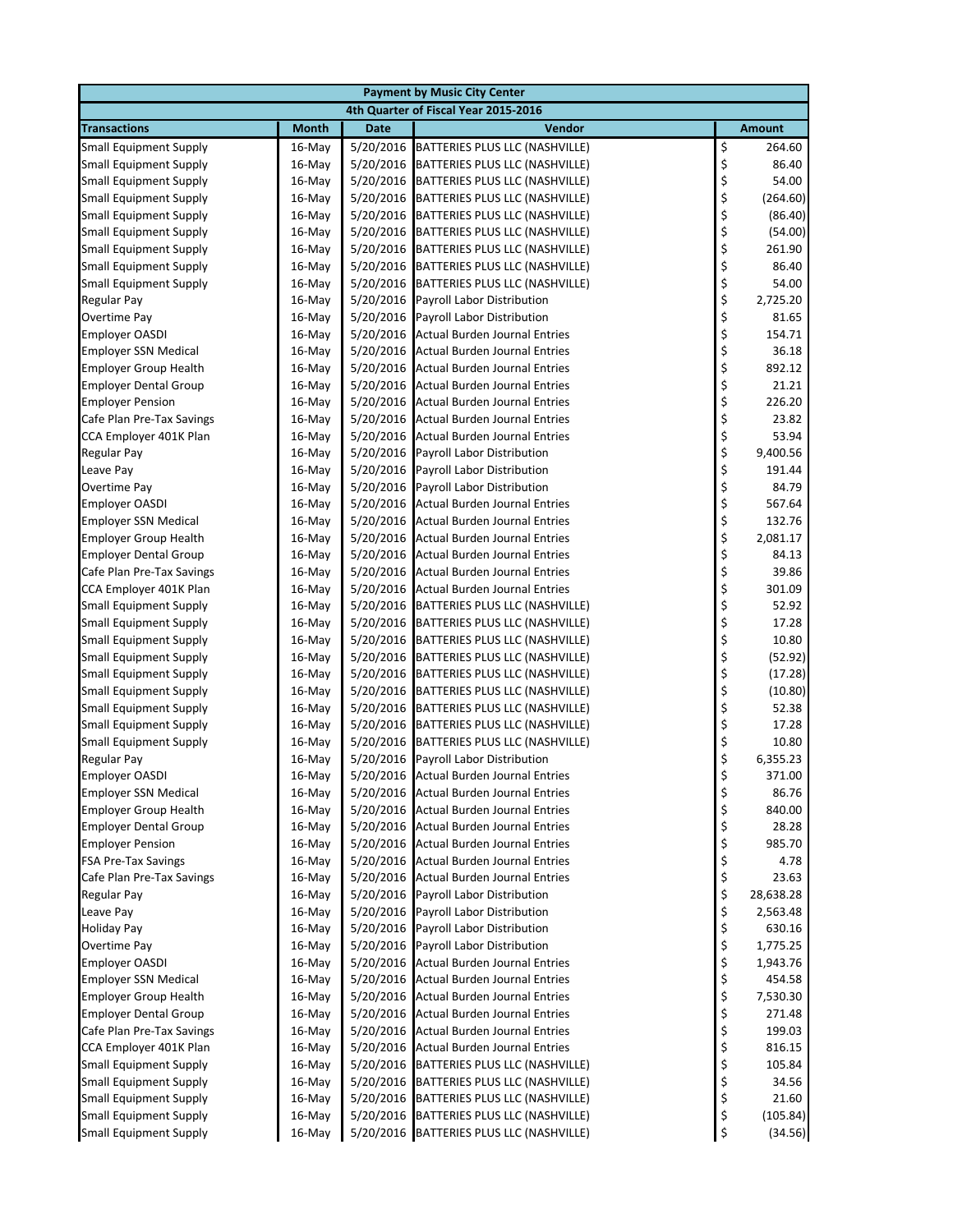| <b>Payment by Music City Center</b>         |                  |                        |                                                                              |                                |                 |  |  |
|---------------------------------------------|------------------|------------------------|------------------------------------------------------------------------------|--------------------------------|-----------------|--|--|
|                                             |                  |                        | 4th Quarter of Fiscal Year 2015-2016                                         |                                |                 |  |  |
| <b>Transactions</b>                         | <b>Month</b>     | <b>Date</b>            | Vendor                                                                       |                                | <b>Amount</b>   |  |  |
| <b>Small Equipment Supply</b>               | $16$ -May        | 5/20/2016              | BATTERIES PLUS LLC (NASHVILLE)                                               | $\boldsymbol{\dot{\varsigma}}$ | (21.60)         |  |  |
| <b>Small Equipment Supply</b>               | 16-May           | 5/20/2016              | BATTERIES PLUS LLC (NASHVILLE)                                               | \$                             | 104.76          |  |  |
| <b>Small Equipment Supply</b>               | $16$ -May        | 5/20/2016              | BATTERIES PLUS LLC (NASHVILLE)                                               | \$                             | 34.56           |  |  |
| <b>Small Equipment Supply</b>               | $16$ -May        | 5/20/2016              | BATTERIES PLUS LLC (NASHVILLE)                                               | \$                             | 21.60           |  |  |
| <b>Regular Pay</b>                          | $16$ -May        | 5/20/2016              | Payroll Labor Distribution                                                   | \$                             | 3,642.58        |  |  |
| Leave Pay                                   | 16-May           | 5/20/2016              | Payroll Labor Distribution                                                   | \$                             | 825.60          |  |  |
| Overtime Pay                                | 16-May           | 5/20/2016              | Payroll Labor Distribution                                                   | \$                             | 91.10           |  |  |
| <b>Employer OASDI</b>                       | $16$ -May        | 5/20/2016              | <b>Actual Burden Journal Entries</b>                                         | \$                             | 249.69          |  |  |
| <b>Employer SSN Medical</b>                 | 16-May           | 5/20/2016              | <b>Actual Burden Journal Entries</b>                                         | \$                             | 58.39           |  |  |
| <b>Employer Group Health</b>                | 16-May           | 5/20/2016              | <b>Actual Burden Journal Entries</b>                                         | \$                             | 1,438.50        |  |  |
| <b>Employer Dental Group</b>                | 16-May           | 5/20/2016              | <b>Actual Burden Journal Entries</b>                                         | \$                             | 42.42           |  |  |
| <b>Employer Pension</b>                     | 16-May           | 5/20/2016              | <b>Actual Burden Journal Entries</b>                                         | \$                             | 707.15          |  |  |
| Cafe Plan Pre-Tax Savings                   | 16-May           | 5/20/2016              | <b>Actual Burden Journal Entries</b>                                         | \$                             | 40.69           |  |  |
| <b>Regular Pay</b>                          | 16-May           | 5/20/2016              | Payroll Labor Distribution                                                   | \$                             | 3,322.40        |  |  |
| <b>Employer OASDI</b>                       | $16$ -May        | 5/20/2016              | <b>Actual Burden Journal Entries</b>                                         | \$                             | 192.19          |  |  |
| <b>Employer SSN Medical</b>                 | 16-May           | 5/20/2016              | <b>Actual Burden Journal Entries</b>                                         | \$                             | 44.94           |  |  |
| <b>Employer Group Health</b>                | 16-May           | 5/20/2016              | <b>Actual Burden Journal Entries</b>                                         | \$                             | 597.00          |  |  |
| <b>Employer Dental Group</b>                | 16-May           | 5/20/2016              | <b>Actual Burden Journal Entries</b>                                         | \$                             | 14.14           |  |  |
| Cafe Plan Pre-Tax Savings                   | 16-May           | 5/20/2016              | <b>Actual Burden Journal Entries</b>                                         | \$                             | 17.02           |  |  |
| <b>Regular Pay</b>                          | 16-May           | 5/20/2016              | Payroll Labor Distribution                                                   | \$                             | 6,694.55        |  |  |
| Leave Pay                                   | $16$ -May        | 5/20/2016              | Payroll Labor Distribution                                                   | \$                             | 686.57          |  |  |
| <b>Employer OASDI</b>                       | $16$ -May        | 5/20/2016              | <b>Actual Burden Journal Entries</b>                                         | \$                             | 440.12          |  |  |
| <b>Employer SSN Medical</b>                 | 16-May           | 5/20/2016              | <b>Actual Burden Journal Entries</b>                                         | \$                             | 102.94          |  |  |
| <b>Employer Group Health</b>                | $16$ -May        | 5/20/2016              | <b>Actual Burden Journal Entries</b>                                         | \$                             | 840.00          |  |  |
| <b>Employer Dental Group</b>                | $16$ -May        | 5/20/2016              | <b>Actual Burden Journal Entries</b>                                         | \$                             | 28.28           |  |  |
| Cafe Plan Pre-Tax Savings                   | $16$ -May        | 5/20/2016              | <b>Actual Burden Journal Entries</b>                                         | \$                             | 21.60           |  |  |
| CCA Employer 401K Plan                      | 16-May           | 5/20/2016              | <b>Actual Burden Journal Entries</b>                                         | \$                             | 281.49          |  |  |
| Regular Pay                                 | 16-May           | 5/20/2016              | Payroll Labor Distribution                                                   | \$                             | 16,901.79       |  |  |
| Leave Pay                                   | $16$ -May        | 5/20/2016              | Payroll Labor Distribution                                                   | \$                             | 1,119.70        |  |  |
| <b>Overtime Pay</b>                         | $16$ -May        | 5/20/2016              | Payroll Labor Distribution                                                   | \$                             | 67.51           |  |  |
| Injured on Duty Pay                         | 16-May           | 5/20/2016              | Payroll Labor Distribution                                                   | \$                             | 35.31           |  |  |
| <b>Employer OASDI</b>                       | $16$ -May        | 5/20/2016              | <b>Actual Burden Journal Entries</b>                                         | \$                             | 1,082.68        |  |  |
| <b>Employer OASDI</b>                       | $16$ -May        | 5/20/2016              | <b>Actual Burden Journal Entries</b>                                         | \$                             | 2.19            |  |  |
| <b>Employer SSN Medical</b>                 | 16-May           | 5/20/2016              | <b>Actual Burden Journal Entries</b>                                         | \$                             | 253.22          |  |  |
| <b>Employer SSN Medical</b>                 | $16$ -May        | 5/20/2016              | <b>Actual Burden Journal Entries</b>                                         | \$                             | 0.51            |  |  |
| <b>Employer Group Health</b>                | $16$ -May        | 5/20/2016              | <b>Actual Burden Journal Entries</b>                                         | \$                             | 1,341.00        |  |  |
| <b>Employer Dental Group</b>                | $16$ -May        | 5/20/2016              | <b>Actual Burden Journal Entries</b>                                         | \$                             | 70.52           |  |  |
| <b>Employer Dental Group</b>                | $16$ -May        |                        | 5/20/2016 Actual Burden Journal Entries                                      | \$                             | 0.18            |  |  |
| <b>Employer Pension</b>                     | 16-May           | 5/20/2016              | <b>Actual Burden Journal Entries</b>                                         | \$                             | 2,805.60        |  |  |
| <b>Employer Pension</b>                     | 16-May           | 5/20/2016              | <b>Actual Burden Journal Entries</b>                                         | \$                             | 5.48            |  |  |
| <b>FSA Pre-Tax Savings</b>                  | 16-May           | 5/20/2016              | <b>Actual Burden Journal Entries</b>                                         | \$                             | 10.36           |  |  |
| Cafe Plan Pre-Tax Savings                   | 16-May<br>16-May | 5/20/2016              | <b>Actual Burden Journal Entries</b><br>Payroll Labor Distribution           | \$                             | 37.57           |  |  |
| <b>Regular Pay</b><br><b>Employer OASDI</b> |                  | 5/20/2016              |                                                                              | \$                             | 5,186.99        |  |  |
| <b>Employer SSN Medical</b>                 | 16-May<br>16-May | 5/20/2016<br>5/20/2016 | <b>Actual Burden Journal Entries</b><br><b>Actual Burden Journal Entries</b> | \$<br>\$                       | 297.50<br>69.58 |  |  |
| <b>Employer Group Health</b>                | 16-May           | 5/20/2016              | <b>Actual Burden Journal Entries</b>                                         | \$                             | 1,090.50        |  |  |
| <b>Employer Dental Group</b>                | 16-May           | 5/20/2016              | <b>Actual Burden Journal Entries</b>                                         | \$                             | 42.42           |  |  |
| Cafe Plan Pre-Tax Savings                   | 16-May           | 5/20/2016              | <b>Actual Burden Journal Entries</b>                                         | \$                             | 29.73           |  |  |
| CCA Employer 401K Plan                      | 16-May           | 5/20/2016              | <b>Actual Burden Journal Entries</b>                                         | \$                             | 207.48          |  |  |
| Regular Pay                                 | 16-May           | 5/20/2016              | Payroll Labor Distribution                                                   | \$                             | 14,979.06       |  |  |
| Leave Pay                                   | 16-May           | 5/20/2016              | Payroll Labor Distribution                                                   | \$                             | 1,471.28        |  |  |
| Overtime Pay                                | 16-May           | 5/20/2016              | Payroll Labor Distribution                                                   | \$                             | 156.84          |  |  |
| <b>Employer OASDI</b>                       | 16-May           | 5/20/2016              | <b>Actual Burden Journal Entries</b>                                         | \$                             | 962.22          |  |  |
| <b>Employer SSN Medical</b>                 | 16-May           | 5/20/2016              | <b>Actual Burden Journal Entries</b>                                         | \$                             | 225.06          |  |  |
| <b>Employer Group Health</b>                | 16-May           | 5/20/2016              | <b>Actual Burden Journal Entries</b>                                         | \$                             | 3,022.50        |  |  |
| <b>Employer Dental Group</b>                | 16-May           | 5/20/2016              | <b>Actual Burden Journal Entries</b>                                         | \$                             | 127.26          |  |  |
| Cafe Plan Pre-Tax Savings                   | 16-May           | 5/20/2016              | <b>Actual Burden Journal Entries</b>                                         | \$                             | 83.18           |  |  |
| CCA Employer 401K Plan                      | 16-May           | 5/20/2016              | <b>Actual Burden Journal Entries</b>                                         | \$                             | 431.94          |  |  |
| <b>Regular Pay</b>                          | 16-May           |                        | 5/20/2016 Payroll Labor Distribution                                         | \$                             | 7,337.26        |  |  |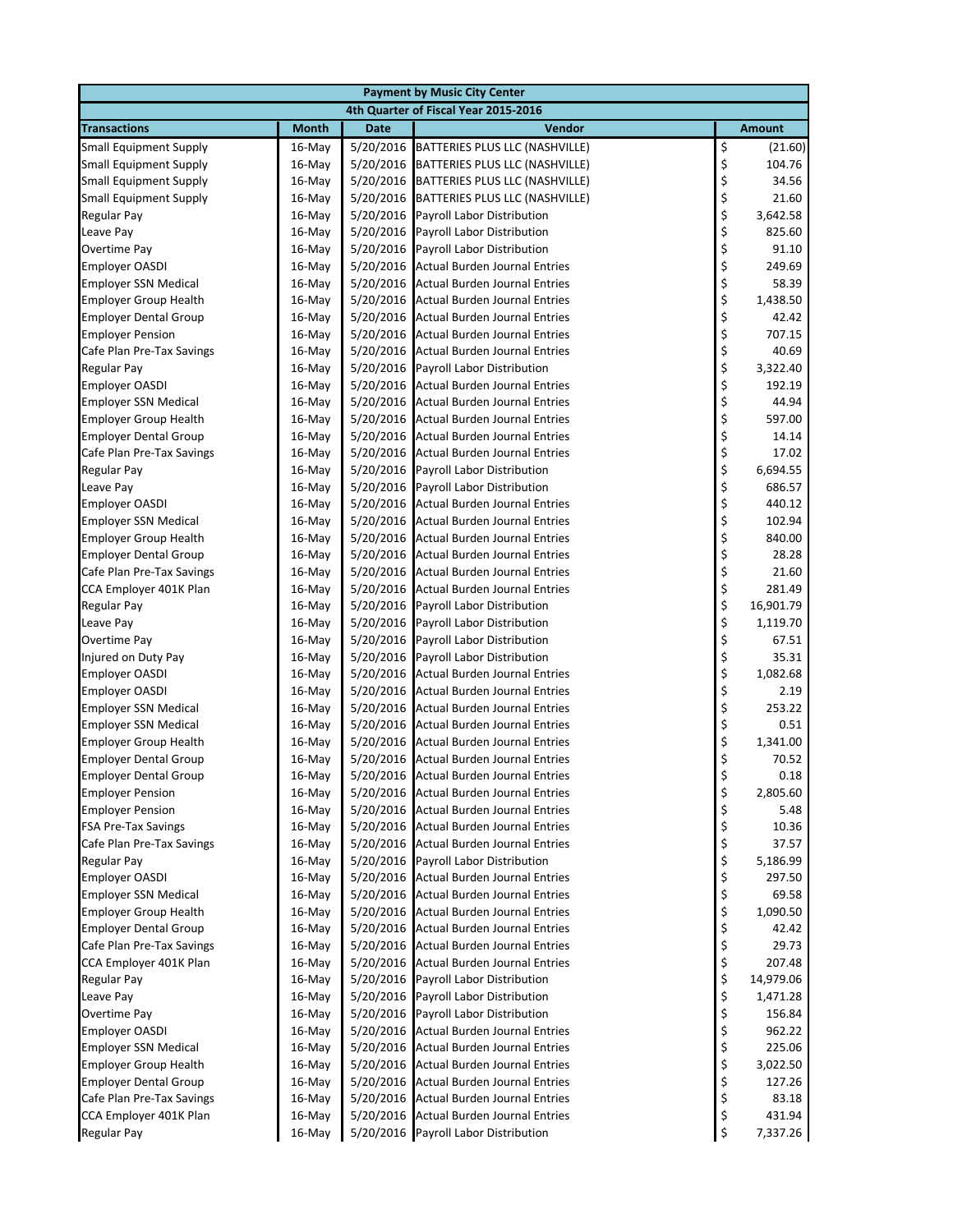| <b>Payment by Music City Center</b> |              |             |                                                          |          |               |  |  |
|-------------------------------------|--------------|-------------|----------------------------------------------------------|----------|---------------|--|--|
|                                     |              |             | 4th Quarter of Fiscal Year 2015-2016                     |          |               |  |  |
| <b>Transactions</b>                 | <b>Month</b> | <b>Date</b> | Vendor                                                   |          | <b>Amount</b> |  |  |
| Leave Pay                           | $16$ -May    | 5/20/2016   | Payroll Labor Distribution                               | \$       | 143.52        |  |  |
| Overtime Pay                        | $16$ -May    | 5/20/2016   | Payroll Labor Distribution                               | \$       | 44.40         |  |  |
| <b>Employer OASDI</b>               | $16$ -May    | 5/20/2016   | <b>Actual Burden Journal Entries</b>                     | \$       | 429.29        |  |  |
| <b>Employer SSN Medical</b>         | $16$ -May    | 5/20/2016   | <b>Actual Burden Journal Entries</b>                     | \$       | 100.41        |  |  |
| <b>Employer Group Health</b>        | $16$ -May    | 5/20/2016   | <b>Actual Burden Journal Entries</b>                     | \$       | 841.50        |  |  |
| <b>Employer Dental Group</b>        | 16-May       | 5/20/2016   | <b>Actual Burden Journal Entries</b>                     | \$       | 28.28         |  |  |
| <b>Employer Pension</b>             | $16$ -May    | 5/20/2016   | <b>Actual Burden Journal Entries</b>                     | \$       | 1,167.15      |  |  |
| <b>FSA Pre-Tax Savings</b>          | $16$ -May    | 5/20/2016   | <b>Actual Burden Journal Entries</b>                     | \$       | 22.31         |  |  |
| Cafe Plan Pre-Tax Savings           | $16$ -May    | 5/20/2016   | <b>Actual Burden Journal Entries</b>                     | \$       | 23.67         |  |  |
| Regular Pay                         | $16$ -May    | 5/20/2016   | Payroll Labor Distribution                               | \$       | 9,076.58      |  |  |
| Leave Pay                           | $16$ -May    | 5/20/2016   | Payroll Labor Distribution                               | \$       | 332.22        |  |  |
| Overtime Pay                        | $16$ -May    | 5/20/2016   | Payroll Labor Distribution                               | \$       | 506.03        |  |  |
| <b>Employer OASDI</b>               | $16$ -May    | 5/20/2016   | <b>Actual Burden Journal Entries</b>                     | \$       | 599.04        |  |  |
| <b>Employer SSN Medical</b>         | $16$ -May    | 5/20/2016   | <b>Actual Burden Journal Entries</b>                     | \$       | 140.09        |  |  |
| <b>Employer Group Health</b>        | $16$ -May    | 5/20/2016   | <b>Actual Burden Journal Entries</b>                     | \$       | 744.00        |  |  |
| <b>Employer Dental Group</b>        | $16$ -May    | 5/20/2016   | <b>Actual Burden Journal Entries</b>                     | \$       | 56.56         |  |  |
| Cafe Plan Pre-Tax Savings           | $16$ -May    | 5/20/2016   | <b>Actual Burden Journal Entries</b>                     | \$       | 19.33         |  |  |
| CCA Employer 401K Plan              | $16$ -May    | 5/20/2016   | <b>Actual Burden Journal Entries</b>                     | \$       | 320.66        |  |  |
| <b>Regular Pay</b>                  | $16$ -May    | 5/20/2016   | Payroll Labor Distribution                               | \$       | 14,942.71     |  |  |
| <b>Employer OASDI</b>               | $16$ -May    | 5/20/2016   | <b>Actual Burden Journal Entries</b>                     | \$       | 901.33        |  |  |
| <b>Employer SSN Medical</b>         | $16$ -May    | 5/20/2016   | <b>Actual Burden Journal Entries</b>                     | \$       | 210.80        |  |  |
| <b>Employer Group Health</b>        | $16$ -May    | 5/20/2016   | <b>Actual Burden Journal Entries</b>                     | \$       | 846.00        |  |  |
| <b>Employer Dental Group</b>        | $16$ -May    | 5/20/2016   | <b>Actual Burden Journal Entries</b>                     | \$       | 28.28         |  |  |
| <b>Employer Pension</b>             | $16$ -May    | 5/20/2016   | <b>Actual Burden Journal Entries</b>                     | \$       | 2,317.62      |  |  |
| <b>FSA Pre-Tax Savings</b>          | $16$ -May    | 5/20/2016   | <b>Actual Burden Journal Entries</b>                     | \$       | 7.97          |  |  |
| Cafe Plan Pre-Tax Savings           | $16$ -May    | 5/20/2016   | <b>Actual Burden Journal Entries</b>                     | \$       | 23.02         |  |  |
| <b>Regular Pay</b>                  | $16$ -May    | 5/20/2016   | Payroll Labor Distribution                               | \$       | 7,241.92      |  |  |
| Overtime Pay                        | $16$ -May    | 5/20/2016   | Payroll Labor Distribution                               | \$       | 18.77         |  |  |
| <b>Employer OASDI</b>               | $16$ -May    | 5/20/2016   | <b>Actual Burden Journal Entries</b>                     | \$       | 420.40        |  |  |
| <b>Employer SSN Medical</b>         | $16$ -May    | 5/20/2016   | <b>Actual Burden Journal Entries</b>                     | \$       | 98.32         |  |  |
| <b>Employer Group Health</b>        | 16-May       | 5/20/2016   | <b>Actual Burden Journal Entries</b>                     | \$       | 1,338.00      |  |  |
| <b>Employer Dental Group</b>        | $16$ -May    | 5/20/2016   | <b>Actual Burden Journal Entries</b>                     | \$       | 56.56         |  |  |
| Cafe Plan Pre-Tax Savings           | $16$ -May    | 5/20/2016   | <b>Actual Burden Journal Entries</b>                     | \$       | 36.69         |  |  |
| CCA Employer 401K Plan              | 16-May       | 5/20/2016   | <b>Actual Burden Journal Entries</b>                     | \$       | 130.86        |  |  |
| Food & Ice                          | $16$ -May    | 5/23/2016   | CENTERPLATE MCC (ACH)                                    | \$       | 53.90         |  |  |
| <b>District Energy System</b>       | $16$ -May    |             | 5/23/2016 DES REVENUE / US BANK (ACH)                    | \$       | 198,445.06    |  |  |
| <b>District Energy System</b>       | $16$ -May    | 5/23/2016   | DES REVENUE / US BANK (ACH)                              | \$       | 63,470.88     |  |  |
| <b>Elevator Permit</b>              | $16$ -May    |             | 5/23/2016 TN DEPT OF LABOR DIV BOIL & EL                 | \$       | 55.00         |  |  |
| Rpr & Maint Srvc Janus              | 16-May       |             | 5/23/2016 MORROW TECHNOLOGIES CORP (ACH)                 | \$       | 2,130.00      |  |  |
| Furniture/Fixtures<\$10K            | 16-May       |             | 5/23/2016 PCMG INC (ACH)                                 | \$       | 194.00        |  |  |
| <b>Medical Services</b>             | 16-May       | 5/23/2016   | MED STAR MEDICAL STAFFING INC                            | \$       | 2,387.00      |  |  |
| <b>Merchant Fees</b>                | 16-May       | 5/23/2016   | FIS                                                      | \$       | 18,943.69     |  |  |
| Food & Bev-Inhouse                  | $16$ -May    | 5/23/2016   | <b>CENTERPLATE MCC (ACH)</b>                             | \$       | 456.00        |  |  |
| Food & Bev-Inhouse                  | 16-May       | 5/23/2016   | <b>CENTERPLATE MCC (ACH)</b>                             | \$       | 193.02        |  |  |
| Food & Ice                          | 16-May       | 5/23/2016   | <b>CENTERPLATE MCC (ACH)</b>                             | \$       | 134.64        |  |  |
| Landscaping Srvc                    | 16-May       | 5/24/2016   | REED LANDSCAPING INC (ACH)                               | \$       | 765.00        |  |  |
| Plumbing/HVAC Maintain Srvc         | 16-May       | 5/24/2016   | ROTO ROOTER (ACH)                                        | \$       | 470.00        |  |  |
| Other Rpr & Maint Srvc              | 16-May       | 5/24/2016   | FORKLIFT SYSTEMS INC (ACH)                               | \$       | 923.10        |  |  |
| Rpr & Maint Srvc Elev/Escel         | 16-May       | 5/24/2016   | NASHVILLE MACHINE ELEVATOR CO                            | \$       | 13,865.25     |  |  |
| Rpr & Maint Srvc Elev/Escel         | 16-May       | 5/24/2016   | NASHVILLE MACHINE ELEVATOR CO                            | \$       | 182.00        |  |  |
| Rpr & Maint Srvc Elev/Escel         | 16-May       |             | 5/24/2016 NASHVILLE MACHINE ELEVATOR CO                  | \$       | 38.57         |  |  |
| Rpr & Maint Srvc Elev/Escel         | 16-May       | 5/24/2016   | NASHVILLE MACHINE ELEVATOR CO                            | \$       | 1,050.00      |  |  |
| <b>Temporary Service</b>            | 16-May       | 5/24/2016   | INDUSTRIAL STAFFING OF TN (ACH                           | \$       | 9,648.56      |  |  |
| Postage & Delivery Srvc             | $16$ -May    | 5/24/2016   | THE CLEANERS DEPOT INC (ACH)                             | \$<br>\$ | 16.23         |  |  |
| HHold & Jnitr Supply                | 16-May       |             | 5/24/2016 AMERICAN PAPER & TWINE CO (ACH                 | \$       | 1,937.50      |  |  |
| <b>HHold &amp; Jnitr Supply</b>     | 16-May       |             | 5/24/2016 KELSAN INC (ACH)<br>5/24/2016 KELSAN INC (ACH) |          | 77.16         |  |  |
| <b>HHold &amp; Jnitr Supply</b>     | 16-May       |             |                                                          | \$<br>\$ | 396.00        |  |  |
| <b>HHold &amp; Jnitr Supply</b>     | 16-May       |             | 5/24/2016 KELSAN INC (ACH)                               | \$       | 106.80        |  |  |
| <b>HHold &amp; Jnitr Supply</b>     | 16-May       |             | 5/24/2016 KELSAN INC (ACH)                               |          | 16.75         |  |  |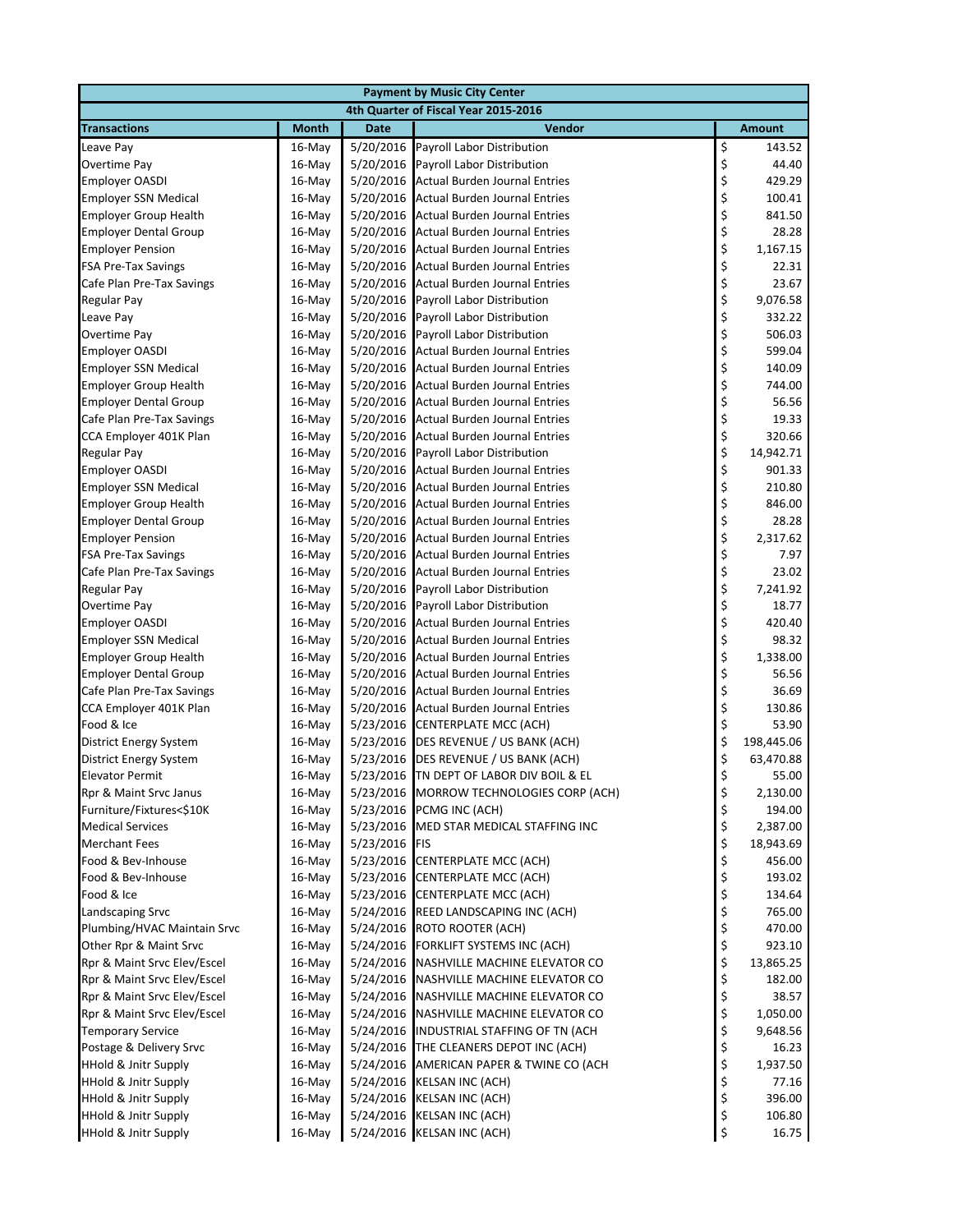| <b>Payment by Music City Center</b>                  |                  |                        |                                                           |          |                      |  |  |
|------------------------------------------------------|------------------|------------------------|-----------------------------------------------------------|----------|----------------------|--|--|
|                                                      |                  |                        | 4th Quarter of Fiscal Year 2015-2016                      |          |                      |  |  |
| <b>Transactions</b>                                  | <b>Month</b>     | <b>Date</b>            | <b>Vendor</b>                                             |          | <b>Amount</b>        |  |  |
| <b>HHold &amp; Jnitr Supply</b>                      | $16$ -May        | 5/24/2016              | <b>KELSAN INC (ACH)</b>                                   | \$       | 162.42               |  |  |
| <b>HHold &amp; Jnitr Supply</b>                      | $16$ -May        | 5/24/2016              | <b>KELSAN INC (ACH)</b>                                   | \$       | 2,028.00             |  |  |
| <b>HHold &amp; Jnitr Supply</b>                      | 16-May           | 5/24/2016              | <b>KELSAN INC (ACH)</b>                                   | \$       | 3,599.00             |  |  |
| <b>HHold &amp; Jnitr Supply</b>                      | $16$ -May        | 5/24/2016              | THE CLEANERS DEPOT INC (ACH)                              | \$       | 320.00               |  |  |
| <b>HHold &amp; Jnitr Supply</b>                      | 16-May           | 5/24/2016              | THE CLEANERS DEPOT INC (ACH)                              | \$       | 70.00                |  |  |
| <b>HHold &amp; Jnitr Supply</b>                      | 16-May           | 5/24/2016              | THE CLEANERS DEPOT INC (ACH)                              | \$       | 230.00               |  |  |
| <b>Computer Software</b>                             | 16-May           | 5/24/2016              | NET TANGO INC (ACH)                                       | \$       | 6,250.00             |  |  |
| <b>Computer Software</b>                             | $16$ -May        | 5/24/2016              | NET TANGO INC (ACH)                                       | \$       | 3,750.00             |  |  |
| Computer Hardware <\$10K                             | 16-May           | 5/24/2016              | PCMG INC (ACH)                                            | \$       | 200.00               |  |  |
| Computer Hardware <\$10K                             | 16-May           | 5/24/2016              | PCMG INC (ACH)                                            | \$<br>\$ | 99.00                |  |  |
| Computer Hardware <\$10K                             | 16-May           | 5/24/2016              | PCMG INC (ACH)                                            |          | 175.00               |  |  |
| Computer Hardware <\$10K                             | 16-May           | 5/24/2016              | PCMG INC (ACH)                                            | \$\$\$   | 350.00               |  |  |
| Computer Hardware <\$10K                             | 16-May           | 5/24/2016              | PCMG INC (ACH)                                            |          | 180.00               |  |  |
| Computer Hardware <\$10K                             | 16-May           | 5/24/2016              | PCMG INC (ACH)                                            | \$       | 5,010.00             |  |  |
| Computer Hardware <\$10K                             | $16$ -May        | 5/24/2016              | PCMG INC (ACH)<br>PCMG INC (ACH)                          |          | 350.00               |  |  |
| Computer Hardware <\$10K<br>Computer Hardware <\$10K | 16-May<br>16-May | 5/24/2016<br>5/24/2016 | PCMG INC (ACH)                                            | \$<br>\$ | 2,450.00<br>2,600.00 |  |  |
| Computer Hardware <\$10K                             | 16-May           | 5/24/2016              | PCMG INC (ACH)                                            | \$       | 360.00               |  |  |
| Furniture/Fixtures<\$10K                             | $16$ -May        | 5/24/2016              | PCMG INC (ACH)                                            | \$       | 1,358.00             |  |  |
| <b>Temporary Service</b>                             | 16-May           | 5/24/2016              | UNIVERSAL PROTECTION SVCS LLC                             | \$       | 4,008.82             |  |  |
| <b>Uniform Cleaning Service</b>                      | 16-May           | 5/24/2016              | CINTAS CORP #051 MATS & RUGS(A                            | \$       | 510.41               |  |  |
| Host & Hostess                                       | 16-May           | 5/24/2016              | <b>NASHVILLE CONVENTION &amp; VISITOR</b>                 | \$       | 134.55               |  |  |
| Employee Out-of-town Travel                          | $16$ -May        | 5/24/2016              | <b>STARKS, CHARLES L</b>                                  | \$       | 844.49               |  |  |
| <b>Membership Dues</b>                               | $16$ -May        | 5/24/2016              | NASHVILLE HOTEL-MOTEL ASSOC                               | \$       | 295.00               |  |  |
| Other Rpr & Maint Srvc                               | $16$ -May        | 5/25/2016              | KOVACH BUILDING ENCLOSURES(ACH                            | \$       | 9,300.00             |  |  |
| Repair & Maint Supply                                | $16$ -May        | 5/25/2016              | COMBINED UTILITIES BOX SYS INC                            | \$       | 1,875.00             |  |  |
| Repair & Maint Supply                                | 16-May           | 5/25/2016              | COMBINED UTILITIES BOX SYS INC                            | \$       | (1,875.00)           |  |  |
| <b>Small Equipment Supply</b>                        | 16-May           | 5/25/2016              | W W GRAINGER (P#)                                         | \$       | 236.60               |  |  |
| <b>HHold &amp; Jnitr Supply</b>                      | 16-May           | 5/25/2016              | AMERICAN PAPER & TWINE CO (ACH                            |          | (246.40)             |  |  |
| HHold & Jnitr Supply                                 | 16-May           | 5/25/2016              | AMERICAN PAPER & TWINE CO (ACH                            | \$<br>\$ | (175.20)             |  |  |
| <b>HHold &amp; Jnitr Supply</b>                      | 16-May           | 5/25/2016              | AMERICAN PAPER & TWINE CO (ACH                            | \$       | (412.70)             |  |  |
| <b>HHold &amp; Jnitr Supply</b>                      | $16$ -May        | 5/25/2016              | AMERICAN PAPER & TWINE CO (ACH                            | \$       | (202.40)             |  |  |
| <b>HHold &amp; Jnitr Supply</b>                      | 16-May           | 5/25/2016              | AMERICAN PAPER & TWINE CO (ACH                            | \$       | (97.20)              |  |  |
| <b>HHold &amp; Jnitr Supply</b>                      | 16-May           | 5/25/2016              | AMERICAN PAPER & TWINE CO (ACH                            | \$       | (265.35)             |  |  |
| <b>HHold &amp; Jnitr Supply</b>                      | 16-May           | 5/25/2016              | AMERICAN PAPER & TWINE CO (ACH                            | \$       | (1,542.50)           |  |  |
| <b>HHold &amp; Jnitr Supply</b>                      | 16-May           | 5/25/2016              | AMERICAN PAPER & TWINE CO (ACH                            | \$       | (1, 162.50)          |  |  |
| <b>HHold &amp; Jnitr Supply</b>                      | $16$ -May        | 5/25/2016              | AMERICAN PAPER & TWINE CO (ACH                            | \$       | (583.90)             |  |  |
| <b>Building Maintenance Srvc</b>                     | $16$ -May        | 5/25/2016              | W W GRAINGER (P#)                                         | \$       | 1,182.56             |  |  |
| Offc & Admin Supply                                  | 16-May           | 5/25/2016              | <b>MYOFFICE PRODUCTS (ACH)</b>                            | \$       | 59.50                |  |  |
| Offc & Admin Supply                                  | 16-May           | 5/25/2016              | MYOFFICE PRODUCTS (ACH)                                   | \$       | 64.40                |  |  |
| Offc & Admin Supply                                  | 16-May           | 5/25/2016              | <b>MYOFFICE PRODUCTS (ACH)</b>                            | \$       | 20.00                |  |  |
| Rpr & Maint Srvc Generators                          | 16-May           | 5/26/2016              | <b>CUMMINS CROSSPOINT LLC (ACH)</b>                       | \$       | 450.40               |  |  |
| Rpr & Maint Srvc Generators                          | 16-May           | 5/26/2016              | <b>CUMMINS CROSSPOINT LLC (ACH)</b>                       | \$       | 450.40               |  |  |
| Rpr & Maint Srvc Sprinkler                           | 16-May           | 5/26/2016              | FIRE PRO LLC (ACH)                                        | \$       | 940.00               |  |  |
| <b>Small Equipment Supply</b>                        | 16-May           | 5/26/2016              | W W GRAINGER (P#)                                         | \$       | 460.68               |  |  |
| <b>Laundry Services</b>                              | 16-May           | 5/26/2016              | ALSCO                                                     | \$       | 1,113.36             |  |  |
| <b>Laundry Services</b>                              | 16-May           | 5/26/2016              | <b>ALSCO</b>                                              | \$       | 69.70                |  |  |
| <b>Laundry Services</b>                              | $16$ -May        | 5/26/2016              | ALSCO                                                     | \$       | 69.70                |  |  |
| Cable Television                                     | 16-May           | 5/26/2016              | <b>COMCAST (ACH)</b>                                      | \$       | 408.29               |  |  |
| <b>Internet Services</b>                             | 16-May           | 5/26/2016              | <b>COMCAST (ACH)</b>                                      | \$       | 254.85<br>454.15     |  |  |
| Telephone & Telegraph<br><b>Medical Services</b>     | 16-May<br>16-May | 5/26/2016<br>5/26/2016 | <b>AT&amp;T CIRCUITS</b><br>MED STAR MEDICAL STAFFING INC | \$<br>\$ | 1,397.00             |  |  |
| <b>Medical Services</b>                              | 16-May           | 5/26/2016              | MED STAR MEDICAL STAFFING INC                             | \$       | 1,622.50             |  |  |
| <b>Medical Services</b>                              | 16-May           | 5/26/2016              | MED STAR MEDICAL STAFFING INC                             | \$       | 528.00               |  |  |
| <b>Medical Services</b>                              | 16-May           | 5/26/2016              | MED STAR MEDICAL STAFFING INC                             | \$       | 984.50               |  |  |
| <b>Food Serving Supply</b>                           | 16-May           | 5/26/2016              | <b>CENTERPLATE MCC (ACH)</b>                              | \$       | 36,554.34            |  |  |
| <b>Food Serving Supply</b>                           | 16-May           | 5/26/2016              | <b>CENTERPLATE MCC (ACH)</b>                              | \$       | 752.86               |  |  |
| Offc & Admin Supply                                  | 16-May           | 5/26/2016              | <b>MYOFFICE PRODUCTS (ACH)</b>                            | \$       | 2.94                 |  |  |
| <b>Window Cleaning Service</b>                       | 16-May           |                        | 5/27/2016 PREMIERE BUILDING MAINTENANCE                   | \$       | 52,185.00            |  |  |
|                                                      |                  |                        |                                                           |          |                      |  |  |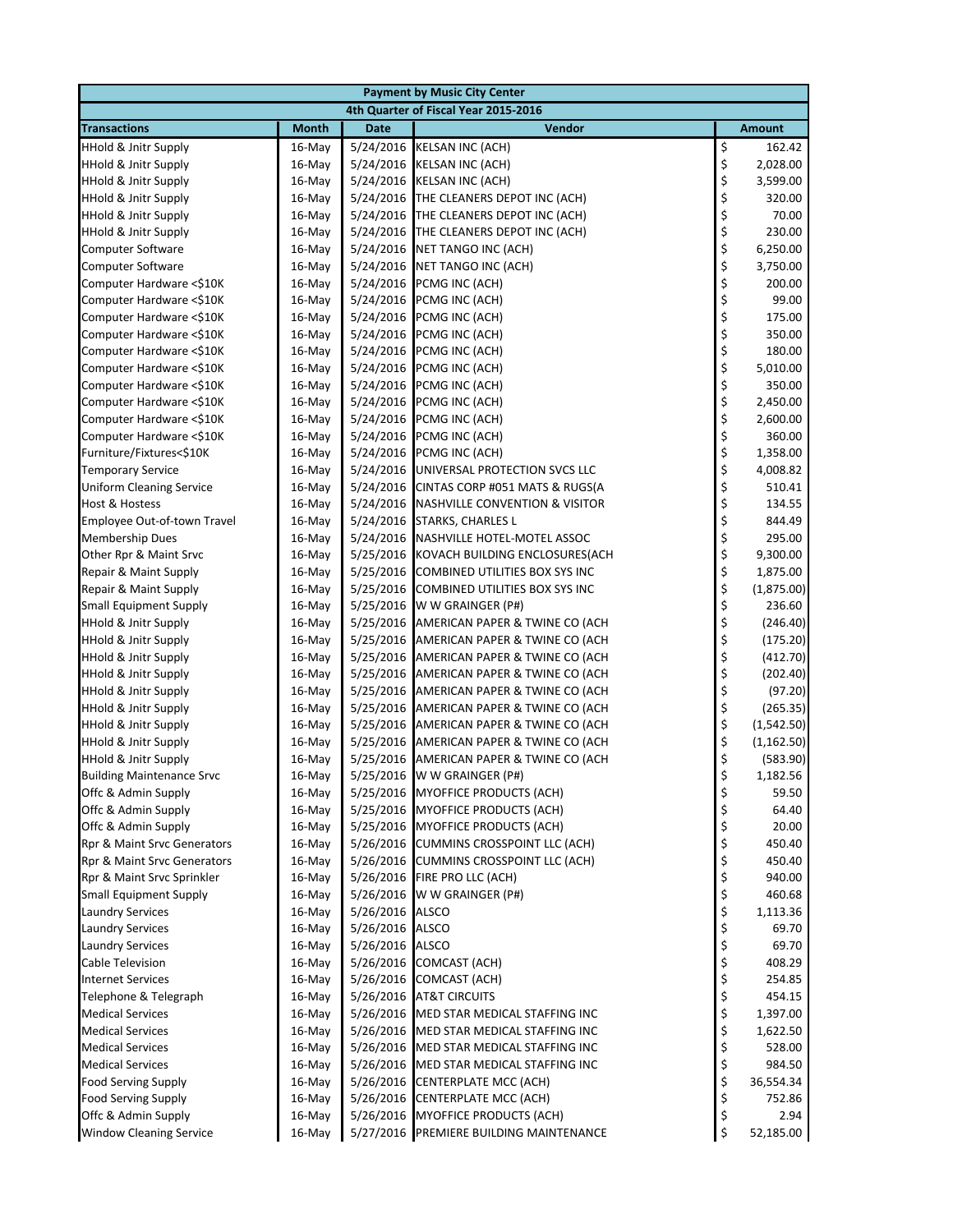| <b>Payment by Music City Center</b>               |                                      |                        |                                                           |          |                 |  |  |
|---------------------------------------------------|--------------------------------------|------------------------|-----------------------------------------------------------|----------|-----------------|--|--|
|                                                   | 4th Quarter of Fiscal Year 2015-2016 |                        |                                                           |          |                 |  |  |
| <b>Transactions</b>                               | <b>Month</b>                         | <b>Date</b>            | Vendor                                                    |          | <b>Amount</b>   |  |  |
| <b>Window Cleaning Service</b>                    | 16-May                               | 5/27/2016              | PREMIERE BUILDING MAINTENANCE                             | \$       | 24,937.55       |  |  |
| Other Rpr & Maint Srvc                            | 16-May                               | 5/27/2016              | CRAWFORD DOOR SALES (ACH)                                 | \$       | 265.00          |  |  |
| <b>Electrical Supply-Lamps</b>                    | $16$ -May                            | 5/27/2016              | <b>ENERGY &amp; LIGHTING SOL / ATTIC</b>                  | \$       | 1,325.00        |  |  |
| <b>Laundry Services</b>                           | 16-May                               | 5/27/2016              | <b>ALSCO</b>                                              | \$       | 697.51          |  |  |
| <b>HHold &amp; Jnitr Supply</b>                   | 16-May                               | 5/27/2016              | <b>KELSAN INC (ACH)</b>                                   | \$       | 1,816.70        |  |  |
| <b>Small Equipment Supply</b>                     | 16-May                               | 5/27/2016              | BASS SCR SVCS / GIRTMAN & ASSO                            | \$       | 155.34          |  |  |
| Postage & Delivery Srvc                           | 16-May                               | 5/27/2016              | MYOFFICE PRODUCTS (ACH)                                   | \$       | 14.55           |  |  |
| Offc & Admin Supply                               | 16-May                               | 5/27/2016              | <b>MYOFFICE PRODUCTS (ACH)</b>                            | \$       | 145.55          |  |  |
| <b>Merchant Fees</b>                              | 16-May                               | 5/27/2016              | 7100 MCC CC Cash Receipt                                  | \$       | (24.15)         |  |  |
| <b>Merchant Fees</b>                              | $16$ -May                            | 5/27/2016              | 7100 MCC CC Cash Receipt                                  | \$       | (153.60)        |  |  |
| Other Rpr & Maint Srvc                            | 16-May                               | 5/31/2016              | RICOH USA INC (ACH)                                       | \$       | 443.80          |  |  |
| Food & Ice                                        | 16-May                               | 5/31/2016              | <b>CENTERPLATE MCC (ACH)</b>                              | \$       | 64.59           |  |  |
| Water                                             | 16-May                               | 5/31/2016              | WS/MAY 2016/ WATER IDB                                    | \$       | 2,084.52        |  |  |
| Water                                             | $16$ -May                            | 5/31/2016              | WS/ MAY 2016/ SEWER IDB                                   | \$       | 5,491.87        |  |  |
| <b>Temporary Service</b>                          | 16-May                               | 5/31/2016              | CONVENTION PROD RIGGING INC (A                            | \$       | 680.00          |  |  |
| Registration                                      | $16$ -May                            | 5/31/2016              | SKILLPATH SEMINARS (P#)(ACH)                              | \$       | 125.00          |  |  |
| Plumbing/HVAC Maintain Srvc                       | 16-May                               | 5/31/2016              | SM LAWRENCE / DILLINGHAM & SMI                            | \$       | 1,491.64        |  |  |
| Other Rpr & Maint Srvc                            | 16-May                               | 5/31/2016              | MCC 5/16 F&B/ENG MAINT RCLS                               | \$       | 340.62          |  |  |
| Other Rpr & Maint Srvc                            | 16-May                               | 5/31/2016              | MCC 5/16 F&B/ENG MAINT RCLS                               | \$       | 287.00          |  |  |
| Other Rpr & Maint Srvc                            | 16-May                               | 5/31/2016              | <b>ATECH INC</b>                                          | \$       | 229.80          |  |  |
| Rpr & Maint Srvc Sprinkler                        | $16$ -May                            | 5/31/2016              | FIRE PRO LLC (ACH)                                        | \$       | 1,660.00        |  |  |
| Other Rpr & Maint Srvc                            | 16-May                               | 5/31/2016              | FIRE PRO LLC (ACH)                                        | \$       | 614.00          |  |  |
| Rpr & Maint Srvc Access Ctrl                      | 16-May                               | 5/31/2016              | SIMPLEX GRINNELL LP (ACH)                                 | \$       | 3,166.59        |  |  |
| Other Rpr & Maint Srvc                            | $16$ -May                            | 5/31/2016              | RICOH USA INC (ACH)                                       | \$       | 53.97           |  |  |
| Other Rpr & Maint Srvc                            | $16$ -May                            | 5/31/2016              | FORKLIFT SYSTEMS INC (ACH)                                | \$       | 584.50          |  |  |
| Other Rpr & Maint Srvc                            | 16-May                               | 5/31/2016              | AMERICAS MOTOR SPORTS (NOLENSV                            | \$       | 127.90          |  |  |
| Other Rpr & Maint Srvc                            | $16$ -May                            | 5/31/2016              | ISENHOUR DOOR PRODUCTS INC (AC                            | \$       | 3,168.45        |  |  |
| Rpr & Maint Srvc Green Roof                       | 16-May                               | 5/31/2016              | <b>GREENRISE TECHNOLOGIES (ACH)</b>                       | \$       | 4,931.30        |  |  |
| Rpr & Maint Srvc Green Roof                       | 16-May                               | 5/31/2016              | <b>GREENRISE TECHNOLOGIES (ACH)</b>                       | \$       | 4,931.30        |  |  |
| Repair & Maint Supply                             | 16-May                               | 5/31/2016              | FORKLIFT SYSTEMS INC (ACH)                                | \$       | 2,905.84        |  |  |
| Refuse Disposal-Reimb                             | 16-May                               | 5/31/2016              | COMPOST CO (ACH)                                          | \$       | 2,065.00        |  |  |
| Refuse Disposal-Reimb                             | 16-May                               | 5/31/2016              | COMPOST CO (ACH)                                          | \$       | 2,065.00        |  |  |
| <b>Temporary Service</b>                          | 16-May                               | 5/31/2016              | MCC 05/16 Temp Labor RCLS                                 | \$       | (383.86)        |  |  |
| <b>Temporary Service</b>                          | 16-May                               | 5/31/2016              | INDUSTRIAL STAFFING OF TN (ACH                            | \$       | 4,628.41        |  |  |
| <b>Temporary Service</b>                          | $16$ -May                            | 5/31/2016              | INDUSTRIAL STAFFING OF TN (ACH                            | \$       | 9,838.25        |  |  |
| <b>Temporary Service</b>                          | 16-May                               | 5/31/2016              | INDUSTRIAL STAFFING OF TN (ACH                            | \$       | 9,705.67        |  |  |
| <b>Temporary Service</b>                          | 16-May                               | 5/31/2016              | INDUSTRIAL STAFFING OF TN (ACH                            | \$       | 9,377.78        |  |  |
| <b>Temporary Service-Reimb</b>                    | $16$ -May                            |                        | 5/31/2016 MCC 05/16 Temp Labor RCLS                       | \$       | 383.86          |  |  |
| Other Rpr & Maint Srvc                            | 16-May                               | 5/31/2016              | RICOH USA INC (ACH)                                       | \$       | 104.38          |  |  |
| <b>HHold &amp; Jnitr Supply</b>                   | 16-May                               | 5/31/2016              | <b>KELSAN INC (ACH)</b>                                   | \$       | 574.84          |  |  |
| Cable Television                                  | 16-May                               | 5/31/2016              | <b>AT&amp;T CIRCUITS</b>                                  | \$<br>\$ | 173.31<br>45.00 |  |  |
| <b>Mngt Cnsltnt Srvc</b><br>Telephone & Telegraph | 16-May<br>16-May                     | 5/31/2016<br>5/31/2016 | GG Credit Card May 2016<br>AT&T (PO BOX 105320)(105262)(7 | \$       | 337.50          |  |  |
| Registration                                      | 16-May                               | 5/31/2016              | SKILLPATH SEMINARS (P#)(ACH)                              | \$       | 125.00          |  |  |
| Other Rpr & Maint Srvc                            | 16-May                               | 5/31/2016              | RICOH USA INC (ACH)                                       | \$       | 104.38          |  |  |
| Offc & Admin Supply                               | 16-May                               | 5/31/2016              | GG Credit Card May 2016                                   | \$       | 44.89           |  |  |
| <b>Small Equipment Supply</b>                     | 16-May                               | 5/31/2016              | GG Credit Card May 2016                                   | \$       | 102.70          |  |  |
| Software License                                  | 16-May                               | 5/31/2016              | GG Credit Card May 2016                                   | \$       | 13.17           |  |  |
| <b>Medical Services</b>                           | $16$ -May                            | 5/31/2016              | MED STAR MEDICAL STAFFING INC                             | \$       | 891.00          |  |  |
| <b>Medical Services</b>                           | 16-May                               | 5/31/2016              | MED STAR MEDICAL STAFFING INC                             | \$       | 1,397.00        |  |  |
| Printing/Binding                                  | 16-May                               | 5/31/2016              | <b>SUNSET MARKETING INC</b>                               | \$       | 227.78          |  |  |
| Registration                                      | 16-May                               | 5/31/2016              | SKILLPATH SEMINARS (P#)(ACH)                              | \$       | 125.00          |  |  |
| Registration                                      | 16-May                               | 5/31/2016              | SKILLPATH SEMINARS (P#)(ACH)                              | \$       | 125.00          |  |  |
| Registration                                      | 16-May                               | 5/31/2016              | SKILLPATH SEMINARS (P#)(ACH)                              | \$       | 125.00          |  |  |
| Registration                                      | 16-May                               | 5/31/2016              | SKILLPATH SEMINARS (P#)(ACH)                              | \$       | 125.00          |  |  |
| Offc & Admin Supply                               | 16-May                               | 5/31/2016              | W W GRAINGER (P#)                                         | \$       | 515.20          |  |  |
| Offc & Admin Supply                               | 16-May                               | 5/31/2016              | W W GRAINGER (P#)                                         | \$       | 28.20           |  |  |
| Offc & Admin Supply                               | 16-May                               | 5/31/2016              | W W GRAINGER (P#)                                         | \$       | 190.20          |  |  |
| Offc & Admin Supply                               | 16-May                               |                        | 5/31/2016 W W GRAINGER (P#)                               | \$       | 34.76           |  |  |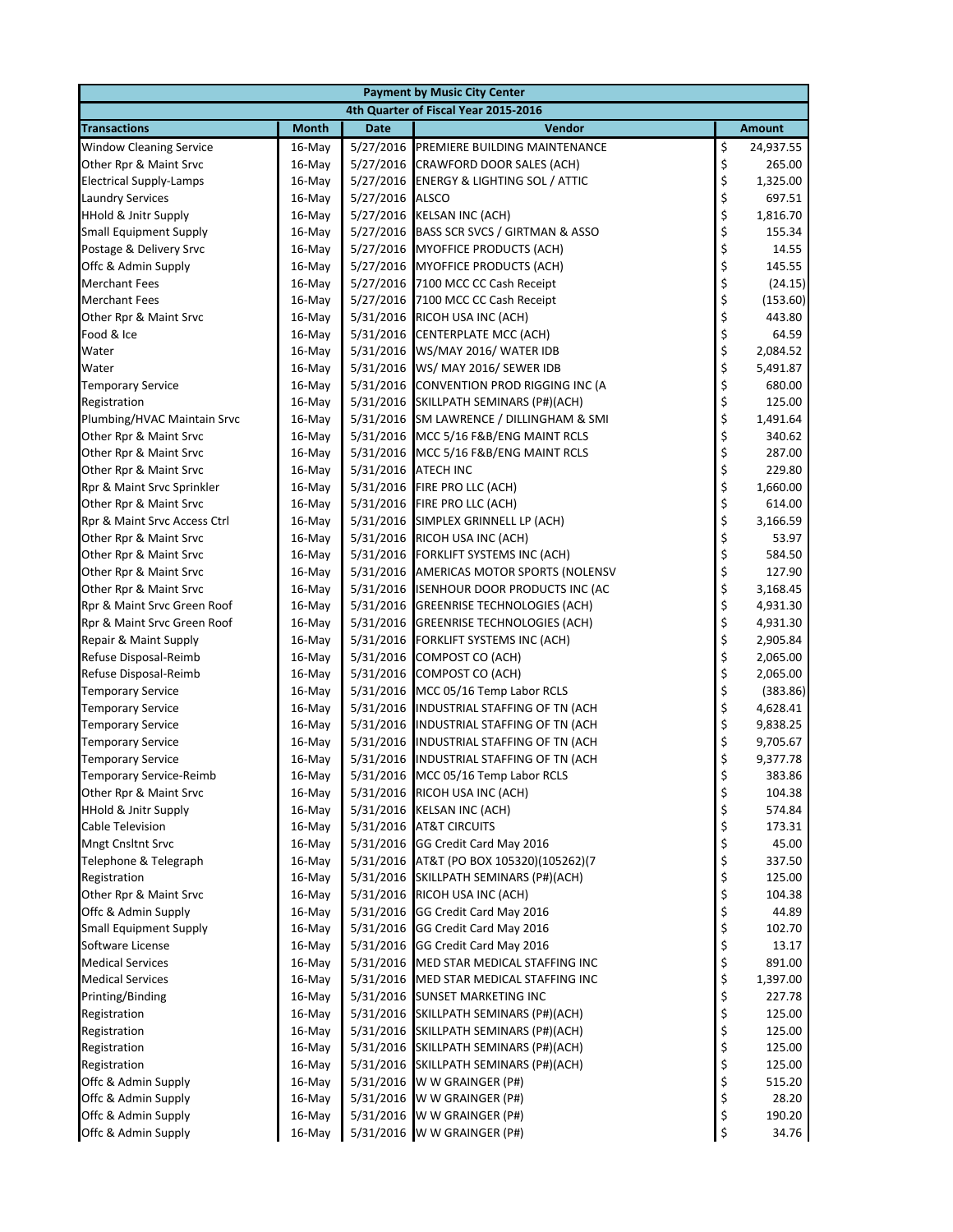| <b>Payment by Music City Center</b>              |                                      |                        |                                                         |          |                 |  |  |  |
|--------------------------------------------------|--------------------------------------|------------------------|---------------------------------------------------------|----------|-----------------|--|--|--|
|                                                  | 4th Quarter of Fiscal Year 2015-2016 |                        |                                                         |          |                 |  |  |  |
| <b>Transactions</b>                              | <b>Month</b>                         | <b>Date</b>            | Vendor                                                  |          | <b>Amount</b>   |  |  |  |
| Offc & Admin Supply                              | $16$ -May                            | 5/31/2016              | W W GRAINGER (P#)                                       | \$       | 35.94           |  |  |  |
| Offc & Admin Supply                              | $16$ -May                            | 5/31/2016              | W W GRAINGER (P#)                                       | \$       | 55.12           |  |  |  |
| Offc & Admin Supply                              | 16-May                               | 5/31/2016              | W W GRAINGER (P#)                                       | \$       | 66.00           |  |  |  |
| Auto Fuel                                        | 16-May                               | 5/31/2016              | WEX (WRIGHT EXPRESS FINANCIAL)                          | \$       | 278.66          |  |  |  |
| <b>Auto Fuel</b>                                 | 16-May                               | 5/31/2016              | WEX (WRIGHT EXPRESS FINANCIAL)                          | \$       | 441.66          |  |  |  |
| <b>Small Equipment Supply</b>                    | 16-May                               | 5/31/2016              | GG Credit Card May 2016                                 | \$       | 12.00           |  |  |  |
| <b>Valet Services</b>                            | 16-May                               | 5/31/2016              | TOWNE PARK LLC (ACH)                                    | \$       | 347.64          |  |  |  |
| Other Rpr & Maint Srvc                           | $16$ -May                            | 5/31/2016              | SUNSET MARKETING INC                                    | \$       | 4,920.00        |  |  |  |
| Other Rpr & Maint Srvc                           | 16-May                               | 5/31/2016              | MCC 5/16 F&B/ENG MAINT RCLS                             | \$       | (340.62)        |  |  |  |
| Other Rpr & Maint Srvc                           | 16-May                               | 5/31/2016              | MCC 5/16 F&B/ENG MAINT RCLS                             | \$       | (287.00)        |  |  |  |
| Other Rpr & Maint Srvc                           | 16-May                               | 5/31/2016              | MCC 5/16 Misc AR JE                                     | \$\$\$\$ | (46.00)         |  |  |  |
| Other Rpr & Maint Srvc                           | 16-May                               | 5/31/2016              | RICOH USA INC (ACH)                                     |          | 961.07          |  |  |  |
| Employee Out-of-town Travel                      | 16-May                               | 5/31/2016              | GG Credit Card May 2016                                 |          | 4.53            |  |  |  |
| Employee Out-of-town Travel                      | 16-May                               | 5/31/2016              | GG Credit Card May 2016                                 |          | 5.67            |  |  |  |
| Employee Out-of-town Travel                      | $16$ -May                            | 5/31/2016              | GG Credit Card May 2016                                 | \$<br>\$ | 6.37            |  |  |  |
| Employee Out-of-town Travel                      | 16-May                               | 5/31/2016              | GG Credit Card May 2016                                 |          | 7.44            |  |  |  |
| Employee Out-of-town Travel                      | 16-May                               | 5/31/2016              | GG Credit Card May 2016                                 | \$\$\$\$ | 7.79            |  |  |  |
| <b>Employee Out-of-town Travel</b>               | 16-May                               | 5/31/2016              | GG Credit Card May 2016                                 |          | 7.79            |  |  |  |
| Employee Out-of-town Travel                      | $16$ -May                            | 5/31/2016              | GG Credit Card May 2016                                 |          | 9.66            |  |  |  |
| Employee Out-of-town Travel                      | 16-May                               | 5/31/2016              | GG Credit Card May 2016                                 |          | 10.00           |  |  |  |
| Employee Out-of-town Travel                      | 16-May                               | 5/31/2016              | GG Credit Card May 2016                                 | \$       | 10.22           |  |  |  |
| Employee Out-of-town Travel                      | 16-May                               | 5/31/2016              | GG Credit Card May 2016                                 | \$<br>\$ | 14.06           |  |  |  |
| Employee Out-of-town Travel                      | 16-May                               | 5/31/2016              | GG Credit Card May 2016                                 |          | 16.40           |  |  |  |
| Employee Out-of-town Travel                      | 16-May                               | 5/31/2016              | GG Credit Card May 2016                                 | \$<br>\$ | 18.13           |  |  |  |
| Employee Out-of-town Travel                      | $16$ -May                            | 5/31/2016              | GG Credit Card May 2016                                 |          | 18.92           |  |  |  |
| Employee Out-of-town Travel                      | $16$ -May                            | 5/31/2016              | GG Credit Card May 2016                                 | \$       | 19.92           |  |  |  |
| Employee Out-of-town Travel                      | 16-May                               | 5/31/2016              | GG Credit Card May 2016                                 | \$       | 25.50           |  |  |  |
| Employee Out-of-town Travel                      | 16-May                               | 5/31/2016              | GG Credit Card May 2016                                 | \$       | 27.00           |  |  |  |
| Employee Out-of-town Travel                      | 16-May                               | 5/31/2016              | GG Credit Card May 2016                                 | \$       | 34.90           |  |  |  |
| Employee Out-of-town Travel                      | $16$ -May                            | 5/31/2016              | GG Credit Card May 2016                                 | \$       | 70.00           |  |  |  |
| Employee Out-of-town Travel                      | 16-May                               | 5/31/2016              | GG Credit Card May 2016                                 | \$       | 85.04           |  |  |  |
| Employee Out-of-town Travel                      | 16-May                               | 5/31/2016              | GG Credit Card May 2016                                 | \$       | 85.04           |  |  |  |
| Employee Out-of-town Travel                      | 16-May                               | 5/31/2016              | GG Credit Card May 2016                                 | \$       | 643.22          |  |  |  |
| Employee Out-of-town Travel                      | 16-May                               | 5/31/2016              | GG Credit Card May 2016                                 | \$       | 924.03          |  |  |  |
| Employee Out-of-town Travel                      | 16-May                               | 5/31/2016              | GG Credit Card May 2016                                 | \$       | 988.16          |  |  |  |
| Other Rpr & Maint Srvc                           | 16-May                               | 5/31/2016              | RICOH USA INC (ACH)                                     | \$<br>\$ | 269.83<br>48.71 |  |  |  |
| Host & Hostess<br>Host & Hostess                 | 16-May                               | 5/31/2016              | GG Credit Card May 2016                                 | \$       | 273.52          |  |  |  |
| Rent Tradeshow Booth Expenses                    | 16-May<br>16-May                     | 5/31/2016<br>5/31/2016 | <b>CENTERPLATE MCC (ACH)</b><br>GG Credit Card May 2016 |          | 297.16          |  |  |  |
|                                                  |                                      |                        | ALAN POIZNER PHOTOGRAPHY(ACH)                           | \$<br>\$ | 575.00          |  |  |  |
| Advertising & Promot'n<br>Advertising & Promot'n | 16-May<br>16-May                     | 5/31/2016<br>5/31/2016 | PUBLISHING RESOURCES GROUP INC                          | \$       | 7,900.00        |  |  |  |
| Other Rpr & Maint Srvc                           | 16-May                               | 5/31/2016              | RICOH USA INC (ACH)                                     | \$       | 25.47           |  |  |  |
| <b>Temporary Service</b>                         | 16-May                               | 5/31/2016              | LOOMIS FARGO & CO                                       | \$       | 698.22          |  |  |  |
| Other Rpr & Maint Srvc                           | 16-May                               | 5/31/2016              | RICOH USA INC (ACH)                                     | \$       | 229.27          |  |  |  |
| Other Rpr & Maint Srvc                           | 16-May                               | 5/31/2016              | RICOH USA INC (ACH)                                     | \$       | 180.12          |  |  |  |
| <b>Internet Services</b>                         | 16-May                               | 5/31/2016              | GG Credit Card May 2016                                 | \$       | 30.00           |  |  |  |
| Employee Out-of-town Travel                      | 16-May                               | 5/31/2016              | GG Credit Card May 2016                                 | \$       | 27.00           |  |  |  |
| Employee Out-of-town Travel                      | 16-May                               | 5/31/2016              | GG Credit Card May 2016                                 | \$       | 27.00           |  |  |  |
| Employee Out-of-town Travel                      | 16-May                               | 5/31/2016              | GG Credit Card May 2016                                 | \$       | 50.80           |  |  |  |
| <b>Employee Air Travel</b>                       | 16-May                               | 5/31/2016              | GG Credit Card May 2016                                 | \$       | 193.96          |  |  |  |
| <b>Employee Air Travel</b>                       | 16-May                               | 5/31/2016              | GG Credit Card May 2016                                 | \$       | 364.97          |  |  |  |
| <b>Employee Air Travel</b>                       | 16-May                               | 5/31/2016              | GG Credit Card May 2016                                 | \$       | 389.96          |  |  |  |
| <b>Employee Air Travel</b>                       | 16-May                               | 5/31/2016              | GG Credit Card May 2016                                 | \$       | 401.96          |  |  |  |
| Employee Local Travel/Park                       | 16-May                               | 5/31/2016              | GG Credit Card May 2016                                 | \$       | 2.00            |  |  |  |
| Postage & Delivery Srvc                          | 16-May                               | 5/31/2016              | BLINK MARKETING INC (ACH)                               | \$       | (55.53)         |  |  |  |
| Advertising & Promot'n                           | 16-May                               | 5/31/2016              | GG Credit Card May 2016                                 | \$       | 888.80          |  |  |  |
| Promotion                                        | 16-May                               | 5/31/2016              | GG Credit Card May 2016                                 | \$       | 1,100.00        |  |  |  |
| Registration                                     | 16-May                               | 5/31/2016              | GG Credit Card May 2016                                 | \$       | 477.00          |  |  |  |
| Registration                                     | 16-May                               |                        | 5/31/2016 GG Credit Card May 2016                       | \$       | 728.00          |  |  |  |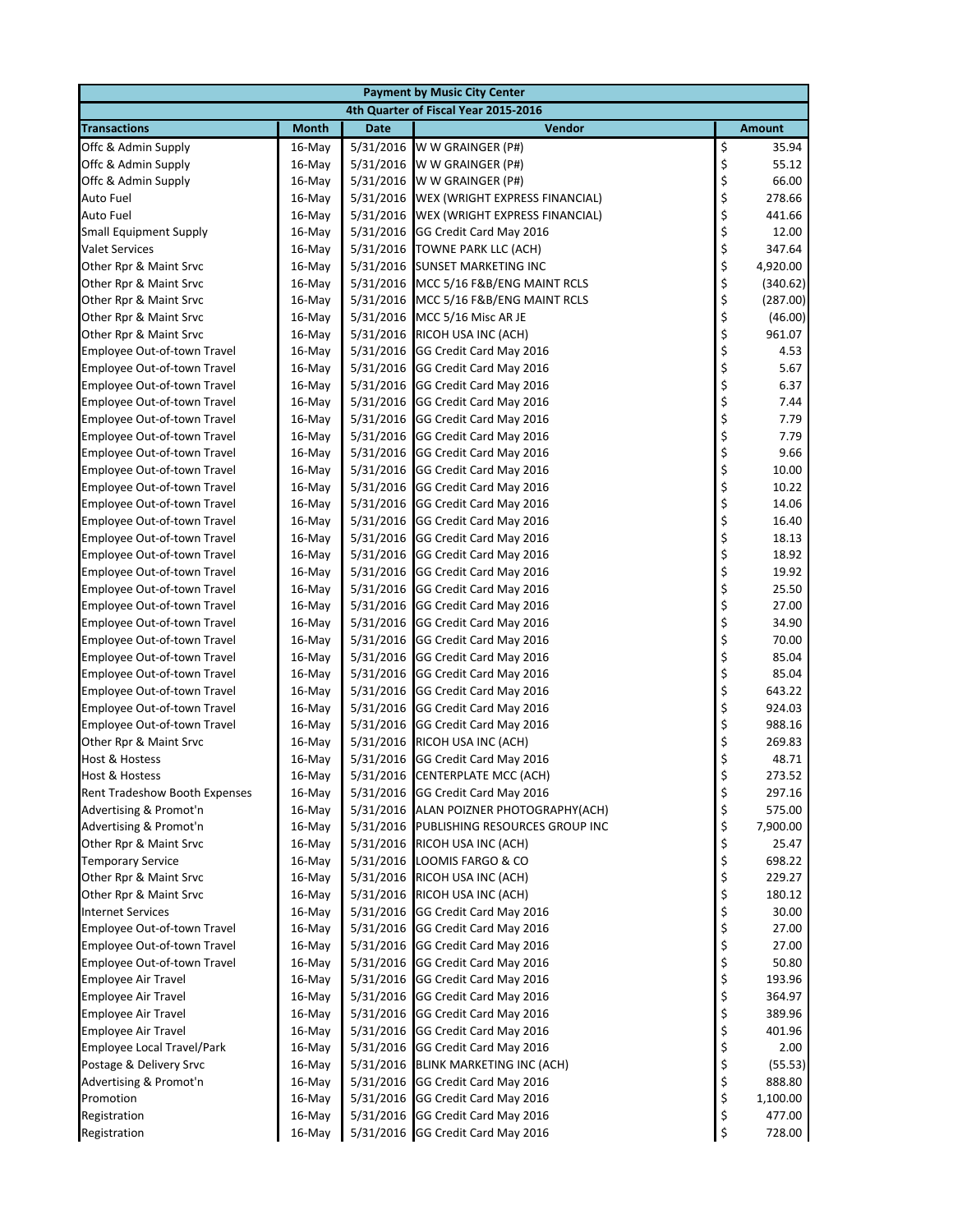| <b>Payment by Music City Center</b> |              |             |                                       |          |                |  |  |
|-------------------------------------|--------------|-------------|---------------------------------------|----------|----------------|--|--|
|                                     |              |             | 4th Quarter of Fiscal Year 2015-2016  |          |                |  |  |
| <b>Transactions</b>                 | <b>Month</b> | <b>Date</b> | Vendor                                |          | <b>Amount</b>  |  |  |
| Other Rpr & Maint Srvc              | $16$ -May    | 5/31/2016   | RICOH USA INC (ACH)                   | \$       | 372.62         |  |  |
| Food & Bev-Inhouse                  | 16-May       | 5/31/2016   | <b>CENTERPLATE MCC (ACH)</b>          | \$       | 335.02         |  |  |
| Food & Ice                          | 16-May       | 5/31/2016   | <b>CENTERPLATE MCC (ACH)</b>          | \$       | 462.50         |  |  |
| Food & Ice                          | $16$ -May    | 5/31/2016   | <b>CENTERPLATE MCC (ACH)</b>          | \$       | 272.56         |  |  |
| Food & Ice                          | 16-May       |             | 5/31/2016 CENTERPLATE MCC (ACH)       | \$       | 298.11         |  |  |
| Rent Equipment                      | 16-May       |             | 5/31/2016 GG Credit Card May 2016     | \$       | 416.36         |  |  |
| <b>Employee Award/Gift</b>          | $16$ -May    | 5/31/2016   | <b>BLINK MARKETING INC (ACH)</b>      | \$       | (1, 165.50)    |  |  |
| <b>Employee Award/Gift</b>          | 16-May       | 5/31/2016   | <b>SUNSET MARKETING INC</b>           | \$       | 25.32          |  |  |
| Employee Award/Gift                 | 16-May       | 5/31/2016   | <b>BLINK MARKETING INC (ACH)</b>      | \$       | (5.27)         |  |  |
| Other Rpr & Maint Srvc              | 16-May       | 5/31/2016   | RICOH USA INC (ACH)                   | \$       | 274.88         |  |  |
| <b>Total</b>                        |              | 16-May      |                                       |          | \$1,544,577.31 |  |  |
| Registration                        | $16$ -Jun    | 6/1/2016    | SKILLPATH SEMINARS (P#)(ACH)          | \$       | 125.00         |  |  |
| Other Rpr & Maint Srvc              | 16-Jun       | 6/1/2016    | RICOH USA INC (ACH)                   | \$       | 409.88         |  |  |
| Offc & Admin Supply                 | $16$ -Jun    | 6/1/2016    | <b>MYOFFICE PRODUCTS (ACH)</b>        | \$       | 6.72           |  |  |
| Offc & Admin Supply                 | $16$ -Jun    | 6/1/2016    | <b>MYOFFICE PRODUCTS (ACH)</b>        | \$       | 11.82          |  |  |
| District Energy System              | $16$ -Jun    | 6/1/2016    | DES GENERAL / US BANK (ACH)           | \$       | 208,385.40     |  |  |
| Landscaping Srvc                    | $16$ -Jun    | 6/1/2016    | REED LANDSCAPING INC (ACH)            | \$       | 1,843.75       |  |  |
| Landscaping Srvc                    | $16$ -Jun    | 6/1/2016    | REED LANDSCAPING INC (ACH)            | \$       | 125.38         |  |  |
| Postage & Delivery Srvc             | $16$ -Jun    | 6/1/2016    | NASHVILLE OFFICE INTERIORS (CH        | \$       | 21.00          |  |  |
| Postage & Delivery Srvc             | $16$ -Jun    | 6/1/2016    | REED LANDSCAPING INC (ACH)            | \$       | 350.00         |  |  |
| Postage & Delivery Srvc             | $16$ -Jun    | 6/1/2016    | JOHNSON CNTRLS INC(TN/NC)(P#)(        | \$       | 25.00          |  |  |
| Postage & Delivery Srvc             | 16-Jun       | 6/1/2016    | JOHNSON CNTRLS INC(TN/NC)(P#)(        | \$       | (25.00)        |  |  |
| <b>Building Maintenance Srvc</b>    | $16$ -Jun    | 6/1/2016    | NASHVILLE MACHINE ELEVATOR CO         | \$       | 14,475.00      |  |  |
| <b>Building Maintenance Srvc</b>    | $16$ -Jun    | 6/1/2016    | <b>ISENHOUR DOOR PRODUCTS INC (AC</b> | \$       | 4,600.00       |  |  |
| Plumbing/HVAC Maintain Srvc         | 16-Jun       | 6/1/2016    | SM LAWRENCE / DILLINGHAM & SMI        | \$       | 15,888.00      |  |  |
| Rpr & Maint Srvc Bld Auto           | $16$ -Jun    | 6/1/2016    | MCC 6/16 SRVC CONTRACT RCLS           | \$       | 232.92         |  |  |
| Rpr & Maint Srvc Air Walls          | $16$ -Jun    | 6/1/2016    | MCC 6/16 SRVC CONTRACT RCLS           | \$       | 3,550.00       |  |  |
| Rpr & Maint Srvc Backup SecSys      | $16$ -Jun    | 6/1/2016    | MCC 6/16 SRVC CONTRACT RCLS           | \$       | 937.50         |  |  |
| Rpr & Maint Srvc Air Walls          | $16$ -Jun    | 6/1/2016    | MCC 6/16 SRVC CONTRACT RCLS           | \$       | 3,000.00       |  |  |
| Other Rpr & Maint Srvc              | $16$ -Jun    | 6/1/2016    | NASHVILLE OFFICE INTERIORS (CH        | \$       | 112.00         |  |  |
| Other Rpr & Maint Srvc              | $16$ -Jun    | 6/1/2016    | NASHVILLE OFFICE INTERIORS (CH        | \$       | 400.00         |  |  |
| Other Rpr & Maint Srvc              | $16$ -Jun    | 6/1/2016    | ELITTE SEPTIC TANK SVC INC            | \$       | 1,550.00       |  |  |
| Other Rpr & Maint Srvc              | 16-Jun       | 6/1/2016    | ELITTE SEPTIC TANK SVC INC            | \$       | 330.00         |  |  |
| Other Rpr & Maint Srvc              | $16$ -Jun    | 6/1/2016    | <b>ATECH INC</b>                      | \$       | 221.27         |  |  |
| Other Rpr & Maint Srvc              | $16$ -Jun    | 6/1/2016    | SM LAWRENCE / DILLINGHAM & SMI        | \$       | 512.80         |  |  |
| Other Rpr & Maint Srvc              | $16$ -Jun    | 6/1/2016    | RICOH USA INC (ACH)                   | \$       | 55.02          |  |  |
| Repair & Maint Supply               | $16$ -Jun    | 6/1/2016    | SM LAWRENCE / DILLINGHAM & SMI        | \$       | 4,429.00       |  |  |
| <b>Electrical Supply</b>            | $16$ -Jun    | 6/1/2016    | WILLIAMS WHOLESALE SUPPLY OF N        | \$       | 560.00         |  |  |
| <b>Electrical Supply</b>            | 16-Jun       | 6/1/2016    | WILLIAMS WHOLESALE SUPPLY OF N        | \$       | 369.00         |  |  |
| <b>Electrical Supply</b>            | 16-Jun       | 6/1/2016    | WILLIAMS WHOLESALE SUPPLY OF N        | \$       | 993.00         |  |  |
| <b>Electrical Supply</b>            | 16-Jun       | 6/1/2016    | WILLIAMS WHOLESALE SUPPLY OF N        | \$       | 993.00         |  |  |
| <b>Electrical Supply</b>            | 16-Jun       | 6/1/2016    | WILLIAMS WHOLESALE SUPPLY OF N        | \$       | 993.00         |  |  |
| <b>Electrical Supply</b>            | 16-Jun       | 6/1/2016    | WILLIAMS WHOLESALE SUPPLY OF N        | \$       | 993.00         |  |  |
| <b>Electrical Supply</b>            | 16-Jun       | 6/1/2016    | WILLIAMS WHOLESALE SUPPLY OF N        | \$       | 993.00         |  |  |
| <b>Electrical Supply</b>            | 16-Jun       | 6/1/2016    | WILLIAMS WHOLESALE SUPPLY OF N        | \$       | 993.00         |  |  |
| <b>Electrical Supply</b>            | 16-Jun       | 6/1/2016    | WILLIAMS WHOLESALE SUPPLY OF N        | \$<br>\$ | 993.00         |  |  |
| <b>Electrical Supply</b>            | 16-Jun       | 6/1/2016    | WILLIAMS WHOLESALE SUPPLY OF N        |          | 993.00         |  |  |
| <b>Electrical Supply</b>            | $16$ -Jun    | 6/1/2016    | WILLIAMS WHOLESALE SUPPLY OF N        | \$       | 993.00         |  |  |
| <b>Electrical Supply</b>            | $16$ -Jun    | 6/1/2016    | WILLIAMS WHOLESALE SUPPLY OF N        | \$       | 240.00         |  |  |
| <b>Electrical Supply</b>            | 16-Jun       | 6/1/2016    | WILLIAMS WHOLESALE SUPPLY OF N        | \$       | 240.00         |  |  |
| <b>Electrical Supply</b>            | 16-Jun       | 6/1/2016    | WILLIAMS WHOLESALE SUPPLY OF N        | \$       | 240.00         |  |  |
| <b>Electrical Supply</b>            | 16-Jun       | 6/1/2016    | WILLIAMS WHOLESALE SUPPLY OF N        | \$       | 240.00         |  |  |
| <b>Electrical Supply</b>            | 16-Jun       | 6/1/2016    | WILLIAMS WHOLESALE SUPPLY OF N        | \$       | 240.00         |  |  |
| <b>Electrical Supply</b>            | 16-Jun       | 6/1/2016    | WILLIAMS WHOLESALE SUPPLY OF N        | \$       | 240.00         |  |  |
| <b>Electrical Supply</b>            | 16-Jun       | 6/1/2016    | WILLIAMS WHOLESALE SUPPLY OF N        | \$       | 240.00         |  |  |
| <b>Electrical Supply</b>            | 16-Jun       | 6/1/2016    | WILLIAMS WHOLESALE SUPPLY OF N        | \$       | 240.00         |  |  |
| <b>Electrical Supply</b>            | $16$ -Jun    | 6/1/2016    | WILLIAMS WHOLESALE SUPPLY OF N        | \$       | 240.00         |  |  |
| <b>Electrical Supply</b>            | 16-Jun       | 6/1/2016    | WILLIAMS WHOLESALE SUPPLY OF N        | \$       | 240.00         |  |  |
| <b>Electrical Supply</b>            | 16-Jun       | 6/1/2016    | WILLIAMS WHOLESALE SUPPLY OF N        | \$       | 240.00         |  |  |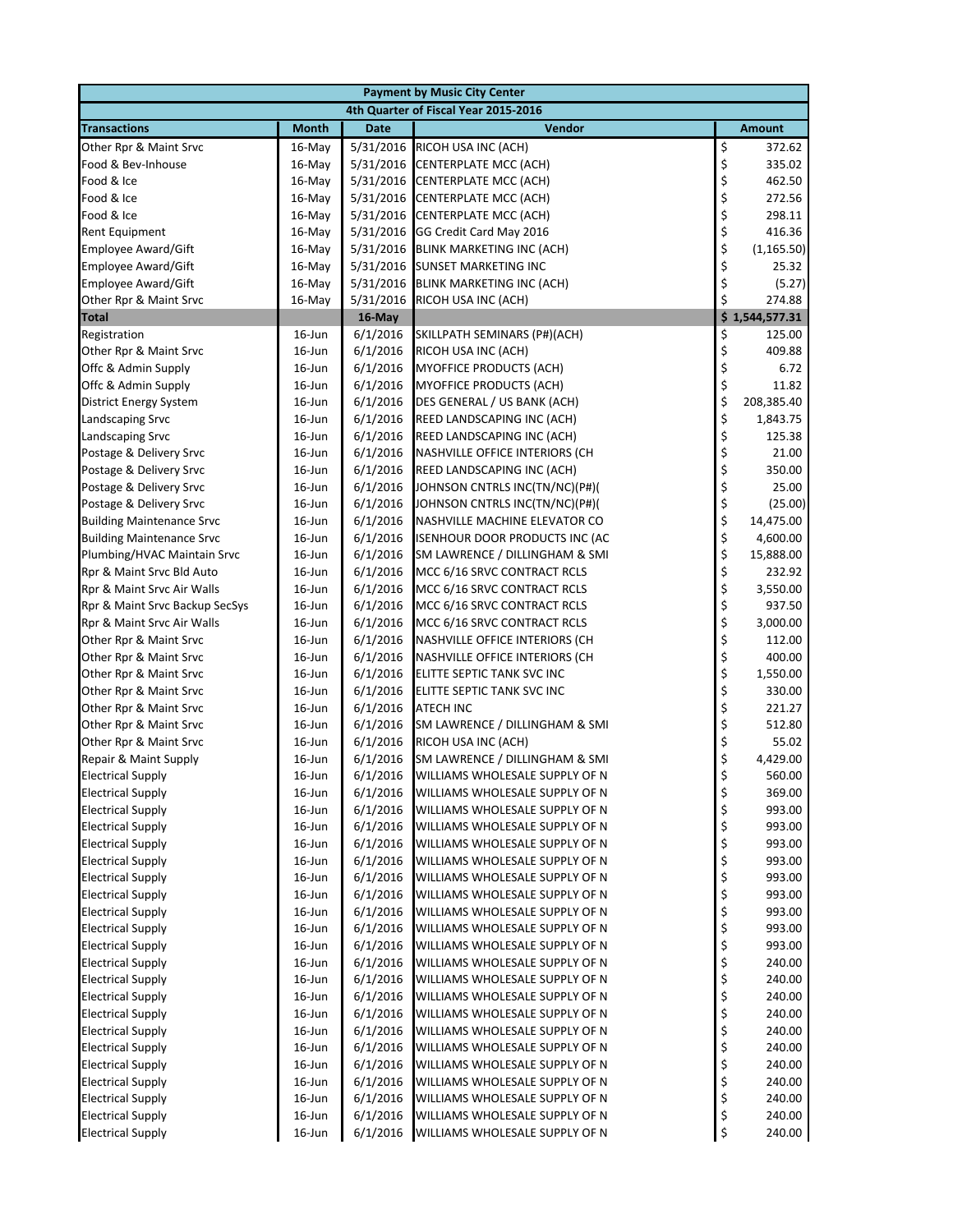| <b>Payment by Music City Center</b>                  |                                      |                      |                                                    |          |                      |  |  |
|------------------------------------------------------|--------------------------------------|----------------------|----------------------------------------------------|----------|----------------------|--|--|
|                                                      | 4th Quarter of Fiscal Year 2015-2016 |                      |                                                    |          |                      |  |  |
| <b>Transactions</b>                                  | <b>Month</b>                         | <b>Date</b>          | Vendor                                             |          | <b>Amount</b>        |  |  |
| <b>Electrical Supply</b>                             | $16$ -Jun                            | 6/1/2016             | WILLIAMS WHOLESALE SUPPLY OF N                     | \$       | 369.00               |  |  |
| <b>Electrical Supply</b>                             | 16-Jun                               | 6/1/2016             | WILLIAMS WHOLESALE SUPPLY OF N                     | \$       | 369.00               |  |  |
| <b>Electrical Supply</b>                             | 16-Jun                               | 6/1/2016             | WILLIAMS WHOLESALE SUPPLY OF N                     | \$       | 369.00               |  |  |
| <b>Electrical Supply</b>                             | 16-Jun                               | 6/1/2016             | WILLIAMS WHOLESALE SUPPLY OF N                     | \$       | 369.00               |  |  |
| <b>Electrical Supply</b>                             | 16-Jun                               | 6/1/2016             | WILLIAMS WHOLESALE SUPPLY OF N                     |          | 369.00               |  |  |
| <b>Electrical Supply</b>                             | $16$ -Jun                            | 6/1/2016             | WILLIAMS WHOLESALE SUPPLY OF N                     | \$<br>\$ | 369.00               |  |  |
| <b>Electrical Supply</b>                             | 16-Jun                               | 6/1/2016             | WILLIAMS WHOLESALE SUPPLY OF N                     | \$       | 369.00               |  |  |
| <b>Electrical Supply</b>                             | 16-Jun                               | 6/1/2016             | WILLIAMS WHOLESALE SUPPLY OF N                     | \$       | 369.00               |  |  |
| <b>Electrical Supply</b>                             | 16-Jun                               | 6/1/2016             | WILLIAMS WHOLESALE SUPPLY OF N                     | \$       | 993.00               |  |  |
| <b>Electrical Supply</b>                             | $16$ -Jun                            | 6/1/2016             | WILLIAMS WHOLESALE SUPPLY OF N                     | \$       | 1,650.00             |  |  |
| <b>Electrical Supply</b>                             | 16-Jun                               | 6/1/2016             | WILLIAMS WHOLESALE SUPPLY OF N                     | \$       | 142.50               |  |  |
| <b>Electrical Supply</b>                             | 16-Jun                               | 6/1/2016             | WILLIAMS WHOLESALE SUPPLY OF N                     | \$       | 25.00                |  |  |
| <b>Electrical Supply</b>                             | 16-Jun                               | 6/1/2016             | WILLIAMS WHOLESALE SUPPLY OF N                     | \$<br>\$ | 75.00                |  |  |
| <b>Electrical Supply</b>                             | 16-Jun                               | 6/1/2016             | WILLIAMS WHOLESALE SUPPLY OF N                     |          | 195.00               |  |  |
| <b>Electrical Supply</b>                             | 16-Jun                               | 6/1/2016             | WILLIAMS WHOLESALE SUPPLY OF N                     | \$       | 195.00               |  |  |
| <b>Electrical Supply</b>                             | 16-Jun                               | 6/1/2016             | WILLIAMS WHOLESALE SUPPLY OF N                     | \$\$\$   | 75.00                |  |  |
| <b>Electrical Supply</b>                             | 16-Jun                               | 6/1/2016             | WILLIAMS WHOLESALE SUPPLY OF N                     |          | 195.00               |  |  |
| <b>Electrical Supply</b>                             | 16-Jun                               | 6/1/2016             | WILLIAMS WHOLESALE SUPPLY OF N                     |          | 195.00               |  |  |
| <b>Electrical Supply</b>                             | 16-Jun                               | 6/1/2016             | WILLIAMS WHOLESALE SUPPLY OF N                     | \$       | 195.00               |  |  |
| <b>Electrical Supply</b>                             | 16-Jun                               | 6/1/2016             | WILLIAMS WHOLESALE SUPPLY OF N                     | \$       | 195.00               |  |  |
| <b>Electrical Supply</b>                             | 16-Jun                               | 6/1/2016             | WILLIAMS WHOLESALE SUPPLY OF N                     | \$       | 195.00               |  |  |
| <b>Electrical Supply</b>                             | 16-Jun                               | 6/1/2016             | WILLIAMS WHOLESALE SUPPLY OF N                     | \$<br>\$ | 195.00               |  |  |
| <b>HVAC Supply</b>                                   | 16-Jun                               | 6/1/2016             | TN ELECTRIC MOTOR CO (ACH)                         |          | 4,781.24             |  |  |
| <b>HVAC Supply</b>                                   | 16-Jun                               | 6/1/2016             | TN ELECTRIC MOTOR CO (ACH)                         | \$       | 1,644.20             |  |  |
| <b>HVAC Supply</b>                                   | 16-Jun                               | 6/1/2016             | TN ELECTRIC MOTOR CO (ACH)                         | \$\$\$\$ | 839.78               |  |  |
| <b>HVAC Supply</b>                                   | 16-Jun                               | 6/1/2016             | JOHNSON CNTRLS INC(TN/NC)(P#)(                     |          | 1,880.16             |  |  |
| <b>HVAC Supply</b>                                   | 16-Jun                               | 6/1/2016             | JOHNSON CNTRLS INC(TN/NC)(P#)(                     |          | 1,366.70             |  |  |
| <b>HVAC Supply</b>                                   | 16-Jun                               | 6/1/2016             | JOHNSON CNTRLS INC(TN/NC)(P#)(                     |          | (1,366.70)           |  |  |
| <b>Signs</b>                                         | 16-Jun                               | 6/1/2016             | JARVIS AWARD SIGN & FLAG CO (A                     | \$       | 5,200.00             |  |  |
| Refuse Disposal-Reimb                                | 16-Jun                               | 6/1/2016             | REPUBLIC SVCS NASH / ALLIED WAS                    | \$       | 5,636.14             |  |  |
| <b>Temporary Service</b>                             | 16-Jun                               | 6/1/2016             | INDUSTRIAL STAFFING OF TN (ACH                     | \$       | 4,693.61             |  |  |
| Janitorial Srvc                                      | 16-Jun                               | 6/1/2016             | INDUSTRIAL STAFFING OF TN (ACH                     | \$       | 12,066.45            |  |  |
| Janitorial Srvc                                      | 16-Jun                               | 6/1/2016             | INDUSTRIAL STAFFING OF TN (ACH                     | \$       | 5,542.79             |  |  |
| Postage & Delivery Srvc                              | 16-Jun                               | 6/1/2016             | <b>KELSAN INC (ACH)</b>                            | \$       | 8.60                 |  |  |
| Registration                                         | 16-Jun                               | 6/1/2016             | SKILLPATH SEMINARS (P#)(ACH)                       | \$       | 125.00               |  |  |
| Registration                                         | 16-Jun                               | 6/1/2016             | SKILLPATH SEMINARS (P#)(ACH)                       | \$       | 125.00               |  |  |
| <b>Building Maintenance Srvc</b>                     | 16-Jun                               | 6/1/2016             | <b>ISENHOUR DOOR PRODUCTS INC (AC</b>              | \$       | 8,304.21             |  |  |
| Other Rpr & Maint Srvc                               | $16$ -Jun                            | 6/1/2016             | RICOH USA INC (ACH)                                | \$       | 99.26                |  |  |
| HHold & Jnitr Supply                                 | 16-Jun                               | 6/1/2016             | AMERICAN PAPER & TWINE CO (ACH                     | \$       | 448.70               |  |  |
| <b>HHold &amp; Jnitr Supply</b>                      | 16-Jun                               | 6/1/2016             | AMERICAN PAPER & TWINE CO (ACH                     | \$       | 3,198.00             |  |  |
| <b>HHold &amp; Jnitr Supply</b>                      | $16$ -Jun                            | 6/1/2016             | AMERICAN PAPER & TWINE CO (ACH                     | \$       | 3,198.00             |  |  |
| <b>HHold &amp; Jnitr Supply</b>                      | $16$ -Jun                            | 6/1/2016             | AMERICAN PAPER & TWINE CO (ACH                     | \$       | 55.16                |  |  |
| Repair & Maint Supply                                | $16$ -Jun                            | 6/1/2016             | DUCK WELDING SALES & SERVICE I                     | \$       | 9,790.00             |  |  |
| Repair & Maint Supply                                | 16-Jun                               | 6/1/2016             | WEST END LOCK CO<br>AMERICAN PAPER & TWINE CO (ACH | \$       | 245.00               |  |  |
| <b>Electrical Supply</b><br><b>Electrical Supply</b> | 16-Jun                               | 6/1/2016             |                                                    | \$<br>\$ | 54.86                |  |  |
| <b>Electrical Supply</b>                             | $16$ -Jun<br>16-Jun                  | 6/1/2016<br>6/1/2016 | <b>KELSAN INC (ACH)</b><br>KELSAN INC (ACH)        | \$       | 4,975.00<br>4,275.00 |  |  |
| <b>Electrical Supply</b>                             | $16$ -Jun                            | 6/1/2016             | <b>KELSAN INC (ACH)</b>                            | \$       | 254.79               |  |  |
| <b>Small Equipment Supply</b>                        | $16$ -Jun                            | 6/1/2016             | SHERWIN WILLIAMS CO INDUSTRIAL                     | \$       | 7.28                 |  |  |
| <b>Small Equipment Supply</b>                        | 16-Jun                               | 6/1/2016             | SHERWIN WILLIAMS CO INDUSTRIAL                     | \$       | 5.48                 |  |  |
| <b>Small Equipment Supply</b>                        | $16$ -Jun                            | 6/1/2016             | SHERWIN WILLIAMS CO INDUSTRIAL                     | \$       | 21.36                |  |  |
| <b>Small Equipment Supply</b>                        | $16$ -Jun                            | 6/1/2016             | SHERWIN WILLIAMS CO INDUSTRIAL                     | \$       | 7.20                 |  |  |
| <b>Small Equipment Supply</b>                        | $16$ -Jun                            | 6/1/2016             | SHERWIN WILLIAMS CO INDUSTRIAL                     | \$       | 9.72                 |  |  |
| <b>Small Equipment Supply</b>                        | 16-Jun                               | 6/1/2016             | <b>STAGERIGHT CORP (ACH)</b>                       | \$       | 65.00                |  |  |
| Postage & Delivery Srvc                              | 16-Jun                               | 6/1/2016             | ALFRED WILLIAMS & CO (ACH)                         | \$       | 100.00               |  |  |
| Rpr & Maint Srvc Crestron                            | 16-Jun                               | 6/1/2016             | MCC 6/16 SRVC CONTRACT RCLS                        | \$       | 2,066.66             |  |  |
| Other Rpr & Maint Srvc                               | $16$ -Jun                            | 6/1/2016             | <b>BSE/HARRIS ELECTRIC (ACH)</b>                   | \$       | 787.50               |  |  |
| Other Rpr & Maint Srvc                               | $16$ -Jun                            | 6/1/2016             | <b>BSE/HARRIS ELECTRIC (ACH)</b>                   | \$       | 8,353.13             |  |  |
| Other Rpr & Maint Srvc                               | 16-Jun                               | 6/1/2016             | <b>BSE/HARRIS ELECTRIC (ACH)</b>                   | \$       | 8,910.00             |  |  |
|                                                      |                                      |                      |                                                    |          |                      |  |  |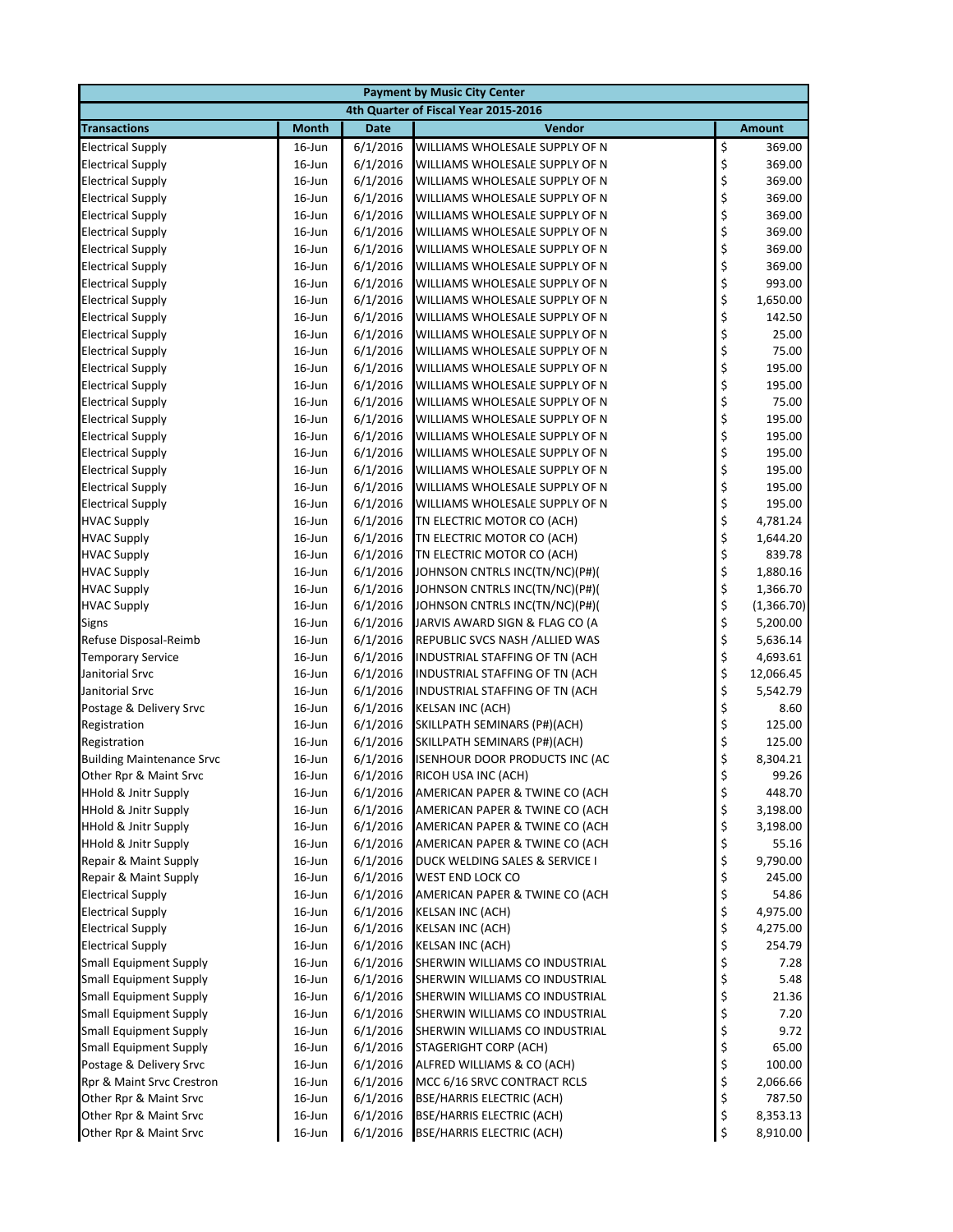| <b>Payment by Music City Center</b> |                  |                      |                                                                  |          |                |  |  |
|-------------------------------------|------------------|----------------------|------------------------------------------------------------------|----------|----------------|--|--|
|                                     |                  |                      | 4th Quarter of Fiscal Year 2015-2016                             |          |                |  |  |
| <b>Transactions</b>                 | <b>Month</b>     | <b>Date</b>          | Vendor                                                           |          | <b>Amount</b>  |  |  |
| Other Rpr & Maint Srvc              | $16$ -Jun        | 6/1/2016             | BSE/HARRIS ELECTRIC (ACH)                                        | \$       | 1.20           |  |  |
| Other Rpr & Maint Srvc              | $16$ -Jun        | 6/1/2016             | <b>BSE/HARRIS ELECTRIC (ACH)</b>                                 | \$       | 1,620.00       |  |  |
| Other Rpr & Maint Srvc              | $16$ -Jun        | 6/1/2016             | <b>BSE/HARRIS ELECTRIC (ACH)</b>                                 | \$       | 471.38         |  |  |
| Other Rpr & Maint Srvc              | $16$ -Jun        | 6/1/2016             | RICOH USA INC (ACH)                                              | \$       | 99.26          |  |  |
| Info Systems Charge                 | $16$ -Jun        | 6/1/2016             | ITS 06/16 FY16 ISF BILLING                                       | \$       | 13,883.37      |  |  |
| MIS Tech Revolving Charge           | $16$ -Jun        | 6/1/2016             | ITS PC REVOLVING FD 06/16                                        | \$       | 2,284.12       |  |  |
| Offc & Admin Supply                 | $16$ -Jun        | 6/1/2016             | RICOH USA INC (ACH)                                              | \$       | 48.00          |  |  |
| Offc & Admin Supply                 | 16-Jun           | 6/1/2016             | RICOH USA INC (ACH)                                              | \$       | 48.00          |  |  |
| <b>Computer Software</b>            | $16$ -Jun        | 6/1/2016             | SHI INTERNATIONAL CORP                                           | \$       | 588.63         |  |  |
| Computer Hardware <\$10K            | $16$ -Jun        | 6/1/2016             | ALFRED WILLIAMS & CO (ACH)                                       | \$       | 2,096.00       |  |  |
| Computer Hardware <\$10K            | $16$ -Jun        | 6/1/2016             | ALFRED WILLIAMS & CO (ACH)                                       | \$       | 160.00         |  |  |
| Repair & Maint Supply               | $16$ -Jun        | 6/1/2016             | BATTERIES PLUS LLC (NASHVILLE)                                   | \$       | 117.95         |  |  |
| <b>Small Equipment Supply</b>       | $16$ -Jun        | 6/1/2016             | PCMG INC (ACH)                                                   | \$       | 43.99          |  |  |
| Rent Equipment                      | $16$ -Jun        | 6/1/2016             | DEX IMAGING INC                                                  | \$       | 500.00         |  |  |
| Postage & Delivery Srvc             | $16$ -Jun        | 6/1/2016             | WIRELESS PLUS INC (ACH)                                          | \$       | 115.00         |  |  |
| Postage & Delivery Srvc             | $16$ -Jun        | 6/1/2016             | WIRELESS PLUS INC (ACH)                                          | \$       | 136.00         |  |  |
| Postage & Delivery Srvc             | $16$ -Jun        | 6/1/2016             | <b>ISENHOUR DOOR PRODUCTS INC (AC</b>                            | \$       | 10.00          |  |  |
| <b>Building Maintenance Srvc</b>    | $16$ -Jun        | 6/1/2016             | BATTERIES PLUS LLC (NASHVILLE)                                   | \$       | 144.99         |  |  |
| <b>Building Maintenance Srvc</b>    | $16$ -Jun        | 6/1/2016             | ISENHOUR DOOR PRODUCTS INC (AC                                   | \$       | 131.85         |  |  |
| <b>Building Maintenance Srvc</b>    | $16$ -Jun        | 6/1/2016             | ISENHOUR DOOR PRODUCTS INC (AC                                   | \$       | 87.90          |  |  |
| Other Rpr & Maint Srvc              | $16$ -Jun        | 6/1/2016             | RICOH USA INC (ACH)                                              | \$       | 23.22          |  |  |
| Offc & Admin Supply                 | $16$ -Jun        | 6/1/2016             | MYOFFICE PRODUCTS (ACH)                                          | \$       | 8.80           |  |  |
| Repair & Maint Supply               | $16$ -Jun        | 6/1/2016             | BATTERIES PLUS LLC (NASHVILLE)                                   | \$       | 354.24         |  |  |
| Repair & Maint Supply               | $16$ -Jun        | 6/1/2016             | SIMPLEX GRINNELL LP (ACH)                                        | \$       | 40.44          |  |  |
| Repair & Maint Supply               | $16$ -Jun        | 6/1/2016             | SIMPLEX GRINNELL LP (ACH)                                        | \$       | 632.80         |  |  |
| Repair & Maint Supply               | $16$ -Jun        | 6/1/2016             | SIMPLEX GRINNELL LP (ACH)                                        | \$       | 698.73         |  |  |
| Repair & Maint Supply               | $16$ -Jun        | 6/1/2016             | SIMPLEX GRINNELL LP (ACH)                                        | \$       | 402.95         |  |  |
| Repair & Maint Supply               | $16$ -Jun        | 6/1/2016             | SIMPLEX GRINNELL LP (ACH)                                        | \$       | 370.08         |  |  |
| Safety Supply                       | $16$ -Jun        | 6/1/2016             | WIRELESS PLUS INC (ACH)                                          | \$       | 480.00         |  |  |
| Safety Supply                       | $16$ -Jun        | 6/1/2016             | WIRELESS PLUS INC (ACH)                                          | \$       | 467.50         |  |  |
| Safety Supply                       | $16$ -Jun        | 6/1/2016             | WIRELESS PLUS INC (ACH)                                          | \$       | 6,198.40       |  |  |
| Safety Supply                       | 16-Jun           | 6/1/2016             | WIRELESS PLUS INC (ACH)                                          | \$       | 3,200.00       |  |  |
| Safety Supply                       | 16-Jun           | 6/1/2016             | WIRELESS PLUS INC (ACH)                                          | \$       | 2,250.00       |  |  |
| Safety Supply                       | $16$ -Jun        | 6/1/2016             | WIRELESS PLUS INC (ACH)                                          | \$       | 51.00          |  |  |
| <b>Small Equipment Supply</b>       | $16$ -Jun        | 6/1/2016             | WIRELESS PLUS INC (ACH)                                          | \$       | 550.00         |  |  |
| <b>Small Equipment Supply</b>       | $16$ -Jun        | 6/1/2016             | WIRELESS PLUS INC (ACH)                                          | \$       | 9,190.00       |  |  |
| <b>Temporary Service</b>            | $16$ -Jun        | 6/1/2016             | ELITE SHOW SERVICES INC (ACH)                                    | \$       | 1,067.45       |  |  |
| <b>Temporary Service</b>            | $16$ -Jun        | 6/1/2016             | ELITE SHOW SERVICES INC (ACH)                                    | \$       | 553.21         |  |  |
| <b>Temporary Service</b>            | 16-Jun           | 6/1/2016             | ELITE SHOW SERVICES INC (ACH)                                    | \$       | 1,138.41       |  |  |
| <b>Temporary Service</b>            | $16$ -Jun        | 6/1/2016             | ELITE SHOW SERVICES INC (ACH)                                    | \$       | 710.38         |  |  |
| <b>Temporary Service</b>            | 16-Jun           | 6/1/2016             | ELITE SHOW SERVICES INC (ACH)                                    | \$       | 1,405.27       |  |  |
| Offc & Admin Supply                 | 16-Jun           | 6/1/2016             | MCGANN, AMANO (ACH)                                              | \$       | 300.00         |  |  |
| Offc & Admin Supply                 | $16$ -Jun        | 6/1/2016             | MCGANN, AMANO (ACH)                                              | \$       | 973.50         |  |  |
| Offc & Admin Supply                 | 16-Jun           | 6/1/2016             | MCGANN, AMANO (ACH)<br>CONVENTION PROD RIGGING INC (A            | \$<br>\$ | 1,312.50       |  |  |
| Signs                               | 16-Jun<br>16-Jun | 6/1/2016<br>6/1/2016 |                                                                  | \$       | 100.00         |  |  |
| <b>Signs</b>                        |                  | 6/1/2016             | JARVIS AWARD SIGN & FLAG CO (A                                   | \$       | 156.00         |  |  |
| <b>Signs</b>                        | 16-Jun<br>16-Jun | 6/1/2016             | JARVIS AWARD SIGN & FLAG CO (A<br>CONVENTION PROD RIGGING INC (A | \$       | 336.00         |  |  |
| Signs                               | 16-Jun           | 6/1/2016             | BLINKER LITE SAFETY INC (ACH)                                    | \$       | (100.00)       |  |  |
| Signs<br>Other Rpr & Maint Srvc     | 16-Jun           | 6/1/2016             | RICOH USA INC (ACH)                                              | \$       | 1.29<br>873.43 |  |  |
| <b>Food Serving Supply</b>          | 16-Jun           | 6/1/2016             | CENTERPLATE MCC (ACH)                                            | \$       | 1,566.00       |  |  |
| Other Rpr & Maint Srvc              | 16-Jun           | 6/1/2016             | RICOH USA INC (ACH)                                              | \$       | 275.10         |  |  |
| Printing/Binding                    | 16-Jun           | 6/1/2016             | RYMER GALLERY, THE                                               | \$       | 5,000.00       |  |  |
| Advertising & Promot'n              | $16$ -Jun        | 6/1/2016             | PUBLISHING RESOURCES GROUP INC                                   | \$       | 7,900.00       |  |  |
| Other Rpr & Maint Srvc              | 16-Jun           | 6/1/2016             | RICOH USA INC (ACH)                                              | \$       | 208.99         |  |  |
| Other Rpr & Maint Srvc              | 16-Jun           | 6/1/2016             | RICOH USA INC (ACH)                                              | \$       | 184.80         |  |  |
| <b>Merchant Fees</b>                | $16$ -Jun        | 6/1/2016             | FIS (ACH)                                                        | \$       | 12,696.99      |  |  |
| Insurance-Vehicles                  | 16-Jun           | 6/1/2016             | MCC 6/16 INSURANCE RCLS                                          | \$       | 1,434.39       |  |  |
| Insurance-Workman's Comp            | 16-Jun           | 6/1/2016             | MCC 6/16 INSURANCE RCLS                                          | \$       | 9,917.37       |  |  |
|                                     |                  |                      |                                                                  |          |                |  |  |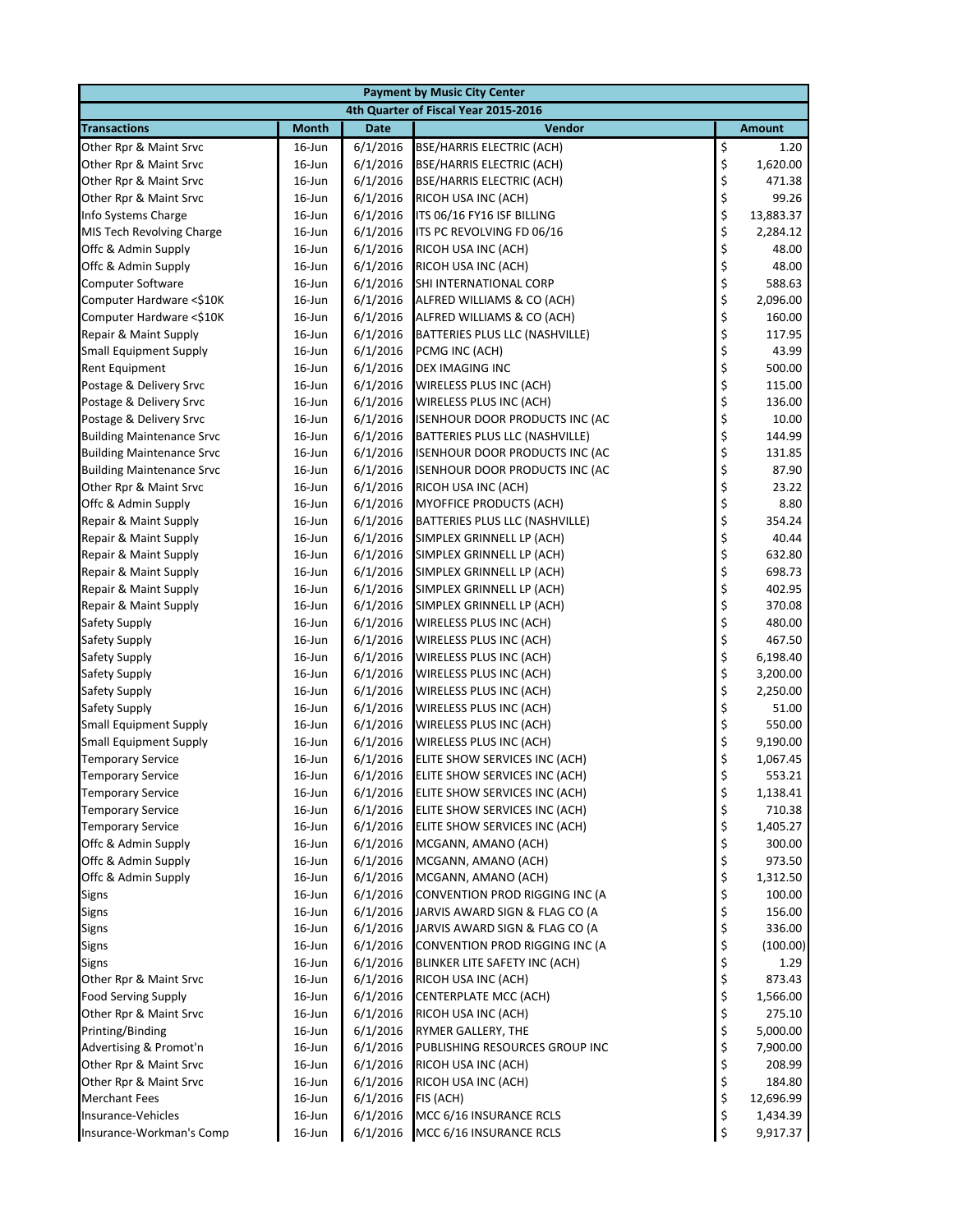| <b>Payment by Music City Center</b>          |                        |                      |                                                          |                                                                      |                    |  |  |
|----------------------------------------------|------------------------|----------------------|----------------------------------------------------------|----------------------------------------------------------------------|--------------------|--|--|
| 4th Quarter of Fiscal Year 2015-2016         |                        |                      |                                                          |                                                                      |                    |  |  |
| <b>Transactions</b>                          | <b>Month</b>           | <b>Date</b>          | Vendor                                                   |                                                                      | <b>Amount</b>      |  |  |
| Insurance-Liability/PropDmg                  | $16$ -Jun              | 6/1/2016             | MCC 6/16 INSURANCE RCLS                                  | \$                                                                   | 10,999.24          |  |  |
| Insurance-Liability/PropDmg                  | $16$ -Jun              | 6/1/2016             | MCC 6/16 INSURANCE RCLS                                  | \$                                                                   | 209.33             |  |  |
| Insurance-Liability/PropDmg                  | $16$ -Jun              | 6/1/2016             | MCC 6/16 INSURANCE RCLS                                  | \$                                                                   | 3,336.12           |  |  |
| Insurance-Liability/PropDmg                  | $16$ -Jun              | 6/1/2016             | MCC 6/16 INSURANCE RCLS                                  | \$<br>\$                                                             | 2,764.17           |  |  |
| Insurance-Liability/PropDmg                  | $16$ -Jun              | 6/1/2016             | MCC 6/16 INSURANCE RCLS                                  |                                                                      | 2,593.59           |  |  |
| Insurance-Liability/PropDmg                  | $16$ -Jun              | 6/1/2016             | MCC 6/16 INSURANCE RCLS                                  | $\begin{array}{c}\n\varsigma \\ \varsigma \\ \varsigma\n\end{array}$ | 2,122.26           |  |  |
| Insurance-Liability/PropDmg                  | $16$ -Jun              | 6/1/2016             | MCC 6/16 INSURANCE RCLS                                  |                                                                      | 7,120.77           |  |  |
| Insurance-Liability/PropDmg                  | 16-Jun                 | 6/1/2016             | MCC 6/16 INSURANCE RCLS                                  |                                                                      | 589.75             |  |  |
| Insurance-Liability/PropDmg                  | 16-Jun                 | 6/1/2016             | MCC 6/16 INSURANCE RCLS                                  | ぐうそう こうかい                                                            | 406.91             |  |  |
| Insurance-Liability/PropDmg                  | 16-Jun                 | 6/1/2016             | MCC 6/16 INSURANCE RCLS                                  |                                                                      | 2,849.17           |  |  |
| Insurance-Liability/PropDmg                  | $16$ -Jun              | 6/1/2016             | MCC 6/16 INSURANCE RCLS                                  |                                                                      | 2,191.67           |  |  |
| Insurance-Liability/PropDmg                  | $16$ -Jun              | 6/1/2016             | MCC 6/16 INSURANCE RCLS                                  |                                                                      | 701.76             |  |  |
| Insurance-Liability/PropDmg                  | $16$ -Jun              | 6/1/2016             | MCC 6/16 INSURANCE RCLS                                  |                                                                      | 300.83             |  |  |
| Transfer LOCAP reimbursement                 | $16$ -Jun              | 6/1/2016             | ADM 06/16 FY16 LOCAP                                     |                                                                      | 33,000.00          |  |  |
| <b>Mngt Cnsltnt Srvc</b>                     | $16$ -Jun              | 6/1/2016             | <b>CUSHION EMPLOYER SER (ACH)</b>                        |                                                                      | 875.00             |  |  |
| Postage & Delivery Srvc                      | 16-Jun                 | 6/1/2016             | AWARD CENTER INC, THE (ACH)                              |                                                                      | 15.00              |  |  |
| Postage & Delivery Srvc                      | $16$ -Jun              | 6/1/2016             | AWARD CENTER INC, THE (ACH)                              |                                                                      | (15.00)            |  |  |
| Other Rpr & Maint Srvc<br>Food & Ice         | $16$ -Jun<br>16-Jun    | 6/1/2016<br>6/1/2016 | RICOH USA INC (ACH)                                      |                                                                      | 359.75<br>7,104.60 |  |  |
| Food & Ice                                   | $16$ -Jun              | 6/1/2016             | CENTERPLATE MCC (ACH)<br>CENTERPLATE MCC (ACH)           |                                                                      | 384.18             |  |  |
| Food & Ice                                   | 16-Jun                 | 6/1/2016             | CENTERPLATE MCC (ACH)                                    |                                                                      | 193.56             |  |  |
| Food & Ice                                   | $16$ -Jun              | 6/1/2016             | <b>CENTERPLATE MCC (ACH)</b>                             |                                                                      | 83.94              |  |  |
| Food & Ice                                   | $16$ -Jun              | 6/1/2016             | <b>CENTERPLATE MCC (ACH)</b>                             |                                                                      | 274.50             |  |  |
| <b>Rent Equipment</b>                        | 16-Jun                 | 6/1/2016             | HOLES TO GO LLC (ACH)                                    |                                                                      | 345.00             |  |  |
| <b>Employee Award/Gift</b>                   | 16-Jun                 | 6/1/2016             | AWARD CENTER INC, THE (ACH)                              |                                                                      | 124.95             |  |  |
| <b>Employee Award/Gift</b>                   | $16$ -Jun              | 6/1/2016             | AWARD CENTER INC, THE (ACH)                              |                                                                      | 124.95             |  |  |
| <b>Employee Award/Gift</b>                   | 16-Jun                 | 6/1/2016             | AWARD CENTER INC, THE (ACH)                              |                                                                      | 124.95             |  |  |
| Other Rpr & Maint Srvc                       | 16-Jun                 | 6/1/2016             | RICOH USA INC (ACH)                                      |                                                                      | 263.75             |  |  |
| Offc & Admin Supply                          | $16$ -Jun              | 6/1/2016             | <b>MYOFFICE PRODUCTS (ACH)</b>                           | ぐうろうこう こうこう                                                          | 34.02              |  |  |
| Offc & Admin Supply                          | 16-Jun                 | 6/1/2016             | MYOFFICE PRODUCTS (ACH)                                  |                                                                      | 9.43               |  |  |
| Offc & Admin Supply                          | 16-Jun                 | 6/1/2016             | MYOFFICE PRODUCTS (ACH)                                  |                                                                      | 11.53              |  |  |
| Postage & Delivery Srvc                      | 16-Jun                 | 6/2/2016             | NASHVILLE OFFICE INTERIORS (CH                           |                                                                      | 500.00             |  |  |
| Furniture/Fixtures<\$10K                     | 16-Jun                 | 6/2/2016             | NASHVILLE OFFICE INTERIORS (CH                           | \$<br>\$                                                             | 3,058.00           |  |  |
| Furniture/Fixtures<\$10K                     | 16-Jun                 | 6/2/2016             | NASHVILLE OFFICE INTERIORS (CH                           | \$                                                                   | 1,668.00           |  |  |
| <b>Electrical Supply</b>                     | 16-Jun                 | 6/2/2016             | WILLIAMS WHOLESALE SUPPLY OF N                           | \$                                                                   | 1,644.00           |  |  |
| HHold & Jnitr Supply                         | $16$ -Jun              | 6/2/2016             | AMERICAN PAPER & TWINE CO (ACH                           | \$                                                                   | 2,394.00           |  |  |
| Furniture/Fixtures<\$10K                     | $16$ -Jun              | 6/2/2016             | NASHVILLE OFFICE INTERIORS (CH                           | \$                                                                   | 278.00             |  |  |
| Furniture/Fixtures<\$10K                     | $16$ -Jun              | 6/2/2016             | NASHVILLE OFFICE INTERIORS (CH                           | \$                                                                   | 1,390.00           |  |  |
| Furniture/Fixtures<\$10K                     | 16-Jun                 | 6/2/2016             | NASHVILLE OFFICE INTERIORS (CH                           | \$                                                                   | 834.00             |  |  |
| Regular Pay                                  | $16$ -Jun              | 6/3/2016             | <b>Payroll Labor Distribution</b>                        | \$                                                                   | 20,702.12          |  |  |
| Leave Pay                                    | 16-Jun                 | 6/3/2016             | Payroll Labor Distribution                               | \$                                                                   | 824.32             |  |  |
| <b>Holiday Pay</b>                           | $16$ -Jun              | 6/3/2016             | Payroll Labor Distribution                               | \$                                                                   | 1,387.53           |  |  |
| Overtime Pay                                 | $16$ -Jun              | 6/3/2016             | Payroll Labor Distribution                               | $\frac{1}{2}$                                                        | 95.45              |  |  |
| <b>Employer OASDI</b>                        | $16$ -Jun              | 6/3/2016             | <b>Actual Burden Journal Entries</b>                     |                                                                      | 1,361.45           |  |  |
| <b>Employer SSN Medical</b>                  | $16$ -Jun              | 6/3/2016             | <b>Actual Burden Journal Entries</b>                     | \$                                                                   | 318.36             |  |  |
| <b>Employer Group Health</b>                 | $16$ -Jun              | 6/3/2016             | <b>Actual Burden Journal Entries</b>                     | \$                                                                   | 3,826.81           |  |  |
| <b>Employer Dental Group</b>                 | 16-Jun                 | 6/3/2016             | <b>Actual Burden Journal Entries</b>                     | \$                                                                   | 158.37             |  |  |
| <b>Employer Group Life</b>                   | $16$ -Jun              | 6/3/2016             | <b>Actual Burden Journal Entries</b>                     | \$                                                                   | 190.27             |  |  |
| Cafe Plan Pre-Tax Savings                    | $16$ -Jun              | 6/3/2016             | <b>Actual Burden Journal Entries</b>                     | \$                                                                   | 105.02             |  |  |
| CCA Employer 401K Plan                       | $16$ -Jun              | 6/3/2016             | <b>Actual Burden Journal Entries</b>                     | \$                                                                   | 628.62             |  |  |
| Allowance-Cell/Mobile Devices<br>Regular Pay | $16$ -Jun<br>$16$ -Jun | 6/3/2016<br>6/3/2016 | Payroll Labor Distribution<br>Payroll Labor Distribution | \$<br>\$                                                             | 322.00<br>3,741.14 |  |  |
| Leave Pay                                    | $16$ -Jun              | 6/3/2016             | Payroll Labor Distribution                               | \$                                                                   | 1,038.76           |  |  |
| <b>Holiday Pay</b>                           | $16$ -Jun              | 6/3/2016             | Payroll Labor Distribution                               | \$                                                                   | 531.10             |  |  |
| Overtime Pay                                 | $16$ -Jun              | 6/3/2016             | Payroll Labor Distribution                               | \$                                                                   | 51.03              |  |  |
| <b>Employer OASDI</b>                        | $16$ -Jun              | 6/3/2016             | Actual Burden Journal Entries                            | \$                                                                   | 303.75             |  |  |
| <b>Employer SSN Medical</b>                  | $16$ -Jun              | 6/3/2016             | Actual Burden Journal Entries                            | \$                                                                   | 71.05              |  |  |
| <b>Employer Group Health</b>                 | $16$ -Jun              | 6/3/2016             | <b>Actual Burden Journal Entries</b>                     | \$                                                                   | 1,225.86           |  |  |
| <b>Employer Dental Group</b>                 | 16-Jun                 | 6/3/2016             | <b>Actual Burden Journal Entries</b>                     | \$                                                                   | 35.36              |  |  |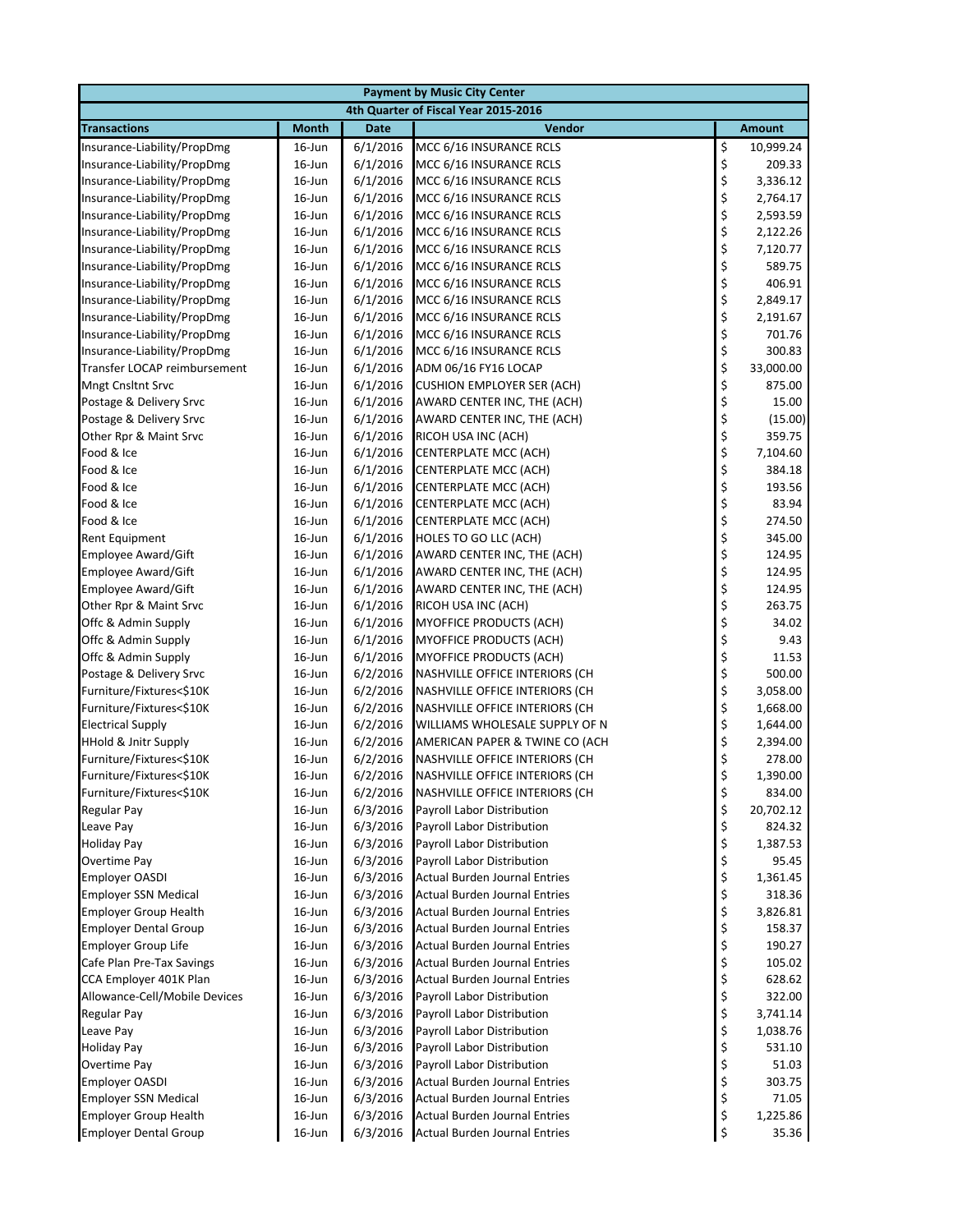| <b>Payment by Music City Center</b>                 |                                      |                      |                                                              |               |                      |  |  |
|-----------------------------------------------------|--------------------------------------|----------------------|--------------------------------------------------------------|---------------|----------------------|--|--|
|                                                     | 4th Quarter of Fiscal Year 2015-2016 |                      |                                                              |               |                      |  |  |
| <b>Transactions</b>                                 | <b>Month</b>                         | <b>Date</b>          | Vendor                                                       |               | <b>Amount</b>        |  |  |
| <b>Employer Group Life</b>                          | $16$ -Jun                            | 6/3/2016             | <b>Actual Burden Journal Entries</b>                         | \$            | 35.48                |  |  |
| <b>Employer Pension</b>                             | $16$ -Jun                            | 6/3/2016             | <b>Actual Burden Journal Entries</b>                         | \$            | 831.64               |  |  |
| <b>FSA Pre-Tax Savings</b>                          | $16$ -Jun                            | 6/3/2016             | <b>Actual Burden Journal Entries</b>                         | \$            | 5.78                 |  |  |
| Cafe Plan Pre-Tax Savings                           | $16$ -Jun                            | 6/3/2016             | <b>Actual Burden Journal Entries</b>                         | \$<br>\$      | 34.90                |  |  |
| Allowance-Cell/Mobile Devices                       | $16$ -Jun                            | 6/3/2016             | Payroll Labor Distribution                                   |               | 69.00                |  |  |
| <b>Regular Pay</b>                                  | $16$ -Jun                            | 6/3/2016             | Payroll Labor Distribution                                   | \$            | 23,849.96            |  |  |
| Leave Pay                                           | $16$ -Jun                            | 6/3/2016             | Payroll Labor Distribution                                   | \$            | 4,535.86             |  |  |
| <b>Holiday Pay</b>                                  | $16$ -Jun                            | 6/3/2016             | Payroll Labor Distribution                                   | \$            | 3,385.62             |  |  |
| Overtime Pay                                        | $16$ -Jun                            | 6/3/2016             | <b>Payroll Labor Distribution</b>                            | \$            | 237.55               |  |  |
| <b>Employer OASDI</b>                               | 16-Jun                               | 6/3/2016             | <b>Actual Burden Journal Entries</b>                         |               | 1,877.37             |  |  |
| <b>Employer SSN Medical</b>                         | $16$ -Jun                            | 6/3/2016             | <b>Actual Burden Journal Entries</b>                         | \$\$\$\$\$    | 439.05               |  |  |
| <b>Employer Group Health</b>                        | $16$ -Jun                            | 6/3/2016             | <b>Actual Burden Journal Entries</b>                         |               | 5,096.55             |  |  |
| <b>Employer Dental Group</b>                        | $16$ -Jun                            | 6/3/2016             | <b>Actual Burden Journal Entries</b>                         |               | 211.40               |  |  |
| <b>Employer Group Life</b>                          | $16$ -Jun                            | 6/3/2016             | <b>Actual Burden Journal Entries</b>                         |               | 257.73               |  |  |
| Cafe Plan Pre-Tax Savings                           | $16$ -Jun                            | 6/3/2016             | <b>Actual Burden Journal Entries</b>                         | \$            | 139.30               |  |  |
| CCA Employer 401K Plan                              | $16$ -Jun                            | 6/3/2016             | <b>Actual Burden Journal Entries</b>                         | \$            | 640.14               |  |  |
| Gas                                                 | $16$ -Jun                            | 6/3/2016             | PIEDMONT NATURAL GAS CO (METRO                               | \$            | 2,795.51             |  |  |
| <b>Temporary Service</b>                            | $16$ -Jun                            | 6/3/2016             | CONVENTION PROD RIGGING INC (A                               | \$            | 340.00               |  |  |
| <b>Temporary Service</b>                            | $16$ -Jun                            | 6/3/2016             | CONVENTION PROD RIGGING INC (A                               | \$            | 1,105.00             |  |  |
| <b>Temporary Service</b>                            | $16$ -Jun                            | 6/3/2016             | CONVENTION PROD RIGGING INC (A                               | \$            | 170.00               |  |  |
| Allowance-Cell/Mobile Devices                       | 16-Jun                               | 6/3/2016             | Payroll Labor Distribution                                   |               | 92.00                |  |  |
| <b>Building Maintenance Srvc</b>                    | $16$ -Jun                            | 6/3/2016             | REED LANDSCAPING INC (ACH)                                   | \$\$\$        | 390.00               |  |  |
| Other Rpr & Maint Srvc                              | $16$ -Jun                            | 6/3/2016             | ELITTE SEPTIC TANK SVC INC                                   |               | 345.00               |  |  |
| Other Rpr & Maint Srvc                              | $16$ -Jun                            | 6/3/2016             | <b>ATECH INC</b>                                             | \$\$\$        | 122.39               |  |  |
| Rpr & Maint Srvc Sprinkler                          | $16$ -Jun                            | 6/3/2016             | FIRE PRO LLC (ACH)                                           |               | 1,246.00             |  |  |
| <b>Regular Pay</b>                                  | $16$ -Jun                            | 6/3/2016             | Payroll Labor Distribution                                   |               | 32,844.24            |  |  |
| Leave Pay                                           | $16$ -Jun                            | 6/3/2016             | Payroll Labor Distribution                                   | $\frac{1}{2}$ | 3,862.64             |  |  |
| <b>Holiday Pay</b>                                  | $16$ -Jun                            | 6/3/2016             | Payroll Labor Distribution                                   |               | 4,017.42             |  |  |
| Overtime Pay                                        | $16$ -Jun                            | 6/3/2016             | Payroll Labor Distribution                                   | \$<br>\$      | 21.71                |  |  |
| <b>Employer OASDI</b>                               | $16$ -Jun                            | 6/3/2016             | Actual Burden Journal Entries                                |               | 2,320.40             |  |  |
| <b>Employer SSN Medical</b>                         | $16$ -Jun                            | 6/3/2016             | Actual Burden Journal Entries                                | \$            | 542.64               |  |  |
| <b>Employer Group Health</b>                        | $16$ -Jun                            | 6/3/2016             | Actual Burden Journal Entries                                | \$<br>\$      | 9,579.27             |  |  |
| <b>Employer Dental Group</b>                        | $16$ -Jun                            | 6/3/2016             | <b>Actual Burden Journal Entries</b>                         |               | 391.67               |  |  |
| <b>Employer Group Life</b>                          | $16$ -Jun                            | 6/3/2016             | <b>Actual Burden Journal Entries</b>                         | \$\$\$        | 452.96               |  |  |
| Cafe Plan Pre-Tax Savings                           | $16$ -Jun                            | 6/3/2016             | <b>Actual Burden Journal Entries</b>                         |               | 251.50               |  |  |
| CCA Employer 401K Plan                              | $16$ -Jun                            | 6/3/2016             | <b>Actual Burden Journal Entries</b>                         | \$            | 710.17               |  |  |
| <b>Temporary Service</b>                            | $16$ -Jun                            | 6/3/2016             | INDUSTRIAL STAFFING OF TN (ACH                               | \$            | 1,830.98<br>4,706.97 |  |  |
| <b>Temporary Service</b>                            | $16$ -Jun                            | 6/3/2016             | INDUSTRIAL STAFFING OF TN (ACH<br>Payroll Labor Distribution |               |                      |  |  |
| Allowance-Cell/Mobile Devices<br><b>Regular Pay</b> | 16-Jun                               | 6/3/2016<br>6/3/2016 | <b>Payroll Labor Distribution</b>                            | \$<br>\$      | 138.00<br>2,491.55   |  |  |
| <b>Holiday Pay</b>                                  | $16$ -Jun<br>16-Jun                  | 6/3/2016             | <b>Payroll Labor Distribution</b>                            | \$            | 272.52               |  |  |
| Overtime Pay                                        | $16$ -Jun                            | 6/3/2016             | Payroll Labor Distribution                                   | \$            | 25.16                |  |  |
| <b>Employer OASDI</b>                               | $16$ -Jun                            | 6/3/2016             | Actual Burden Journal Entries                                |               | 153.61               |  |  |
| <b>Employer SSN Medical</b>                         | $16$ -Jun                            | 6/3/2016             | <b>Actual Burden Journal Entries</b>                         | \$<br>\$      | 35.93                |  |  |
| <b>Employer Group Health</b>                        | $16$ -Jun                            | 6/3/2016             | <b>Actual Burden Journal Entries</b>                         | \$            | 892.09               |  |  |
| <b>Employer Dental Group</b>                        | $16$ -Jun                            | 6/3/2016             | <b>Actual Burden Journal Entries</b>                         | \$            | 21.20                |  |  |
| <b>Employer Group Life</b>                          | $16$ -Jun                            | 6/3/2016             | <b>Actual Burden Journal Entries</b>                         | \$            | 21.30                |  |  |
| <b>Employer Pension</b>                             | $16$ -Jun                            | 6/3/2016             | <b>Actual Burden Journal Entries</b>                         | \$            | 225.49               |  |  |
| Cafe Plan Pre-Tax Savings                           | $16$ -Jun                            | 6/3/2016             | <b>Actual Burden Journal Entries</b>                         |               | 23.84                |  |  |
| CCA Employer 401K Plan                              | $16$ -Jun                            | 6/3/2016             | <b>Actual Burden Journal Entries</b>                         | \$\$\$        | 53.41                |  |  |
| <b>Regular Pay</b>                                  | $16$ -Jun                            | 6/3/2016             | Payroll Labor Distribution                                   |               | 6,784.21             |  |  |
| Leave Pay                                           | 16-Jun                               | 6/3/2016             | Payroll Labor Distribution                                   | \$            | 1,714.15             |  |  |
| <b>Holiday Pay</b>                                  | $16$ -Jun                            | 6/3/2016             | Payroll Labor Distribution                                   | \$            | 1,094.54             |  |  |
| Overtime Pay                                        | $16$ -Jun                            | 6/3/2016             | Payroll Labor Distribution                                   |               | 22.19                |  |  |
| <b>Employer OASDI</b>                               | $16$ -Jun                            | 6/3/2016             | <b>Actual Burden Journal Entries</b>                         | $\frac{1}{2}$ | 565.97               |  |  |
| <b>Employer SSN Medical</b>                         | $16$ -Jun                            | 6/3/2016             | <b>Actual Burden Journal Entries</b>                         | \$            | 132.37               |  |  |
| <b>Employer Group Health</b>                        | $16$ -Jun                            | 6/3/2016             | Actual Burden Journal Entries                                | \$            | 2,081.18             |  |  |
| <b>Employer Dental Group</b>                        | $16$ -Jun                            | 6/3/2016             | <b>Actual Burden Journal Entries</b>                         | \$            | 84.14                |  |  |
| <b>Employer Group Life</b>                          | 16-Jun                               | 6/3/2016             | <b>Actual Burden Journal Entries</b>                         | \$            | 87.31                |  |  |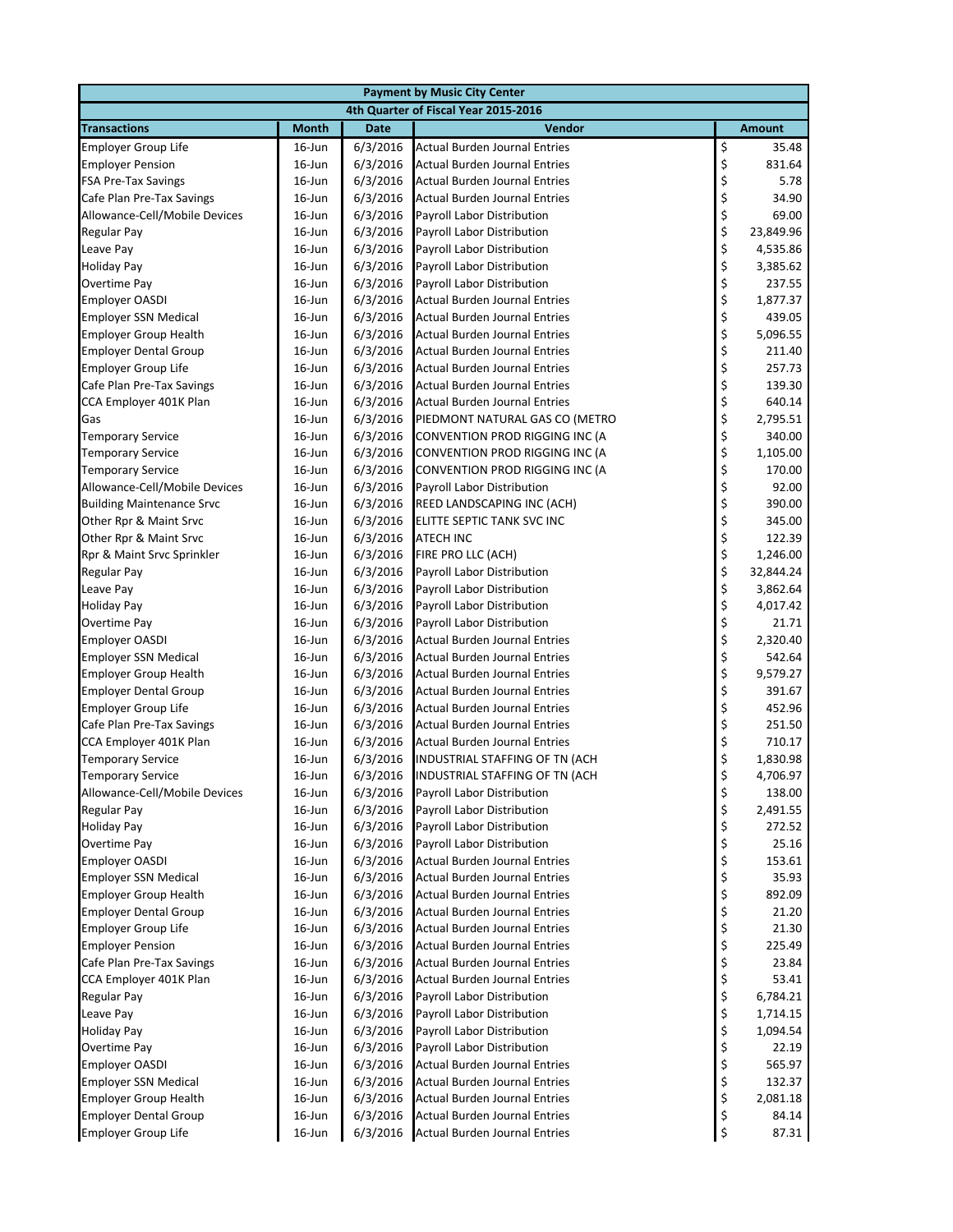| <b>Payment by Music City Center</b>                     |                                      |                      |                                                                              |          |                  |  |  |
|---------------------------------------------------------|--------------------------------------|----------------------|------------------------------------------------------------------------------|----------|------------------|--|--|
|                                                         | 4th Quarter of Fiscal Year 2015-2016 |                      |                                                                              |          |                  |  |  |
| <b>Transactions</b>                                     | <b>Month</b>                         | <b>Date</b>          | Vendor                                                                       |          | <b>Amount</b>    |  |  |
| Cafe Plan Pre-Tax Savings                               | $16$ -Jun                            | 6/3/2016             | <b>Actual Burden Journal Entries</b>                                         | \$       | 39.87            |  |  |
| CCA Employer 401K Plan                                  | 16-Jun                               | 6/3/2016             | Actual Burden Journal Entries                                                | \$       | 299.23           |  |  |
| Allowance-Cell/Mobile Devices                           | $16$ -Jun                            | 6/3/2016             | Payroll Labor Distribution                                                   | \$       | 34.50            |  |  |
| Other Rpr & Maint Srvc                                  | $16$ -Jun                            | 6/3/2016             | PIERREMONT MEDIA GROUP INC (AC                                               | \$       | 855.00           |  |  |
| Rpr & Maint Srvc Janus                                  | $16$ -Jun                            | 6/3/2016             | MORROW TECHNOLOGIES CORP (ACH)                                               | \$       | 2,130.00         |  |  |
| Computer Hardware <\$10K                                | $16$ -Jun                            | 6/3/2016             | DEX IMAGING INC                                                              | \$       | 2,100.00         |  |  |
| <b>Small Equipment Supply</b>                           | $16$ -Jun                            | 6/3/2016             | DEX IMAGING INC                                                              | \$       | 351.10           |  |  |
| <b>Regular Pay</b>                                      | $16$ -Jun                            | 6/3/2016             | Payroll Labor Distribution                                                   | \$       | 5,469.71         |  |  |
| Leave Pay                                               | $16$ -Jun                            | 6/3/2016             | Payroll Labor Distribution                                                   | \$       | 250.00           |  |  |
| <b>Holiday Pay</b>                                      | $16$ -Jun                            | 6/3/2016             | Payroll Labor Distribution                                                   | \$       | 635.52           |  |  |
| <b>Employer OASDI</b>                                   | $16$ -Jun                            | 6/3/2016             | Actual Burden Journal Entries                                                | \$       | 376.70           |  |  |
| <b>Employer SSN Medical</b>                             | $16$ -Jun                            | 6/3/2016             | Actual Burden Journal Entries                                                | \$       | 88.10            |  |  |
| <b>Employer Group Health</b>                            | $16$ -Jun                            | 6/3/2016             | <b>Actual Burden Journal Entries</b>                                         | \$       | 840.00           |  |  |
| <b>Employer Dental Group</b>                            | $16$ -Jun                            | 6/3/2016             | <b>Actual Burden Journal Entries</b>                                         | \$       | 28.28            |  |  |
| <b>Employer Group Life</b>                              | $16$ -Jun                            | 6/3/2016             | <b>Actual Burden Journal Entries</b>                                         | \$       | 28.40            |  |  |
| <b>Employer Pension</b>                                 | $16$ -Jun                            | 6/3/2016             | <b>Actual Burden Journal Entries</b>                                         | \$       | 985.70           |  |  |
| <b>FSA Pre-Tax Savings</b>                              | $16$ -Jun                            | 6/3/2016             | <b>Actual Burden Journal Entries</b>                                         | \$       | 4.78             |  |  |
| Cafe Plan Pre-Tax Savings                               | $16$ -Jun                            | 6/3/2016             | Actual Burden Journal Entries                                                | \$       | 23.63            |  |  |
| Allowance-Cell/Mobile Devices                           | $16$ -Jun                            | 6/3/2016             | Payroll Labor Distribution                                                   | \$       | 92.00            |  |  |
| <b>Regular Pay</b>                                      | $16$ -Jun                            | 6/3/2016             | Payroll Labor Distribution                                                   | \$       | 26,264.61        |  |  |
| Leave Pay                                               | $16$ -Jun                            | 6/3/2016             | Payroll Labor Distribution                                                   | \$       | 2,953.95         |  |  |
| <b>Holiday Pay</b>                                      | $16$ -Jun                            | 6/3/2016             | Payroll Labor Distribution                                                   | \$       | 1,897.65         |  |  |
| Overtime Pay                                            | $16$ -Jun                            | 6/3/2016             | Payroll Labor Distribution                                                   | \$       | 2,132.85         |  |  |
| <b>Employer OASDI</b>                                   | 16-Jun                               | 6/3/2016             | <b>Actual Burden Journal Entries</b>                                         | \$       | 1,930.50         |  |  |
| <b>Employer SSN Medical</b>                             | $16$ -Jun                            | 6/3/2016             | <b>Actual Burden Journal Entries</b>                                         | \$       | 451.47           |  |  |
| <b>Employer Group Health</b>                            | $16$ -Jun                            | 6/3/2016             | Actual Burden Journal Entries                                                | \$       | 7,779.26         |  |  |
| <b>Employer Dental Group</b>                            | $16$ -Jun                            | 6/3/2016<br>6/3/2016 | <b>Actual Burden Journal Entries</b><br><b>Actual Burden Journal Entries</b> | \$       | 285.62<br>298.95 |  |  |
| <b>Employer Group Life</b><br>Cafe Plan Pre-Tax Savings | $16$ -Jun<br>$16$ -Jun               | 6/3/2016             | Actual Burden Journal Entries                                                | \$<br>\$ | 205.46           |  |  |
| CCA Employer 401K Plan                                  | $16$ -Jun                            | 6/3/2016             | Actual Burden Journal Entries                                                | \$       | 802.30           |  |  |
| Allowance-Cell/Mobile Devices                           | $16$ -Jun                            | 6/3/2016             | Payroll Labor Distribution                                                   | \$       | 230.00           |  |  |
| <b>Regular Pay</b>                                      | $16$ -Jun                            | 6/3/2016             | Payroll Labor Distribution                                                   | \$       | 2,536.09         |  |  |
| Leave Pay                                               | $16$ -Jun                            | 6/3/2016             | Payroll Labor Distribution                                                   | \$       | 1,819.92         |  |  |
| <b>Holiday Pay</b>                                      | $16$ -Jun                            | 6/3/2016             | Payroll Labor Distribution                                                   | \$       | 113.52           |  |  |
| <b>Overtime Pay</b>                                     | $16$ -Jun                            | 6/3/2016             | Payroll Labor Distribution                                                   | \$       | 14.47            |  |  |
| <b>Employer OASDI</b>                                   | $16$ -Jun                            | 6/3/2016             | Actual Burden Journal Entries                                                | \$       | 245.03           |  |  |
| <b>Employer SSN Medical</b>                             | $16$ -Jun                            | 6/3/2016             | <b>Actual Burden Journal Entries</b>                                         | \$       | 57.31            |  |  |
| <b>Employer Group Health</b>                            | $16$ -Jun                            | 6/3/2016             | <b>Actual Burden Journal Entries</b>                                         | \$       | 1,438.50         |  |  |
| <b>Employer Dental Group</b>                            | $16$ -Jun                            | 6/3/2016             | <b>Actual Burden Journal Entries</b>                                         | \$       | 42.42            |  |  |
| <b>Employer Group Life</b>                              | $16$ -Jun                            | 6/3/2016             | <b>Actual Burden Journal Entries</b>                                         | \$       | 42.60            |  |  |
| <b>Employer Pension</b>                                 | $16$ -Jun                            | 6/3/2016             | <b>Actual Burden Journal Entries</b>                                         | \$       | 695.47           |  |  |
| Cafe Plan Pre-Tax Savings                               | $16$ -Jun                            | 6/3/2016             | <b>Actual Burden Journal Entries</b>                                         | \$       | 40.69            |  |  |
| Regular Pay                                             | $16$ -Jun                            | 6/3/2016             | Payroll Labor Distribution                                                   | \$       | 1,328.96         |  |  |
| Leave Pay                                               | $16$ -Jun                            | 6/3/2016             | Payroll Labor Distribution                                                   | \$       | 1,661.20         |  |  |
| <b>Holiday Pay</b>                                      | $16$ -Jun                            | 6/3/2016             | Payroll Labor Distribution                                                   | \$       | 332.24           |  |  |
| <b>Employer OASDI</b>                                   | $16$ -Jun                            | 6/3/2016             | Actual Burden Journal Entries                                                | \$       | 195.05           |  |  |
| <b>Employer SSN Medical</b>                             | $16$ -Jun                            | 6/3/2016             | Actual Burden Journal Entries                                                | \$       | 45.62            |  |  |
| <b>Employer Group Health</b>                            | 16-Jun                               | 6/3/2016             | <b>Actual Burden Journal Entries</b>                                         | \$       | 597.00           |  |  |
| <b>Employer Dental Group</b>                            | $16$ -Jun                            | 6/3/2016             | <b>Actual Burden Journal Entries</b>                                         | \$       | 14.14            |  |  |
| <b>Employer Group Life</b>                              | $16$ -Jun                            | 6/3/2016             | <b>Actual Burden Journal Entries</b>                                         | \$       | 14.20            |  |  |
| Cafe Plan Pre-Tax Savings                               | $16$ -Jun                            | 6/3/2016             | Actual Burden Journal Entries                                                | \$       | 17.02            |  |  |
| <b>Uniform Cleaning Service</b>                         | $16$ -Jun                            | 6/3/2016             | CINTAS CORP #051 MATS & RUGS(A                                               | \$       | 508.07           |  |  |
| <b>Uniform Cleaning Service</b>                         | $16$ -Jun                            | 6/3/2016             | CINTAS CORP #051 MATS & RUGS(A                                               | \$       | 534.08           |  |  |
| <b>Valet Services</b>                                   | 16-Jun                               | 6/3/2016             | TOWNE PARK LLC (ACH)                                                         | \$       | 347.65           |  |  |
| Allowance-Cell/Mobile Devices                           | 16-Jun                               | 6/3/2016             | Payroll Labor Distribution                                                   | \$       | 46.00            |  |  |
| <b>Small Equipment Supply</b>                           | 16-Jun                               | 6/3/2016             | MCGANN, AMANO (ACH)                                                          | \$       | 92.40            |  |  |
| <b>Small Equipment Supply</b>                           | 16-Jun                               | 6/3/2016             | MCGANN, AMANO (ACH)                                                          | \$       | 90.20            |  |  |
| <b>Regular Pay</b>                                      | $16$ -Jun                            | 6/3/2016             | Payroll Labor Distribution                                                   | \$       | 5,403.71         |  |  |
| Leave Pay                                               | 16-Jun                               | 6/3/2016             | Payroll Labor Distribution                                                   | \$       | 1,239.76         |  |  |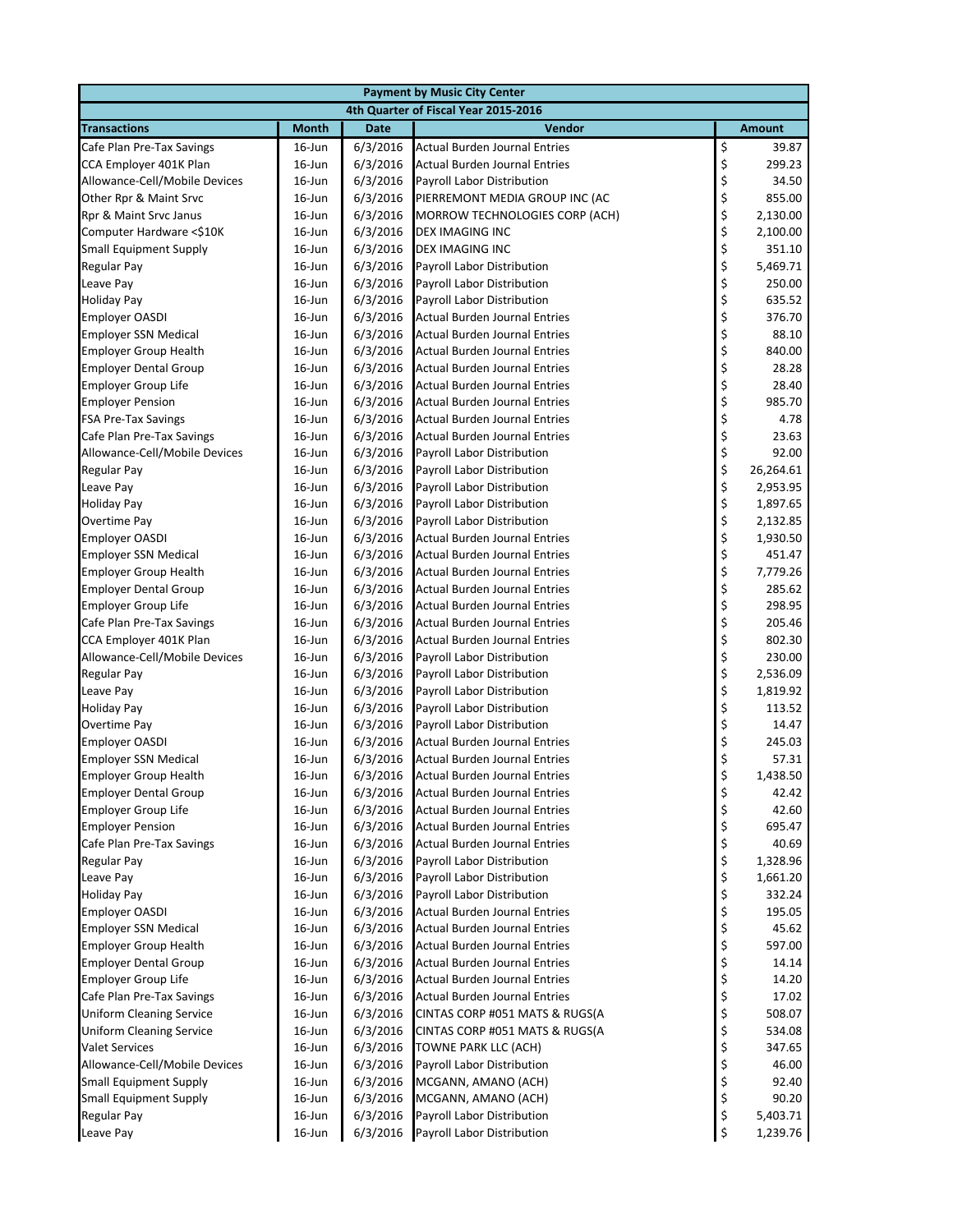| <b>Payment by Music City Center</b>                          |                                      |                      |                                                                       |          |                    |  |  |
|--------------------------------------------------------------|--------------------------------------|----------------------|-----------------------------------------------------------------------|----------|--------------------|--|--|
|                                                              | 4th Quarter of Fiscal Year 2015-2016 |                      |                                                                       |          |                    |  |  |
| <b>Transactions</b>                                          | <b>Month</b>                         | <b>Date</b>          | Vendor                                                                |          | <b>Amount</b>      |  |  |
| <b>Holiday Pay</b>                                           | $16$ -Jun                            | 6/3/2016             | Payroll Labor Distribution                                            | \$       | 736.80             |  |  |
| <b>Employer OASDI</b>                                        | 16-Jun                               | 6/3/2016             | Actual Burden Journal Entries                                         | \$       | 445.77             |  |  |
| <b>Employer SSN Medical</b>                                  | 16-Jun                               | 6/3/2016             | <b>Actual Burden Journal Entries</b>                                  | \$       | 104.25             |  |  |
| <b>Employer Group Health</b>                                 | $16$ -Jun                            | 6/3/2016             | Actual Burden Journal Entries                                         | \$       | 840.00             |  |  |
| <b>Employer Dental Group</b>                                 | $16$ -Jun                            | 6/3/2016             | <b>Actual Burden Journal Entries</b>                                  | \$       | 28.28              |  |  |
| <b>Employer Group Life</b>                                   | 16-Jun                               | 6/3/2016             | <b>Actual Burden Journal Entries</b>                                  | \$       | 42.60              |  |  |
| Cafe Plan Pre-Tax Savings                                    | $16$ -Jun                            | 6/3/2016             | Actual Burden Journal Entries                                         | \$<br>\$ | 21.60              |  |  |
| CCA Employer 401K Plan                                       | 16-Jun                               | 6/3/2016             | <b>Actual Burden Journal Entries</b>                                  |          | 281.46             |  |  |
| Allowance-Cell/Mobile Devices                                | 16-Jun                               | 6/3/2016             | <b>Payroll Labor Distribution</b>                                     | \$       | 92.00              |  |  |
| Regular Pay                                                  | $16$ -Jun                            | 6/3/2016             | Payroll Labor Distribution                                            | \$<br>\$ | 15,069.19          |  |  |
| Leave Pay                                                    | $16$ -Jun                            | 6/3/2016             | Payroll Labor Distribution                                            |          | 1,699.51           |  |  |
| <b>Holiday Pay</b>                                           | 16-Jun                               | 6/3/2016             | Payroll Labor Distribution                                            | \$\$\$   | 1,298.72           |  |  |
| Overtime Pay                                                 | 16-Jun                               | 6/3/2016             | Payroll Labor Distribution                                            |          | 35.03              |  |  |
| <b>Employer OASDI</b>                                        | 16-Jun                               | 6/3/2016             | Actual Burden Journal Entries                                         |          | 1,097.77           |  |  |
| <b>Employer SSN Medical</b>                                  | 16-Jun                               | 6/3/2016             | <b>Actual Burden Journal Entries</b>                                  | \$       | 256.73             |  |  |
| <b>Employer Group Health</b>                                 | 16-Jun                               | 6/3/2016             | <b>Actual Burden Journal Entries</b>                                  | \$       | 1,341.00           |  |  |
| <b>Employer Dental Group</b>                                 | $16$ -Jun                            | 6/3/2016             | <b>Actual Burden Journal Entries</b>                                  | \$       | 70.70              |  |  |
| <b>Employer Group Life</b>                                   | $16$ -Jun                            | 6/3/2016             | Actual Burden Journal Entries                                         | \$<br>\$ | 85.20              |  |  |
| <b>Employer Pension</b>                                      | 16-Jun                               | 6/3/2016             | <b>Actual Burden Journal Entries</b>                                  |          | 2,807.69           |  |  |
| <b>FSA Pre-Tax Savings</b>                                   | 16-Jun                               | 6/3/2016             | Actual Burden Journal Entries                                         | \$       | 10.36              |  |  |
| Cafe Plan Pre-Tax Savings                                    | 16-Jun                               | 6/3/2016             | Actual Burden Journal Entries                                         |          | 37.57              |  |  |
| Allowance-Cell/Mobile Devices                                | $16$ -Jun                            | 6/3/2016             | Payroll Labor Distribution                                            | \$\$\$   | 230.00             |  |  |
| <b>Regular Pay</b>                                           | $16$ -Jun                            | 6/3/2016             | Payroll Labor Distribution                                            |          | 4,632.88           |  |  |
| Leave Pay                                                    | $16$ -Jun                            | 6/3/2016             | Payroll Labor Distribution                                            | \$<br>\$ | 153.85             |  |  |
| <b>Holiday Pay</b>                                           | 16-Jun                               | 6/3/2016             | Payroll Labor Distribution                                            |          | 400.26             |  |  |
| <b>Employer OASDI</b>                                        | $16$ -Jun                            | 6/3/2016             | Actual Burden Journal Entries                                         | \$       | 306.06             |  |  |
| <b>Employer SSN Medical</b>                                  | 16-Jun                               | 6/3/2016             | <b>Actual Burden Journal Entries</b>                                  | \$<br>\$ | 71.58              |  |  |
| <b>Employer Group Health</b>                                 | $16$ -Jun                            | 6/3/2016             | <b>Actual Burden Journal Entries</b>                                  |          | 1,090.50           |  |  |
| <b>Employer Dental Group</b>                                 | $16$ -Jun                            | 6/3/2016             | Actual Burden Journal Entries                                         | \$<br>\$ | 42.42              |  |  |
| <b>Employer Group Life</b>                                   | 16-Jun                               | 6/3/2016             | Actual Burden Journal Entries                                         |          | 42.60              |  |  |
| Cafe Plan Pre-Tax Savings                                    | 16-Jun                               | 6/3/2016             | Actual Burden Journal Entries                                         | \$       | 29.73              |  |  |
| CCA Employer 401K Plan                                       | 16-Jun                               | 6/3/2016             | Actual Burden Journal Entries                                         | \$<br>\$ | 207.48             |  |  |
| Allowance-Cell/Mobile Devices                                | $16$ -Jun                            | 6/3/2016             | Payroll Labor Distribution                                            |          | 138.00             |  |  |
| <b>Small Equipment Supply</b>                                | 16-Jun                               | 6/3/2016             | <b>BON AQUA SPRINGS APIARIES&amp;WOOD</b>                             | \$       | (17.80)            |  |  |
| <b>Small Equipment Supply</b>                                | 16-Jun                               | 6/3/2016             | BON AQUA SPRINGS APIARIES&WOOD                                        | \$       | (14.95)            |  |  |
| <b>Small Equipment Supply</b>                                | $16$ -Jun                            | 6/3/2016             | BON AQUA SPRINGS APIARIES&WOOD                                        | \$       | (20.50)            |  |  |
| <b>Small Equipment Supply</b>                                | $16$ -Jun                            | 6/3/2016             | BON AQUA SPRINGS APIARIES&WOOD                                        | \$       | (12.00)            |  |  |
| <b>Small Equipment Supply</b>                                | $16$ -Jun                            | 6/3/2016             | <b>BON AQUA SPRINGS APIARIES&amp;WOOD</b>                             | \$       | (23.50)            |  |  |
| <b>Regular Pay</b>                                           | $16$ -Jun                            | 6/3/2016             | Payroll Labor Distribution                                            | \$       | 15,037.77          |  |  |
| Leave Pay                                                    | $16$ -Jun                            | 6/3/2016             | Payroll Labor Distribution                                            | \$       | 241.70             |  |  |
| <b>Holiday Pay</b>                                           | 16-Jun                               | 6/3/2016             | Payroll Labor Distribution                                            | \$       | 1,686.05           |  |  |
| Overtime Pay                                                 | 16-Jun                               | 6/3/2016             | Payroll Labor Distribution                                            | \$       | 114.66             |  |  |
| <b>Employer OASDI</b><br><b>Employer SSN Medical</b>         | $16$ -Jun                            | 6/3/2016             | Actual Burden Journal Entries                                         | \$<br>\$ | 997.27             |  |  |
|                                                              | $16$ -Jun                            | 6/3/2016             | Actual Burden Journal Entries<br><b>Actual Burden Journal Entries</b> | \$       | 233.23             |  |  |
| <b>Employer Group Health</b><br><b>Employer Dental Group</b> | $16$ -Jun<br>$16$ -Jun               | 6/3/2016<br>6/3/2016 | Actual Burden Journal Entries                                         | \$       | 3,022.50<br>127.26 |  |  |
| <b>Employer Group Life</b>                                   | 16-Jun                               | 6/3/2016             | Actual Burden Journal Entries                                         | \$       | 127.80             |  |  |
| Cafe Plan Pre-Tax Savings                                    | $16$ -Jun                            | 6/3/2016             | <b>Actual Burden Journal Entries</b>                                  | \$       | 83.18              |  |  |
| CCA Employer 401K Plan                                       | 16-Jun                               | 6/3/2016             | <b>Actual Burden Journal Entries</b>                                  | \$       | 442.25             |  |  |
| Allowance-Cell/Mobile Devices                                | $16$ -Jun                            | 6/3/2016             | Payroll Labor Distribution                                            | \$       | 92.00              |  |  |
| Furniture/Fixtures<\$10K                                     | $16$ -Jun                            | 6/3/2016             | DEX IMAGING INC                                                       | \$       | 430.00             |  |  |
| Furniture/Fixtures<\$10K                                     | 16-Jun                               | 6/3/2016             | DEX IMAGING INC                                                       | \$       | (430.00)           |  |  |
| <b>Regular Pay</b>                                           | $16$ -Jun                            | 6/3/2016             | Payroll Labor Distribution                                            | \$       | 6,356.34           |  |  |
| Leave Pay                                                    | $16$ -Jun                            | 6/3/2016             | Payroll Labor Distribution                                            | \$       | 376.72             |  |  |
| <b>Holiday Pay</b>                                           | $16$ -Jun                            | 6/3/2016             | Payroll Labor Distribution                                            | \$       | 747.36             |  |  |
| Overtime Pay                                                 | $16$ -Jun                            | 6/3/2016             | Payroll Labor Distribution                                            | \$       | 17.49              |  |  |
| <b>Employer OASDI</b>                                        | $16$ -Jun                            | 6/3/2016             | Actual Burden Journal Entries                                         | \$       | 433.30             |  |  |
| <b>Employer SSN Medical</b>                                  | $16$ -Jun                            | 6/3/2016             | <b>Actual Burden Journal Entries</b>                                  | \$       | 101.34             |  |  |
| <b>Employer Group Health</b>                                 | 16-Jun                               | 6/3/2016             | <b>Actual Burden Journal Entries</b>                                  | \$       | 841.50             |  |  |
|                                                              |                                      |                      |                                                                       |          |                    |  |  |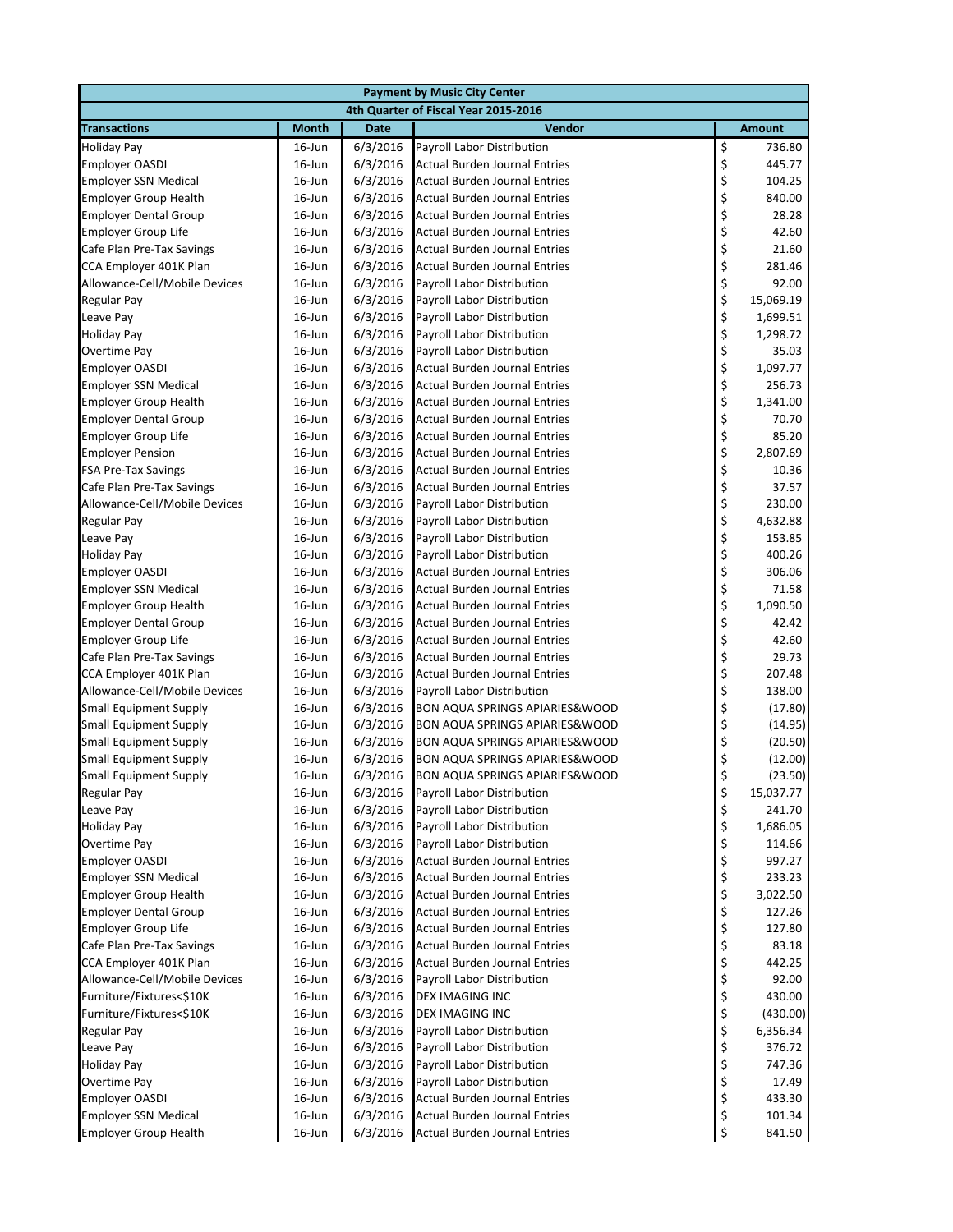| <b>Payment by Music City Center</b>                        |                                      |                      |                                                          |            |                   |  |  |
|------------------------------------------------------------|--------------------------------------|----------------------|----------------------------------------------------------|------------|-------------------|--|--|
|                                                            | 4th Quarter of Fiscal Year 2015-2016 |                      |                                                          |            |                   |  |  |
| <b>Transactions</b>                                        | <b>Month</b>                         | <b>Date</b>          | Vendor                                                   |            | <b>Amount</b>     |  |  |
| <b>Employer Dental Group</b>                               | $16$ -Jun                            | 6/3/2016             | <b>Actual Burden Journal Entries</b>                     |            | 28.28             |  |  |
| <b>Employer Group Life</b>                                 | 16-Jun                               | 6/3/2016             | <b>Actual Burden Journal Entries</b>                     | \$<br>\$   | 42.60             |  |  |
| <b>Employer Pension</b>                                    | 16-Jun                               | 6/3/2016             | <b>Actual Burden Journal Entries</b>                     | \$         | 1,162.92          |  |  |
| <b>FSA Pre-Tax Savings</b>                                 | $16$ -Jun                            | 6/3/2016             | <b>Actual Burden Journal Entries</b>                     | \$         | 22.31             |  |  |
| Cafe Plan Pre-Tax Savings                                  | $16$ -Jun                            | 6/3/2016             | <b>Actual Burden Journal Entries</b>                     | \$         | 23.67             |  |  |
| Allowance-Cell/Mobile Devices                              | $16$ -Jun                            | 6/3/2016             | Payroll Labor Distribution                               | \$         | 92.00             |  |  |
| Regular Pay                                                | $16$ -Jun                            | 6/3/2016             | Payroll Labor Distribution                               | \$<br>\$   | 7,539.80          |  |  |
| Leave Pay                                                  | 16-Jun                               | 6/3/2016             | Payroll Labor Distribution                               |            | 578.72            |  |  |
| <b>Holiday Pay</b>                                         | 16-Jun                               | 6/3/2016             | Payroll Labor Distribution                               | \$         | 1,286.08          |  |  |
| Overtime Pay                                               | 16-Jun                               | 6/3/2016             | Payroll Labor Distribution                               |            | 134.87            |  |  |
| <b>Employer OASDI</b>                                      | $16$ -Jun                            | 6/3/2016             | Actual Burden Journal Entries                            | \$\$\$\$\$ | 581.48            |  |  |
| <b>Employer SSN Medical</b>                                | 16-Jun                               | 6/3/2016             | Actual Burden Journal Entries                            |            | 136.01            |  |  |
| <b>Employer Group Health</b>                               | 16-Jun                               | 6/3/2016             | <b>Actual Burden Journal Entries</b>                     |            | 744.00            |  |  |
| <b>Employer Dental Group</b>                               | $16$ -Jun                            | 6/3/2016             | <b>Actual Burden Journal Entries</b>                     |            | 56.56             |  |  |
| <b>Employer Group Life</b>                                 | 16-Jun                               | 6/3/2016             | <b>Actual Burden Journal Entries</b>                     | \$         | 56.80             |  |  |
| Cafe Plan Pre-Tax Savings                                  | 16-Jun                               | 6/3/2016             | <b>Actual Burden Journal Entries</b>                     | \$\$\$\$   | 19.33             |  |  |
| CCA Employer 401K Plan                                     | $16$ -Jun                            | 6/3/2016             | <b>Actual Burden Journal Entries</b>                     |            | 305.65            |  |  |
| <b>Legal Services</b>                                      | $16$ -Jun                            | 6/3/2016             | <b>BONE MCALLESTER NORTON PLLC</b>                       |            | 10,000.00         |  |  |
| <b>Mngt Cnsltnt Srvc</b>                                   | 16-Jun                               | 6/3/2016             | INQUIRIES INC (ACH)                                      |            | 206.00            |  |  |
| <b>Mngt Cnsltnt Srvc</b>                                   | 16-Jun                               | 6/3/2016             | INQUIRIES INC (ACH)                                      | \$         | 316.00            |  |  |
| <b>Mngt Cnsltnt Srvc</b>                                   | 16-Jun                               | 6/3/2016             | EMPL & ASSESSMENT SOL INC (E&A                           | \$         | 96.75             |  |  |
| Employee Out-of-town Travel                                | $16$ -Jun                            | 6/3/2016             | STARKS, CHARLES L                                        | \$<br>\$   | 2,046.36          |  |  |
| Allowance-Cell/Mobile Devices                              | $16$ -Jun                            | 6/3/2016             | Payroll Labor Distribution                               |            | 92.00             |  |  |
| Other Rpr & Maint Srvc                                     | 16-Jun                               | 6/3/2016             | <b>ATECH INC</b>                                         | \$\$\$     | 3,164.33          |  |  |
| <b>Host &amp; Hostess</b>                                  | 16-Jun                               | 6/3/2016             | OMNI NASHVILLE LLC (ACH)                                 |            | 59.28             |  |  |
| <b>Host &amp; Hostess</b>                                  | $16$ -Jun                            | 6/3/2016             | OMNI NASHVILLE LLC (ACH)                                 |            | 47.42             |  |  |
| <b>Host &amp; Hostess</b>                                  | 16-Jun                               | 6/3/2016             | OMNI NASHVILLE LLC (ACH)                                 | \$<br>\$   | 118.56            |  |  |
| Host & Hostess                                             | $16$ -Jun                            | 6/3/2016             | OMNI NASHVILLE LLC (ACH)                                 |            | 600.83            |  |  |
| Employee Award/Gift                                        | $16$ -Jun                            | 6/3/2016             | TERRYBERRY CO LLC                                        | \$<br>\$   | (67.28)           |  |  |
| <b>Employee Award/Gift</b>                                 | 16-Jun                               | 6/3/2016             | TERRYBERRY CO LLC                                        |            | (217.80)          |  |  |
| <b>Employee Award/Gift</b>                                 | 16-Jun                               | 6/3/2016             | TERRYBERRY CO LLC                                        | \$\$\$     | (124.86)          |  |  |
| <b>Regular Pay</b>                                         | $16$ -Jun                            | 6/3/2016             | Payroll Labor Distribution                               |            | 12,685.02         |  |  |
| Leave Pay                                                  | 16-Jun                               | 6/3/2016             | Payroll Labor Distribution                               |            | 1,738.46          |  |  |
| <b>Holiday Pay</b>                                         | 16-Jun                               | 6/3/2016             | Payroll Labor Distribution                               | \$         | 869.23            |  |  |
| <b>Employer OASDI</b>                                      | 16-Jun                               | 6/3/2016             | <b>Actual Burden Journal Entries</b>                     | \$<br>\$   | 434.71            |  |  |
| <b>Employer SSN Medical</b>                                | $16$ -Jun                            | 6/3/2016             | Actual Burden Journal Entries                            |            | 217.20            |  |  |
| <b>Employer Group Health</b>                               | $16$ -Jun                            | 6/3/2016             | <b>Actual Burden Journal Entries</b>                     | \$         | 846.00            |  |  |
| <b>Employer Dental Group</b>                               | $16$ -Jun                            | 6/3/2016             | <b>Actual Burden Journal Entries</b>                     | \$         | 28.28             |  |  |
| <b>Employer Group Life</b>                                 | 16-Jun                               | 6/3/2016             | <b>Actual Burden Journal Entries</b>                     | \$         | 28.40             |  |  |
| <b>Employer Pension</b>                                    | $16$ -Jun                            | 6/3/2016             | Actual Burden Journal Entries                            | \$         | 2,371.90          |  |  |
| <b>FSA Pre-Tax Savings</b>                                 | $16$ -Jun                            | 6/3/2016             | <b>Actual Burden Journal Entries</b>                     | \$         | 7.97              |  |  |
| Cafe Plan Pre-Tax Savings<br>Allowance-Cell/Mobile Devices | 16-Jun                               | 6/3/2016             | <b>Actual Burden Journal Entries</b>                     | \$         | 23.02             |  |  |
| Regular Pay                                                | $16$ -Jun<br>16-Jun                  | 6/3/2016<br>6/3/2016 | Payroll Labor Distribution<br>Payroll Labor Distribution | \$<br>\$   | 92.00<br>5,357.50 |  |  |
| Leave Pay                                                  | $16$ -Jun                            | 6/3/2016             | Payroll Labor Distribution                               | \$         | 1,174.04          |  |  |
| <b>Holiday Pay</b>                                         | $16$ -Jun                            | 6/3/2016             | Payroll Labor Distribution                               | \$         | 725.24            |  |  |
| <b>Employer OASDI</b>                                      | 16-Jun                               | 6/3/2016             | Actual Burden Journal Entries                            | \$         | 428.74            |  |  |
| <b>Employer SSN Medical</b>                                | $16$ -Jun                            | 6/3/2016             | Actual Burden Journal Entries                            | \$         | 100.27            |  |  |
| <b>Employer Group Health</b>                               | $16$ -Jun                            | 6/3/2016             | <b>Actual Burden Journal Entries</b>                     | \$         | 1,338.00          |  |  |
| <b>Employer Dental Group</b>                               | $16$ -Jun                            | 6/3/2016             | <b>Actual Burden Journal Entries</b>                     | \$         | 56.56             |  |  |
| Employer Group Life                                        | $16$ -Jun                            | 6/3/2016             | Actual Burden Journal Entries                            | \$         | 56.80             |  |  |
| Cafe Plan Pre-Tax Savings                                  | $16$ -Jun                            | 6/3/2016             | Actual Burden Journal Entries                            | \$         | 36.69             |  |  |
| CCA Employer 401K Plan                                     | 16-Jun                               | 6/3/2016             | Actual Burden Journal Entries                            | \$         | 130.78            |  |  |
| Allowance-Cell/Mobile Devices                              | $16$ -Jun                            | 6/3/2016             | Payroll Labor Distribution                               | \$         | 138.00            |  |  |
| Offc & Admin Supply                                        | $16$ -Jun                            | 6/6/2016             | ATHENS PAPER CO (ACH)                                    | \$         | 114.40            |  |  |
| Offc & Admin Supply                                        | $16$ -Jun                            | 6/6/2016             | ATHENS PAPER CO (ACH)                                    | \$         | 96.53             |  |  |
| Offc & Admin Supply                                        | $16$ -Jun                            | 6/6/2016             | ATHENS PAPER CO (ACH)                                    | \$         | 71.50             |  |  |
| Postage & Delivery Srvc                                    | $16$ -Jun                            | 6/6/2016             | <b>GRAYBAR ELECTRIC CO INC (ACH)</b>                     | \$         | (20.13)           |  |  |
| Offc & Admin Supply                                        | 16-Jun                               | 6/6/2016             | ATHENS PAPER CO (ACH)                                    | \$         | 71.50             |  |  |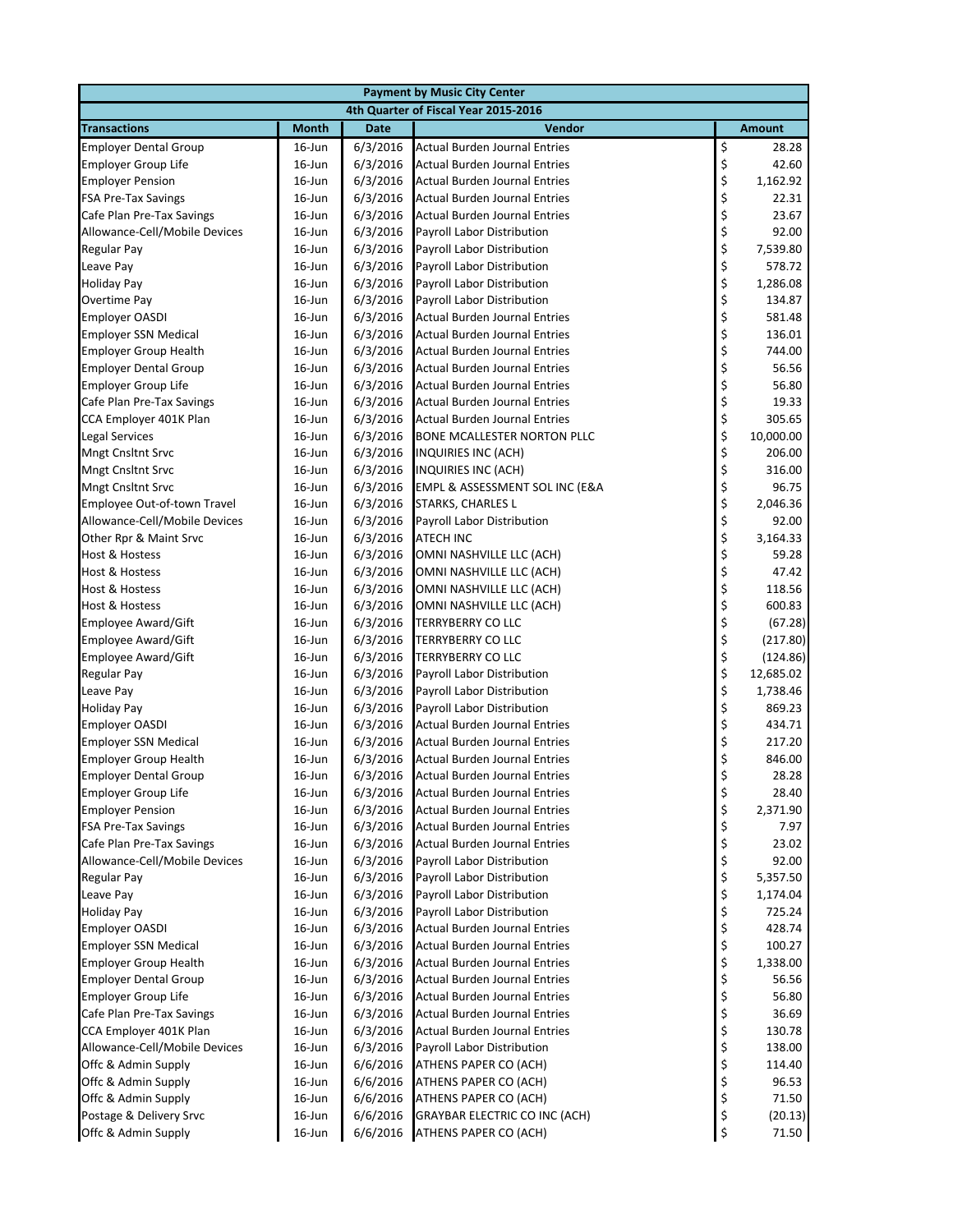| 4th Quarter of Fiscal Year 2015-2016<br><b>Month</b><br><b>Date</b><br>Vendor<br><b>Amount</b><br>\$<br>6/6/2016<br>$16$ -Jun<br><b>GUY BROWN INTERIORS LLC (ACH)</b><br>172.15<br>\$<br>16-Jun<br>6/6/2016<br>444.70<br><b>GUY BROWN INTERIORS LLC (ACH)</b><br>\$<br>6/6/2016<br>137.70<br>$16$ -Jun<br>GUY BROWN INTERIORS LLC (ACH)<br>\$<br>132.00<br>$16$ -Jun<br>6/6/2016<br>MED STAR MEDICAL STAFFING INC<br>\$<br>16-Jun<br>6/6/2016<br>71.50<br>ATHENS PAPER CO (ACH)<br>\$<br>6/6/2016<br>1,186.11<br>$16$ -Jun<br>TOLEDO TICKET CO (ACH)<br>\$<br>450.45<br>$16$ -Jun<br>6/6/2016<br>ATHENS PAPER CO (ACH)<br>\$<br>16-Jun<br>6/6/2016<br>112.61<br>ATHENS PAPER CO (ACH)<br>\$<br>16-Jun<br>6/6/2016<br>12.51<br>ATHENS PAPER CO (ACH)<br>\$<br>16-Jun<br>112.61<br>6/6/2016<br>ATHENS PAPER CO (ACH)<br>\$<br>16-Jun<br>6/6/2016<br>87.59<br>ATHENS PAPER CO (ACH)<br>\$<br>16-Jun<br>6/6/2016<br>ATHENS PAPER CO (ACH)<br>121.55<br>\$<br>20.00<br>16-Jun<br>6/7/2016<br>LOWES OF MADISON #413 (ACH)<br>\$<br>6/7/2016<br>65.00<br>$16$ -Jun<br>COMBINED UTILITIES BOX SYS INC<br>\$<br>6/7/2016<br><b>GUY BROWN INTERIORS LLC (ACH)</b><br>170.00<br>$16$ -Jun<br>\$<br>6/7/2016<br>2,381.05<br>$16$ -Jun<br><b>GUY BROWN INTERIORS LLC (ACH)</b><br>\$<br>6/7/2016<br>100.00<br>16-Jun<br><b>GUY BROWN INTERIORS LLC (ACH)</b><br>\$<br>614.60<br>$16$ -Jun<br>6/7/2016<br><b>GUY BROWN INTERIORS LLC (ACH)</b><br>\$<br>16-Jun<br>6/7/2016<br>2,300.00<br>CINTAS CORP DOCUMENT SHREADING<br>\$<br>16-Jun<br>6/7/2016<br>(2,300.00)<br>CINTAS CORP DOCUMENT SHREADING<br>\$<br>$16$ -Jun<br>6/7/2016<br>CINTAS CORP DOCUMENT SHREADING<br>(2,300.00)<br>\$<br>16-Jun<br>1,875.00<br>6/7/2016<br>COMBINED UTILITIES BOX SYS INC<br>\$<br>16-Jun<br>20.88<br>6/7/2016<br>W W GRAINGER (P#)<br>\$<br>6/7/2016<br>6.44<br>$16$ -Jun<br><b>KELSAN INC (ACH)</b><br>\$<br>Postage & Delivery Srvc<br>16-Jun<br>6/7/2016<br>20.33<br><b>KELSAN INC (ACH)</b><br>\$<br>6/7/2016<br>AMERICAN PAPER & TWINE CO (ACH<br>246.40<br>$16$ -Jun<br>\$<br>175.20<br>$16$ -Jun<br>6/7/2016<br>AMERICAN PAPER & TWINE CO (ACH<br>\$<br>412.70<br><b>HHold &amp; Jnitr Supply</b><br>$16$ -Jun<br>6/7/2016<br>AMERICAN PAPER & TWINE CO (ACH<br>\$<br>202.40<br>$16$ -Jun<br>6/7/2016<br>AMERICAN PAPER & TWINE CO (ACH<br>\$<br>97.20<br>16-Jun<br>6/7/2016<br>HHold & Jnitr Supply<br>AMERICAN PAPER & TWINE CO (ACH<br>\$<br>6/7/2016<br>586.90<br>HHold & Jnitr Supply<br>$16$ -Jun<br>AMERICAN PAPER & TWINE CO (ACH<br>\$<br>16-Jun<br>265.35<br><b>HHold &amp; Jnitr Supply</b><br>6/7/2016<br>AMERICAN PAPER & TWINE CO (ACH<br>\$<br>16-Jun<br>6/7/2016<br>13.92<br><b>Small Equipment Supply</b><br>W W GRAINGER (P#)<br>\$<br>16-Jun<br>6/7/2016<br>3.00<br>Postage & Delivery Srvc<br><b>GRAYBAR ELECTRIC CO INC (ACH)</b><br>\$<br>6/7/2016<br>Postage & Delivery Srvc<br>$16$ -Jun<br><b>GRAYBAR ELECTRIC CO INC (ACH)</b><br>(3.00)<br>\$<br>$16$ -Jun<br>6/7/2016<br>1,799.00<br><b>Computer Software</b><br>ALLCITY WIRELESS (ACH)<br>\$<br><b>Computer Software</b><br>6/7/2016<br>ALLCITY WIRELESS (ACH)<br>1,799.00<br>$16$ -Jun<br>\$<br>75.00<br>Other Rpr & Maint Srvc<br>$16$ -Jun<br>6/7/2016<br><b>AMERICAS MOTOR SPORTS</b><br>\$<br><b>Small Equipment Supply</b><br>16-Jun<br>6/7/2016<br>PCMG INC (ACH)<br>140.00<br>\$<br>Postage & Delivery Srvc<br>6/7/2016<br>16.17<br>$16$ -Jun<br><b>BON AQUA SPRINGS APIARIES&amp;WOOD</b><br>\$<br><b>Small Equipment Supply</b><br>6/7/2016<br>12.00<br>16-Jun<br><b>BON AQUA SPRINGS APIARIES&amp;WOOD</b><br>\$<br>Small Equipment Supply<br>6/7/2016<br>17.80<br>16-Jun<br><b>BON AQUA SPRINGS APIARIES&amp;WOOD</b><br>\$<br><b>Small Equipment Supply</b><br>$16$ -Jun<br>6/7/2016<br><b>BON AQUA SPRINGS APIARIES&amp;WOOD</b><br>14.95<br>\$<br><b>Small Equipment Supply</b><br>16-Jun<br>6/7/2016<br>23.50<br><b>BON AQUA SPRINGS APIARIES&amp;WOOD</b><br>\$<br>6/7/2016<br>20.50<br><b>Small Equipment Supply</b><br>16-Jun<br><b>BON AQUA SPRINGS APIARIES&amp;WOOD</b><br>\$<br>12.59<br>Postage & Delivery Srvc<br>16-Jun<br>6/7/2016<br>TERRYBERRY CO LLC<br>\$<br>Furniture/Fixtures<\$10K<br>6/7/2016<br>263.40<br>16-Jun<br><b>GUY BROWN INTERIORS LLC (ACH)</b><br>\$<br>67.28<br><b>Employee Award/Gift</b><br>$16$ -Jun<br>6/7/2016<br><b>TERRYBERRY CO LLC</b><br>\$<br><b>Employee Award/Gift</b><br>6/7/2016<br>$16$ -Jun<br>TERRYBERRY CO LLC<br>217.80<br>\$<br><b>Employee Award/Gift</b><br>16-Jun<br>6/7/2016<br>124.86<br><b>TERRYBERRY CO LLC</b><br>\$<br>6/7/2016<br>36.35<br><b>Small Equipment Supply</b><br>$16$ -Jun<br>W W GRAINGER (P#)<br>\$<br>6/7/2016<br>33.32<br><b>Small Equipment Supply</b><br>16-Jun<br>W W GRAINGER (P#)<br>\$<br>6/7/2016<br><b>Small Equipment Supply</b><br>16-Jun<br>W W GRAINGER (P#)<br>23.45<br>\$<br><b>Small Equipment Supply</b><br>$16$ -Jun<br>6/7/2016<br>W W GRAINGER (P#)<br>19.10<br>\$<br><b>Small Equipment Supply</b><br>16-Jun<br>6/7/2016<br>W W GRAINGER (P#)<br>14.38<br>\$<br>147.94<br><b>Small Equipment Supply</b><br>16-Jun<br>6/7/2016<br>W W GRAINGER (P#)<br>\$<br>34.13<br><b>Small Equipment Supply</b><br>$16$ -Jun<br>6/7/2016<br>W W GRAINGER (P#)<br>\$<br><b>Small Equipment Supply</b><br>16-Jun<br>6/7/2016<br>W W GRAINGER (P#)<br>27.49 | <b>Payment by Music City Center</b> |        |          |                   |    |         |  |  |
|-------------------------------------------------------------------------------------------------------------------------------------------------------------------------------------------------------------------------------------------------------------------------------------------------------------------------------------------------------------------------------------------------------------------------------------------------------------------------------------------------------------------------------------------------------------------------------------------------------------------------------------------------------------------------------------------------------------------------------------------------------------------------------------------------------------------------------------------------------------------------------------------------------------------------------------------------------------------------------------------------------------------------------------------------------------------------------------------------------------------------------------------------------------------------------------------------------------------------------------------------------------------------------------------------------------------------------------------------------------------------------------------------------------------------------------------------------------------------------------------------------------------------------------------------------------------------------------------------------------------------------------------------------------------------------------------------------------------------------------------------------------------------------------------------------------------------------------------------------------------------------------------------------------------------------------------------------------------------------------------------------------------------------------------------------------------------------------------------------------------------------------------------------------------------------------------------------------------------------------------------------------------------------------------------------------------------------------------------------------------------------------------------------------------------------------------------------------------------------------------------------------------------------------------------------------------------------------------------------------------------------------------------------------------------------------------------------------------------------------------------------------------------------------------------------------------------------------------------------------------------------------------------------------------------------------------------------------------------------------------------------------------------------------------------------------------------------------------------------------------------------------------------------------------------------------------------------------------------------------------------------------------------------------------------------------------------------------------------------------------------------------------------------------------------------------------------------------------------------------------------------------------------------------------------------------------------------------------------------------------------------------------------------------------------------------------------------------------------------------------------------------------------------------------------------------------------------------------------------------------------------------------------------------------------------------------------------------------------------------------------------------------------------------------------------------------------------------------------------------------------------------------------------------------------------------------------------------------------------------------------------------------------------------------------------------------------------------------------------------------------------------------------------------------------------------------------------------------------------------------------------------------------------------------------------------------------------------------------------------------------------------------------------------------------------------------------------------------------------------------------------------------------------------------------------------------------------------------------------------------------------------------------------------------------------------------------------------------------------------------------------------------------------------------------------------------------------------------------------------------------------------------------------------------------------------------------------------------------------------------------------------------------------------------------------------------------|-------------------------------------|--------|----------|-------------------|----|---------|--|--|
|                                                                                                                                                                                                                                                                                                                                                                                                                                                                                                                                                                                                                                                                                                                                                                                                                                                                                                                                                                                                                                                                                                                                                                                                                                                                                                                                                                                                                                                                                                                                                                                                                                                                                                                                                                                                                                                                                                                                                                                                                                                                                                                                                                                                                                                                                                                                                                                                                                                                                                                                                                                                                                                                                                                                                                                                                                                                                                                                                                                                                                                                                                                                                                                                                                                                                                                                                                                                                                                                                                                                                                                                                                                                                                                                                                                                                                                                                                                                                                                                                                                                                                                                                                                                                                                                                                                                                                                                                                                                                                                                                                                                                                                                                                                                                                                                                                                                                                                                                                                                                                                                                                                                                                                                                                                                                                                         |                                     |        |          |                   |    |         |  |  |
|                                                                                                                                                                                                                                                                                                                                                                                                                                                                                                                                                                                                                                                                                                                                                                                                                                                                                                                                                                                                                                                                                                                                                                                                                                                                                                                                                                                                                                                                                                                                                                                                                                                                                                                                                                                                                                                                                                                                                                                                                                                                                                                                                                                                                                                                                                                                                                                                                                                                                                                                                                                                                                                                                                                                                                                                                                                                                                                                                                                                                                                                                                                                                                                                                                                                                                                                                                                                                                                                                                                                                                                                                                                                                                                                                                                                                                                                                                                                                                                                                                                                                                                                                                                                                                                                                                                                                                                                                                                                                                                                                                                                                                                                                                                                                                                                                                                                                                                                                                                                                                                                                                                                                                                                                                                                                                                         | <b>Transactions</b>                 |        |          |                   |    |         |  |  |
|                                                                                                                                                                                                                                                                                                                                                                                                                                                                                                                                                                                                                                                                                                                                                                                                                                                                                                                                                                                                                                                                                                                                                                                                                                                                                                                                                                                                                                                                                                                                                                                                                                                                                                                                                                                                                                                                                                                                                                                                                                                                                                                                                                                                                                                                                                                                                                                                                                                                                                                                                                                                                                                                                                                                                                                                                                                                                                                                                                                                                                                                                                                                                                                                                                                                                                                                                                                                                                                                                                                                                                                                                                                                                                                                                                                                                                                                                                                                                                                                                                                                                                                                                                                                                                                                                                                                                                                                                                                                                                                                                                                                                                                                                                                                                                                                                                                                                                                                                                                                                                                                                                                                                                                                                                                                                                                         | Computer Hardware <\$10K            |        |          |                   |    |         |  |  |
|                                                                                                                                                                                                                                                                                                                                                                                                                                                                                                                                                                                                                                                                                                                                                                                                                                                                                                                                                                                                                                                                                                                                                                                                                                                                                                                                                                                                                                                                                                                                                                                                                                                                                                                                                                                                                                                                                                                                                                                                                                                                                                                                                                                                                                                                                                                                                                                                                                                                                                                                                                                                                                                                                                                                                                                                                                                                                                                                                                                                                                                                                                                                                                                                                                                                                                                                                                                                                                                                                                                                                                                                                                                                                                                                                                                                                                                                                                                                                                                                                                                                                                                                                                                                                                                                                                                                                                                                                                                                                                                                                                                                                                                                                                                                                                                                                                                                                                                                                                                                                                                                                                                                                                                                                                                                                                                         | Computer Hardware <\$10K            |        |          |                   |    |         |  |  |
|                                                                                                                                                                                                                                                                                                                                                                                                                                                                                                                                                                                                                                                                                                                                                                                                                                                                                                                                                                                                                                                                                                                                                                                                                                                                                                                                                                                                                                                                                                                                                                                                                                                                                                                                                                                                                                                                                                                                                                                                                                                                                                                                                                                                                                                                                                                                                                                                                                                                                                                                                                                                                                                                                                                                                                                                                                                                                                                                                                                                                                                                                                                                                                                                                                                                                                                                                                                                                                                                                                                                                                                                                                                                                                                                                                                                                                                                                                                                                                                                                                                                                                                                                                                                                                                                                                                                                                                                                                                                                                                                                                                                                                                                                                                                                                                                                                                                                                                                                                                                                                                                                                                                                                                                                                                                                                                         | Computer Hardware <\$10K            |        |          |                   |    |         |  |  |
|                                                                                                                                                                                                                                                                                                                                                                                                                                                                                                                                                                                                                                                                                                                                                                                                                                                                                                                                                                                                                                                                                                                                                                                                                                                                                                                                                                                                                                                                                                                                                                                                                                                                                                                                                                                                                                                                                                                                                                                                                                                                                                                                                                                                                                                                                                                                                                                                                                                                                                                                                                                                                                                                                                                                                                                                                                                                                                                                                                                                                                                                                                                                                                                                                                                                                                                                                                                                                                                                                                                                                                                                                                                                                                                                                                                                                                                                                                                                                                                                                                                                                                                                                                                                                                                                                                                                                                                                                                                                                                                                                                                                                                                                                                                                                                                                                                                                                                                                                                                                                                                                                                                                                                                                                                                                                                                         | <b>Temporary Service</b>            |        |          |                   |    |         |  |  |
|                                                                                                                                                                                                                                                                                                                                                                                                                                                                                                                                                                                                                                                                                                                                                                                                                                                                                                                                                                                                                                                                                                                                                                                                                                                                                                                                                                                                                                                                                                                                                                                                                                                                                                                                                                                                                                                                                                                                                                                                                                                                                                                                                                                                                                                                                                                                                                                                                                                                                                                                                                                                                                                                                                                                                                                                                                                                                                                                                                                                                                                                                                                                                                                                                                                                                                                                                                                                                                                                                                                                                                                                                                                                                                                                                                                                                                                                                                                                                                                                                                                                                                                                                                                                                                                                                                                                                                                                                                                                                                                                                                                                                                                                                                                                                                                                                                                                                                                                                                                                                                                                                                                                                                                                                                                                                                                         | Offc & Admin Supply                 |        |          |                   |    |         |  |  |
|                                                                                                                                                                                                                                                                                                                                                                                                                                                                                                                                                                                                                                                                                                                                                                                                                                                                                                                                                                                                                                                                                                                                                                                                                                                                                                                                                                                                                                                                                                                                                                                                                                                                                                                                                                                                                                                                                                                                                                                                                                                                                                                                                                                                                                                                                                                                                                                                                                                                                                                                                                                                                                                                                                                                                                                                                                                                                                                                                                                                                                                                                                                                                                                                                                                                                                                                                                                                                                                                                                                                                                                                                                                                                                                                                                                                                                                                                                                                                                                                                                                                                                                                                                                                                                                                                                                                                                                                                                                                                                                                                                                                                                                                                                                                                                                                                                                                                                                                                                                                                                                                                                                                                                                                                                                                                                                         | Printing/Binding                    |        |          |                   |    |         |  |  |
|                                                                                                                                                                                                                                                                                                                                                                                                                                                                                                                                                                                                                                                                                                                                                                                                                                                                                                                                                                                                                                                                                                                                                                                                                                                                                                                                                                                                                                                                                                                                                                                                                                                                                                                                                                                                                                                                                                                                                                                                                                                                                                                                                                                                                                                                                                                                                                                                                                                                                                                                                                                                                                                                                                                                                                                                                                                                                                                                                                                                                                                                                                                                                                                                                                                                                                                                                                                                                                                                                                                                                                                                                                                                                                                                                                                                                                                                                                                                                                                                                                                                                                                                                                                                                                                                                                                                                                                                                                                                                                                                                                                                                                                                                                                                                                                                                                                                                                                                                                                                                                                                                                                                                                                                                                                                                                                         | Offc & Admin Supply                 |        |          |                   |    |         |  |  |
|                                                                                                                                                                                                                                                                                                                                                                                                                                                                                                                                                                                                                                                                                                                                                                                                                                                                                                                                                                                                                                                                                                                                                                                                                                                                                                                                                                                                                                                                                                                                                                                                                                                                                                                                                                                                                                                                                                                                                                                                                                                                                                                                                                                                                                                                                                                                                                                                                                                                                                                                                                                                                                                                                                                                                                                                                                                                                                                                                                                                                                                                                                                                                                                                                                                                                                                                                                                                                                                                                                                                                                                                                                                                                                                                                                                                                                                                                                                                                                                                                                                                                                                                                                                                                                                                                                                                                                                                                                                                                                                                                                                                                                                                                                                                                                                                                                                                                                                                                                                                                                                                                                                                                                                                                                                                                                                         | Offc & Admin Supply                 |        |          |                   |    |         |  |  |
|                                                                                                                                                                                                                                                                                                                                                                                                                                                                                                                                                                                                                                                                                                                                                                                                                                                                                                                                                                                                                                                                                                                                                                                                                                                                                                                                                                                                                                                                                                                                                                                                                                                                                                                                                                                                                                                                                                                                                                                                                                                                                                                                                                                                                                                                                                                                                                                                                                                                                                                                                                                                                                                                                                                                                                                                                                                                                                                                                                                                                                                                                                                                                                                                                                                                                                                                                                                                                                                                                                                                                                                                                                                                                                                                                                                                                                                                                                                                                                                                                                                                                                                                                                                                                                                                                                                                                                                                                                                                                                                                                                                                                                                                                                                                                                                                                                                                                                                                                                                                                                                                                                                                                                                                                                                                                                                         | Offc & Admin Supply                 |        |          |                   |    |         |  |  |
|                                                                                                                                                                                                                                                                                                                                                                                                                                                                                                                                                                                                                                                                                                                                                                                                                                                                                                                                                                                                                                                                                                                                                                                                                                                                                                                                                                                                                                                                                                                                                                                                                                                                                                                                                                                                                                                                                                                                                                                                                                                                                                                                                                                                                                                                                                                                                                                                                                                                                                                                                                                                                                                                                                                                                                                                                                                                                                                                                                                                                                                                                                                                                                                                                                                                                                                                                                                                                                                                                                                                                                                                                                                                                                                                                                                                                                                                                                                                                                                                                                                                                                                                                                                                                                                                                                                                                                                                                                                                                                                                                                                                                                                                                                                                                                                                                                                                                                                                                                                                                                                                                                                                                                                                                                                                                                                         | Offc & Admin Supply                 |        |          |                   |    |         |  |  |
|                                                                                                                                                                                                                                                                                                                                                                                                                                                                                                                                                                                                                                                                                                                                                                                                                                                                                                                                                                                                                                                                                                                                                                                                                                                                                                                                                                                                                                                                                                                                                                                                                                                                                                                                                                                                                                                                                                                                                                                                                                                                                                                                                                                                                                                                                                                                                                                                                                                                                                                                                                                                                                                                                                                                                                                                                                                                                                                                                                                                                                                                                                                                                                                                                                                                                                                                                                                                                                                                                                                                                                                                                                                                                                                                                                                                                                                                                                                                                                                                                                                                                                                                                                                                                                                                                                                                                                                                                                                                                                                                                                                                                                                                                                                                                                                                                                                                                                                                                                                                                                                                                                                                                                                                                                                                                                                         | Offc & Admin Supply                 |        |          |                   |    |         |  |  |
|                                                                                                                                                                                                                                                                                                                                                                                                                                                                                                                                                                                                                                                                                                                                                                                                                                                                                                                                                                                                                                                                                                                                                                                                                                                                                                                                                                                                                                                                                                                                                                                                                                                                                                                                                                                                                                                                                                                                                                                                                                                                                                                                                                                                                                                                                                                                                                                                                                                                                                                                                                                                                                                                                                                                                                                                                                                                                                                                                                                                                                                                                                                                                                                                                                                                                                                                                                                                                                                                                                                                                                                                                                                                                                                                                                                                                                                                                                                                                                                                                                                                                                                                                                                                                                                                                                                                                                                                                                                                                                                                                                                                                                                                                                                                                                                                                                                                                                                                                                                                                                                                                                                                                                                                                                                                                                                         | Offc & Admin Supply                 |        |          |                   |    |         |  |  |
|                                                                                                                                                                                                                                                                                                                                                                                                                                                                                                                                                                                                                                                                                                                                                                                                                                                                                                                                                                                                                                                                                                                                                                                                                                                                                                                                                                                                                                                                                                                                                                                                                                                                                                                                                                                                                                                                                                                                                                                                                                                                                                                                                                                                                                                                                                                                                                                                                                                                                                                                                                                                                                                                                                                                                                                                                                                                                                                                                                                                                                                                                                                                                                                                                                                                                                                                                                                                                                                                                                                                                                                                                                                                                                                                                                                                                                                                                                                                                                                                                                                                                                                                                                                                                                                                                                                                                                                                                                                                                                                                                                                                                                                                                                                                                                                                                                                                                                                                                                                                                                                                                                                                                                                                                                                                                                                         | Postage & Delivery Srvc             |        |          |                   |    |         |  |  |
|                                                                                                                                                                                                                                                                                                                                                                                                                                                                                                                                                                                                                                                                                                                                                                                                                                                                                                                                                                                                                                                                                                                                                                                                                                                                                                                                                                                                                                                                                                                                                                                                                                                                                                                                                                                                                                                                                                                                                                                                                                                                                                                                                                                                                                                                                                                                                                                                                                                                                                                                                                                                                                                                                                                                                                                                                                                                                                                                                                                                                                                                                                                                                                                                                                                                                                                                                                                                                                                                                                                                                                                                                                                                                                                                                                                                                                                                                                                                                                                                                                                                                                                                                                                                                                                                                                                                                                                                                                                                                                                                                                                                                                                                                                                                                                                                                                                                                                                                                                                                                                                                                                                                                                                                                                                                                                                         | Postage & Delivery Srvc             |        |          |                   |    |         |  |  |
|                                                                                                                                                                                                                                                                                                                                                                                                                                                                                                                                                                                                                                                                                                                                                                                                                                                                                                                                                                                                                                                                                                                                                                                                                                                                                                                                                                                                                                                                                                                                                                                                                                                                                                                                                                                                                                                                                                                                                                                                                                                                                                                                                                                                                                                                                                                                                                                                                                                                                                                                                                                                                                                                                                                                                                                                                                                                                                                                                                                                                                                                                                                                                                                                                                                                                                                                                                                                                                                                                                                                                                                                                                                                                                                                                                                                                                                                                                                                                                                                                                                                                                                                                                                                                                                                                                                                                                                                                                                                                                                                                                                                                                                                                                                                                                                                                                                                                                                                                                                                                                                                                                                                                                                                                                                                                                                         | Furniture/Fixtures<\$10K            |        |          |                   |    |         |  |  |
|                                                                                                                                                                                                                                                                                                                                                                                                                                                                                                                                                                                                                                                                                                                                                                                                                                                                                                                                                                                                                                                                                                                                                                                                                                                                                                                                                                                                                                                                                                                                                                                                                                                                                                                                                                                                                                                                                                                                                                                                                                                                                                                                                                                                                                                                                                                                                                                                                                                                                                                                                                                                                                                                                                                                                                                                                                                                                                                                                                                                                                                                                                                                                                                                                                                                                                                                                                                                                                                                                                                                                                                                                                                                                                                                                                                                                                                                                                                                                                                                                                                                                                                                                                                                                                                                                                                                                                                                                                                                                                                                                                                                                                                                                                                                                                                                                                                                                                                                                                                                                                                                                                                                                                                                                                                                                                                         | Furniture/Fixtures<\$10K            |        |          |                   |    |         |  |  |
|                                                                                                                                                                                                                                                                                                                                                                                                                                                                                                                                                                                                                                                                                                                                                                                                                                                                                                                                                                                                                                                                                                                                                                                                                                                                                                                                                                                                                                                                                                                                                                                                                                                                                                                                                                                                                                                                                                                                                                                                                                                                                                                                                                                                                                                                                                                                                                                                                                                                                                                                                                                                                                                                                                                                                                                                                                                                                                                                                                                                                                                                                                                                                                                                                                                                                                                                                                                                                                                                                                                                                                                                                                                                                                                                                                                                                                                                                                                                                                                                                                                                                                                                                                                                                                                                                                                                                                                                                                                                                                                                                                                                                                                                                                                                                                                                                                                                                                                                                                                                                                                                                                                                                                                                                                                                                                                         | Furniture/Fixtures<\$10K            |        |          |                   |    |         |  |  |
|                                                                                                                                                                                                                                                                                                                                                                                                                                                                                                                                                                                                                                                                                                                                                                                                                                                                                                                                                                                                                                                                                                                                                                                                                                                                                                                                                                                                                                                                                                                                                                                                                                                                                                                                                                                                                                                                                                                                                                                                                                                                                                                                                                                                                                                                                                                                                                                                                                                                                                                                                                                                                                                                                                                                                                                                                                                                                                                                                                                                                                                                                                                                                                                                                                                                                                                                                                                                                                                                                                                                                                                                                                                                                                                                                                                                                                                                                                                                                                                                                                                                                                                                                                                                                                                                                                                                                                                                                                                                                                                                                                                                                                                                                                                                                                                                                                                                                                                                                                                                                                                                                                                                                                                                                                                                                                                         | Furniture/Fixtures<\$10K            |        |          |                   |    |         |  |  |
|                                                                                                                                                                                                                                                                                                                                                                                                                                                                                                                                                                                                                                                                                                                                                                                                                                                                                                                                                                                                                                                                                                                                                                                                                                                                                                                                                                                                                                                                                                                                                                                                                                                                                                                                                                                                                                                                                                                                                                                                                                                                                                                                                                                                                                                                                                                                                                                                                                                                                                                                                                                                                                                                                                                                                                                                                                                                                                                                                                                                                                                                                                                                                                                                                                                                                                                                                                                                                                                                                                                                                                                                                                                                                                                                                                                                                                                                                                                                                                                                                                                                                                                                                                                                                                                                                                                                                                                                                                                                                                                                                                                                                                                                                                                                                                                                                                                                                                                                                                                                                                                                                                                                                                                                                                                                                                                         | <b>Floor Covering</b>               |        |          |                   |    |         |  |  |
|                                                                                                                                                                                                                                                                                                                                                                                                                                                                                                                                                                                                                                                                                                                                                                                                                                                                                                                                                                                                                                                                                                                                                                                                                                                                                                                                                                                                                                                                                                                                                                                                                                                                                                                                                                                                                                                                                                                                                                                                                                                                                                                                                                                                                                                                                                                                                                                                                                                                                                                                                                                                                                                                                                                                                                                                                                                                                                                                                                                                                                                                                                                                                                                                                                                                                                                                                                                                                                                                                                                                                                                                                                                                                                                                                                                                                                                                                                                                                                                                                                                                                                                                                                                                                                                                                                                                                                                                                                                                                                                                                                                                                                                                                                                                                                                                                                                                                                                                                                                                                                                                                                                                                                                                                                                                                                                         | <b>Floor Covering</b>               |        |          |                   |    |         |  |  |
|                                                                                                                                                                                                                                                                                                                                                                                                                                                                                                                                                                                                                                                                                                                                                                                                                                                                                                                                                                                                                                                                                                                                                                                                                                                                                                                                                                                                                                                                                                                                                                                                                                                                                                                                                                                                                                                                                                                                                                                                                                                                                                                                                                                                                                                                                                                                                                                                                                                                                                                                                                                                                                                                                                                                                                                                                                                                                                                                                                                                                                                                                                                                                                                                                                                                                                                                                                                                                                                                                                                                                                                                                                                                                                                                                                                                                                                                                                                                                                                                                                                                                                                                                                                                                                                                                                                                                                                                                                                                                                                                                                                                                                                                                                                                                                                                                                                                                                                                                                                                                                                                                                                                                                                                                                                                                                                         | <b>Floor Covering</b>               |        |          |                   |    |         |  |  |
|                                                                                                                                                                                                                                                                                                                                                                                                                                                                                                                                                                                                                                                                                                                                                                                                                                                                                                                                                                                                                                                                                                                                                                                                                                                                                                                                                                                                                                                                                                                                                                                                                                                                                                                                                                                                                                                                                                                                                                                                                                                                                                                                                                                                                                                                                                                                                                                                                                                                                                                                                                                                                                                                                                                                                                                                                                                                                                                                                                                                                                                                                                                                                                                                                                                                                                                                                                                                                                                                                                                                                                                                                                                                                                                                                                                                                                                                                                                                                                                                                                                                                                                                                                                                                                                                                                                                                                                                                                                                                                                                                                                                                                                                                                                                                                                                                                                                                                                                                                                                                                                                                                                                                                                                                                                                                                                         | Repair & Maint Supply               |        |          |                   |    |         |  |  |
|                                                                                                                                                                                                                                                                                                                                                                                                                                                                                                                                                                                                                                                                                                                                                                                                                                                                                                                                                                                                                                                                                                                                                                                                                                                                                                                                                                                                                                                                                                                                                                                                                                                                                                                                                                                                                                                                                                                                                                                                                                                                                                                                                                                                                                                                                                                                                                                                                                                                                                                                                                                                                                                                                                                                                                                                                                                                                                                                                                                                                                                                                                                                                                                                                                                                                                                                                                                                                                                                                                                                                                                                                                                                                                                                                                                                                                                                                                                                                                                                                                                                                                                                                                                                                                                                                                                                                                                                                                                                                                                                                                                                                                                                                                                                                                                                                                                                                                                                                                                                                                                                                                                                                                                                                                                                                                                         | <b>Small Equipment Supply</b>       |        |          |                   |    |         |  |  |
|                                                                                                                                                                                                                                                                                                                                                                                                                                                                                                                                                                                                                                                                                                                                                                                                                                                                                                                                                                                                                                                                                                                                                                                                                                                                                                                                                                                                                                                                                                                                                                                                                                                                                                                                                                                                                                                                                                                                                                                                                                                                                                                                                                                                                                                                                                                                                                                                                                                                                                                                                                                                                                                                                                                                                                                                                                                                                                                                                                                                                                                                                                                                                                                                                                                                                                                                                                                                                                                                                                                                                                                                                                                                                                                                                                                                                                                                                                                                                                                                                                                                                                                                                                                                                                                                                                                                                                                                                                                                                                                                                                                                                                                                                                                                                                                                                                                                                                                                                                                                                                                                                                                                                                                                                                                                                                                         | Postage & Delivery Srvc             |        |          |                   |    |         |  |  |
|                                                                                                                                                                                                                                                                                                                                                                                                                                                                                                                                                                                                                                                                                                                                                                                                                                                                                                                                                                                                                                                                                                                                                                                                                                                                                                                                                                                                                                                                                                                                                                                                                                                                                                                                                                                                                                                                                                                                                                                                                                                                                                                                                                                                                                                                                                                                                                                                                                                                                                                                                                                                                                                                                                                                                                                                                                                                                                                                                                                                                                                                                                                                                                                                                                                                                                                                                                                                                                                                                                                                                                                                                                                                                                                                                                                                                                                                                                                                                                                                                                                                                                                                                                                                                                                                                                                                                                                                                                                                                                                                                                                                                                                                                                                                                                                                                                                                                                                                                                                                                                                                                                                                                                                                                                                                                                                         |                                     |        |          |                   |    |         |  |  |
|                                                                                                                                                                                                                                                                                                                                                                                                                                                                                                                                                                                                                                                                                                                                                                                                                                                                                                                                                                                                                                                                                                                                                                                                                                                                                                                                                                                                                                                                                                                                                                                                                                                                                                                                                                                                                                                                                                                                                                                                                                                                                                                                                                                                                                                                                                                                                                                                                                                                                                                                                                                                                                                                                                                                                                                                                                                                                                                                                                                                                                                                                                                                                                                                                                                                                                                                                                                                                                                                                                                                                                                                                                                                                                                                                                                                                                                                                                                                                                                                                                                                                                                                                                                                                                                                                                                                                                                                                                                                                                                                                                                                                                                                                                                                                                                                                                                                                                                                                                                                                                                                                                                                                                                                                                                                                                                         | <b>HHold &amp; Jnitr Supply</b>     |        |          |                   |    |         |  |  |
|                                                                                                                                                                                                                                                                                                                                                                                                                                                                                                                                                                                                                                                                                                                                                                                                                                                                                                                                                                                                                                                                                                                                                                                                                                                                                                                                                                                                                                                                                                                                                                                                                                                                                                                                                                                                                                                                                                                                                                                                                                                                                                                                                                                                                                                                                                                                                                                                                                                                                                                                                                                                                                                                                                                                                                                                                                                                                                                                                                                                                                                                                                                                                                                                                                                                                                                                                                                                                                                                                                                                                                                                                                                                                                                                                                                                                                                                                                                                                                                                                                                                                                                                                                                                                                                                                                                                                                                                                                                                                                                                                                                                                                                                                                                                                                                                                                                                                                                                                                                                                                                                                                                                                                                                                                                                                                                         | <b>HHold &amp; Jnitr Supply</b>     |        |          |                   |    |         |  |  |
|                                                                                                                                                                                                                                                                                                                                                                                                                                                                                                                                                                                                                                                                                                                                                                                                                                                                                                                                                                                                                                                                                                                                                                                                                                                                                                                                                                                                                                                                                                                                                                                                                                                                                                                                                                                                                                                                                                                                                                                                                                                                                                                                                                                                                                                                                                                                                                                                                                                                                                                                                                                                                                                                                                                                                                                                                                                                                                                                                                                                                                                                                                                                                                                                                                                                                                                                                                                                                                                                                                                                                                                                                                                                                                                                                                                                                                                                                                                                                                                                                                                                                                                                                                                                                                                                                                                                                                                                                                                                                                                                                                                                                                                                                                                                                                                                                                                                                                                                                                                                                                                                                                                                                                                                                                                                                                                         |                                     |        |          |                   |    |         |  |  |
|                                                                                                                                                                                                                                                                                                                                                                                                                                                                                                                                                                                                                                                                                                                                                                                                                                                                                                                                                                                                                                                                                                                                                                                                                                                                                                                                                                                                                                                                                                                                                                                                                                                                                                                                                                                                                                                                                                                                                                                                                                                                                                                                                                                                                                                                                                                                                                                                                                                                                                                                                                                                                                                                                                                                                                                                                                                                                                                                                                                                                                                                                                                                                                                                                                                                                                                                                                                                                                                                                                                                                                                                                                                                                                                                                                                                                                                                                                                                                                                                                                                                                                                                                                                                                                                                                                                                                                                                                                                                                                                                                                                                                                                                                                                                                                                                                                                                                                                                                                                                                                                                                                                                                                                                                                                                                                                         | <b>HHold &amp; Jnitr Supply</b>     |        |          |                   |    |         |  |  |
|                                                                                                                                                                                                                                                                                                                                                                                                                                                                                                                                                                                                                                                                                                                                                                                                                                                                                                                                                                                                                                                                                                                                                                                                                                                                                                                                                                                                                                                                                                                                                                                                                                                                                                                                                                                                                                                                                                                                                                                                                                                                                                                                                                                                                                                                                                                                                                                                                                                                                                                                                                                                                                                                                                                                                                                                                                                                                                                                                                                                                                                                                                                                                                                                                                                                                                                                                                                                                                                                                                                                                                                                                                                                                                                                                                                                                                                                                                                                                                                                                                                                                                                                                                                                                                                                                                                                                                                                                                                                                                                                                                                                                                                                                                                                                                                                                                                                                                                                                                                                                                                                                                                                                                                                                                                                                                                         |                                     |        |          |                   |    |         |  |  |
|                                                                                                                                                                                                                                                                                                                                                                                                                                                                                                                                                                                                                                                                                                                                                                                                                                                                                                                                                                                                                                                                                                                                                                                                                                                                                                                                                                                                                                                                                                                                                                                                                                                                                                                                                                                                                                                                                                                                                                                                                                                                                                                                                                                                                                                                                                                                                                                                                                                                                                                                                                                                                                                                                                                                                                                                                                                                                                                                                                                                                                                                                                                                                                                                                                                                                                                                                                                                                                                                                                                                                                                                                                                                                                                                                                                                                                                                                                                                                                                                                                                                                                                                                                                                                                                                                                                                                                                                                                                                                                                                                                                                                                                                                                                                                                                                                                                                                                                                                                                                                                                                                                                                                                                                                                                                                                                         |                                     |        |          |                   |    |         |  |  |
|                                                                                                                                                                                                                                                                                                                                                                                                                                                                                                                                                                                                                                                                                                                                                                                                                                                                                                                                                                                                                                                                                                                                                                                                                                                                                                                                                                                                                                                                                                                                                                                                                                                                                                                                                                                                                                                                                                                                                                                                                                                                                                                                                                                                                                                                                                                                                                                                                                                                                                                                                                                                                                                                                                                                                                                                                                                                                                                                                                                                                                                                                                                                                                                                                                                                                                                                                                                                                                                                                                                                                                                                                                                                                                                                                                                                                                                                                                                                                                                                                                                                                                                                                                                                                                                                                                                                                                                                                                                                                                                                                                                                                                                                                                                                                                                                                                                                                                                                                                                                                                                                                                                                                                                                                                                                                                                         |                                     |        |          |                   |    |         |  |  |
|                                                                                                                                                                                                                                                                                                                                                                                                                                                                                                                                                                                                                                                                                                                                                                                                                                                                                                                                                                                                                                                                                                                                                                                                                                                                                                                                                                                                                                                                                                                                                                                                                                                                                                                                                                                                                                                                                                                                                                                                                                                                                                                                                                                                                                                                                                                                                                                                                                                                                                                                                                                                                                                                                                                                                                                                                                                                                                                                                                                                                                                                                                                                                                                                                                                                                                                                                                                                                                                                                                                                                                                                                                                                                                                                                                                                                                                                                                                                                                                                                                                                                                                                                                                                                                                                                                                                                                                                                                                                                                                                                                                                                                                                                                                                                                                                                                                                                                                                                                                                                                                                                                                                                                                                                                                                                                                         |                                     |        |          |                   |    |         |  |  |
|                                                                                                                                                                                                                                                                                                                                                                                                                                                                                                                                                                                                                                                                                                                                                                                                                                                                                                                                                                                                                                                                                                                                                                                                                                                                                                                                                                                                                                                                                                                                                                                                                                                                                                                                                                                                                                                                                                                                                                                                                                                                                                                                                                                                                                                                                                                                                                                                                                                                                                                                                                                                                                                                                                                                                                                                                                                                                                                                                                                                                                                                                                                                                                                                                                                                                                                                                                                                                                                                                                                                                                                                                                                                                                                                                                                                                                                                                                                                                                                                                                                                                                                                                                                                                                                                                                                                                                                                                                                                                                                                                                                                                                                                                                                                                                                                                                                                                                                                                                                                                                                                                                                                                                                                                                                                                                                         |                                     |        |          |                   |    |         |  |  |
|                                                                                                                                                                                                                                                                                                                                                                                                                                                                                                                                                                                                                                                                                                                                                                                                                                                                                                                                                                                                                                                                                                                                                                                                                                                                                                                                                                                                                                                                                                                                                                                                                                                                                                                                                                                                                                                                                                                                                                                                                                                                                                                                                                                                                                                                                                                                                                                                                                                                                                                                                                                                                                                                                                                                                                                                                                                                                                                                                                                                                                                                                                                                                                                                                                                                                                                                                                                                                                                                                                                                                                                                                                                                                                                                                                                                                                                                                                                                                                                                                                                                                                                                                                                                                                                                                                                                                                                                                                                                                                                                                                                                                                                                                                                                                                                                                                                                                                                                                                                                                                                                                                                                                                                                                                                                                                                         |                                     |        |          |                   |    |         |  |  |
|                                                                                                                                                                                                                                                                                                                                                                                                                                                                                                                                                                                                                                                                                                                                                                                                                                                                                                                                                                                                                                                                                                                                                                                                                                                                                                                                                                                                                                                                                                                                                                                                                                                                                                                                                                                                                                                                                                                                                                                                                                                                                                                                                                                                                                                                                                                                                                                                                                                                                                                                                                                                                                                                                                                                                                                                                                                                                                                                                                                                                                                                                                                                                                                                                                                                                                                                                                                                                                                                                                                                                                                                                                                                                                                                                                                                                                                                                                                                                                                                                                                                                                                                                                                                                                                                                                                                                                                                                                                                                                                                                                                                                                                                                                                                                                                                                                                                                                                                                                                                                                                                                                                                                                                                                                                                                                                         |                                     |        |          |                   |    |         |  |  |
|                                                                                                                                                                                                                                                                                                                                                                                                                                                                                                                                                                                                                                                                                                                                                                                                                                                                                                                                                                                                                                                                                                                                                                                                                                                                                                                                                                                                                                                                                                                                                                                                                                                                                                                                                                                                                                                                                                                                                                                                                                                                                                                                                                                                                                                                                                                                                                                                                                                                                                                                                                                                                                                                                                                                                                                                                                                                                                                                                                                                                                                                                                                                                                                                                                                                                                                                                                                                                                                                                                                                                                                                                                                                                                                                                                                                                                                                                                                                                                                                                                                                                                                                                                                                                                                                                                                                                                                                                                                                                                                                                                                                                                                                                                                                                                                                                                                                                                                                                                                                                                                                                                                                                                                                                                                                                                                         |                                     |        |          |                   |    |         |  |  |
|                                                                                                                                                                                                                                                                                                                                                                                                                                                                                                                                                                                                                                                                                                                                                                                                                                                                                                                                                                                                                                                                                                                                                                                                                                                                                                                                                                                                                                                                                                                                                                                                                                                                                                                                                                                                                                                                                                                                                                                                                                                                                                                                                                                                                                                                                                                                                                                                                                                                                                                                                                                                                                                                                                                                                                                                                                                                                                                                                                                                                                                                                                                                                                                                                                                                                                                                                                                                                                                                                                                                                                                                                                                                                                                                                                                                                                                                                                                                                                                                                                                                                                                                                                                                                                                                                                                                                                                                                                                                                                                                                                                                                                                                                                                                                                                                                                                                                                                                                                                                                                                                                                                                                                                                                                                                                                                         |                                     |        |          |                   |    |         |  |  |
|                                                                                                                                                                                                                                                                                                                                                                                                                                                                                                                                                                                                                                                                                                                                                                                                                                                                                                                                                                                                                                                                                                                                                                                                                                                                                                                                                                                                                                                                                                                                                                                                                                                                                                                                                                                                                                                                                                                                                                                                                                                                                                                                                                                                                                                                                                                                                                                                                                                                                                                                                                                                                                                                                                                                                                                                                                                                                                                                                                                                                                                                                                                                                                                                                                                                                                                                                                                                                                                                                                                                                                                                                                                                                                                                                                                                                                                                                                                                                                                                                                                                                                                                                                                                                                                                                                                                                                                                                                                                                                                                                                                                                                                                                                                                                                                                                                                                                                                                                                                                                                                                                                                                                                                                                                                                                                                         |                                     |        |          |                   |    |         |  |  |
|                                                                                                                                                                                                                                                                                                                                                                                                                                                                                                                                                                                                                                                                                                                                                                                                                                                                                                                                                                                                                                                                                                                                                                                                                                                                                                                                                                                                                                                                                                                                                                                                                                                                                                                                                                                                                                                                                                                                                                                                                                                                                                                                                                                                                                                                                                                                                                                                                                                                                                                                                                                                                                                                                                                                                                                                                                                                                                                                                                                                                                                                                                                                                                                                                                                                                                                                                                                                                                                                                                                                                                                                                                                                                                                                                                                                                                                                                                                                                                                                                                                                                                                                                                                                                                                                                                                                                                                                                                                                                                                                                                                                                                                                                                                                                                                                                                                                                                                                                                                                                                                                                                                                                                                                                                                                                                                         |                                     |        |          |                   |    |         |  |  |
|                                                                                                                                                                                                                                                                                                                                                                                                                                                                                                                                                                                                                                                                                                                                                                                                                                                                                                                                                                                                                                                                                                                                                                                                                                                                                                                                                                                                                                                                                                                                                                                                                                                                                                                                                                                                                                                                                                                                                                                                                                                                                                                                                                                                                                                                                                                                                                                                                                                                                                                                                                                                                                                                                                                                                                                                                                                                                                                                                                                                                                                                                                                                                                                                                                                                                                                                                                                                                                                                                                                                                                                                                                                                                                                                                                                                                                                                                                                                                                                                                                                                                                                                                                                                                                                                                                                                                                                                                                                                                                                                                                                                                                                                                                                                                                                                                                                                                                                                                                                                                                                                                                                                                                                                                                                                                                                         |                                     |        |          |                   |    |         |  |  |
|                                                                                                                                                                                                                                                                                                                                                                                                                                                                                                                                                                                                                                                                                                                                                                                                                                                                                                                                                                                                                                                                                                                                                                                                                                                                                                                                                                                                                                                                                                                                                                                                                                                                                                                                                                                                                                                                                                                                                                                                                                                                                                                                                                                                                                                                                                                                                                                                                                                                                                                                                                                                                                                                                                                                                                                                                                                                                                                                                                                                                                                                                                                                                                                                                                                                                                                                                                                                                                                                                                                                                                                                                                                                                                                                                                                                                                                                                                                                                                                                                                                                                                                                                                                                                                                                                                                                                                                                                                                                                                                                                                                                                                                                                                                                                                                                                                                                                                                                                                                                                                                                                                                                                                                                                                                                                                                         |                                     |        |          |                   |    |         |  |  |
|                                                                                                                                                                                                                                                                                                                                                                                                                                                                                                                                                                                                                                                                                                                                                                                                                                                                                                                                                                                                                                                                                                                                                                                                                                                                                                                                                                                                                                                                                                                                                                                                                                                                                                                                                                                                                                                                                                                                                                                                                                                                                                                                                                                                                                                                                                                                                                                                                                                                                                                                                                                                                                                                                                                                                                                                                                                                                                                                                                                                                                                                                                                                                                                                                                                                                                                                                                                                                                                                                                                                                                                                                                                                                                                                                                                                                                                                                                                                                                                                                                                                                                                                                                                                                                                                                                                                                                                                                                                                                                                                                                                                                                                                                                                                                                                                                                                                                                                                                                                                                                                                                                                                                                                                                                                                                                                         |                                     |        |          |                   |    |         |  |  |
|                                                                                                                                                                                                                                                                                                                                                                                                                                                                                                                                                                                                                                                                                                                                                                                                                                                                                                                                                                                                                                                                                                                                                                                                                                                                                                                                                                                                                                                                                                                                                                                                                                                                                                                                                                                                                                                                                                                                                                                                                                                                                                                                                                                                                                                                                                                                                                                                                                                                                                                                                                                                                                                                                                                                                                                                                                                                                                                                                                                                                                                                                                                                                                                                                                                                                                                                                                                                                                                                                                                                                                                                                                                                                                                                                                                                                                                                                                                                                                                                                                                                                                                                                                                                                                                                                                                                                                                                                                                                                                                                                                                                                                                                                                                                                                                                                                                                                                                                                                                                                                                                                                                                                                                                                                                                                                                         |                                     |        |          |                   |    |         |  |  |
|                                                                                                                                                                                                                                                                                                                                                                                                                                                                                                                                                                                                                                                                                                                                                                                                                                                                                                                                                                                                                                                                                                                                                                                                                                                                                                                                                                                                                                                                                                                                                                                                                                                                                                                                                                                                                                                                                                                                                                                                                                                                                                                                                                                                                                                                                                                                                                                                                                                                                                                                                                                                                                                                                                                                                                                                                                                                                                                                                                                                                                                                                                                                                                                                                                                                                                                                                                                                                                                                                                                                                                                                                                                                                                                                                                                                                                                                                                                                                                                                                                                                                                                                                                                                                                                                                                                                                                                                                                                                                                                                                                                                                                                                                                                                                                                                                                                                                                                                                                                                                                                                                                                                                                                                                                                                                                                         |                                     |        |          |                   |    |         |  |  |
|                                                                                                                                                                                                                                                                                                                                                                                                                                                                                                                                                                                                                                                                                                                                                                                                                                                                                                                                                                                                                                                                                                                                                                                                                                                                                                                                                                                                                                                                                                                                                                                                                                                                                                                                                                                                                                                                                                                                                                                                                                                                                                                                                                                                                                                                                                                                                                                                                                                                                                                                                                                                                                                                                                                                                                                                                                                                                                                                                                                                                                                                                                                                                                                                                                                                                                                                                                                                                                                                                                                                                                                                                                                                                                                                                                                                                                                                                                                                                                                                                                                                                                                                                                                                                                                                                                                                                                                                                                                                                                                                                                                                                                                                                                                                                                                                                                                                                                                                                                                                                                                                                                                                                                                                                                                                                                                         |                                     |        |          |                   |    |         |  |  |
|                                                                                                                                                                                                                                                                                                                                                                                                                                                                                                                                                                                                                                                                                                                                                                                                                                                                                                                                                                                                                                                                                                                                                                                                                                                                                                                                                                                                                                                                                                                                                                                                                                                                                                                                                                                                                                                                                                                                                                                                                                                                                                                                                                                                                                                                                                                                                                                                                                                                                                                                                                                                                                                                                                                                                                                                                                                                                                                                                                                                                                                                                                                                                                                                                                                                                                                                                                                                                                                                                                                                                                                                                                                                                                                                                                                                                                                                                                                                                                                                                                                                                                                                                                                                                                                                                                                                                                                                                                                                                                                                                                                                                                                                                                                                                                                                                                                                                                                                                                                                                                                                                                                                                                                                                                                                                                                         |                                     |        |          |                   |    |         |  |  |
|                                                                                                                                                                                                                                                                                                                                                                                                                                                                                                                                                                                                                                                                                                                                                                                                                                                                                                                                                                                                                                                                                                                                                                                                                                                                                                                                                                                                                                                                                                                                                                                                                                                                                                                                                                                                                                                                                                                                                                                                                                                                                                                                                                                                                                                                                                                                                                                                                                                                                                                                                                                                                                                                                                                                                                                                                                                                                                                                                                                                                                                                                                                                                                                                                                                                                                                                                                                                                                                                                                                                                                                                                                                                                                                                                                                                                                                                                                                                                                                                                                                                                                                                                                                                                                                                                                                                                                                                                                                                                                                                                                                                                                                                                                                                                                                                                                                                                                                                                                                                                                                                                                                                                                                                                                                                                                                         |                                     |        |          |                   |    |         |  |  |
|                                                                                                                                                                                                                                                                                                                                                                                                                                                                                                                                                                                                                                                                                                                                                                                                                                                                                                                                                                                                                                                                                                                                                                                                                                                                                                                                                                                                                                                                                                                                                                                                                                                                                                                                                                                                                                                                                                                                                                                                                                                                                                                                                                                                                                                                                                                                                                                                                                                                                                                                                                                                                                                                                                                                                                                                                                                                                                                                                                                                                                                                                                                                                                                                                                                                                                                                                                                                                                                                                                                                                                                                                                                                                                                                                                                                                                                                                                                                                                                                                                                                                                                                                                                                                                                                                                                                                                                                                                                                                                                                                                                                                                                                                                                                                                                                                                                                                                                                                                                                                                                                                                                                                                                                                                                                                                                         |                                     |        |          |                   |    |         |  |  |
|                                                                                                                                                                                                                                                                                                                                                                                                                                                                                                                                                                                                                                                                                                                                                                                                                                                                                                                                                                                                                                                                                                                                                                                                                                                                                                                                                                                                                                                                                                                                                                                                                                                                                                                                                                                                                                                                                                                                                                                                                                                                                                                                                                                                                                                                                                                                                                                                                                                                                                                                                                                                                                                                                                                                                                                                                                                                                                                                                                                                                                                                                                                                                                                                                                                                                                                                                                                                                                                                                                                                                                                                                                                                                                                                                                                                                                                                                                                                                                                                                                                                                                                                                                                                                                                                                                                                                                                                                                                                                                                                                                                                                                                                                                                                                                                                                                                                                                                                                                                                                                                                                                                                                                                                                                                                                                                         |                                     |        |          |                   |    |         |  |  |
|                                                                                                                                                                                                                                                                                                                                                                                                                                                                                                                                                                                                                                                                                                                                                                                                                                                                                                                                                                                                                                                                                                                                                                                                                                                                                                                                                                                                                                                                                                                                                                                                                                                                                                                                                                                                                                                                                                                                                                                                                                                                                                                                                                                                                                                                                                                                                                                                                                                                                                                                                                                                                                                                                                                                                                                                                                                                                                                                                                                                                                                                                                                                                                                                                                                                                                                                                                                                                                                                                                                                                                                                                                                                                                                                                                                                                                                                                                                                                                                                                                                                                                                                                                                                                                                                                                                                                                                                                                                                                                                                                                                                                                                                                                                                                                                                                                                                                                                                                                                                                                                                                                                                                                                                                                                                                                                         |                                     |        |          |                   |    |         |  |  |
|                                                                                                                                                                                                                                                                                                                                                                                                                                                                                                                                                                                                                                                                                                                                                                                                                                                                                                                                                                                                                                                                                                                                                                                                                                                                                                                                                                                                                                                                                                                                                                                                                                                                                                                                                                                                                                                                                                                                                                                                                                                                                                                                                                                                                                                                                                                                                                                                                                                                                                                                                                                                                                                                                                                                                                                                                                                                                                                                                                                                                                                                                                                                                                                                                                                                                                                                                                                                                                                                                                                                                                                                                                                                                                                                                                                                                                                                                                                                                                                                                                                                                                                                                                                                                                                                                                                                                                                                                                                                                                                                                                                                                                                                                                                                                                                                                                                                                                                                                                                                                                                                                                                                                                                                                                                                                                                         |                                     |        |          |                   |    |         |  |  |
|                                                                                                                                                                                                                                                                                                                                                                                                                                                                                                                                                                                                                                                                                                                                                                                                                                                                                                                                                                                                                                                                                                                                                                                                                                                                                                                                                                                                                                                                                                                                                                                                                                                                                                                                                                                                                                                                                                                                                                                                                                                                                                                                                                                                                                                                                                                                                                                                                                                                                                                                                                                                                                                                                                                                                                                                                                                                                                                                                                                                                                                                                                                                                                                                                                                                                                                                                                                                                                                                                                                                                                                                                                                                                                                                                                                                                                                                                                                                                                                                                                                                                                                                                                                                                                                                                                                                                                                                                                                                                                                                                                                                                                                                                                                                                                                                                                                                                                                                                                                                                                                                                                                                                                                                                                                                                                                         |                                     |        |          |                   |    |         |  |  |
|                                                                                                                                                                                                                                                                                                                                                                                                                                                                                                                                                                                                                                                                                                                                                                                                                                                                                                                                                                                                                                                                                                                                                                                                                                                                                                                                                                                                                                                                                                                                                                                                                                                                                                                                                                                                                                                                                                                                                                                                                                                                                                                                                                                                                                                                                                                                                                                                                                                                                                                                                                                                                                                                                                                                                                                                                                                                                                                                                                                                                                                                                                                                                                                                                                                                                                                                                                                                                                                                                                                                                                                                                                                                                                                                                                                                                                                                                                                                                                                                                                                                                                                                                                                                                                                                                                                                                                                                                                                                                                                                                                                                                                                                                                                                                                                                                                                                                                                                                                                                                                                                                                                                                                                                                                                                                                                         |                                     |        |          |                   |    |         |  |  |
|                                                                                                                                                                                                                                                                                                                                                                                                                                                                                                                                                                                                                                                                                                                                                                                                                                                                                                                                                                                                                                                                                                                                                                                                                                                                                                                                                                                                                                                                                                                                                                                                                                                                                                                                                                                                                                                                                                                                                                                                                                                                                                                                                                                                                                                                                                                                                                                                                                                                                                                                                                                                                                                                                                                                                                                                                                                                                                                                                                                                                                                                                                                                                                                                                                                                                                                                                                                                                                                                                                                                                                                                                                                                                                                                                                                                                                                                                                                                                                                                                                                                                                                                                                                                                                                                                                                                                                                                                                                                                                                                                                                                                                                                                                                                                                                                                                                                                                                                                                                                                                                                                                                                                                                                                                                                                                                         |                                     |        |          |                   |    |         |  |  |
|                                                                                                                                                                                                                                                                                                                                                                                                                                                                                                                                                                                                                                                                                                                                                                                                                                                                                                                                                                                                                                                                                                                                                                                                                                                                                                                                                                                                                                                                                                                                                                                                                                                                                                                                                                                                                                                                                                                                                                                                                                                                                                                                                                                                                                                                                                                                                                                                                                                                                                                                                                                                                                                                                                                                                                                                                                                                                                                                                                                                                                                                                                                                                                                                                                                                                                                                                                                                                                                                                                                                                                                                                                                                                                                                                                                                                                                                                                                                                                                                                                                                                                                                                                                                                                                                                                                                                                                                                                                                                                                                                                                                                                                                                                                                                                                                                                                                                                                                                                                                                                                                                                                                                                                                                                                                                                                         |                                     |        |          |                   |    |         |  |  |
|                                                                                                                                                                                                                                                                                                                                                                                                                                                                                                                                                                                                                                                                                                                                                                                                                                                                                                                                                                                                                                                                                                                                                                                                                                                                                                                                                                                                                                                                                                                                                                                                                                                                                                                                                                                                                                                                                                                                                                                                                                                                                                                                                                                                                                                                                                                                                                                                                                                                                                                                                                                                                                                                                                                                                                                                                                                                                                                                                                                                                                                                                                                                                                                                                                                                                                                                                                                                                                                                                                                                                                                                                                                                                                                                                                                                                                                                                                                                                                                                                                                                                                                                                                                                                                                                                                                                                                                                                                                                                                                                                                                                                                                                                                                                                                                                                                                                                                                                                                                                                                                                                                                                                                                                                                                                                                                         |                                     |        |          |                   |    |         |  |  |
|                                                                                                                                                                                                                                                                                                                                                                                                                                                                                                                                                                                                                                                                                                                                                                                                                                                                                                                                                                                                                                                                                                                                                                                                                                                                                                                                                                                                                                                                                                                                                                                                                                                                                                                                                                                                                                                                                                                                                                                                                                                                                                                                                                                                                                                                                                                                                                                                                                                                                                                                                                                                                                                                                                                                                                                                                                                                                                                                                                                                                                                                                                                                                                                                                                                                                                                                                                                                                                                                                                                                                                                                                                                                                                                                                                                                                                                                                                                                                                                                                                                                                                                                                                                                                                                                                                                                                                                                                                                                                                                                                                                                                                                                                                                                                                                                                                                                                                                                                                                                                                                                                                                                                                                                                                                                                                                         | <b>Small Equipment Supply</b>       | 16-Jun | 6/7/2016 | W W GRAINGER (P#) | \$ | (23.45) |  |  |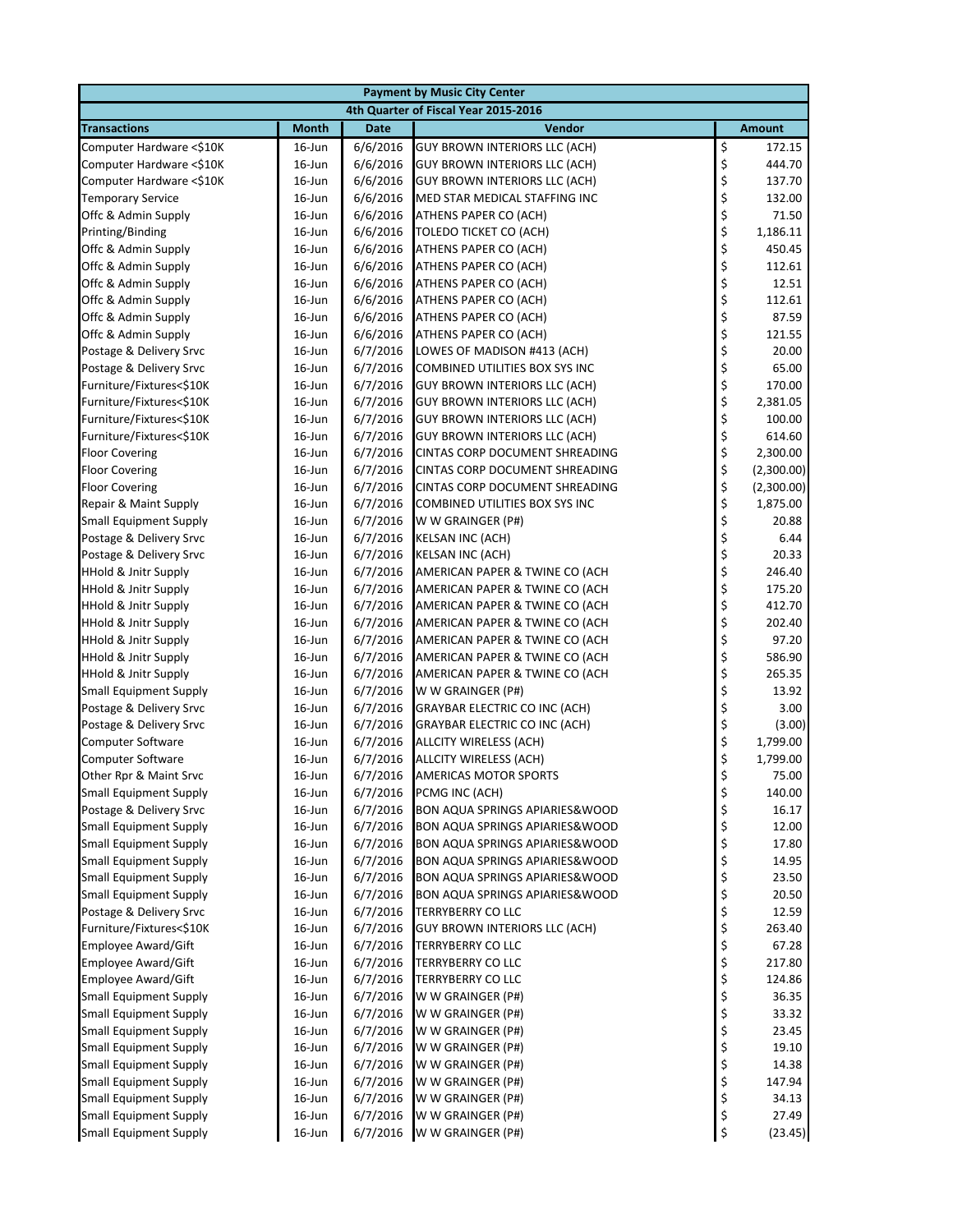| <b>Payment by Music City Center</b>                 |                                      |                      |                                  |          |                  |  |  |
|-----------------------------------------------------|--------------------------------------|----------------------|----------------------------------|----------|------------------|--|--|
|                                                     | 4th Quarter of Fiscal Year 2015-2016 |                      |                                  |          |                  |  |  |
| <b>Transactions</b>                                 | <b>Month</b>                         | <b>Date</b>          | <b>Vendor</b>                    |          | <b>Amount</b>    |  |  |
| Employee Local Travel/Park                          | $16$ -Jun                            | 6/8/2016             | MCC PCC MUSIC CITY CENTER        | \$       | 10.92            |  |  |
| Offc & Admin Supply                                 | 16-Jun                               | 6/8/2016             | ATHENS PAPER CO (ACH)            | \$       | 350.00           |  |  |
| Offc & Admin Supply                                 | $16$ -Jun                            | 6/8/2016             | ATHENS PAPER CO (ACH)            | \$       | 154.00           |  |  |
| <b>Floor Covering</b>                               | $16$ -Jun                            | 6/8/2016             | CINTAS CORP DOCUMENT SHREADING   | \$       | (2,300.00)       |  |  |
| Repair & Maint Supply                               | $16$ -Jun                            | 6/8/2016             | MCC PCC MUSIC CITY CENTER        | \$       | 23.09            |  |  |
| Office Equip Maintain Srvc                          | $16$ -Jun                            | 6/8/2016             | MCC PCC MUSIC CITY CENTER        | \$       | 13.72            |  |  |
| Offc & Admin Supply                                 | $16$ -Jun                            | 6/8/2016             | ATHENS PAPER CO (ACH)            | \$       | 36.00            |  |  |
| Safety Supply                                       | 16-Jun                               | 6/8/2016             | CAN DO NATIONAL TAPE (ACH)       | \$       | 233.76           |  |  |
| Offc & Admin Supply                                 | $16$ -Jun                            | 6/8/2016             | ATHENS PAPER CO (ACH)            | \$       | 36.00            |  |  |
| Repair & Maint Supply                               | 16-Jun                               | 6/8/2016             | MCC PCC MUSIC CITY CENTER        | \$       | 52.31            |  |  |
| Other Rpr & Maint Srvc                              | $16$ -Jun                            | 6/8/2016             | WIRELESS PLUS INC (ACH)          | \$       | 4.80             |  |  |
| Other Rpr & Maint Srvc                              | 16-Jun                               | 6/8/2016             | WIRELESS PLUS INC (ACH)          | \$<br>\$ | 47.50            |  |  |
| Other Rpr & Maint Srvc                              | 16-Jun                               | 6/8/2016             | WIRELESS PLUS INC (ACH)          |          | 47.50            |  |  |
| Other Rpr & Maint Srvc                              | $16$ -Jun                            | 6/8/2016             | WIRELESS PLUS INC (ACH)          | \$       | 47.50            |  |  |
| Other Rpr & Maint Srvc                              | $16$ -Jun                            | 6/8/2016             | WIRELESS PLUS INC (ACH)          | \$       | 47.50            |  |  |
| Offc & Admin Supply                                 | 16-Jun                               | 6/8/2016             | ATHENS PAPER CO (ACH)            | \$       | 107.00           |  |  |
| Signs                                               | $16$ -Jun                            | 6/8/2016             | ARC                              | \$       | 154.00           |  |  |
| Offc & Admin Supply                                 | 16-Jun                               | 6/8/2016             | ATHENS PAPER CO (ACH)            | \$       | 729.00           |  |  |
| Offc & Admin Supply                                 | 16-Jun                               | 6/8/2016             | ATHENS PAPER CO (ACH)            | \$       | 209.00           |  |  |
| Offc & Admin Supply                                 | 16-Jun                               | 6/8/2016             | ATHENS PAPER CO (ACH)            | \$       | 23.00            |  |  |
| Employee Local Travel/Park                          | 16-Jun                               | 6/8/2016             | MCC PCC MUSIC CITY CENTER        | \$       | 68.00            |  |  |
| Offc & Admin Supply                                 | $16$ -Jun                            | 6/8/2016             | ATHENS PAPER CO (ACH)            | \$       | 209.00           |  |  |
| Offc & Admin Supply                                 | $16$ -Jun                            | 6/8/2016             | ATHENS PAPER CO (ACH)            | \$       | 163.00           |  |  |
| Offc & Admin Supply                                 | $16$ -Jun                            | 6/8/2016             | ATHENS PAPER CO (ACH)            | \$       | 129.00           |  |  |
| Offc & Admin Supply                                 | $16$ -Jun                            | 6/8/2016             | MCC PCC MUSIC CITY CENTER        | \$       | 20.00            |  |  |
| Landscaping Srvc                                    | 16-Jun                               | 6/9/2016             | REED LANDSCAPING INC (ACH)       | \$       | 1,725.00         |  |  |
| <b>Small Equipment Supply</b>                       | 16-Jun                               | 6/9/2016             | W W GRAINGER (P#)                | \$       | 1,338.33         |  |  |
| Small Equipment Supply                              | $16$ -Jun                            | 6/9/2016             | FORKLIFT SYSTEMS INC (ACH)       | \$       | 4,500.00         |  |  |
| <b>HHold &amp; Jnitr Supply</b>                     | 16-Jun                               | 6/9/2016             | W W GRAINGER (P#)                | \$       | 105.22           |  |  |
| <b>HHold &amp; Jnitr Supply</b>                     | 16-Jun                               | 6/9/2016             | AMERICAN PAPER & TWINE CO (ACH   | \$       | 1,162.50         |  |  |
| <b>HHold &amp; Jnitr Supply</b>                     | 16-Jun                               | 6/9/2016             | AMERICAN PAPER & TWINE CO (ACH   | \$       | 2,313.75         |  |  |
| <b>HHold &amp; Jnitr Supply</b>                     | 16-Jun                               | 6/9/2016             | AMERICAN PAPER & TWINE CO (ACH   | \$       | 1,124.80         |  |  |
| Auto Oil/Lubricants                                 | 16-Jun                               | 6/9/2016             | <b>FERRELLGAS (ACH)</b>          | \$       | 102.85           |  |  |
| Postage & Delivery Srvc<br>Computer Hardware <\$10K | 16-Jun                               | 6/9/2016             | PCMG INC (ACH)                   | \$<br>\$ | 220.03           |  |  |
| Computer Hardware <\$10K                            | 16-Jun<br>$16$ -Jun                  | 6/9/2016<br>6/9/2016 | PCMG INC (ACH)                   | \$       | 480.00<br>900.00 |  |  |
| Computer Hardware <\$10K                            | 16-Jun                               | 6/9/2016             | PCMG INC (ACH)<br>PCMG INC (ACH) |          | 1,800.00         |  |  |
| Computer Hardware <\$10K                            | 16-Jun                               | 6/9/2016             | PCMG INC (ACH)                   | \$<br>\$ | 100.00           |  |  |
| Computer Hardware <\$10K                            | 16-Jun                               | 6/9/2016             | PCMG INC (ACH)                   | \$       | 250.00           |  |  |
| Computer Hardware <\$10K                            | $16$ -Jun                            | 6/9/2016             | PCMG INC (ACH)                   | \$       | 125.00           |  |  |
| Computer Hardware <\$10K                            | $16$ -Jun                            | 6/9/2016             | PCMG INC (ACH)                   | \$       | 1,000.00         |  |  |
| Computer Hardware <\$10K                            | $16$ -Jun                            | 6/9/2016             | PCMG INC (ACH)                   | \$       | 1,800.00         |  |  |
| Computer Hardware <\$10K                            | 16-Jun                               | 6/9/2016             | PCMG INC (ACH)                   | \$       | 250.00           |  |  |
| Computer Hardware <\$10K                            | 16-Jun                               | 6/9/2016             | PCMG INC (ACH)                   | \$       | 250.00           |  |  |
| Computer Hardware <\$10K                            | $16$ -Jun                            | 6/9/2016             | PCMG INC (ACH)                   | \$       | 500.00           |  |  |
| Computer Hardware <\$10K                            | 16-Jun                               | 6/9/2016             | PCMG INC (ACH)                   | \$       | 140.00           |  |  |
| Computer Hardware <\$10K                            | 16-Jun                               | 6/9/2016             | PCMG INC (ACH)                   | \$       | 232.00           |  |  |
| Computer Hardware <\$10K                            | $16$ -Jun                            | 6/9/2016             | PCMG INC (ACH)                   | \$       | 1,120.00         |  |  |
| Computer Hardware <\$10K                            | 16-Jun                               | 6/9/2016             | PCMG INC (ACH)                   | \$       | 40.00            |  |  |
| Computer Hardware <\$10K                            | 16-Jun                               | 6/9/2016             | PCMG INC (ACH)                   | \$       | 18.00            |  |  |
| Computer Hardware <\$10K                            | $16$ -Jun                            | 6/9/2016             | PCMG INC (ACH)                   | \$       | 40.00            |  |  |
| Computer Hardware <\$10K                            | $16$ -Jun                            | 6/9/2016             | PCMG INC (ACH)                   | \$       | 225.00           |  |  |
| Computer Hardware <\$10K                            | 16-Jun                               | 6/9/2016             | PCMG INC (ACH)                   | \$       | 360.00           |  |  |
| Furniture/Fixtures<\$10K                            | 16-Jun                               | 6/9/2016             | PCMG INC (ACH)                   | \$       | 330.00           |  |  |
| Furniture/Fixtures<\$10K                            | 16-Jun                               | 6/9/2016             | PCMG INC (ACH)                   | \$       | 811.00           |  |  |
| Offc & Admin Supply                                 | 16-Jun                               | 6/9/2016             | <b>MYOFFICE PRODUCTS (ACH)</b>   | \$       | 72.68            |  |  |
| <b>Merchant Fees</b>                                | $16$ -Jun                            | 6/9/2016             | 7100 MCC CC Cash Receipt         | \$       | (8.14)           |  |  |
| <b>Merchant Fees</b>                                | $16$ -Jun                            | 6/9/2016             | 7100 MCC CC Cash Receipt         | \$       | (7.56)           |  |  |
| <b>Merchant Fees</b>                                | 16-Jun                               | 6/9/2016             | 7100 MCC CC Cash Receipt         | \$       | (116.15)         |  |  |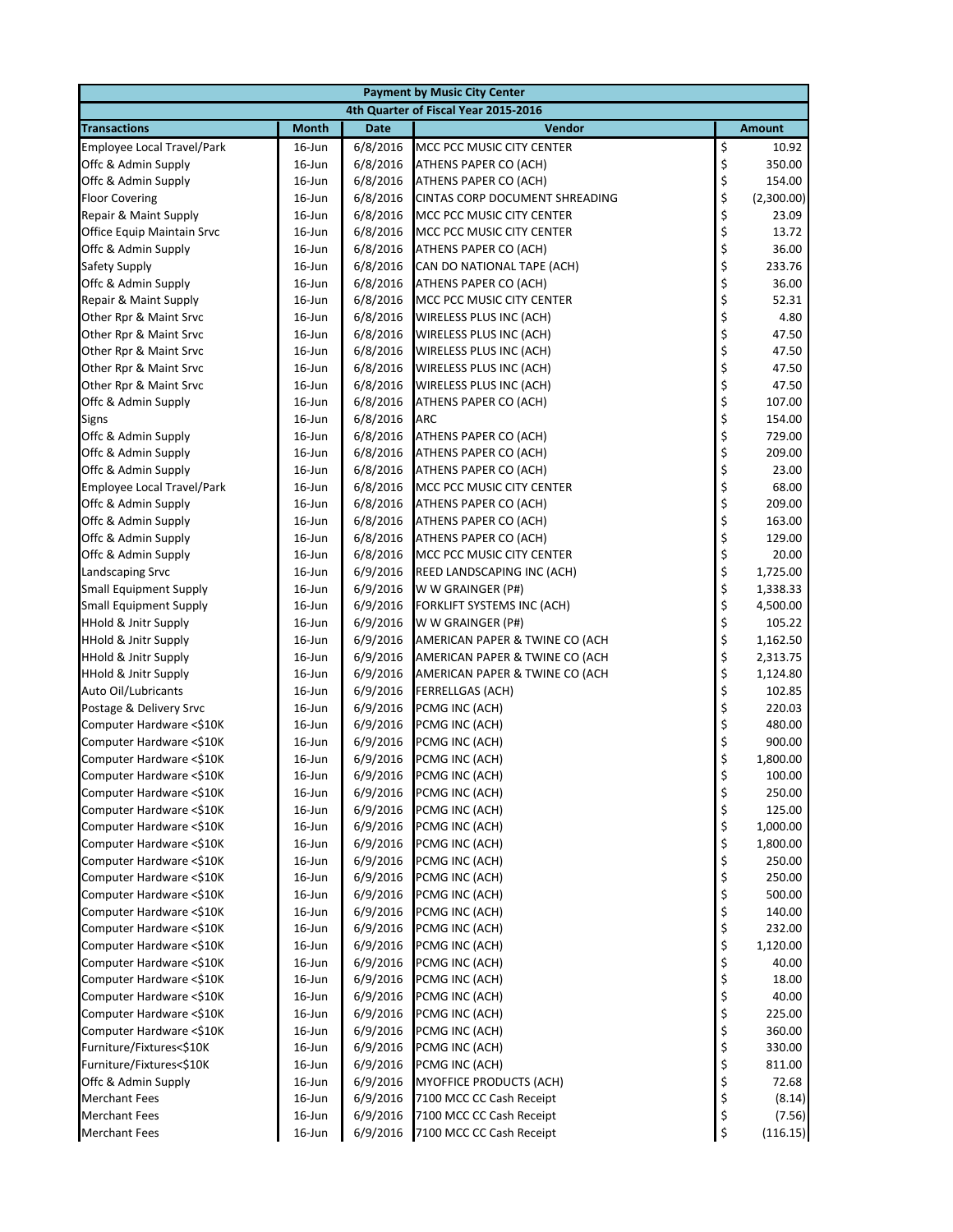| <b>Payment by Music City Center</b>     |                        |             |                                                                            |                                                         |                  |  |
|-----------------------------------------|------------------------|-------------|----------------------------------------------------------------------------|---------------------------------------------------------|------------------|--|
|                                         |                        |             | 4th Quarter of Fiscal Year 2015-2016                                       |                                                         |                  |  |
| <b>Transactions</b>                     | <b>Month</b>           | <b>Date</b> | Vendor                                                                     |                                                         | <b>Amount</b>    |  |
| <b>Merchant Fees</b>                    | $16$ -Jun              | 6/9/2016    | 7100 MCC CC Cash Receipt                                                   | \$                                                      | (40.19)          |  |
| <b>Merchant Fees</b>                    | $16$ -Jun              | 6/9/2016    | 7100 MCC CC Cash Receipt                                                   | \$                                                      | (14.96)          |  |
| <b>Merchant Fees</b>                    | $16$ -Jun              | 6/9/2016    | 7100 MCC CC Cash Receipt                                                   | \$                                                      | (24.93)          |  |
| <b>Merchant Fees</b>                    | $16$ -Jun              | 6/9/2016    | 7100 MCC CC Cash Receipt                                                   |                                                         | (17.25)          |  |
| <b>Employee Award/Gift</b>              | $16$ -Jun              | 6/9/2016    | <b>BLINK MARKETING INC (ACH)</b>                                           | \$\$\$                                                  | 1,208.79         |  |
| <b>Small Equipment Supply</b>           | $16$ -Jun              | 6/9/2016    | W W GRAINGER (P#)                                                          |                                                         | 24.44            |  |
| Postage & Delivery Srvc                 | $16$ -Jun              | 6/10/2016   | <b>STAGERIGHT CORP (ACH)</b>                                               | \$<br>\$                                                | 275.00           |  |
| Postage & Delivery Srvc                 | $16$ -Jun              |             | 6/10/2016 STAGERIGHT CORP (ACH)                                            |                                                         | (275.00)         |  |
| Repair & Maint Supply                   | 16-Jun                 |             | 6/10/2016 STAGERIGHT CORP (ACH)                                            | \$\$\$\$\$\$                                            | 4,272.00         |  |
| Postage & Delivery Srvc                 | $16$ -Jun              |             | 6/10/2016 SUNSET MARKETING INC                                             |                                                         | 150.00           |  |
| <b>Merchant Fees</b>                    | $16$ -Jun              |             | 6/10/2016 7100 MCC CC Cash Receipt                                         |                                                         | (32.63)          |  |
| <b>Merchant Fees</b>                    | $16$ -Jun              |             | 6/10/2016 7100 MCC CC Cash Receipt                                         |                                                         | (95.59)          |  |
| Computer Hardware <\$10K                | $16$ -Jun              |             | 6/13/2016 PCMG INC (ACH)                                                   |                                                         | 140.00           |  |
| Computer Hardware <\$10K                | $16$ -Jun              | 6/13/2016   | PCMG INC (ACH)                                                             |                                                         | 1,120.00         |  |
| Computer Hardware <\$10K                | $16$ -Jun              |             | 6/13/2016 PCMG INC (ACH)                                                   | \$                                                      | 980.00           |  |
| Signs                                   | $16$ -Jun              |             | 6/13/2016 BLINKER LITE SAFETY INC (ACH)                                    | \$<br>\$                                                | 125.00           |  |
| Postage & Delivery Srvc                 | $16$ -Jun              |             | 6/14/2016 PCMG INC (ACH)                                                   |                                                         | 157.49           |  |
| Computer Hardware <\$10K                | $16$ -Jun              | 6/14/2016   | PCMG INC (ACH)                                                             | \$<br>\$                                                | 2,790.00         |  |
| <b>Electrical Supply-Lamps</b>          | $16$ -Jun              | 6/15/2016   | W W GRAINGER (P#)                                                          |                                                         | 97.92            |  |
| Postage & Delivery Srvc                 | $16$ -Jun              |             | 6/15/2016 NFUSION DESIGN STUDIO LLC (ACH                                   |                                                         | 20.00            |  |
| <b>HHold &amp; Jnitr Supply</b>         | 16-Jun                 |             | 6/15/2016 ALFRED WILLIAMS & CO (ACH)                                       | \$\$\$\$                                                | 711.96           |  |
| <b>HHold &amp; Jnitr Supply</b>         | $16$ -Jun              |             | 6/15/2016 ALFRED WILLIAMS & CO (ACH)                                       |                                                         | (711.96)         |  |
| Repair & Maint Supply                   | $16$ -Jun              |             | 6/15/2016 NFUSION DESIGN STUDIO LLC (ACH                                   |                                                         | 296.50           |  |
| Postage & Delivery Srvc                 | 16-Jun                 | 6/15/2016   | CONVENTION PROD RIGGING INC (A                                             |                                                         | 250.00           |  |
| <b>Building Maintenance Srvc</b>        | $16$ -Jun              | 6/15/2016   | CONVENTION PROD RIGGING INC (A                                             | \$\$\$                                                  | 144.00           |  |
| <b>Building Maintenance Srvc</b>        | $16$ -Jun              | 6/15/2016   | CONVENTION PROD RIGGING INC (A                                             |                                                         | 1,043.00         |  |
| <b>Building Maintenance Srvc</b>        | $16$ -Jun              |             | 6/15/2016 CONVENTION PROD RIGGING INC (A                                   | \$                                                      | 340.00           |  |
| <b>Building Maintenance Srvc</b>        | $16$ -Jun              |             | 6/15/2016 CONVENTION PROD RIGGING INC (A                                   | \$                                                      | 567.00           |  |
| <b>Building Maintenance Srvc</b>        | $16$ -Jun              | 6/15/2016   | CONVENTION PROD RIGGING INC (A                                             | \$                                                      | 100.00           |  |
| <b>Building Maintenance Srvc</b>        | $16$ -Jun              | 6/15/2016   | CONVENTION PROD RIGGING INC (A                                             | \$                                                      | 1,025.00         |  |
| Computer Hardware <\$10K                | $16$ -Jun              | 6/15/2016   | MORROW TECHNOLOGIES CORP (ACH)                                             | \$                                                      | 27,997.92        |  |
| Computer Hardware <\$10K                | $16$ -Jun              | 6/15/2016   | MORROW TECHNOLOGIES CORP (ACH)                                             | $\begin{array}{c} \texttt{S} \\ \texttt{S} \end{array}$ | (11, 199.17)     |  |
| Postage & Delivery Srvc                 | $16$ -Jun              |             | 6/16/2016 ISENHOUR DOOR PRODUCTS INC (AC                                   |                                                         | 85.00            |  |
| <b>Building Maintenance Srvc</b>        | $16$ -Jun              |             | 6/16/2016 ISENHOUR DOOR PRODUCTS INC (AC                                   | \$                                                      | 446.40           |  |
| <b>Building Maintenance Srvc</b>        | 16-Jun                 | 6/16/2016   | <b>ISENHOUR DOOR PRODUCTS INC (AC</b>                                      | \$                                                      | 79.62            |  |
| <b>Building Maintenance Srvc</b>        | $16$ -Jun              | 6/16/2016   | <b>ISENHOUR DOOR PRODUCTS INC (AC</b>                                      | \$                                                      | 1,996.90         |  |
| <b>Building Maintenance Srvc</b>        | $16$ -Jun              | 6/16/2016   | <b>ISENHOUR DOOR PRODUCTS INC (AC</b>                                      | \$                                                      | 2,747.72         |  |
| <b>Building Maintenance Srvc</b>        | $16$ -Jun              |             | 6/16/2016 ISENHOUR DOOR PRODUCTS INC (AC                                   | \$                                                      | 2,747.72         |  |
| <b>Building Maintenance Srvc</b>        | 16-Jun                 |             | 6/16/2016 ISENHOUR DOOR PRODUCTS INC (AC                                   | \$                                                      | 1,148.00         |  |
| Plumbing/HVAC Maintain Srvc             | $16$ -Jun              |             | 6/16/2016 DILLINGHAM & SMITH MECH & SHT                                    | \$                                                      | (3,601.00)       |  |
| Computer Hardware <\$10K                | 16-Jun                 |             | 6/16/2016 PCMG INC (ACH)                                                   | \$                                                      | 200.00           |  |
| Postage & Delivery Srvc                 | $16$ -Jun              |             | 6/16/2016 SUNSET MARKETING INC<br>6/16/2016 JARVIS AWARD SIGN & FLAG CO (A | \$                                                      | 18.00            |  |
| Signs                                   | $16$ -Jun<br>$16$ -Jun |             | 6/16/2016 JARVIS AWARD SIGN & FLAG CO (A                                   | \$<br>\$                                                | 140.00<br>106.00 |  |
| <b>Signs</b><br>Postage & Delivery Srvc | $16$ -Jun              |             | 6/16/2016 SUNSET MARKETING INC                                             |                                                         | 13.00            |  |
| <b>Regular Pay</b>                      | $16$ -Jun              |             | 6/17/2016 Payroll Labor Distribution                                       | \$<br>\$                                                | 24,437.93        |  |
| Leave Pay                               | $16$ -Jun              |             | 6/17/2016 Payroll Labor Distribution                                       | \$                                                      | 590.63           |  |
| <b>Holiday Pay</b>                      | $16$ -Jun              |             | 6/17/2016 Payroll Labor Distribution                                       | \$                                                      | 211.54           |  |
| Overtime Pay                            | 16-Jun                 |             | 6/17/2016 Payroll Labor Distribution                                       |                                                         | 248.60           |  |
| <b>Employer OASDI</b>                   | $16$ -Jun              |             | 6/17/2016 Actual Burden Journal Entries                                    | $\frac{1}{2}$                                           | 1,489.87         |  |
| <b>Employer SSN Medical</b>             | $16$ -Jun              |             | 6/17/2016 Actual Burden Journal Entries                                    | \$                                                      | 348.45           |  |
| <b>Employer Group Health</b>            | $16$ -Jun              |             | 6/17/2016 Actual Burden Journal Entries                                    | \$                                                      | 4,075.81         |  |
| <b>Employer Dental Group</b>            | $16$ -Jun              |             | 6/17/2016 Actual Burden Journal Entries                                    | \$                                                      | 172.51           |  |
| Cafe Plan Pre-Tax Savings               | $16$ -Jun              |             | 6/17/2016 Actual Burden Journal Entries                                    |                                                         | 111.54           |  |
| CCA Employer 401K Plan                  | $16$ -Jun              |             | 6/17/2016 Actual Burden Journal Entries                                    | \$<br>\$                                                | 643.47           |  |
| Regular Pay                             | $16$ -Jun              |             | 6/17/2016 Payroll Labor Distribution                                       | \$                                                      | 4,768.07         |  |
| Leave Pay                               | $16$ -Jun              | 6/17/2016   | Payroll Labor Distribution                                                 | \$                                                      | 556.91           |  |
| Overtime Pay                            | $16$ -Jun              | 6/17/2016   | Payroll Labor Distribution                                                 | \$                                                      | 19.41            |  |
| <b>Employer OASDI</b>                   | $16$ -Jun              |             | 6/17/2016 Actual Burden Journal Entries                                    | \$                                                      | 298.38           |  |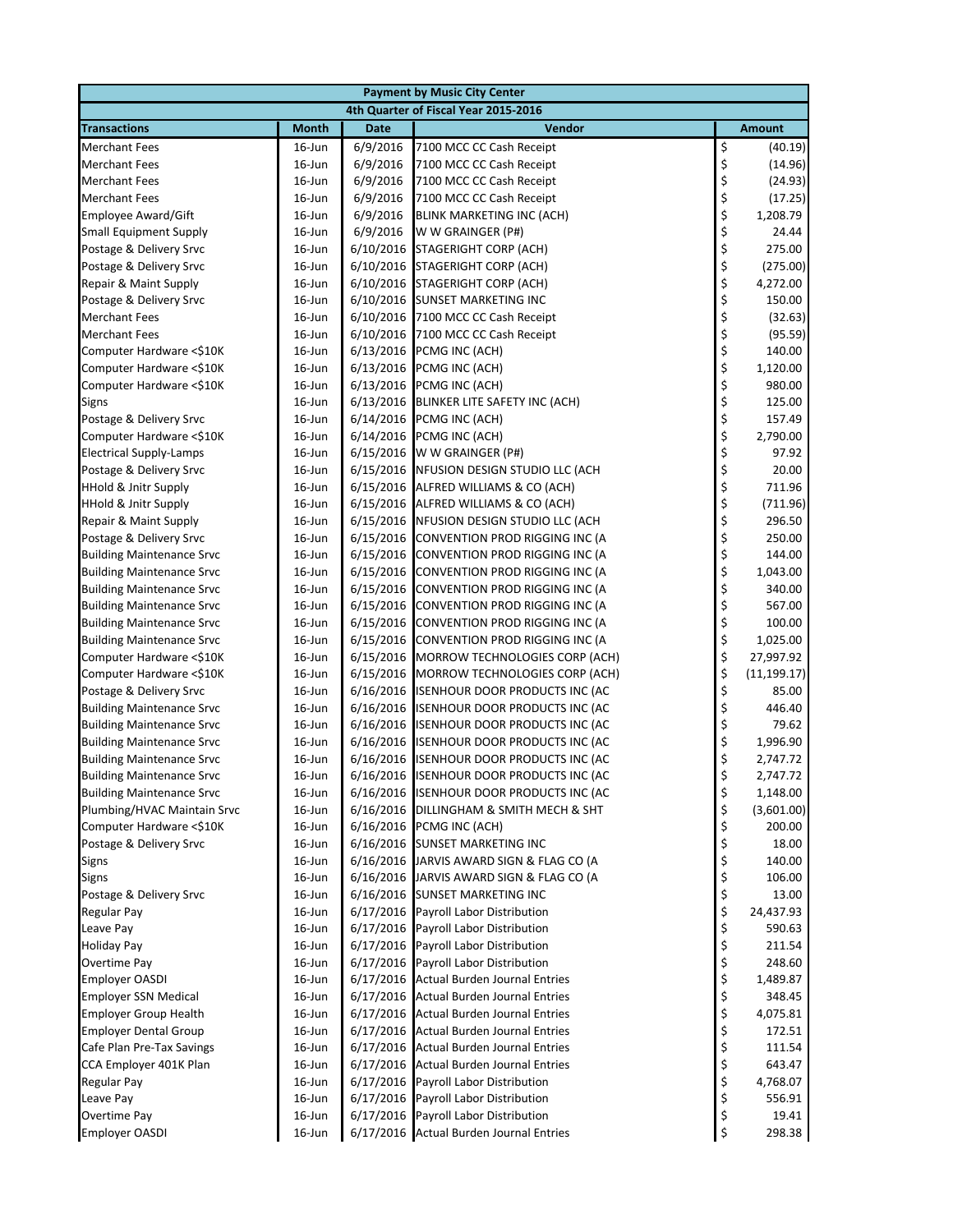| <b>Payment by Music City Center</b>                     |                        |                 |                                                                                    |                                       |                 |  |
|---------------------------------------------------------|------------------------|-----------------|------------------------------------------------------------------------------------|---------------------------------------|-----------------|--|
|                                                         |                        |                 | 4th Quarter of Fiscal Year 2015-2016                                               |                                       |                 |  |
| <b>Transactions</b>                                     | <b>Month</b>           | <b>Date</b>     | Vendor                                                                             |                                       | <b>Amount</b>   |  |
| <b>Employer SSN Medical</b>                             | $16$ -Jun              |                 | 6/17/2016 Actual Burden Journal Entries                                            |                                       | 69.77           |  |
| <b>Employer Group Health</b>                            | $16$ -Jun              |                 | 6/17/2016 Actual Burden Journal Entries                                            | \$\$\$                                | 1,225.88        |  |
| <b>Employer Dental Group</b>                            | $16$ -Jun              |                 | 6/17/2016 Actual Burden Journal Entries                                            |                                       | 35.35           |  |
| <b>Employer Pension</b>                                 | $16$ -Jun              |                 | 6/17/2016 Actual Burden Journal Entries                                            | \$<br>\$                              | 828.92          |  |
| <b>FSA Pre-Tax Savings</b>                              | $16$ -Jun              |                 | 6/17/2016 Actual Burden Journal Entries                                            |                                       | 5.78            |  |
| Cafe Plan Pre-Tax Savings                               | $16$ -Jun              |                 | 6/17/2016 Actual Burden Journal Entries                                            | \$\$\$                                | 34.90           |  |
| <b>Regular Pay</b>                                      | $16$ -Jun              |                 | 6/17/2016 Payroll Labor Distribution                                               |                                       | 28,972.97       |  |
| Leave Pay                                               | $16$ -Jun              | 6/17/2016       | Payroll Labor Distribution                                                         |                                       | 875.99          |  |
| <b>Overtime Pay</b>                                     | $16$ -Jun              |                 | 6/17/2016 Payroll Labor Distribution                                               | \$\$\$\$\$\$                          | 1,081.43        |  |
| <b>Employer OASDI</b>                                   | $16$ -Jun              |                 | 6/17/2016 Actual Burden Journal Entries                                            |                                       | 1,816.63        |  |
| <b>Employer SSN Medical</b>                             | $16$ -Jun              |                 | 6/17/2016 Actual Burden Journal Entries                                            |                                       | 424.87          |  |
| <b>Employer Group Health</b>                            | $16$ -Jun              |                 | 6/17/2016 Actual Burden Journal Entries                                            |                                       | 4,504.05        |  |
| <b>Employer Dental Group</b>                            | $16$ -Jun              |                 | 6/17/2016 Actual Burden Journal Entries                                            |                                       | 211.39          |  |
| Cafe Plan Pre-Tax Savings                               | $16$ -Jun              |                 | 6/17/2016 Actual Burden Journal Entries                                            |                                       | 124.68          |  |
| CCA Employer 401K Plan                                  | $16$ -Jun              |                 | 6/17/2016 Actual Burden Journal Entries                                            | \$                                    | 592.74          |  |
| Electric                                                | $16$ -Jun              |                 | 6/17/2016 NASHVILLE ELECTRIC SERVICE CO                                            | $\begin{array}{c} 5 \\ 5 \end{array}$ | 114,064.96      |  |
| <b>Building Maintenance Srvc</b>                        | $16$ -Jun              |                 | 6/17/2016 AMERICAN PAPER & TWINE CO (ACH                                           |                                       | 5,265.00        |  |
| <b>Building Maintenance Srvc</b>                        | $16$ -Jun              |                 | 6/17/2016 AMERICAN PAPER & TWINE CO (ACH                                           | \$<br>\$                              | 9,946.86        |  |
| <b>Building Maintenance Srvc</b>                        | $16$ -Jun              |                 | 6/17/2016 AMERICAN PAPER & TWINE CO (ACH                                           |                                       | 602.46          |  |
| Rpr & Maint Srvc Green Roof                             | $16$ -Jun              |                 | 6/17/2016 GREENRISE TECHNOLOGIES (ACH)                                             | \$                                    | 4,931.30        |  |
| Rpr & Maint Srvc HVAC                                   | $16$ -Jun              |                 | 6/17/2016 JOHNSON CONTROLS INC/CARDKEY (                                           |                                       | 3,313.25        |  |
| Rpr & Maint Srvc CCTV                                   | $16$ -Jun              |                 | 6/17/2016 SIMPLEX GRINNELL LP (ACH)                                                | \$\$\$                                | 4,250.00        |  |
| Rent Storage/Safety Box                                 | $16$ -Jun              |                 | 6/17/2016 CONTRACT CARPETS SALES CO                                                |                                       | 523.60          |  |
| Rent Storage/Safety Box                                 | $16$ -Jun              | 6/17/2016       | <b>CONTRACT CARPETS SALES CO</b>                                                   |                                       | 523.60          |  |
| <b>Regular Pay</b>                                      | $16$ -Jun              | 6/17/2016       | Payroll Labor Distribution                                                         | \$\$\$                                | 38,487.19       |  |
| Leave Pay                                               | $16$ -Jun              | 6/17/2016       | Payroll Labor Distribution                                                         |                                       | 1,608.11        |  |
| <b>Holiday Pay</b>                                      | 16-Jun                 |                 | 6/17/2016 Payroll Labor Distribution                                               | \$<br>\$                              | 92.40           |  |
| <b>Overtime Pay</b>                                     | $16$ -Jun              |                 | 6/17/2016 Payroll Labor Distribution                                               |                                       | 962.46          |  |
| <b>Employer OASDI</b>                                   | $16$ -Jun              |                 | 6/17/2016 Actual Burden Journal Entries                                            | ぐぐぐぐぐ                                 | 2,326.31        |  |
| <b>Employer SSN Medical</b>                             | $16$ -Jun              |                 | 6/17/2016 Actual Burden Journal Entries                                            |                                       | 544.09          |  |
| <b>Employer Group Health</b>                            | $16$ -Jun              |                 | 6/17/2016 Actual Burden Journal Entries                                            |                                       | 10,077.25       |  |
| <b>Employer Dental Group</b>                            | $16$ -Jun              |                 | 6/17/2016 Actual Burden Journal Entries                                            |                                       | 419.97          |  |
| Cafe Plan Pre-Tax Savings                               | $16$ -Jun              |                 | 6/17/2016 Actual Burden Journal Entries                                            |                                       | 264.50          |  |
| CCA Employer 401K Plan                                  | $16$ -Jun              |                 | 6/17/2016 Actual Burden Journal Entries                                            |                                       | 781.39          |  |
| <b>Temporary Service</b>                                | $16$ -Jun              |                 | 6/17/2016 INDUSTRIAL STAFFING OF TN (ACH                                           |                                       | 5,862.78        |  |
| <b>Temporary Service</b>                                | $16$ -Jun              |                 | 6/17/2016 INDUSTRIAL STAFFING OF TN (ACH                                           |                                       | 12,932.12       |  |
| <b>Laundry Services</b>                                 | $16$ -Jun              | 6/17/2016 ALSCO |                                                                                    |                                       | 69.70           |  |
| Janitorial Srvc                                         | 16-Jun                 |                 | 6/17/2016 SERVICE MANAGEMENT SYSTEMS                                               | \$                                    | 28,450.19       |  |
| <b>Regular Pay</b>                                      | 16-Jun                 |                 | 6/17/2016 Payroll Labor Distribution                                               | \$                                    | 2,720.94        |  |
| <b>Overtime Pay</b>                                     | $16$ -Jun              | 6/17/2016       | Payroll Labor Distribution                                                         | \$                                    | 224.84          |  |
| <b>Employer OASDI</b>                                   | $16$ -Jun              |                 | 6/17/2016 Actual Burden Journal Entries                                            |                                       | 163.32          |  |
| <b>Employer SSN Medical</b>                             | $16$ -Jun              |                 | 6/17/2016 Actual Burden Journal Entries                                            | \$\$\$\$                              | 38.20           |  |
| <b>Employer Group Health</b>                            | $16$ -Jun<br>$16$ -Jun |                 | 6/17/2016 Actual Burden Journal Entries                                            |                                       | 892.09          |  |
| <b>Employer Dental Group</b><br><b>Employer Pension</b> |                        |                 | 6/17/2016 Actual Burden Journal Entries<br>6/17/2016 Actual Burden Journal Entries | \$                                    | 21.21<br>240.43 |  |
| Cafe Plan Pre-Tax Savings                               | $16$ -Jun<br>$16$ -Jun |                 | 6/17/2016 Actual Burden Journal Entries                                            |                                       | 23.82           |  |
| CCA Employer 401K Plan                                  | $16$ -Jun              |                 | 6/17/2016 Actual Burden Journal Entries                                            | \$\$\$                                | 55.83           |  |
|                                                         | $16$ -Jun              |                 | 6/17/2016 Payroll Labor Distribution                                               |                                       | 9,458.95        |  |
| Regular Pay<br>Leave Pay                                | 16-Jun                 |                 | 6/17/2016 Payroll Labor Distribution                                               |                                       | 123.97          |  |
| Overtime Pay                                            | $16$ -Jun              |                 | 6/17/2016 Payroll Labor Distribution                                               |                                       | 52.18           |  |
| <b>Employer OASDI</b>                                   | $16$ -Jun              |                 | 6/17/2016 Actual Burden Journal Entries                                            | \$\$\$                                | 565.06          |  |
| <b>Employer SSN Medical</b>                             | $16$ -Jun              |                 | 6/17/2016 Actual Burden Journal Entries                                            |                                       | 132.15          |  |
| <b>Employer Group Health</b>                            | $16$ -Jun              |                 | 6/17/2016 Actual Burden Journal Entries                                            | \$\$\$                                | 2,081.18        |  |
| <b>Employer Dental Group</b>                            | 16-Jun                 |                 | 6/17/2016 Actual Burden Journal Entries                                            |                                       | 84.13           |  |
| Cafe Plan Pre-Tax Savings                               | $16$ -Jun              |                 | 6/17/2016 Actual Burden Journal Entries                                            | \$                                    | 39.86           |  |
| CCA Employer 401K Plan                                  | $16$ -Jun              |                 | 6/17/2016 Actual Burden Journal Entries                                            | \$                                    | 300.33          |  |
| <b>Internet Services</b>                                | $16$ -Jun              |                 | 6/17/2016 MCN INTERACTIVE LLC (ACH)                                                | \$                                    | 209.95          |  |
| Registration                                            | $16$ -Jun              |                 | 6/17/2016 SKILLPATH SEMINARS (P#)(ACH)                                             | \$                                    | 125.00          |  |
| Rpr & Maint Srvc Janus                                  | $16$ -Jun              |                 | 6/17/2016 MORROW TECHNOLOGIES CORP (ACH)                                           | \$                                    | 2,130.00        |  |
|                                                         |                        |                 |                                                                                    |                                       |                 |  |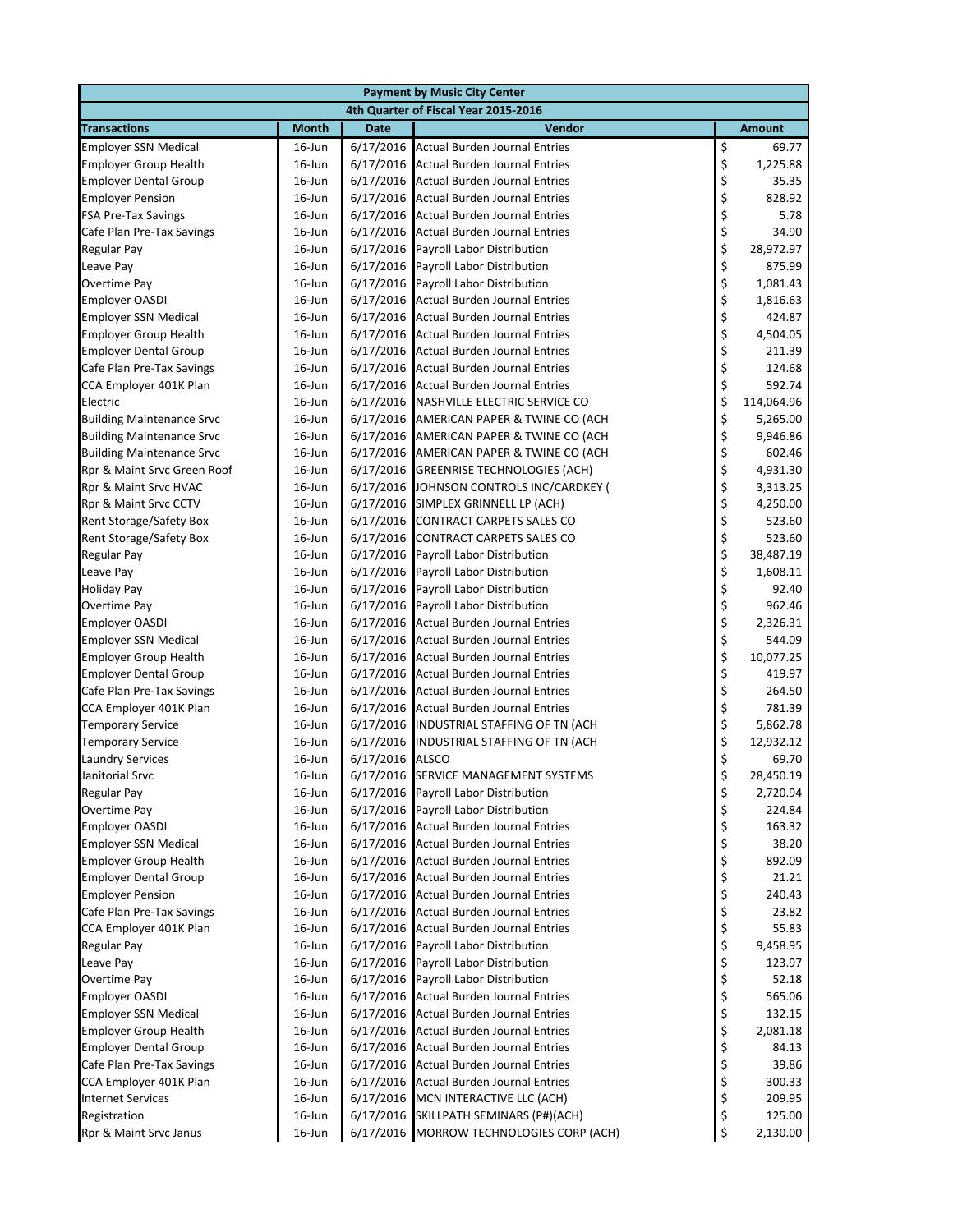| <b>Payment by Music City Center</b>                  |                  |                        |                                                                    |                                                         |                 |  |  |
|------------------------------------------------------|------------------|------------------------|--------------------------------------------------------------------|---------------------------------------------------------|-----------------|--|--|
|                                                      |                  |                        | 4th Quarter of Fiscal Year 2015-2016                               |                                                         |                 |  |  |
| <b>Transactions</b>                                  | <b>Month</b>     | <b>Date</b>            | Vendor                                                             |                                                         | <b>Amount</b>   |  |  |
| <b>Computer Software</b>                             | $16$ -Jun        | 6/17/2016              | <b>NET TANGO INC (ACH)</b>                                         | \$                                                      | 9,500.00        |  |  |
| <b>Computer Software</b>                             | 16-Jun           | 6/17/2016              | NET TANGO INC (ACH)                                                |                                                         | 400.00          |  |  |
| <b>Computer Software</b>                             | $16$ -Jun        | 6/17/2016              | NET TANGO INC (ACH)                                                | \$\$\$\$\$                                              | 5,000.00        |  |  |
| Computer Hardware <\$10K                             | $16$ -Jun        | 6/17/2016              | PCMG INC (ACH)                                                     |                                                         | 90.00           |  |  |
| Computer Hardware <\$10K                             | 16-Jun           | 6/17/2016              | PCMG INC (ACH)                                                     |                                                         | 1,470.00        |  |  |
| Rent Equipment                                       | $16$ -Jun        | 6/17/2016              | AT&T                                                               |                                                         | 2,000.00        |  |  |
| Regular Pay                                          | $16$ -Jun        | 6/17/2016              | <b>Payroll Labor Distribution</b>                                  | \$                                                      | 6,355.23        |  |  |
| <b>Employer OASDI</b>                                | 16-Jun           | 6/17/2016              | <b>Actual Burden Journal Entries</b>                               | \$                                                      | 371.00          |  |  |
| <b>Employer SSN Medical</b>                          | 16-Jun           | 6/17/2016              | <b>Actual Burden Journal Entries</b>                               | \$                                                      | 86.76           |  |  |
| <b>Employer Group Health</b>                         | $16$ -Jun        | 6/17/2016              | <b>Actual Burden Journal Entries</b>                               |                                                         | 840.00          |  |  |
| <b>Employer Dental Group</b>                         | 16-Jun           | 6/17/2016              | <b>Actual Burden Journal Entries</b>                               | \$\$\$                                                  | 28.28           |  |  |
| <b>Employer Pension</b>                              | 16-Jun           | 6/17/2016              | <b>Actual Burden Journal Entries</b>                               |                                                         | 985.70          |  |  |
| <b>FSA Pre-Tax Savings</b>                           | 16-Jun           | 6/17/2016              | Actual Burden Journal Entries                                      |                                                         | 4.78            |  |  |
| Cafe Plan Pre-Tax Savings                            | 16-Jun           | 6/17/2016              | <b>Actual Burden Journal Entries</b>                               |                                                         | 23.63           |  |  |
| <b>Regular Pay</b>                                   | 16-Jun           | 6/17/2016              | Payroll Labor Distribution                                         |                                                         | 30,301.59       |  |  |
| Leave Pay                                            | $16$ -Jun        | 6/17/2016              | Payroll Labor Distribution                                         | \$\$\$\$\$\$                                            | 1,873.44        |  |  |
| <b>Holiday Pay</b>                                   | $16$ -Jun        | 6/17/2016              | Payroll Labor Distribution                                         |                                                         | 224.24          |  |  |
| <b>Overtime Pay</b>                                  | $16$ -Jun        | 6/17/2016              | Payroll Labor Distribution                                         |                                                         | 2,786.39        |  |  |
| <b>Employer OASDI</b>                                | 16-Jun           | 6/17/2016              | <b>Actual Burden Journal Entries</b>                               |                                                         | 2,041.62        |  |  |
| <b>Employer SSN Medical</b>                          | 16-Jun           | 6/17/2016              | <b>Actual Burden Journal Entries</b>                               |                                                         | 477.47          |  |  |
| <b>Employer Group Health</b>                         | 16-Jun           | 6/17/2016              | <b>Actual Burden Journal Entries</b>                               |                                                         | 7,531.76        |  |  |
| <b>Employer Dental Group</b>                         | 16-Jun           | 6/17/2016              | <b>Actual Burden Journal Entries</b>                               | \$\$\$\$\$\$\$                                          | 271.48          |  |  |
| Cafe Plan Pre-Tax Savings                            | 16-Jun           | 6/17/2016              | <b>Actual Burden Journal Entries</b>                               |                                                         | 199.01          |  |  |
| CCA Employer 401K Plan                               | 16-Jun           | 6/17/2016              | <b>Actual Burden Journal Entries</b>                               |                                                         | 797.30          |  |  |
| <b>Medical Services</b>                              | 16-Jun           | 6/17/2016              | MED STAR MEDICAL STAFFING INC                                      |                                                         | 902.00          |  |  |
| <b>Security Services</b>                             | 16-Jun           | 6/17/2016              | ELITE SHOW SERVICES INC (ACH)                                      | \$\$\$                                                  | 544.70          |  |  |
| <b>Security Services</b>                             | 16-Jun           | 6/17/2016              | ELITE SHOW SERVICES INC (ACH)                                      |                                                         | 1,402.97        |  |  |
| <b>Security Services</b>                             | $16$ -Jun        | 6/17/2016              | ELITE SHOW SERVICES INC (ACH)                                      |                                                         | 447.51          |  |  |
| <b>Security Services</b>                             | 16-Jun           | 6/17/2016              | ELITE SHOW SERVICES INC (ACH)                                      | \$                                                      | 1,842.73        |  |  |
| <b>Security Services</b>                             | 16-Jun           | 6/17/2016              | ELITE SHOW SERVICES INC (ACH)                                      | \$                                                      | 789.82          |  |  |
| <b>Security Services</b>                             | 16-Jun           | 6/17/2016              | ELITE SHOW SERVICES INC (ACH)                                      | \$                                                      | 1,268.80        |  |  |
| <b>Temporary Service</b>                             | 16-Jun           | 6/17/2016              | ELITE SHOW SERVICES INC (ACH)                                      | \$                                                      | 246.40          |  |  |
| <b>Temporary Service</b>                             | 16-Jun           | 6/17/2016              | ELITE SHOW SERVICES INC (ACH)                                      | \$\$\$                                                  | 323.57          |  |  |
| Auto Fuel                                            | 16-Jun           | 6/17/2016              | WEX (WRIGHT EXPRESS FINANCIAL)                                     |                                                         | 257.87          |  |  |
| Regular Pay                                          | 16-Jun           | 6/17/2016              | Payroll Labor Distribution                                         |                                                         | 2,840.70        |  |  |
| Leave Pay                                            | 16-Jun           | 6/17/2016              | Payroll Labor Distribution                                         | \$                                                      | 1,651.20        |  |  |
| <b>Overtime Pay</b>                                  | 16-Jun           | 6/17/2016              | Payroll Labor Distribution                                         | \$                                                      | 837.93          |  |  |
| <b>Employer OASDI</b>                                | $16$ -Jun        |                        | 6/17/2016 Actual Burden Journal Entries                            | \$                                                      | 297.47          |  |  |
| <b>Employer SSN Medical</b>                          | 16-Jun           | 6/17/2016              | Actual Burden Journal Entries                                      | $\begin{array}{c} \texttt{S} \\ \texttt{S} \end{array}$ | 69.57           |  |  |
| <b>Employer Group Health</b>                         | 16-Jun           | 6/17/2016              | <b>Actual Burden Journal Entries</b>                               |                                                         | 1,438.50        |  |  |
| <b>Employer Dental Group</b>                         | 16-Jun           | 6/17/2016              | <b>Actual Burden Journal Entries</b>                               | \$                                                      | 42.42           |  |  |
| <b>Employer Pension</b>                              | $16$ -Jun        | 6/17/2016              | <b>Actual Burden Journal Entries</b>                               | \$                                                      | 826.65          |  |  |
| Cafe Plan Pre-Tax Savings                            | $16$ -Jun        | 6/17/2016              | <b>Actual Burden Journal Entries</b>                               | \$                                                      | 40.69           |  |  |
| <b>Regular Pay</b>                                   | 16-Jun<br>16-Jun | 6/17/2016<br>6/17/2016 | Payroll Labor Distribution<br><b>Actual Burden Journal Entries</b> | \$<br>\$                                                | 3,322.40        |  |  |
| <b>Employer OASDI</b><br><b>Employer SSN Medical</b> | $16$ -Jun        | 6/17/2016              | <b>Actual Burden Journal Entries</b>                               | \$                                                      | 192.19<br>44.95 |  |  |
| <b>Employer Group Health</b>                         | $16$ -Jun        | 6/17/2016              | <b>Actual Burden Journal Entries</b>                               | \$                                                      | 597.00          |  |  |
| <b>Employer Dental Group</b>                         | $16$ -Jun        | 6/17/2016              | Actual Burden Journal Entries                                      | \$                                                      | 14.14           |  |  |
| Cafe Plan Pre-Tax Savings                            | 16-Jun           | 6/17/2016              | <b>Actual Burden Journal Entries</b>                               | \$                                                      | 17.02           |  |  |
| <b>Temporary Service</b>                             | 16-Jun           | 6/17/2016              | ELITE SHOW SERVICES INC (ACH)                                      | \$                                                      | 896.49          |  |  |
| <b>Temporary Service</b>                             | 16-Jun           | 6/17/2016              | ELITE SHOW SERVICES INC (ACH)                                      | \$                                                      | 537.60          |  |  |
| <b>Temporary Service</b>                             | 16-Jun           | 6/17/2016              | ELITE SHOW SERVICES INC (ACH)                                      | \$                                                      | 1,418.25        |  |  |
| <b>Uniform Cleaning Service</b>                      | $16$ -Jun        | 6/17/2016              | CINTAS CORP FIRST AID & SAFETY                                     | \$                                                      | 515.04          |  |  |
| Regular Pay                                          | $16$ -Jun        | 6/17/2016              | Payroll Labor Distribution                                         | \$                                                      | 6,833.92        |  |  |
| Leave Pay                                            | 16-Jun           | 6/17/2016              | Payroll Labor Distribution                                         | \$                                                      | 534.08          |  |  |
| Overtime Pay                                         | $16$ -Jun        | 6/17/2016              | Payroll Labor Distribution                                         | \$                                                      | 24.28           |  |  |
| <b>Employer OASDI</b>                                | $16$ -Jun        | 6/17/2016              | <b>Actual Burden Journal Entries</b>                               | \$                                                      | 440.81          |  |  |
| <b>Employer SSN Medical</b>                          | 16-Jun           | 6/17/2016              | <b>Actual Burden Journal Entries</b>                               | \$                                                      | 103.10          |  |  |
| <b>Employer Group Health</b>                         | 16-Jun           | 6/17/2016              | <b>Actual Burden Journal Entries</b>                               | \$                                                      | 840.00          |  |  |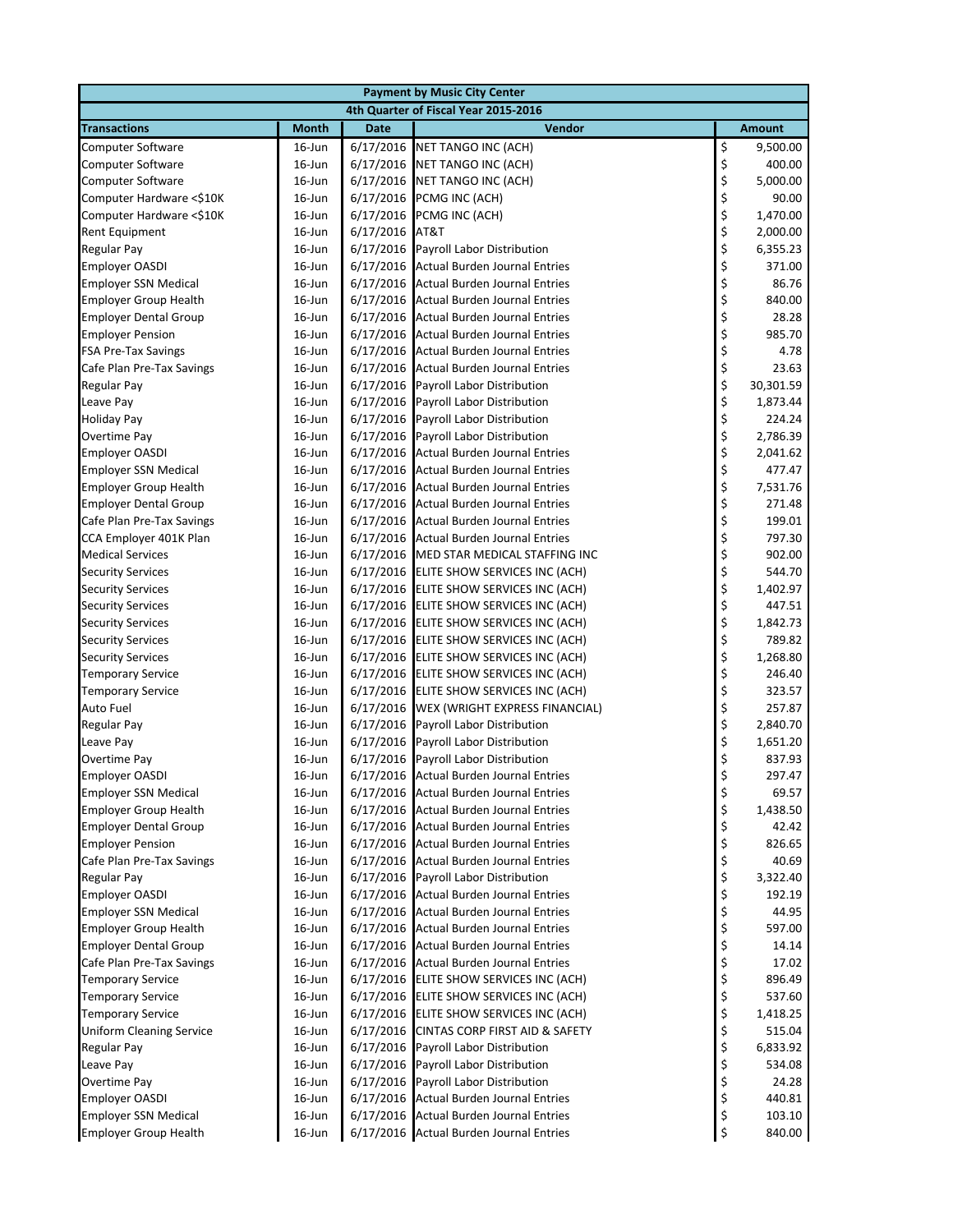| <b>Payment by Music City Center</b>                         |                        |                        |                                                                              |                                                                      |                     |  |  |
|-------------------------------------------------------------|------------------------|------------------------|------------------------------------------------------------------------------|----------------------------------------------------------------------|---------------------|--|--|
| 4th Quarter of Fiscal Year 2015-2016                        |                        |                        |                                                                              |                                                                      |                     |  |  |
| <b>Transactions</b>                                         | <b>Month</b>           | <b>Date</b>            | Vendor                                                                       |                                                                      | <b>Amount</b>       |  |  |
| <b>Employer Dental Group</b>                                | $16$ -Jun              | 6/17/2016              | <b>Actual Burden Journal Entries</b>                                         |                                                                      | 28.28               |  |  |
| Cafe Plan Pre-Tax Savings                                   | 16-Jun                 | 6/17/2016              | <b>Actual Burden Journal Entries</b>                                         | \$<br>\$                                                             | 21.60               |  |  |
| CCA Employer 401K Plan                                      | 16-Jun                 | 6/17/2016              | <b>Actual Burden Journal Entries</b>                                         |                                                                      | 281.82              |  |  |
| Regular Pay                                                 | $16$ -Jun              | 6/17/2016              | Payroll Labor Distribution                                                   | \$\$\$\$                                                             | 15,310.14           |  |  |
| Leave Pay                                                   | 16-Jun                 | 6/17/2016              | Payroll Labor Distribution                                                   |                                                                      | 2,746.66            |  |  |
| <b>Overtime Pay</b>                                         | 16-Jun                 | 6/17/2016              | Payroll Labor Distribution                                                   |                                                                      | 58.28               |  |  |
| <b>Employer OASDI</b>                                       | 16-Jun                 | 6/17/2016              | <b>Actual Burden Journal Entries</b>                                         | \$<br>\$                                                             | 1,084.28            |  |  |
| <b>Employer SSN Medical</b>                                 | 16-Jun                 | 6/17/2016              | <b>Actual Burden Journal Entries</b>                                         |                                                                      | 253.58              |  |  |
| <b>Employer Group Health</b>                                | 16-Jun                 | 6/17/2016              | <b>Actual Burden Journal Entries</b>                                         | \$\$\$\$\$\$                                                         | 1,341.00            |  |  |
| <b>Employer Dental Group</b>                                | 16-Jun                 | 6/17/2016              | <b>Actual Burden Journal Entries</b>                                         |                                                                      | 70.70               |  |  |
| <b>Employer Pension</b>                                     | 16-Jun                 | 6/17/2016              | <b>Actual Burden Journal Entries</b>                                         |                                                                      | 2,809.65            |  |  |
| <b>FSA Pre-Tax Savings</b>                                  | 16-Jun                 | 6/17/2016              | <b>Actual Burden Journal Entries</b>                                         |                                                                      | 10.36               |  |  |
| Cafe Plan Pre-Tax Savings                                   | 16-Jun                 | 6/17/2016              | Actual Burden Journal Entries                                                |                                                                      | 37.57               |  |  |
| <b>Regular Pay</b>                                          | 16-Jun                 | 6/17/2016              | Payroll Labor Distribution                                                   |                                                                      | 5,074.02            |  |  |
| Leave Pay                                                   | 16-Jun                 | 6/17/2016              | Payroll Labor Distribution                                                   | \$                                                                   | 112.97              |  |  |
| <b>Employer OASDI</b>                                       | 16-Jun                 | 6/17/2016              | <b>Actual Burden Journal Entries</b>                                         | \$\$\$\$                                                             | 297.51              |  |  |
| <b>Employer SSN Medical</b>                                 | 16-Jun                 | 6/17/2016              | <b>Actual Burden Journal Entries</b>                                         |                                                                      | 69.58               |  |  |
| <b>Employer Group Health</b>                                | $16$ -Jun              | 6/17/2016              | Actual Burden Journal Entries                                                |                                                                      | 1,090.50            |  |  |
| <b>Employer Dental Group</b>                                | 16-Jun                 | 6/17/2016              | <b>Actual Burden Journal Entries</b>                                         |                                                                      | 42.42               |  |  |
| Cafe Plan Pre-Tax Savings                                   | 16-Jun                 | 6/17/2016              | <b>Actual Burden Journal Entries</b>                                         |                                                                      | 29.73               |  |  |
| CCA Employer 401K Plan                                      | 16-Jun                 | 6/17/2016              | <b>Actual Burden Journal Entries</b>                                         | \$\$\$\$                                                             | 207.48              |  |  |
| <b>Regular Pay</b>                                          | 16-Jun                 | 6/17/2016              | Payroll Labor Distribution                                                   |                                                                      | 16,174.26           |  |  |
| Leave Pay                                                   | 16-Jun                 | 6/17/2016              | Payroll Labor Distribution                                                   |                                                                      | 707.01              |  |  |
| <b>Overtime Pay</b>                                         | 16-Jun                 | 6/17/2016              | Payroll Labor Distribution                                                   | \$\$\$\$\$                                                           | 235.37              |  |  |
| <b>Employer OASDI</b>                                       | 16-Jun                 | 6/17/2016              | <b>Actual Burden Journal Entries</b>                                         |                                                                      | 992.18              |  |  |
| <b>Employer SSN Medical</b>                                 | 16-Jun                 | 6/17/2016              | <b>Actual Burden Journal Entries</b>                                         |                                                                      | 232.03              |  |  |
| <b>Employer Group Health</b>                                | 16-Jun                 | 6/17/2016              | <b>Actual Burden Journal Entries</b>                                         |                                                                      | 3,022.50            |  |  |
| <b>Employer Dental Group</b>                                | $16$ -Jun              | 6/17/2016              | <b>Actual Burden Journal Entries</b>                                         |                                                                      | 141.40              |  |  |
| Cafe Plan Pre-Tax Savings                                   | $16$ -Jun              | 6/17/2016              | <b>Actual Burden Journal Entries</b>                                         | \$<br>\$                                                             | 85.21               |  |  |
| CCA Employer 401K Plan                                      | 16-Jun                 | 6/17/2016              | <b>Actual Burden Journal Entries</b>                                         |                                                                      | 444.17              |  |  |
| <b>Merchant Fees</b>                                        | 16-Jun                 | 6/17/2016              | 7100 MCC CC Cash Receipt                                                     | \$\$\$                                                               | (22.91)             |  |  |
| Regular Pay                                                 | 16-Jun                 | 6/17/2016              | Payroll Labor Distribution                                                   |                                                                      | 6,319.98            |  |  |
| Leave Pay                                                   | 16-Jun                 | 6/17/2016              | <b>Payroll Labor Distribution</b>                                            |                                                                      | 1,153.62            |  |  |
| <b>Overtime Pay</b>                                         | 16-Jun                 | 6/17/2016              | Payroll Labor Distribution                                                   |                                                                      | 90.15               |  |  |
| Employer OASDI                                              | 16-Jun                 | 6/17/2016              | <b>Actual Burden Journal Entries</b>                                         | $\begin{array}{c}\n\varsigma \\ \varsigma \\ \varsigma\n\end{array}$ | 431.69              |  |  |
| <b>Employer SSN Medical</b>                                 | 16-Jun                 | 6/17/2016              | <b>Actual Burden Journal Entries</b>                                         |                                                                      | 100.96              |  |  |
| <b>Employer Group Health</b>                                | 16-Jun                 | 6/17/2016              | <b>Actual Burden Journal Entries</b>                                         | \$                                                                   | 841.50              |  |  |
| <b>Employer Dental Group</b>                                | $16$ -Jun              |                        | 6/17/2016 Actual Burden Journal Entries                                      | \$                                                                   | 28.28               |  |  |
| <b>Employer Pension</b>                                     | 16-Jun                 | 6/17/2016              | <b>Actual Burden Journal Entries</b>                                         | \$                                                                   | 1,173.13            |  |  |
| <b>FSA Pre-Tax Savings</b>                                  | $16$ -Jun              | 6/17/2016              | <b>Actual Burden Journal Entries</b>                                         | \$                                                                   | 22.31               |  |  |
| Cafe Plan Pre-Tax Savings                                   | 16-Jun                 | 6/17/2016              | <b>Actual Burden Journal Entries</b>                                         | \$<br>\$                                                             | 23.67               |  |  |
| <b>Regular Pay</b>                                          | 16-Jun                 | 6/17/2016              | Payroll Labor Distribution                                                   |                                                                      | 9,408.80            |  |  |
| Overtime Pay                                                | $16$ -Jun              | 6/17/2016              | Payroll Labor Distribution<br><b>Actual Burden Journal Entries</b>           | \$                                                                   | 90.23               |  |  |
| <b>Employer OASDI</b>                                       | $16$ -Jun              | 6/17/2016              |                                                                              | \$                                                                   | 573.27              |  |  |
| <b>Employer SSN Medical</b><br><b>Employer Group Health</b> | 16-Jun                 | 6/17/2016<br>6/17/2016 | <b>Actual Burden Journal Entries</b>                                         | \$<br>\$                                                             | 134.07<br>744.00    |  |  |
|                                                             | $16$ -Jun              |                        | <b>Actual Burden Journal Entries</b>                                         | \$                                                                   | 56.56               |  |  |
| <b>Employer Dental Group</b><br>Cafe Plan Pre-Tax Savings   | 16-Jun<br>$16$ -Jun    | 6/17/2016<br>6/17/2016 | <b>Actual Burden Journal Entries</b><br><b>Actual Burden Journal Entries</b> | \$                                                                   | 19.33               |  |  |
| CCA Employer 401K Plan                                      | 16-Jun                 |                        | <b>Actual Burden Journal Entries</b>                                         |                                                                      |                     |  |  |
| <b>Legal Services</b>                                       |                        | 6/17/2016<br>6/17/2016 | <b>BONE MCALLESTER NORTON PLLC</b>                                           |                                                                      | 304.03              |  |  |
| Mngt Cnsltnt Srvc                                           | $16$ -Jun<br>$16$ -Jun | 6/17/2016              | <b>INQUIRIES INC (ACH)</b>                                                   | \$\$\$                                                               | 10,000.00<br>136.00 |  |  |
| Regular Pay                                                 | 16-Jun                 | 6/17/2016              | Payroll Labor Distribution                                                   |                                                                      | 11,817.51           |  |  |
| Leave Pay                                                   | $16$ -Jun              | 6/17/2016              | Payroll Labor Distribution                                                   | \$<br>\$                                                             | 3,125.20            |  |  |
| <b>Employer OASDI</b>                                       | $16$ -Jun              | 6/17/2016              | <b>Actual Burden Journal Entries</b>                                         | \$                                                                   | 382.38              |  |  |
| <b>Employer SSN Medical</b>                                 | $16$ -Jun              | 6/17/2016              | <b>Actual Burden Journal Entries</b>                                         | \$                                                                   | 210.80              |  |  |
| <b>Employer Group Health</b>                                | $16$ -Jun              | 6/17/2016              | <b>Actual Burden Journal Entries</b>                                         | \$                                                                   | 846.00              |  |  |
| <b>Employer Dental Group</b>                                | $16$ -Jun              | 6/17/2016              | Actual Burden Journal Entries                                                | \$                                                                   | 28.28               |  |  |
| <b>Employer Pension</b>                                     | $16$ -Jun              | 6/17/2016              | <b>Actual Burden Journal Entries</b>                                         | \$                                                                   | 2,317.62            |  |  |
| FSA Pre-Tax Savings                                         | $16$ -Jun              | 6/17/2016              | <b>Actual Burden Journal Entries</b>                                         | \$                                                                   | 7.97                |  |  |
|                                                             |                        |                        |                                                                              |                                                                      |                     |  |  |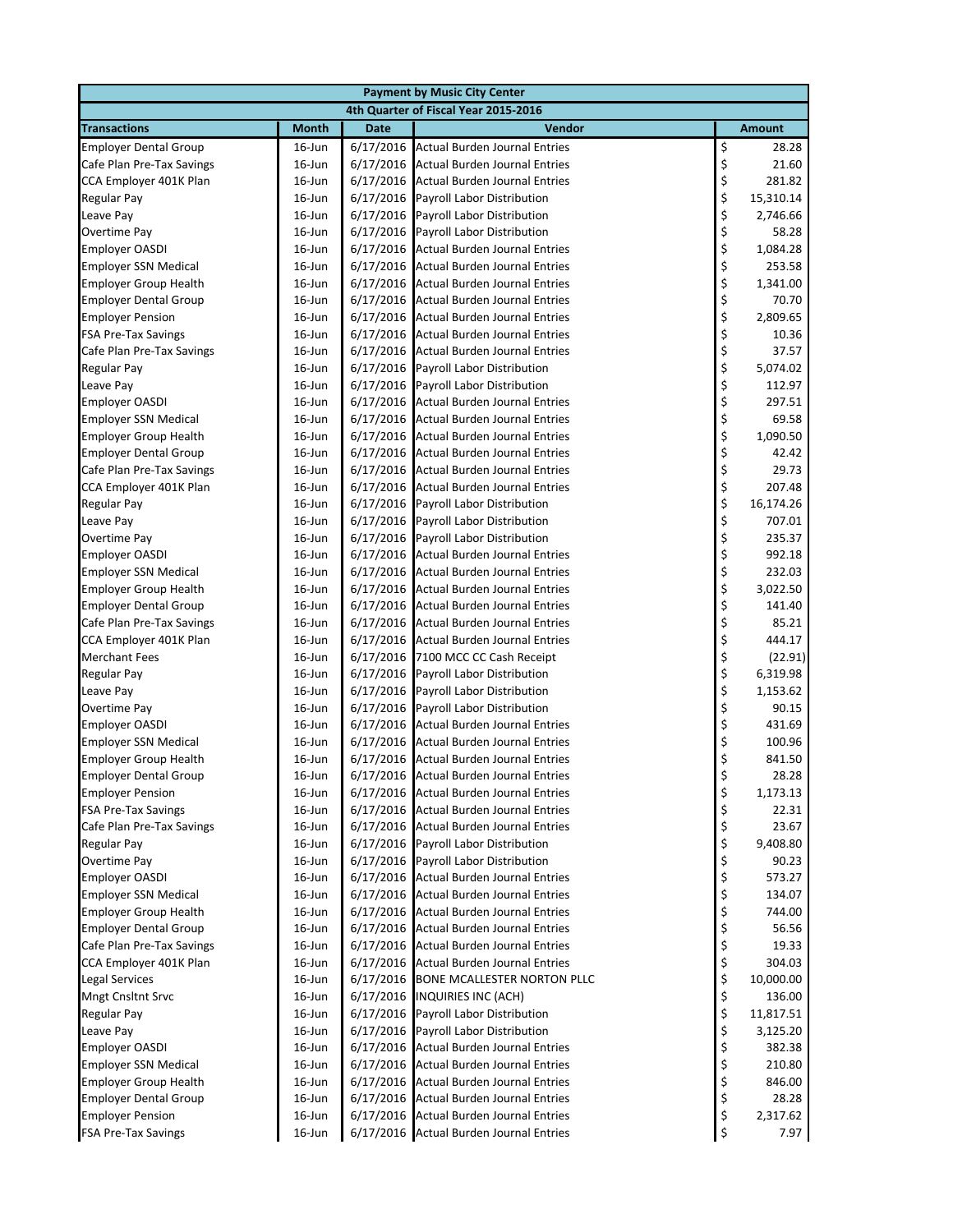|                                            | <b>Payment by Music City Center</b>  |             |                                                                        |          |               |  |  |
|--------------------------------------------|--------------------------------------|-------------|------------------------------------------------------------------------|----------|---------------|--|--|
|                                            | 4th Quarter of Fiscal Year 2015-2016 |             |                                                                        |          |               |  |  |
| <b>Transactions</b>                        | <b>Month</b>                         | <b>Date</b> | Vendor                                                                 |          | <b>Amount</b> |  |  |
| Cafe Plan Pre-Tax Savings                  | $16$ -Jun                            | 6/17/2016   | <b>Actual Burden Journal Entries</b>                                   | \$       | 23.02         |  |  |
| Regular Pay                                | 16-Jun                               | 6/17/2016   | Payroll Labor Distribution                                             | \$       | 6,211.52      |  |  |
| Leave Pay                                  | $16$ -Jun                            | 6/17/2016   | Payroll Labor Distribution                                             | \$       | 1,044.32      |  |  |
| Overtime Pay                               | $16$ -Jun                            | 6/17/2016   | Payroll Labor Distribution                                             | \$       | 5.16          |  |  |
| <b>Employer OASDI</b>                      | $16$ -Jun                            | 6/17/2016   | <b>Actual Burden Journal Entries</b>                                   | \$       | 420.45        |  |  |
| <b>Employer SSN Medical</b>                | $16$ -Jun                            | 6/17/2016   | <b>Actual Burden Journal Entries</b>                                   | \$       | 98.34         |  |  |
| <b>Employer Group Health</b>               | $16$ -Jun                            | 6/17/2016   | <b>Actual Burden Journal Entries</b>                                   | \$       | 1,338.00      |  |  |
| <b>Employer Dental Group</b>               | $16$ -Jun                            | 6/17/2016   | <b>Actual Burden Journal Entries</b>                                   | \$       | 56.56         |  |  |
| Cafe Plan Pre-Tax Savings                  | $16$ -Jun                            | 6/17/2016   | <b>Actual Burden Journal Entries</b>                                   | \$       | 36.69         |  |  |
| CCA Employer 401K Plan                     | 16-Jun                               |             | 6/17/2016 Actual Burden Journal Entries                                | \$       | 130.87        |  |  |
| Repair & Maint Supply                      | $16$ -Jun                            |             | 6/20/2016 KENNY PIPE & SUPPLY INC (ACH)                                | \$       | 1,543.50      |  |  |
| Repair & Maint Supply                      | $16$ -Jun                            |             | 6/20/2016 KENNY PIPE & SUPPLY INC (ACH)                                | \$       | 2,848.70      |  |  |
| Repair & Maint Supply                      | $16$ -Jun                            |             | 6/20/2016 KENNY PIPE & SUPPLY INC (ACH)                                | \$       | 366.40        |  |  |
| Repair & Maint Supply                      | $16$ -Jun                            | 6/20/2016   | KENNY PIPE & SUPPLY INC (ACH)                                          | \$       | 2,848.70      |  |  |
| Repair & Maint Supply                      | $16$ -Jun                            | 6/20/2016   | KENNY PIPE & SUPPLY INC (ACH)                                          | \$       | 325.80        |  |  |
| Repair & Maint Supply                      | 16-Jun                               |             | 6/20/2016 KENNY PIPE & SUPPLY INC (ACH)                                | \$       | 1,018.59      |  |  |
| Postage & Delivery Srvc                    | $16$ -Jun                            | 6/20/2016   | <b>KELSAN INC (ACH)</b>                                                | \$       | (0.10)        |  |  |
| Postage & Delivery Srvc                    | $16$ -Jun                            | 6/20/2016   | PIERREMONT MEDIA GROUP INC (AC                                         | \$       | 385.68        |  |  |
| Other Rpr & Maint Srvc                     | $16$ -Jun                            | 6/20/2016   | PRESIDIO NETWORKED SOLUTIONS I                                         | \$       | 8,699.58      |  |  |
| Computer Hardware <\$10K                   | $16$ -Jun                            | 6/20/2016   | PIERREMONT MEDIA GROUP INC (AC                                         | \$       | 1,452.00      |  |  |
| Computer Hardware <\$10K                   | 16-Jun                               | 6/20/2016   | PIERREMONT MEDIA GROUP INC (AC                                         | \$       | 687.00        |  |  |
| Computer Hardware <\$10K                   | $16$ -Jun                            | 6/20/2016   | PIERREMONT MEDIA GROUP INC (AC                                         | \$       | 540.00        |  |  |
| Computer Hardware <\$10K                   | $16$ -Jun                            | 6/20/2016   | PIERREMONT MEDIA GROUP INC (AC                                         | \$       | 153.00        |  |  |
| Computer Hardware <\$10K                   | $16$ -Jun                            | 6/20/2016   | PIERREMONT MEDIA GROUP INC (AC                                         | \$       | 2,119.00      |  |  |
| Postage & Delivery Srvc                    | 16-Jun                               | 6/20/2016   | SUNSET MARKETING INC                                                   | \$       | 18.50         |  |  |
| Signs                                      | $16$ -Jun                            | 6/20/2016   | ARC                                                                    | \$       | (154.00)      |  |  |
| <b>Small Equipment Supply</b>              | 16-Jun                               |             | 6/20/2016 SUNSET MARKETING INC                                         | \$       | 645.05        |  |  |
| Postage & Delivery Srvc                    | $16$ -Jun                            |             | 6/20/2016 BLINK MARKETING INC (ACH)                                    | \$       | 245.63        |  |  |
| Promotion                                  | $16$ -Jun                            |             | 6/20/2016 BLINK MARKETING INC (ACH)                                    | \$       | 6,607.50      |  |  |
| <b>Electrical Supply</b>                   | $16$ -Jun                            | 6/21/2016   | KELSAN INC (ACH)                                                       | \$       | 434.48        |  |  |
| Offc & Admin Supply                        | $16$ -Jun                            | 6/21/2016   | MYOFFICE PRODUCTS (ACH)                                                | \$       | 6.16          |  |  |
| Offc & Admin Supply                        | 16-Jun                               | 6/21/2016   | MYOFFICE PRODUCTS (ACH)                                                | \$       | 11.28         |  |  |
| Offc & Admin Supply                        | 16-Jun                               |             | 6/21/2016 MYOFFICE PRODUCTS (ACH)                                      | \$       | 4.60          |  |  |
| Offc & Admin Supply                        | $16$ -Jun                            |             | 6/21/2016 MYOFFICE PRODUCTS (ACH)                                      | \$       | 34.02         |  |  |
| Offc & Admin Supply                        | 16-Jun                               | 6/21/2016   | MYOFFICE PRODUCTS (ACH)                                                | \$       | 13.84         |  |  |
| <b>Building Maintenance Srvc</b>           | $16$ -Jun                            | 6/22/2016   | SOUTHEAST ELECTRIC INC (ACH)                                           | \$       | 8,903.36      |  |  |
| <b>HVAC Supply</b>                         | $16$ -Jun                            | 6/22/2016   | W W GRAINGER (P#)                                                      | \$       | 656.40        |  |  |
| Janitorial Srvc                            | $16$ -Jun                            |             | 6/22/2016 INDUSTRIAL STAFFING OF TN (ACH                               | \$       | 6,150.59      |  |  |
| <b>Internet Services</b>                   | 16-Jun                               |             | 6/22/2016 AT&T DATACOMM                                                | \$       | 1,962.68      |  |  |
| Telephone & Telegraph                      | $16$ -Jun                            |             | 6/22/2016 AT&T DATACOMM                                                | \$       | 4,891.00      |  |  |
| Promotion                                  | 16-Jun                               |             | 6/22/2016 NASHVILLE CONVENTION & VISITOR                               | \$       | 25,000.00     |  |  |
| Offc & Admin Supply                        | $16$ -Jun                            |             | 6/22/2016 MYOFFICE PRODUCTS (ACH)                                      | \$       | 7.76          |  |  |
| Offc & Admin Supply<br>Offc & Admin Supply | $16$ -Jun                            |             | 6/22/2016 MYOFFICE PRODUCTS (ACH)                                      | \$       | 4.56<br>5.33  |  |  |
| Offc & Admin Supply                        | $16$ -Jun                            |             | 6/22/2016 MYOFFICE PRODUCTS (ACH)<br>6/22/2016 MYOFFICE PRODUCTS (ACH) | \$       |               |  |  |
| Offc & Admin Supply                        | $16$ -Jun<br>16-Jun                  |             | 6/22/2016 MYOFFICE PRODUCTS (ACH)                                      | \$<br>\$ | 4.20<br>5.82  |  |  |
| Offc & Admin Supply                        | 16-Jun                               |             | 6/22/2016 MYOFFICE PRODUCTS (ACH)                                      | \$       | 35.99         |  |  |
| Offc & Admin Supply                        | $16$ -Jun                            |             | 6/22/2016 MYOFFICE PRODUCTS (ACH)                                      | \$       | 4.13          |  |  |
| Offc & Admin Supply                        | $16$ -Jun                            |             | 6/22/2016 MYOFFICE PRODUCTS (ACH)                                      | \$       | 3.88          |  |  |
| Rpr & Maint Srvc Elev/Escel                | 16-Jun                               |             | 6/23/2016 NASHVILLE MACHINE ELEVATOR CO                                | \$       | 13,865.25     |  |  |
| <b>Electrical Supply</b>                   | $16$ -Jun                            |             | 6/23/2016 W W GRAINGER (P#)                                            | \$       | 97.92         |  |  |
| <b>Small Equipment Supply</b>              | $16$ -Jun                            | 6/23/2016   | W W GRAINGER (P#)                                                      | \$       | 1,338.33      |  |  |
| <b>Laundry Services</b>                    | $16$ -Jun                            | 6/23/2016   | <b>ALSCO</b>                                                           | \$       | 1,137.57      |  |  |
| <b>Temporary Service</b>                   | $16$ -Jun                            |             | 6/23/2016 ELITE SHOW SERVICES INC (ACH)                                | \$       | 1,450.74      |  |  |
| <b>Uniform Cleaning Service</b>            | 16-Jun                               |             | 6/23/2016 CINTAS CORP #051 MATS & RUGS(A                               | \$       | 518.59        |  |  |
| <b>Temporary Service</b>                   | $16$ -Jun                            |             | 6/23/2016 LOOMIS FARGO & CO                                            | \$       | 690.72        |  |  |
| <b>Mngt Cnsltnt Srvc</b>                   | $16$ -Jun                            |             | 6/23/2016 CPI QUALIFIED PLAN CONSULTANTS                               | \$       | 3,732.20      |  |  |
| Employee Local Travel/Park                 | $16$ -Jun                            |             | 6/23/2016 SP PLUS CORPORATION (ACH)                                    | \$       | 20.00         |  |  |
| Food & Ice                                 | 16-Jun                               |             | 6/24/2016 CENTERPLATE MCC (ACH)                                        | \$       | 51.17         |  |  |
|                                            |                                      |             |                                                                        |          |               |  |  |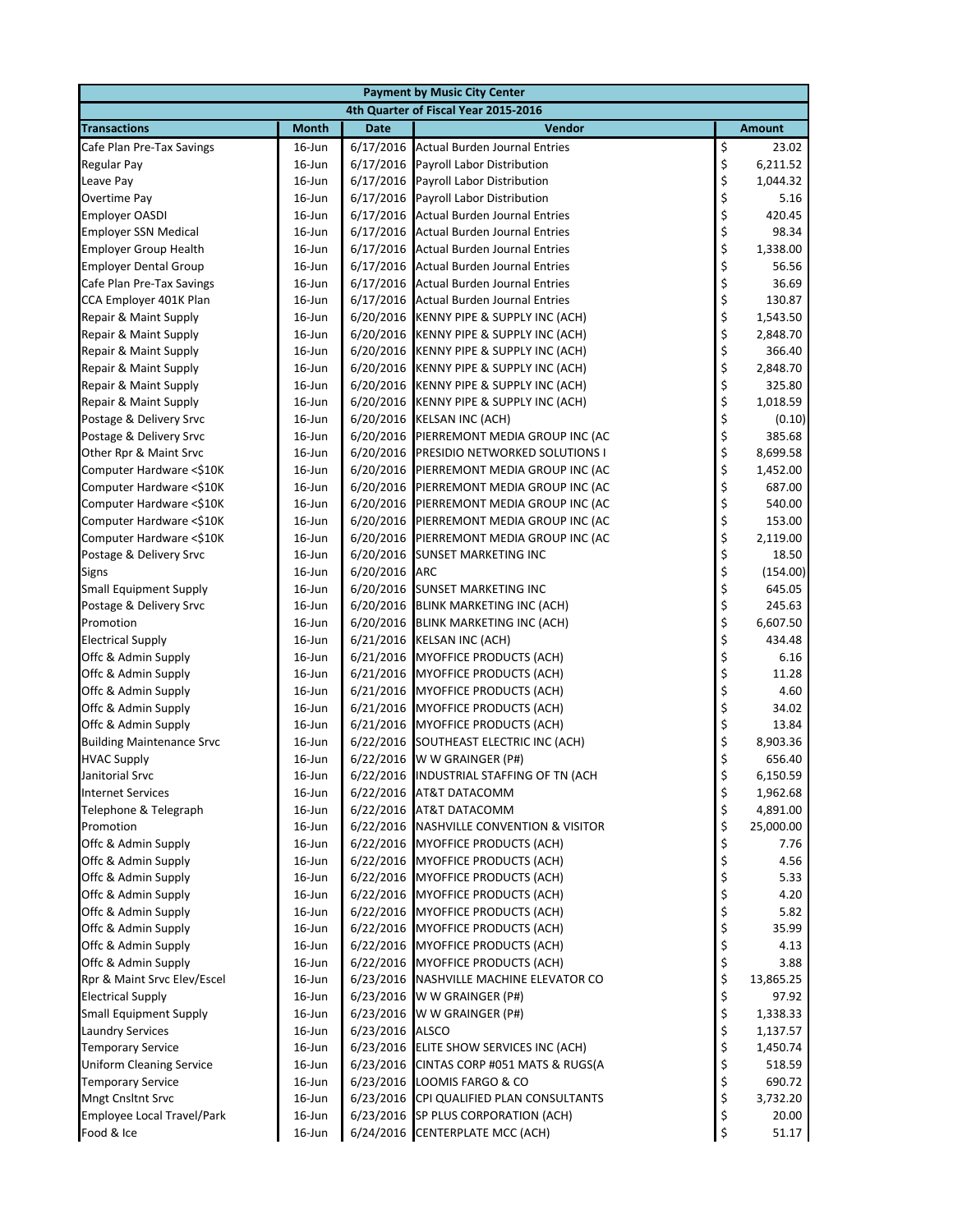| <b>Payment by Music City Center</b>  |              |             |                                           |    |               |  |
|--------------------------------------|--------------|-------------|-------------------------------------------|----|---------------|--|
| 4th Quarter of Fiscal Year 2015-2016 |              |             |                                           |    |               |  |
| <b>Transactions</b>                  | <b>Month</b> | <b>Date</b> | Vendor                                    |    | <b>Amount</b> |  |
| Food & Ice                           | $16$ -Jun    | 6/24/2016   | <b>CENTERPLATE MCC (ACH)</b>              | \$ | 43.28         |  |
| Food & Ice                           | $16$ -Jun    | 6/24/2016   | CENTERPLATE MCC (ACH)                     | \$ | 40.05         |  |
| Food & Ice                           | $16$ -Jun    | 6/24/2016   | CENTERPLATE MCC (ACH)                     | \$ | 62.54         |  |
| <b>Building Maintenance Srvc</b>     | $16$ -Jun    | 6/24/2016   | <b>CRAWFORD DOOR SALES (ACH)</b>          | \$ | 252.00        |  |
| <b>Building Maintenance Srvc</b>     | $16$ -Jun    | 6/24/2016   | ISENHOUR DOOR PRODUCTS INC (AC            | \$ | 450.00        |  |
| <b>Building Maintenance Srvc</b>     | $16$ -Jun    | 6/24/2016   | SOUTHEAST ELECTRIC INC (ACH)              | \$ | 834.00        |  |
| Other Rpr & Maint Srvc               | $16$ -Jun    | 6/24/2016   | SM LAWRENCE / DILLINGHAM & SMI            | \$ | 3,739.30      |  |
| <b>Electrical Supply</b>             | $16$ -Jun    | 6/24/2016   | <b>BROADWAY ELECTRIC SVC CORP (AC</b>     | \$ | 22,850.10     |  |
| <b>Electrical Supply</b>             | $16$ -Jun    | 6/24/2016   | BROADWAY ELECTRIC SVC CORP (AC            | \$ | 5,896.80      |  |
| <b>Small Equipment Supply</b>        | $16$ -Jun    | 6/24/2016   | W W GRAINGER (P#)                         | \$ | 241.31        |  |
| <b>Small Equipment Supply</b>        | $16$ -Jun    | 6/24/2016   | W W GRAINGER (P#)                         | \$ | 71.64         |  |
| <b>Temporary Service</b>             | $16$ -Jun    | 6/24/2016   | INDUSTRIAL STAFFING OF TN (ACH            | \$ | 182.24        |  |
| <b>Laundry Services</b>              | $16$ -Jun    | 6/24/2016   | <b>ALSCO</b>                              | \$ | 76.70         |  |
| <b>Laundry Services</b>              | 16-Jun       | 6/24/2016   | <b>ALSCO</b>                              | \$ | 69.70         |  |
| <b>Laundry Services</b>              | $16$ -Jun    | 6/24/2016   | <b>ALSCO</b>                              | \$ | 918.30        |  |
| Postage & Delivery Srvc              | $16$ -Jun    | 6/24/2016   | AWARD CENTER INC, THE (ACH)               | \$ | 3.00          |  |
| Printing/Binding                     | $16$ -Jun    | 6/24/2016   | AWARD CENTER INC, THE (ACH)               | \$ | 10.00         |  |
| Postage & Delivery Srvc              | $16$ -Jun    | 6/24/2016   | MORROW TECHNOLOGIES CORP (ACH)            | \$ | 34.25         |  |
| <b>Computer Software</b>             | $16$ -Jun    | 6/24/2016   | <b>MORROW TECHNOLOGIES CORP (ACH)</b>     | \$ | 8,733.99      |  |
| <b>Computer Software</b>             | 16-Jun       | 6/24/2016   | <b>NET TANGO INC (ACH)</b>                | \$ | 9,750.00      |  |
| <b>Computer Software</b>             | $16$ -Jun    | 6/24/2016   | <b>NET TANGO INC (ACH)</b>                | \$ | 9,750.00      |  |
| Furniture/Fixtures<\$10K             | $16$ -Jun    | 6/24/2016   | PCMG INC (ACH)                            | \$ | 650.00        |  |
| Furniture/Fixtures<\$10K             | $16$ -Jun    | 6/24/2016   | PCMG INC (ACH)                            | \$ | 620.00        |  |
| Software License                     | $16$ -Jun    | 6/24/2016   | <b>B&amp;B TECHNICAL SOLUTIONS LLC (A</b> | \$ | 2,000.00      |  |
| <b>Security Services</b>             | $16$ -Jun    | 6/24/2016   | UNIVERSAL PROTECTION SVCS LLC             | \$ | 222.00        |  |
| <b>Security Services</b>             | $16$ -Jun    | 6/24/2016   | TAYLORS STRUCTURAL IMAGING LLC            | \$ | 250.00        |  |
| <b>Uniform Cleaning Service</b>      | $16$ -Jun    | 6/24/2016   | CINTAS CORP #051 MATS & RUGS(A            | \$ | 509.32        |  |
| Printing/Binding                     | $16$ -Jun    | 6/24/2016   | RICOH USA INC (ACH)                       | \$ | 46.00         |  |
| <b>Food Serving Supply</b>           | $16$ -Jun    | 6/24/2016   | CENTERPLATE MCC (ACH)                     | \$ | 2,513.72      |  |
| <b>Food Serving Supply</b>           | $16$ -Jun    | 6/24/2016   | <b>CENTERPLATE MCC (ACH)</b>              | \$ | 707.26        |  |
| <b>Food Serving Supply</b>           | 16-Jun       | 6/24/2016   | CENTERPLATE MCC (ACH)                     | \$ | 983.14        |  |
| <b>Food Serving Supply</b>           | $16$ -Jun    | 6/24/2016   | <b>CENTERPLATE MCC (ACH)</b>              | \$ | 211.31        |  |
| Postage & Delivery Srvc              | 16-Jun       | 6/24/2016   | <b>BLINK MARKETING INC (ACH)</b>          | \$ | 73.99         |  |
| Promotion                            | $16$ -Jun    | 6/24/2016   | <b>BLINK MARKETING INC (ACH)</b>          | \$ | 1,080.75      |  |
| Promotion                            | 16-Jun       | 6/24/2016   | <b>BLINK MARKETING INC (ACH)</b>          | \$ | 60.00         |  |
| Postage & Delivery Srvc              | $16$ -Jun    | 6/24/2016   | <b>SYNERGY BUSINESS ENVIRONMENTS</b>      | \$ | 93.75         |  |
| Postage & Delivery Srvc              | $16$ -Jun    | 6/24/2016   | <b>SYNERGY BUSINESS ENVIRONMENTS</b>      | \$ | 81.25         |  |
| Furniture/Fixtures<\$10K             | $16$ -Jun    |             | 6/24/2016 SYNERGY BUSINESS ENVIRONMENTS   | \$ | 674.67        |  |
| <b>Merchant Fees</b>                 | 16-Jun       |             | 6/24/2016 7100 MCC CC Cash Receipt        | \$ | (4.14)        |  |
| <b>Host &amp; Hostess</b>            | 16-Jun       | 6/24/2016   | OMNI NASHVILLE LLC (ACH)                  | \$ | 110.08        |  |
| Food & Bev-Inhouse                   | 16-Jun       | 6/24/2016   | <b>CENTERPLATE MCC (ACH)</b>              | \$ | 459.40        |  |
| Food & Ice                           | $16$ -Jun    | 6/24/2016   | <b>CENTERPLATE MCC (ACH)</b>              | \$ | 75.40         |  |
| Food & Bev-Inhouse                   | $16$ -Jun    | 6/24/2016   | <b>CENTERPLATE MCC (ACH)</b>              | \$ | 11,623.27     |  |
| Food & Ice                           | $16$ -Jun    | 6/24/2016   | <b>CENTERPLATE MCC (ACH)</b>              | \$ | 28.60         |  |
| <b>Computer Software</b>             | $16$ -Jun    | 6/25/2016   | CMMS DATA GROUP (ACH)                     | \$ | 6,000.00      |  |
| Postage & Delivery Srvc              | 16-Jun       | 6/27/2016   | AWARD CENTER INC, THE (ACH)               | \$ | 3.00          |  |
| Registration                         | $16$ -Jun    | 6/27/2016   | <b>BUS INNOVATION PRTNRS / DALE C</b>     | \$ | 39.00         |  |
| Offc & Admin Supply                  | $16$ -Jun    | 6/27/2016   | AWARD CENTER INC, THE (ACH)               | \$ | 24.00         |  |
| Furniture/Fixtures<\$10K             | $16$ -Jun    | 6/27/2016   | LOWES OF MADISON #413 (ACH)               | \$ | 75.00         |  |
| Other Rpr & Maint Srvc               | $16$ -Jun    | 6/27/2016   | FIRE PRO LLC (ACH)                        | \$ | 336.00        |  |
| Furniture/Fixtures<\$10K             | 16-Jun       | 6/27/2016   | LOWES OF MADISON #413 (ACH)               | \$ | 75.00         |  |
| Signs                                | 16-Jun       | 6/27/2016   | JARVIS AWARD SIGN & FLAG CO (A            | \$ | 3,900.00      |  |
| Signs                                | $16$ -Jun    | 6/27/2016   | JARVIS AWARD SIGN & FLAG CO (A            | \$ | 1,575.00      |  |
| Signs                                | $16$ -Jun    | 6/27/2016   | JARVIS AWARD SIGN & FLAG CO (A            | \$ | 240.00        |  |
| Signs                                | 16-Jun       | 6/27/2016   | JARVIS AWARD SIGN & FLAG CO (A            | \$ | 25.00         |  |
| Signs                                | $16$ -Jun    | 6/27/2016   | JARVIS AWARD SIGN & FLAG CO (A            | \$ | 390.00        |  |
| <b>Signs</b>                         | $16$ -Jun    | 6/27/2016   | JARVIS AWARD SIGN & FLAG CO (A            | \$ | 65.00         |  |
| Signs                                | 16-Jun       |             | 6/27/2016 JARVIS AWARD SIGN & FLAG CO (A  | \$ | 1,560.00      |  |
| Signs                                | 16-Jun       |             | 6/27/2016 JARVIS AWARD SIGN & FLAG CO (A  | \$ | 672.00        |  |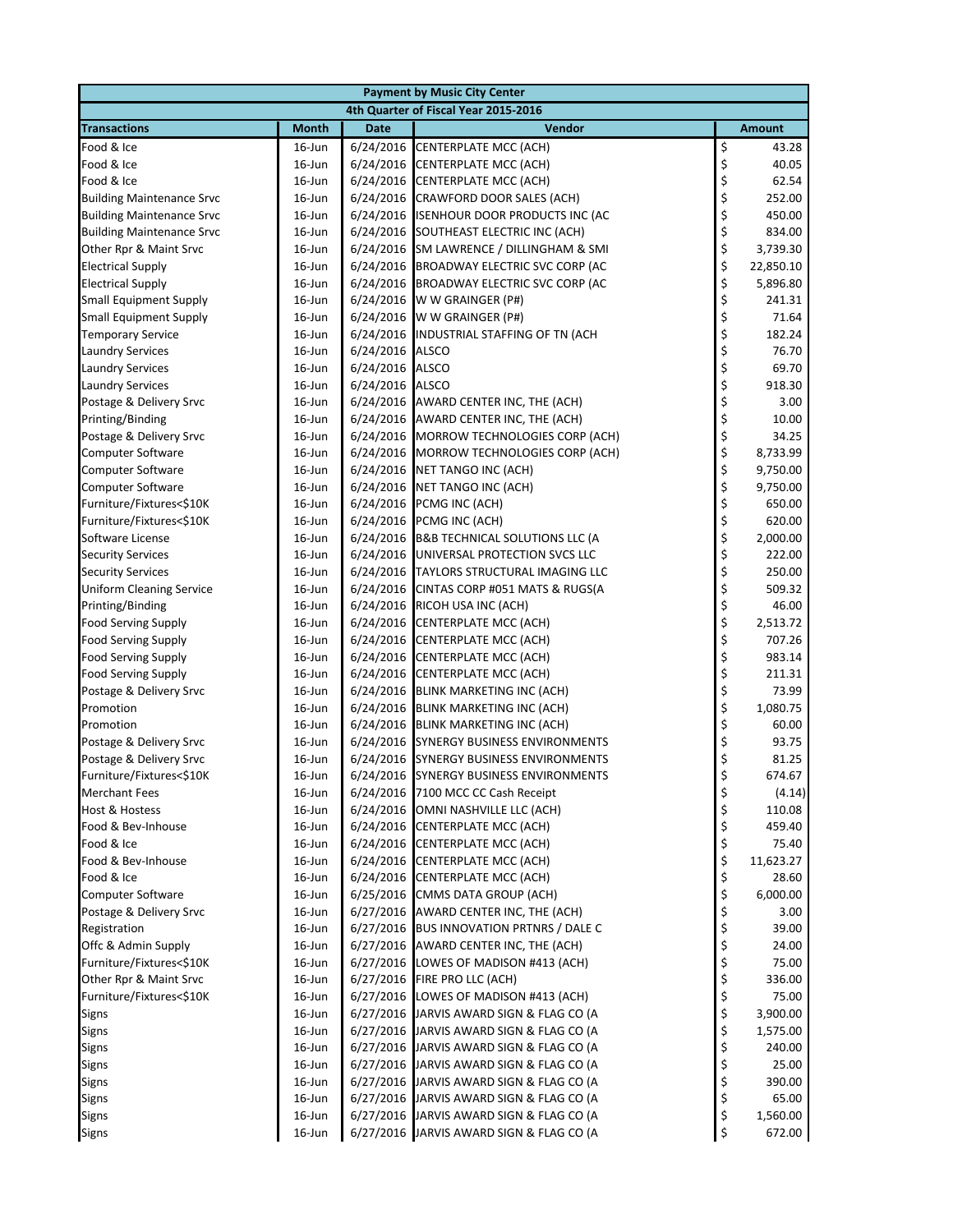| <b>Payment by Music City Center</b>         |                     |                        |                                                                                      |          |                      |  |
|---------------------------------------------|---------------------|------------------------|--------------------------------------------------------------------------------------|----------|----------------------|--|
|                                             |                     |                        | 4th Quarter of Fiscal Year 2015-2016                                                 |          |                      |  |
| <b>Transactions</b>                         | <b>Month</b>        | <b>Date</b>            | Vendor                                                                               |          | <b>Amount</b>        |  |
| Signs                                       | 16-Jun              | 6/27/2016              | JARVIS AWARD SIGN & FLAG CO (A                                                       | \$       | 80.00                |  |
| <b>Signs</b>                                | 16-Jun              |                        | 6/27/2016 JARVIS AWARD SIGN & FLAG CO (A                                             | \$       | 80.00                |  |
| Signs                                       | 16-Jun              |                        | 6/27/2016 JARVIS AWARD SIGN & FLAG CO (A                                             | \$       | 65.00                |  |
| Signs                                       | 16-Jun              |                        | 6/27/2016 JARVIS AWARD SIGN & FLAG CO (A                                             | \$       | 65.00                |  |
| Signs                                       | 16-Jun              |                        | 6/27/2016 JARVIS AWARD SIGN & FLAG CO (A                                             | \$       | 65.00                |  |
| Signs                                       | $16$ -Jun           |                        | 6/27/2016 JARVIS AWARD SIGN & FLAG CO (A                                             | \$       | 65.00                |  |
| Signs                                       | 16-Jun              |                        | 6/27/2016 JARVIS AWARD SIGN & FLAG CO (A                                             | \$       | 65.00                |  |
| Signs                                       | 16-Jun              |                        | 6/27/2016 JARVIS AWARD SIGN & FLAG CO (A                                             | \$       | 195.00               |  |
| Signs                                       | 16-Jun              |                        | 6/27/2016 JARVIS AWARD SIGN & FLAG CO (A                                             | \$       | 130.00               |  |
| Signs                                       | 16-Jun              |                        | 6/27/2016 JARVIS AWARD SIGN & FLAG CO (A                                             | \$       | 130.00               |  |
| <b>Signs</b>                                | 16-Jun              |                        | 6/27/2016 JARVIS AWARD SIGN & FLAG CO (A                                             | \$       | 580.00               |  |
| Signs                                       | 16-Jun              |                        | 6/27/2016 JARVIS AWARD SIGN & FLAG CO (A                                             | \$       | 750.00               |  |
| Signs                                       | 16-Jun              |                        | 6/27/2016 JARVIS AWARD SIGN & FLAG CO (A                                             | \$       | 400.00               |  |
| Signs                                       | $16$ -Jun           |                        | 6/27/2016 JARVIS AWARD SIGN & FLAG CO (A                                             | \$       | 580.00               |  |
| Equip Inspection                            | 16-Jun              |                        | 6/27/2016 FIRE PRO LLC (ACH)                                                         | \$       | 1,312.00             |  |
| <b>Temporary Service</b>                    | $16$ -Jun           |                        | 6/27/2016 INDUSTRIAL STAFFING OF TN (ACH<br>6/27/2016 INDUSTRIAL STAFFING OF TN (ACH | \$<br>\$ | 4,000.47<br>3,401.90 |  |
| <b>Temporary Service</b><br>Janitorial Srvc | $16$ -Jun<br>16-Jun |                        | 6/27/2016 INDUSTRIAL STAFFING OF TN (ACH                                             | \$       | 12,822.40            |  |
| Printing/Binding                            | 16-Jun              |                        | 6/27/2016 AWARD CENTER INC, THE (ACH)                                                | \$       | (2.00)               |  |
| Furniture/Fixtures<\$10K                    | 16-Jun              | 6/27/2016              | LOWES OF MADISON #413 (ACH)                                                          | \$       | 75.00                |  |
| Telephone & Telegraph                       | 16-Jun              | 6/27/2016              | <b>AT&amp;T CIRCUITS</b>                                                             | \$       | 373.96               |  |
| Postage & Delivery Srvc                     | 16-Jun              | 6/27/2016              | DAKTRONICS INC (ACH)                                                                 | \$       | 25.00                |  |
| Computer Hardware <\$10K                    | 16-Jun              |                        | 6/27/2016 DAKTRONICS INC (ACH)                                                       | \$       | 800.00               |  |
| Furniture/Fixtures<\$10K                    | 16-Jun              |                        | 6/27/2016 LOWES OF MADISON #413 (ACH)                                                | \$       | 75.00                |  |
| Other Rpr & Maint Srvc                      | 16-Jun              | 6/27/2016              | WIRELESS PLUS INC (ACH)                                                              | \$       | 1,272.00             |  |
| Furniture/Fixtures<\$10K                    | $16$ -Jun           | 6/27/2016              | LOWES OF MADISON #413 (ACH)                                                          | \$       | 75.00                |  |
| Postage & Delivery Srvc                     | $16$ -Jun           |                        | 6/27/2016 SOUTHLAND PRINTING CO INC (ACH                                             | \$       | 104.85               |  |
| Printing/Binding                            | 16-Jun              |                        | 6/27/2016 SOUTHLAND PRINTING CO INC (ACH                                             | \$       | 289.00               |  |
| Printing/Binding                            | 16-Jun              |                        | 6/27/2016 SOUTHLAND PRINTING CO INC (ACH                                             | \$       | 289.00               |  |
| Printing/Binding                            | 16-Jun              |                        | 6/27/2016 SOUTHLAND PRINTING CO INC (ACH                                             | \$       | 289.00               |  |
| Printing/Binding                            | 16-Jun              |                        | 6/27/2016 SOUTHLAND PRINTING CO INC (ACH                                             | \$       | 289.00               |  |
| <b>Electrical Supply</b>                    | 16-Jun              | 6/27/2016              | WHERRY, R J & ASSOC INC (ACH)                                                        | \$       | 16,450.00            |  |
| Advertising & Promot'n                      | 16-Jun              | 6/27/2016              | <b>NAYLOR LLC</b>                                                                    | \$       | 1,059.50             |  |
| Furniture/Fixtures<\$10K                    | 16-Jun              |                        | 6/27/2016 LOWES OF MADISON #413 (ACH)                                                | \$       | 61.96                |  |
| Registration                                | 16-Jun              |                        | 6/27/2016 TN REGIONAL SAFETY COUNCIL INC                                             | \$       | 1,858.19             |  |
| Postage & Delivery Srvc                     | 16-Jun              |                        | 6/27/2016 LOWES OF MADISON #413 (ACH)                                                | \$       | 20.00                |  |
| Furniture/Fixtures<\$10K                    | $16$ -Jun           |                        | 6/27/2016 LOWES OF MADISON #413 (ACH)                                                | \$       | 62.00                |  |
| Furniture/Fixtures<\$10K                    | $16$ -Jun           |                        | 6/27/2016 NASHVILLE OFFICE INTERIORS (CH                                             | \$       | 278.00               |  |
| Offc & Admin Supply                         | 16-Jun              |                        | 6/28/2016 MYOFFICE PRODUCTS (ACH)                                                    | \$       | 1.86                 |  |
| Offc & Admin Supply                         | 16-Jun              | 6/28/2016              | <b>MYOFFICE PRODUCTS (ACH)</b>                                                       | \$       | 134.56               |  |
| Offc & Admin Supply                         | $16$ -Jun           | 6/28/2016              | MYOFFICE PRODUCTS (ACH)                                                              | \$       | 13.65                |  |
| Offc & Admin Supply                         | $16$ -Jun           | 6/28/2016              | <b>MYOFFICE PRODUCTS (ACH)</b>                                                       | \$       | 2.91                 |  |
| Offc & Admin Supply                         | $16$ -Jun           | 6/28/2016              | <b>MYOFFICE PRODUCTS (ACH)</b>                                                       | \$       | 23.23                |  |
| Offc & Admin Supply                         | 16-Jun              | 6/28/2016              | <b>MYOFFICE PRODUCTS (ACH)</b>                                                       | \$       | 8.00                 |  |
| Offc & Admin Supply                         | 16-Jun              | 6/28/2016              | <b>MYOFFICE PRODUCTS (ACH)</b>                                                       | \$       | 4.06                 |  |
| Offc & Admin Supply                         | $16$ -Jun           | 6/28/2016              | <b>MYOFFICE PRODUCTS (ACH)</b>                                                       | \$       | 0.64                 |  |
| Offc & Admin Supply                         | 16-Jun              | 6/28/2016              | <b>MYOFFICE PRODUCTS (ACH)</b>                                                       | \$       | 4.68                 |  |
| Offc & Admin Supply                         | $16$ -Jun           | 6/28/2016              | MYOFFICE PRODUCTS (ACH)                                                              | \$       | 3.13                 |  |
| Offc & Admin Supply<br>Offc & Admin Supply  | $16$ -Jun<br>16-Jun | 6/28/2016<br>6/28/2016 | <b>MYOFFICE PRODUCTS (ACH)</b><br><b>MYOFFICE PRODUCTS (ACH)</b>                     | \$<br>\$ | 16.20<br>8.40        |  |
| Offc & Admin Supply                         | 16-Jun              | 6/28/2016              | <b>MYOFFICE PRODUCTS (ACH)</b>                                                       | \$       | 2.67                 |  |
| Offc & Admin Supply                         | $16$ -Jun           | 6/28/2016              | <b>MYOFFICE PRODUCTS (ACH)</b>                                                       | \$       | 24.00                |  |
| Offc & Admin Supply                         | $16$ -Jun           | 6/28/2016              | <b>MYOFFICE PRODUCTS (ACH)</b>                                                       | \$       | 4.20                 |  |
| Offc & Admin Supply                         | $16$ -Jun           | 6/28/2016              | <b>MYOFFICE PRODUCTS (ACH)</b>                                                       | \$       | 2.10                 |  |
| Offc & Admin Supply                         | 16-Jun              | 6/28/2016              | <b>MYOFFICE PRODUCTS (ACH)</b>                                                       | \$       | 10.20                |  |
| Offc & Admin Supply                         | 16-Jun              | 6/28/2016              | <b>MYOFFICE PRODUCTS (ACH)</b>                                                       | \$       | 6.20                 |  |
| Offc & Admin Supply                         | $16$ -Jun           |                        | 6/28/2016 MYOFFICE PRODUCTS (ACH)                                                    | \$       | 15.96                |  |
| Landscaping Srvc-Indoor                     | 16-Jun              | 6/28/2016              | PLANTS ALIVE (ACH)                                                                   | \$       | 510.00               |  |
| Landscaping Srvc                            | 16-Jun              |                        | 6/28/2016 REED LANDSCAPING INC (ACH)                                                 | \$       | 2,262.00             |  |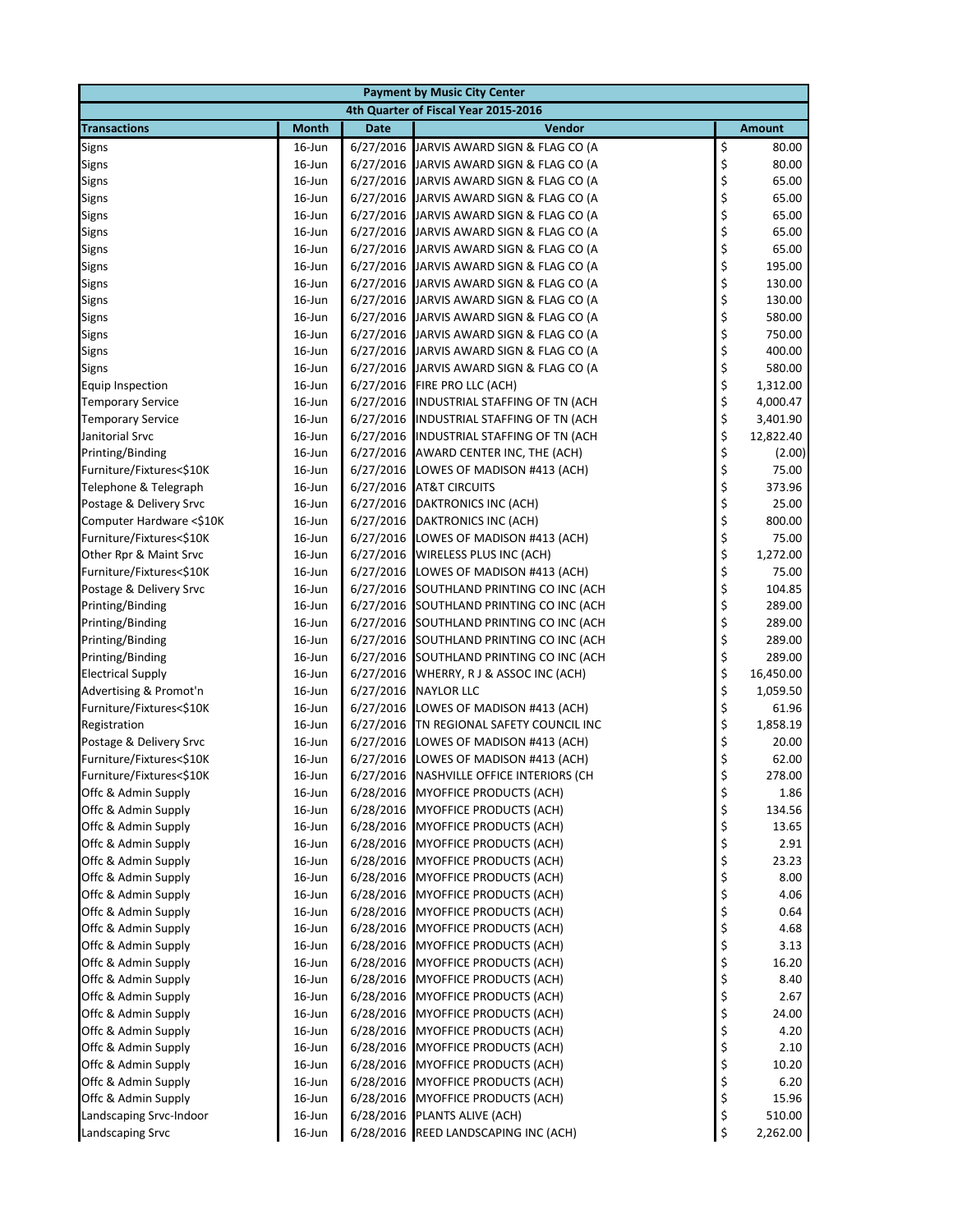|                                                               |                                      |             | <b>Payment by Music City Center</b>                                            |          |                      |  |  |
|---------------------------------------------------------------|--------------------------------------|-------------|--------------------------------------------------------------------------------|----------|----------------------|--|--|
|                                                               | 4th Quarter of Fiscal Year 2015-2016 |             |                                                                                |          |                      |  |  |
| <b>Transactions</b>                                           | <b>Month</b>                         | <b>Date</b> | <b>Vendor</b>                                                                  |          | <b>Amount</b>        |  |  |
| Postage & Delivery Srvc                                       | $16$ -Jun                            | 6/28/2016   | <b>CUMMINS CROSSPOINT LLC (ACH)</b>                                            | \$       | 22.50                |  |  |
| <b>Building Maintenance Srvc</b>                              | 16-Jun                               | 6/28/2016   | CRAWFORD DOOR SALES (ACH)                                                      | \$       | 25.00                |  |  |
| <b>Building Maintenance Srvc</b>                              | $16$ -Jun                            | 6/28/2016   | CRAWFORD DOOR SALES (ACH)                                                      | \$       | 765.00               |  |  |
| <b>Building Maintenance Srvc</b>                              | $16$ -Jun                            | 6/28/2016   | CRAWFORD DOOR SALES (ACH)                                                      | \$       | 720.00               |  |  |
| <b>Building Maintenance Srvc</b>                              | $16$ -Jun                            | 6/28/2016   | <b>ISENHOUR DOOR PRODUCTS INC (AC</b>                                          | \$       | 3,184.98             |  |  |
| <b>Building Maintenance Srvc</b>                              | $16$ -Jun                            | 6/28/2016   | <b>ISENHOUR DOOR PRODUCTS INC (AC</b>                                          | \$       | 2,471.96             |  |  |
| <b>Building Maintenance Srvc</b>                              | $16$ -Jun                            |             | 6/28/2016 ISENHOUR DOOR PRODUCTS INC (AC                                       | \$       | 1,302.00             |  |  |
| <b>Building Maintenance Srvc</b>                              | $16$ -Jun                            | 6/28/2016   | TANDEM CONSTRUCTION LLC (ACH)                                                  | \$       | 6,384.00             |  |  |
| <b>Building Maintenance Srvc</b>                              | $16$ -Jun                            | 6/28/2016   | SESSIONS PAVING CO (ACH)                                                       | \$       | 975.00               |  |  |
| <b>Building Maintenance Srvc</b>                              | $16$ -Jun                            | 6/28/2016   | <b>ISENHOUR DOOR PRODUCTS INC (AC</b>                                          | \$       | 716.58               |  |  |
| <b>Building Maintenance Srvc</b>                              | $16$ -Jun                            |             | 6/28/2016 ISENHOUR DOOR PRODUCTS INC (AC                                       | \$       | (3, 184.98)          |  |  |
| <b>Building Maintenance Srvc</b>                              | $16$ -Jun                            | 6/28/2016   | CRAWFORD DOOR SALES (ACH)                                                      | \$       | (25.00)              |  |  |
| <b>Building Maintenance Srvc</b>                              | 16-Jun                               | 6/28/2016   | CRAWFORD DOOR SALES (ACH)                                                      | \$       | (720.00)             |  |  |
| <b>Building Maintenance Srvc</b>                              | $16$ -Jun                            | 6/28/2016   | CRAWFORD DOOR SALES (ACH)                                                      | \$       | (765.00)             |  |  |
| <b>Building Maintenance Srvc</b>                              | $16$ -Jun                            | 6/28/2016   | SESSIONS PAVING CO (ACH)                                                       | \$       | (300.00)             |  |  |
| <b>Building Maintenance Srvc</b>                              | 16-Jun                               |             | 6/28/2016 ISENHOUR DOOR PRODUCTS INC (AC                                       | \$       | 948.00               |  |  |
| <b>Building Maintenance Srvc</b>                              | $16$ -Jun                            |             | 6/28/2016 STAR DISTRIBUTING CO INC                                             | \$       | 124.34               |  |  |
| Plumbing/HVAC Maintain Srvc                                   | $16$ -Jun                            | 6/28/2016   | SM LAWRENCE / DILLINGHAM & SMI                                                 | \$       | 3,601.00             |  |  |
| Plumbing/HVAC Maintain Srvc                                   | $16$ -Jun                            | 6/28/2016   | <b>ATECH INC</b>                                                               | \$       | 162.34               |  |  |
| Plumbing/HVAC Maintain Srvc                                   | $16$ -Jun                            | 6/28/2016   | SM LAWRENCE / DILLINGHAM & SMI                                                 | \$       | 543.08               |  |  |
| Plumbing/HVAC Maintain Srvc                                   | $16$ -Jun                            | 6/28/2016   | SM LAWRENCE / DILLINGHAM & SMI                                                 | \$       | 2,465.41             |  |  |
| Plumbing/HVAC Maintain Srvc                                   | 16-Jun                               |             | 6/28/2016 SM LAWRENCE / DILLINGHAM & SMI                                       | \$       | 1,691.98             |  |  |
| Rpr & Maint Srvc Generators                                   | $16$ -Jun                            | 6/28/2016   | <b>CUMMINS CROSSPOINT LLC (ACH)</b>                                            | \$       | 18.12                |  |  |
| Rpr & Maint Srvc Generators                                   | 16-Jun                               | 6/28/2016   | <b>CUMMINS CROSSPOINT LLC (ACH)</b>                                            | \$       | 88.20                |  |  |
| Rpr & Maint Srvc Generators                                   | $16$ -Jun                            | 6/28/2016   | <b>CUMMINS CROSSPOINT LLC (ACH)</b>                                            | \$       | 821.22               |  |  |
| Rpr & Maint Srvc Generators                                   | $16$ -Jun                            | 6/28/2016   | <b>CUMMINS CROSSPOINT LLC (ACH)</b>                                            | \$       | 355.24               |  |  |
| Rpr & Maint Srvc Generators                                   | $16$ -Jun                            | 6/28/2016   | <b>CUMMINS CROSSPOINT LLC (ACH)</b>                                            | \$       | 246.23               |  |  |
| Rpr & Maint Srvc Generators                                   | $16$ -Jun                            | 6/28/2016   | <b>CUMMINS CROSSPOINT LLC (ACH)</b>                                            | \$       | 492.46               |  |  |
| Rpr & Maint Srvc Generators                                   | $16$ -Jun                            | 6/28/2016   | <b>CUMMINS CROSSPOINT LLC (ACH)</b>                                            | \$       | 1,470.00             |  |  |
| Rpr & Maint Srvc Generators                                   | $16$ -Jun                            | 6/28/2016   | CUMMINS CROSSPOINT LLC (ACH)                                                   | \$       | (246.23)             |  |  |
| Rpr & Maint Srvc Generators                                   | $16$ -Jun                            | 6/28/2016   | <b>CUMMINS CROSSPOINT LLC (ACH)</b>                                            | \$       | (492.46)             |  |  |
| Other Rpr & Maint Srvc                                        | $16$ -Jun                            | 6/28/2016   | FORKLIFT SYSTEMS INC (ACH)                                                     | \$       | 234.50               |  |  |
| <b>Floor Covering</b>                                         | $16$ -Jun                            | 6/28/2016   | CINTAS CORP DOCUMENT SHREADING                                                 | \$       | 2,300.00             |  |  |
| <b>Electrical Supply</b>                                      | 16-Jun                               | 6/28/2016   | <b>BROADWAY ELECTRIC SVC CORP (AC</b>                                          | \$       | 3,291.05             |  |  |
| <b>Electrical Supply</b>                                      | 16-Jun                               |             | 6/28/2016 BROADWAY ELECTRIC SVC CORP (AC                                       | \$       | 20,793.96            |  |  |
| <b>Electrical Supply</b>                                      | $16$ -Jun                            | 6/28/2016   | <b>BROADWAY ELECTRIC SVC CORP (AC</b>                                          | \$       | 3,156.09             |  |  |
| <b>Electrical Supply</b>                                      | $16$ -Jun                            | 6/28/2016   | WILLIAMS WHOLESALE SUPPLY OF N                                                 | \$       | 245.00               |  |  |
| <b>Electrical Supply</b>                                      | 16-Jun                               |             | 6/28/2016 WILLIAMS WHOLESALE SUPPLY OF N                                       | \$       | 658.00               |  |  |
| <b>Electrical Supply-Lamps</b>                                | 16-Jun                               |             | 6/28/2016 SUNSET MARKETING INC                                                 | \$       | 310.00               |  |  |
| <b>Electrical Supply</b>                                      | $16$ -Jun                            |             | 6/28/2016 SIGNATURE FENCE CO (ACH)                                             | \$       | 1,975.00             |  |  |
| <b>Electrical Supply-Lamps</b><br><b>Electrical Supply</b>    | 16-Jun                               |             | 6/28/2016 BSE/HARRIS ELECTRIC (ACH)<br>6/28/2016 BSE/HARRIS ELECTRIC (ACH)     | \$       | 740.00<br>850.00     |  |  |
|                                                               | $16$ -Jun                            |             |                                                                                | \$       |                      |  |  |
| <b>Electrical Supply-Lamps</b><br><b>Metal Pipes/Fittings</b> | $16$ -Jun<br>$16$ -Jun               |             | 6/28/2016 BSE/HARRIS ELECTRIC (ACH)<br>6/28/2016 HAMILTON MACHINE CO INC (ACH) | \$<br>\$ | 1,600.00<br>6,390.00 |  |  |
|                                                               | 16-Jun                               |             | 6/28/2016 JARVIS AWARD SIGN & FLAG CO (A                                       | \$       | 520.00               |  |  |
| Signs<br><b>Signs</b>                                         | $16$ -Jun                            |             | 6/28/2016 JARVIS AWARD SIGN & FLAG CO (A                                       | \$       | 125.00               |  |  |
| <b>Small Equipment Supply</b>                                 | 16-Jun                               | 6/28/2016   | JOHNSON CNTRLS INC(TN/NC)(P#)(                                                 | \$       | 148.20               |  |  |
| <b>Small Equipment Supply</b>                                 | $16$ -Jun                            | 6/28/2016   | W W GRAINGER (P#)                                                              | \$       | 111.16               |  |  |
| <b>Laundry Services</b>                                       | 16-Jun                               | 6/28/2016   | <b>ALSCO</b>                                                                   | \$       | 76.70                |  |  |
| HHold & Jnitr Supply                                          | $16$ -Jun                            | 6/28/2016   | PREMIUM FLOOR CARE & SERVICES                                                  | \$       | 97.50                |  |  |
| <b>HHold &amp; Jnitr Supply</b>                               | $16$ -Jun                            |             | 6/28/2016 PREMIUM FLOOR CARE & SERVICES                                        | \$       | 383.50               |  |  |
| <b>HHold &amp; Jnitr Supply</b>                               | 16-Jun                               | 6/28/2016   | PREMIUM FLOOR CARE & SERVICES                                                  | \$       | 94.25                |  |  |
| <b>HHold &amp; Jnitr Supply</b>                               | $16$ -Jun                            |             | 6/28/2016 PREMIUM FLOOR CARE & SERVICES                                        | \$       | 58.50                |  |  |
| Repair & Maint Supply                                         | $16$ -Jun                            |             | 6/28/2016 NASHVILLE OFFICE INTERIORS (CH                                       | \$       | 464.60               |  |  |
| Other Rpr & Maint Srvc                                        | $16$ -Jun                            |             | 6/28/2016 SIMPLEX GRINNELL LP (ACH)                                            | \$       | 117,239.13           |  |  |
| Other Rpr & Maint Srvc                                        | $16$ -Jun                            |             | 6/28/2016 SIMPLEX GRINNELL LP (ACH)                                            | \$       | (117, 239.13)        |  |  |
| Other Rpr & Maint Srvc                                        | $16$ -Jun                            |             | 6/28/2016 SIMPLEX GRINNELL LP (ACH)                                            | \$       | 117,239.13           |  |  |
| Other Rpr & Maint Srvc                                        | $16$ -Jun                            |             | 6/28/2016 SUNSET MARKETING INC                                                 | \$       | (4,920.00)           |  |  |
| Other Rpr & Maint Srvc                                        | 16-Jun                               |             | 6/28/2016 SUNSET MARKETING INC                                                 | \$       | 4,920.00             |  |  |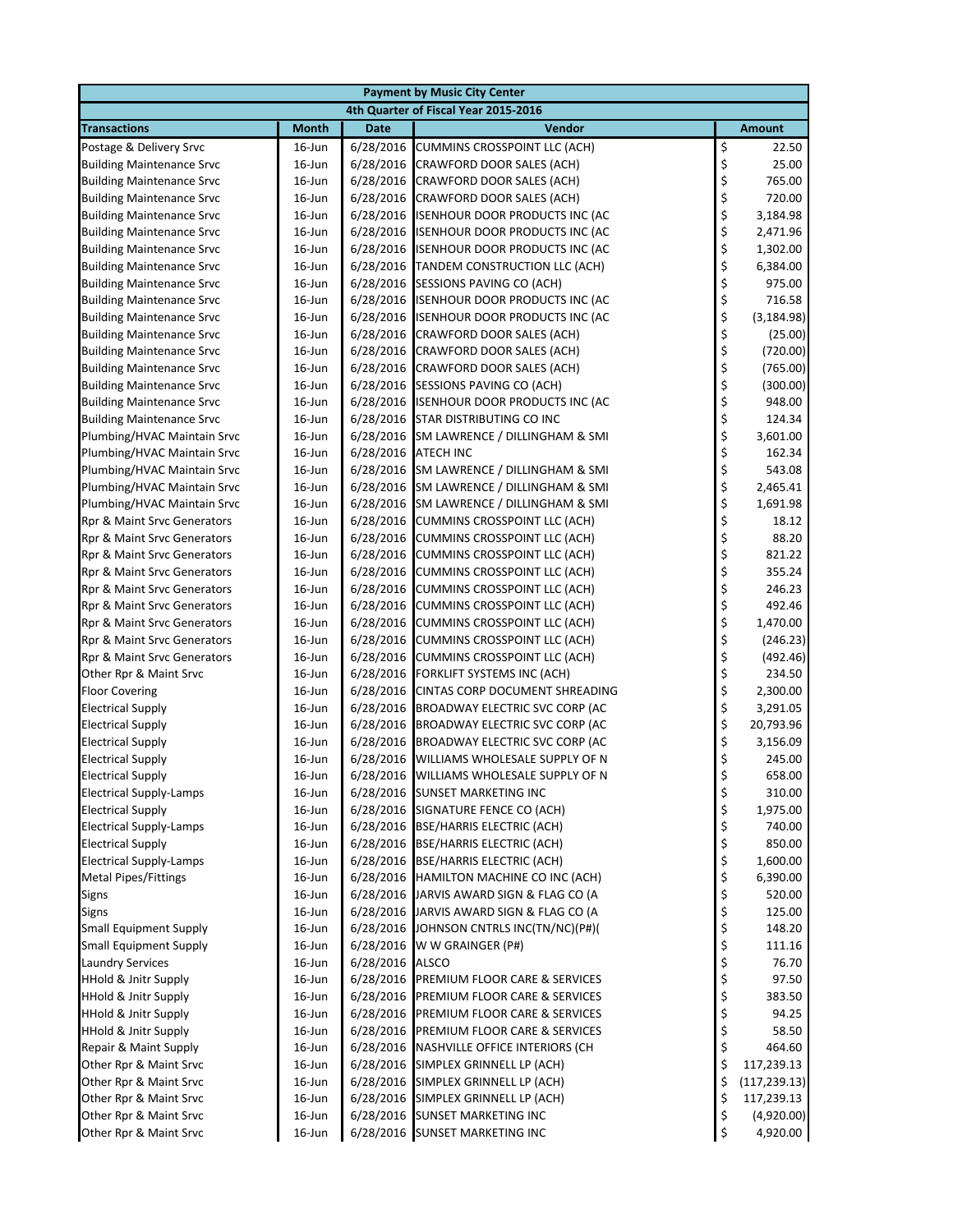|                                                 | <b>Payment by Music City Center</b> |                     |                                                                              |          |                    |  |  |
|-------------------------------------------------|-------------------------------------|---------------------|------------------------------------------------------------------------------|----------|--------------------|--|--|
|                                                 |                                     |                     | 4th Quarter of Fiscal Year 2015-2016                                         |          |                    |  |  |
| <b>Transactions</b>                             | <b>Month</b>                        | <b>Date</b>         | Vendor                                                                       |          | <b>Amount</b>      |  |  |
| Signs                                           | $16$ -Jun                           | 6/28/2016           | JARVIS AWARD SIGN & FLAG CO (A                                               | \$       | 53.00              |  |  |
| Postage & Delivery Srvc                         | $16$ -Jun                           | 6/28/2016           | <b>BLINK MARKETING INC (ACH)</b>                                             | \$       | 120.47             |  |  |
| Promotion                                       | $16$ -Jun                           | 6/28/2016           | BLINK MARKETING INC (ACH)                                                    | \$       | 745.00             |  |  |
| Promotion                                       | $16$ -Jun                           | 6/28/2016           | BLINK MARKETING INC (ACH)                                                    | \$       | 60.00              |  |  |
| Advertising & Promot'n                          | $16$ -Jun                           | 6/28/2016           | AERIAL INNOVATIONS OF TN INC                                                 | \$       | 322.29             |  |  |
| Other Rpr & Maint Srvc                          | $16$ -Jun                           | 6/28/2016           | AMERICAN PAPER & TWINE CO (ACH                                               | \$       | 3,088.80           |  |  |
| <b>Small Equipment Supply</b>                   | $16$ -Jun                           | 6/28/2016           | <b>BON AQUA SPRINGS APIARIES&amp;WOOD</b>                                    | \$       | 82.50              |  |  |
| <b>Small Equipment Supply</b>                   | $16$ -Jun                           | 6/28/2016           | <b>BON AQUA SPRINGS APIARIES&amp;WOOD</b>                                    | \$       | 120.25             |  |  |
| <b>Small Equipment Supply</b>                   | $16$ -Jun                           | 6/28/2016           | <b>BON AQUA SPRINGS APIARIES&amp;WOOD</b>                                    | \$       | 130.00             |  |  |
| Computer Hardware <\$10K                        | 16-Jun                              | 6/28/2016           | <b>SUNSET MARKETING INC</b>                                                  | \$       | 2,890.00           |  |  |
| <b>Mngt Cnsltnt Srvc</b>                        | $16$ -Jun                           | 6/28/2016           | CREDO MGT CONSULTING (ACH)                                                   | \$       | 3,000.00           |  |  |
| Offc & Admin Supply                             | $16$ -Jun                           | 6/28/2016           | <b>MYOFFICE PRODUCTS (ACH)</b>                                               | \$<br>\$ | 17.73              |  |  |
| Offc & Admin Supply                             | 16-Jun                              | 6/28/2016           | <b>MYOFFICE PRODUCTS (ACH)</b>                                               |          | 42.00              |  |  |
| Offc & Admin Supply                             | $16$ -Jun                           | 6/28/2016           | <b>MYOFFICE PRODUCTS (ACH)</b>                                               | \$       | 34.40              |  |  |
| Offc & Admin Supply                             | $16$ -Jun                           | 6/28/2016           | <b>MYOFFICE PRODUCTS (ACH)</b><br>6/28/2016 MYOFFICE PRODUCTS (ACH)          | \$<br>\$ | 82.60<br>53.84     |  |  |
| Offc & Admin Supply<br>Offc & Admin Supply      | $16$ -Jun<br>$16$ -Jun              |                     | 6/28/2016 MYOFFICE PRODUCTS (ACH)                                            | \$       | 4.83               |  |  |
| Offc & Admin Supply                             | $16$ -Jun                           | 6/28/2016           | <b>MYOFFICE PRODUCTS (ACH)</b>                                               | \$       | 24.96              |  |  |
| Offc & Admin Supply                             | $16$ -Jun                           | 6/28/2016           | <b>MYOFFICE PRODUCTS (ACH)</b>                                               | \$       | 33.80              |  |  |
| Offc & Admin Supply                             | $16$ -Jun                           | 6/28/2016           | MYOFFICE PRODUCTS (ACH)                                                      | \$       | 16.90              |  |  |
| Offc & Admin Supply                             | $16$ -Jun                           | 6/28/2016           | <b>MYOFFICE PRODUCTS (ACH)</b>                                               | \$       | 2.71               |  |  |
| Offc & Admin Supply                             | $16$ -Jun                           |                     | 6/28/2016 MYOFFICE PRODUCTS (ACH)                                            | \$       | 6.58               |  |  |
| Offc & Admin Supply                             | $16$ -Jun                           | 6/28/2016           | <b>MYOFFICE PRODUCTS (ACH)</b>                                               | \$       | 7.42               |  |  |
| Offc & Admin Supply                             | 16-Jun                              | 6/28/2016           | MYOFFICE PRODUCTS (ACH)                                                      | \$       | 9.91               |  |  |
| Offc & Admin Supply                             | $16$ -Jun                           | 6/28/2016           | <b>MYOFFICE PRODUCTS (ACH)</b>                                               | \$       | 6.08               |  |  |
| Offc & Admin Supply                             | $16$ -Jun                           | 6/28/2016           | <b>MYOFFICE PRODUCTS (ACH)</b>                                               | \$       | 6.13               |  |  |
| Offc & Admin Supply                             | $16$ -Jun                           |                     | 6/28/2016 MYOFFICE PRODUCTS (ACH)                                            | \$       | 6.13               |  |  |
| Offc & Admin Supply                             | $16$ -Jun                           | 6/28/2016           | <b>MYOFFICE PRODUCTS (ACH)</b>                                               | \$       | 6.25               |  |  |
| Offc & Admin Supply                             | $16$ -Jun                           | 6/28/2016           | <b>MYOFFICE PRODUCTS (ACH)</b>                                               | \$       | 26.34              |  |  |
| Offc & Admin Supply                             | $16$ -Jun                           | 6/28/2016           | <b>MYOFFICE PRODUCTS (ACH)</b>                                               | \$       | 56.90              |  |  |
| Offc & Admin Supply                             | $16$ -Jun                           | 6/28/2016           | MYOFFICE PRODUCTS (ACH)                                                      | \$       | 3.46               |  |  |
| Offc & Admin Supply                             | $16$ -Jun                           | 6/28/2016           | <b>MYOFFICE PRODUCTS (ACH)</b>                                               | \$       | 1.60               |  |  |
| Offc & Admin Supply                             | 16-Jun                              | 6/28/2016           | <b>MYOFFICE PRODUCTS (ACH)</b>                                               | \$       | 3.51               |  |  |
| Offc & Admin Supply                             | $16$ -Jun                           | 6/28/2016           | <b>MYOFFICE PRODUCTS (ACH)</b>                                               | \$       | 3.51               |  |  |
| Offc & Admin Supply                             | $16$ -Jun                           | 6/28/2016           | <b>MYOFFICE PRODUCTS (ACH)</b>                                               | \$       | 9.60               |  |  |
| Offc & Admin Supply                             | $16$ -Jun                           | 6/28/2016           | <b>MYOFFICE PRODUCTS (ACH)</b>                                               | \$       | 8.61               |  |  |
| Offc & Admin Supply                             | $16$ -Jun                           | 6/28/2016           | <b>MYOFFICE PRODUCTS (ACH)</b>                                               | \$       | 7.85               |  |  |
| Offc & Admin Supply                             | $16$ -Jun                           |                     | 6/28/2016 MYOFFICE PRODUCTS (ACH)                                            | \$       | 15.72              |  |  |
| Food & Ice                                      | 16-Jun                              |                     | 6/28/2016 CENTERPLATE MCC (ACH)                                              | \$       | 1,012.80           |  |  |
| <b>Building Maintenance Srvc</b>                | $16$ -Jun                           | 6/29/2016           | <b>HYDRO PRO PRESSURE WASHING (AC</b>                                        | \$       | 19,232.72          |  |  |
| <b>Building Maintenance Srvc</b>                | 16-Jun                              |                     | 6/29/2016 HYDRO PRO PRESSURE WASHING (AC                                     | \$       | 22,954.36          |  |  |
| Other Rpr & Maint Srvc                          | 16-Jun                              | 6/29/2016           | BAILEY CO INC, THE (P#)                                                      | \$       | 3.75               |  |  |
| Other Rpr & Maint Srvc                          | 16-Jun                              |                     | 6/29/2016 BAILEY CO INC, THE (P#)                                            | \$       | 1,476.33           |  |  |
| Other Rpr & Maint Srvc                          | 16-Jun                              |                     | 6/29/2016 BAILEY CO INC, THE (P#)                                            | \$       | 396.00             |  |  |
| Other Rpr & Maint Srvc<br>Repair & Maint Supply | 16-Jun<br>16-Jun                    |                     | 6/29/2016 BAILEY CO INC, THE (P#)<br>6/29/2016 KENNY PIPE & SUPPLY INC (ACH) | \$<br>\$ | 122.85<br>1,697.65 |  |  |
| Lumber/Wood Products                            | 16-Jun                              |                     | 6/29/2016 SUNSET MARKETING INC                                               | \$       | 44.90              |  |  |
| HHold & Jnitr Supply                            | 16-Jun                              |                     | 6/29/2016 ALFRED WILLIAMS & CO (ACH)                                         | \$       | 711.96             |  |  |
| <b>Small Equipment Supply</b>                   | 16-Jun                              |                     | 6/29/2016 STAGERIGHT CORP (ACH)                                              | \$       | 40.00              |  |  |
| <b>Small Equipment Supply</b>                   | 16-Jun                              |                     | 6/29/2016 STAGERIGHT CORP (ACH)                                              | \$       | 480.00             |  |  |
| <b>Small Equipment Supply</b>                   | $16$ -Jun                           |                     | 6/29/2016 STAGERIGHT CORP (ACH)                                              | \$       | 80.00              |  |  |
| <b>Small Equipment Supply</b>                   | 16-Jun                              |                     | 6/29/2016 STAGERIGHT CORP (ACH)                                              | \$       | 12.00              |  |  |
| Cable Television                                | 16-Jun                              | 6/29/2016           | COMCAST (ACH)                                                                | \$       | 408.29             |  |  |
| <b>Internet Services</b>                        | 16-Jun                              |                     | 6/29/2016 COMCAST (ACH)                                                      | \$       | 254.85             |  |  |
| Telephone & Telegraph                           | 16-Jun                              | 6/29/2016 AT&T (GA) |                                                                              | \$       | 1,312.33           |  |  |
| Other Rpr & Maint Srvc                          | 16-Jun                              |                     | 6/29/2016 PRESIDIO NETWORKED SOLUTIONS I                                     | \$       | 8,699.58           |  |  |
| <b>Small Equipment Supply</b>                   | 16-Jun                              | 6/29/2016           | PCMG INC (ACH)                                                               | \$       | 43.99              |  |  |
| Software License                                | $16$ -Jun                           | 6/29/2016           | PCMG INC (ACH)                                                               | \$       | 950.00             |  |  |
| Software License                                | 16-Jun                              |                     | 6/29/2016 PCMG INC (ACH)                                                     | \$       | 5,775.00           |  |  |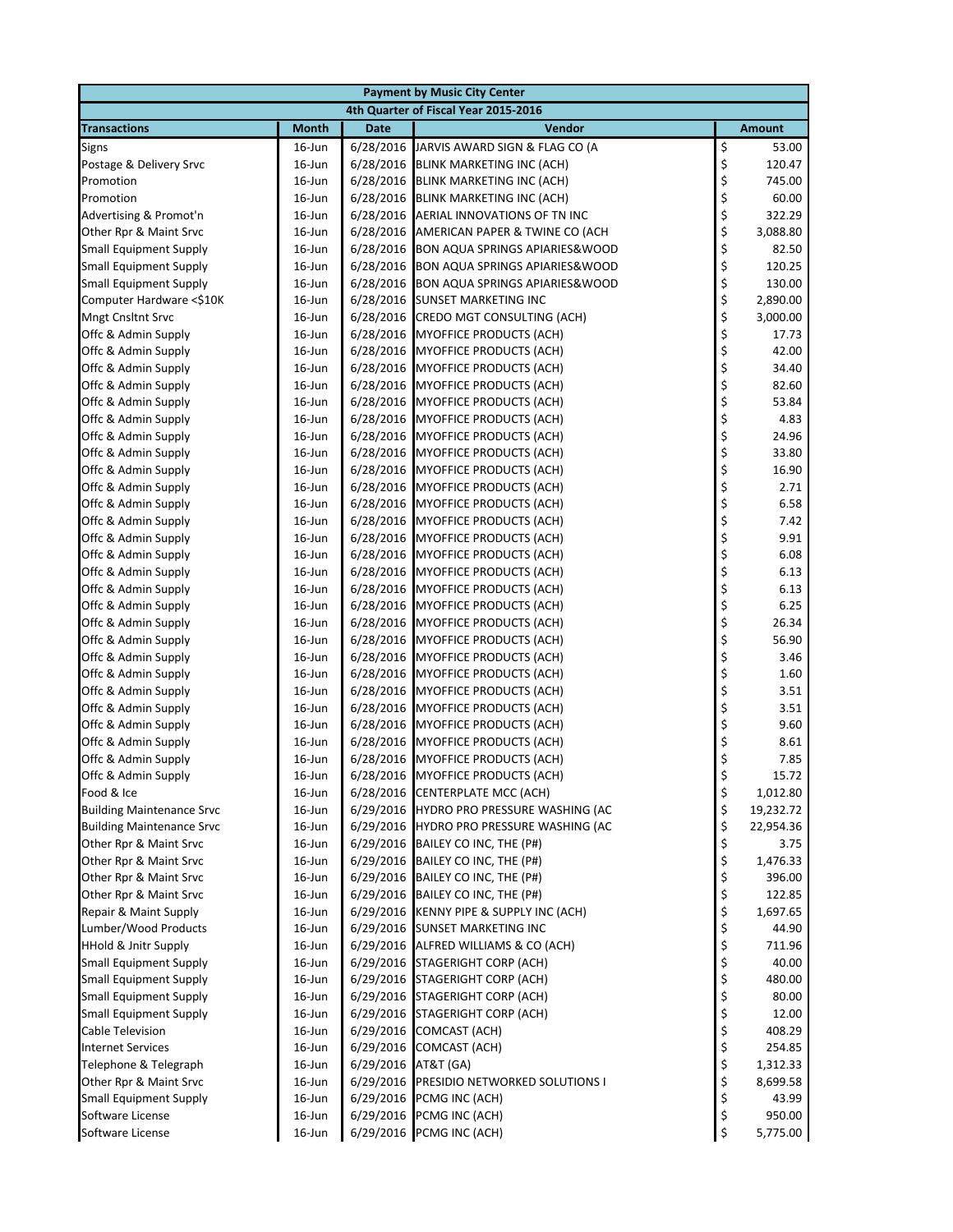|                                                                      |                        |                        | <b>Payment by Music City Center</b>                    |          |                    |  |
|----------------------------------------------------------------------|------------------------|------------------------|--------------------------------------------------------|----------|--------------------|--|
| 4th Quarter of Fiscal Year 2015-2016                                 |                        |                        |                                                        |          |                    |  |
| <b>Transactions</b>                                                  | <b>Month</b>           | Date                   | <b>Vendor</b>                                          |          | <b>Amount</b>      |  |
| <b>Medical Services</b>                                              | $16$ -Jun              | 6/29/2016              | MED STAR MEDICAL STAFFING INC                          | \$       | 869.00             |  |
| Postage & Delivery Srvc                                              | 16-Jun                 | 6/29/2016              | SIMPLEX GRINNELL LP (ACH)                              | \$       | 57.30              |  |
| Postage & Delivery Srvc                                              | $16$ -Jun              | 6/29/2016              | SIMPLEX GRINNELL LP (ACH)                              | \$       | 80.90              |  |
| Postage & Delivery Srvc                                              | 16-Jun                 | 6/29/2016              | SIMPLEX GRINNELL LP (ACH)                              | \$       | 6.20               |  |
| Postage & Delivery Srvc                                              | $16$ -Jun              | 6/29/2016              | SIMPLEX GRINNELL LP (ACH)                              | \$       | 9.99               |  |
| Postage & Delivery Srvc                                              | $16$ -Jun              | 6/29/2016              | SIMPLEX GRINNELL LP (ACH)                              | \$       | 20.40              |  |
| Postage & Delivery Srvc                                              | $16$ -Jun              | 6/29/2016              | SIMPLEX GRINNELL LP (ACH)                              | \$       | 19.25              |  |
| Postage & Delivery Srvc                                              | 16-Jun                 | 6/29/2016              | SIMPLEX GRINNELL LP (ACH)                              | \$       | 9.99               |  |
| Postage & Delivery Srvc                                              | 16-Jun                 | 6/29/2016              | SIMPLEX GRINNELL LP (ACH)                              | \$       | 9.99               |  |
| Postage & Delivery Srvc                                              | 16-Jun                 | 6/29/2016              | SIMPLEX GRINNELL LP (ACH)                              | \$       | 285.73             |  |
| Postage & Delivery Srvc                                              | $16$ -Jun              | 6/29/2016              | SIMPLEX GRINNELL LP (ACH)                              | \$       | 9.99               |  |
| Postage & Delivery Srvc                                              | $16$ -Jun              | 6/29/2016              | SIMPLEX GRINNELL LP (ACH)                              | \$       | 9.99               |  |
| Postage & Delivery Srvc                                              | 16-Jun                 | 6/29/2016              | SIMPLEX GRINNELL LP (ACH)                              | \$       | 35.60              |  |
| Postage & Delivery Srvc                                              | $16$ -Jun              | 6/29/2016              | SIMPLEX GRINNELL LP (ACH)                              | \$       | 79.21              |  |
| Postage & Delivery Srvc                                              | $16$ -Jun              | 6/29/2016              | SIMPLEX GRINNELL LP (ACH)                              | \$       | 6.20               |  |
| Postage & Delivery Srvc                                              | $16$ -Jun              | 6/29/2016<br>6/29/2016 | SIMPLEX GRINNELL LP (ACH)                              | \$       | 33.86              |  |
| Postage & Delivery Srvc<br>Postage & Delivery Srvc                   | $16$ -Jun<br>$16$ -Jun | 6/29/2016              | SIMPLEX GRINNELL LP (ACH)<br>SIMPLEX GRINNELL LP (ACH) | \$<br>\$ | (57.30)<br>(80.90) |  |
| Postage & Delivery Srvc                                              | $16$ -Jun              | 6/29/2016              | SIMPLEX GRINNELL LP (ACH)                              | \$       | 80.90              |  |
| Postage & Delivery Srvc                                              | 16-Jun                 | 6/29/2016              | SIMPLEX GRINNELL LP (ACH)                              | \$       | 57.30              |  |
| <b>Building Maintenance Srvc</b>                                     | $16$ -Jun              | 6/29/2016              | SIMPLEX GRINNELL LP (ACH)                              | \$       | 590.40             |  |
| <b>Building Maintenance Srvc</b>                                     | $16$ -Jun              | 6/29/2016              | SIMPLEX GRINNELL LP (ACH)                              | \$       | 188.64             |  |
| <b>Building Maintenance Srvc</b>                                     | 16-Jun                 | 6/29/2016              | SIMPLEX GRINNELL LP (ACH)                              | \$       | 375.96             |  |
| <b>Building Maintenance Srvc</b>                                     | $16$ -Jun              | 6/29/2016              | SIMPLEX GRINNELL LP (ACH)                              | \$       | 2,089.48           |  |
| <b>Building Maintenance Srvc</b>                                     | $16$ -Jun              | 6/29/2016              | SIMPLEX GRINNELL LP (ACH)                              | \$       | 514.04             |  |
| <b>Building Maintenance Srvc</b>                                     | $16$ -Jun              | 6/29/2016              | SIMPLEX GRINNELL LP (ACH)                              | \$       | 130.58             |  |
| <b>Building Maintenance Srvc</b>                                     | $16$ -Jun              | 6/29/2016              | SIMPLEX GRINNELL LP (ACH)                              | \$       | 1,048.64           |  |
| <b>Building Maintenance Srvc</b>                                     | $16$ -Jun              | 6/29/2016              | SIMPLEX GRINNELL LP (ACH)                              | \$       | 167.52             |  |
| <b>Building Maintenance Srvc</b>                                     | $16$ -Jun              | 6/29/2016              | SIMPLEX GRINNELL LP (ACH)                              | \$       | 55.93              |  |
| <b>Building Maintenance Srvc</b>                                     | $16$ -Jun              | 6/29/2016              | SIMPLEX GRINNELL LP (ACH)                              | \$       | 327.87             |  |
| <b>Building Maintenance Srvc</b>                                     | $16$ -Jun              | 6/29/2016              | SIMPLEX GRINNELL LP (ACH)                              | \$       | 333.84             |  |
| <b>Building Maintenance Srvc</b>                                     | $16$ -Jun              | 6/29/2016              | SIMPLEX GRINNELL LP (ACH)                              | \$       | 828.96             |  |
| <b>Building Maintenance Srvc</b>                                     | $16$ -Jun              | 6/29/2016              | SIMPLEX GRINNELL LP (ACH)                              | \$       | 490.93             |  |
| <b>Building Maintenance Srvc</b>                                     | 16-Jun                 | 6/29/2016              | SIMPLEX GRINNELL LP (ACH)                              | \$       | 132.43             |  |
| <b>Building Maintenance Srvc</b>                                     | 16-Jun                 | 6/29/2016              | SIMPLEX GRINNELL LP (ACH)                              | \$       | 527.88             |  |
| <b>Building Maintenance Srvc</b>                                     | $16$ -Jun              | 6/29/2016              | SIMPLEX GRINNELL LP (ACH)                              | \$       | 484.81             |  |
| <b>Building Maintenance Srvc</b>                                     | 16-Jun                 | 6/29/2016              | SIMPLEX GRINNELL LP (ACH)                              | \$       | 523.92             |  |
| <b>Building Maintenance Srvc</b>                                     | 16-Jun                 |                        | 6/29/2016 SIMPLEX GRINNELL LP (ACH)                    | \$       | 167.40             |  |
| <b>Building Maintenance Srvc</b>                                     | 16-Jun                 | 6/29/2016              | SIMPLEX GRINNELL LP (ACH)                              | \$       | 333.68             |  |
| <b>Building Maintenance Srvc</b>                                     | $16$ -Jun              | 6/29/2016              | SIMPLEX GRINNELL LP (ACH)                              | \$       | 494.38             |  |
| <b>Building Maintenance Srvc</b>                                     | 16-Jun                 | 6/29/2016              | SIMPLEX GRINNELL LP (ACH)                              | \$       | 500.63             |  |
| <b>Building Maintenance Srvc</b>                                     | 16-Jun                 | 6/29/2016              | SIMPLEX GRINNELL LP (ACH)                              | \$       | 4,417.80           |  |
| <b>Building Maintenance Srvc</b>                                     | 16-Jun                 | 6/29/2016              | SIMPLEX GRINNELL LP (ACH)                              | \$       | 376.40             |  |
| <b>Building Maintenance Srvc</b>                                     | 16-Jun                 | 6/29/2016              | SIMPLEX GRINNELL LP (ACH)                              | \$       | 2,730.80           |  |
| <b>Building Maintenance Srvc</b>                                     | $16$ -Jun              | 6/29/2016              | SIMPLEX GRINNELL LP (ACH)                              | \$       | 794.80             |  |
| <b>Building Maintenance Srvc</b>                                     | 16-Jun                 | 6/29/2016<br>6/29/2016 | SIMPLEX GRINNELL LP (ACH)                              | \$<br>\$ | 934.60             |  |
| <b>Building Maintenance Srvc</b><br><b>Building Maintenance Srvc</b> | 16-Jun<br>16-Jun       | 6/29/2016              | SIMPLEX GRINNELL LP (ACH)<br>SIMPLEX GRINNELL LP (ACH) | \$       | 523.92<br>167.40   |  |
| <b>Building Maintenance Srvc</b>                                     | 16-Jun                 | 6/29/2016              | SIMPLEX GRINNELL LP (ACH)                              | \$       | 333.68             |  |
| <b>Building Maintenance Srvc</b>                                     | 16-Jun                 | 6/29/2016              | SIMPLEX GRINNELL LP (ACH)                              | \$       | 823.28             |  |
| <b>Building Maintenance Srvc</b>                                     | $16$ -Jun              | 6/29/2016              | SIMPLEX GRINNELL LP (ACH)                              | \$       | 1,304.96           |  |
| <b>Building Maintenance Srvc</b>                                     | 16-Jun                 | 6/29/2016              | SIMPLEX GRINNELL LP (ACH)                              | \$       | 552.55             |  |
| <b>Building Maintenance Srvc</b>                                     | 16-Jun                 | 6/29/2016              | SIMPLEX GRINNELL LP (ACH)                              | \$       | 1,251.71           |  |
| <b>Building Maintenance Srvc</b>                                     | 16-Jun                 | 6/29/2016              | SIMPLEX GRINNELL LP (ACH)                              | \$       | 188.20             |  |
| <b>Building Maintenance Srvc</b>                                     | 16-Jun                 | 6/29/2016              | SIMPLEX GRINNELL LP (ACH)                              | \$       | 22.90              |  |
| <b>Building Maintenance Srvc</b>                                     | 16-Jun                 | 6/29/2016              | SIMPLEX GRINNELL LP (ACH)                              | \$       | 345.90             |  |
| <b>Building Maintenance Srvc</b>                                     | $16$ -Jun              | 6/29/2016              | SIMPLEX GRINNELL LP (ACH)                              | \$       | 125.09             |  |
| <b>Building Maintenance Srvc</b>                                     | $16$ -Jun              | 6/29/2016              | SIMPLEX GRINNELL LP (ACH)                              | \$       | (590.40)           |  |
| <b>Building Maintenance Srvc</b>                                     | 16-Jun                 |                        | 6/29/2016 SIMPLEX GRINNELL LP (ACH)                    | \$       | (188.64)           |  |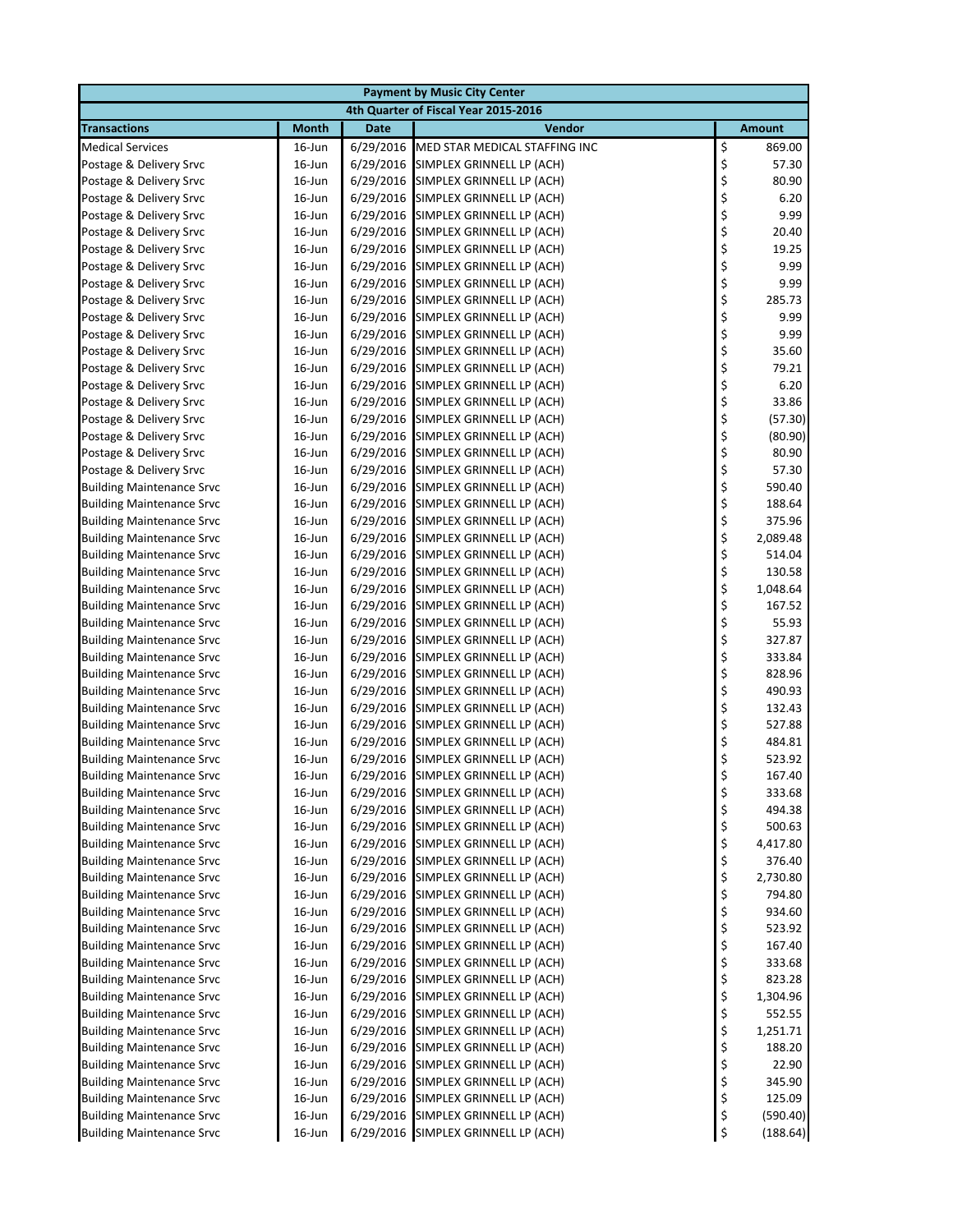|                                                                |                  |                        | <b>Payment by Music City Center</b>                    |          |                      |
|----------------------------------------------------------------|------------------|------------------------|--------------------------------------------------------|----------|----------------------|
|                                                                |                  |                        | 4th Quarter of Fiscal Year 2015-2016                   |          |                      |
| <b>Transactions</b>                                            | <b>Month</b>     | Date                   | Vendor                                                 |          | <b>Amount</b>        |
| <b>Building Maintenance Srvc</b>                               | $16$ -Jun        | 6/29/2016              | SIMPLEX GRINNELL LP (ACH)                              | \$       | (375.96)             |
| <b>Building Maintenance Srvc</b>                               | 16-Jun           | 6/29/2016              | SIMPLEX GRINNELL LP (ACH)                              | \$       | (514.04)             |
| <b>Building Maintenance Srvc</b>                               | $16$ -Jun        | 6/29/2016              | SIMPLEX GRINNELL LP (ACH)                              | \$       | (130.58)             |
| <b>Building Maintenance Srvc</b>                               | $16$ -Jun        | 6/29/2016              | SIMPLEX GRINNELL LP (ACH)                              | \$       | (2,089.48)           |
| <b>Building Maintenance Srvc</b>                               | $16$ -Jun        | 6/29/2016              | SIMPLEX GRINNELL LP (ACH)                              | \$       | 590.40               |
| <b>Building Maintenance Srvc</b>                               | $16$ -Jun        |                        | 6/29/2016 SIMPLEX GRINNELL LP (ACH)                    | \$       | 188.64               |
| <b>Building Maintenance Srvc</b>                               | $16$ -Jun        | 6/29/2016              | SIMPLEX GRINNELL LP (ACH)                              | \$       | 375.96               |
| <b>Building Maintenance Srvc</b>                               | $16$ -Jun        | 6/29/2016              | SIMPLEX GRINNELL LP (ACH)                              | \$       | 2,089.48             |
| <b>Building Maintenance Srvc</b>                               | $16$ -Jun        | 6/29/2016              | SIMPLEX GRINNELL LP (ACH)                              | \$       | 514.04               |
| <b>Building Maintenance Srvc</b>                               | $16$ -Jun        | 6/29/2016              | SIMPLEX GRINNELL LP (ACH)                              | \$       | 130.58               |
| Other Rpr & Maint Srvc                                         | $16$ -Jun        |                        | 6/29/2016 SIMPLEX GRINNELL LP (ACH)                    | \$       | 523.92               |
| Other Rpr & Maint Srvc                                         | $16$ -Jun        | 6/29/2016              | SIMPLEX GRINNELL LP (ACH)                              | \$       | 167.40               |
| Other Rpr & Maint Srvc                                         | 16-Jun           | 6/29/2016              | SIMPLEX GRINNELL LP (ACH)                              | \$       | 452.88               |
| Other Rpr & Maint Srvc                                         | $16$ -Jun        | 6/29/2016              | SIMPLEX GRINNELL LP (ACH)                              | \$       | 372.13               |
| Other Rpr & Maint Srvc                                         | $16$ -Jun        | 6/29/2016              | SIMPLEX GRINNELL LP (ACH)                              | \$       | 333.68               |
| Other Rpr & Maint Srvc                                         | $16$ -Jun        |                        | 6/29/2016 SIMPLEX GRINNELL LP (ACH)                    | \$       | 1,253.75             |
| Other Rpr & Maint Srvc                                         | $16$ -Jun        |                        | 6/29/2016 SIMPLEX GRINNELL LP (ACH)                    | \$       | 377.00               |
| Other Rpr & Maint Srvc                                         | $16$ -Jun        | 6/29/2016              | SIMPLEX GRINNELL LP (ACH)                              | \$       | 431.41               |
| Other Rpr & Maint Srvc                                         | $16$ -Jun        | 6/29/2016              | SIMPLEX GRINNELL LP (ACH)                              | \$       | 873.19               |
| Other Rpr & Maint Srvc                                         | 16-Jun           | 6/29/2016              | SIMPLEX GRINNELL LP (ACH)                              | \$       | 313.08               |
| Other Rpr & Maint Srvc                                         | $16$ -Jun        | 6/29/2016              | SIMPLEX GRINNELL LP (ACH)                              | \$       | 160.00               |
| Other Rpr & Maint Srvc                                         | $16$ -Jun        |                        | 6/29/2016 SIMPLEX GRINNELL LP (ACH)                    | \$       | 91.28                |
| Other Rpr & Maint Srvc                                         | $16$ -Jun        | 6/29/2016              | SIMPLEX GRINNELL LP (ACH)                              | \$       | 214.70               |
| Other Rpr & Maint Srvc                                         | 16-Jun           | 6/29/2016              | SIMPLEX GRINNELL LP (ACH)                              | \$       | 344.77               |
| Other Rpr & Maint Srvc                                         | $16$ -Jun        | 6/29/2016              | SIMPLEX GRINNELL LP (ACH)                              | \$       | 523.92               |
| Other Rpr & Maint Srvc                                         | $16$ -Jun        | 6/29/2016              | SIMPLEX GRINNELL LP (ACH)                              | \$       | 167.40               |
| Other Rpr & Maint Srvc                                         | $16$ -Jun        | 6/29/2016              | SIMPLEX GRINNELL LP (ACH)                              | \$       | 452.88               |
| Other Rpr & Maint Srvc                                         | $16$ -Jun        |                        | 6/29/2016 SIMPLEX GRINNELL LP (ACH)                    | \$       | 357.13               |
| Other Rpr & Maint Srvc                                         | $16$ -Jun        | 6/29/2016              | SIMPLEX GRINNELL LP (ACH)                              | \$       | 333.68               |
| Other Rpr & Maint Srvc                                         | $16$ -Jun        | 6/29/2016              | SIMPLEX GRINNELL LP (ACH)                              | \$       | 523.92               |
| Other Rpr & Maint Srvc                                         | 16-Jun           | 6/29/2016              | SIMPLEX GRINNELL LP (ACH)                              | \$       | 167.40               |
| Other Rpr & Maint Srvc                                         | $16$ -Jun        | 6/29/2016              | SIMPLEX GRINNELL LP (ACH)                              | \$       | 500.63               |
| Other Rpr & Maint Srvc                                         | $16$ -Jun        | 6/29/2016              | SIMPLEX GRINNELL LP (ACH)                              | \$       | 494.38               |
| Other Rpr & Maint Srvc                                         | 16-Jun           | 6/29/2016              | SIMPLEX GRINNELL LP (ACH)                              | \$       | 333.68               |
| Computer Software                                              | 16-Jun           | 6/29/2016              | SIMPLEX GRINNELL LP (ACH)                              | \$       | 682.54               |
| <b>Computer Software</b>                                       | $16$ -Jun        | 6/29/2016              | SIMPLEX GRINNELL LP (ACH)                              | \$       | 903.60               |
| <b>Electrical Supply</b>                                       | $16$ -Jun        | 6/29/2016              | SIMPLEX GRINNELL LP (ACH)                              | \$       | 1,508.64             |
| <b>Electrical Supply</b>                                       | 16-Jun           |                        | 6/29/2016 SIMPLEX GRINNELL LP (ACH)                    | \$       | 9,222.50             |
| <b>Electrical Supply</b>                                       | 16-Jun           | 6/29/2016              | SIMPLEX GRINNELL LP (ACH)                              | \$       | 13,548.06            |
| <b>Electrical Supply</b>                                       | $16$ -Jun        | 6/29/2016              | SIMPLEX GRINNELL LP (ACH)<br>SIMPLEX GRINNELL LP (ACH) | \$       | 1,566.09             |
| <b>Electrical Supply</b><br><b>Electrical Supply</b>           | 16-Jun           | 6/29/2016              | SIMPLEX GRINNELL LP (ACH)                              | \$       | 882.90               |
|                                                                | $16$ -Jun        | 6/29/2016              | SIMPLEX GRINNELL LP (ACH)                              | \$       | 4,660.20<br>1,252.90 |
| <b>Small Equipment Supply</b><br><b>Small Equipment Supply</b> | 16-Jun<br>16-Jun | 6/29/2016<br>6/29/2016 | SIMPLEX GRINNELL LP (ACH)                              | \$<br>\$ | 376.72               |
| <b>Small Equipment Supply</b>                                  | 16-Jun           | 6/29/2016              | SIMPLEX GRINNELL LP (ACH)                              |          | 375.38               |
| <b>Small Equipment Supply</b>                                  | 16-Jun           | 6/29/2016              | SIMPLEX GRINNELL LP (ACH)                              | \$<br>\$ | 390.91               |
| <b>Small Equipment Supply</b>                                  | 16-Jun           | 6/29/2016              | SIMPLEX GRINNELL LP (ACH)                              | \$       | 137.45               |
| <b>Small Equipment Supply</b>                                  | $16$ -Jun        | 6/29/2016              | SIMPLEX GRINNELL LP (ACH)                              | \$       | 474.13               |
| <b>Small Equipment Supply</b>                                  | 16-Jun           | 6/29/2016              | SIMPLEX GRINNELL LP (ACH)                              | \$       | 435.38               |
| <b>Small Equipment Supply</b>                                  | 16-Jun           | 6/29/2016              | SIMPLEX GRINNELL LP (ACH)                              | \$       | 70.67                |
| <b>Small Equipment Supply</b>                                  | $16$ -Jun        | 6/29/2016              | SIMPLEX GRINNELL LP (ACH)                              | \$       | 694.16               |
| <b>Small Equipment Supply</b>                                  | 16-Jun           | 6/29/2016              | SIMPLEX GRINNELL LP (ACH)                              | \$       | (1,252.90)           |
| <b>Small Equipment Supply</b>                                  | 16-Jun           | 6/29/2016              | SIMPLEX GRINNELL LP (ACH)                              | \$       | (376.72)             |
| <b>Small Equipment Supply</b>                                  | 16-Jun           | 6/29/2016              | SIMPLEX GRINNELL LP (ACH)                              | \$       | (375.38)             |
| <b>Small Equipment Supply</b>                                  | 16-Jun           | 6/29/2016              | SIMPLEX GRINNELL LP (ACH)                              | \$       | (694.16)             |
| <b>Small Equipment Supply</b>                                  | 16-Jun           | 6/29/2016              | SIMPLEX GRINNELL LP (ACH)                              | \$       | (137.45)             |
| <b>Small Equipment Supply</b>                                  | $16$ -Jun        | 6/29/2016              | SIMPLEX GRINNELL LP (ACH)                              | \$       | (474.13)             |
| <b>Small Equipment Supply</b>                                  | 16-Jun           | 6/29/2016              | SIMPLEX GRINNELL LP (ACH)                              | \$       | (435.38)             |
| <b>Small Equipment Supply</b>                                  | 16-Jun           |                        | 6/29/2016 SIMPLEX GRINNELL LP (ACH)                    | \$       | (70.67)              |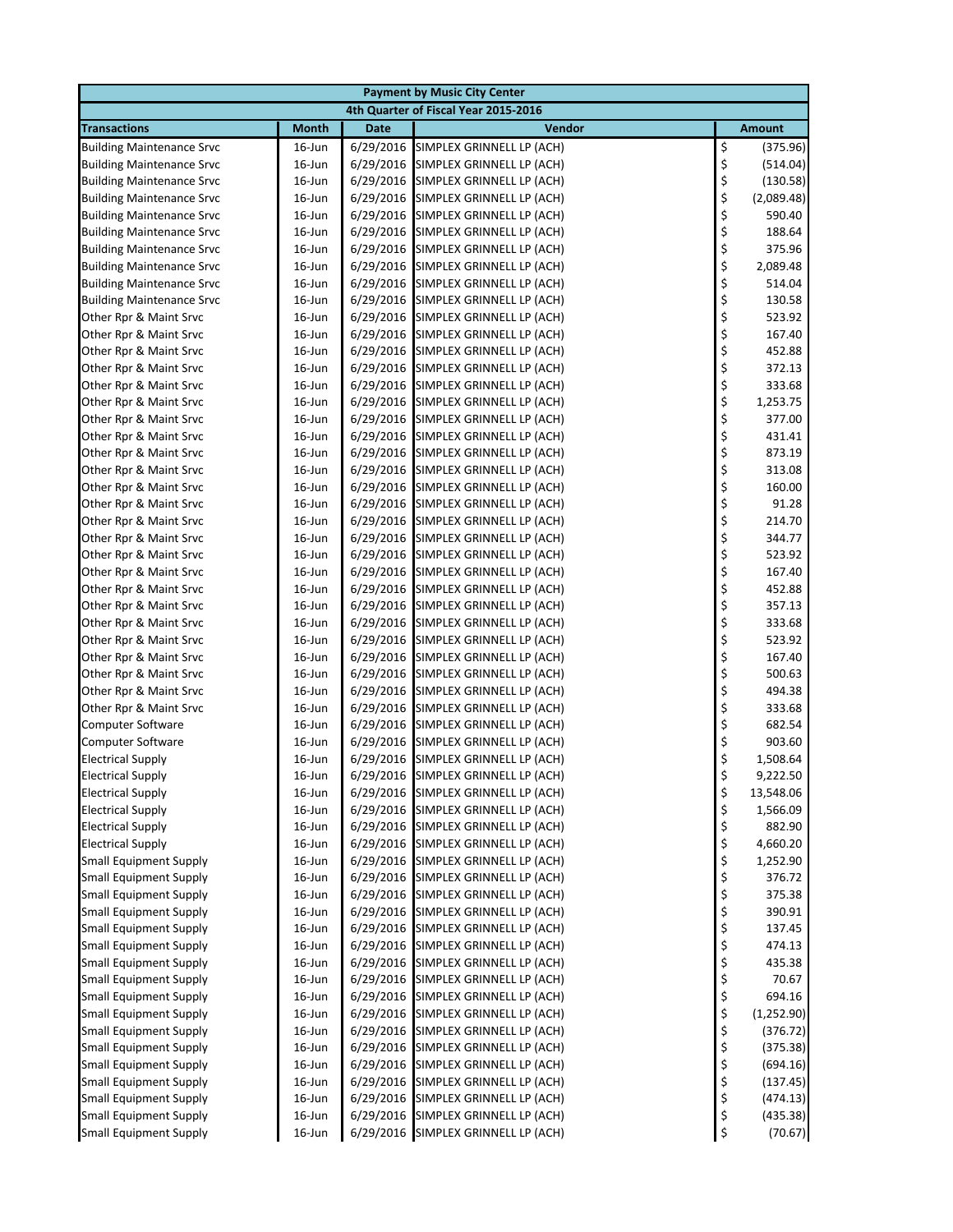| <b>Payment by Music City Center</b>                                  |                        |             |                                                             |          |                    |  |
|----------------------------------------------------------------------|------------------------|-------------|-------------------------------------------------------------|----------|--------------------|--|
|                                                                      |                        |             | 4th Quarter of Fiscal Year 2015-2016                        |          |                    |  |
| <b>Transactions</b>                                                  | <b>Month</b>           | <b>Date</b> | Vendor                                                      |          | <b>Amount</b>      |  |
| <b>Small Equipment Supply</b>                                        | $16$ -Jun              |             | 6/29/2016 SIMPLEX GRINNELL LP (ACH)                         | \$       | (390.91)           |  |
| <b>Small Equipment Supply</b>                                        | 16-Jun                 |             | 6/29/2016 SIMPLEX GRINNELL LP (ACH)                         | \$       | 1,252.90           |  |
| <b>Small Equipment Supply</b>                                        | 16-Jun                 |             | 6/29/2016 SIMPLEX GRINNELL LP (ACH)                         | \$       | 376.72             |  |
| <b>Small Equipment Supply</b>                                        | $16$ -Jun              |             | 6/29/2016 SIMPLEX GRINNELL LP (ACH)                         | \$       | 375.38             |  |
| <b>Small Equipment Supply</b>                                        | $16$ -Jun              |             | 6/29/2016 SIMPLEX GRINNELL LP (ACH)                         | \$       | 390.91             |  |
| <b>Small Equipment Supply</b>                                        | $16$ -Jun              |             | 6/29/2016 SIMPLEX GRINNELL LP (ACH)                         | \$       | 137.45             |  |
| <b>Small Equipment Supply</b>                                        | $16$ -Jun              |             | 6/29/2016 SIMPLEX GRINNELL LP (ACH)                         | \$       | 474.13             |  |
| <b>Small Equipment Supply</b>                                        | 16-Jun                 |             | 6/29/2016 SIMPLEX GRINNELL LP (ACH)                         | \$       | 435.38             |  |
| <b>Small Equipment Supply</b>                                        | 16-Jun                 |             | 6/29/2016 SIMPLEX GRINNELL LP (ACH)                         | \$       | 70.67              |  |
| <b>Small Equipment Supply</b>                                        | $16$ -Jun              |             | 6/29/2016 SIMPLEX GRINNELL LP (ACH)                         | \$       | 694.16             |  |
| Software License                                                     | 16-Jun                 |             | 6/29/2016 PCMG INC (ACH)                                    | \$       | 2,100.00           |  |
| Software License                                                     | 16-Jun                 |             | 6/29/2016 PCMG INC (ACH)                                    | \$       | 252.00             |  |
| Employee Out-of-town Travel<br>Printing/Binding                      | 16-Jun<br>16-Jun       |             | 6/29/2016 STROBL, TIMOTHY M<br>6/29/2016 RYMER GALLERY, THE | \$<br>\$ | 356.05<br>2,500.00 |  |
| Postage & Delivery Srvc                                              | $16$ -Jun              |             | 6/29/2016 ALCO PRODUCTS                                     | \$       | 10.00              |  |
| Registration                                                         | $16$ -Jun              |             | 6/29/2016 INTL ASSOC OF ASSEMBLY MGRS IN                    | \$       | 7,500.00           |  |
| Printing/Binding                                                     | $16$ -Jun              |             | 6/29/2016 ALCO PRODUCTS                                     | \$       | 12.62              |  |
| <b>Small Equipment Supply</b>                                        | 16-Jun                 |             | 6/29/2016 MYOFFICE PRODUCTS (ACH)                           | \$       | 140.00             |  |
| YE Biweekly Sal/Fringe Accr                                          | 16-Jun                 |             | 6/30/2016 FIN Bi-Weekly Payroll Acrual F                    | \$       | 28,793.99          |  |
| Advertising & Promot'n                                               | 16-Jun                 |             | 6/30/2016 CONVENTION PROD RIGGING INC (A                    | \$       | 665.00             |  |
| Advertising & Promot'n                                               | 16-Jun                 | 6/30/2016   | CONVENTION PROD RIGGING INC (A                              | \$       | 425.00             |  |
| Advertising & Promot'n                                               | 16-Jun                 |             | 6/30/2016 CONVENTION PROD RIGGING INC (A                    | \$       | 425.00             |  |
| Other Rpr & Maint Srvc                                               | 16-Jun                 |             | 6/30/2016 RICOH USA INC (ACH)                               | \$       | 357.56             |  |
| Food & Ice                                                           | 16-Jun                 |             | 6/30/2016 CENTERPLATE MCC (ACH)                             | \$       | (274.50)           |  |
| Food & Ice                                                           | 16-Jun                 |             | 6/30/2016 CENTERPLATE MCC (ACH)                             | \$       | 42.16              |  |
| Food & Ice                                                           | 16-Jun                 |             | 6/30/2016 CENTERPLATE MCC (ACH)                             | \$       | 84.87              |  |
| YE Biweekly Sal/Fringe Accr                                          | $16$ -Jun              |             | 6/30/2016 FIN Bi-Weekly Payroll Acrual F                    | \$       | 7,070.98           |  |
| YE Biweekly Sal/Fringe Accr                                          | $16$ -Jun              |             | 6/30/2016 FIN Bi-Weekly Payroll Acrual F                    | \$       | 33,587.49          |  |
| Electric                                                             | 16-Jun                 |             | 6/30/2016 NASHVILLE ELECTRIC SERVICE CO                     | \$       | 130,690.55         |  |
| Gas                                                                  | 16-Jun                 |             | 6/30/2016 PIEDMONT NATURAL GAS CO (METRO                    | \$       | 2,387.27           |  |
| District Energy System                                               | $16$ -Jun              |             | 6/30/2016 DES REVENUE / US BANK (ACH)                       | \$       | 260,420.35         |  |
| Landscaping Srvc-Indoor                                              | $16$ -Jun              | 6/30/2016   | PLANTS ALIVE (ACH)                                          | \$       | 510.00             |  |
| Landscaping Srvc                                                     | 16-Jun                 |             | 6/30/2016 REED LANDSCAPING INC (ACH)                        | \$       | 2,262.00           |  |
| Postage & Delivery Srvc                                              | 16-Jun                 |             | 6/30/2016 TN ELECTRIC MOTOR CO (ACH)                        | \$       | 25.00              |  |
| <b>Building Maintenance Srvc</b>                                     | 16-Jun                 |             | 6/30/2016 REED LANDSCAPING INC (ACH)                        | \$       | 2,800.00           |  |
| <b>Building Maintenance Srvc</b>                                     | 16-Jun                 |             | 6/30/2016 ISENHOUR DOOR PRODUCTS INC (AC                    | \$       | 3,144.98           |  |
| <b>Building Maintenance Srvc</b>                                     | $16$ -Jun              |             | 6/30/2016 ISENHOUR DOOR PRODUCTS INC (AC                    | \$       | 1,744.30           |  |
| <b>Building Maintenance Srvc</b>                                     | $16$ -Jun              |             | 6/30/2016 WASCO INC                                         | \$       | 850.00             |  |
| <b>Building Maintenance Srvc</b>                                     | 16-Jun                 |             | 6/30/2016 WASCO INC<br>6/30/2016 CRAWFORD DOOR SALES (ACH)  | \$       | 250.00<br>505.00   |  |
| <b>Building Maintenance Srvc</b>                                     | 16-Jun                 |             | 6/30/2016 ISENHOUR DOOR PRODUCTS INC (AC                    | \$       | 244.52             |  |
| <b>Building Maintenance Srvc</b><br><b>Building Maintenance Srvc</b> | $16$ -Jun<br>$16$ -Jun |             | 6/30/2016 NASHVILLE MACHINE ELEVATOR CO                     | \$<br>\$ | 365.66             |  |
| <b>Building Maintenance Srvc</b>                                     | $16$ -Jun              |             | 6/30/2016 NASHVILLE MACHINE ELEVATOR CO                     | \$       | 507.00             |  |
| <b>Building Maintenance Srvc</b>                                     | $16$ -Jun              |             | 6/30/2016 SOUTHEAST ELECTRIC INC (ACH)                      | \$       | 1,135.50           |  |
| <b>Building Maintenance Srvc</b>                                     | $16$ -Jun              |             | 6/30/2016 SOUTHEAST ELECTRIC INC (ACH)                      | \$       | 622.28             |  |
| <b>Building Maintenance Srvc</b>                                     | $16$ -Jun              |             | 6/30/2016 ROTO ROOTER (ACH)                                 | \$       | 329.95             |  |
| <b>Building Maintenance Srvc</b>                                     | 16-Jun                 |             | 6/30/2016 NASHVILLE GLASS CO                                | \$       | 2,168.00           |  |
| Plumbing/HVAC Maintain Srvc                                          | $16$ -Jun              |             | 6/30/2016 PREMIERE BUILDING MAINTENANCE                     | \$       | 1,775.00           |  |
| Plumbing/HVAC Maintain Srvc                                          | $16$ -Jun              |             | 6/30/2016 PREMIERE BUILDING MAINTENANCE                     | \$       | 312.50             |  |
| <b>Electrical Repair Service</b>                                     | 16-Jun                 |             | 6/30/2016 SOUTHEAST ELECTRIC INC (ACH)                      | \$       | 467.50             |  |
| Other Rpr & Maint Srvc                                               | 16-Jun                 |             | 6/30/2016 MCC 3/7/16 Invoice RCLS                           | \$       | 5,435.00           |  |
| Other Rpr & Maint Srvc                                               | $16$ -Jun              |             | 6/30/2016 MCC 6/3/16 Invoice RCLS                           | \$       | 3,164.33           |  |
| Rpr & Maint Srvc Generators                                          | $16$ -Jun              |             | 6/30/2016 CUMMINS CROSSPOINT LLC (ACH)                      | \$       | 325.73             |  |
| Rpr & Maint Srvc Generators                                          | $16$ -Jun              |             | 6/30/2016 CUMMINS CROSSPOINT LLC (ACH)                      | \$       | 651.46             |  |
| Other Rpr & Maint Srvc                                               | $16$ -Jun              |             | 6/30/2016 NASHVILLE MACHINE CO INC                          | \$       | 2,912.00           |  |
| Other Rpr & Maint Srvc                                               | 16-Jun                 |             | 6/30/2016 ATECH INC                                         | \$       | 461.80             |  |
| Other Rpr & Maint Srvc                                               | $16$ -Jun              |             | 6/30/2016 ATECH INC                                         | \$       | 363.80             |  |
| Other Rpr & Maint Srvc                                               | $16$ -Jun              |             | 6/30/2016 ATECH INC                                         | \$       | 528.68             |  |
| Other Rpr & Maint Srvc                                               | 16-Jun                 |             | 6/30/2016 ATECH INC                                         | \$       | 93.36              |  |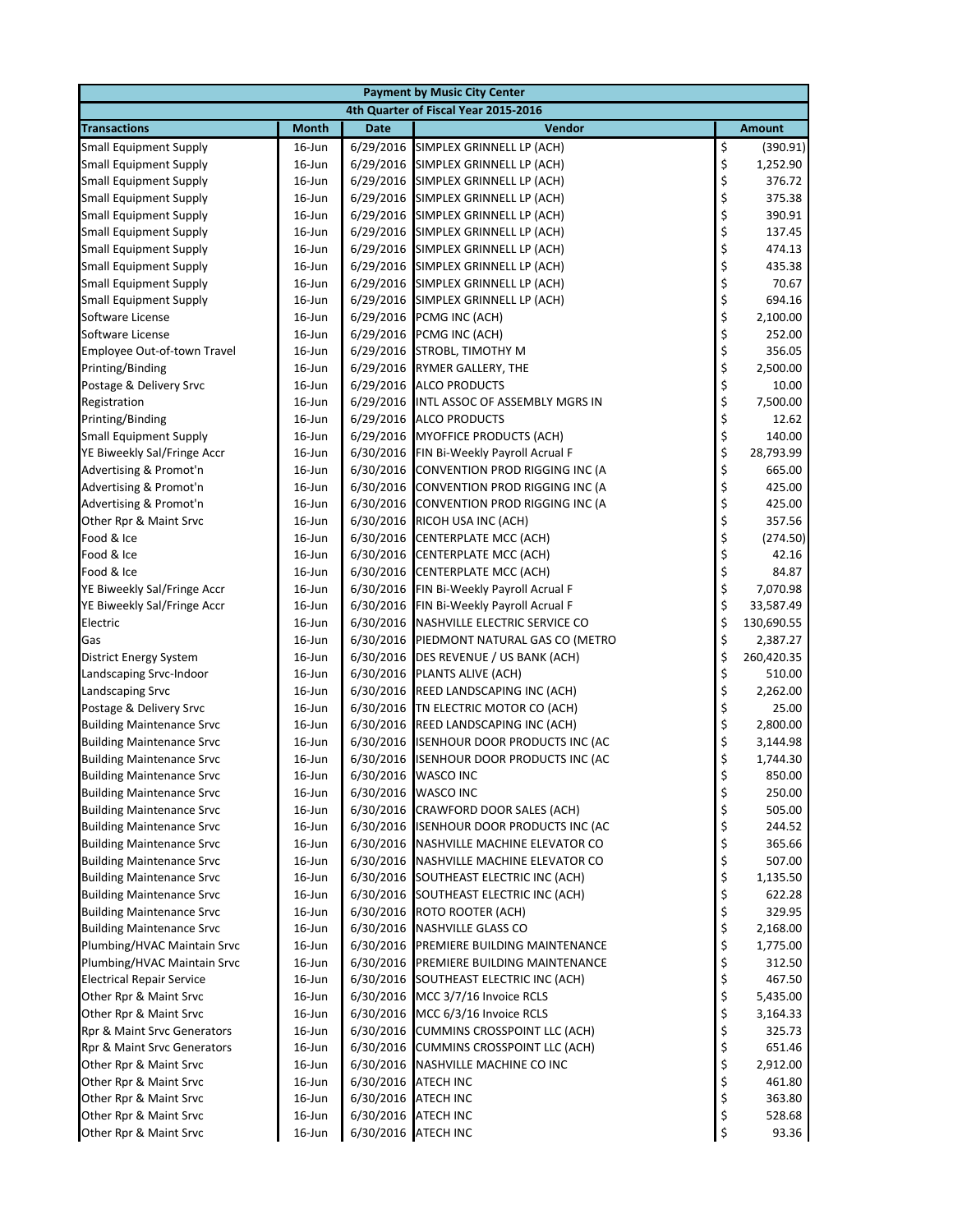|                                            |                        |             | <b>Payment by Music City Center</b>                                                  |          |                  |  |
|--------------------------------------------|------------------------|-------------|--------------------------------------------------------------------------------------|----------|------------------|--|
| 4th Quarter of Fiscal Year 2015-2016       |                        |             |                                                                                      |          |                  |  |
| <b>Transactions</b>                        | <b>Month</b>           | <b>Date</b> | Vendor                                                                               |          | <b>Amount</b>    |  |
| Other Rpr & Maint Srvc                     | $16$ -Jun              |             | 6/30/2016 ATECH INC                                                                  | \$       | 205.80           |  |
| Rpr & Maint Srvc HVAC                      | $16$ -Jun              |             | 6/30/2016 JOHNSON CONTROLS INC/CARDKEY (                                             | \$       | 3,313.25         |  |
| Other Rpr & Maint Srvc                     | $16$ -Jun              |             | 6/30/2016 ATECH INC                                                                  | \$       | 1,703.39         |  |
| Other Rpr & Maint Srvc                     | $16$ -Jun              |             | 6/30/2016 ATECH INC                                                                  | \$       | 499.63           |  |
| Other Rpr & Maint Srvc                     | $16$ -Jun              |             | 6/30/2016 ATECH INC                                                                  | \$       | 353.49           |  |
| Other Rpr & Maint Srvc                     | $16$ -Jun              |             | 6/30/2016 ATECH INC                                                                  | \$       | 566.57           |  |
| Rpr & Maint Srvc Green Roof                | $16$ -Jun              |             | 6/30/2016 GREENRISE TECHNOLOGIES (ACH)                                               | \$       | 4,931.30         |  |
| Other Rpr & Maint Srvc                     | $16$ -Jun              |             | 6/30/2016 ATECH INC                                                                  | \$       | 129.90           |  |
| Other Rpr & Maint Srvc                     | $16$ -Jun              |             | 6/30/2016 ATECH INC                                                                  | \$<br>\$ | 134.93           |  |
| Rpr & Maint Srvc Sprinkler                 | $16$ -Jun              |             | 6/30/2016 FIRE PRO LLC (ACH)                                                         |          | 1,144.00         |  |
| Other Rpr & Maint Srvc                     | $16$ -Jun              |             | 6/30/2016 ATECH INC                                                                  | \$\$\$\$ | 134.93           |  |
| Other Rpr & Maint Srvc                     | $16$ -Jun              |             | 6/30/2016 ATECH INC                                                                  |          | 67.46            |  |
| Other Rpr & Maint Srvc                     | $16$ -Jun              |             | 6/30/2016 ATECH INC                                                                  |          | 408.77           |  |
| Other Rpr & Maint Srvc                     | $16$ -Jun              |             | 6/30/2016 ATECH INC                                                                  |          | 278.83           |  |
| Other Rpr & Maint Srvc                     | $16$ -Jun              |             | 6/30/2016 ATECH INC                                                                  | \$       | 77.41            |  |
| Other Rpr & Maint Srvc                     | $16$ -Jun              |             | 6/30/2016 ATECH INC                                                                  | \$       | 508.73           |  |
| Other Rpr & Maint Srvc                     | $16$ -Jun              |             | 6/30/2016 ATECH INC                                                                  | \$       | 592.60           |  |
| Other Rpr & Maint Srvc                     | $16$ -Jun              |             | 6/30/2016 RICOH USA INC (ACH)                                                        | \$<br>\$ | 46.78            |  |
| Other Rpr & Maint Srvc                     | $16$ -Jun              |             | 6/30/2016 ATECH INC                                                                  |          | 351.94           |  |
| Rpr & Maint Srvc HVAC                      | $16$ -Jun              |             | 6/30/2016 SM LAWRENCE / DILLINGHAM & SMI                                             | \$       | 4,129.86         |  |
| Other Rpr & Maint Srvc                     | 16-Jun                 |             | 6/30/2016 EQUIPMENT DEPOT                                                            | \$       | 316.08           |  |
| Other Rpr & Maint Srvc                     | $16$ -Jun              |             | 6/30/2016 SM LAWRENCE / DILLINGHAM & SMI                                             | \$       | 625.00           |  |
| Other Rpr & Maint Srvc                     | $16$ -Jun              |             | 6/30/2016 SM LAWRENCE / DILLINGHAM & SMI                                             | \$       | 250.00           |  |
| <b>Floor Covering</b>                      | $16$ -Jun              |             | 6/30/2016 CINTAS CORP DOCUMENT SHREADING                                             | \$       | 2,300.00         |  |
| Repair & Maint Supply                      | $16$ -Jun              |             | 6/30/2016 KENNY PIPE & SUPPLY INC (ACH)                                              | \$       | 707.00           |  |
| Repair & Maint Supply                      | $16$ -Jun              |             | 6/30/2016 KENNY PIPE & SUPPLY INC (ACH)                                              | \$       | (0.02)           |  |
| Paint Supply                               | $16$ -Jun              |             | 6/30/2016 SHERWIN WILLIAMS CO INDUSTRIAL                                             | \$       | 49.87            |  |
| Paint Supply                               | $16$ -Jun              |             | 6/30/2016 SHERWIN WILLIAMS CO INDUSTRIAL                                             | \$       | 41.40            |  |
| Paint Supply                               | $16$ -Jun              |             | 6/30/2016 SHERWIN WILLIAMS CO INDUSTRIAL                                             | \$       | 22.56            |  |
| <b>Paint Supply</b>                        | $16$ -Jun              |             | 6/30/2016 SHERWIN WILLIAMS CO INDUSTRIAL                                             | \$       | 88.60            |  |
| <b>Paint Supply</b>                        | $16$ -Jun              |             | 6/30/2016 SHERWIN WILLIAMS CO INDUSTRIAL                                             | \$       | 47.20            |  |
| Paint Supply                               | $16$ -Jun              |             | 6/30/2016 SHERWIN WILLIAMS CO INDUSTRIAL                                             | \$       | 63.40            |  |
| Paint Supply                               | 16-Jun                 |             | 6/30/2016 SHERWIN WILLIAMS CO INDUSTRIAL                                             | \$       | 157.00           |  |
| Paint Supply                               | $16$ -Jun              |             | 6/30/2016 SHERWIN WILLIAMS CO INDUSTRIAL                                             | \$       | 39.96            |  |
| <b>Paint Supply</b>                        | 16-Jun                 |             | 6/30/2016 SHERWIN WILLIAMS CO INDUSTRIAL                                             | \$       | 32.64            |  |
| <b>Paint Supply</b>                        | $16$ -Jun              |             | 6/30/2016 SHERWIN WILLIAMS CO INDUSTRIAL                                             | \$       | 35.60            |  |
| <b>Paint Supply</b>                        | $16$ -Jun              |             | 6/30/2016 SHERWIN WILLIAMS CO INDUSTRIAL                                             | \$       | 49.50            |  |
| Paint Supply                               | $16$ -Jun              |             | 6/30/2016 SHERWIN WILLIAMS CO INDUSTRIAL                                             | \$       | 31.40            |  |
| Paint Supply                               | 16-Jun                 |             | 6/30/2016 SHERWIN WILLIAMS CO INDUSTRIAL                                             | \$       | 74.50            |  |
| Paint Supply                               | $16$ -Jun              |             | 6/30/2016 SHERWIN WILLIAMS CO INDUSTRIAL                                             | \$       | 89.25            |  |
| Paint Supply                               | 16-Jun                 |             | 6/30/2016 SHERWIN WILLIAMS CO INDUSTRIAL<br>6/30/2016 SHERWIN WILLIAMS CO INDUSTRIAL | \$       | 267.75           |  |
| <b>Paint Supply</b>                        | $16$ -Jun              |             |                                                                                      | \$       | 314.00<br>108.70 |  |
| <b>Paint Supply</b><br><b>Paint Supply</b> | $16$ -Jun<br>$16$ -Jun |             | 6/30/2016 SHERWIN WILLIAMS CO INDUSTRIAL<br>6/30/2016 SHERWIN WILLIAMS CO INDUSTRIAL | \$<br>\$ | 21.60            |  |
| <b>Paint Supply</b>                        | $16$ -Jun              |             | 6/30/2016 SHERWIN WILLIAMS CO INDUSTRIAL                                             | \$       | 92.70            |  |
| <b>Paint Supply</b>                        | $16$ -Jun              |             | 6/30/2016 SHERWIN WILLIAMS CO INDUSTRIAL                                             | \$       | 19.14            |  |
| <b>Paint Supply</b>                        | $16$ -Jun              |             | 6/30/2016 SHERWIN WILLIAMS CO INDUSTRIAL                                             | \$       | 16.44            |  |
| <b>Paint Supply</b>                        | $16$ -Jun              |             | 6/30/2016 SHERWIN WILLIAMS CO INDUSTRIAL                                             | \$       | 22.14            |  |
| Paint Supply                               | $16$ -Jun              |             | 6/30/2016 SHERWIN WILLIAMS CO INDUSTRIAL                                             |          | 99.90            |  |
| Paint Supply                               | $16$ -Jun              |             | 6/30/2016 SHERWIN WILLIAMS CO INDUSTRIAL                                             | \$<br>\$ | 19.68            |  |
| <b>Paint Supply</b>                        | $16$ -Jun              |             | 6/30/2016 SHERWIN WILLIAMS CO INDUSTRIAL                                             | \$       | 30.78            |  |
| <b>Paint Supply</b>                        | 16-Jun                 |             | 6/30/2016 SHERWIN WILLIAMS CO INDUSTRIAL                                             | \$       | 53.46            |  |
| <b>Paint Supply</b>                        | $16$ -Jun              |             | 6/30/2016 SHERWIN WILLIAMS CO INDUSTRIAL                                             | \$       | 13.76            |  |
| <b>Paint Supply</b>                        | $16$ -Jun              |             | 6/30/2016 SHERWIN WILLIAMS CO INDUSTRIAL                                             |          | 81.90            |  |
| <b>Paint Supply</b>                        | $16$ -Jun              |             | 6/30/2016 SHERWIN WILLIAMS CO INDUSTRIAL                                             | \$<br>\$ | 85.50            |  |
| Paint Supply                               | $16$ -Jun              |             | 6/30/2016 SHERWIN WILLIAMS CO INDUSTRIAL                                             | \$       | 78.50            |  |
| <b>Paint Supply</b>                        | $16$ -Jun              |             | 6/30/2016 SHERWIN WILLIAMS CO INDUSTRIAL                                             | \$       | 74.50            |  |
| Paint Supply                               | $16$ -Jun              |             | 6/30/2016 SHERWIN WILLIAMS CO INDUSTRIAL                                             | \$       | 65.70            |  |
| Paint Supply                               | 16-Jun                 |             | 6/30/2016 SHERWIN WILLIAMS CO INDUSTRIAL                                             | \$       | (49.87)          |  |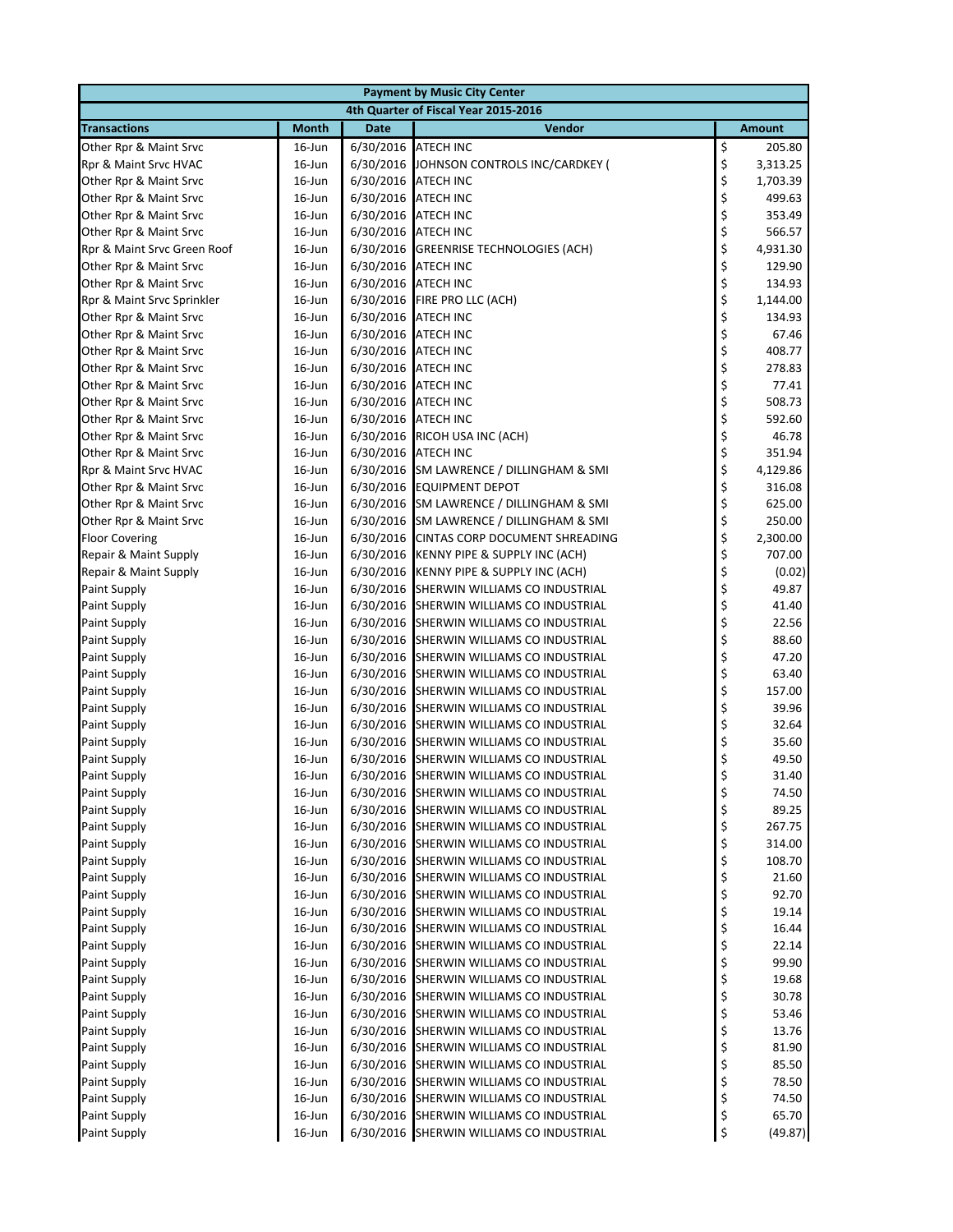| <b>Payment by Music City Center</b>                     |                        |                 |                                                                                 |                                                         |                    |
|---------------------------------------------------------|------------------------|-----------------|---------------------------------------------------------------------------------|---------------------------------------------------------|--------------------|
|                                                         |                        |                 | 4th Quarter of Fiscal Year 2015-2016                                            |                                                         |                    |
| <b>Transactions</b>                                     | <b>Month</b>           | <b>Date</b>     | Vendor                                                                          |                                                         | <b>Amount</b>      |
| Paint Supply                                            | $16$ -Jun              |                 | 6/30/2016 SHERWIN WILLIAMS CO INDUSTRIAL                                        | \$                                                      | (0.02)             |
| <b>Electrical Supply</b>                                | $16$ -Jun              |                 | 6/30/2016 CONVENTION PROD RIGGING INC (A                                        | \$                                                      | 1,275.00           |
| <b>Electrical Supply</b>                                | $16$ -Jun              |                 | 6/30/2016 SOUTHEAST ELECTRIC INC (ACH)                                          | \$                                                      | 16,714.46          |
| <b>HVAC Supply</b>                                      | $16$ -Jun              |                 | 6/30/2016 W W GRAINGER (P#)                                                     | \$                                                      | 663.30             |
| <b>HVAC Supply</b>                                      | $16$ -Jun              |                 | 6/30/2016 TN ELECTRIC MOTOR CO (ACH)                                            | \$\$\$                                                  | 1,628.58           |
| <b>HVAC Supply</b>                                      | $16$ -Jun              |                 | 6/30/2016   TN ELECTRIC MOTOR CO (ACH)                                          |                                                         | 542.90             |
| <b>HVAC Supply</b>                                      | $16$ -Jun              |                 | 6/30/2016 W W GRAINGER (P#)                                                     |                                                         | (663.30)           |
| <b>HVAC Supply</b>                                      | $16$ -Jun              |                 | 6/30/2016 W W GRAINGER (P#)                                                     | \$<br>\$                                                | 630.00             |
| <b>HVAC Supply</b>                                      | $16$ -Jun              |                 | 6/30/2016 JOHNSON CNTRLS INC(TN/NC)(P#)(                                        |                                                         | (542.55)           |
| <b>HVAC Supply</b>                                      | $16$ -Jun              |                 | 6/30/2016 JOHNSON CNTRLS INC(TN/NC)(P#)(                                        | \$                                                      | (75.00)            |
| <b>Elevator Permit</b>                                  | 16-Jun                 |                 | 6/30/2016 TN DEPT OF LABOR DIV BOIL & EL                                        | \$<br>\$                                                | 300.00             |
| <b>Elevator Permit</b>                                  | $16$ -Jun              |                 | 6/30/2016 TN DEPT OF LABOR DIV BOIL & EL                                        |                                                         | 300.00             |
| YE Biweekly Sal/Fringe Accr                             | $16$ -Jun              |                 | 6/30/2016 FIN Bi-Weekly Payroll Acrual F                                        | \$<br>\$                                                | 50,516.04          |
| Refuse Disposal-Reimb                                   | $16$ -Jun              |                 | 6/30/2016 COMPOST CO (ACH)                                                      |                                                         | 2,575.00           |
| Refuse Disposal-Reimb                                   | $16$ -Jun              |                 | 6/30/2016 REPUBLIC SVCS NASH /ALLIED WAS                                        | \$                                                      | 7,706.36           |
| <b>Temporary Service</b>                                | $16$ -Jun              |                 | 6/30/2016 MCC 06/16 TEMP LABOR RCLS<br>6/30/2016 INDUSTRIAL STAFFING OF TN (ACH | \$<br>\$                                                | (1,214.30)         |
| <b>Temporary Service</b><br><b>Laundry Services</b>     | $16$ -Jun<br>$16$ -Jun | 6/30/2016 ALSCO |                                                                                 |                                                         | 6,745.21<br>911.64 |
| <b>Laundry Services</b>                                 | $16$ -Jun              | 6/30/2016 ALSCO |                                                                                 |                                                         | 833.02             |
| Janitorial Srvc                                         | $16$ -Jun              |                 | 6/30/2016 INDUSTRIAL STAFFING OF TN (ACH                                        | \$\$\$\$\$                                              | 10,706.50          |
| Janitorial Srvc                                         | $16$ -Jun              |                 | 6/30/2016 INDUSTRIAL STAFFING OF TN (ACH                                        |                                                         | 11,742.58          |
| Temporary Service-Reimb                                 | 16-Jun                 |                 | 6/30/2016 MCC 06/16 TEMP LABOR RCLS                                             |                                                         | 1,214.30           |
| Employee Out-of-town Travel                             | $16$ -Jun              |                 | 6/30/2016 JACKSON, ERNEST N                                                     | \$                                                      | 19.50              |
| Postage & Delivery Srvc                                 | $16$ -Jun              |                 | 6/30/2016 CRAWFORD DOOR SALES (ACH)                                             |                                                         | 35.00              |
| Postage & Delivery Srvc                                 | $16$ -Jun              |                 | 6/30/2016 STAGERIGHT CORP (ACH)                                                 | \$\$\$\$\$                                              | 300.00             |
| Postage & Delivery Srvc                                 | $16$ -Jun              |                 | 6/30/2016 STAGERIGHT CORP (ACH)                                                 |                                                         | (300.00)           |
| Postage & Delivery Srvc                                 | $16$ -Jun              |                 | 6/30/2016 STAGERIGHT CORP (ACH)                                                 |                                                         | 75.00              |
| Other Rpr & Maint Srvc                                  | $16$ -Jun              |                 | 6/30/2016 KELSAN INC (ACH)                                                      |                                                         | 171.45             |
| Other Rpr & Maint Srvc                                  | $16$ -Jun              |                 | 6/30/2016 KELSAN INC (ACH)                                                      |                                                         | 40.31              |
| Other Rpr & Maint Srvc                                  | $16$ -Jun              |                 | 6/30/2016 KELSAN INC (ACH)                                                      | \$\$\$                                                  | 40.31              |
| Other Rpr & Maint Srvc                                  | $16$ -Jun              |                 | 6/30/2016 KELSAN INC (ACH)                                                      |                                                         | 64.39              |
| Other Rpr & Maint Srvc                                  | $16$ -Jun              |                 | 6/30/2016 KELSAN INC (ACH)                                                      |                                                         | 40.31              |
| Other Rpr & Maint Srvc                                  | $16$ -Jun              |                 | 6/30/2016 KELSAN INC (ACH)                                                      | \$\$\$\$                                                | 40.31              |
| Other Rpr & Maint Srvc                                  | $16$ -Jun              |                 | 6/30/2016 KELSAN INC (ACH)                                                      |                                                         | 40.31              |
| Other Rpr & Maint Srvc                                  | $16$ -Jun              |                 | 6/30/2016 KELSAN INC (ACH)                                                      |                                                         | 80.63              |
| Other Rpr & Maint Srvc                                  | $16$ -Jun              |                 | 6/30/2016 KELSAN INC (ACH)                                                      | \$                                                      | 40.31              |
| Other Rpr & Maint Srvc                                  | $16$ -Jun              |                 | 6/30/2016 KELSAN INC (ACH)                                                      | \$                                                      | 40.31              |
| Other Rpr & Maint Srvc                                  | $16$ -Jun              |                 | 6/30/2016 KELSAN INC (ACH)                                                      | \$                                                      | 40.31              |
| Other Rpr & Maint Srvc                                  | 16-Jun                 |                 | 6/30/2016 KELSAN INC (ACH)                                                      | \$                                                      | 300.75             |
| Other Rpr & Maint Srvc                                  | 16-Jun                 |                 | 6/30/2016 KELSAN INC (ACH)                                                      | \$                                                      | 657.27             |
| Other Rpr & Maint Srvc                                  | $16$ -Jun              |                 | 6/30/2016 KELSAN INC (ACH)                                                      | \$<br>\$                                                | 250.08             |
| Other Rpr & Maint Srvc                                  | $16$ -Jun              |                 | 6/30/2016 KELSAN INC (ACH)                                                      |                                                         | 65.81              |
| Other Rpr & Maint Srvc                                  | $16$ -Jun              |                 | 6/30/2016 KELSAN INC (ACH)                                                      | \$\$\$                                                  | 185.95             |
| Other Rpr & Maint Srvc                                  | 16-Jun                 |                 | 6/30/2016 KELSAN INC (ACH)                                                      |                                                         | 356.14             |
| Other Rpr & Maint Srvc                                  | 16-Jun                 |                 | 6/30/2016 KELSAN INC (ACH)                                                      |                                                         | 136.67             |
| Other Rpr & Maint Srvc                                  | $16$ -Jun              |                 | 6/30/2016 KELSAN INC (ACH)                                                      | \$                                                      | 158.26             |
| Other Rpr & Maint Srvc                                  | 16-Jun                 |                 | 6/30/2016 KELSAN INC (ACH)                                                      | \$                                                      | 131.54             |
| Other Rpr & Maint Srvc                                  | 16-Jun                 | 6/30/2016       | <b>KELSAN INC (ACH)</b>                                                         | \$                                                      | 83.88              |
| Other Rpr & Maint Srvc                                  | $16$ -Jun              | 6/30/2016       | <b>KELSAN INC (ACH)</b>                                                         | \$                                                      | 163.29             |
| Other Rpr & Maint Srvc                                  | 16-Jun                 |                 | 6/30/2016 RICOH USA INC (ACH)                                                   | \$<br>\$                                                | 91.86              |
| <b>Small Equipment Supply</b>                           | 16-Jun                 |                 | 6/30/2016 CRAWFORD DOOR SALES (ACH)                                             |                                                         | 672.00             |
| YE Biweekly Sal/Fringe Accr                             | 16-Jun                 |                 | 6/30/2016 FIN Bi-Weekly Payroll Acrual F                                        | \$<br>\$                                                | 3,849.97           |
| YE Biweekly Sal/Fringe Accr                             | 16-Jun                 | 6/30/2016       | FIN Bi-Weekly Payroll Acrual F                                                  |                                                         | 11,396.60          |
| Cable Television                                        | 16-Jun                 |                 | 6/30/2016 AT&T CIRCUITS                                                         | \$                                                      | 119.78             |
| <b>Mngt Cnsltnt Srvc</b><br>Employee Out-of-town Travel | 16-Jun<br>16-Jun       |                 | 6/30/2016 Fifth Third CCard Jun 2016<br>6/30/2016 BLOUIN, ERIC P                | $\begin{array}{c} \texttt{S} \\ \texttt{S} \end{array}$ | 45.00<br>127.80    |
| Employee Out-of-town Travel                             | 16-Jun                 |                 | 6/30/2016 JOLLY, PETER C                                                        | \$                                                      | 554.71             |
| Telephone & Telegraph                                   | 16-Jun                 |                 | 6/30/2016 AT&T (PO BOX 105320)(105262)(7                                        | \$                                                      | 337.50             |
| Postage & Delivery Srvc                                 | 16-Jun                 |                 | 6/30/2016 PIERREMONT MEDIA GROUP INC (AC                                        | \$                                                      | 226.00             |
|                                                         |                        |                 |                                                                                 |                                                         |                    |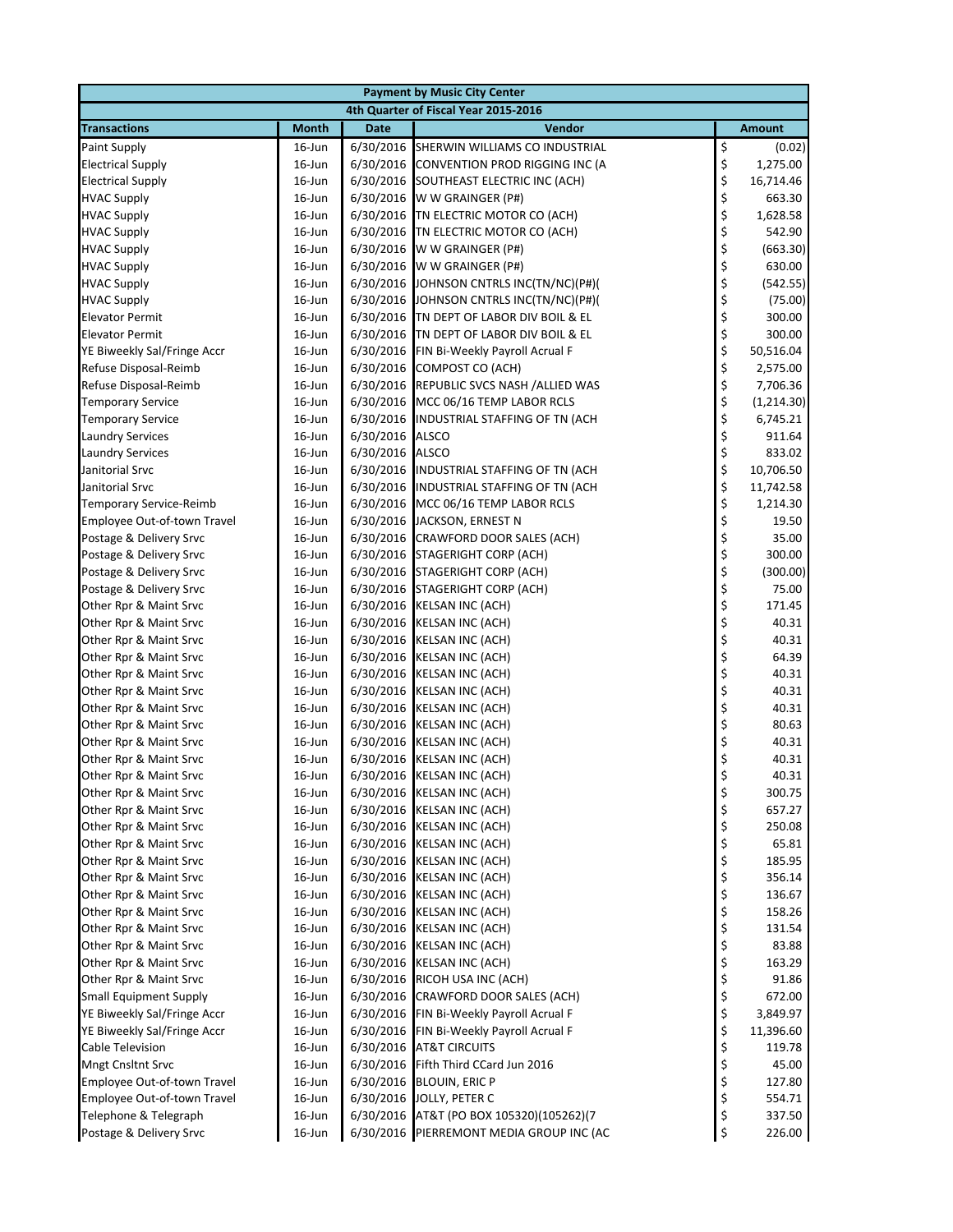|                                                 |                                      |             | <b>Payment by Music City Center</b>                          |            |                      |  |  |
|-------------------------------------------------|--------------------------------------|-------------|--------------------------------------------------------------|------------|----------------------|--|--|
|                                                 | 4th Quarter of Fiscal Year 2015-2016 |             |                                                              |            |                      |  |  |
| <b>Transactions</b>                             | <b>Month</b>                         | <b>Date</b> | Vendor                                                       |            | <b>Amount</b>        |  |  |
| Postage & Delivery Srvc                         | $16$ -Jun                            |             | 6/30/2016 SIMPLEX GRINNELL LP (ACH)                          | \$         | 160.06               |  |  |
| Postage & Delivery Srvc                         | $16$ -Jun                            |             | 6/30/2016 SIMPLEX GRINNELL LP (ACH)                          | \$         | 160.06               |  |  |
| Postage & Delivery Srvc                         | $16$ -Jun                            | 6/30/2016   | LMG INC (ACH)                                                | \$         | 45.00                |  |  |
| Postage & Delivery Srvc                         | $16$ -Jun                            |             | 6/30/2016 SIMPLEX GRINNELL LP (ACH)                          | \$<br>\$   | (160.06)             |  |  |
| Postage & Delivery Srvc                         | $16$ -Jun                            |             | 6/30/2016 SIMPLEX GRINNELL LP (ACH)                          |            | (160.06)             |  |  |
| Postage & Delivery Srvc                         | $16$ -Jun                            |             | 6/30/2016 GRAYBAR ELECTRIC CO INC (ACH)                      | \$         | 23.13                |  |  |
| Postage & Delivery Srvc                         | $16$ -Jun                            |             | 6/30/2016 SIMPLEX GRINNELL LP (ACH)                          | \$         | 1,462.81             |  |  |
| Postage & Delivery Srvc                         | 16-Jun                               |             | 6/30/2016 SIMPLEX GRINNELL LP (ACH)                          | \$         | 1,462.81             |  |  |
| Postage & Delivery Srvc                         | 16-Jun                               |             | 6/30/2016 BSE/HARRIS ELECTRIC (ACH)                          | \$         | 134.41               |  |  |
| <b>Electrical Repair Service</b>                | 16-Jun                               |             | 6/30/2016 PIERREMONT MEDIA GROUP INC (AC                     | \$\$\$\$\$ | 5,800.00             |  |  |
| Other Rpr & Maint Srvc                          | $16$ -Jun                            |             | 6/30/2016 BSE/HARRIS ELECTRIC (ACH)                          |            | 536.37               |  |  |
| Other Rpr & Maint Srvc                          | $16$ -Jun                            |             | 6/30/2016 RICOH USA INC (ACH)                                |            | 91.86                |  |  |
| <b>Computer Software</b>                        | $16$ -Jun                            | 6/30/2016   | DELL MARKET LP (ASAP SOFTWARE)                               |            | 4,399.00             |  |  |
| <b>Computer Software</b>                        | 16-Jun                               | 6/30/2016   | NET TANGO INC (ACH)                                          |            | 9,750.00             |  |  |
| <b>Computer Software</b>                        | $16$ -Jun                            |             | 6/30/2016 NET TANGO INC (ACH)                                | \$         | 9,750.00             |  |  |
| Computer Hardware <\$10K                        | 16-Jun                               |             | 6/30/2016 SIMPLEX GRINNELL LP (ACH)                          | \$         | 3,137.50             |  |  |
| Computer Hardware <\$10K                        | $16$ -Jun                            |             | 6/30/2016 SIMPLEX GRINNELL LP (ACH)                          | \$         | 6,915.54             |  |  |
| Computer Hardware <\$10K                        | $16$ -Jun                            |             | 6/30/2016 SIMPLEX GRINNELL LP (ACH)                          | \$<br>\$   | 188.90               |  |  |
| Computer Hardware <\$10K                        | $16$ -Jun                            |             | 6/30/2016 SIMPLEX GRINNELL LP (ACH)                          |            | 4,066.04             |  |  |
| Computer Hardware <\$10K                        | $16$ -Jun                            |             | 6/30/2016 LMG INC (ACH)                                      |            | 698.25               |  |  |
| Computer Hardware <\$10K                        | 16-Jun                               |             | 6/30/2016 LMG INC (ACH)                                      |            | 319.72               |  |  |
| Computer Hardware <\$10K                        | $16$ -Jun                            |             | 6/30/2016 SIMPLEX GRINNELL LP (ACH)                          | \$\$\$\$   | (4,066.04)           |  |  |
| Computer Hardware <\$10K                        | $16$ -Jun                            |             | 6/30/2016 SIMPLEX GRINNELL LP (ACH)                          |            | (6,915.54)           |  |  |
| Computer Hardware <\$10K                        | 16-Jun                               |             | 6/30/2016 SIMPLEX GRINNELL LP (ACH)                          |            | (188.90)             |  |  |
| Computer Hardware <\$10K                        | 16-Jun                               |             | 6/30/2016 SIMPLEX GRINNELL LP (ACH)                          |            | (3, 137.50)          |  |  |
| Computer Hardware <\$10K                        | $16$ -Jun                            |             | 6/30/2016 SIMPLEX GRINNELL LP (ACH)                          |            | 2,925.62             |  |  |
| Computer Hardware <\$10K                        | 16-Jun                               |             | 6/30/2016 SIMPLEX GRINNELL LP (ACH)                          | \$\$\$\$\$ | 2,925.62             |  |  |
| Computer Hardware <\$10K                        | $16$ -Jun                            |             | 6/30/2016 SIMPLEX GRINNELL LP (ACH)                          |            | 2,925.62             |  |  |
| Computer Hardware <\$10K                        | $16$ -Jun                            |             | 6/30/2016 SIMPLEX GRINNELL LP (ACH)                          | \$         | 2,925.62             |  |  |
| Computer Hardware <\$10K                        | 16-Jun                               |             | 6/30/2016 MORROW TECHNOLOGIES CORP (ACH)                     | \$         | (2,699.08)           |  |  |
| <b>Electrical Supply</b>                        | $16$ -Jun                            | 6/30/2016   | PIERREMONT MEDIA GROUP INC (AC                               | \$         | 1,235.00             |  |  |
| <b>Electrical Supply</b>                        | 16-Jun                               | 6/30/2016   | PIERREMONT MEDIA GROUP INC (AC                               | \$<br>\$   | 20,423.00            |  |  |
| <b>Small Equipment Supply</b>                   | 16-Jun                               |             | 6/30/2016 PCMG INC (ACH)                                     |            | (4.00)               |  |  |
| Rent Equipment                                  | $16$ -Jun                            |             | 6/30/2016 AT&T MOBILITY II LLC                               | \$         | 2,000.00             |  |  |
| Software License                                | 16-Jun                               |             | 6/30/2016 Fifth Third CCard Jun 2016                         | \$<br>\$   | 564.46               |  |  |
| Software License                                | 16-Jun<br>$16$ -Jun                  | 6/30/2016   | Fifth Third CCard Jun 2016<br>PIERREMONT MEDIA GROUP INC (AC | \$         | 29.99                |  |  |
| Software License<br>YE Biweekly Sal/Fringe Accr | $16$ -Jun                            | 6/30/2016   | 6/30/2016 FIN Bi-Weekly Payroll Acrual F                     | \$         | 4,900.00<br>7,857.74 |  |  |
| YE Biweekly Sal/Fringe Accr                     | 16-Jun                               |             | 6/30/2016 FIN Bi-Weekly Payroll Acrual F                     |            | 42,689.09            |  |  |
| <b>Medical Services</b>                         |                                      |             | 6/30/2016 MED STAR MEDICAL STAFFING INC                      | \$<br>\$   | 638.00               |  |  |
| <b>Medical Services</b>                         | $16$ -Jun<br>16-Jun                  |             | 6/30/2016 MED STAR MEDICAL STAFFING INC                      |            | 2,530.00             |  |  |
| <b>Medical Services</b>                         | $16$ -Jun                            |             | 6/30/2016 MED STAR MEDICAL STAFFING INC                      |            | 1,111.00             |  |  |
| <b>Medical Services</b>                         | 16-Jun                               |             | 6/30/2016 MED STAR MEDICAL STAFFING INC                      | \$\$\$\$   | 8,096.00             |  |  |
| <b>Medical Services</b>                         | 16-Jun                               |             | 6/30/2016 MED STAR MEDICAL STAFFING INC                      |            | 1,232.00             |  |  |
| <b>Security Services</b>                        | $16$ -Jun                            |             | 6/30/2016 ELITE SHOW SERVICES INC (ACH)                      | \$         | 1,015.19             |  |  |
| <b>Security Services</b>                        | 16-Jun                               |             | 6/30/2016 ELITE SHOW SERVICES INC (ACH)                      |            | 2,629.90             |  |  |
| <b>Security Services</b>                        | 16-Jun                               |             | 6/30/2016 ELITE SHOW SERVICES INC (ACH)                      | \$\$\$     | 2,739.83             |  |  |
| <b>Security Services</b>                        | $16$ -Jun                            |             | 6/30/2016 ELITE SHOW SERVICES INC (ACH)                      |            | 1,276.77             |  |  |
| <b>Security Services</b>                        | 16-Jun                               |             | 6/30/2016 ELITE SHOW SERVICES INC (ACH)                      |            | 7,078.29             |  |  |
| <b>Security Services</b>                        | 16-Jun                               |             | 6/30/2016 ELITE SHOW SERVICES INC (ACH)                      |            | 29,025.93            |  |  |
| <b>Security Services</b>                        | $16$ -Jun                            |             | 6/30/2016 ELITE SHOW SERVICES INC (ACH)                      | \$\$\$     | 1,136.85             |  |  |
| <b>Security Services</b>                        | 16-Jun                               |             | 6/30/2016 ELITE SHOW SERVICES INC (ACH)                      |            | 822.03               |  |  |
| <b>Security Services</b>                        | 16-Jun                               |             | 6/30/2016 ELITE SHOW SERVICES INC (ACH)                      | \$\$\$\$\$ | 70,492.41            |  |  |
| <b>Security Services</b>                        | 16-Jun                               |             | 6/30/2016 ELITE SHOW SERVICES INC (ACH)                      |            | 6,971.98             |  |  |
| <b>Security Services</b>                        | 16-Jun                               |             | 6/30/2016 ELITE SHOW SERVICES INC (ACH)                      |            | 306.08               |  |  |
| <b>Security Services</b>                        | 16-Jun                               |             | 6/30/2016 ELITE SHOW SERVICES INC (ACH)                      |            | 27,717.45            |  |  |
| Postage & Delivery Srvc                         | $16$ -Jun                            |             | 6/30/2016 SIMPLEX GRINNELL LP (ACH)                          | \$         | 36.97                |  |  |
| Postage & Delivery Srvc                         | $16$ -Jun                            |             | 6/30/2016 SIMPLEX GRINNELL LP (ACH)                          | \$         | 76.80                |  |  |
| Postage & Delivery Srvc                         | 16-Jun                               |             | 6/30/2016 SIMPLEX GRINNELL LP (ACH)                          | \$         | (79.21)              |  |  |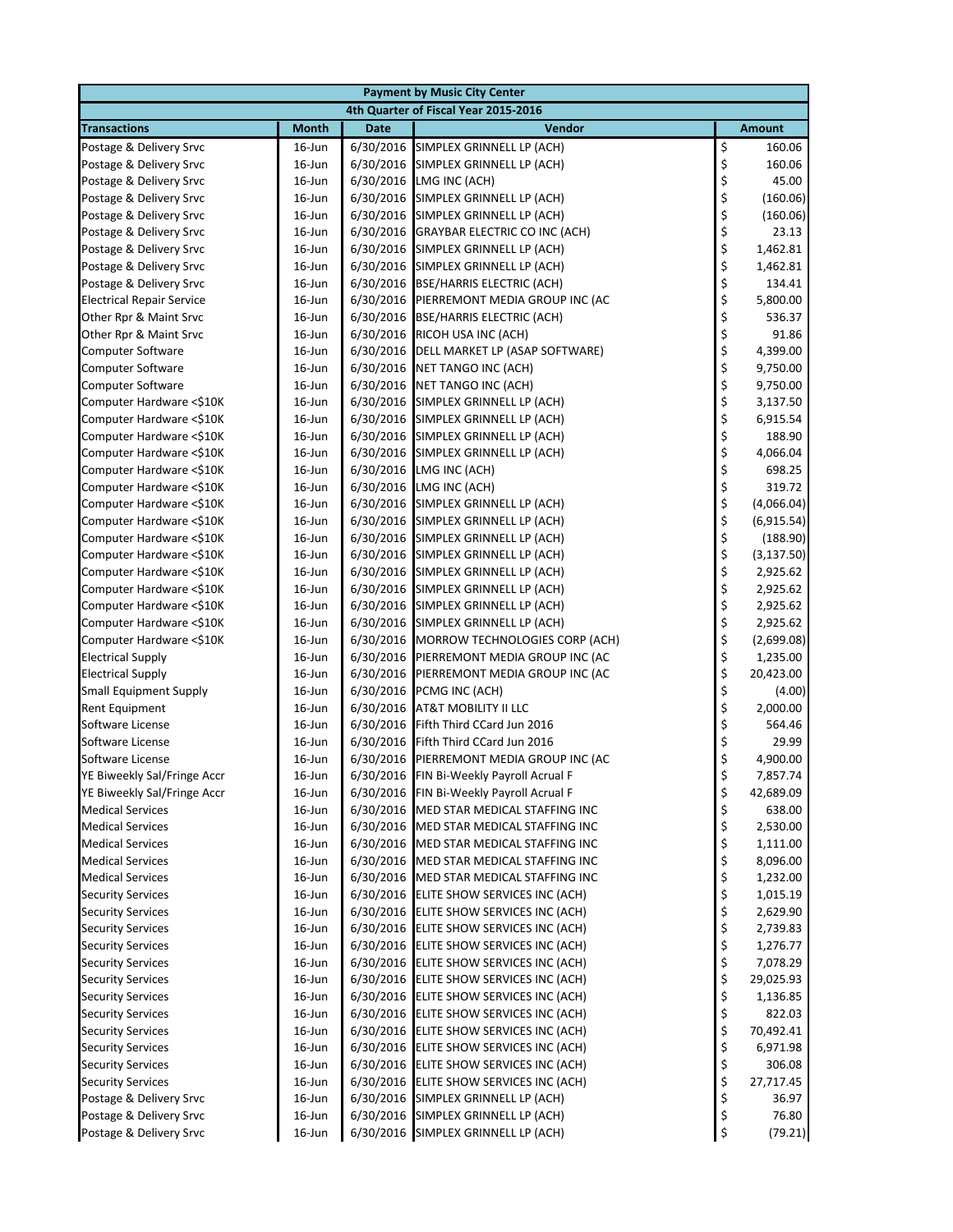|                                                             |                                      |                        | <b>Payment by Music City Center</b>                              |                                            |                      |  |
|-------------------------------------------------------------|--------------------------------------|------------------------|------------------------------------------------------------------|--------------------------------------------|----------------------|--|
|                                                             | 4th Quarter of Fiscal Year 2015-2016 |                        |                                                                  |                                            |                      |  |
| <b>Transactions</b>                                         | <b>Month</b>                         | <b>Date</b>            | Vendor                                                           |                                            | <b>Amount</b>        |  |
| Postage & Delivery Srvc                                     | $16$ -Jun                            | 6/30/2016              | SIMPLEX GRINNELL LP (ACH)                                        | \$                                         | 79.21                |  |
| <b>Building Maintenance Srvc</b>                            | $16$ -Jun                            | 6/30/2016              | SIMPLEX GRINNELL LP (ACH)                                        | \$                                         | (523.92)             |  |
| <b>Building Maintenance Srvc</b>                            | 16-Jun                               | 6/30/2016              | SIMPLEX GRINNELL LP (ACH)                                        | \$                                         | (167.40)             |  |
| <b>Building Maintenance Srvc</b>                            | $16$ -Jun                            | 6/30/2016              | SIMPLEX GRINNELL LP (ACH)                                        | \$\$\$                                     | (333.68)             |  |
| <b>Building Maintenance Srvc</b>                            | $16$ -Jun                            | 6/30/2016              | SIMPLEX GRINNELL LP (ACH)                                        |                                            | (1,304.96)           |  |
| <b>Building Maintenance Srvc</b>                            | $16$ -Jun                            | 6/30/2016              | SIMPLEX GRINNELL LP (ACH)                                        |                                            | (552.55)             |  |
| <b>Building Maintenance Srvc</b>                            | $16$ -Jun                            | 6/30/2016              | SIMPLEX GRINNELL LP (ACH)                                        | \$<br>\$                                   | (823.28)             |  |
| <b>Building Maintenance Srvc</b>                            | $16$ -Jun                            | 6/30/2016              | SIMPLEX GRINNELL LP (ACH)                                        |                                            | 523.92               |  |
| <b>Building Maintenance Srvc</b>                            | 16-Jun                               | 6/30/2016              | SIMPLEX GRINNELL LP (ACH)                                        | \$                                         | 167.40               |  |
| <b>Building Maintenance Srvc</b>                            | 16-Jun                               | 6/30/2016              | SIMPLEX GRINNELL LP (ACH)                                        | \$\$\$\$\$                                 | 333.68               |  |
| <b>Building Maintenance Srvc</b>                            | $16$ -Jun                            | 6/30/2016              | SIMPLEX GRINNELL LP (ACH)                                        |                                            | 823.28               |  |
| <b>Building Maintenance Srvc</b>                            | $16$ -Jun                            | 6/30/2016              | SIMPLEX GRINNELL LP (ACH)                                        |                                            | 1,304.96             |  |
| <b>Building Maintenance Srvc</b>                            | 16-Jun                               | 6/30/2016              | SIMPLEX GRINNELL LP (ACH)                                        |                                            | 552.55               |  |
| Other Rpr & Maint Srvc                                      | $16$ -Jun                            | 6/30/2016              | SIMPLEX GRINNELL LP (ACH)                                        |                                            | 2,946.80             |  |
| Other Rpr & Maint Srvc                                      | $16$ -Jun                            | 6/30/2016              | SIMPLEX GRINNELL LP (ACH)                                        | $\begin{array}{c} 5 \\ 5 \\ 5 \end{array}$ | 376.56               |  |
| Other Rpr & Maint Srvc                                      | 16-Jun                               | 6/30/2016              | SIMPLEX GRINNELL LP (ACH)                                        |                                            | 2,501.64             |  |
| Other Rpr & Maint Srvc                                      | $16$ -Jun                            | 6/30/2016              | SIMPLEX GRINNELL LP (ACH)                                        |                                            | 59.06                |  |
| Other Rpr & Maint Srvc                                      | $16$ -Jun                            | 6/30/2016              | SIMPLEX GRINNELL LP (ACH)                                        | \$\$\$                                     | 28.05                |  |
| Other Rpr & Maint Srvc                                      | 16-Jun                               | 6/30/2016              | SIMPLEX GRINNELL LP (ACH)                                        |                                            | 375.15               |  |
| Other Rpr & Maint Srvc                                      | 16-Jun                               | 6/30/2016              | SIMPLEX GRINNELL LP (ACH)                                        |                                            | 78.40                |  |
| Other Rpr & Maint Srvc                                      | 16-Jun                               | 6/30/2016              | SIMPLEX GRINNELL LP (ACH)                                        |                                            | 692.37               |  |
| Other Rpr & Maint Srvc                                      | $16$ -Jun                            | 6/30/2016              | WIRELESS PLUS INC (ACH)                                          | \$\$\$                                     | (284.00)             |  |
| Other Rpr & Maint Srvc                                      | $16$ -Jun                            | 6/30/2016              | WIRELESS PLUS INC (ACH)                                          |                                            | 259.74               |  |
| Signs                                                       | 16-Jun                               | 6/30/2016              | <b>SUNSET MARKETING INC</b>                                      |                                            | 1,054.50             |  |
| Auto Oil/Lubricants                                         | $16$ -Jun                            | 6/30/2016              | <b>FERRELLGAS (ACH)</b>                                          |                                            | 26.58                |  |
| Auto Oil/Lubricants                                         | $16$ -Jun                            | 6/30/2016              | PARMAN ENERGY (ACH)                                              |                                            | 485.48               |  |
| <b>Small Equipment Supply</b>                               | 16-Jun                               | 6/30/2016              | SIMPLEX GRINNELL LP (ACH)                                        | \$\$\$\$\$                                 | 2,167.37             |  |
| <b>Small Equipment Supply</b>                               | $16$ -Jun                            | 6/30/2016              | SIMPLEX GRINNELL LP (ACH)                                        |                                            | 203.75               |  |
| <b>Small Equipment Supply</b>                               | $16$ -Jun                            | 6/30/2016              | SIMPLEX GRINNELL LP (ACH)                                        | \$<br>\$                                   | 42.08                |  |
| Rent Equipment                                              | $16$ -Jun                            | 6/30/2016              | WIRELESS PLUS INC (ACH)                                          |                                            | 912.50               |  |
| YE Biweekly Sal/Fringe Accr                                 | 16-Jun                               | 6/30/2016              | FIN Bi-Weekly Payroll Acrual F                                   | \$                                         | 5,285.85             |  |
| YE Biweekly Sal/Fringe Accr                                 | 16-Jun                               | 6/30/2016              | FIN Bi-Weekly Payroll Acrual F                                   | \$<br>\$                                   | 4,306.11             |  |
| <b>Temporary Service</b>                                    | 16-Jun                               | 6/30/2016              | ELITE SHOW SERVICES INC (ACH)                                    |                                            | 10,985.93            |  |
| <b>Temporary Service</b>                                    | 16-Jun                               | 6/30/2016              | ELITE SHOW SERVICES INC (ACH)                                    | \$                                         | (33.00)              |  |
| <b>Temporary Service</b>                                    | 16-Jun                               | 6/30/2016              | ELITE SHOW SERVICES INC (ACH)                                    | \$<br>\$                                   | 384.78               |  |
| <b>Temporary Service</b>                                    | $16$ -Jun                            | 6/30/2016              | ELITE SHOW SERVICES INC (ACH)                                    |                                            | 625.18               |  |
| <b>Temporary Service</b>                                    | $16$ -Jun                            | 6/30/2016              | ELITE SHOW SERVICES INC (ACH)                                    | \$                                         | (100.00)             |  |
| <b>Temporary Service</b>                                    | $16$ -Jun                            | 6/30/2016              | ELITE SHOW SERVICES INC (ACH)                                    | \$                                         | 591.57               |  |
| <b>Temporary Service</b>                                    | 16-Jun                               | 6/30/2016              | ELITE SHOW SERVICES INC (ACH)                                    | \$                                         | (40.00)              |  |
| <b>Temporary Service</b>                                    | $16$ -Jun                            | 6/30/2016              | ELITE SHOW SERVICES INC (ACH)                                    | \$                                         | 610.44               |  |
| <b>Temporary Service</b>                                    | 16-Jun                               | 6/30/2016              | ELITE SHOW SERVICES INC (ACH)                                    | \$                                         | 5,051.87             |  |
| <b>Temporary Service</b>                                    | 16-Jun                               | 6/30/2016              | ELITE SHOW SERVICES INC (ACH)                                    | \$                                         | (45.00)              |  |
| <b>Temporary Service</b><br><b>Uniform Cleaning Service</b> | $16$ -Jun                            | 6/30/2016              | ELITE SHOW SERVICES INC (ACH)                                    | \$<br>\$                                   | 4,695.98             |  |
| <b>Uniform Cleaning Service</b>                             | $16$ -Jun<br>$16$ -Jun               | 6/30/2016<br>6/30/2016 | CINTAS CORP #051 MATS & RUGS(A<br>CINTAS CORP #051 MATS & RUGS(A | \$                                         | 1,679.40<br>1,159.60 |  |
| <b>Uniform Cleaning Service</b>                             | 16-Jun                               | 6/30/2016              | CINTAS CORP #051 MATS & RUGS(A                                   | \$                                         | (1, 159.60)          |  |
| <b>Uniform Cleaning Service</b>                             | 16-Jun                               | 6/30/2016              | CINTAS CORP #051 MATS & RUGS(A                                   | \$                                         | (1,679.40)           |  |
| <b>Uniform Cleaning Service</b>                             | $16$ -Jun                            | 6/30/2016              | CINTAS CORP #051 MATS & RUGS(A                                   | \$                                         | 520.94               |  |
| <b>Valet Services</b>                                       | 16-Jun                               | 6/30/2016              | TOWNE PARK LLC (ACH)                                             | \$                                         | 4,441.73             |  |
| Postage & Delivery Srvc                                     | 16-Jun                               | 6/30/2016              | CINTAS CORP #051 MATS & RUGS(A                                   | \$                                         | 405.88               |  |
| Rpr & Maint Srvc Park Equip                                 | $16$ -Jun                            | 6/30/2016              | MCGANN, AMANO (ACH)                                              |                                            | 7,750.00             |  |
| Rpr & Maint Srvc Park Equip                                 | 16-Jun                               | 6/30/2016              | MCGANN, AMANO (ACH)                                              | \$<br>\$                                   | 7,750.00             |  |
| Rpr & Maint Srvc Park Equip                                 | $16$ -Jun                            | 6/30/2016              | MCGANN, AMANO (ACH)                                              | \$                                         | 7,750.00             |  |
| <b>Signs</b>                                                | $16$ -Jun                            | 6/30/2016              | CONVENTION PROD RIGGING INC (A                                   | \$                                         | 154.00               |  |
| <b>Small Equipment Supply</b>                               | $16$ -Jun                            | 6/30/2016              | W W GRAINGER (P#)                                                | \$                                         | 154.56               |  |
| Employee Out-of-town Travel                                 | $16$ -Jun                            | 6/30/2016              | CENTERPLATE MCC (ACH)                                            | \$                                         | 1,116.53             |  |
| Printing/Binding                                            | $16$ -Jun                            | 6/30/2016              | MCC 6/16 Misc AR JE                                              | \$                                         | (230.00)             |  |
| Printing/Binding                                            | $16$ -Jun                            | 6/30/2016              | MCC 6/16 Misc AR JE                                              | \$                                         | (46.00)              |  |
| <b>Building Maintenance Srvc</b>                            | 16-Jun                               |                        | 6/30/2016 CENTERPLATE MCC (ACH)                                  | \$                                         | 21,770.64            |  |
|                                                             |                                      |                        |                                                                  |                                            |                      |  |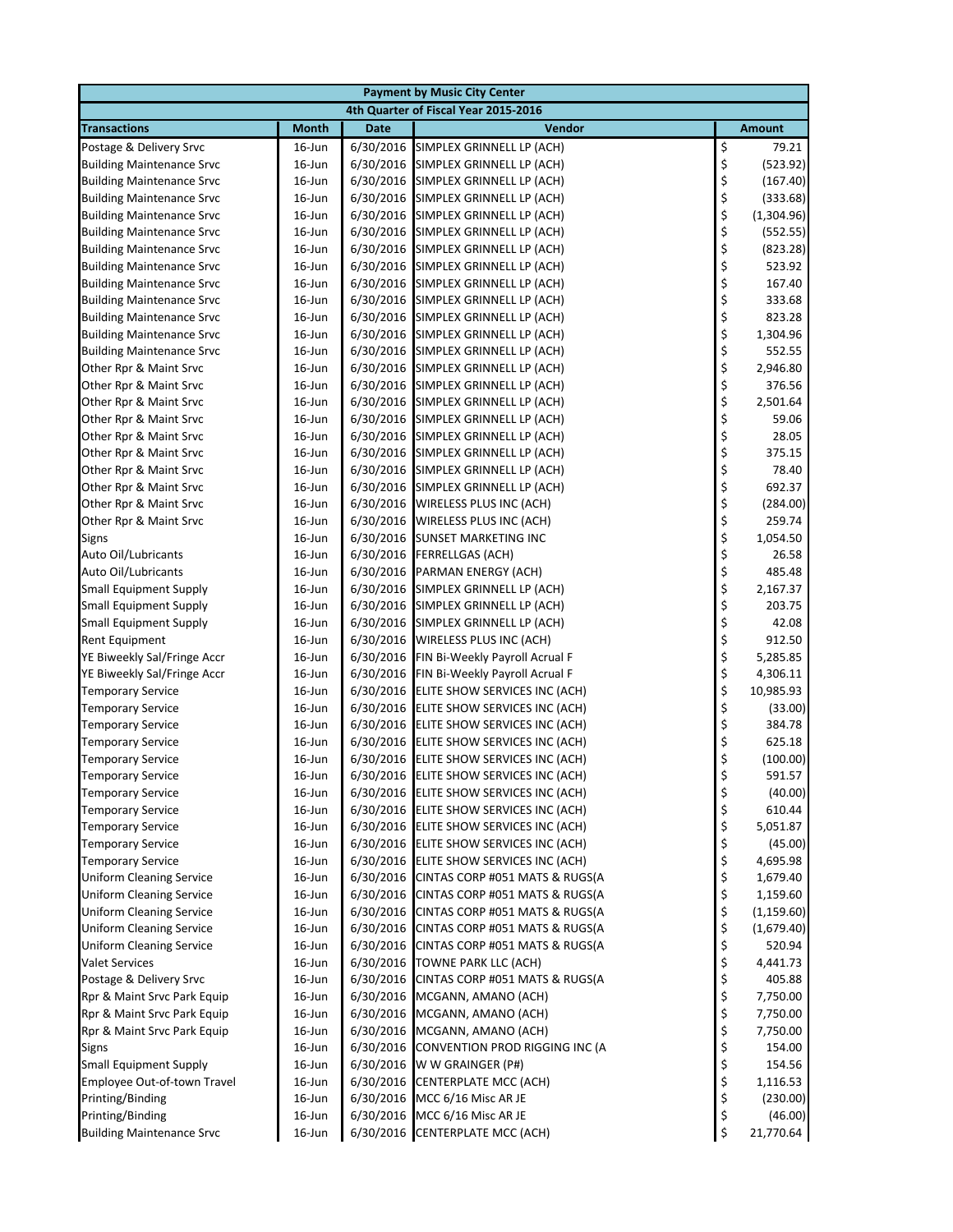|                              |              |             | <b>Payment by Music City Center</b>      |                 |               |
|------------------------------|--------------|-------------|------------------------------------------|-----------------|---------------|
|                              |              |             | 4th Quarter of Fiscal Year 2015-2016     |                 |               |
| <b>Transactions</b>          | <b>Month</b> | <b>Date</b> | Vendor                                   |                 | <b>Amount</b> |
| Other Rpr & Maint Srvc       | $16$ -Jun    |             | 6/30/2016 MCC 6/16 Misc AR JE            | \$              | (961.07)      |
| Other Rpr & Maint Srvc       | $16$ -Jun    |             | 6/30/2016 MCC 6/16 Misc AR JE            |                 | (873.43)      |
| Other Rpr & Maint Srvc       | $16$ -Jun    |             | 6/30/2016 MCC 2/12/16 F&B RCLS           | \$\$\$\$\$      | 45,177.54     |
| Other Rpr & Maint Srvc       | $16$ -Jun    |             | 6/30/2016 MCC 3/7/16 Invoice RCLS        |                 | (5,435.00)    |
| Other Rpr & Maint Srvc       | $16$ -Jun    |             | 6/30/2016 ATECH INC                      |                 | (713.55)      |
| Other Rpr & Maint Srvc       | $16$ -Jun    |             | 6/30/2016 ATECH INC                      |                 | (1,337.15)    |
| Other Rpr & Maint Srvc       | $16$ -Jun    |             | 6/30/2016 RICOH USA INC (ACH)            |                 | 863.77        |
| Offc & Admin Supply          | $16$ -Jun    |             | 6/30/2016 MCC 6/16 Misc AR JE            |                 | (1, 179.75)   |
| <b>Electrical Supply</b>     | $16$ -Jun    |             | 6/30/2016 MCC 6/16 Misc AR JE            | \$\$\$\$\$\$    | (16, 450.00)  |
| Other Special Pay            | $16$ -Jun    |             | 6/30/2016 MCC 6/16 SALES BONUS ACCRUAL   |                 | 19,065.28     |
| YE Biweekly Sal/Fringe Accr  | $16$ -Jun    |             | 6/30/2016 FIN Bi-Weekly Payroll Acrual F |                 | 7,989.87      |
| <b>Employer OASDI</b>        | $16$ -Jun    |             | 6/30/2016 MCC 6/16 SALES BONUS ACCRUAL   |                 | 1,182.05      |
| <b>Employer SSN Medical</b>  | $16$ -Jun    |             | 6/30/2016 MCC 6/16 SALES BONUS ACCRUAL   |                 | 17.14         |
| CCA Employer 401K Plan       | $16$ -Jun    |             | 6/30/2016 MCC 6/16 SALES BONUS ACCRUAL   |                 | 0.11          |
| Employee Out-of-town Travel  | $16$ -Jun    | 6/30/2016   | Fifth Third CCard Jun 2016               |                 | 19.85         |
| Employee Out-of-town Travel  | $16$ -Jun    |             | 6/30/2016 Fifth Third CCard Jun 2016     |                 | 40.96         |
| Employee Out-of-town Travel  | $16$ -Jun    |             | 6/30/2016 Fifth Third CCard Jun 2016     |                 | 28.79         |
| Employee Out-of-town Travel  | $16$ -Jun    |             | 6/30/2016 Fifth Third CCard Jun 2016     |                 | 28.75         |
| Employee Out-of-town Travel  | $16$ -Jun    | 6/30/2016   | Fifth Third CCard Jun 2016               |                 | 11.89         |
| Employee Out-of-town Travel  | $16$ -Jun    | 6/30/2016   | Fifth Third CCard Jun 2016               |                 | 32.51         |
| Employee Out-of-town Travel  | $16$ -Jun    |             | 6/30/2016 Fifth Third CCard Jun 2016     |                 | 12.10         |
| Employee Out-of-town Travel  | 16-Jun       |             | 6/30/2016 Fifth Third CCard Jun 2016     |                 | 11.00         |
| Employee Out-of-town Travel  | $16$ -Jun    |             | 6/30/2016 Fifth Third CCard Jun 2016     |                 | 3.08          |
| Employee Out-of-town Travel  | $16$ -Jun    | 6/30/2016   | Fifth Third CCard Jun 2016               |                 | 50.95         |
| Employee Out-of-town Travel  | $16$ -Jun    | 6/30/2016   | Fifth Third CCard Jun 2016               |                 | 19.50         |
| Employee Out-of-town Travel  | $16$ -Jun    | 6/30/2016   | Fifth Third CCard Jun 2016               |                 | 3.08          |
| Employee Out-of-town Travel  | $16$ -Jun    |             | 6/30/2016 Fifth Third CCard Jun 2016     |                 | 19.95         |
| Employee Out-of-town Travel  | $16$ -Jun    |             | 6/30/2016 Fifth Third CCard Jun 2016     |                 | 6.41          |
| Employee Out-of-town Travel  | $16$ -Jun    |             | 6/30/2016 Fifth Third CCard Jun 2016     | やそうそうそうそうそうそうそう | 343.98        |
| Employee Out-of-town Travel  | 16-Jun       |             | 6/30/2016 MCALISTER, TERI A              |                 | 118.55        |
| Employee Out-of-town Travel  | $16$ -Jun    | 6/30/2016   | FIELDS, CRYSTAL A                        |                 | 168.67        |
| Employee Out-of-town Travel  | $16$ -Jun    |             | 6/30/2016 JONES, CYNTHIA M.              | \$              | 4.00          |
| Other Rpr & Maint Srvc       | 16-Jun       |             | 6/30/2016 RICOH USA INC (ACH)            | \$<br>\$        | 233.90        |
| Host & Hostess               | $16$ -Jun    |             | 6/30/2016 Fifth Third CCard Jun 2016     |                 | 9.90          |
| Host & Hostess               | $16$ -Jun    |             | 6/30/2016 Fifth Third CCard Jun 2016     | \$<br>\$        | 38.61         |
| Other Special Pay            | $16$ -Jun    |             | 6/30/2016 MCC 6/16 SALES BONUS ACCRUAL   |                 | 52,091.73     |
| YE Biweekly Sal/Fringe Accr  | $16$ -Jun    |             | 6/30/2016 FIN Bi-Weekly Payroll Acrual F | \$              | 21,418.19     |
| <b>Employer OASDI</b>        | $16$ -Jun    |             | 6/30/2016 MCC 6/16 SALES BONUS ACCRUAL   | \$              | 3,229.69      |
| <b>Employer SSN Medical</b>  | 16-Jun       |             | 6/30/2016 MCC 6/16 SALES BONUS ACCRUAL   | \$              | 46.84         |
| <b>Employer Pension</b>      | $16$ -Jun    |             | 6/30/2016 MCC 6/16 SALES BONUS ACCRUAL   | \$              | 7.49          |
| YE Biweekly Sal/Fringe Accr  | 16-Jun       |             | 6/30/2016 FIN Bi-Weekly Payroll Acrual F | \$              | 6,092.88      |
| Printing/Binding             | $16$ -Jun    |             | 6/30/2016 LITHOGRAPHICS, INC             | \$              | 110.51        |
| Advertising & Promot'n       | $16$ -Jun    |             | 6/30/2016 ALAN POIZNER PHOTOGRAPHY(ACH)  | \$              | 375.00        |
| Advertising & Promot'n       | $16$ -Jun    |             | 6/30/2016 SABIN, AMANDA AWESOME FACES (A | \$<br>\$        | 1,480.00      |
| Advertising & Promot'n       | 16-Jun       |             | 6/30/2016 BLINK MARKETING INC (ACH)      |                 | 2,230.08      |
| Other Rpr & Maint Srvc       | $16$ -Jun    |             | 6/30/2016 AMERICAN PAPER & TWINE CO (ACH | \$<br>\$        | (308.88)      |
| Other Rpr & Maint Srvc       | $16$ -Jun    |             | 6/30/2016 RICOH USA INC (ACH)            |                 | 20.40         |
| <b>Regular Pay</b>           | $16$ -Jun    |             | 6/30/2016 MCC 6/16 LEAVE LIABILITY RCLS  | \$\$\$          | 53,245.38     |
| YE Biweekly Sal/Fringe Accr  | $16$ -Jun    |             | 6/30/2016 FIN Bi-Weekly Payroll Acrual F |                 | 17,790.38     |
| <b>Employer OASDI</b>        | $16$ -Jun    |             | 6/30/2016 MCC 6/16 LEAVE LIABILITY RCLS  |                 | 3,122.84      |
| <b>Employer SSN Medical</b>  | $16$ -Jun    |             | 6/30/2016 MCC 6/16 LEAVE LIABILITY RCLS  | \$              | 752.89        |
| <b>Employer Group Health</b> | $16$ -Jun    |             | 6/30/2016 MCC 6/16 LEAVE LIABILITY RCLS  | \$              | 8,285.51      |
| <b>Employer Dental Group</b> | 16-Jun       |             | 6/30/2016 MCC 6/16 LEAVE LIABILITY RCLS  | \$              | 345.19        |
| <b>Employer Group Life</b>   | $16$ -Jun    |             | 6/30/2016 MCC 6/16 LEAVE LIABILITY RCLS  | \$              | 190.35        |
| <b>FSA Pre-Tax Savings</b>   | 16-Jun       |             | 6/30/2016 MCC 6/16 LEAVE LIABILITY RCLS  | \$<br>\$        | 9.96          |
| Cafe Plan Pre-Tax Savings    | 16-Jun       |             | 6/30/2016 MCC 6/16 LEAVE LIABILITY RCLS  |                 | 222.41        |
| CCA Employer 401K Plan       | $16$ -Jun    |             | 6/30/2016 MCC 6/16 LEAVE LIABILITY RCLS  | \$              | 1,170.49      |
| <b>Temporary Service</b>     | $16$ -Jun    |             | 6/30/2016 LOOMIS FARGO & CO              | \$              | 690.72        |
| Employee Out-of-town Travel  | 16-Jun       |             | 6/30/2016 RUNION, HEIDI L                | \$              | 194.40        |